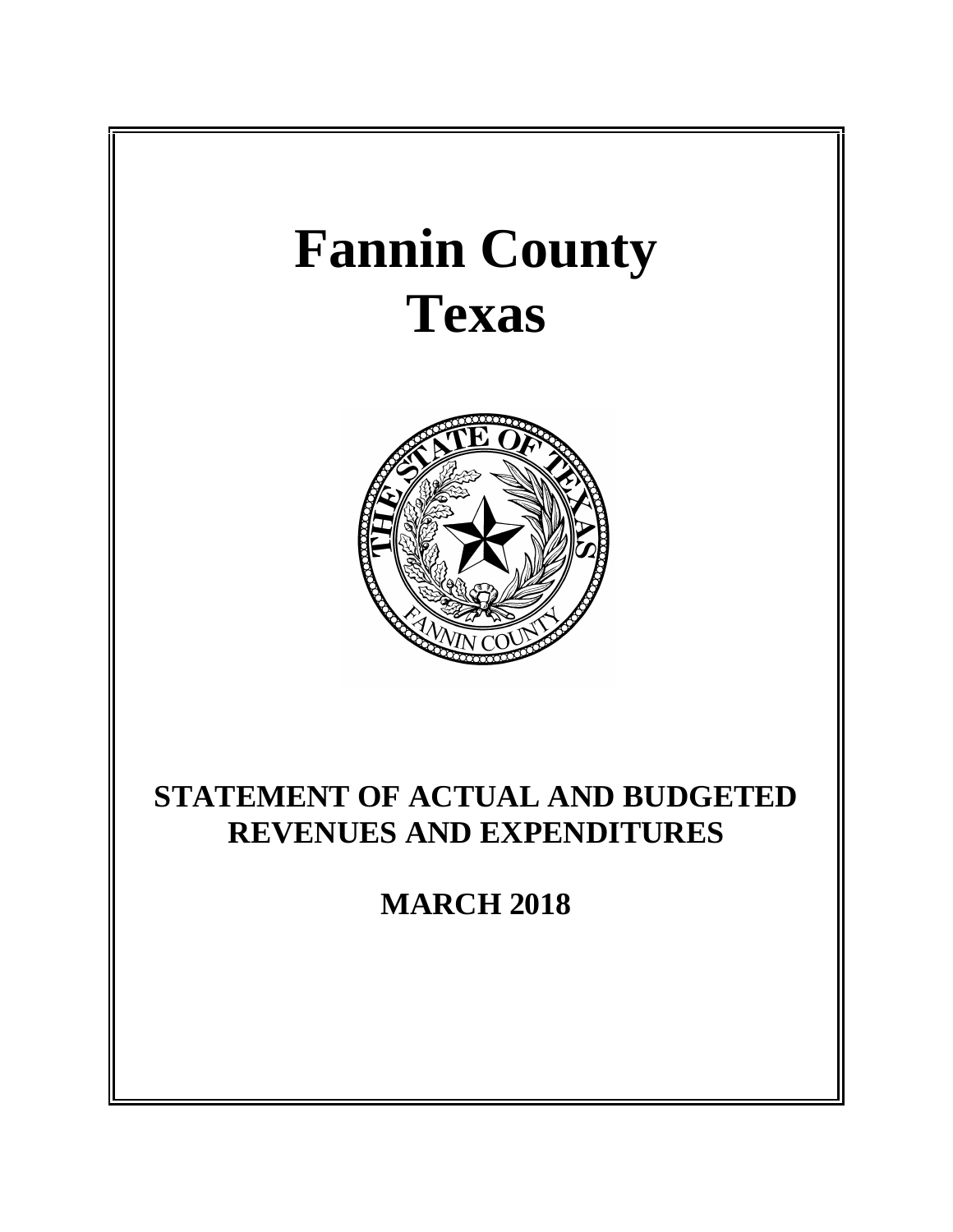|          | 04-02-2018**BUDGET ANALYSIS USAGE REPORT ** ASSET LIABILITY INCOME & EXPENSE<br>TIME: 02:46 PM - EFFECTIVE MONTH: 03 - FOR MONTH ENDING 3-31-18 |                                  |                                                                                |            |          |                                           | PAGE<br>1<br>PREPARER: 0004        |
|----------|-------------------------------------------------------------------------------------------------------------------------------------------------|----------------------------------|--------------------------------------------------------------------------------|------------|----------|-------------------------------------------|------------------------------------|
| ACT      | NUM ACCOUNT-TITLE                                                                                                                               | ORIGINAL                         | AMENDED<br>BUDGET-AMOUNT BUDGET-AMOUNT YEAR-TO-DATE YEAR-TO-DATE MONTH-TO-DATE | ENCUMBERED | ACTIVITY | ACTIVITY                                  | <b>CURRENT USED</b><br>BALANCE PCT |
|          | REPORTING FUND: 0010 GENERAL FUND                                                                                                               |                                  |                                                                                |            |          |                                           | EFFECTIVE MONTH - 03               |
|          | 0100 PAYROLL                                                                                                                                    |                                  |                                                                                |            |          |                                           |                                    |
|          | 0100 PAYROLL                                                                                                                                    |                                  |                                                                                |            |          | 10.92 104.24 10.92                        |                                    |
| ---- --- | PAYROLL                                                                                                                                         |                                  |                                                                                |            | 10.92    | 104.24                                    | 10.92                              |
|          | 0103 CASH                                                                                                                                       |                                  |                                                                                |            |          |                                           |                                    |
|          | 0100 GENERAL-COMBINED FUNDS CHECKING                                                                                                            |                                  |                                                                                |            |          | 1,669,999.87  1,445,822.76-  3,815,422.79 |                                    |
|          | 0175 TEXPOOL                                                                                                                                    |                                  |                                                                                |            |          | 1,020,314.37 1,003,677.53 4,571,237.30    |                                    |
|          | CASH                                                                                                                                            |                                  |                                                                                |            |          | 2,690,314.24 442,145.23-8,386,660.09      |                                    |
|          |                                                                                                                                                 |                                  |                                                                                |            |          |                                           |                                    |
|          | 0104 PETTY CASH                                                                                                                                 |                                  |                                                                                |            |          |                                           |                                    |
|          |                                                                                                                                                 |                                  |                                                                                |            |          |                                           |                                    |
|          | 0560 SHERIFF PETTY CASH                                                                                                                         |                                  |                                                                                |            | 0.00     | 0.00                                      | 130.00                             |
|          | PETTY CASH                                                                                                                                      |                                  |                                                                                |            | 0.00     | 0.00                                      | 130.00                             |
|          | 0105 CHANGE FUND                                                                                                                                |                                  |                                                                                |            |          |                                           |                                    |
|          | 0003 COUNTY CLERK CHANGE FUND                                                                                                                   |                                  |                                                                                |            | 0.00     | 0.00                                      | 100.00                             |
|          | 0075 CO.ATTORNEY CHANGE FUND                                                                                                                    |                                  |                                                                                |            | 0.00     | 0.00                                      | 0.00                               |
|          | 0115 JURY CASH ON HAND                                                                                                                          |                                  |                                                                                |            | 0.00     | 0.00                                      | 1,000.00                           |
|          | 0450 DISTRICT CLK. CHANGE FUND                                                                                                                  |                                  |                                                                                |            | 0.00     | 0.00                                      | 50.00                              |
|          | 0455 JP#1 CASH ON HAND                                                                                                                          |                                  |                                                                                |            | 0.00     | 0.00                                      | 100.00                             |
|          | 0457 JP#3 CASH ON HAND                                                                                                                          |                                  |                                                                                |            | 0.00     | 0.00                                      | 100.00                             |
|          | 0499 TAX ASSESSOR CHANGE FUND                                                                                                                   |                                  |                                                                                |            | 0.00     | 0.00                                      | 1,400.00                           |
|          | CHANGE FUND                                                                                                                                     |                                  |                                                                                |            | 0.00     | 0.00                                      | 2,750.00                           |
|          | 0120 RECEIVABLES                                                                                                                                |                                  |                                                                                |            |          |                                           |                                    |
|          | 0305 FINES RECEIVABLE                                                                                                                           |                                  |                                                                                |            | 0.00     | 0.00                                      | 6,024,016.44                       |
|          | 0306 ALLOWANCE FOR UNCOLLECTIBLES                                                                                                               |                                  |                                                                                |            | 0.00     | 0.00                                      | 1,710,769.53-                      |
|          | 0307 ALOWANCE FOR UNCOLLECTIBLES HOSPIT                                                                                                         |                                  |                                                                                |            | 0.00     | 0.00                                      | $100,000.00-$                      |
|          | 0311 TAXES RECEIVABLE                                                                                                                           |                                  |                                                                                |            | 0.00     | 0.00                                      | 567,943.62                         |
|          | 0312 DUE FROM OTHER GOVERNMENTS                                                                                                                 |                                  |                                                                                |            | 0.00     | 0.00                                      | 115,461.01                         |
|          | 0313 DUE FROM OTHER FUNDS                                                                                                                       |                                  |                                                                                |            | 0.00     | 0.00                                      | 185,152.01                         |
|          | 0314 ACCOUNTS RECEIVABLE                                                                                                                        | ________________________________ |                                                                                |            | 0.00     | 0.00<br>$- - - - -$                       | 180,459.03<br>-------------        |
|          | RECEIVABLES                                                                                                                                     |                                  |                                                                                |            | 0.00     | 0.00                                      | 5, 262, 262.58                     |
|          | 0133 ADVANCE TO FUND                                                                                                                            |                                  |                                                                                |            |          |                                           |                                    |
|          | 0089 DUE FROM T.J.P.C.                                                                                                                          |                                  |                                                                                |            | 0.00     | 0.00                                      | 0.00                               |
|          | --------------------- ------------                                                                                                              |                                  |                                                                                |            |          |                                           |                                    |
|          | ADVANCE TO FUND                                                                                                                                 |                                  |                                                                                |            | 0.00     | 0.00                                      | 0.00                               |
|          | 0200 LIABILITY ACCOUNT                                                                                                                          |                                  |                                                                                |            |          |                                           |                                    |
|          | 0097 DUE TO OTHER GOVERNMENTS-FINES                                                                                                             |                                  |                                                                                |            | 0.00     | 0.00                                      | 687,325.47                         |
|          | 0099 DUE TO OTHERS-FINES                                                                                                                        |                                  |                                                                                |            | 0.00     | 0.00                                      | 2,362,259.68                       |
|          | 0150 ACCRUED SALARY PAYABLE                                                                                                                     |                                  |                                                                                |            | 0.00     | 0.00                                      | 143,544.58                         |
|          | 0155 ACCRUED FRINGE BENEFITS                                                                                                                    |                                  |                                                                                |            | 0.00     | 0.00                                      | 60,521.29                          |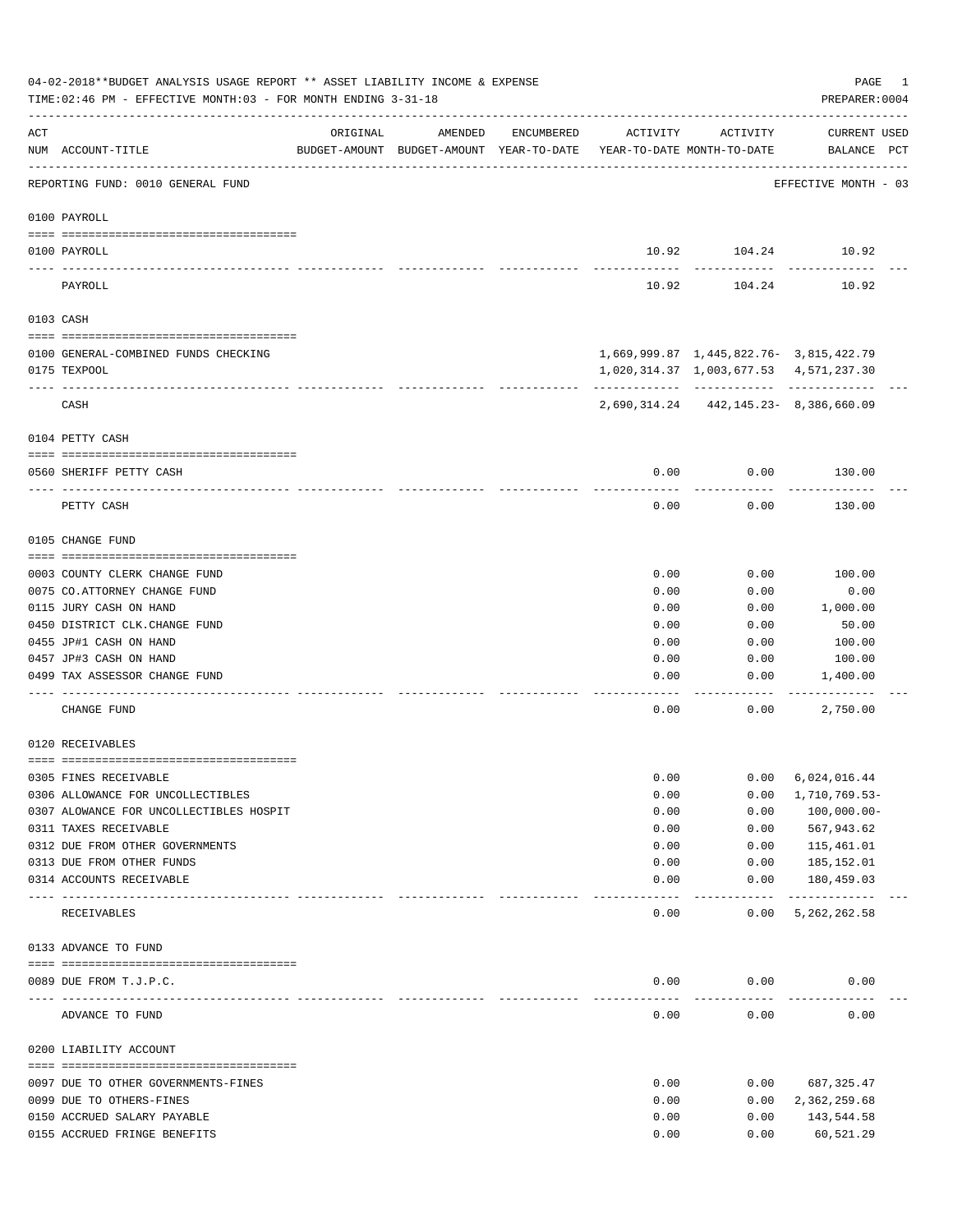|     | 04-02-2018**BUDGET ANALYSIS USAGE REPORT ** ASSET LIABILITY INCOME & EXPENSE<br>TIME: 02:46 PM - EFFECTIVE MONTH: 03 - FOR MONTH ENDING 3-31-18 |              |                                                     |            |                                                                   |              | PAGE<br>PREPARER: 0004                     | 2        |
|-----|-------------------------------------------------------------------------------------------------------------------------------------------------|--------------|-----------------------------------------------------|------------|-------------------------------------------------------------------|--------------|--------------------------------------------|----------|
| ACT | NUM ACCOUNT-TITLE                                                                                                                               | ORIGINAL     | AMENDED<br>BUDGET-AMOUNT BUDGET-AMOUNT YEAR-TO-DATE | ENCUMBERED | ACTIVITY<br>YEAR-TO-DATE MONTH-TO-DATE                            | ACTIVITY     | <b>CURRENT USED</b><br>BALANCE PCT         |          |
|     | REPORTING FUND: 0010 GENERAL FUND                                                                                                               |              |                                                     |            |                                                                   |              | EFFECTIVE MONTH - 03                       |          |
|     | 0200 DEFERRED TAX REVENUE                                                                                                                       |              |                                                     |            | 0.00                                                              | 0.00         | 523,638.82                                 |          |
|     | 0205 DEFERRED FINE REVENUE                                                                                                                      |              |                                                     |            | 0.00                                                              |              | $0.00 \quad 1,263,661.78$                  |          |
|     | 0910 SYSTEM ADDED LIABILITY LINE-ITEM                                                                                                           |              |                                                     |            | $406,316.03-$                                                     | 0.00         | $406, 316.03 -$                            |          |
|     | LIABILITY ACCOUNT                                                                                                                               |              |                                                     |            | $406,316.03-$                                                     | ------------ | -------------<br>$0.00 \quad 4,634,635.59$ |          |
|     | 0207 DUE TO FUND                                                                                                                                |              |                                                     |            |                                                                   |              |                                            |          |
|     | 0070 DUE TO R.O.W.                                                                                                                              |              |                                                     |            | 0.00                                                              | 0.00         | 0.00                                       |          |
|     | 0089 DUE TO T.J.P.C.                                                                                                                            |              |                                                     |            | 0.00                                                              | 0.00         | 0.00                                       |          |
|     | 0090 DUE TO CJD                                                                                                                                 |              |                                                     |            | 0.00                                                              | 0.00         | 1,794.00                                   |          |
|     | 0970 DUE TO OTHER GOVERNMENTS                                                                                                                   |              |                                                     |            | 0.00                                                              | 0.00         | 0.00                                       |          |
|     | 0990 DUE TO OTHERS                                                                                                                              |              |                                                     |            | 0.00                                                              | 0.00         | 344.79                                     |          |
|     |                                                                                                                                                 |              |                                                     |            |                                                                   |              |                                            |          |
|     | DUE TO FUND                                                                                                                                     |              |                                                     |            | 0.00                                                              | 0.00         | 2,138.79                                   |          |
|     | 0225 LONG TERM LIABILITIES                                                                                                                      |              |                                                     |            |                                                                   |              |                                            |          |
|     | 0510 TIME PYMT. WARRANTS ON COMPUTERS                                                                                                           |              |                                                     |            | 0.00                                                              | 0.00         | 0.00                                       |          |
|     |                                                                                                                                                 |              |                                                     |            |                                                                   |              |                                            |          |
|     | LONG TERM LIABILITIES                                                                                                                           |              |                                                     |            | 0.00                                                              | 0.00         | 0.00                                       |          |
|     | 0271 EQUITY ACCOUNT                                                                                                                             |              |                                                     |            |                                                                   |              |                                            |          |
|     |                                                                                                                                                 |              |                                                     |            |                                                                   |              |                                            |          |
|     | 0200 EQUITY ACCOUNT<br>-- -----------                                                                                                           |              |                                                     |            | 0.00                                                              | 0.00         | 5,918,398.02                               |          |
|     | EQUITY ACCOUNT                                                                                                                                  |              |                                                     |            | 0.00                                                              |              | 0.00 5,918,398.02                          |          |
|     | 0300 CASH                                                                                                                                       |              |                                                     |            |                                                                   |              |                                            |          |
|     |                                                                                                                                                 |              |                                                     |            |                                                                   |              |                                            |          |
|     | 0110 UNENCUMBERED FUND BALANCE                                                                                                                  | 2,735,791.80 | 2,735,791.80                                        |            | 0.00                                                              |              | $0.00 \quad 2,735,791.80$                  | 00       |
|     | CASH                                                                                                                                            | 2,735,791.80 | 2,735,791.80                                        | 0.00       | 0.00                                                              | 0.00         | 2,735,791.80                               | 00       |
|     | 0310 PROPERTY TAXES                                                                                                                             |              |                                                     |            |                                                                   |              |                                            |          |
|     | 0110 CURRENT TAXES                                                                                                                              |              | 7,401,203.68 7,401,203.68                           |            | 7,209,002.23 294,343.64 192,201.45 97                             |              |                                            |          |
|     | 0120 DELINQUENT TAXES                                                                                                                           | 80,000.00    | 80,000.00                                           |            | 122,511.46 28,487.70                                              |              | 42,511.46+153                              |          |
|     | PROPERTY TAXES                                                                                                                                  |              | -------------<br>7,481,203.68 7,481,203.68          |            | 0.00 7,331,513.69 322,831.34 149,689.99 98                        |              |                                            |          |
|     | 0318 OTHER TAXES                                                                                                                                |              |                                                     |            |                                                                   |              |                                            |          |
|     |                                                                                                                                                 |              |                                                     |            |                                                                   |              |                                            |          |
|     |                                                                                                                                                 |              |                                                     |            |                                                                   |              |                                            |          |
|     | 0120 PAY N LIEU TAX/GRASSLAND<br>0121 PAY N LIEU TAX/UPPER TRINITY                                                                              | 15,381.60    | 16,000.00   16,000.00<br>15,381.60                  |            | 0.00<br>14,592.80                                                 | 0.00         | $0.00$ 16,000.00<br>788.80                 | 00<br>95 |
|     | 0130 COURT COSTS/ARREST FEES                                                                                                                    |              | 240,000.00 240,000.00                               |            |                                                                   |              | 105, 193.31 23, 908.48 134, 806.69         | 44       |
|     | 0132 ATTORNEYS & DOCTORS                                                                                                                        | 11,000.00    | 11,000.00                                           |            |                                                                   |              | 9,041.83 2,793.63 1,958.17                 | 82       |
|     |                                                                                                                                                 |              |                                                     |            |                                                                   |              |                                            |          |
|     | 0140 TAX ON MIXED DRINKS                                                                                                                        |              | 12,000.00   12,000.00                               |            |                                                                   |              | 8,168.36 0.00 3,831.64                     | 68       |
|     | 0160 SALES TAX REVENUES                                                                                                                         | 711,760.94   | 711,760.94                                          |            | 424,601.06<br>.                                                   |              | 65,506.70 287,159.88                       | 60       |
|     | OTHER TAXES                                                                                                                                     |              |                                                     |            | 1,006,142.54 1,006,142.54 0.00 561,597.36 92,208.81 444,545.18 56 |              |                                            |          |
|     | 0319 F.C. DETENTION CENTER                                                                                                                      |              |                                                     |            |                                                                   |              |                                            |          |
|     | 0420 JAIL PAY PHONE COMMISSION                                                                                                                  |              | 108,000.00 108,000.00                               |            |                                                                   |              | 143,897.13 4,405.29 35,897.13+133          |          |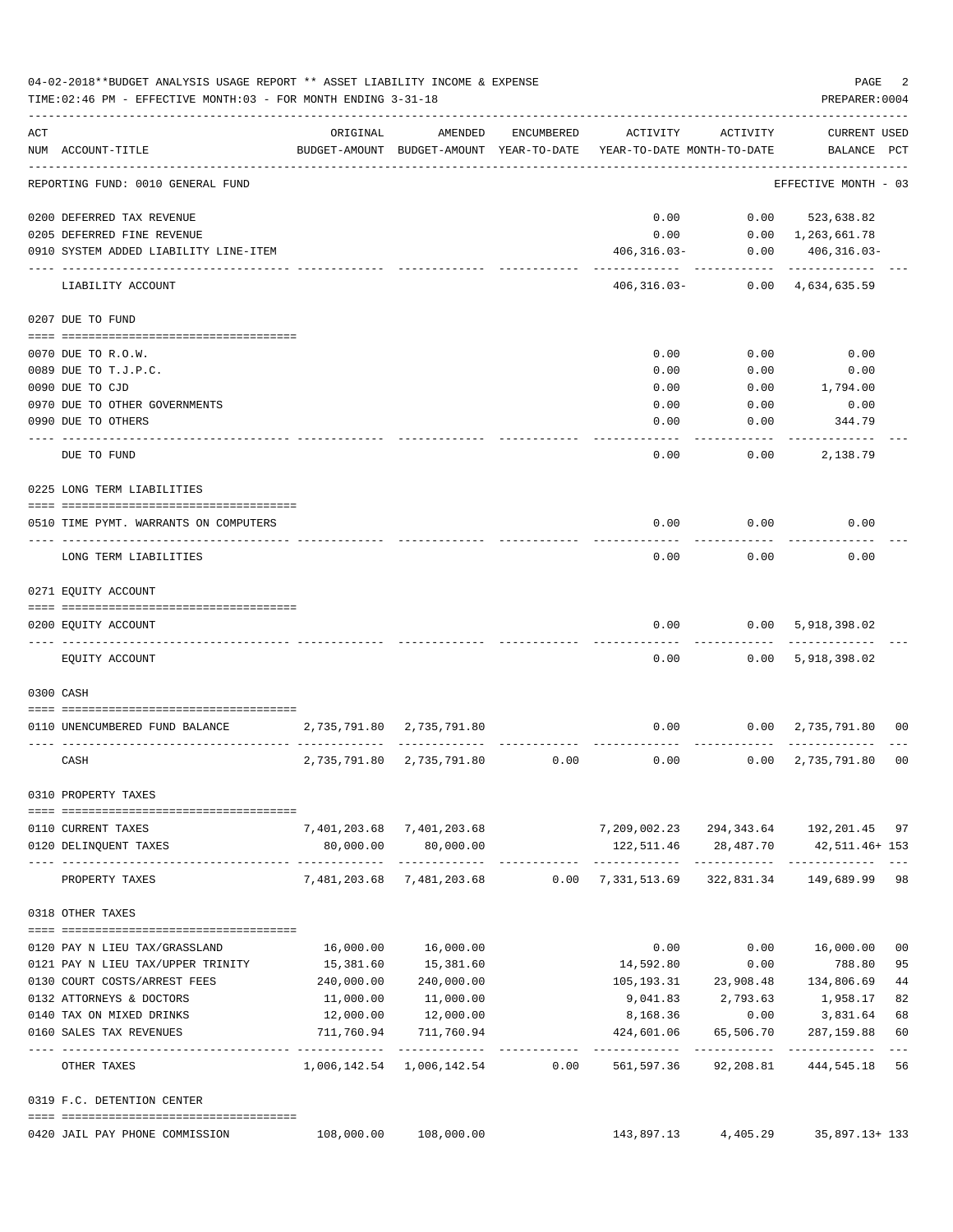| ACT | NUM ACCOUNT-TITLE                                                   | ORIGINAL<br>BUDGET-AMOUNT | AMENDED<br>BUDGET-AMOUNT YEAR-TO-DATE | ENCUMBERED | ACTIVITY               | ACTIVITY<br>YEAR-TO-DATE MONTH-TO-DATE | <b>CURRENT USED</b><br>BALANCE | PCT      |
|-----|---------------------------------------------------------------------|---------------------------|---------------------------------------|------------|------------------------|----------------------------------------|--------------------------------|----------|
|     | REPORTING FUND: 0010 GENERAL FUND                                   |                           |                                       |            |                        |                                        | EFFECTIVE MONTH                | - 03     |
|     | 0429 SCHOLARSHIP FUNDS                                              | 10,000.00                 | 10,000.00                             |            | 0.00                   | 0.00                                   | 10,000.00                      | 00       |
|     | 0551 ANNUAL PAYMENT                                                 | 0.00                      | 0.00                                  |            | 0.00                   | 0.00                                   | 0.00                           |          |
|     | 0552 MONTHLY MONITORING PAYMEN                                      | 0.00                      | 0.00                                  |            | 0.00                   | 0.00                                   | 0.00                           |          |
|     | 0553 ADMINISTRATIVE FEE                                             | 282,875.00                | 282,875.00                            |            | 102,447.50             | 0.00                                   | 180,427.50                     | -36      |
|     | 0554 REIMB.FOR CONFINEMENT EXP.                                     | 0.00                      | 0.00                                  |            | 0.00                   | 0.00                                   | 0.00                           |          |
|     | F.C. DETENTION CENTER                                               | 400,875.00                | 400,875.00                            | 0.00       | 246,344.63             | 4,405.29                               | 154,530.37                     | 61       |
|     | 0320 LICENSES & PERMITS                                             |                           |                                       |            |                        |                                        |                                |          |
|     | 0200 ALCOHLIC BEVERAGE LICENSE                                      | 1,000.00                  | 1,000.00                              |            | 648.50                 |                                        | 195.00 351.50                  | 65       |
|     | 0300 SEWAGE PERMITS/INSPECTIONS                                     | 70,000.00                 | 70,000.00                             |            | 48,390.23              | 7,790.03                               | 21,609.77                      | 69       |
|     | 0545 FOOD SERV.PERMITS/CLASSES                                      | 0.00                      | 0.00                                  |            | 0.00                   | 0.00                                   | 0.00                           |          |
|     | 0546 \$5 COUNTY FEE/FOOD HANDLERS CLASS                             | 0.00                      | 0.00                                  |            | 0.00                   | 0.00                                   | 0.00                           |          |
|     | LICENSES & PERMITS                                                  | 71,000.00                 | 71,000.00                             | 0.00       | 49,038.73              | 7,985.03                               | 21,961.27                      | 69       |
|     | 0321 FEES OF TAX COLLECTOR                                          |                           |                                       |            |                        |                                        |                                |          |
|     |                                                                     |                           |                                       |            |                        |                                        |                                |          |
|     | 0200 COMMISSIONS ON CAR REGIST                                      | 110,000.00<br>40,000.00   | 110,000.00                            |            | 54,133.16<br>21,905.00 | 13,699.92                              | 55,866.84                      | 49       |
|     | 0250 COMMISSION ON CAR TITLES<br>0251 COMM.ON SALES TAX COLLECTIONS | 200,000.00                | 40,000.00<br>200,000.00               |            | 0.00                   | 4,715.00<br>0.00                       | 18,095.00<br>200,000.00        | 55<br>00 |
|     | 0901 TAX CERTIFICATES                                               | 5,800.00                  | 5,800.00                              |            | 4,012.42               | 913.16                                 | 1,787.58                       | 69       |
|     |                                                                     |                           |                                       |            |                        |                                        |                                |          |
|     | FEES OF TAX COLLECTOR                                               | 355,800.00                | 355,800.00                            | 0.00       | 80,050.58              | 19,328.08                              | 275,749.42                     | 22       |
|     | 0330 GRANTS                                                         |                           |                                       |            |                        |                                        |                                |          |
|     |                                                                     |                           |                                       |            |                        |                                        |                                |          |
|     | 0396 RIFLE RESISTANT BODY ARMOR 3439801                             |                           |                                       |            | 0.00                   | 0.00                                   | 0.00                           |          |
|     | 0403 TEAM REDEVELOPMENT TRAINING                                    | 0.00                      | 0.00                                  |            | 0.00                   | 0.00                                   | 0.00                           |          |
|     | 0437 INDIGENT DEFENSE GRANT                                         | 35,000.00                 | 35,000.00                             |            | 17,466.00              | 0.00                                   | 17,534.00                      | 50       |
|     | GRANTS                                                              | 35,000.00                 | 35,000.00                             | 0.00       | 17,466.00              | 0.00                                   | 17,534.00                      | 50       |
|     | 0340 FEES OF OFFICE                                                 |                           |                                       |            |                        |                                        |                                |          |
|     | 0135 FAMILY PROTECTION FEE                                          | 0.00                      | 0.00                                  |            | 838.60                 | 138.25                                 | 838.60+                        |          |
|     | 0400 COUNTY JUDGE FEES                                              | 200.00                    | 200.00                                |            | 217.22                 | 114.00                                 | $17.22 + 109$                  |          |
|     | 0403 COUNTY CLERK FEES                                              | 210,000.00                | 210,000.00                            |            | 106,472.82             | 32,607.90                              | 103,527.18                     | 51       |
|     | 0450 DISTRICT CLERK FEES                                            | 85,000.00                 | 85,000.00                             |            | 36,763.00              | 5,670.16                               | 48,237.00                      | 43       |
|     | 0455 J. P. #1 FEES                                                  | 20,000.00                 | 20,000.00                             |            | 6,332.04               | 0.00                                   | 13,667.96                      | 32       |
|     | 0456 J. P. #2 FEES                                                  | 3,500.00                  | 3,500.00                              |            | 4,954.31               | 1,738.60                               | $1,454.31+142$                 |          |
|     | 0457 J. P. #3 FEES                                                  | 10,000.00                 | 10,000.00                             |            | 5,552.85               | 2,129.55                               | 4,447.15                       | 56       |
|     | 0475 DISTRICT ATTORNEY FEES                                         | 7,000.00                  | 7,000.00                              |            | 2,836.36               | 753.29                                 | 4,163.64                       | 41       |
|     | 0480 BOND APPLICATION FEE                                           | 0.00                      | 0.00                                  |            | 500.00                 | 500.00                                 | $500.00+$                      |          |
|     | 0484 ELECTION REIMBURSEMENTS                                        | 0.00                      | 0.00                                  |            | 166.40                 | 0.00                                   | $166.40+$                      |          |
|     | 0551 CONSTABLE PCT. 1 FEES                                          | 7,000.00                  | 7,000.00                              |            | 4,509.76               | 0.00                                   | 2,490.24                       | 64       |
|     | 0552 CONSTABLE PCT. 2 FEES                                          | 3,000.00                  | 3,000.00                              |            | 1,365.00               | 280.00                                 | 1,635.00                       | 46       |
|     | 0553 CONSTABLE PCT. 3 FEES                                          | 2,000.00                  | 2,000.00                              |            | 1,330.00               | 345.00                                 | 670.00                         | 67       |
|     | 0560 SHERIFF FEES                                                   | 40,000.00                 | 40,000.00                             |            | 21,955.88              | 4,178.17                               | 18,044.12                      | 55       |
|     | 0573 BOND SUPERVISION FEES                                          | 50,000.00                 | 50,000.00                             |            | 32,850.80              | 4,857.00                               | 17,149.20                      | 66       |
|     | 0600 D.C.6TH COURT OF APPEALS FEE                                   | 1,500.00                  | 1,500.00                              |            | 704.72                 | 141.13                                 | 795.28                         | 47       |
|     | 0601 C.C.6TH COURT OF APPEALS FEE                                   | 800.00                    | 800.00                                |            | 375.00                 | 155.00                                 | 425.00                         | 47       |
|     | 0652 SUBDIVISION FEES                                               | 250.00                    | 250.00                                |            | 1,335.00               | 670.00                                 | 1,085.00+ 534                  |          |
|     | 0900 OTHER FEES                                                     | 500.00                    | 500.00                                |            | 0.00                   | 0.00                                   | 500.00                         | $00\,$   |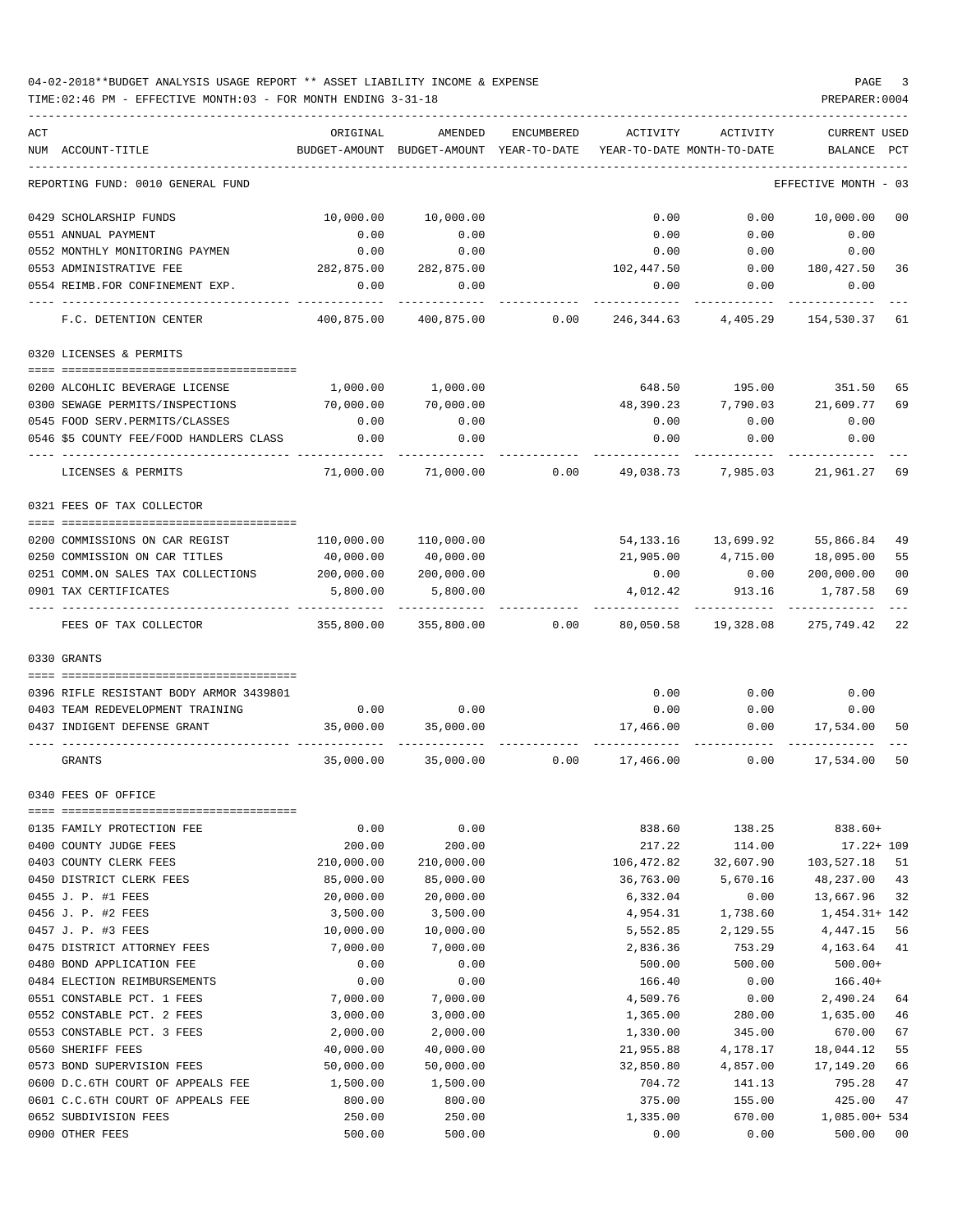| 04-02-2018**BUDGET ANALYSIS USAGE REPORT ** ASSET LIABILITY INCOME & EXPENSE |  |  |  |  | PAGE |  |
|------------------------------------------------------------------------------|--|--|--|--|------|--|
|                                                                              |  |  |  |  |      |  |

|     | TIME: 02:46 PM - EFFECTIVE MONTH: 03 - FOR MONTH ENDING 3-31-18          |                      |                                                     |            |                                        |                                  | PREPARER: 0004                 |          |
|-----|--------------------------------------------------------------------------|----------------------|-----------------------------------------------------|------------|----------------------------------------|----------------------------------|--------------------------------|----------|
| ACT | NUM ACCOUNT-TITLE                                                        | ORIGINAL             | AMENDED<br>BUDGET-AMOUNT BUDGET-AMOUNT YEAR-TO-DATE | ENCUMBERED | ACTIVITY<br>YEAR-TO-DATE MONTH-TO-DATE | ACTIVITY                         | <b>CURRENT USED</b><br>BALANCE | PCT      |
|     | REPORTING FUND: 0010 GENERAL FUND                                        |                      |                                                     |            |                                        |                                  | EFFECTIVE MONTH - 03           |          |
|     | FEES OF OFFICE                                                           | 440,750.00           | 440,750.00                                          | 0.00       | 229,059.76                             | 54,278.05                        | 211,690.24 52                  |          |
|     | 0350 FINES                                                               |                      |                                                     |            |                                        |                                  |                                |          |
|     | 0455 J. P. #1 FINES                                                      |                      | 14,000.00   14,000.00                               |            |                                        | 2,182.70   0.00   11,817.30   16 |                                |          |
|     | 0456 J. P. #2 FINES                                                      | 1,000.00             | 1,000.00                                            |            | 134.10                                 |                                  | $0.00$ 865.90                  | 13       |
|     | 0457 J. P. #3 FINES                                                      | 2,500.00             | 2,500.00                                            |            |                                        | 2,497.23 386.23                  | 2.77 100                       |          |
|     | FINES                                                                    | 17,500.00            | 17,500.00                                           | 0.00       | 4,814.03                               |                                  | 386.23 12,685.97               | -28      |
|     | 0352 FINES & FORFEITURES                                                 |                      |                                                     |            |                                        |                                  |                                |          |
|     | 0100 10% COMM.ON SURETY BAIL BOND FEE                                    |                      | 1,000.00 1,000.00                                   |            |                                        | 397.50 0.00 602.50               |                                | 40       |
|     | 0201 BOND FORFEITURES                                                    | 8,000.00             | 8,000.00                                            |            | 63.00                                  | 20.00                            | 7,937.00                       | 01       |
|     | FINES & FORFEITURES                                                      | 9,000.00             | 9,000.00                                            | 0.00       | 460.50                                 | 20.00                            | 8,539.50                       | 05       |
|     | 0360 INTEREST EARNINGS                                                   |                      |                                                     |            |                                        |                                  |                                |          |
|     |                                                                          |                      |                                                     |            |                                        |                                  |                                |          |
|     | 0100 INTEREST EARNINGS                                                   | 6,000.00             | 6,000.00                                            |            |                                        | 22,190.59 3,991.80 16,190.59+370 |                                |          |
|     | INTEREST EARNINGS                                                        | 6,000.00             | 6,000.00                                            | 0.00       |                                        | 22,190.59 3,991.80 16,190.59+370 |                                |          |
|     | 0364 SALE OF ASSETS LAND/BUILDING                                        |                      |                                                     |            |                                        |                                  |                                |          |
|     | 0162 SALE OF ASSETS LAND/BUILDING                                        | 0.00                 | 0.00                                                |            | 0.00                                   | 0.00                             | 0.00                           |          |
|     | 0163 SALE OF EQUIPMENT                                                   | 1,000.00             | 1,000.00                                            |            | 0.00                                   | 0.00                             | 1,000.00                       | 00       |
|     |                                                                          |                      |                                                     |            |                                        |                                  |                                |          |
|     | SALE OF ASSETS LAND/BUILDING                                             | 1,000.00             | 1,000.00                                            | 0.00       |                                        | 0.00<br>0.00                     | 1,000.00                       | 00       |
|     | 0370 MISCELLANEOUS                                                       |                      |                                                     |            |                                        |                                  |                                |          |
|     | 0100 KFYN-RADIO TOWER RENT                                               |                      | 2,400.00 2,400.00                                   |            |                                        | 1,400.00 400.00 1,000.00 58      |                                |          |
|     | 0112 TOBACCO SETTLEMENT                                                  | 21,000.00            | 21,000.00                                           |            | 0.00                                   | 0.00                             | 21,000.00                      | 00       |
|     | 0115 RENT- VERIZON TOWER                                                 | 11,109.00            | 11,109.00                                           |            | 7,313.41                               | 1,064.61                         | 3,795.59                       | 66       |
|     | 0120 CONTRIBUTION IHC TRUST                                              | 3,000.00             | 3,000.00                                            |            | 3,878.84                               | 3,878.84                         | 878.84+ 129                    |          |
|     | 0125 IHC STATE REIMBURSEMENT                                             | 0.00                 | 0.00                                                |            | 0.00                                   | 0.00                             | 0.00                           |          |
|     | 0130 REFUNDS & MISCELLANEOUS                                             | 25,000.00            | 25,000.00                                           |            | 9,863.63                               | 74.39                            | 15, 136.37                     | 39       |
|     | 0131 AUTOMOBILE INSURANCE LOSS PAYMENTS                                  | 0.00                 | 0.00                                                |            | 0.00                                   | 0.00                             | 0.00                           |          |
|     | 0132 PROPERTY INSURANCE LOSS PAYMENTS                                    | 0.00                 | 0.00                                                |            | 0.00                                   | 0.00                             | 0.00                           |          |
|     | 0135 HEALTH INS. SURPLUS DISTRIBUTION                                    | 5,000.00             | 5,000.00                                            |            | 0.00                                   | 0.00                             | 5,000.00                       | 00       |
|     | 0139 STATE JUROR REIMB.FEE                                               | 25,000.00            | 25,000.00                                           |            | 13,362.00                              | 0.00                             | 11,638.00                      | 53       |
|     | 0143 D.A.SALARY REIMB.                                                   | 27,500.00            | 27,500.00                                           |            | 9,166.66                               | 0.00                             | 18, 333. 34                    | 33       |
|     | 0144 CO. JUDGE COURT FEES SALARY REIMB.                                  | 25,200.00            | 25,200.00                                           |            | 0.00                                   | 0.00                             | 25,200.00                      | 00       |
|     | 0147 UTILITIES REIMBURSEMENT                                             | 17,500.00            | 17,500.00                                           |            | 9,042.17                               | 1,363.54                         | 8,457.83                       | 52       |
|     | 0151 ASST. DA LONGEVITY PAY                                              | 4,440.00             | 4,440.00                                            |            | 2,760.00                               | 0.00                             | 1,680.00                       | 62       |
|     | 0152 HB 9 D.A. SUPPLEMENTAL FUNDS                                        | 4,317.00             | 4,317.00                                            |            | 2,158.86                               | 359.81                           | 2,158.14                       | 50       |
|     | 0162 COURT REPORTER SERVICE FEE<br>0163 ADM.OF COURT JUSTICE 10% SB 1417 | 6,000.00             | 6,000.00<br>1,000.00                                |            | 2,535.43<br>464.89                     | 573.41                           | 3,464.57<br>535.11             | 42       |
|     | 0164 TIME PAYMENT FEE 40% SB 1417                                        | 1,000.00<br>3,000.00 | 3,000.00                                            |            | 1,859.81                               | 95.31<br>381.33                  | 1,140.19                       | 46<br>62 |
|     | 0166 JUDICIAL SUPP.FEE(60 CENTS)                                         | 1,000.00             | 1,000.00                                            |            | 385.74                                 | 86.72                            | 614.26                         | 39       |
|     | 0167 JUROR REIMB.FEE                                                     | 6,000.00             | 6,000.00                                            |            | 2,569.21                               | 577.90                           | 3,430.79                       | 43       |
|     | 0408 COUNTY WELLNESS PROGRAM                                             | 3,000.00             | 3,000.00                                            |            | 1,037.04                               | 0.00                             | 1,962.96                       | 35       |
|     | 0410 CO CT AT LAW SUPPLEMENT                                             | 84,000.00            | 84,000.00                                           |            | 42,000.00                              | 21,000.00                        | 42,000.00                      | 50       |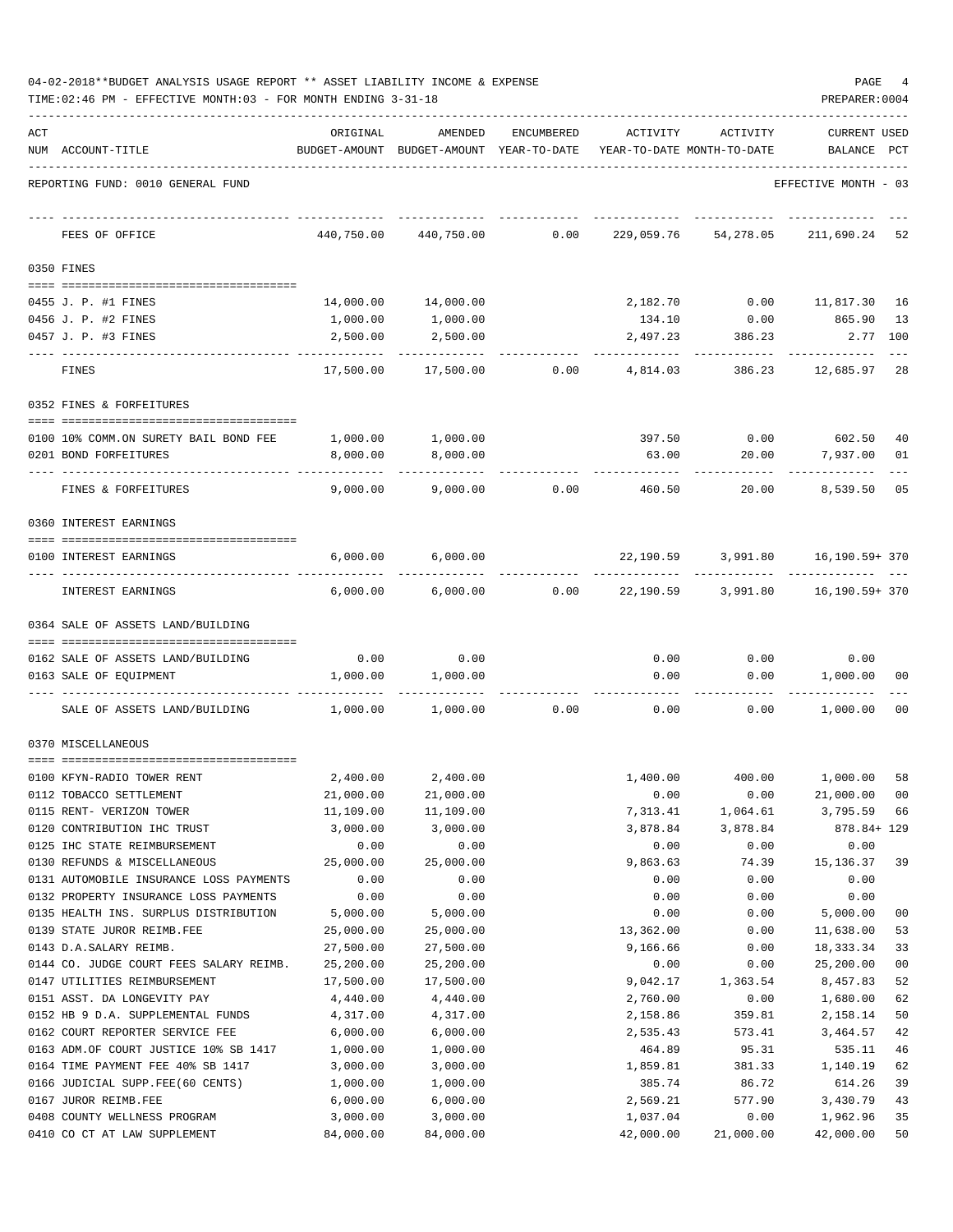TIME:02:46 PM - EFFECTIVE MONTH:03 - FOR MONTH ENDING 3-31-18

| ACT                                  | ORIGINAL   | AMENDED                                  | ENCUMBERED | ACTIVITY                   | ACTIVITY                                                                          | <b>CURRENT USED</b>  |                |
|--------------------------------------|------------|------------------------------------------|------------|----------------------------|-----------------------------------------------------------------------------------|----------------------|----------------|
| NUM ACCOUNT-TITLE                    |            | BUDGET-AMOUNT BUDGET-AMOUNT YEAR-TO-DATE |            | YEAR-TO-DATE MONTH-TO-DATE |                                                                                   | BALANCE              | PCT            |
| REPORTING FUND: 0010 GENERAL FUND    |            |                                          |            |                            |                                                                                   | EFFECTIVE MONTH - 03 |                |
| 0450 DIST. CLK. PASSPORT PHOTO       | 2,500.00   | 2,500.00                                 |            | 10.00                      | 10.00                                                                             | 2,490.00             | 0 <sup>0</sup> |
| 0453 REIMB.CEC ODYSSEY SAAS          | 21,593.00  | 21,593.00                                |            | 10,796.50                  | 0.00                                                                              | 10,796.50            | 50             |
| 0509 CANDY MACHINE COMMISSION        | 350.00     | 350.00                                   |            | 115.18                     | 0.00                                                                              | 234.82               | 33             |
| 0510 DR. PEPPER COMMISSION           | 300.00     | 300.00                                   |            | 104.00                     | 0.00                                                                              | 196.00               | 35             |
| 0553 DONATION CONST.3 RADIO EQUIP.   | 0.00       | 0.00                                     |            | 0.00                       | 0.00                                                                              | 0.00                 |                |
| 0562 STATE REIMB.OFFENDER TRANSPORT  | 4,000.00   | 4,000.00                                 |            | 2,698.40                   | 0.00                                                                              | 1,301.60             | 67             |
| 0565 COCA-COLA COMMISSIONS           | 150.00     | 150.00                                   |            | 26.08                      | 0.00                                                                              | 123.92               | 17             |
| MISCELLANEOUS                        | 304,359.00 | 304,359.00                               | 0.00       | 123,547.85                 | 29,865.86                                                                         | 180,811.15           | 41             |
| 0400 COUNTY JUDGE                    |            |                                          |            |                            |                                                                                   |                      |                |
| 0101 SALARY ELECTED OFFICIAL         | 64,716.75  | 64,716.75                                | 0.00       | 32,358.43                  | 4,978.22                                                                          | 32, 358.32           | 50             |
| 0104 STATE PROBATE SALARY SUPPLEMENT | 0.00       | 0.00                                     | 0.00       | 0.00                       | 0.00                                                                              | 0.00                 |                |
| 0105 SALARY SECRETARY                | 33, 322.66 | 33, 322.66                               | 0.00       | 18,722.85                  | 2,921.70                                                                          | 14,599.81            | 56             |
| 0201 SOCIAL SECURITY TAXES           | 6,450.44   | 6,450.44                                 | 0.00       | 2,934.70                   | 448.56                                                                            | 3,515.74             | 45             |
| 0202 GROUP HEALTH & DENTAL INSURANCE | 20,989.25  | 20,989.25                                | 0.00       | 9,362.95                   | 1,749.12                                                                          | 11,626.30            | 45             |
| 0203 RETIREMENT                      | 11,430.01  | 11,430.01                                | 0.00       | 5,883.67                   | 931.50                                                                            | 5,546.34             | 51             |
| 0204 WORKERS' COMPENSATION           | 436.97     | 436.97                                   | 0.00       | 176.25                     | 0.00                                                                              | 260.72               | 40             |
| 0205 MEDICARE TAX                    | 1,508.57   | 1,508.57                                 | 0.00       | 686.30                     | 104.90                                                                            | 822.27               | 45             |
| 0225 TRAVEL ALLOWANCE                | 3,600.00   | 3,600.00                                 | 0.00       | 1,800.00                   | 300.00                                                                            | 1,800.00             | 50             |
| 0310 OFFICE SUPPLIES                 | 800.00     | 800.00                                   | 50.45      | 431.44                     | 0.00                                                                              | 318.11               | 60             |
| 0311 POSTAL EXPENSES                 | 400.00     | 400.00                                   | 0.00       | 27.13                      | 9.66                                                                              | 372.87               | 07             |
| 0427 OUT OF COUNTY TRAVEL            | 5,750.00   | 5,750.00                                 | 464.62     | 3,657.34                   | 935.77                                                                            | 1,628.04             | 72             |
| 0431 LOCAL TRAVEL                    | 0.00       | 0.00                                     | 0.00       | 0.00                       | 0.00                                                                              | 0.00                 |                |
| 0435 PRINTING                        | 200.00     | 200.00                                   | 0.00       | 58.50                      | 0.00                                                                              | 141.50               | 29             |
| 0437 COURT REPORTER EXPENSE          | 2,500.00   | 2,500.00                                 | 0.00       | 0.00                       | 0.00                                                                              | 2,500.00             | 0 <sub>0</sub> |
| 0468 JUVENILE BOARD SALARY           | 2,400.00   | 2,400.00                                 | 0.00       | 1,200.00                   | 200.00                                                                            | 1,200.00             | 50             |
| 0480 BOND                            | 0.00       | 247.00                                   | 0.00       | 247.00                     | 0.00                                                                              | 0.00                 | 100            |
| 0572 OFFICE EQUIPMENT                | 1,000.00   | 1,000.00                                 | 0.00       | 37.59                      | 0.00                                                                              | 962.41               | 04             |
| 0574 TECHNOLOGY                      | 0.00       | 0.00                                     | 0.00       | 0.00                       | 0.00                                                                              | 0.00                 |                |
| 0590 BOOKS                           | 300.00     | 300.00                                   | 0.00       | 161.00                     | 0.00                                                                              | 139.00               | 54             |
| COUNTY JUDGE                         | 155,804.65 | 156,051.65                               | 515.07     |                            | 77,745.15 12,579.43 77,791.43                                                     |                      | 50             |
| 0401 911 COORDINATOR                 |            |                                          |            |                            |                                                                                   |                      |                |
| 0403 TCOG RURAL ADDRESSING           |            |                                          |            |                            | $23,000.00$ $23,000.00$ $0.00$ $23,000.00$ $0.00$<br>------------- -------------- | 0.00 100             |                |
| 911 COORDINATOR                      | 23,000.00  | 23,000.00                                | 0.00       | 23,000.00                  | 0.00                                                                              | 0.00 100             |                |
| 0403 COUNTY CLERK                    |            |                                          |            |                            |                                                                                   |                      |                |
| 0101 SALARY ELECTED OFFICIAL         | 56,541.72  | 56,541.72                                | 0.00       | 28,270.84                  | 4,349.36                                                                          | 28,270.88            | 50             |
| 0104 SALARY DEPUTIES                 | 174,272.43 | 174,272.43                               | 0.00       |                            | 84, 462. 12 12, 982. 78                                                           | 89,810.31            | 48             |
| 0107 REGULAR-TEMP. PART-TIME         | 16,588.00  | 16,588.00                                | 0.00       | 0.00                       | 0.00                                                                              | 16,588.00            | 0 <sub>0</sub> |
| 0201 SOCIAL SECURITY TAXES           | 15,353.81  | 15,353.81                                | 0.00       | 6,132.09                   | 925.68                                                                            | 9,221.72             | 40             |
| 0202 GROUP HEALTH & DENTAL INSURANCE | 73,462.20  | 73,462.20                                | 0.00       | 36,731.48                  | 6,121.92                                                                          | 36,730.72            | 50             |
| 0203 RETIREMENT                      | 28,154.36  | 28,154.36                                | 0.00       | 12,684.83                  | 1,993.20                                                                          | 15,469.53            | 45             |
| 0204 WORKERS COMPENSATION            | 1,040.10   | 1,040.10                                 | 0.00       | 434.14                     | 0.00                                                                              | 605.96               | 42             |
| 0205 MEDICARE TAX                    | 3,590.81   | 3,590.81                                 | 0.00       | 1,434.22                   | 216.50                                                                            | 2,156.59             | 40             |
| 0310 OFFICE SUPPLIES                 | 3,760.00   | 3,760.00                                 | 630.09     | 2,233.81                   | 73.04                                                                             | 896.10               | 76             |
| 0311 POSTAL EXPENSES                 | 1,500.00   | 1,500.00                                 | 0.00       | 266.73                     | 34.71                                                                             | 1,233.27             | 18             |
| 0420 UTILITIES TELEPHONE             | 0.00       | 0.00                                     | 0.00       | 0.00                       | 0.00                                                                              |                      |                |
|                                      |            |                                          |            |                            |                                                                                   | 0.00                 |                |

0427 OUT OF COUNTY TRAVEL  $4,000.00$   $4,000.00$   $4,000.00$   $0.00$   $1,574.45$   $1,119.13$   $2,425.55$  39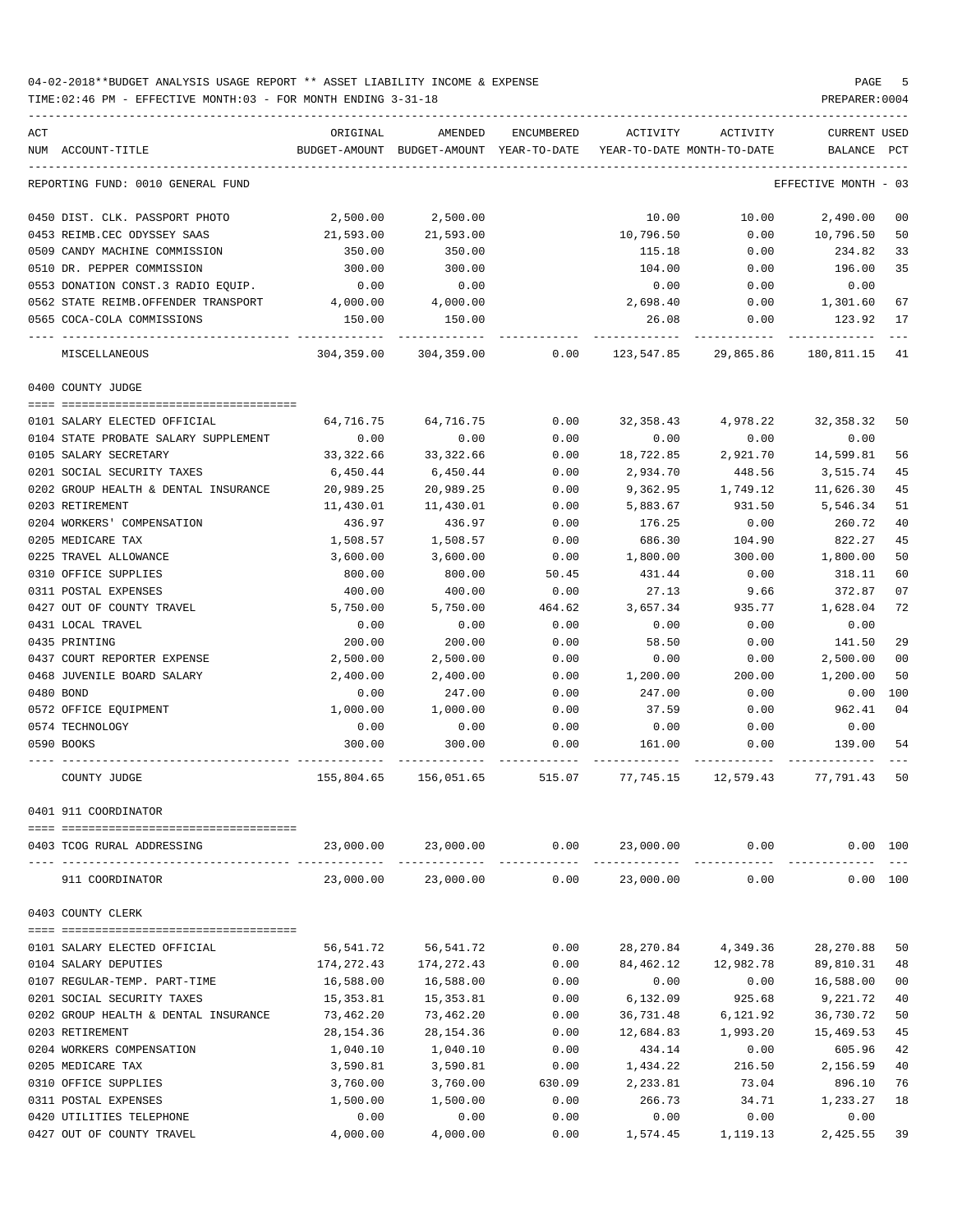### 04-02-2018\*\*BUDGET ANALYSIS USAGE REPORT \*\* ASSET LIABILITY INCOME & EXPENSE PAGE 6 TIME:02:46 PM - EFFECTIVE MONTH:03 - FOR MONTH ENDING 3-31-18 PREPARER:0004

-----------------------------------------------------------------------------------------------------------------------------------

| ACT |                                           | ORIGINAL         | AMENDED                    | <b>ENCUMBERED</b>    | ACTIVITY        | ACTIVITY                   | CURRENT USED         |          |
|-----|-------------------------------------------|------------------|----------------------------|----------------------|-----------------|----------------------------|----------------------|----------|
|     | NUM ACCOUNT-TITLE                         | BUDGET-AMOUNT    | BUDGET-AMOUNT YEAR-TO-DATE |                      |                 | YEAR-TO-DATE MONTH-TO-DATE | BALANCE              | PCT      |
|     | REPORTING FUND: 0010 GENERAL FUND         |                  |                            |                      |                 |                            | EFFECTIVE MONTH - 03 |          |
|     | 0431 LOCAL TRAVEL                         | 0.00             | 0.00                       | 0.00                 | 0.00            | 0.00                       | 0.00                 |          |
|     | 0435 PRINTING                             | 1,400.00         | 1,400.00                   | 0.00                 | 198.40          | 0.00                       | 1,201.60             | 14       |
|     | 0437 IMAGING/INDEXING                     | 14,000.00        | 14,000.00                  | 0.00                 | 4,676.29        | 1,361.42                   | 9,323.71             | 33       |
|     | 0480 BOND                                 | 292.50           | 292.50                     | 0.00                 | 200.00          | 50.00                      | 92.50                | 68       |
|     | 0481 DUES                                 | 225.00           | 225.00                     | 0.00                 | 0.00            | 0.00                       | 225.00               | 00       |
|     | 0572 OFFICE EQUIPMENT                     | 3,478.83         | 3,478.83                   | 0.00                 | 0.00            | 0.00                       | 3,478.83             | 00       |
|     | COUNTY CLERK                              | 397,659.76       | 397,659.76                 | 630.09               | 179,299.40      | 29,227.74                  | 217,730.27           | 45       |
|     | 0404 ELECTION                             |                  |                            |                      |                 |                            |                      |          |
|     | 0109 SALARY                               | 11,300.00        | 11,300.00                  | 0.00                 | 12,912.44       | 5,572.64                   | 1,612.44- 114        |          |
|     | 0201 SOCIAL SECURITY TAXES                | 0.00             | 0.00                       | 0.00                 | 0.00            | 0.00                       | 0.00                 |          |
|     | 0203 RETIREMENT                           | 0.00             | 0.00                       | 0.00                 | 0.00            | 0.00                       | 0.00                 |          |
|     | 0205 MEDICARE TAX                         | 0.00             | 0.00                       | 0.00                 | 0.00            | 0.00                       | 0.00                 |          |
|     | 0310 ELECTION SUPPLIES                    | 4,000.00         | 4,000.00                   | 1,276.06             | 2,439.12        | 321.05                     | 284.82               | 93       |
|     | 0311 POSTAGE                              | 8,500.00         | 8,500.00                   | 0.00                 | 6,168.81        | 271.32                     | 2,331.19             | 73       |
|     | 0423 CELL PHONE                           | 240.00           | 240.00                     | 0.00                 | 120.00          | 20.00                      | 120.00               | 50       |
|     | 0427 ELECTION TRAVEL                      | 2,900.00         | 2,900.00                   | 0.00                 | 182.32          | 138.98                     | 2,717.68             | 06       |
|     | 0428 EMPLOYEE TRAINING                    | 0.00             | 0.00                       | 0.00                 | 0.00            | 0.00                       | 0.00                 |          |
|     | 0429 DPS BACKGROUND CHECK                 | 50.00            | 50.00                      | 0.00                 | 0.00            | 0.00                       | 50.00                | 00       |
|     | 0430 BIDS AND NOTICES                     | 600.00           | 600.00                     | 0.00                 | 367.59          | 0.00                       | 232.41               | 61       |
|     | 0442 PROFESSIONAL SERVICE/TRANSLATOR      | 200.00           | 200.00                     | 0.00                 | 100.00          | 0.00                       | 100.00               | 50       |
|     | 0483 VOTER REGISTRATION                   | 2,000.00         | 2,000.00                   | 0.00                 | 1,374.48        | 0.00                       | 625.52               | 69       |
|     | 0485 ELECTION MAINT. AGREEMENT            | 14,226.00        | 14,226.00                  | 0.00                 | 14,231.00       | 0.00                       | $5.00 - 100$         |          |
|     | 0573 ELECTION EQUIPMENT                   | 2,402.79         | 2,402.79                   | 0.00                 | 0.00            | 0.00                       | 2,402.79             | 00       |
|     | <b>ELECTION</b>                           | 46,418.79        |                            | 46, 418.79 1, 276.06 | 37,895.76       | 6,323.99                   | 7,246.97             | 84       |
|     | 0405 VETERANS'SERVICE                     |                  |                            |                      |                 |                            |                      |          |
|     |                                           |                  |                            |                      |                 |                            |                      |          |
|     | 0102 SALARY APPOINTED OFFICIAL            | 37,080.00        | 37,080.00                  | 0.00                 | 18,540.08       | 2,852.32                   | 18,539.92            | 50       |
|     | 0201 SOCIAL SECURITY TAXES                | 2,298.96         | 2,298.96                   | 0.00                 | 1,149.46        | 176.84                     | 1,149.50             | 50       |
|     | 0202 GROUP HEALTH & DENTAL INSURANCE      | 10,494.60        | 10,494.60                  | 0.00                 | 5,247.36        | 874.56                     | 5,247.24             | 50       |
|     | 0203 RETIREMENT                           | 4,219.70         | 4,219.70                   | 0.00                 | 2,086.21        | 328.02                     | 2,133.49             | 49       |
|     | 0204 WORKERS' COMPENSATION                | 155.74<br>537.66 | 155.74<br>537.66           | 0.00                 | 65.07<br>268.84 | 0.00<br>41.36              | 90.67                | 42       |
|     | 0205 MEDICARE TAX<br>0310 OFFICE SUPPLIES | 250.00           | 250.00                     | 0.00<br>0.00         | 78.84           | 0.00                       | 268.82<br>171.16     | 50<br>32 |
|     | 0311 POSTAL EXPENSES                      | 100.00           | 100.00                     | 0.00                 | 49.00           | 0.00                       | 51.00                | 49       |
|     | 0427 OUT OF COUNTY TRAVEL                 | 750.00           | 750.00                     | 0.00                 | 0.00            | 0.00                       | 750.00               | 00       |
|     | 0428 TRAINING/TUITION                     | 500.00           | 500.00                     | 0.00                 | 0.00            | 0.00                       | 500.00               | 00       |
|     | 0435 PRINTING                             | 100.00           | 100.00                     | 0.00                 | 0.00            | 0.00                       | 100.00               | 00       |
|     | 0572 OFFICE EQUIPMENT                     | 0.00             | 0.00                       | 0.00                 | 0.00            | 0.00                       | 0.00                 |          |
|     | VETERANS ' SERVICE                        | 56,486.66        | 56,486.66                  | 0.00                 | 27,484.86       | 4,273.10                   | 29,001.80 49         |          |
|     | 0406 EMERGENCY MANAGEMENT                 |                  |                            |                      |                 |                            |                      |          |
|     |                                           |                  |                            |                      |                 |                            |                      |          |
|     | 0103 SALARY                               | 40,983.57        | 40,983.57                  | 0.00                 | 20,491.77       | 3,152.58                   | 20,491.80            | 50       |
|     | 0107 SALARY TEMP./EXTRA                   | 0.00             | 0.00                       | 0.00                 | 0.00            | 0.00                       | 0.00                 |          |
|     | 0201 SOCIAL SECURITY TAXES                | 2,570.74         | 2,570.74                   | 0.00                 | 1,268.21        | 195.08                     | 1,302.53             | 49       |
|     | 0202 GROUP HEALTH & DENTAL INS            | 10,494.60        | 10,494.60                  | 0.00                 | 5,247.36        | 874.56                     | 5,247.24             | 50       |
|     | 0203 RETIREMENT                           | 4,663.93         | 4,663.93                   | 0.00                 | 2,305.76        | 362.54                     | 2,358.17             | 49       |
|     | 0204 WORKERS' COMPENSATION                | 174.15           | 174.15                     | 0.00                 | 71.92           | 0.00                       | 102.23               | 41       |
|     | 0205 MEDICARE TAX                         | 601.22           | 601.22                     | 0.00                 | 296.58          | 45.62                      | 304.64               | 49       |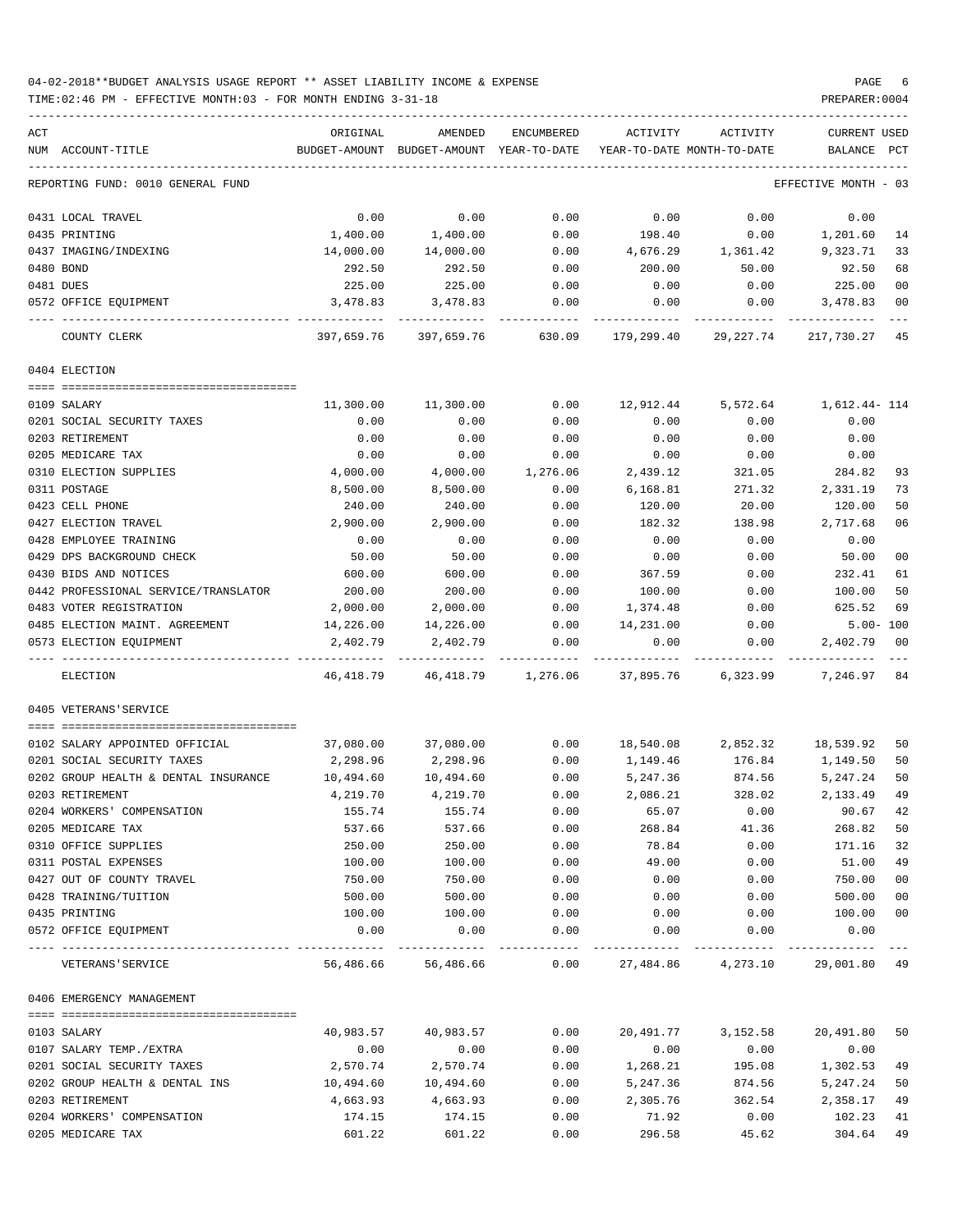| ACT                                              | ORIGINAL           | AMENDED                    | <b>ENCUMBERED</b>   | ACTIVITY    | ACTIVITY                               | <b>CURRENT USED</b>  |                |
|--------------------------------------------------|--------------------|----------------------------|---------------------|-------------|----------------------------------------|----------------------|----------------|
| NUM ACCOUNT-TITLE                                | BUDGET-AMOUNT      | BUDGET-AMOUNT YEAR-TO-DATE |                     |             | YEAR-TO-DATE MONTH-TO-DATE             | <b>BALANCE</b>       | PCT            |
|                                                  |                    |                            |                     |             |                                        |                      |                |
| REPORTING FUND: 0010 GENERAL FUND                |                    |                            |                     |             |                                        | EFFECTIVE MONTH - 03 |                |
| 0225 TRAVEL ALLOWANCE                            | 0.00               | 70.00                      | 0.00                | 70.00       | 0.00                                   | 0.00                 | 100            |
| 0310 OFFICE SUPPLIES                             | 150.00             | 150.00                     | 0.00                | 0.00        | 0.00                                   | 150.00               | 00             |
| 0311 POSTAL EXPENSE                              | 50.00              | 50.00                      | 0.00                | 0.00        | 0.00                                   | 50.00                | 00             |
| 0330 AUTO EXPENSE-GAS & OIL                      | 1,000.00           | 930.00                     | 0.00                | 329.29      | 62.54                                  | 600.71               | 35             |
| 0422 R&M RADIO                                   | 0.00               | 0.00                       | 0.00                | 0.00        | 0.00                                   | 0.00                 |                |
| 0423 CELL PHONE ALLOWANCE                        | 480.00             | 480.00                     | 0.00                | 240.00      | 40.00                                  | 240.00               | 50             |
| 0427 OUT OF COUNTY TRAVEL                        | 400.00             | 400.00                     | 0.00                | 13.91       | 0.00                                   | 386.09               | 03             |
| 0428 TRAINING & TUITION                          | 0.00               | 0.00                       | 0.00                | 0.00        | 0.00                                   | 0.00                 |                |
| 0454 R&M AUTO                                    | 375.00             | 375.00                     | 0.00                | 325.99      | 174.60                                 | 49.01                | 87             |
| 0487 TRAILER/AUTO INSURANCE                      | 1,035.00           | 1,035.00                   | 0.00                | 657.00      | 0.00                                   | 378.00               | 63             |
|                                                  |                    |                            |                     |             |                                        |                      | 100            |
| 0489 CODE RED EARLY WARNING SYSTEM               | 12,768.00          | 12,768.00                  | 0.00                | 12,768.00   | 0.00                                   | 0.00<br>500.00       | 0 <sup>0</sup> |
| 0490 911 RADIO TOWER BUILDING                    | 500.00             | 500.00                     | 0.00                | 0.00        | 0.00                                   |                      |                |
| 0573 RADIO EQUIPMENT                             | 0.00<br>---------- | 0.00                       | 0.00<br>$- - - - -$ | 0.00        | 0.00                                   | 0.00                 |                |
| EMERGENCY MANAGEMENT                             | 76,246.21          | 76, 246. 21                | 0.00                | 44,085.79   | 4,907.52                               | 32,160.42            | 58             |
| 0409 NON-DEPARTMENTAL                            |                    |                            |                     |             |                                        |                      |                |
|                                                  |                    |                            |                     |             |                                        |                      |                |
| 0100 COMPENSATION PAY                            | 0.00               | 0.00                       | 0.00                | 0.00        | 0.00                                   | 0.00                 |                |
| 0201 SOCIAL SECURITY TAXES                       | 0.00               | 0.00                       | 0.00                | 0.00        | 0.00                                   | 0.00                 |                |
| 0203 RETIREMENT                                  | 0.00               | 0.00                       | 0.00                | 0.00        | 0.00                                   | 0.00                 |                |
| 0204 WORKERS' COMPENSATION                       | 0.00               | 0.00                       | 0.00                | 475.45      | 0.00                                   | $475.45-$            |                |
| 0205 MEDICARE TAX                                | 0.00               | 0.00                       | 0.00                | 0.00        | 0.00                                   | 0.00                 |                |
| 0206 UNEMPLOYMENT EXPENSE                        | 0.00               | 0.00                       | 0.00                | 0.00        | 0.00                                   | 0.00                 |                |
| 0395 ERRORS AND OMISSIONS                        | 500.00             | 500.00                     | 0.00                | 0.00        | 0.00                                   | 500.00               | 00             |
| 0399 CLAIMS SETTLEMENTS                          | 5,000.00           | 5,000.00                   | 0.00                | 3,550.86    | 0.00                                   | 1,449.14             | 71             |
| 0400 LEGAL FEES                                  | 20,000.00          | 20,000.00                  | 0.00                | 2,739.12    | 2,739.12                               | 17,260.88            | 14             |
| 0401 AUDIT EXPENSE                               | 32,000.00          | 32,000.00                  | 0.00                | 24,150.00   | 24,150.00                              | 7,850.00             | 75             |
| 0404 911 EMERGENCY SERVICE                       | 8,917.00           | 8,917.00                   | 0.00                | 4,458.50    | 0.00                                   | 4,458.50             | 50             |
| 0406 TAX APPRAISAL DISTRICT                      | 388,429.57         | 388, 429.57                | 0.00                | 303, 347.48 | 86,199.56                              | 85,082.09            | 78             |
| 0408 COUNTY WELLNESS PROGRAM                     | 3,000.00           | 3,000.00                   | 0.00                | 724.45      | 247.28                                 | 2,275.55             | 24             |
| 0426 PROFESSIONAL FEES                           | 30,000.00          | 30,000.00                  | 0.00                | 0.00        | 0.00                                   | 30,000.00            | 00             |
| 0430 BIDS & NOTICES                              | 1,800.00           | 1,800.00                   | 0.00                | 918.85      | 121.50                                 | 881.15               | 51             |
| 0444 LAWN MAINTENANCE                            | 0.00               | 0.00                       | 0.00                | 0.00        | 0.00                                   | 0.00                 |                |
| 0481 DUES                                        | 9,500.00           | 9,500.00                   | 0.00                | 6,410.83    | 0.00                                   | 3,089.17             | 67             |
| 0483 PUBLIC OFFICIALS INS.                       | 26,000.00          | 26,000.00                  | 0.00                | 14,942.28   | 0.00                                   | 11,057.72 57         |                |
| 0484 GENERAL LIABILITY INSURANCE                 | 6,931.00           | 6,931.00                   | 0.00                | 6,933.00    | 0.00                                   | $2.00 - 100$         |                |
| 0485 WATER SUPPLY AGENCY                         | 1,000.00           | 1,000.00                   | 0.00                | 0.00        | 0.00                                   | 1,000.00             | 00             |
| 0487 TCOG-REG. INTERLOCAL AGREEMENT              | 0.00               | 0.00                       | 0.00                | 0.00        | 0.00                                   | 0.00                 |                |
| 0488 FANNIN RURAL RAIL DIST                      | 0.00               | 0.00                       | 0.00                | 0.00        | 0.00                                   | 0.00                 |                |
| 0489 COURT COSTS/ARREST FEES                     | 240,000.00         | 240,000.00                 | 0.00                | 51,019.63   | 0.00                                   | 188,980.37           | 21             |
| 0490 MISCELLANEOUS                               | 312.00             | 312.00                     | 0.00                | 100.00      | 0.00                                   | 212.00               | 32             |
| 0491 SULPHUR RIVER REGIONAL MOBILITY AU 2,500.00 |                    | 2,500.00                   | 0.00                | 0.00        | 0.00                                   | 2,500.00             | 00             |
| 0495 '98 JAIL BOND PAYMENT                       | 0.00               | 0.00                       | 0.00                | 0.00        | 0.00                                   | 0.00                 |                |
| 0499 BANK SERVICE FEES                           | 8,675.00           | 8,675.00                   | 0.00                | 4,800.00    | 800.00                                 | 3,875.00             | 55             |
| 0500 6TH COURT OF APPEALS FEE                    | 2,700.00           | 2,700.00                   | 0.00                | 1,084.72    | 541.44                                 | 1,615.28             | 40             |
| NON-DEPARTMENTAL                                 |                    | 787, 264.57 787, 264.57    | 0.00                |             | 425,655.17  114,798.90  361,609.40  54 |                      | $---$          |
|                                                  |                    |                            |                     |             |                                        |                      |                |
| 0410 COUNTY COURT AT LAW                         |                    |                            |                     |             |                                        |                      |                |
| 0101 SALARY ELECTED OFFICIAL                     | 140,000.00         | 140,000.00                 | 0.00                | 70,000.06   | 10,769.24                              | 69,999.94            | 50             |
| 0103 SALARY COURT COORDINATOR                    | 30,290.37          | 30,290.37                  | 0.00                | 15,013.21   | 2,315.31                               | 15,277.16            | 50             |
| 0110 SALARY COURT REPORTER                       | 64,083.59          | 64,083.59                  | 0.00                | 28,494.93   | 4,929.50                               | 35,588.66            | 44             |
| 0130 BAILIFF                                     | 38,163.50          | 38,163.50                  | 0.00                | 19,081.66   | 2,935.64                               | 19,081.84            | 50             |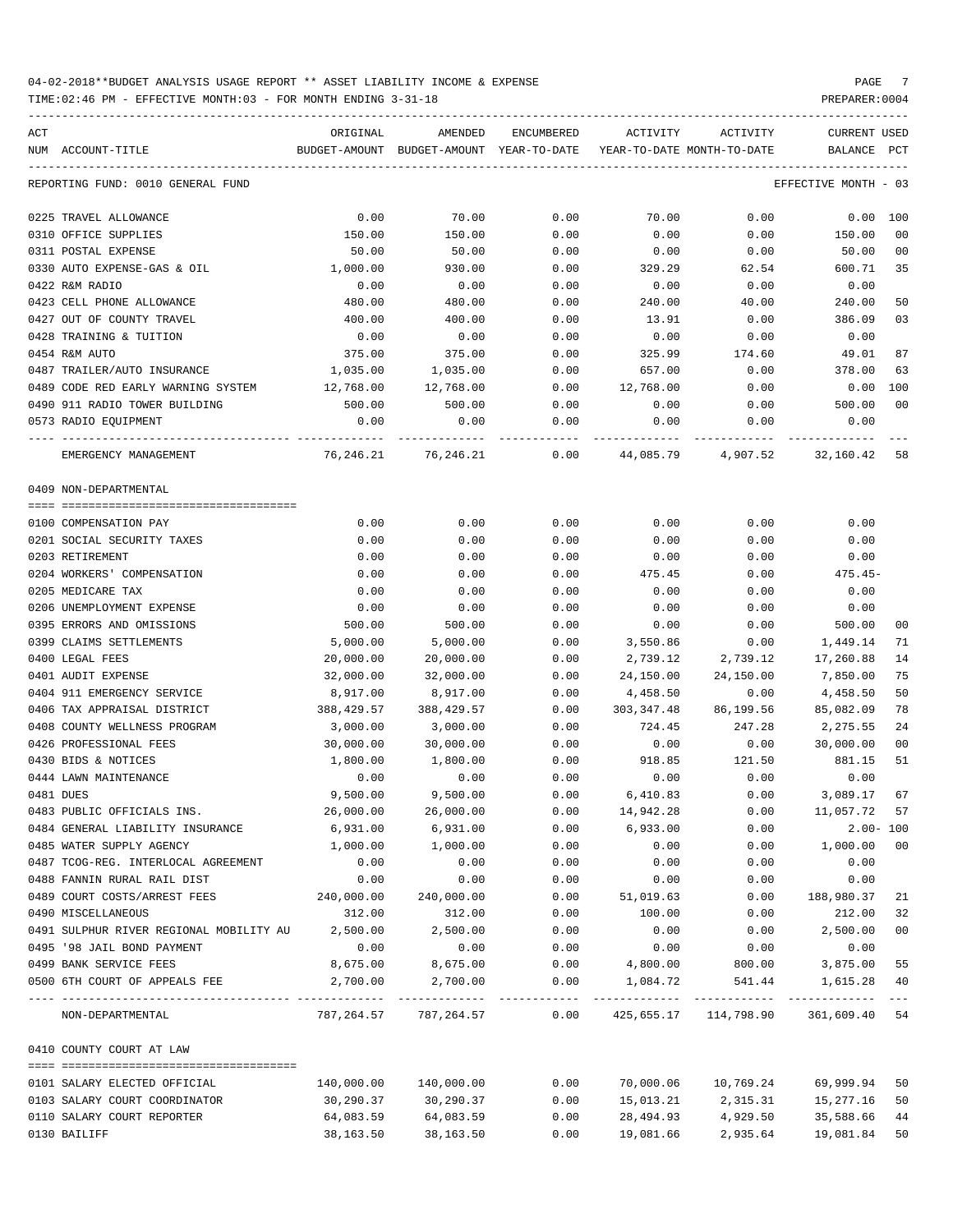| ACT |                                               | ORIGINAL                                    | AMENDED<br>BUDGET-AMOUNT BUDGET-AMOUNT YEAR-TO-DATE | ENCUMBERED   | ACTIVITY              | ACTIVITY                           | CURRENT USED<br>BALANCE       | $_{\rm PCT}$   |
|-----|-----------------------------------------------|---------------------------------------------|-----------------------------------------------------|--------------|-----------------------|------------------------------------|-------------------------------|----------------|
|     | NUM ACCOUNT-TITLE                             |                                             |                                                     |              |                       | YEAR-TO-DATE MONTH-TO-DATE         |                               |                |
|     | REPORTING FUND: 0010 GENERAL FUND             |                                             |                                                     |              |                       |                                    | EFFECTIVE MONTH - 03          |                |
|     | 0201 SOCIAL SECURITY TAXES                    | 15,341.12                                   | 15,341.12                                           | 0.00         | 7,856.48              |                                    | 1,283.68 7,484.64             | 51             |
|     | 0202 GROUP HEALTH & DENTAL INS                | 36,731.10                                   | 36,731.10                                           | 0.00         | 18,588.72             | 3,098.12                           | 18,142.38                     | 51             |
|     | 0203 RETIREMENT                               | 31,287.88                                   | 31,287.88                                           | 0.00         | 15,057.20             | 2,432.24                           | 16,230.68                     | 48             |
|     | 0204 WORKERS COMPENSATION                     | 1,154.74                                    | 1,154.74                                            | 0.00         | 482.45                | 0.00                               | 672.29                        | 42             |
|     | 0205 MEDICARE TAX                             | 3,986.59                                    | 3,986.59                                            | 0.00         | 1,931.60              | 300.22                             | 2,054.99                      | 48             |
|     | 0310 OFFICE SUPPLIES                          | 1,700.00                                    | 1,700.00                                            | 0.00         | 191.27                | 33.79                              | 1,508.73                      | 11             |
|     | 0311 POSTAGE                                  | 1,800.00                                    | 1,800.00                                            | 0.00         | 589.97                | 103.11                             | 1,210.03                      | 33             |
|     | 0315 COPIER RENTAL                            | 600.00                                      | 600.00                                              | 0.00         | 209.01                | 39.67                              | 390.99                        | 35             |
|     | 0395 BAILIFF UNIFORMS                         | 0.00                                        | 0.00                                                | 0.00         | 0.00                  | 0.00                               | 0.00                          |                |
|     | 0420 TELEPHONE                                | 2,300.00                                    | 2,300.00                                            | 194.78       | 1,171.35              | 196.85                             | 933.87                        | 59             |
|     | 0421 DSL INTERNET                             | 0.00                                        | 0.00                                                | 0.00         | 0.00                  | 0.00                               | 0.00                          |                |
|     | 0424 INDIGENT ATTORNEY FEES                   | 70,000.00                                   | 70,000.00                                           | 2,175.00     | 22,624.61             | 4,575.00                           | 45,200.39                     | 35             |
|     | 0425 PROFESSIONAL SERVICES                    | 2,250.00                                    | 2,250.00                                            | 0.00         | 300.00                | 0.00                               | 1,950.00                      | 13             |
|     | 0427 OUT OF COUNTY TRAVEL                     | 2,000.00                                    | 2,000.00                                            | 0.00         | 0.00                  | 0.00                               | 2,000.00                      | 00             |
|     | 0435 PRINTING                                 | 250.00                                      | 250.00                                              | 0.00         | 0.00                  | 0.00                               | 250.00                        | 00             |
|     | 0437 COURT REPORTER EXPENSE                   | 3,500.00                                    | 3,500.00                                            | 0.00         | 3,875.00              | 325.00                             | 375.00- 111                   |                |
|     | 0439 WITNESS EXPENSE                          | 500.00                                      | 500.00                                              | 0.00         | 0.00                  | 0.00                               | 500.00                        | 00             |
|     | 0453 R&M EQUIPMENT                            | 400.00                                      | 400.00                                              | 0.00         | 0.00                  | 0.00                               | 400.00                        | 00             |
|     | 0467 VISITING JUDGE                           | 500.00                                      | 500.00                                              | 0.00         | 682.28                | 0.00                               | 182.28- 136                   |                |
|     | 0468 JUVENILE BOARD SALARY                    | 2,400.00                                    | 2,400.00                                            | 0.00         | 1,200.00              | 200.00                             | 1,200.00                      | 50             |
|     | 0480 BONDS                                    | 0.00                                        | 247.00                                              | 0.00         | 247.00                | 0.00                               | $0.00$ 100                    |                |
|     | 0481 DUES                                     | 295.00                                      | 295.00                                              | 0.00         | 0.00                  | 0.00                               | 295.00                        | 00             |
|     | 0572 OFFICE EQUIPMENT                         | 600.00                                      | 600.00                                              | 0.00         | 0.00                  | 0.00                               | 600.00                        | 0 <sup>0</sup> |
|     | 0574 TECHNOLOGY                               | 0.00                                        | 0.00                                                | 0.00         | 0.00                  | 0.00                               | 0.00                          |                |
|     | 0590 BOOKS & PUBLICATIONS                     | 250.00                                      | 250.00                                              | 0.00         | 0.00                  | 0.00                               | 250.00                        | 00             |
|     | 0591 LEXIS NEXIS ONLINE LEGAL                 | 621.00                                      | 621.00                                              | 0.00         | 303.00                | 62.00                              | 318.00                        | 49             |
|     | COUNTY COURT AT LAW                           |                                             | 451,004.89  451,251.89  2,369.78                    |              |                       | 207,899.80 33,599.37 240,982.31 47 |                               |                |
|     | 0425 COURT ADMINISTRATION                     |                                             |                                                     |              |                       |                                    |                               |                |
|     |                                               |                                             |                                                     |              |                       |                                    |                               |                |
|     | 0201 SOCIAL SECURITY                          | 0.00                                        | 0.00                                                | 0.00         | 77.74                 | 0.00                               | $77.74-$                      |                |
|     | 0205 MEDICARE TAX                             | 0.00                                        | 0.00                                                | 0.00         | 18.18                 | 0.00                               | $18.18-$                      |                |
|     | 0311 JURY POSTAGE                             | 4,200.00                                    | 4,200.00                                            | 0.00         | 1,725.21              | 348.27                             | 2,474.79 41                   |                |
|     | 0312 DISTRICT JURY SUPPLIES                   | 500.00                                      | 600.00                                              | 41.83        | 437.01                | 89.52                              | 121.16                        | 80             |
|     | 0313 GRAND JURY EXPENSE                       | 5,000.00                                    | 5,000.00                                            | 0.00         | 3,179.00              | 1,520.00                           | 1,821.00 64                   |                |
|     | 0314 PETIT JURY EXPENSE                       | 46,000.00                                   | 45,900.00                                           | 0.00         | 22,976.50             | 7,107.50                           | 22,923.50 50                  |                |
|     | 0316 COUNTY COURT JURY EXP.                   | 0.00                                        | 0.00                                                | 0.00         | 0.00                  | 0.00                               | 0.00                          |                |
|     | 0317 COURT REPORTER SUPPLIES                  | 100.00                                      | 100.00                                              | 0.00         | 0.00                  | 0.00                               | 100.00                        | 00             |
|     | 0318 J.P. JURY EXPENSE                        | 800.00                                      | 800.00                                              | 0.00         | 140.00                | 0.00<br>245.12                     | 660.00<br>3,656.38            | 18             |
|     | 0319 CO.CT.@LAW JURY EXPENSE                  | 5,000.00                                    | 5,000.00                                            | 0.00         | 1,343.62              |                                    |                               | 27             |
|     | 0422 REGIONAL INDIGENT DEFENSE PROGRAM        | 18,056.00                                   | 18,056.00                                           | 0.00         | 18,056.00             | 0.00                               | 0.00 100                      |                |
|     | 0424 CO.CT. ATTORNEY FEES                     | 8,000.00                                    | 8,000.00                                            | 0.00         | 1,600.00              | 0.00                               | 6,400.00                      | 20             |
|     | 0425 CO.CT. PROFESSIONAL SERVICES             | 1,000.00                                    | 1,000.00                                            | 0.00         | 0.00                  | 0.00                               | 1,000.00                      | 00             |
|     | 0426 COUNTY COURT SUPPLIES                    | 0.00                                        | 0.00                                                | 0.00         | 0.00                  | 0.00                               | 0.00                          |                |
|     | 0435 PRINTING                                 | 1,500.00                                    | 1,500.00                                            | 0.00         | 985.00                | 985.00                             | 515.00                        | 66             |
|     | 0465 PHYSICAL EVID. ANALYSES                  | 1,500.00                                    | 1,500.00                                            | 0.00         | 51.19                 | 1,963.00-                          | 1,448.81                      | 03             |
|     | 0466 AUTOPSIES<br>0467 VISITING JUDGE EXPENSE | 50,000.00<br>2,000.00                       | 50,000.00<br>2,000.00                               | 0.00<br>0.00 | 10,606.75<br>1,454.69 | 2,904.50<br>0.00                   | 39,393.25<br>545.31 73        | 21             |
|     | COURT ADMINISTRATION                          | -------------- --------------<br>143,656.00 | ----------------------------<br>143,656.00          | 41.83        | 62,650.89             | ------------<br>11,236.91          | -------------<br>80,963.28 44 | $- -$          |
|     | 0435 336TH DISTRICT COURT ADMINISTRATIO       |                                             |                                                     |              |                       |                                    |                               |                |
|     |                                               |                                             |                                                     |              |                       |                                    |                               |                |
|     | 0103 SALARY COURT COORDINATOR                 | 35,352.79                                   | 35, 352.79                                          | 0.00         | 17,526.42             | 2,657.56                           | 17,826.37                     | 50             |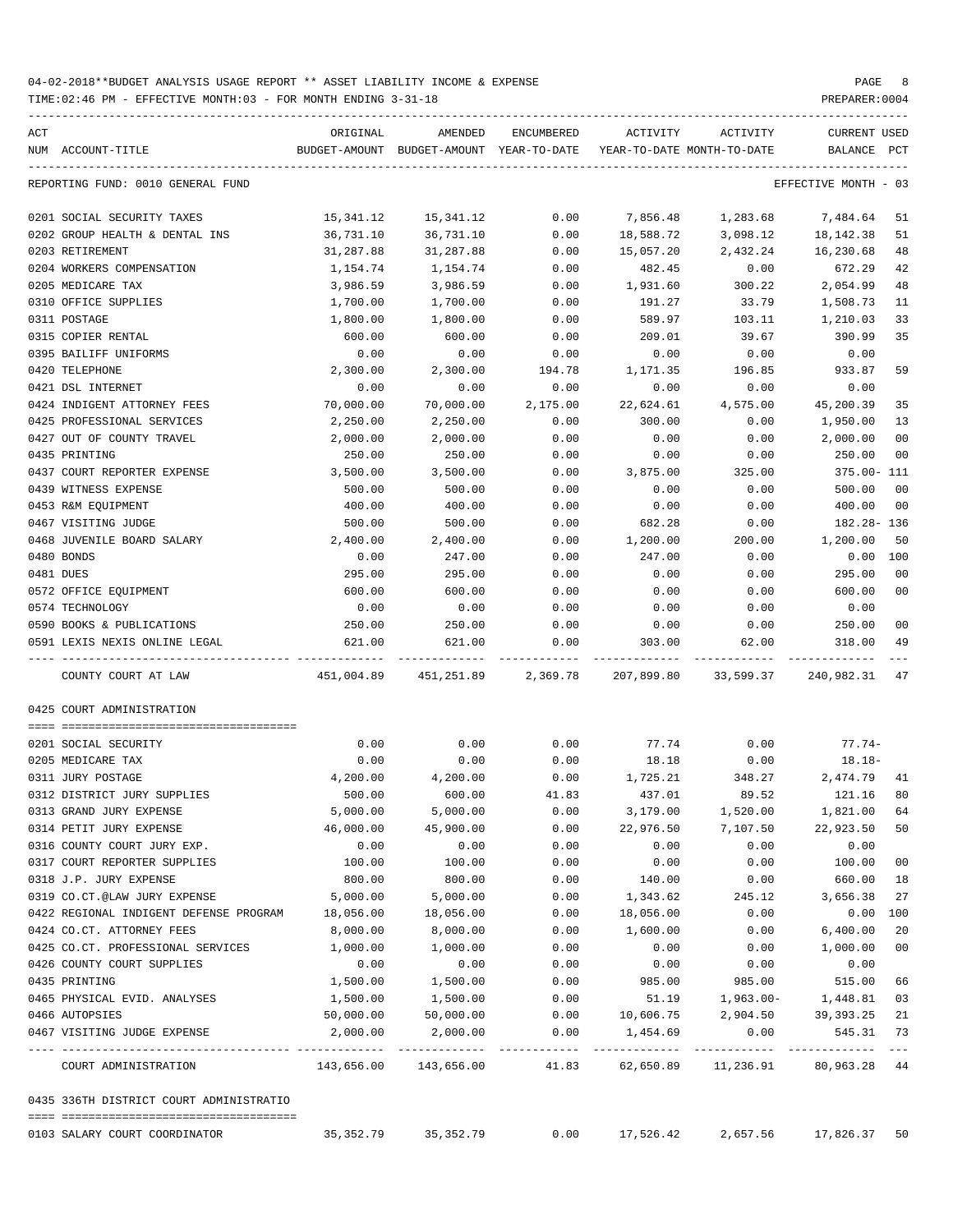TIME:02:46 PM - EFFECTIVE MONTH:03 - FOR MONTH ENDING 3-31-18 PREPARER:0004

| ACT<br>NUM ACCOUNT-TITLE             | ORIGINAL              | AMENDED<br>BUDGET-AMOUNT BUDGET-AMOUNT YEAR-TO-DATE YEAR-TO-DATE MONTH-TO-DATE | ENCUMBERED   | ACTIVITY                            | ACTIVITY           | <b>CURRENT USED</b><br>BALANCE PCT |                |
|--------------------------------------|-----------------------|--------------------------------------------------------------------------------|--------------|-------------------------------------|--------------------|------------------------------------|----------------|
| REPORTING FUND: 0010 GENERAL FUND    |                       |                                                                                |              |                                     |                    | EFFECTIVE MONTH - 03               |                |
|                                      |                       |                                                                                |              |                                     |                    |                                    |                |
| 0110 SALARY COURT REPORTER           | 74,477.72             | 74,477.72                                                                      | 0.00         | 37,238.89                           | 5,729.06           | 37,238.83                          | 50<br>50       |
| 0130 BAILIFF<br>0201 SOCIAL SECURITY | 39,065.00<br>9,454.72 | 39,065.00<br>9,454.72                                                          | 0.00<br>0.00 | 19,532.50<br>4,402.87               | 3,005.00<br>669.91 | 19,532.50<br>5,051.85              | 47             |
| 0202 GROUP HEALTH INSURANCE          | 31,483.80             | 31,483.80                                                                      | 0.00         | 15,742.08                           | 2,623.68           | 15,741.72                          | 50             |
| 0203 RETIREMENT                      | 17,353.99             | 17,353.99                                                                      | 0.00         | 8,563.11                            | 1,344.54           | 8,790.88                           | 49             |
| 0204 WORKERS COMPENSATION            | 625.36                | 625.36                                                                         | 0.00         | 261.28                              | 0.00               | 364.08                             | 42             |
| 0205 MEDICARE                        | 2,211.18              | 2, 211.18                                                                      | 0.00         | 1,029.88                            | 156.70             | 1,181.30                           | 47             |
| 0310 OFFICE SUPPLIES                 | 1,800.00              | 1,800.00                                                                       | 176.40       | 998.34                              | 0.00               | 625.26                             | 65             |
| 0311 DISTRICT JUDGE POSTAGE          | 400.00                | 400.00                                                                         | 0.00         | 51.59                               | 1.15               | 348.41                             | 13             |
| 0352 GPS/SCRAM MONITORS              | 1,000.00              | 1,000.00                                                                       | 0.00         | 0.00                                | 0.00               | 1,000.00                           | 0 <sub>0</sub> |
| 0395 BAILIFF UNIFORMS                | 400.00                | 400.00                                                                         | 0.00         | 0.00                                | 0.00               | 400.00                             | 0 <sub>0</sub> |
| 0421 LEXIS NEXIS ONLINE LEGAL        | 768.00                | 768.00                                                                         | 0.00         | 320.00                              | 64.00              | 448.00                             | 42             |
| 0427 TRAVEL                          | 3,000.00              | 3,000.00                                                                       | 875.92       | 941.47                              | 562.78             | 1,182.61                           | 61             |
| 0428 TRAINING/TUITION                | 2,500.00              | 2,500.00                                                                       | 0.00         | 1,175.00                            | 425.00             | 1,325.00                           | 47             |
| 0432 ATTORNEY FEES JUVENILE          | 20,000.00             | 20,000.00                                                                      | 0.00         | 4,188.50                            | 1,175.00           | 15,811.50                          | 21             |
| 0433 ATTORNEY FEES DRUG CT           | 0.00                  | 0.00                                                                           | 0.00         | 0.00                                | 0.00               | 0.00                               |                |
| 0434 APPEAL COURT TRANSCRIPTS        | 18,000.00             | 38,000.00                                                                      | 0.00         | 28,030.00                           | 4,578.00           | 9,970.00                           | 74             |
| 0435 ATTORNEYS FEES APPEALS CT       | 20,000.00             | 10,000.00                                                                      | 0.00         | 6,415.50                            | 0.00               | 3,584.50                           | 64             |
| 0436 ATTORNEY FEES- CPS CASES        | 150,000.00            | 250,000.00                                                                     | 0.00         | 190,928.17                          | 24,325.50          | 59,071.83                          | 76             |
| 0437 ATTORNEY FEES                   | 275,000.00            | 165,000.00                                                                     | 544.00       | 82,063.00                           | 12,420.50          | 82,393.00                          | 50             |
| 0438 COURT REPORTER EXPENSE          | 10,000.00             | 20,000.00                                                                      | 0.00         | 9,187.00                            | 150.00             | 10,813.00                          | 46             |
| 0439 INVESTIGATOR EXPENSE            | 10,000.00             | 10,000.00                                                                      | 0.00         | 3,684.69                            | 300.00             | 6,315.31                           | 37             |
| 0440 PHYSICIANS EXPENSE              | 0.00                  | 0.00                                                                           | 0.00         | 0.00                                | 0.00               | 0.00                               |                |
| 0442 OTHER PROFESSIONAL SERV.        | 35,000.00             | 25,000.00                                                                      | 0.00         | 9,749.00                            | 2,000.00           | 15,251.00                          | 39             |
| 0468 JUVENILE BOARD SALARY           | 3,600.00              | 3,600.00                                                                       | 0.00         | 1,800.00                            | 300.00             | 1,800.00                           | 50             |
| 0481 DUES                            | 771.00                | 771.00                                                                         | 0.00         | 110.00                              | 0.00               | 661.00                             | 14             |
| 0572 OFFICE EQUIPMENT                | 2,500.00              | 2,500.00                                                                       | 0.00         | 445.98                              | 0.00               | 2,054.02                           | 18             |
| 0574 TECHNOLOGY                      | 5,300.00              | 5,300.00                                                                       | 0.00         | 0.00                                | 0.00               | 5,300.00                           | 0 <sub>0</sub> |
| 0590 DISTRICT JUDGE BOOKS            | 500.00                | 500.00                                                                         | 0.00         | 90.47                               |                    | 409.53                             | 18             |
|                                      |                       |                                                                                |              |                                     | 0.00               |                                    |                |
| 336TH DISTRICT COURT ADMINISTRATIO   |                       | 770,563.56 770,563.56 1,596.32 444,475.74 62,488.38                            |              |                                     |                    | 324,491.50                         | 58             |
| 0450 DISTRICT CLERK                  |                       |                                                                                |              |                                     |                    |                                    |                |
| 0101 SALARY ELECTED OFFICIAL         |                       | 56, 541. 72 56, 541. 72                                                        |              | $0.00$ 28,270.84 4,349.36 28,270.88 |                    |                                    | 50             |
| 0103 SALARY ASST. DIST. CLERK        | 38, 375. 27           | 38, 375. 27                                                                    | 0.00         | 19,187.61                           | 2,951.94           | 19,187.66                          | 50             |
| 0104 SALARIES DEPUTIES               | 165,915.39            | 165,915.39                                                                     | 0.00         | 81,827.63                           | 12,709.50          | 84,087.76                          | 49             |
| 0107 SALARY PART-TIME                | 23,729.54             | 23,729.54                                                                      | 0.00         | 9,421.65                            | 1,077.30           | 14,307.89                          | 40             |
| 0201 SOCIAL SECURITY TAXES           | 17,642.84             | 17,642.84                                                                      | 0.00         | 8,026.97                            | 1,211.35           | 9,615.87                           | 45             |
| 0202 GROUP HEALTH & DENTAL INSURANCE | 83,956.80             | 83,956.80                                                                      | 0.00         | 41,978.56                           | 6,996.32           | 41,978.24                          | 50             |
| 0203 RETIREMENT                      | 32,383.15             | 32, 383. 15                                                                    | 0.00         | 15,601.57                           | 2,425.17           | 16,781.58                          | 48             |
| 0204 WORKERS COMPENSATION            | 1,195.16              | 1,195.16                                                                       | 0.00         | 499.34                              | 0.00               | 695.82                             | 42             |
| 0205 MEDICARE TAX                    | 4,126.15              | 4,126.15                                                                       | 0.00         | 1,877.32                            | 283.30             | 2,248.83                           | 45             |
| 0310 OFFICE SUPPLIES                 | 5,000.00              | 5,000.00                                                                       | 81.99        | 2,080.38                            | 1,128.50           | 2,837.63                           | 43             |
| 0311 POSTAL EXPENSES                 | 5,000.00              | 5,000.00                                                                       | 0.00         | 1,987.06                            | 402.73             | 3,012.94                           | 40             |
| 0313 PASSPORT PHOTO SUPPLIES         | 1,500.00              | 1,500.00                                                                       | 0.00         | 0.00                                | 0.00               | 1,500.00                           | 00             |
| 0315 COPIER RENTAL                   | 0.00                  | 0.00                                                                           | 0.00         | 0.00                                | 0.00               | 0.00                               |                |
| 0353 COMPUTER EXPENSE                | 1,400.00              | 1,400.00                                                                       | 0.00         | 1,290.50                            | 0.00               | 109.50                             | 92             |
| 0423 CELL PHONE                      | 0.00                  | 0.00                                                                           | 0.00         | 0.00                                | 0.00               | 0.00                               |                |
| 0427 OUT OF COUNTY TRAVEL            | 5,500.00              | 5,500.00                                                                       | 0.00         | 2,252.29                            | 60.00              | 3,247.71                           | 41             |
| 0428 EMPLOYEE TRAINING               | 0.00                  | 0.00                                                                           | 0.00         | 0.00                                | 0.00               | 0.00                               |                |
| 0431 LOCAL TRAVEL                    | 0.00                  | 0.00                                                                           | 0.00         | 0.00                                | 0.00               | 0.00                               |                |
| 0435 PRINTING                        | 3,000.00              | 3,000.00                                                                       | 51.00        | 21.02                               | 0.00               | 2,927.98                           | 02             |
| 0480 BONDS                           | 443.00                | 443.00                                                                         | 0.00         | 200.00                              | 0.00               | 243.00                             | 45             |

0481 DUES 225.00 225.00 0.00 0.00 0.00 225.00 00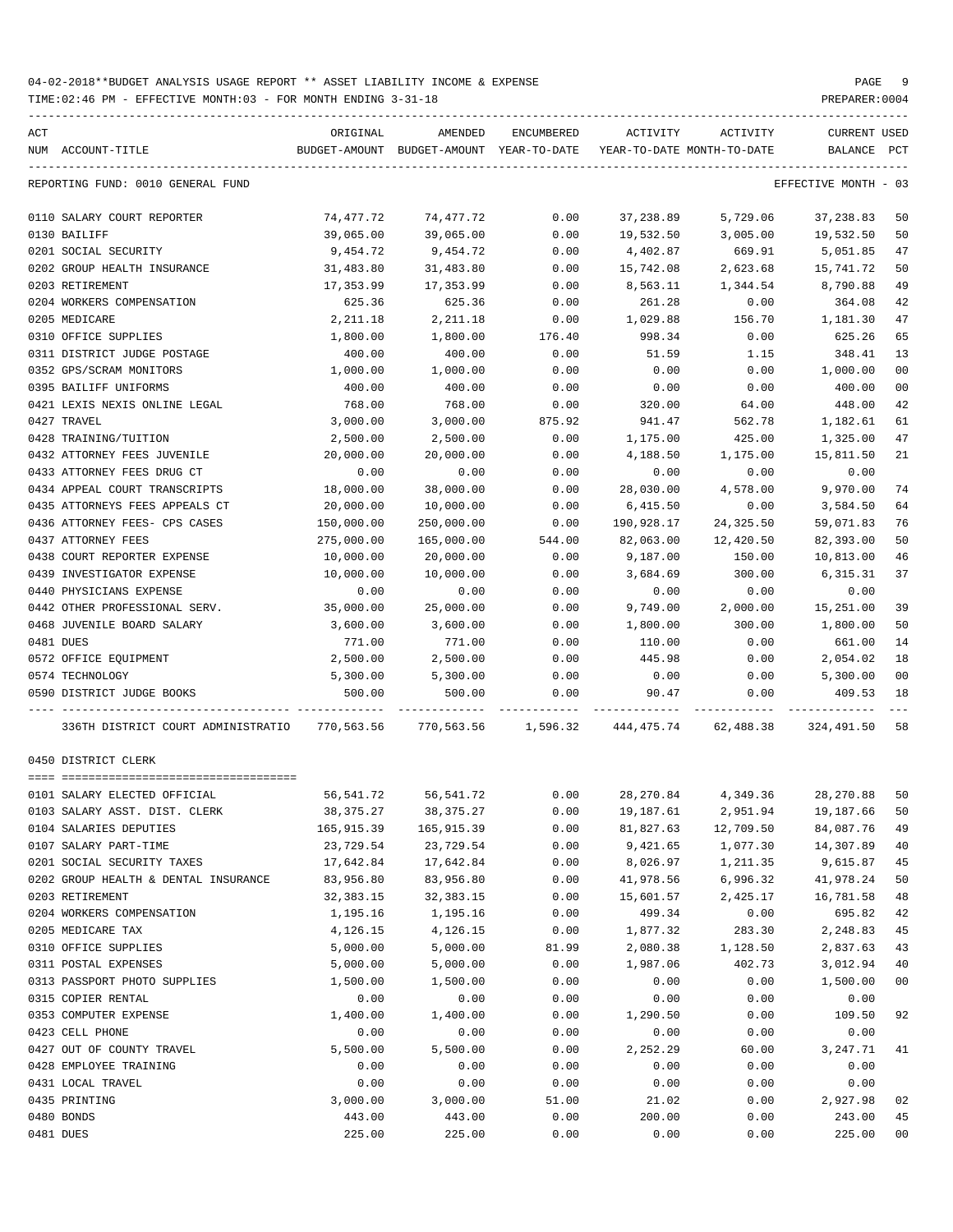| ACT |                                      | ORIGINAL                | AMENDED                                  | ENCUMBERED | ACTIVITY                   | ACTIVITY                             | <b>CURRENT USED</b>  |                |
|-----|--------------------------------------|-------------------------|------------------------------------------|------------|----------------------------|--------------------------------------|----------------------|----------------|
|     | NUM ACCOUNT-TITLE                    |                         | BUDGET-AMOUNT BUDGET-AMOUNT YEAR-TO-DATE |            | YEAR-TO-DATE MONTH-TO-DATE |                                      | BALANCE              | $_{\rm PCT}$   |
|     | REPORTING FUND: 0010 GENERAL FUND    |                         |                                          |            |                            |                                      | EFFECTIVE MONTH - 03 |                |
|     | 0572 OFFICE EQUIPMENT                | 500.00<br>------------- | 500.00                                   | 0.00       | 0.00                       | 0.00                                 | 500.00               | 00             |
|     | DISTRICT CLERK                       | 446,434.02              | -------------<br>446,434.02              | 132.99     | -----------                | ------------<br>214,522.74 33,595.47 | 231,778.29           | 48             |
|     | 0455 JUSTICE OF PEACE PCT # 1        |                         |                                          |            |                            |                                      |                      |                |
|     | 0101 SALARY ELECTED OFFICIAL         | 43,187.80               | 43,187.80                                | 0.00       | 21,593.91                  | 3,322.14                             | 21,593.89            | 50             |
|     | 0103 SALARY ASSISTANTS               | 63,386.52               | 63,386.52                                | 0.00       | 30,721.05                  | 4,675.42                             | 32,665.47            | 48             |
|     | 0201 SOCIAL SECURITY TAXES           | 6,756.41                | 6,756.41                                 | 0.00       | 3,003.70                   | 455.88                               | 3,752.71             | 44             |
|     | 0202 GROUP HEALTH & DENTAL INSURANCE | 31,483.80               | 31,483.80                                | 0.00       | 16,773.95                  | 2,623.66                             | 14,709.85            | 53             |
|     | 0203 RETIREMENT                      | 12,100.85               | 12,100.85                                | 0.00       | 5,885.95                   | 919.72                               | 6,214.90             | 49             |
|     | 0204 WORKERS' COMPENSATION           | 457.69                  | 457.69                                   | 0.00       | 186.59                     | 0.00                                 | 271.10               | 41             |
|     | 0205 MEDICARE TAX                    | 1,580.13                | 1,580.13                                 | 0.00       | 702.49                     | 106.62                               | 877.64               | 44             |
|     | 0225 TRAVEL ALLOWANCE                | 2,400.00                | 2,400.00                                 | 0.00       | 1,200.00                   | 200.00                               | 1,200.00             | 50             |
|     | 0310 OFFICE SUPPLIES                 | 850.00                  | 850.00                                   | 0.00       | 306.13                     | 0.00                                 | 543.87               | 36             |
|     | 0311 POSTAL EXPENSES                 | 1,200.00                | 1,125.00                                 | 0.00       | 121.78                     | 20.63                                | 1,003.22             | 11             |
|     | 0420 UTILITIES TELEPHONE             | 1,395.00                | 1,395.00                                 | 0.00       | 694.89                     | 116.36                               | 700.11               | 50             |
|     | 0422 R & M RADIO                     | 0.00                    | 0.00                                     | 0.00       | 0.00                       | 0.00                                 | 0.00                 |                |
|     | 0423 CELL PHONE ALLOWANCE            | 240.00                  | 240.00                                   | 0.00       | 120.00                     | 20.00                                | 120.00               | 50             |
|     | 0427 OUT OF COUNTY TRAVEL            | 4,680.00                | 4,680.00                                 | 0.00       | 900.71                     | 0.00                                 | 3,779.29             | 19             |
|     | 0435 PRINTING                        | 400.00                  | 400.00                                   | 0.00       | 86.75                      | 0.00                                 | 313.25               | 22             |
|     | 0480 BOND                            | 165.00                  | 165.00                                   | 0.00       | 0.00                       | 0.00                                 | 165.00               | 00             |
|     | 0481 DUES                            | 60.00                   | 135.00                                   | 0.00       | 135.00                     | 0.00                                 | 0.00                 | 100            |
|     | 0572 OFFICE EQUIPMENT                | 2,500.00                | 2,500.00                                 | 159.98     | 127.99                     | 0.00                                 | 2,212.03             | 12             |
|     | 0573 RADIO EQUIPMENT                 | 0.00                    | 0.00                                     | 0.00       | 0.00                       | 0.00                                 | 0.00                 |                |
|     | 0574 TECHNOLOGY                      | 0.00                    | 0.00                                     | 0.00       | 0.00                       | 0.00                                 | 0.00                 |                |
|     | JUSTICE OF PEACE PCT # 1             |                         | 172,843.20 172,843.20                    | 159.98     |                            | 82,560.89 12,460.43 90,122.33        |                      | 48             |
|     | 0456 JUSTICE OF PEACE PCT # 2        |                         |                                          |            |                            |                                      |                      |                |
|     | 0101 SALARY ELECTED OFFICIAL         | 43,187.80               | 43,187.80                                | 0.00       |                            | 0.00                                 | $0.00$ $43,187.80$   | 00             |
|     | 0104 SALARY DEPUTY                   | 38,373.91               | 38,373.91                                | 0.00       |                            | 19,186.96 2,951.84 19,186.95         |                      | 50             |
|     | 0201 SOCIAL SECURITY TAXES           | 5,220.51                | 5,220.51                                 | 0.00       | 1,189.63                   | 183.02                               | 4,030.88             | 23             |
|     | 0202 GROUP HEALTH & DENTAL INSURANCE | 20,989.20               | 20,989.20                                | 0.00       | 5,247.33                   | 874.54                               | 15,741.87            | 25             |
|     | 0203 RETIREMENT                      | 9,281.72                | 9,281.72                                 | 0.00       | 2,158.96                   | 339.46                               | 7,122.76             | 23             |
|     | 0204 WORKERS' COMPENSATION           | 353.65                  | 353.65                                   | 0.00       | 143.12                     | 0.00                                 | 210.53               | 40             |
|     | 0205 MEDICARE TAX                    | 1,220.92                | 1,220.92                                 | 0.00       | 278.20                     | 42.80                                | 942.72               | 23             |
|     | 0225 TRAVEL ALLOWANCE                | 2,400.00                | 2,400.00                                 | 0.00       | 0.00                       | 0.00                                 | 2,400.00             | 0 <sub>0</sub> |
|     | 0310 OFFICE SUPPLIES                 | 700.00                  | 700.00                                   | 0.00       | 122.17                     | 30.59                                | 577.83               | 17             |
|     | 0311 POSTAL EXPENSES                 | 350.00                  | 350.00                                   | 0.00       | 78.00                      | 78.00                                | 272.00               | 22             |
|     | 0420 UTILITIES TELEPHONE             | 1,200.00                | 1,200.00                                 | 0.00       | 544.84                     | 90.96                                | 655.16               | 45             |
|     | 0421 DSL LINE                        | 900.00                  | 900.00                                   | 0.00       | 449.70                     | 74.95                                | 450.30               | 50             |
|     | 0422 R & M RADIO                     | 0.00                    | 0.00                                     | 0.00       | 0.00                       | 0.00                                 | 0.00                 |                |
|     | 0423 CELL PHONE ALLOWANCE            | 240.00                  | 240.00                                   | 0.00       | 0.00                       | 0.00                                 | 240.00               | 00             |
|     | 0427 OUT OF COUNTY TRAVEL            | 2,000.00                | 2,000.00                                 | 0.00       | 150.00                     | 0.00                                 | 1,850.00             | 08             |
|     | 0435 PRINTING                        | 200.00                  | 200.00                                   | 0.00       | 0.00                       | 0.00                                 | 200.00               | $00\,$         |
|     | 0460 OFFICE RENTAL                   | 4,200.00                | 4,200.00                                 | 0.00       | 2,100.00                   | 350.00                               | 2,100.00             | 50             |
|     | 0480 BOND                            | 171.00                  | 171.00                                   | 0.00       | 100.00                     | 0.00                                 | 71.00                | 58             |
|     | 0481 DUES                            | 95.00                   | 95.00                                    | 0.00       | 35.00                      | 0.00                                 | 60.00                | 37             |
|     | 0572 OFFICE EQUIPMENT                | 1,400.00                | 1,400.00                                 | 158.00     | 864.50                     | 0.00                                 | 377.50               | 73             |
|     | 0573 RADIO EQUIPMENT                 | 0.00                    | 0.00                                     | 0.00       | 0.00                       | 0.00                                 | 0.00                 |                |
|     | 0574 TECHNOLOGY                      | 0.00                    | 0.00                                     | 0.00       | 0.00                       | 0.00                                 | 0.00                 |                |
|     | JUSTICE OF PEACE PCT # 2             | 132,483.71              | 132,483.71                               | 158.00     | 32,648.41                  | 5,016.16                             | 99,677.30            | 25             |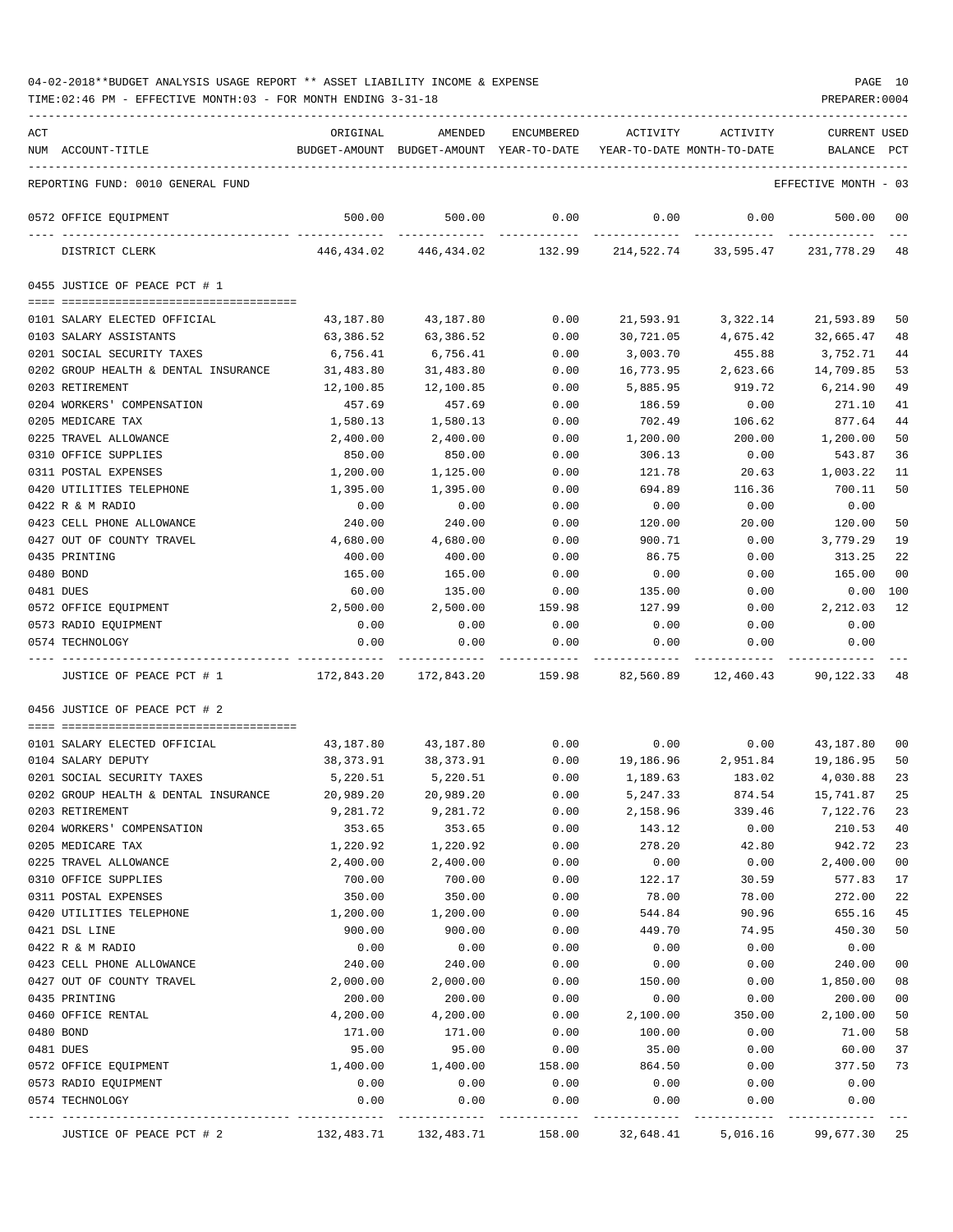|                | TIME: 02:46 PM - EFFECTIVE MONTH: 03 - FOR MONTH ENDING 3-31-18 |                                                                     |                              |              |             |                    | PREPARER: 0004        |                |
|----------------|-----------------------------------------------------------------|---------------------------------------------------------------------|------------------------------|--------------|-------------|--------------------|-----------------------|----------------|
| $\mathtt{ACT}$ |                                                                 | ORIGINAL                                                            | AMENDED                      | ENCUMBERED   | ACTIVITY    | ACTIVITY           | <b>CURRENT USED</b>   |                |
|                | NUM ACCOUNT-TITLE                                               | BUDGET-AMOUNT BUDGET-AMOUNT YEAR-TO-DATE YEAR-TO-DATE MONTH-TO-DATE |                              |              |             |                    | BALANCE PCT           |                |
|                | REPORTING FUND: 0010 GENERAL FUND                               |                                                                     |                              |              |             |                    | EFFECTIVE MONTH - 03  |                |
|                | 0457 JUSTICE OF THE PEACE # 3                                   |                                                                     |                              |              |             |                    |                       |                |
|                |                                                                 |                                                                     |                              |              |             | 21,593.91 3,322.14 |                       |                |
|                | 0101 SALARY ELECTED OFFICIAL<br>0103 SALARY ASSISTANT           | 43,187.80<br>26,714.23                                              | 43,187.80<br>26,714.23       | 0.00<br>0.00 | 12,874.65   |                    | 21,593.89             | 50<br>48       |
|                | 0201 SOCIAL SECURITY TAXES                                      | 4,497.61                                                            | 4,497.61                     | 0.00         | 2,218.94    | 2,010.00<br>344.24 | 13,839.58<br>2,278.67 | 49             |
|                | 0202 GROUP HEALTH & DENTAL INSURANCE                            | 20,989.20                                                           | 20,989.20                    | 0.00         | 9,926.26    | 1,749.12           | 11,062.94             | 47             |
|                | 0203 RETIREMENT                                                 | 7,954.85                                                            | 7,954.85                     | 0.00         | 3,878.91    | 613.20             | 4,075.94              | 49             |
|                | 0204 WORKERS' COMPENSATION                                      | 304.68                                                              | 304.68                       | 0.00         | 122.66      | 0.00               | 182.02                | 40             |
|                | 0205 MEDICARE TAX                                               | 1,051.86                                                            | 1,051.86                     | 0.00         | 518.91      | 80.50              | 532.95                | 49             |
|                | 0225 TRAVEL ALLOWANCE                                           | 2,400.00                                                            | 2,400.00                     | 0.00         | 1,200.00    | 200.00             | 1,200.00              | 50             |
|                | 0310 OFFICE SUPPLIES                                            | 500.00                                                              | 500.00                       | 42.06        | 37.56       | 0.00               | 420.38                | 16             |
|                | 0311 POSTAL EXPENSES                                            | 250.00                                                              | 250.00                       | 0.00         | 49.00       | 0.00               | 201.00                | 20             |
|                | 0420 UTILITIES TELEPHONE                                        | 200.00                                                              | 200.00                       | 0.00         | 200.00      | 0.00               | $0.00$ 100            |                |
|                | 0423 CELL PHONE ALLOWANCE                                       | 240.00                                                              | 240.00                       | 0.00         | 120.00      | 20.00              | 120.00                | 50             |
|                | 0427 OUT OF COUNTY TRAVEL                                       | 1,500.00                                                            | 1,500.00                     | 0.00         | 0.00        | 0.00               | 1,500.00              | 0 <sub>0</sub> |
|                | 0435 PRINTING                                                   | 250.00                                                              | 250.00                       | 65.07        | 43.50       | 0.00               | 141.43                | 43             |
|                | 0460 OFFICE RENTAL                                              | 2,500.00                                                            | 2,500.00                     | 0.00         | 1,458.31    | 208.33             | 1,041.69              | 58             |
|                | 0480 BOND                                                       | 199.00                                                              | 199.00                       | 0.00         | 149.00      | 0.00               | 50.00                 | 75             |
|                | 0481 DUES                                                       | 60.00                                                               | 60.00                        | 0.00         | 60.00       | 0.00               | $0.00$ 100            |                |
|                | 0572 OFFICE EQUIPMENT                                           | 1,500.00                                                            | 1,500.00                     | 0.00         | 0.00        | 0.00               | 1,500.00              | 00             |
|                | 0574 TECHNOLOGY                                                 | 0.00                                                                | 0.00                         | 0.00         | 0.00        | 0.00               | 0.00                  |                |
|                | JUSTICE OF THE PEACE # 3                                        |                                                                     | 114,299.23 114,299.23 107.13 |              |             | 54,451.61 8,547.53 | 59,740.49             | -48            |
|                | 0475 DISTRICT & CO. ATTORNEY                                    |                                                                     |                              |              |             |                    |                       |                |
|                |                                                                 |                                                                     |                              |              |             |                    |                       |                |
|                | 0101 DA. SALARY SUPPLEMENT                                      | 5,000.00                                                            | 5,000.00                     | 0.00         | 2,500.03    | 384.62             | 2,499.97              | 50             |
|                | 0102 HB 9 D.A. SUPPLEMENTAL FUNDS                               | 3,640.00                                                            | 3,640.00                     | 0.00         | 1,820.00    | 280.00             | 1,820.00              | 50             |
|                | 0103 SALARY ASSISTANT D.A.                                      | 324,490.24                                                          | 324,490.24                   | 0.00         | 145,396.16  | 20,419.74          | 179,094.08            | 45             |
|                | 0104 ASST. DA LONGEVITY PAY                                     | 5,160.00                                                            | 5,160.00                     | 0.00         | 2,360.00    | 360.00             | 2,800.00              | 46             |
|                | 0105 SALARIES SECRETARIES                                       | 179,488.96                                                          | 179,488.96                   | 0.00         | 88,708.55   | 12,770.93          | 90,780.41             | 49             |
|                | 0106 DA SALARY REIMB. GC CH 46                                  | 27,500.00                                                           | 27,500.00                    | 0.00         | 11,871.98   | 1,591.91           | 15,628.02             | 43             |
|                | 0107 SALARY TEMP./EXTRA                                         | 0.00                                                                | 0.00                         | 0.00         | 0.00        | 0.00               | 0.00                  |                |
|                | 0108 INVESTIGATOR CRIMES AGAINST WOMEN                          | 21,432.59                                                           | 21,432.59                    | 0.00         | 0.00        | 0.00               | 21,432.59             | 00             |
|                | 0109 INVESTIGATOR                                               | 58,644.20                                                           | 58,644.20                    | 0.00         | 29, 322. 15 | 4,511.10           | 29, 322.05            | 50             |
|                | 0201 SOCIAL SECURITY TAXES                                      | 38,794.39                                                           | 38,794.39                    | 0.00         | 16,638.24   | 2,398.88           | 22, 156. 15           | 43             |
|                | 0202 GROUP HEALTH INSURANCE                                     | 111,400.18                                                          | 111,400.18                   | 0.00         | 48,100.44   | 7,870.86           | 63,299.74             | 43             |
|                | 0203 RETIREMENT                                                 | 71,165.50                                                           | 71,165.50                    | 0.00         | 31,696.65   | 4,636.60           | 39,468.85             | 45             |
|                | 0204 WORKERS' COMPENSATION                                      | 1,841.96                                                            | 1,841.96                     | 0.00         | 719.68      | 0.00               | 1,122.28              | 39             |
|                | 0205 MEDICARE TAX                                               | 9,072.88                                                            | 9,072.88                     | 0.00         | 3,891.28    | 561.04             | 5,181.60              | 43             |
|                | 0310 OFFICE SUPPLIES                                            | 8,000.00                                                            | 8,000.00                     | 0.00         | 4,959.61    | 91.70              | 3,040.39              | 62             |
|                | 0311 POSTAL EXPENSES                                            | 3,000.00                                                            | 3,000.00                     | 0.00         | 947.90      | 168.85             | 2,052.10              | 32             |
|                | 0315 COPIER EXPENSE                                             | 1,500.00                                                            | 1,500.00                     | 0.00         | 540.35      | 109.45             | 959.65                | 36             |
|                | 0421 INTERNET/ONLINE LEGAL RE                                   | 6,733.72                                                            | 6,733.72                     | 0.00         | 3,343.30    | 668.66             | 3,390.42              | 50             |
|                | 0422 INVESTIGATOR CELL PHONE                                    | 360.00                                                              | 360.00                       | 0.00         | 180.00      | 30.00              | 180.00                | 50             |
|                | 0427 OUT OF COUNTY TRAVEL                                       | 9,000.00                                                            | 9,000.00                     | 0.00         | 2,230.73    | $135.67-$          | 6,769.27              | 25             |
|                | 0428 TRAINING/TUITION                                           | 8,000.00                                                            | 8,000.00                     | 0.00         | 151.55      | 0.00               | 7,848.45              | 02             |
|                | 0431 LOCAL TRAVEL                                               | 0.00                                                                | 0.00                         | 0.00         | 0.00        | 0.00               | 0.00                  |                |
|                | 0435 PRINTING                                                   | 1,500.00                                                            | 1,500.00                     | 1,040.00     | 0.00        | 0.00               | 460.00                | 69             |
|                | 0438 CT.REPORTER-TRANSCRIPTS                                    | 8,750.00                                                            | 8,750.00                     | 0.00         | 2,468.00    | 0.00               | 6,282.00              | 28             |
|                | 0439 WITNESS EXPENSE                                            | 5,000.00                                                            | 5,000.00                     | 0.00         | 96.05       | 0.00               | 4,903.95              | 02             |
|                | 0465 PHYS. EVIDENCE ANALYSIS                                    | 4,000.00                                                            | 4,000.00                     | 0.00         | 90.51       | 90.51              | 3,909.49              | 02             |
|                | 0469 DPS TESTING                                                | 0.00                                                                | 0.00                         | 0.00         | 0.00        | 0.00               | 0.00                  |                |
|                | 0480 BOND                                                       | 236.00                                                              | 236.00                       | 0.00         | 0.00        | 0.00               | 236.00                | 0 <sub>0</sub> |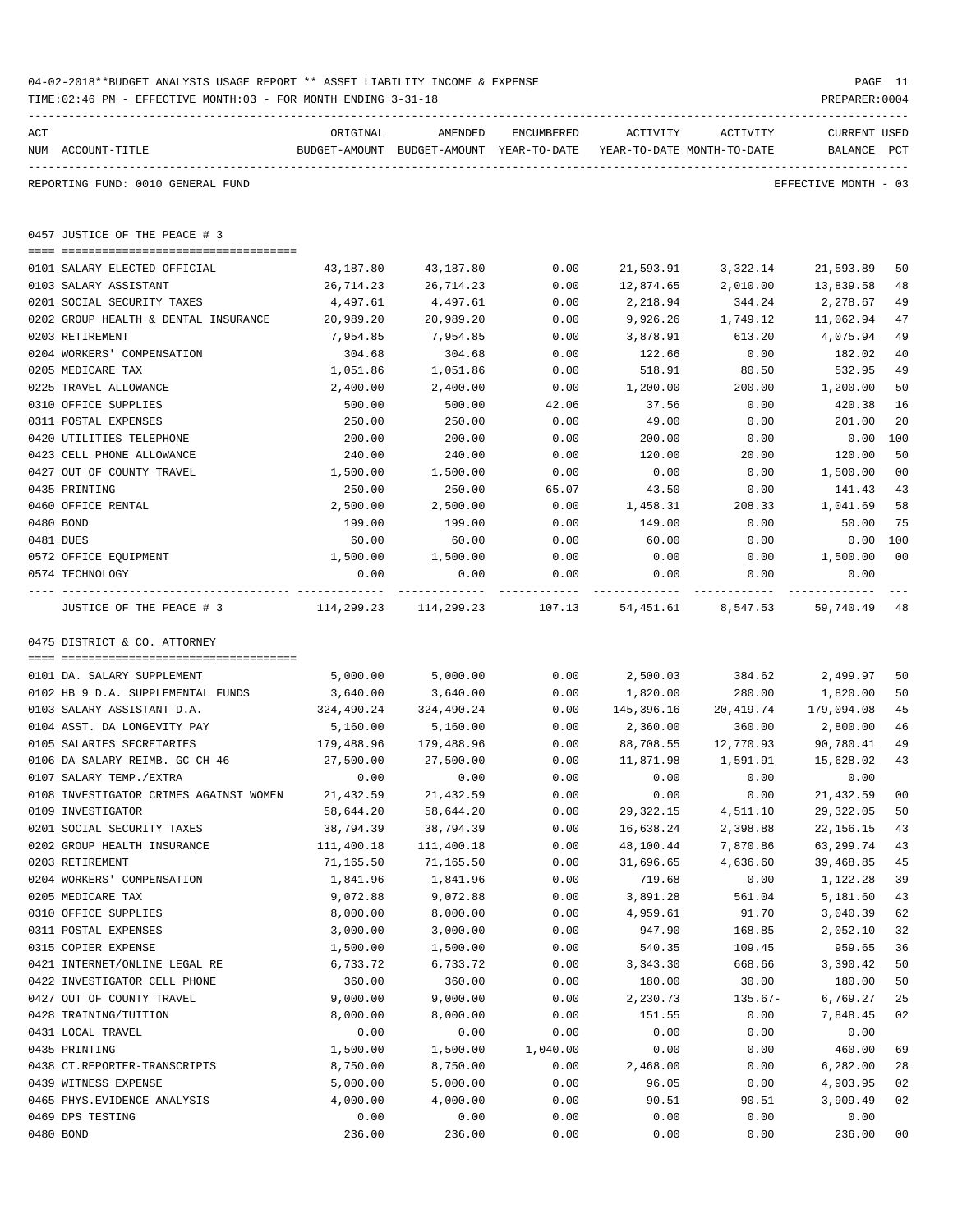| ACT |                                      | ORIGINAL      | AMENDED                    | ENCUMBERED | ACTIVITY    | ACTIVITY                   | <b>CURRENT USED</b>  |             |
|-----|--------------------------------------|---------------|----------------------------|------------|-------------|----------------------------|----------------------|-------------|
|     | NUM ACCOUNT-TITLE                    | BUDGET-AMOUNT | BUDGET-AMOUNT YEAR-TO-DATE |            |             | YEAR-TO-DATE MONTH-TO-DATE | BALANCE              | PCT         |
|     |                                      |               |                            |            |             |                            |                      |             |
|     | REPORTING FUND: 0010 GENERAL FUND    |               |                            |            |             |                            | EFFECTIVE MONTH - 03 |             |
|     | 0481 DUES                            | 2,500.00      | 2,500.00                   | 0.00       | 60.00       | 0.00                       | 2,440.00             | 02          |
|     | 0572 OFFICE EQUIPMENT                | 3,000.00      | 3,000.00                   | 0.00       | 302.49      | 0.00                       | 2,697.51             | 10          |
|     | 0574 TECHNOLOGY                      | 0.00          | 0.00                       | 0.00       | 0.00        | 0.00                       | 0.00                 |             |
|     | 0590 BOOKS                           | 750.00        | 750.00                     | 0.00       | 0.00        | 0.00                       | 750.00               | 00          |
|     | DISTRICT & CO. ATTORNEY              | 919,960.62    | 919,960.62                 | 1,040.00   | 398,395.65  | 56,809.18                  | 520,524.97           | 43          |
|     | 0495 COUNTY AUDITOR                  |               |                            |            |             |                            |                      |             |
|     |                                      |               |                            |            |             |                            |                      |             |
|     | 0102 SALARY APPOINTED OFFICIAL       | 70,716.75     | 70,716.75                  | 0.00       | 35, 358.44  | 5,439.76                   | 35, 358.31           | 50          |
|     | 0103 SALARIES ASSISTANTS             | 120,226.31    | 120,226.31                 | 0.00       | 60,113.30   | 9,248.20                   | 60,113.01            | 50          |
|     | 0201 SOCIAL SECURITY TAXES           | 11,838.47     | 11,838.47                  | 0.00       | 5,487.36    | 855.04                     | 6,351.11             | 46          |
|     | 0202 GROUP HEALTH & DENTAL INSURANCE | 41,969.40     | 41,969.40                  | 0.00       | 20,984.52   | 3,497.42                   | 20,984.88            | 50          |
|     | 0203 RETIREMENT                      | 21,729.32     | 21,729.32                  | 0.00       | 10,742.81   | 1,689.14                   | 10,986.51            | 49          |
|     | 0204 WORKERS COMPENSATION            | 801.96        | 801.96                     | 0.00       | 335.22      | 0.00                       | 466.74               | 42          |
|     | 0205 MEDICARE TAX                    | 2,768.67      | 2,768.67                   | 0.00       | 1,283.21    | 199.94                     | 1,485.46             | 46          |
|     | 0310 OFFICE SUPPLIES                 | 900.00        | 900.00                     | 0.00       | 120.71      | 54.87                      | 779.29               | 13          |
|     | 0353 COMPUTER SOFTWARE MAINTENANCE   | 2,810.00      | 2,810.00                   | 0.00       | 2,810.00    | 0.00                       | 0.00                 | 100         |
|     | 0427 OUT OF COUNTY TRAVEL            | 3,500.00      | 3,500.00                   | 0.00       | 3,053.49    | 935.77                     | 446.51               | 87          |
|     | 0431 LOCAL TRAVEL                    | 0.00          | 0.00                       | 0.00       | 0.00        | 0.00                       | 0.00                 |             |
|     | 0435 PRINTING                        | 50.00         | 50.00                      | 0.00       | 0.00        | 0.00                       | 50.00                | 00          |
|     | 0452 R & M EQUIPMENT                 | 500.00        | 500.00                     | 0.00       | 53.90       | 0.00                       | 446.10               | 11          |
|     | 0480 BOND                            | 100.00        | 100.00                     | 0.00       | 100.00      | 0.00                       | 0.00                 | 100         |
|     | 0481 DUES                            | 590.00        | 590.00                     | 0.00       | 340.00      | 0.00                       | 250.00               | 58          |
|     | 0572 OFFICE EQUIPMENT                | 1,300.00      | 1,300.00                   | 233.15     | 0.00        | 0.00                       | 1,066.85             | 18          |
|     | COUNTY AUDITOR                       | 279,800.88    | 279,800.88                 | 233.15     | 140,782.96  | 21,920.14                  | 138,784.77           | 50          |
|     | 0496 COUNTY PURCHASING               |               |                            |            |             |                            |                      |             |
|     |                                      |               |                            |            |             |                            |                      |             |
|     | 0103 SALARY PURCHASING AGENT         | 56,866.18     | 56,866.18                  | 0.00       | 18,435.63   | 0.00                       | 38,430.55            | 32          |
|     | 0201 SOCIAL SECURITY TAXES           | 3,548.02      | 3,548.02                   | 0.00       | 1,148.56    | 0.00                       | 2,399.46             | 32          |
|     | 0202 GROUP HEALTH INSURANCE          | 10,494.60     | 10,494.60                  | 0.00       | 1,311.81    | 0.00                       | 9,182.79             | 12          |
|     | 0203 RETIREMENT                      | 6,471.37      | 6,471.37                   | 0.00       | 2,049.65    | 0.00                       | 4,421.72             | 32          |
|     | 0204 WORKERS' COMPENSATION           | 240.35        | 240.35                     | 0.00       | 99.79       | 0.00                       | 140.56               | 42          |
|     | 0205 MEDICARE TAX                    | 829.78        | 829.78                     | 0.00       | 268.61      | 0.00                       | 561.17               | 32          |
|     | 0310 OFFICE SUPPLIES                 | 400.00        | 400.00                     | 80.97      | 119.46      | 109.48                     | 199.57               | 50          |
|     | 0353 COMPUTER SOFTWARE MAINTENANCE   | 350.00        | 350.00                     | 0.00       | 350.00      | 0.00                       | 0.00                 | 100         |
|     | 0421 CELL PHONE                      | 360.00        | 360.00                     | 0.00       | 90.00       | 0.00                       | 270.00               | 25          |
|     | 0427 OUT OF COUNTY TRAVEL            | 1,200.00      | 1,200.00                   | 0.00       | 44.94       | 0.00                       | 1,155.06             | 04          |
|     | 0431 LOCAL TRAVEL                    | 0.00          | 0.00                       | 0.00       | 0.00        | 0.00                       | 0.00                 |             |
|     | 0435 PRINTING                        | 70.00         | 70.00                      | 0.00       | 0.00        | 0.00                       | 70.00                | $00\,$      |
|     | 0452 R & M EQUIPMENT                 | 0.00          | 0.00                       | 0.00       | 0.00        | 0.00                       | 0.00                 |             |
|     | 0480 BOND                            | 93.00         | 93.00                      | 0.00       | 0.00        | 0.00                       | 93.00                | 00          |
|     | 0481 DUES                            | 450.00        | 450.00                     | 0.00       | 354.00      | 315.00                     | 96.00                | 79          |
|     | 0572 OFFICE EQUIPMENT                | 500.00        | 500.00                     | 0.00       | 0.00        | 0.00                       | 500.00               | 00<br>$---$ |
|     | COUNTY PURCHASING                    |               | 81,873.30 81,873.30        | 80.97      | 24, 272. 45 |                            | 424.48 57,519.88 30  |             |
|     | 0497 COUNTY TREASURER                |               |                            |            |             |                            |                      |             |
|     |                                      |               |                            |            |             |                            |                      |             |
|     | 0101 SALARY ELECTED OFFICIAL         | 56,541.72     | 56,541.72                  | 0.00       | 28,270.84   | 4,349.36                   | 28, 270.88           | 50          |
|     | 0103 SALARY ASSISTANT                | 43,572.49     | 43,572.49                  | 0.00       | 21,786.31   | 3,351.74                   | 21,786.18            | 50          |
|     | 0201 SOCIAL SECURITY TAXES           | 6,207.08      | 6,207.08                   | 0.00       | 2,409.12    | 361.82                     | 3,797.96             | 39          |
|     | 0202 GROUP HEALTH & DENTAL INSURANCE | 20,989.20     | 20,989.20                  | 0.00       | 10,494.48   | 1,749.08                   | 10,494.72            | 50          |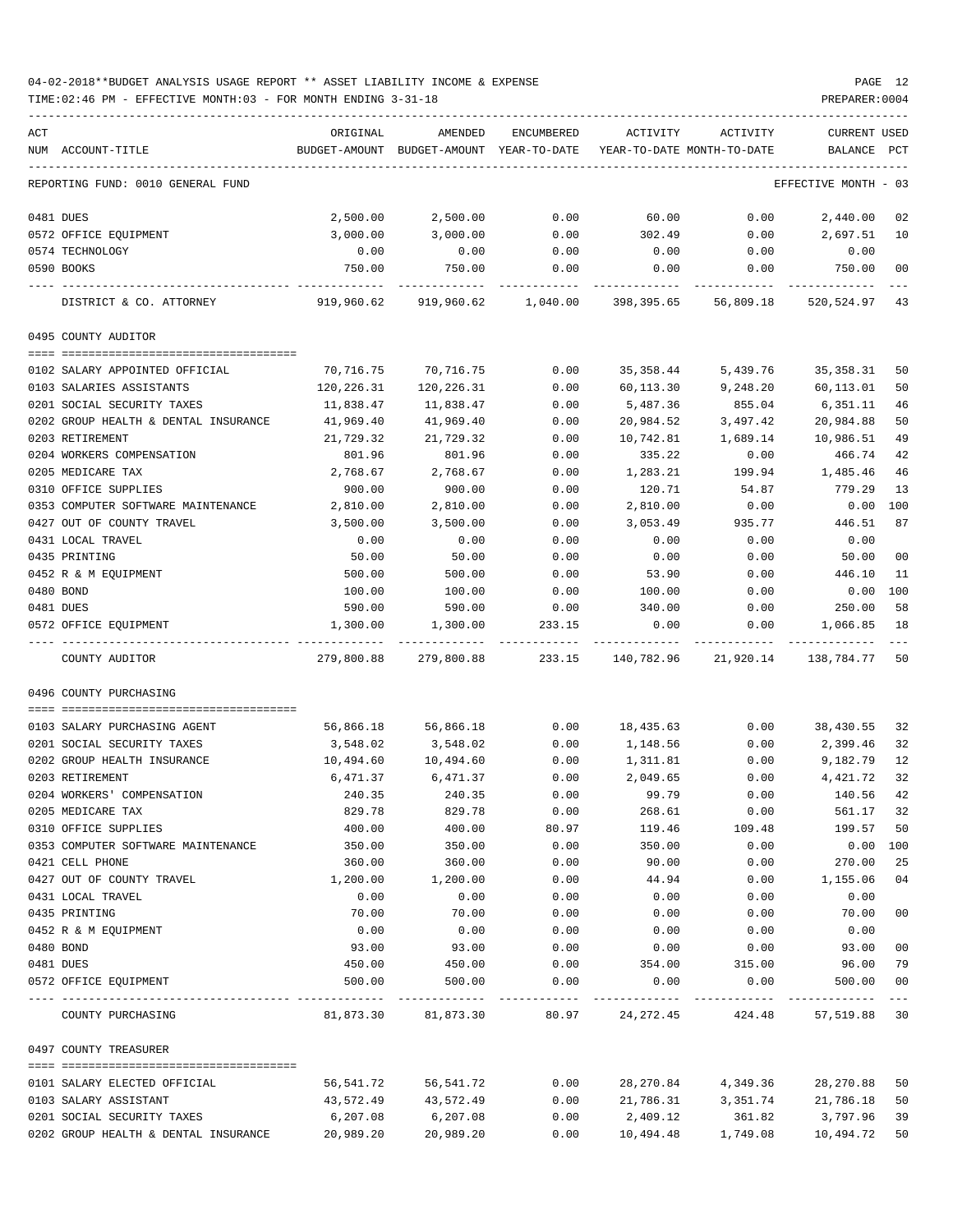TIME:02:46 PM - EFFECTIVE MONTH:03 - FOR MONTH ENDING 3-31-18 PREPARER:0004

| ACT<br>NUM ACCOUNT-TITLE                          | ORIGINAL           | AMENDED<br>BUDGET-AMOUNT BUDGET-AMOUNT YEAR-TO-DATE | ENCUMBERED           | ACTIVITY<br>YEAR-TO-DATE MONTH-TO-DATE | ACTIVITY                      | <b>CURRENT USED</b><br>BALANCE PCT |                      |
|---------------------------------------------------|--------------------|-----------------------------------------------------|----------------------|----------------------------------------|-------------------------------|------------------------------------|----------------------|
| REPORTING FUND: 0010 GENERAL FUND                 |                    |                                                     |                      |                                        |                               | EFFECTIVE MONTH - 03               |                      |
|                                                   |                    |                                                     |                      |                                        |                               |                                    |                      |
| 0203 RETIREMENT                                   | 11,393.00          | 11,393.00                                           | 0.00                 | 5,632.62                               | 885.64                        | 5,760.38                           | 49                   |
| 0204 WORKERS' COMPENSATION                        | 420.48             | 420.48                                              | 0.00                 | 175.68                                 | 0.00                          | 244.80                             | 42                   |
| 0205 MEDICARE TAX                                 | 1,451.66           | 1,451.66                                            | 0.00                 | 563.42                                 | 84.62                         | 888.24                             | 39                   |
| 0310 OFFICE SUPPLIES<br>0427 OUT OF COUNTY TRAVEL | 500.00<br>2,000.00 | 500.00<br>2,000.00                                  | 0.00<br>0.00         | 0.00                                   | 0.00                          | 500.00<br>765.29                   | 0 <sub>0</sub><br>62 |
| 0431 LOCAL TRAVEL                                 | 0.00               | 0.00                                                | 0.00                 | 1,234.71<br>0.00                       | 0.00<br>0.00                  | 0.00                               |                      |
| 0435 PRINTING                                     | 350.00             | 350.00                                              | 0.00                 | 60.00                                  | 60.00                         | 290.00                             | 17                   |
| 0452 R&M EQUIPMENT                                | 250.00             | 250.00                                              | 0.00                 | 0.00                                   | 0.00                          | 250.00                             | 0 <sub>0</sub>       |
| 0453 COMPUTER SOFTWARE MAINTEN                    | 1,300.00           | 1,300.00                                            | 0.00                 | 1,300.00                               | 0.00                          | 0.00 100                           |                      |
| 0480 BOND                                         | 0.00               | 0.00                                                | 0.00                 | 0.00                                   | 0.00                          | 0.00                               |                      |
| 0481 DUES                                         | 175.00             | 175.00                                              | 0.00                 | 175.00                                 | 175.00                        | 0.00 100                           |                      |
| 0572 OFFICE EQUIPMENT                             | 300.00             | 300.00                                              | 0.00                 | 0.00                                   | 0.00                          | 300.00                             | 0 <sub>0</sub>       |
| 0574 TECHNOLOGY                                   | 0.00               | 0.00                                                | 0.00                 | 0.00                                   | 0.00                          | 0.00                               |                      |
| COUNTY TREASURER                                  |                    | 145,450.63 145,450.63                               | -----<br>0.00        |                                        | 72,102.18 11,017.26 73,348.45 |                                    | 50                   |
| 0499 TAX ASSESSOR-COLLECTOR                       |                    |                                                     |                      |                                        |                               |                                    |                      |
| 0101 SALARIES ELECTED OFFICIAL                    | 56,541.72          | 56,541.72                                           | 0.00                 | 28,270.84                              | 4,349.36                      | 28, 270.88                         | 50                   |
| 0103 SALARIES ASSISTANTS                          | 39,526.56          | 39,526.56                                           | 0.00                 | 19,763.25                              | 3,040.50                      | 19,763.31                          | 50                   |
| 0104 SALARIES DEPUTIES                            | 94,899.18          | 94,899.18                                           | 0.00                 | 47,449.61                              | 7,299.94                      | 47,449.57                          | 50                   |
| 0107 SALARY TEMP./EXTRA                           | 14,243.21          | 14,243.21                                           | 0.00                 | 7,125.30                               | 1,096.20                      | 7,117.91                           | 50                   |
| 0201 SOCIAL SECURITY TAXES                        | 12,723.06          | 12,723.06                                           | 0.00                 | 5,968.45                               | 913.88                        | 6,754.61                           | 47                   |
| 0202 GROUP HEALTH & DENTAL INSURANCE              | 52,473.00          | 52,473.00                                           | 0.00                 | 26,236.20                              | 4,372.70                      | 26,236.80                          | 50                   |
| 0203 RETIREMENT                                   | 23,352.97          | 23,352.97                                           | 0.00                 | 11,545.93                              | 1,815.40                      | 11,807.04                          | 49                   |
| 0204 WORKERS COMPENSATION                         | 861.88             | 861.88                                              | 0.00                 | 360.10                                 | 0.00                          | 501.78                             | 42                   |
| 0205 MEDICARE TAX                                 | 2,975.55           | 2,975.55                                            | 0.00                 | 1,395.91                               | 213.74                        | 1,579.64                           | 47                   |
| 0225 LEONARD OFFICE TRAVEL                        | 800.00             | 800.00                                              | 0.00                 | 291.32                                 | 68.12                         | 508.68                             | 36                   |
| 0310 OFFICE SUPPLIES                              | 1,300.00           | 1,300.00                                            | 116.92               | 159.76                                 | 2.99                          | 1,023.32                           | 21                   |
| 0311 POSTAL EXPENSES                              | 6,500.00           | 6,500.00                                            | 0.00                 | 4,428.33                               | 4,064.15                      | 2,071.67                           | 68                   |
| 0315 COPIER EXPENSE                               | 450.00             | 450.00                                              | 0.00                 | 191.95                                 | 37.99                         | 258.05                             | 43                   |
| 0420 TELEPHONE LEONARD OFFICE                     | 700.00             | 700.00                                              | 60.18                | 360.49                                 | 60.16                         | 279.33                             | 60                   |
| 0423 CELL PHONE                                   | 0.00               | 0.00                                                | 0.00                 | 0.00                                   | 0.00                          | 0.00                               |                      |
| 0427 OUT OF COUNTY TRAVEL                         | 3,500.00           | 3,500.00                                            | 0.00                 | 2,665.93                               | 151.24-                       | 834.07                             | 76                   |
| 0435 PRINTING                                     | 250.00             | 250.00                                              | 0.00                 | 42.69                                  | 0.00                          | 207.31                             | 17                   |
| 0460 LEONARD OFFICE RENT                          | 1,200.00           | 1,200.00                                            | 0.00                 | 600.00                                 | 100.00                        | 600.00                             | 50                   |
| 0480 BOND                                         | 368.00             | 368.00                                              | 0.00                 | 0.00                                   | 0.00                          | 368.00                             | 0 <sub>0</sub>       |
| 0481 DUES                                         | 125.00             | 125.00                                              | 0.00                 | 125.00                                 | 0.00                          | $0.00$ 100                         |                      |
| 0572 OFFICE EQUIPMENT                             | 700.00             | 700.00                                              | 0.00                 | 55.28                                  | 0.00                          | 644.72                             | 08                   |
| 0574 TECHNOLOGY                                   | 0.00               | 0.00<br>------------                                | 0.00<br>------------ | 0.00<br>-------------                  | 0.00<br>------------          | 0.00<br>-----------                |                      |
| TAX ASSESSOR-COLLECTOR                            | 313,490.13         | 313,490.13                                          | 177.10               |                                        | 157,036.34 27,283.89          | 156,276.69                         | 50                   |
| 0503 COMPUTER/IT DEPT.                            |                    |                                                     |                      |                                        |                               |                                    |                      |
| 0103 SALARY-TECHNICIAN                            | 40,055.36          | 40,055.36                                           | 0.00                 | 20,027.67                              | 3,081.18                      | 20,027.69                          | 50                   |
| 0107 PART TIME TECHNICIAN                         | 18,934.00          | 18,934.00                                           | 0.00                 | 8,968.97                               | 1,394.53                      | 9,965.03                           | 47                   |
| 0201 SOCIAL SECURITY                              | 3,657.34           | 3,657.34                                            | 0.00                 | 1,701.33                               | 261.42                        | 1,956.01                           | 47                   |
| 0202 GROUP HEALTH INSURANCE                       | 10,494.60          | 10,494.60                                           | 0.00                 | 5,247.24                               | 874.54                        | 5,247.36                           | 50                   |
| 0203 RETIREMENT                                   | 6,712.99           | 6,712.99                                            | 0.00                 | 3,262.76                               | 514.71                        | 3,450.23                           | 49                   |
| 0204 WORKERS COMPENSATION                         | 313.20             | 313.20                                              | 0.00                 | 114.41                                 | 0.00                          | 198.79                             | 37                   |
| 0205 MEDICARE TAX                                 | 855.32             | 855.32                                              | 0.00                 | 397.85                                 | 61.13                         | 457.47                             | 47                   |
| 0225 TRAVEL ALLOWANCE                             | 828.00             | 828.00                                              | 0.00                 | 414.00                                 | 69.00                         | 414.00                             | 50                   |
| 0310 OFFICE SUPPLIES                              | 200.00             | 200.00                                              | 0.00                 | 0.00                                   | 0.00                          | 200.00                             | 0 <sub>0</sub>       |

0421 CELL PHONE ALLOWANCE 414.00 414.00 0.00 207.00 34.50 207.00 50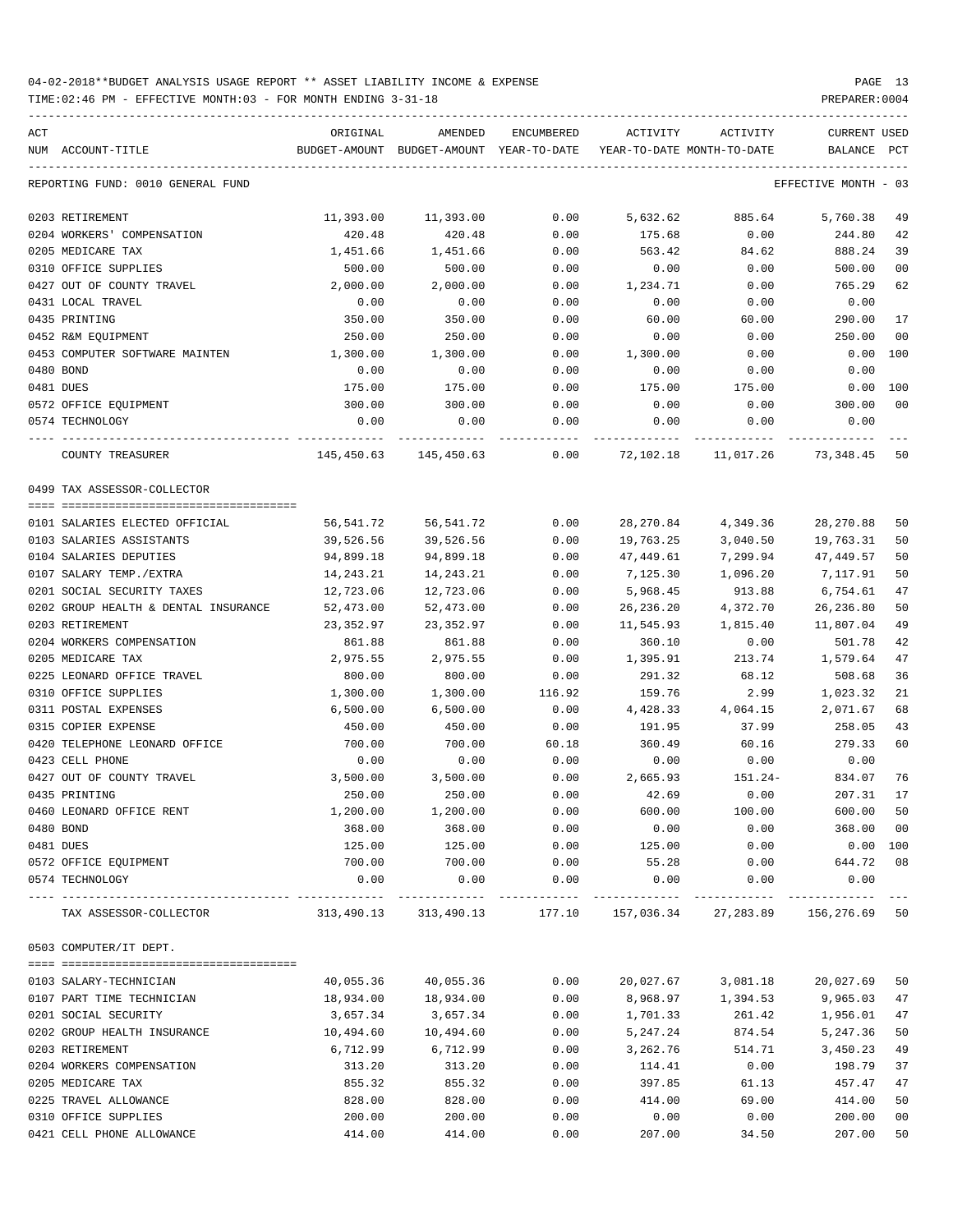TIME:02:46 PM - EFFECTIVE MONTH:03 - FOR MONTH ENDING 3-31-18 PREPARER:0004

ACT ORIGINAL AMENDED ENCUMBERED ACTIVITY ACTIVITY CURRENT USED NUM ACCOUNT-TITLE BUDGET-AMOUNT BUDGET-AMOUNT YEAR-TO-DATE YEAR-TO-DATE MONTH-TO-DATE BALANCE PCT ----------------------------------------------------------------------------------------------------------------------------------- REPORTING FUND: 0010 GENERAL FUND EFFECTIVE MONTH - 03 0427 OUT OF COUNTY TRAVEL 900.00 900.00 0.00 750.00 750.00 150.00 83 0435 PRINTING 0.00 0.00 0.00 0.00 0.00 0.00 0453 R&M COMPUTER/TRAINING 0.00 0.00 0.00 0.00 0.00 0.00 0572 OFFICE EQUIPMENT 1,850.00 1,850.00 0.00 1,825.15 0.00 24.85 99 0574 COMPUTER/WEB SOFTWARE 2,500.00 2,500.00 1,843.21 172.39 0.00 484.40 81 0576 COUNTY COMPUTER REPLACEMENT 34,000.00 34,000.00 0.00 0.00 0.00 34,000.00 00 ---- ---------------------------------- ------------- ------------- ------------ ------------- ------------ ------------- --- COMPUTER/IT DEPT. 121,714.81 121,714.81 1,843.21 43,088.77 7,041.01 76,782.83 37 0509 CONTINGENCY ==== =================================== 0475 CONTINGENCY 250,000.00 248,584.05 0.00 0.00 0.00 248,584.05 00 ---- ---------------------------------- ------------- ------------- ------------ ------------- ------------ ------------- --- CONTINGENCY 250,000.00 248,584.05 0.00 0.00 0.00 248,584.05 00 0510 COURTHOUSE ==== =================================== 0107 REGULAR TEMP.- PART TIME 0.00 0.00 0.00 0.00 0.00 0.00 0115 SALARY JANITOR 38,376.62 38,376.62 0.00 19,188.26 2,952.04 19,188.36 50 0201 SOCIAL SECURITY TAXES 2,379.35 2,379.35 0.00 1,172.47 180.16 1,206.88 49 0202 GROUP HEALTH & DENTAL INSURANCE  $10,494.60$   $10,494.60$   $0.00$   $5,247.24$   $874.54$   $5,247.36$  50 0203 RETIREMENT 4,367.26 4,367.26 0.00 2,159.09 339.48 2,208.17 49 0204 WORKERS' COMPENSATION 1,581.12 1,581.12 0.00 659.25 0.00 921.87 42 0205 MEDICARE TAX 556.46 556.46 0.00 274.24 42.14 282.22 49 0310 OFFICE SUPPLIES 5,000.00 5,000.00 282.89 2,263.59 150.05 2,453.52 51 0311 POSTAL EXPENSE 9,000.00 9,000.00 0.00 2,454.54 6,822.05 6,545.46 27 0315 COPIER RENTAL 5,000.00 5,000.00 0.00 1,740.29 396.35 3,259.71 35 0316 EMPLOYEE AWARDS BANQUET 2,500.00 2,500.00 0.00 1,806.05 0.00 693.95 72 0330 AUTO EXPENSE-GAS AND OIL 600.00 600.00 0.00 172.58 0.00 427.42 29 0332 JANITOR SUPPLIES 0.00 0.00 0.00 0.00 0.00 0.00 0353 R&M COMPUTER 5,000.00 5,000.00 0.00 0.00 0.00 5,000.00 00 0420 TELEPHONE 0.00 0.00 62.92 413.73 62.90 476.65- 0421 INTERNET LINES 67-10.00 0.00 0.00 0.00 0.00 419.67 0.00 419.67-10.00 419.67-10.00 0.00 419.67-10.00 0.00 419.67-10.00 419.67-10.00 419.67-10.00 419.67-10.00 419.67-10.00 419.67-10.00 419.67-10.00 419.67-10.00 419.67-1 0423 CELL PHONE 400.00 400.00 0.00 156.60 26.13 243.40 39 0440 UTILITIES ELECTRICITY 15,000.00 15,000.00 487.08 5,058.41 698.87 9,454.51 37 0441 UTILITIES GAS 1,000.00 1,000.00 0.00 1,219.46 710.52 219.46- 122 0442 UTILITIES WATER 2,000.00 2,000.00 0.00 8,793.44 1,636.19 6,793.44- 440 0443 TRASH PICK-UP 1,000.00 1,000.00 0.00 933.21 79.79 66.79 93 0445 AIR CONDITIONER MAINTENANCE 5,500.00 5,500.00 0.00 2,507.64 0.00 2,992.36 46 0446 ELEVATOR MAINTENANCE CONTR 3,200.00 3,200.00 0.00 1,619.52 269.92 1,580.48 51 0450 R & M BUILDINGS 1,360.00 1,360.00 0.00 2,164.98 0.00 804.98- 159 0453 COMPUTER SOFTWARE MAINTEN 160,000.00 160,000.00 0.00 110,063.50 36,504.50 49,936.50 69 0463 RENTAL PERSONNEL PAGER 0.00 0.00 0.00 0.00 0.00 0.00 0482 FIRE INSURANCE 13,000.00 13,000.00 0.00 0.00 0.00 13,000.00 00 0500 LAND 0.00 0.00 0.00 0.00 0.00 0.00 0530 PERMANENT IMPROVEMENTS 0.00 0.00 0.00 0.00 0.00 0.00 0572 OFFICE EQUIPMENT 0.00 0.00 0.00 0.00 0.00 0.00 0573 ODYSSEY SOFTWARE/EQUIPMENT 35,000.00 35,000.00 0.00 0.00 0.00 35,000.00 00 0574 TECHNOLOGY 1,323.00 1,323.00 0.00 0.00 0.00 1,323.00 00 0575 LAND/BUILDING 0.00 0.00 0.00 0.00 0.00 0.00 0577 JANITOR EQUIPMENT 1,000.00 1,000.00 0.00 0.00 0.00 1,000.00 00

---- ---------------------------------- ------------- ------------- ------------ ------------- ------------ ------------- --- COURTHOUSE 324,638.41 324,638.41 832.89 170,487.76 51,745.63 153,317.76 53

-----------------------------------------------------------------------------------------------------------------------------------

0511 COUNTY OFFICE BUILDING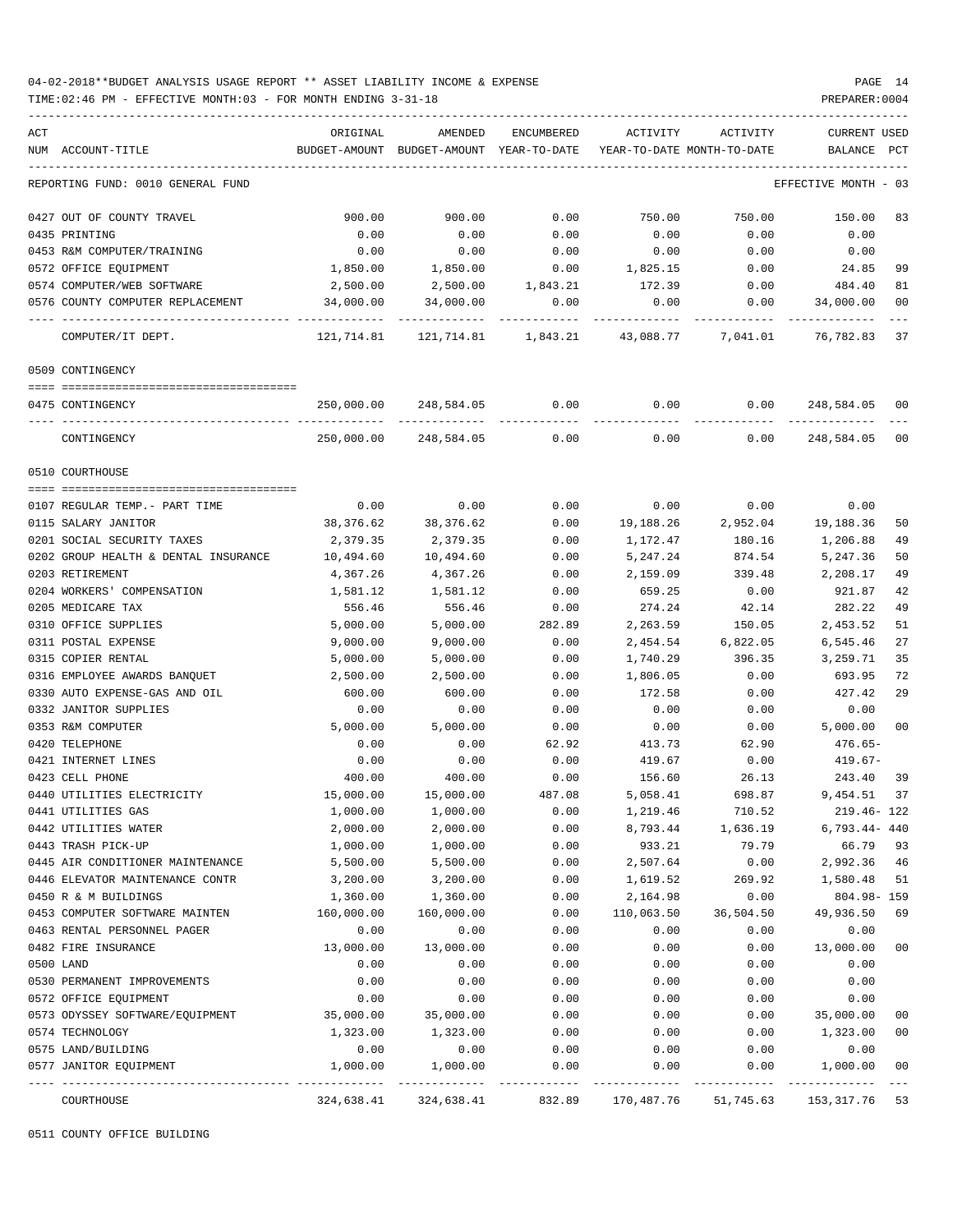| 04-02-2018**BUDGET ANALYSIS USAGE REPORT ** ASSET LIABILITY INCOME & EXPENSE |  |  |  | PAGE |  |
|------------------------------------------------------------------------------|--|--|--|------|--|
|                                                                              |  |  |  |      |  |

TIME:02:46 PM - EFFECTIVE MONTH:03 - FOR MONTH ENDING 3-31-18 PREPARER:0004

| ACT                               | ORIGINAL  | AMENDED                                                             | ENCUMBERED | ACTIVITY  | ACTIVITY | CURRENT USED         |    |
|-----------------------------------|-----------|---------------------------------------------------------------------|------------|-----------|----------|----------------------|----|
| NUM ACCOUNT-TITLE                 |           | BUDGET-AMOUNT BUDGET-AMOUNT YEAR-TO-DATE YEAR-TO-DATE MONTH-TO-DATE |            |           |          | BALANCE PCT          |    |
| REPORTING FUND: 0010 GENERAL FUND |           |                                                                     |            |           |          | EFFECTIVE MONTH - 03 |    |
|                                   |           |                                                                     |            |           |          |                      |    |
| 0115 SALARY JANITOR               | 3,208.24  | 3,208.24                                                            | 0.00       | 2,048.44  | 308.50   | 1,159.80             | 64 |
| 0201 SOCIAL SECURITY TAXES        | 198.91    | 198.91                                                              | 0.00       | 126.99    | 19.12    | 71.92                | 64 |
| 0203 RETIREMENT                   | 365.10    | 365.10                                                              | 0.00       | 230.47    | 35.48    | 134.63               | 63 |
| 0204 WORKER' COMPENSATION         | 132.18    | 132.18                                                              | 0.00       | 55.11     | 0.00     | 77.07                | 42 |
| 0205 MEDICARE TAX                 | 46.52     | 46.52                                                               | 0.00       | 29.73     | 4.48     | 16.79                | 64 |
| 0225 JANITOR TRAVEL               | 100.00    | 100.00                                                              | 0.00       | 40.56     | 0.00     | 59.44                | 41 |
| 0332 JANITOR SUPPLIES             | 1,000.00  | 1,000.00                                                            | 60.50      | 77.42     | 0.00     | 862.08               | 14 |
| 0440 UTILITIES ELECTRICITY        | 5,000.00  | 5,000.00                                                            | 273.68     | 1,714.50  | 271.05   | 3,011.82             | 40 |
| 0441 UTILITIES GAS                | 1,000.00  | 1,000.00                                                            | 0.00       | 460.70    | 102.83   | 539.30               | 46 |
| 0442 UTILITIES WATER              | 600.00    | 600.00                                                              | 0.00       | 411.79    | 142.70   | 188.21               | 69 |
| 0443 TRASH PICK-UP SERVICE        | 480.00    | 480.00                                                              | 0.00       | 199.47    | 39.89    | 280.53               | 42 |
| 0444 LAWN MAINTENANCE             | 0.00      | 0.00                                                                | 0.00       | 0.00      | 0.00     | 0.00                 |    |
| 0450 R & M BUILDING               | 5,000.00  | 5,000.00                                                            | 0.00       | 1,311.71  | 62.00    | 3,688.29             | 26 |
| 0482 FIRE INSURANCE               | 1,000.00  | 1,000.00                                                            | 0.00       | 0.00      | 0.00     | 1,000.00             | 00 |
| 0535 BUILDINGS                    | 0.00      | 0.00                                                                | 0.00       | 0.00      | 0.00     | 0.00                 |    |
| COUNTY OFFICE BUILDING            | 18,130.95 | 18,130.95                                                           | 334.18     | 6,706.89  | 986.05   | 11,089.88 39         |    |
| 0512 CO-OP OFFICE BUILDING        |           |                                                                     |            |           |          |                      |    |
| 0332 JANITOR SUPPLIES             | 500.00    | 500.00                                                              | 0.00       | 206.92    | 0.00     | 293.08               | 41 |
| 0440 UTILITIES ELECTRICITY        | 6,000.00  | 6,000.00                                                            | 475.64     | 2,781.26  | 658.74   | 2,743.10             | 54 |
| 0442 UTILITIES WATER              | 600.00    | 600.00                                                              | 0.00       | 282.27    | 57.00    | 317.73               | 47 |
| 0450 R&M BUILDING                 | 3,000.00  | 3,000.00                                                            | 0.00       | 242.00    | 66.00    | 2,758.00             | 08 |
| 0482 FIRE INSURANCE               | 1,000.00  | 1,000.00                                                            | 0.00       | 0.00      | 0.00     | 1,000.00             | 00 |
| 0535 BUILDINGS                    | 0.00      | 0.00                                                                | 0.00       | 0.00      | 0.00     | 0.00                 |    |
| CO-OP OFFICE BUILDING             | 11,100.00 | 11,100.00                                                           | 475.64     | 3,512.45  | 781.74   | 7,111.91             | 36 |
| 0513 COURTHOUSE SOUTH ANNEX       |           |                                                                     |            |           |          |                      |    |
|                                   |           |                                                                     |            |           |          |                      |    |
| 0115 SALARY JANITOR               |           | 12,824.31    12,824.31                                              | 0.00       | 5,898.52  | 900.82   | 6,925.79             | 46 |
| 0201 SOCIAL SECURITY TAXES        | 795.11    | 795.11                                                              | 0.00       | 365.70    | 55.85    | 429.41               | 46 |
| 0203 RETIREMENT                   | 1,459.41  | 1,459.41                                                            | 0.00       | 663.67    | 103.60   | 795.74               | 45 |
| 0204 WORKERS' COMPENSATION        | 528.36    | 528.36                                                              | 0.00       | 220.30    | 0.00     | 308.06               | 42 |
| 0205 MEDICARE TAX                 | 185.95    | 185.95                                                              | 0.00       | 85.54     | 13.06    | 100.41               | 46 |
| 0315 COPIER RENTAL                | 1,800.00  | 1,800.00                                                            | 0.00       | 533.08    | 104.77   | 1,266.92             | 30 |
| 0332 JANITOR SUPPLIES             | 2,000.00  | 2,000.00                                                            | 60.50      | 423.95    | 88.66    | 1,515.55             | 24 |
| 0420 TELEPHONE                    | 4,700.00  | 4,700.00                                                            | 0.00       | 2,603.61  | 444.37   | 2,096.39             | 55 |
| 0421 INTERNET                     | 1,200.00  | 1,200.00                                                            | 0.00       | 611.88    | 101.98   | 588.12               | 51 |
| 0440 UTILITIES ELECTRICITY        | 6,000.00  | 6,000.00                                                            | 307.32     | 1,948.29  | 343.85   | 3,744.39             | 38 |
| 0441 UTILITIES GAS                | 1,300.00  | 1,300.00                                                            | 0.00       | 911.35    | 155.04   | 388.65               | 70 |
| 0442 UTILITIES WATER              | 1,000.00  | 1,000.00                                                            | 0.00       | 510.96    | 91.35    | 489.04               | 51 |
| 0443 TRASH PICKUP SERVICE         | 1,000.00  | 1,000.00                                                            | 0.00       | 398.95    | 79.79    | 601.05               | 40 |
| 0444 LAWN MAINTENANCE             | 0.00      | 0.00                                                                | 0.00       | 0.00      | 0.00     | 0.00                 |    |
| 0450 R&M BUILDING                 | 5,000.00  | 5,000.00                                                            | 0.00       | 741.40    | 90.00    | 4,258.60             | 15 |
| 0455 PARKING LOT                  | 0.00      | 0.00                                                                | 0.00       | 0.00      | 0.00     | 0.00                 |    |
| 0482 FIRE INSURANCE               | 2,100.00  | 2,100.00                                                            | 0.00       | 0.00      | 0.00     | 2,100.00             | 00 |
| 0531 ANNEX                        | 0.00      | 0.00                                                                | 0.00       | 0.00      | 0.00     | 0.00                 |    |
| COURTHOUSE SOUTH ANNEX            | 41,893.14 | 41,893.14                                                           | 367.82     | 15,917.20 | 2,573.14 | 25,608.12 39         |    |

0514 CITY HALL ANNEX

==== ===================================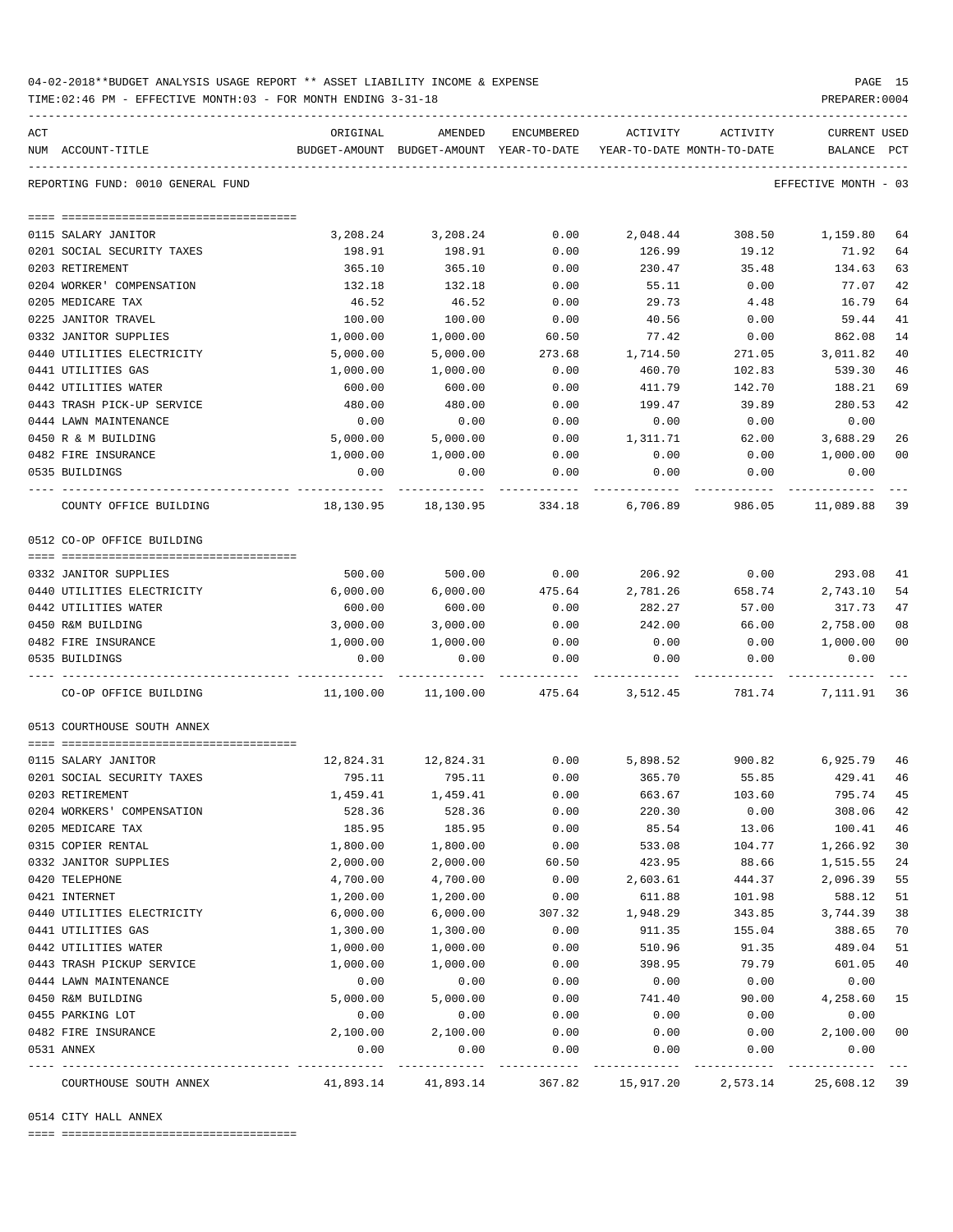| ACT |                                                  | ORIGINAL              | AMENDED                                                             | ENCUMBERED     | ACTIVITY             | ACTIVITY                           | CURRENT USED         |                      |
|-----|--------------------------------------------------|-----------------------|---------------------------------------------------------------------|----------------|----------------------|------------------------------------|----------------------|----------------------|
|     | NUM ACCOUNT-TITLE                                |                       | BUDGET-AMOUNT BUDGET-AMOUNT YEAR-TO-DATE YEAR-TO-DATE MONTH-TO-DATE |                |                      |                                    | BALANCE              | PCT                  |
|     |                                                  |                       |                                                                     |                |                      |                                    |                      |                      |
|     | REPORTING FUND: 0010 GENERAL FUND                |                       |                                                                     |                |                      |                                    | EFFECTIVE MONTH - 03 |                      |
|     | 0421 TELEPHONE/INTERNET                          | 4,400.00              | 4,400.00                                                            | 0.00           |                      | 2,192.89 365.69                    | 2,207.11 50          |                      |
|     | CITY HALL ANNEX                                  | 4,400.00              | 4,400.00                                                            |                |                      | $0.00$ 2,192.89 365.69 2,207.11 50 |                      |                      |
|     | 0515 WINDOM CO.BLDG.                             |                       |                                                                     |                |                      |                                    |                      |                      |
|     |                                                  |                       |                                                                     |                |                      |                                    |                      |                      |
|     | 0440 UTILITIES ELECTRICITY                       | 2,250.00              | 2,250.00                                                            | 35.15          | 216.52               | 37.70                              | 1,998.33 11          |                      |
|     | 0441 UTILITIES GAS                               | 700.00                | 700.00                                                              | 0.00           | 333.80<br>0.00       | 53.72                              | 366.20<br>0.00       | 48                   |
|     | 0442 UTILITIES WATER<br>0444 LAWN MAINTENANCE    | 0.00<br>800.00        | 0.00<br>800.00                                                      | 0.00<br>0.00   | 0.00                 | 0.00<br>0.00                       | 800.00               | 00                   |
|     | 0450 R&M BUILDING                                | 1,000.00              | 1,000.00                                                            | 0.00           | 320.00               | 95.00                              | 680.00               | 32                   |
|     | 0482 FIRE INSURANCE                              | 1,000.00              | 1,000.00                                                            | 0.00           | 0.00                 | 0.00                               | 1,000.00             | 00                   |
|     | 0501 PEST CONTROL                                | 100.00                | 100.00                                                              | 0.00           | 60.00                | 60.00                              | 40.00                | 60                   |
|     |                                                  |                       |                                                                     |                |                      |                                    |                      |                      |
|     | WINDOM CO.BLDG.                                  | 5,850.00              | 5,850.00                                                            | 35.15          | 930.32               | 246.42                             | 4,884.53             | 17                   |
|     | 0516 AGRILIFE EXTENSION BUILDING                 |                       |                                                                     |                |                      |                                    |                      |                      |
|     | 0115 SALARY JANITOR                              |                       |                                                                     | 0.00           |                      |                                    |                      |                      |
|     | 0201 SOCIAL SECURITY TAXES                       | 2,566.43<br>159.12    | 2,566.43<br>159.12                                                  | 0.00           | 974.86<br>60.44      | 172.76<br>10.71                    | 1,591.57 38<br>98.68 | 38                   |
|     | 0203 RETIREMENT                                  | 292.06                | 292.06                                                              | 0.00           | 109.66               | 19.86                              | 182.40               | 38                   |
|     | 0204 WORKERS' COMPENSATION                       | 105.74                | 105.74                                                              | 0.00           | 44.08                | 0.00                               | 61.66                | 42                   |
|     | 0205 MEDICARE TAX                                | 37.21                 | 37.21                                                               | 0.00           | 14.10                | 2.50                               | 23.11                | 38                   |
|     | 0225 JANITOR TRAVEL                              | 150.00                | 150.00                                                              | 0.00           | 64.52                | 0.00                               | 85.48                | 43                   |
|     | 0332 JANITOR SUPPLIES                            | 500.00                | 500.00                                                              | 0.00           | 70.07                | 0.00                               | 429.93               | 14                   |
|     | 0420 TELEPHONE                                   | 0.00                  | 0.00                                                                | 0.00           | 0.00                 | 0.00                               | 0.00                 |                      |
|     | 0440 UTILITIES ELECTRICITY                       | 5,000.00              | 5,000.00                                                            | 492.56         | 2,468.80             | 643.00                             | 2,038.64             | 59                   |
|     | 0441 UTILITIES GAS                               | 0.00                  | 0.00                                                                | 0.00           | 0.00                 | 0.00                               | 0.00                 |                      |
|     | 0442 UTILITIES WATER                             | 550.00                | 550.00                                                              | 0.00           | 257.30               | 51.46                              | 292.70               | 47                   |
|     | 0443 TRASH PICKUP SERVICE                        | 0.00                  | 0.00                                                                | 0.00           | 0.00                 | 0.00                               | 0.00                 |                      |
|     | 0444 LAWN MAINTENANCE                            | 0.00                  | 0.00                                                                | 0.00           | 0.00                 | 0.00                               | 0.00                 |                      |
|     | 0450 R&M BUILDING<br>0482 FIRE INSURANCE         | 40,000.00<br>600.00   | 40,000.00<br>600.00                                                 | 0.00           | 254.00               | 0.00<br>0.00                       | 39,746.00<br>600.00  | 01<br>0 <sup>0</sup> |
|     | 0530 BUILDING REMODEL                            | 0.00                  | 0.00                                                                | 0.00<br>0.00   | 0.00<br>0.00         | 0.00                               | 0.00                 |                      |
|     | 0535 BUILDING CONSTRUCTION                       | 0.00                  | 0.00                                                                | 0.00           | 0.00                 | 0.00                               | 0.00                 |                      |
|     | 0572 OFFICE EQUIPMENT                            | 0.00                  | 0.00                                                                | 0.00           | 0.00                 | 0.00                               | 0.00                 |                      |
|     | AGRILIFE EXTENSION BUILDING                      |                       | 49,960.56 49,960.56                                                 | 492.56         | 4,317.83             | 900.29                             | 45, 150. 17 10       |                      |
|     |                                                  |                       |                                                                     |                |                      |                                    |                      |                      |
|     | 0517 COURTHOUSE EAST ANNEX                       |                       |                                                                     |                |                      |                                    |                      |                      |
|     | 0535 BUILDING                                    | 0.00                  | 0.00                                                                | 0.00           | 0.00                 | 0.00                               | 0.00                 |                      |
|     | COURTHOUSE EAST ANNEX                            | 0.00                  | 0.00                                                                | 0.00           | 0.00                 | 0.00                               | 0.00                 |                      |
|     | 0518 COUNTY OFFICES RELOCATION                   |                       |                                                                     |                |                      |                                    |                      |                      |
|     |                                                  |                       |                                                                     |                |                      |                                    |                      |                      |
|     | 0311 POSTAL EXPENSES                             | 344.00                | 344.00                                                              | 0.00           | 344.00               | 0.00                               |                      | 0.00 100             |
|     | 0332 JANITOR SUPPLIES                            | 4,500.00              | 4,500.00                                                            | 0.00           | 1,550.59             | 439.06                             | 2,949.41 34          |                      |
|     | 0420 UTILITIES TELEPHONE                         | 9,500.00              | 9,500.00                                                            | 1,388.92       | 8,661.28             | 1,460.68                           | $550.20 - 106$       |                      |
|     | 0421 INTERNET SERVICES                           | 9,000.00              | 9,000.00                                                            | 0.00           | 6,778.97             | 1,124.62                           | 2,221.03             | 75                   |
|     | 0440 UTILITIES ELECTRICITY<br>0441 UTILITIES GAS | 15,000.00<br>3,000.00 | 15,000.00<br>3,000.00                                               | 357.07<br>0.00 | 6,541.46<br>2,229.67 | 639.76<br>656.66                   | 8,101.47<br>770.33   | 46<br>74             |
|     | 0442 UTILITIES WATER                             | 3,000.00              | 3,000.00                                                            | 0.00           | 1,309.22             | 336.54                             | 1,690.78             | 44                   |
|     | 0443 TRASH PICKUP SERVICE                        | 1,600.00              | 1,600.00                                                            | 0.00           | 706.60               | 203.28                             | 893.40               | 44                   |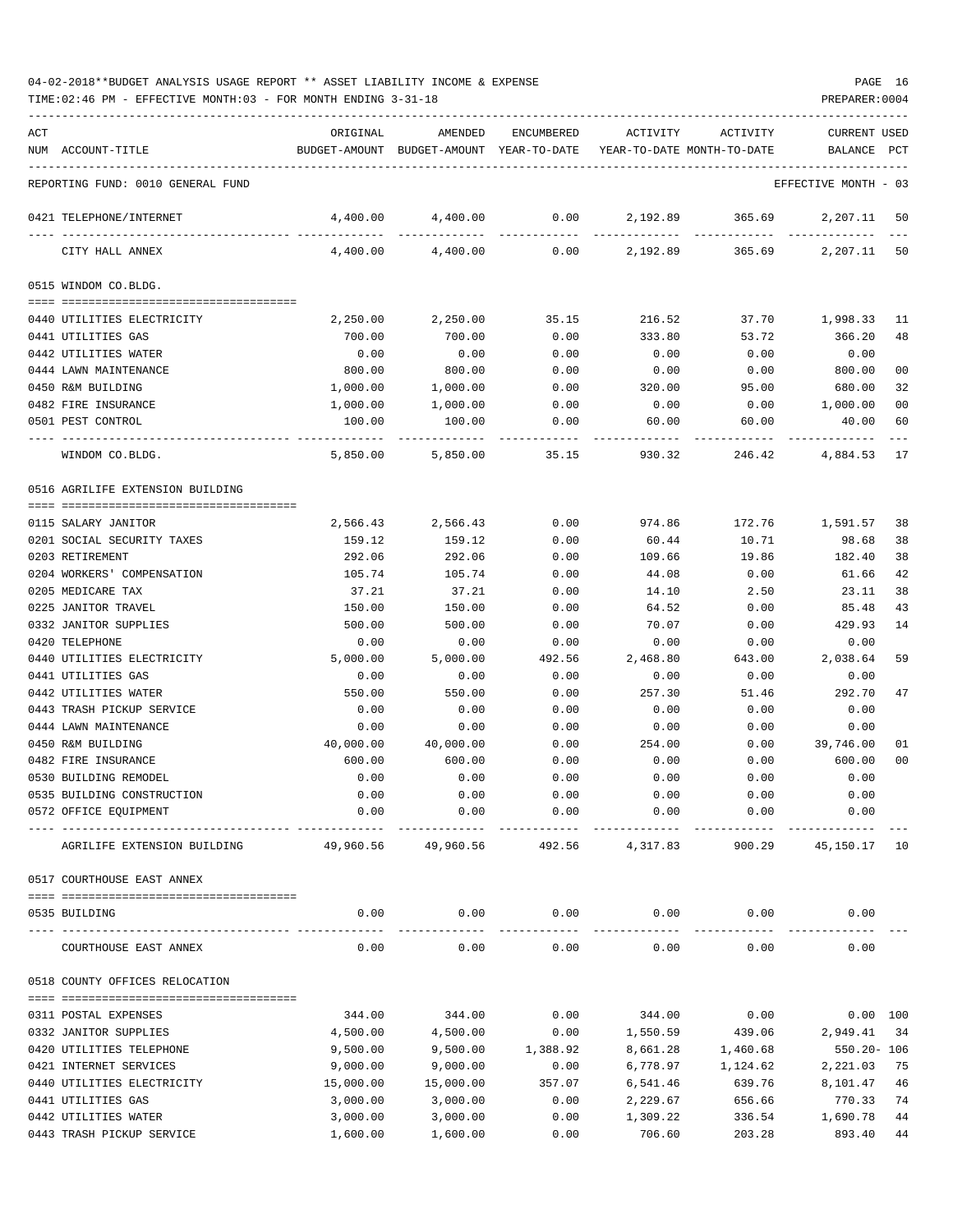### 04-02-2018\*\*BUDGET ANALYSIS USAGE REPORT \*\* ASSET LIABILITY INCOME & EXPENSE PAGE 17 TIME:02:46 PM - EFFECTIVE MONTH:03 - FOR MONTH ENDING 3-31-18 PREPARER:0004

| ACT | NUM ACCOUNT-TITLE                                         | ORIGINAL<br>BUDGET-AMOUNT                 | AMENDED<br>BUDGET-AMOUNT | ENCUMBERED<br>YEAR-TO-DATE | ACTIVITY<br>YEAR-TO-DATE MONTH-TO-DATE | ACTIVITY                                                 | CURRENT USED<br>BALANCE  | PCT |
|-----|-----------------------------------------------------------|-------------------------------------------|--------------------------|----------------------------|----------------------------------------|----------------------------------------------------------|--------------------------|-----|
|     |                                                           |                                           |                          |                            |                                        |                                                          |                          |     |
|     | REPORTING FUND: 0010 GENERAL FUND                         |                                           |                          |                            |                                        |                                                          | EFFECTIVE MONTH - 03     |     |
|     | 0450 R & M BUILDING                                       | 10,000.00                                 | 10,000.00                | 0.00                       | 4,764.53                               | 135.91                                                   | 5,235.47                 | 48  |
|     | 0460 MOVING EXPENSES                                      | 0.00                                      | 0.00                     | 0.00                       | 0.00                                   | 0.00                                                     | 0.00                     |     |
|     | 0470 OFFICE SPACE LEASE                                   | 91,200.00                                 | 91,200.00                | 0.00                       | 52,025.00                              | 7,600.00                                                 | 39,175.00                | 57  |
|     | 0483 ALARM MONITORING                                     | 2,000.00                                  | 2,000.00                 | 0.00                       | 885.60                                 | 0.00                                                     | 1,114.40                 | 44  |
|     | 0484 CLEANING SERVICES                                    | 11,000.00                                 | 11,000.00                | 0.00                       | 0.00                                   | 0.00                                                     | 11,000.00                | 00  |
|     | 0501 PEST CONTROL                                         | 800.00                                    | 800.00                   | 0.00                       | 622.00                                 | 0.00                                                     | 178.00                   | 78  |
|     | COUNTY OFFICES RELOCATION                                 | 160,944.00                                |                          |                            |                                        | 12,596.51                                                | 72,779.09                | 55  |
|     | 0519 GOVERNMENT BUILDING                                  |                                           |                          |                            |                                        |                                                          |                          |     |
|     |                                                           |                                           |                          |                            |                                        |                                                          |                          |     |
|     | 0165 CONSTRUCTION<br>---- ------------------------------- | 750,000.00<br>-----------                 | 750,000.00               | 0.00                       | $0.00$ 0.00                            |                                                          | 750,000.00<br>---------- | 00  |
|     | GOVERNMENT BUILDING                                       | 750,000.00                                | 750,000.00               | 0.00                       | 0.00                                   | 0.00                                                     | 750,000.00 00            |     |
|     | 0540 AMBULANCE SERVICE                                    |                                           |                          |                            |                                        |                                                          |                          |     |
|     |                                                           |                                           |                          |                            |                                        |                                                          |                          |     |
|     | 0417 AMBULANCE SERVICE                                    | 540,000.00                                | 540,000.00               | 0.00                       |                                        | 270,000.00 45,000.00                                     | 270,000.00               | 50  |
|     | AMBULANCE SERVICE                                         | 540,000.00                                |                          | 540,000.00 0.00            |                                        | 270,000.00 45,000.00 270,000.00                          |                          | 50  |
|     | 0543 FIRE PROTECTION                                      |                                           |                          |                            |                                        |                                                          |                          |     |
|     |                                                           |                                           |                          |                            |                                        |                                                          |                          |     |
|     | 0416 FIRE PROTECTION SERVICE                              | 84,000.00                                 | 84,000.00                | 0.00                       | 42,000.00                              |                                                          | 0.00 42,000.00           | 50  |
|     | 0422 R&M RADIO/TOWER                                      | 700.00                                    | 700.00                   | 0.00                       | 36.87                                  | 36.87                                                    | 663.13                   | 05  |
|     | 0440 UTILITIES ELECTRICITY                                | 300.00                                    | 300.00                   | 0.00                       | 0.00                                   | 0.00                                                     | 300.00                   | 00  |
|     | 0447 REPEATER SERVICE CONTRACT                            | 8,235.81                                  | 8,235.81                 | 0.00                       | 8,235.80                               | 0.00                                                     | $0.01$ 100               |     |
|     | 0490 FCC RADIO LICENSE                                    | 0.00                                      | 0.00                     | 0.00                       | 0.00                                   | 0.00                                                     | 0.00                     |     |
|     | FIRE PROTECTION                                           | 93,235.81                                 |                          | 93,235.81 0.00             | 50,272.67                              | 36.87                                                    | 42,963.14 54             |     |
|     | 0551 CONSTABLE PRECINCT # 1                               |                                           |                          |                            |                                        |                                                          |                          |     |
|     | 0101 SALARY ELECTED OFFICIAL                              |                                           |                          |                            |                                        | 32,188.90 32,188.90 0.00 16,094.52 2,476.08 16,094.38 50 |                          |     |
|     | 0201 SOCIAL SECURITY TAXES                                | 2,144.51                                  | 2,144.51                 | 0.00                       | 1,031.83                               | 159.18                                                   | 1,112.68                 | 48  |
|     | 0202 GROUP HEALTH & DENTAL INSURANCE                      | 5,247.30                                  | 5,247.30                 | 0.00                       | 2,400.72                               | 400.12                                                   | 2,846.58 46              |     |
|     | 0203 RETIREMENT                                           | 3,663.10                                  | 3,663.10                 | 0.00                       | 1,810.85                               | 284.72                                                   | 1,852.25                 | 49  |
|     | 0204 WORKERS' COMPENSATION                                | 854.35                                    | 854.35                   | 0.00                       | 327.02                                 | 0.00                                                     | 527.33                   | 38  |
|     | 0205 MEDICARE TAX                                         | 501.54                                    | 501.54                   | 0.00                       | 241.27                                 | 37.22                                                    | 260.27                   | 48  |
|     | 0310 OFFICE SUPPLIES                                      | 100.00                                    | 100.00                   | 0.00                       | 0.00                                   | 0.00                                                     | 100.00                   | 00  |
|     | 0311 POSTAL EXPENSES                                      | 600.00                                    | 600.00                   | 0.00                       | 46.09                                  | 9.74                                                     | 553.91                   | 08  |
|     | 0330 AUTO EXPENSE-GAS AND OIL                             | 1,400.00                                  | 1,400.00                 | 0.00                       | 349.37                                 | 0.00                                                     | 1,050.63                 | 25  |
|     | 0421 ONLINE RESEARCH/ACCURINT                             | 600.00                                    | 600.00                   | 0.00                       | 250.00                                 | 50.00                                                    | 350.00                   | 42  |
|     | 0422 R & M RADIO                                          | 200.00                                    | 200.00                   | 0.00                       | 0.00                                   | 0.00                                                     | 200.00                   | 00  |
|     | 0427 TRAVEL EXPENSE                                       | 2,400.00                                  | 2,400.00                 | 0.00                       | 1,200.00                               | 200.00                                                   | 1,200.00                 | 50  |
|     | 0435 PRINTING                                             | 100.00                                    | 100.00                   | 0.00                       | 0.00                                   | 0.00                                                     | 100.00                   | 00  |
|     | 0480 BOND                                                 | 0.00                                      | 0.00                     | 0.00                       | 0.00                                   | 0.00                                                     | 0.00                     |     |
|     | 0488 LAW ENFORCEMENT PROF. INS                            | 400.00                                    | 400.00                   | 0.00                       | 482.00                                 | 0.00                                                     | $82.00 - 121$            |     |
|     | 0572 EQUIPMENT                                            | 0.00                                      | 0.00                     | 0.00                       | 0.00                                   | 0.00                                                     | 0.00                     |     |
|     | 0574 TECHNOLOGY                                           | 0.00                                      | 0.00                     | 0.00                       | 0.00                                   | 0.00                                                     | 0.00                     |     |
|     | CONSTABLE PRECINCT # 1                                    | ----------------------------<br>50,399.70 | 50,399.70                | 0.00                       | 24, 233.67                             | 3,617.06                                                 | 26, 166.03 48            |     |

0552 CONSTABLE PRECINCT #2

==== ===================================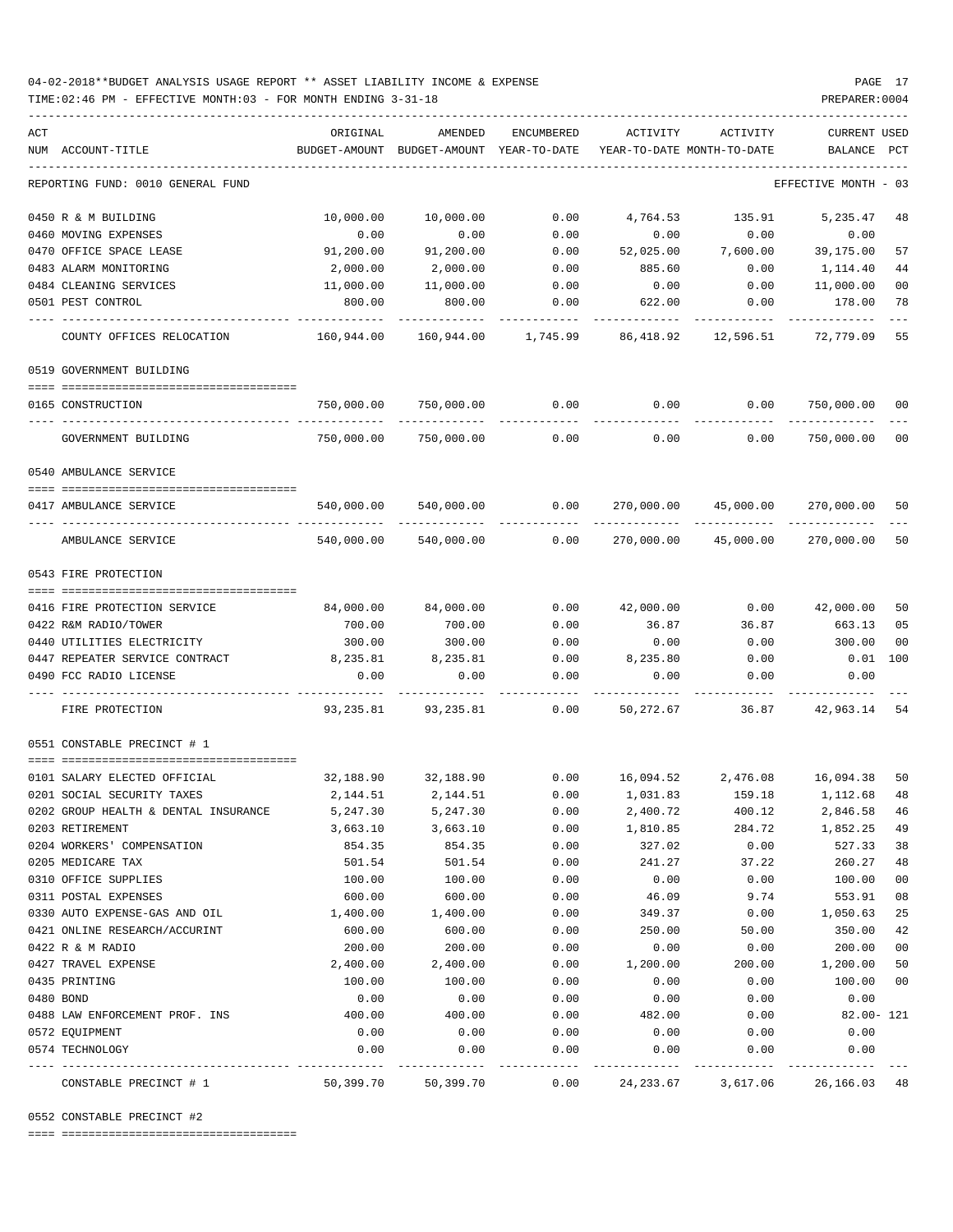TIME:02:46 PM - EFFECTIVE MONTH:03 - FOR MONTH ENDING 3-31-18 PREPARER:0004

| ACT<br>NUM ACCOUNT-TITLE                        | ORIGINAL<br>BUDGET-AMOUNT | AMENDED          | ENCUMBERED   | ACTIVITY<br>BUDGET-AMOUNT YEAR-TO-DATE YEAR-TO-DATE MONTH-TO-DATE | ACTIVITY                        | <b>CURRENT USED</b><br>BALANCE | PCT      |
|-------------------------------------------------|---------------------------|------------------|--------------|-------------------------------------------------------------------|---------------------------------|--------------------------------|----------|
| REPORTING FUND: 0010 GENERAL FUND               |                           |                  |              |                                                                   |                                 | EFFECTIVE MONTH - 03           |          |
| 0101 SALARY ELECTED OFFICIAL                    | 15,630.15                 | 15,630.15        | 0.00         | 7,815.08                                                          | 1,202.32                        | 7,815.07                       | 50       |
| 0201 SOCIAL SECURITY TAXES                      | 1,117.87                  | 1,117.87         | 0.00         | 558.91                                                            | 86.94                           | 558.96                         | 50       |
| 0202 GROUP HEALTH & DENTAL INSURANCE            | 10,494.60                 | 10,494.60        | 0.00         | 5,247.24                                                          | 874.54                          | 5,247.36                       | 50       |
| 0203 RETIREMENT                                 | 1,778.71                  | 1,778.71         | 0.00         | 879.37                                                            | 138.26                          | 899.34                         | 49       |
| 0204 WORKERS' COMPENSATION                      | 445.34                    | 445.34           | 0.00         | 158.79                                                            | 0.00                            | 286.55                         | 36       |
| 0205 MEDICARE TAX                               | 261.44                    | 261.44           | 0.00         | 130.76                                                            | 20.34                           | 130.68                         | 50       |
| 0310 OFFICE SUPPLIES                            | 100.00                    | 100.00           | 0.00         | 0.00                                                              | 0.00                            | 100.00                         | 00       |
| 0311 POSTAL EXPENSES                            | 600.00                    | 600.00           | 0.00         | 0.00                                                              | 0.00                            | 600.00                         | 00       |
| 0330 AUTO EXPENSE-GAS AND OIL                   | 1,400.00                  | 1,400.00         | 0.00         | 20.04                                                             | 0.00                            | 1,379.96                       | 01       |
| 0422 R & M RADIO                                | 163.55                    | 163.55           | 0.00         | 0.00                                                              | 0.00                            | 163.55                         | 00       |
| 0427 TRAVEL EXPENSE                             | 2,400.00                  | 2,400.00         | 0.00         | 1,200.00                                                          | 200.00                          | 1,200.00                       | 50       |
| 0428 TRAINING/TUITION/TRAVEL                    | 228.53                    | 228.53           | 0.00         | 0.00                                                              | 0.00                            | 228.53                         | 00       |
| 0435 PRINTING                                   | 100.00                    | 100.00           | 0.00         | 0.00                                                              | 0.00                            | 100.00                         | 00       |
| 0480 BOND                                       | 0.00                      | 0.00             | 0.00         | 0.00                                                              | 0.00                            | 0.00                           |          |
| 0488 LAW ENFOREMENT PROF. INS.                  | 400.00                    | 400.00           | 0.00         | 482.00                                                            | 0.00                            | 82.00- 121                     |          |
| 0573 RADIO EQUIPMENT                            | 445.00                    | 445.00           | 0.00         | 0.00                                                              | 0.00                            | 445.00                         | 00       |
| 0574 TECHNOLOGY                                 | 0.00                      | 0.00             | 0.00         | 0.00                                                              | 0.00                            | 0.00                           |          |
| CONSTABLE PRECINCT #2                           | 35,565.19 35,565.19       |                  |              | $0.00$ 16,492.19 2,522.40                                         |                                 | 19,073.00                      | 46       |
| 0553 CONSTABLE PRECINCT # 3                     |                           |                  |              |                                                                   |                                 |                                |          |
|                                                 |                           |                  |              |                                                                   |                                 |                                |          |
| 0101 SALARY ELECTED OFFICIAL                    | 13,893.76                 | 13,893.76        | 0.00         | 6,946.94                                                          | 1,068.76                        | 6,946.82                       | 50       |
| 0201 SOCIAL SECURITY TAXES                      | 1,010.21                  | 1,010.21         | 0.00         | 505.09                                                            | 78.66                           | 505.12                         | 50       |
| 0202 GROUP HEALTH & DENTAL INSURANCE            | 10,494.60                 | 10,494.60        | 0.00         | 5,247.24                                                          | 874.54                          | 5,247.36                       | 50       |
| 0203 RETIREMENT                                 | 1,581.11                  | 1,581.11         | 0.00         | 781.70                                                            | 122.90                          | 799.41                         | 49       |
| 0204 WORKERS' COMPENSATION<br>0205 MEDICARE TAX | 402.46                    | 402.46           | 0.00         | 141.15                                                            | 0.00                            | 261.31<br>118.11               | 35       |
| 0310 OFFICE SUPPLIES                            | 236.26<br>100.00          | 236.26<br>100.00 | 0.00<br>0.00 | 118.15<br>0.00                                                    | 18.40<br>0.00                   | 100.00                         | 50<br>00 |
| 0311 POSTAL EXPENSES                            | 600.00                    | 600.00           | 0.00         | 0.00                                                              | 0.00                            | 600.00                         | 00       |
| 0330 AUTO EXPENSE-GAS AND OIL                   | 1,400.00                  | 1,400.00         | 0.00         | 0.00                                                              | 0.00                            | 1,400.00                       | 00       |
| 0427 TRAVEL EXPENSE                             |                           | 2,400.00         | 0.00         | 1,200.00                                                          | 200.00                          | 1,200.00                       | 50       |
| 0435 PRINTING                                   | 2,400.00<br>100.00        | 100.00           | 0.00         | 0.00                                                              | 0.00                            | 100.00                         | 00       |
| 0480 BOND                                       | 0.00                      | 0.00             | 0.00         | 0.00                                                              | 0.00                            | 0.00                           |          |
| 0488 LAW ENFORCEMENT PROF. INS                  | 400.00                    | 400.00           | 0.00         | 482.00                                                            | 0.00                            | $82.00 - 121$                  |          |
| 0573 RADIO EQUIPMENT                            | 0.00                      | 0.00             | 0.00         | 0.00                                                              | 0.00                            | 0.00                           |          |
| CONSTABLE PRECINCT # 3                          | 32,618.40                 | 32,618.40        | 0.00         |                                                                   | 15,422.27 2,363.26 17,196.13 47 |                                |          |
| 0555 ANIMAL CONTROL OFFICER                     |                           |                  |              |                                                                   |                                 |                                |          |
| 0441 ANIMAL CONTROL OFFICER/SERVICES            |                           |                  |              | $4,000.00$ $4,000.00$ $297.00$ $1,369.90$ $50.00$ $2,333.10$ $42$ |                                 |                                |          |
| ANIMAL CONTROL OFFICER                          |                           |                  |              | $4,000.00$ $4,000.00$ $297.00$ $1,369.90$ $50.00-$                |                                 | 2,333.10 42                    |          |
| 0560 COUNTY SHERIFF                             |                           |                  |              |                                                                   |                                 |                                |          |
| 0101 SALARY ELECTED OFFICIAL                    | 58,246.58                 | 58,246.58        | 0.00         | 29,123.25                                                         | 4,480.50                        | 29,123.33                      | 50       |
| 0102 ADMINISTRATIVE SECRETARY                   | 40,714.13                 | 40,714.13        | 0.00         | 20,357.09                                                         | 3,131.86                        | 20,357.04                      | 50       |
| 0103 CHIEF DEPUTY                               | 44,945.00                 | 44,945.00        | 0.00         | 22,472.45                                                         | 3,457.30                        | 22,472.55                      | 50       |
| 0104 SALARIES DEPUTIES                          | 598,904.87                | 598,904.87       | 0.00         | 296,586.71                                                        | 45,646.70                       | 302,318.16                     | 50       |
| 0107 PT RECORDS/EVIDENCE CLERKS                 | 14,678.12                 | 14,678.12        | 0.00         | 5,251.82                                                          | 1,096.20                        | 9,426.30                       | 36       |
| 0108 COMPENSATION PAY                           | 0.00                      | 0.00             | 0.00         | 0.00                                                              | 0.00                            | 0.00                           |          |
| 0110 JAIL ADMINISTRATOR                         | 34,779.99                 | 34,779.99        | 0.00         | 17,389.97                                                         | 2,675.38                        | 17,390.02                      | 50       |

0111 LIEUTENANT 40,859.00 40,859.00 0.00 20,429.50 3,143.00 20,429.50 50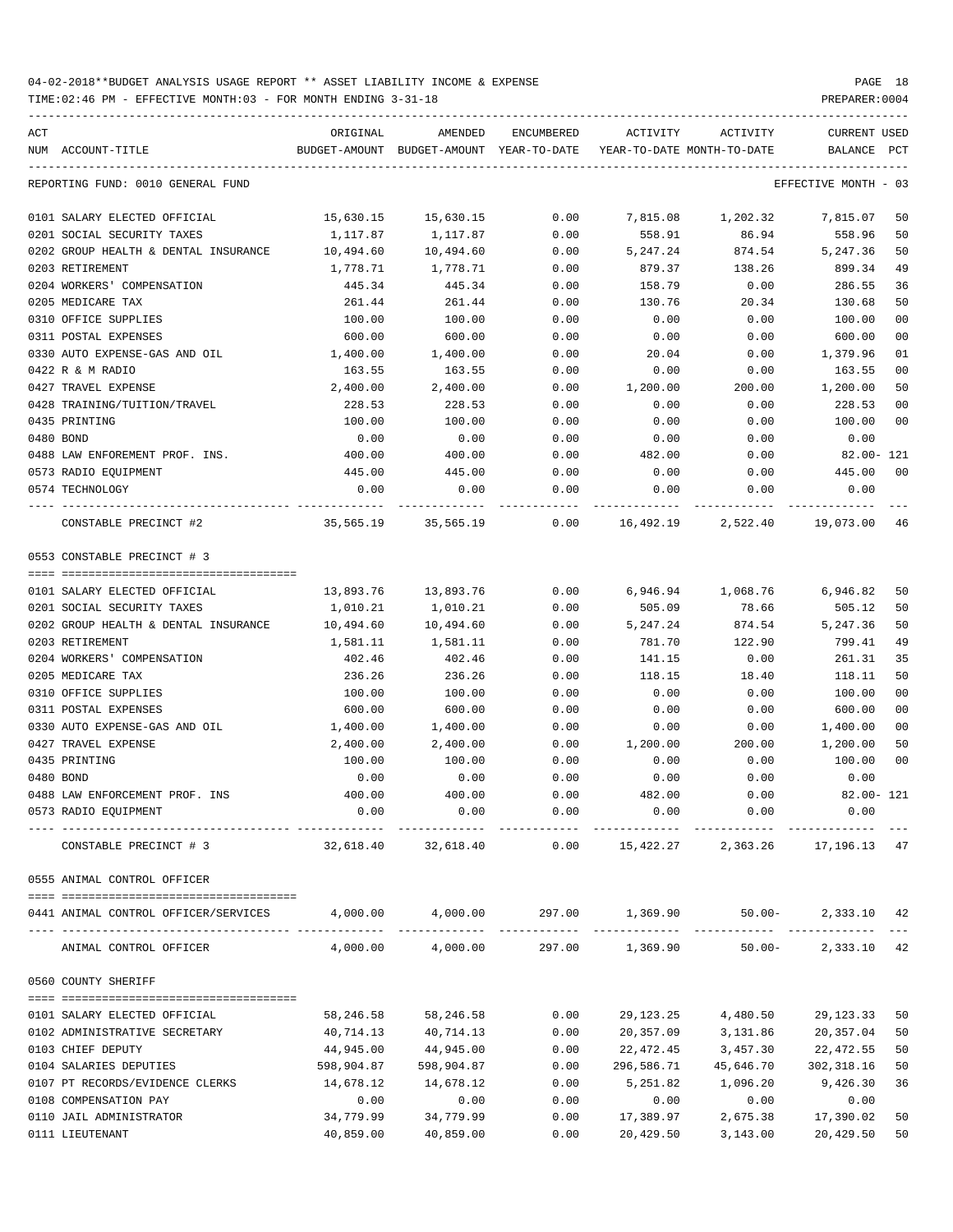| ACT |                                         | ORIGINAL         | AMENDED                                                  | ENCUMBERED         | ACTIVITY                   | ACTIVITY     | CURRENT USED         |                |
|-----|-----------------------------------------|------------------|----------------------------------------------------------|--------------------|----------------------------|--------------|----------------------|----------------|
|     | NUM ACCOUNT-TITLE                       |                  | BUDGET-AMOUNT BUDGET-AMOUNT YEAR-TO-DATE                 |                    | YEAR-TO-DATE MONTH-TO-DATE |              | BALANCE              | PCT            |
|     | REPORTING FUND: 0010 GENERAL FUND       |                  |                                                          |                    |                            |              | EFFECTIVE MONTH - 03 |                |
|     | 0113 TRANSPORT OFFICER                  | 34,779.99        | 34,779.99                                                | 0.00               | 17,389.97                  | 2,675.38     | 17,390.02            | 50             |
|     | 0114 PROF. STANDARDS OFFICER            | 0.00             | 0.00                                                     | 0.00               | 0.00                       | 0.00         | 0.00                 |                |
|     | 0120 SALARY DISPATCHER                  | 199,050.75       | 199,050.75                                               | 0.00               | 99,525.27                  | 15,311.58    | 99,525.48            | 50             |
|     | 0201 SOCIAL SECURITY TAXES              | 66,151.92        | 66,151.92                                                | 0.00               | 31,976.59                  | 4,943.37     | 34,175.33            | 48             |
|     | 0202 GROUP HEALTH INSURANCE             | 304,343.40       | 304, 343.40                                              | 0.00               | 155,200.21                 | 25,360.92    | 149,143.19           | 51             |
|     | 0203 RETIREMENT                         | 121,024.76       | 121,024.76                                               | 0.00               | 59,474.10                  | 9,386.04     | 61,550.66            | 49             |
|     | 0204 WORKERS' COMPENSATION              | 20,161.12        | 20,161.12                                                | 0.00               | 8,322.71                   | 0.00         | 11,838.41            | 41             |
|     | 0205 MEDICARE TAX                       | 15,471.01        | 15,471.01                                                | 0.00               | 7,478.40                   | 1,156.11     | 7,992.61             | 48             |
|     | 0206 UNEMPLOYMENT EXPENSE               | 3,000.00         | 3,000.00                                                 | 0.00               | 1,855.00                   | 0.00         | 1,145.00             | 62             |
|     | 0250 EMPLOYEE PHYSICALS                 | 1,000.00         | 1,000.00                                                 | 0.00               | 0.00                       | 0.00         | 1,000.00             | 0 <sub>0</sub> |
|     | 0310 OFFICE SUPPLIES                    | 8,000.00         | 8,000.00                                                 | 563.32             | 5,870.92                   | 730.58       | 1,565.76             | 80             |
|     | 0311 POSTAL EXPENSES                    | 1,700.00         | 1,700.00                                                 | 0.00               | 777.67                     | 143.31       | 922.33               | 46             |
|     | 0315 SHERIFF COPIER RENTAL              | 0.00             | 0.00                                                     | 0.00               | 0.00                       | 0.00         | 0.00                 |                |
|     | 0330 AUTO EXPENSE GAS & OIL             | 84,000.00        | 84,000.00                                                | 0.00               | 24,918.24                  | 5,245.64     | 59,081.76            | 30             |
|     | 0332 SHERIFF JANITOR SUPPLIES           | 1,237.38         | 1,237.38                                                 | 358.32             | 846.82                     | 0.00         | 32.24                | 97             |
|     | 0395 UNIFORMS/OTHER                     | 4,939.46         | 4,939.46                                                 | 0.00               | 4,012.92                   | 0.00         | 926.54               | 81             |
|     | 0419 SHERIFF CELL PHONE                 | 1,080.00         | 1,080.00                                                 | 0.00               | 240.00                     | 40.00        | 840.00               | 22             |
|     | 0420 TELEPHONE                          | 14,400.00        | 14,400.00                                                | 0.00               | 6,447.34                   | 1,163.61     | 7,952.66             | 45             |
|     | 0421 CELL PHONE                         | 2,400.00         | 2,400.00                                                 | 0.00               | 1,050.00                   | 175.00       | 1,350.00             | 44             |
|     | 0422 R & M RADIO                        | 1,055.00         | 1,055.00                                                 | 0.00               | 0.00                       | 0.00         | 1,055.00             | 0 <sub>0</sub> |
|     | 0427 OUT OF COUNTY TRAVEL               | 4,000.00         | 4,000.00                                                 | 0.00               | 182.00                     | 150.00       | 3,818.00             | 05             |
|     | 0428 PRISONER TRANSPORT                 | 4,500.00         | 4,500.00                                                 | 0.00               | 1,470.37                   | 258.00       | 3,029.63             | 33             |
|     | 0430 BIDS AND NOTICES                   | 500.00           | 500.00                                                   | 0.00               | 102.60                     | 54.00        | 397.40               | 21             |
|     | 0432 IMPOUNDMENT OF ESTRAY LIVESTOCK    | 1,500.00         | 1,500.00                                                 | 0.00               | 0.00                       | 0.00         | 1,500.00             | 0 <sub>0</sub> |
|     | 0435 PRINTING                           | 1,000.00         | 1,000.00                                                 | 0.00               | 273.00                     | 0.00         | 727.00               | 27             |
|     | 0440 UTILITIES ELECTRICITY              | 0.00             | 0.00                                                     | 0.00               | 0.00                       | 0.00         | 0.00                 |                |
|     | 0442 UTILITIES WATER                    | 3,500.00         | 3,500.00                                                 | 0.00               | 1,608.03                   | 481.34       | 1,891.97             | 46             |
|     | 0443 SHERIFF TRASH PICKUP               | 1,300.00         | 1,300.00                                                 | 0.00               | 550.60                     | 110.12       | 749.40               | 42             |
|     | 0444 INTERNET SERVICE                   | 1,200.00         | 1,200.00                                                 | 0.00               | 599.70                     | 0.00         | 600.30               | 50             |
|     | 0445 AIR CONDITIONER MAINTENANCE        | 2,400.00         | 2,400.00                                                 | 0.00               | 589.20                     | 0.00         | 1,810.80             | 25             |
|     | 0447 REPEATER SERVICE CONTRACT          | 0.00             | 0.00                                                     | 0.00               | 0.00                       | 0.00         | 0.00                 |                |
|     | 0450 SHERIFF OFF. R&M BLDG.             | 10,000.00        | 10,000.00                                                | 0.00               | 7,107.01                   | 75.00        | 2,892.99             | 71             |
|     | 0452 R & M EQUIPMENT                    | 0.00             | 0.00                                                     | 0.00               | 0.00                       | 0.00         | 0.00                 |                |
|     | 0454 R & M AUTOMOBILES                  | 32,000.00        | 32,000.00                                                |                    | 18,743.37                  |              | 13,256.63            | 59             |
|     | 0480 BOND                               | 80.00            | 80.00                                                    | 0.00<br>0.00       |                            | 1,700.27     | $368.00 - 560$       |                |
|     | 0482 FIRE INSURANCE                     | 400.00           | 400.00                                                   | 0.00               | 448.00<br>0.00             | 0.00<br>0.00 | 400.00 00            |                |
|     |                                         | 10,000.00        |                                                          |                    |                            |              | 1,800.00 82          |                |
|     | 0487 AUTOMOBILE INSURANCE               |                  | 10,000.00                                                | 0.00               | 8,200.00                   | 0.00         |                      |                |
|     | 0488 LAW ENFORCEMENT INSURANCE          | 11,342.51        | 11,342.51                                                | 0.00               | 12,503.00                  | 0.00         | 1,160.49- 110        |                |
|     | 0571 HWY. PATROL RADAR EQUIPMENT        | 0.00<br>5,500.00 | 0.00                                                     | 0.00               | 0.00                       | 0.00         | 0.00                 |                |
|     | 0572 OFFICE EQUIPMENT                   |                  | 5,500.00                                                 | 0.00               | 2,127.08                   | 59.99        | 3, 372.92 39         |                |
|     | 0573 RADIO EQUIPMENT                    | 0.00             | 0.00                                                     | 0.00               | 0.00                       | 0.00         | 0.00                 |                |
|     | 0574 TECHNOLOGY                         | 0.00             | 0.00                                                     | 0.00               | 0.00                       | 0.00         | 0.00                 |                |
|     | 0575 AUTOMOBILES                        | 87,500.00        | 87,500.00                                                | 3,236.58           | 74,904.96                  | 748.00       | 9,358.46             | 89             |
|     | 0630 AUTO NOTE PMT-PRINCIPAL            | 0.00             | 0.00                                                     | 0.00               | 0.00                       | 0.00         | 0.00                 |                |
|     | 0670 AUTO NOTE PMT-INTEREST             | 0.00             | 0.00                                                     | 0.00               | 0.00                       | 0.00         | 0.00                 |                |
|     | COUNTY SHERIFF                          |                  | 1,893,644.99 1,893,644.99 4,158.22 966,405.87 133,599.20 |                    |                            |              | 923,080.90 51        |                |
|     | 0562 RIFLE RESISTANT BODY ARMOR 3439801 |                  |                                                          |                    |                            |              |                      |                |
|     | 0396 BODY ARMOR                         | 0.00             | 0.00                                                     | 0.00               | 0.00                       | 0.00         | 0.00                 |                |
|     | RIFLE RESISTANT BODY ARMOR 3439801      | 0.00             | -------<br>0.00                                          | . <u>.</u><br>0.00 | 0.00                       | 0.00         | 0.00                 |                |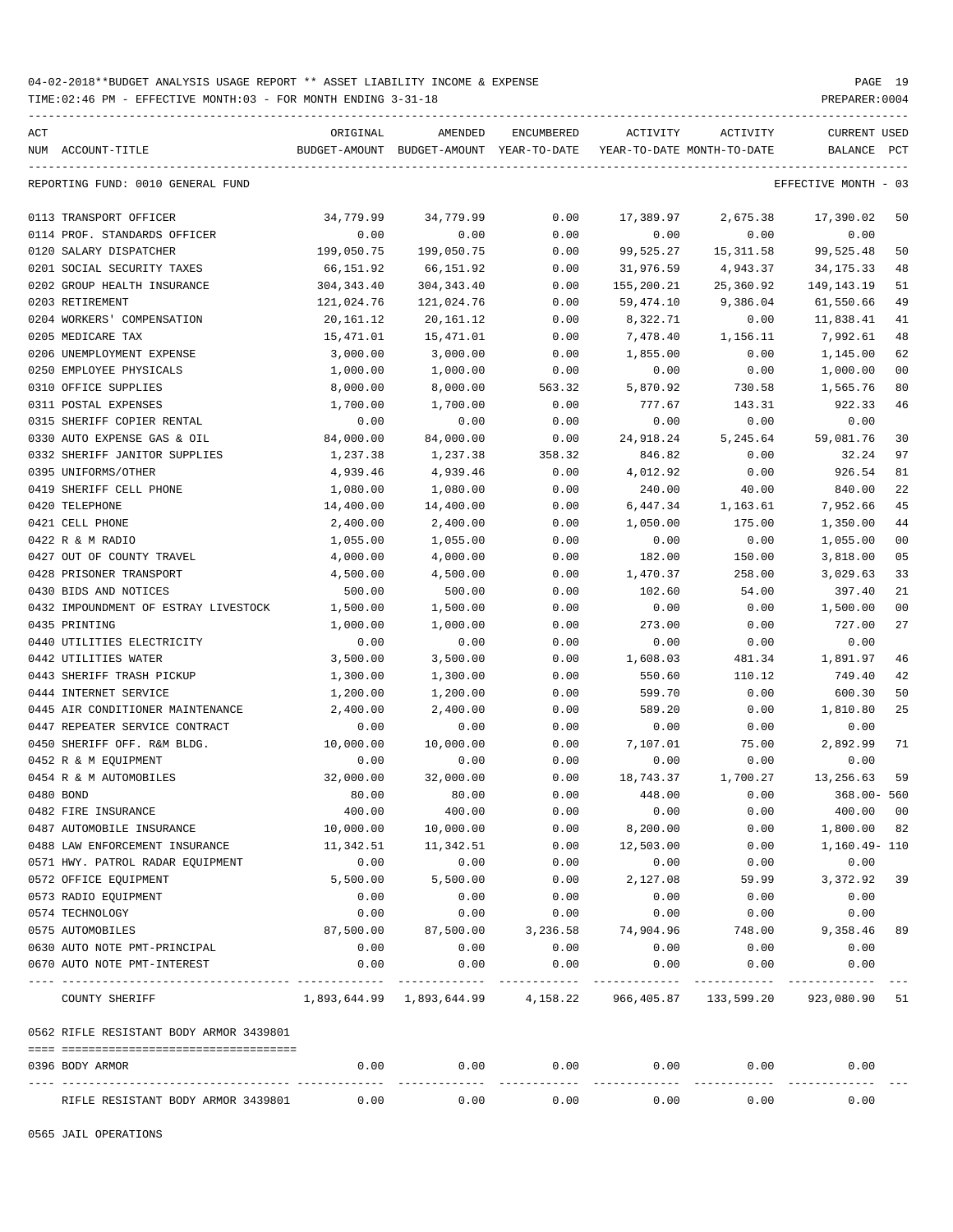| 04-02-2018**BUDGET ANALYSIS USAGE REPORT ** ASSET LIABILITY INCOME & EXPENSE | PAGE 20        |  |
|------------------------------------------------------------------------------|----------------|--|
| TIME:02:46 PM - EFFECTIVE MONTH:03 - FOR MONTH ENDING 3-31-18                | PREPARER: 0004 |  |

| ACT                                                  | ORIGINAL     | AMENDED                                                             | ENCUMBERED | ACTIVITY      | ACTIVITY                          | CURRENT USED                           |                |
|------------------------------------------------------|--------------|---------------------------------------------------------------------|------------|---------------|-----------------------------------|----------------------------------------|----------------|
| NUM ACCOUNT-TITLE                                    |              | BUDGET-AMOUNT BUDGET-AMOUNT YEAR-TO-DATE                            |            |               | YEAR-TO-DATE MONTH-TO-DATE        | BALANCE                                | PCT            |
| REPORTING FUND: 0010 GENERAL FUND                    |              |                                                                     |            |               |                                   | EFFECTIVE MONTH - 03                   |                |
| 0380 PRISONER HOUSING                                | 1,797,625.00 | 1,797,625.00                                                        | 0.00       | 712,927.50    |                                   | 142,180.00    1,084,697.50             | 40             |
| 0400 PRISONER TRANSPORT/GUARD                        | 20,000.00    | 20,000.00                                                           | 0.00       | 6,461.15      | 1,969.37                          | 13,538.85                              | 32             |
| 0405 PRISONER MEDICAL                                | 125,000.00   | 125,000.00                                                          | 0.00       | 42,324.19     | 28,398.56                         | 82,675.81                              | 34             |
| 0429 SCHOLARSHIP AWARDS                              | 10,000.00    | 10,000.00                                                           | 0.00       | 0.00          | 0.00                              | 10,000.00                              | 0 <sub>0</sub> |
| 0442 CR4200 UTILITY WATER                            | 0.00         | 0.00                                                                | 0.00       | 0.00          | 0.00                              | 0.00                                   |                |
| 0450 R&M BUILDING                                    | 5,000.00     | 5,000.00                                                            | 0.00       | 0.00          | 0.00                              | 5,000.00                               | 0 <sub>0</sub> |
| 0482 FIRE INSURANCE                                  | 0.00         | 0.00                                                                | 0.00       | 0.00          | 0.00                              | 0.00                                   |                |
| 0491 JUSTICE ASSISTANCE GRANT                        | 0.00         | 0.00                                                                | 0.00       | 0.00          | 0.00                              | 0.00                                   |                |
| 0500 LAND                                            | 0.00         | 0.00                                                                | 0.00       | 0.00          | 0.00                              | 0.00                                   |                |
| 0532 JAIL                                            | 0.00         | 0.00                                                                | 0.00       | 0.00          | 0.00                              | 0.00                                   |                |
| JAIL OPERATIONS                                      |              | 1,957,625.00    1,957,625.00                                        | 0.00       |               |                                   | 761,712.84 172,547.93 1,195,912.16     | 39             |
| 0570 ADULT PROBATION                                 |              |                                                                     |            |               |                                   |                                        |                |
|                                                      |              |                                                                     |            |               |                                   |                                        |                |
| 0420 TELEPHONE<br>0421 TELEPHONE SYSTEM INSTALLATION | 0.00         | $2,300.00$ $2,300.00$ $0.00$ $1,209.31$ $204.55$ $1,090.69$<br>0.00 | 0.00       | 0.00          | 0.00                              | 0.00                                   | 53             |
|                                                      |              |                                                                     |            |               |                                   |                                        |                |
| ADULT PROBATION                                      | 2,300.00     | 2,300.00                                                            | 0.00       |               | 1,209.31 204.55                   | 1,090.69                               | 53             |
| 0573 BOND SUPERVISION                                |              |                                                                     |            |               |                                   |                                        |                |
|                                                      |              |                                                                     |            |               |                                   |                                        |                |
| 0103 SALARY-BOND SUPERVISOR                          | 39,665.99    | 39,665.99                                                           | 0.00       | 19,833.06     |                                   | 3,051.24 19,832.93                     | 50             |
| 0201 SOCIAL SECURITY TAXES                           | 2,459.29     | 2,459.29                                                            | 0.00       | 1,229.67      | 189.18                            | 1,229.62                               | 50             |
| 0202 GROUP HEALTH INSURANCE                          | 10,494.60    | 10,494.60                                                           | 0.00       | 5,247.24      | 874.54                            | 5,247.36                               | 50             |
| 0203 RETIREMENT                                      | 4,513.99     | 4,513.99                                                            | 0.00       | 2,231.71      | 350.90                            | 2,282.28                               | 49             |
| 0204 WORKERS' COMPENSATION                           | 166.60       | 166.60                                                              | 0.00       | 69.61         | 0.00                              | 96.99                                  | 42             |
| 0205 MEDICARE TAX                                    | 575.16       | 575.16                                                              | 0.00       | 287.56        | 44.24                             | 287.60                                 | 50             |
| 0310 OFFICE SUPPLIES                                 | 575.00       | 575.00                                                              | 0.00       | 80.11         | 0.00                              | 494.89                                 | 14             |
| 0311 POSTAL EXPENSES                                 | 24.50        | 24.50                                                               | 0.00       | 0.00          | 0.00                              | 24.50                                  | 0 <sub>0</sub> |
| 0313 DRUG TESTING SUPPLIES                           | 650.00       | 650.00                                                              | 472.50     | 0.00          | 0.00                              | 177.50                                 | 73             |
| 0340 EVALUATIONS                                     | 200.00       | 200.00                                                              | 0.00       | 0.00          | 0.00                              | 200.00                                 | 0 <sub>0</sub> |
| 0353 COMPUTER EXPENSE                                | 0.00         | 0.00                                                                | 0.00       | 0.00          | 0.00                              | 0.00                                   |                |
| 0420 TELEPHONE                                       | 840.00       | 840.00                                                              | 62.92      | 392.63        | 68.91                             | 384.45                                 | 54             |
| 0453 COMPUTER SOFTWARE                               | 1,284.00     | 1,284.00                                                            | 0.00       | 749.00        | 107.00                            | 535.00 58                              |                |
| BOND SUPERVISION                                     |              | 61,449.13 61,449.13                                                 |            |               |                                   | 535.42 30,120.59 4,686.01 30,793.12 50 |                |
| 0575 JUVENILE PROBATION                              |              |                                                                     |            |               |                                   |                                        |                |
| 0311 POSTAGE                                         | 0.00         | 0.00                                                                | 0.00       | 0.00          | 0.00                              | 0.00                                   |                |
| 0408 DETENTION OPERATING COST                        | 0.00         | 0.00                                                                | 0.00       | 0.00          | 0.00                              | 0.00                                   |                |
| 0415 RESIDENTIAL PLACEMENT                           | 0.00         | 0.00                                                                | 0.00       | 0.00          | 0.00                              | 0.00                                   |                |
| 0416 COUNSELING SERVICES                             | 0.00         | 0.00                                                                | 0.00       | 0.00          | 0.00                              | 0.00                                   |                |
| 0420 TELEPHONE                                       | 0.00         | 0.00                                                                | 0.00       | 0.00          | $13.13-$                          | 0.00                                   |                |
| 0427 TRAVEL & TRAINING                               | 0.00         | 0.00                                                                | 0.00       | 0.00          | 0.00                              | 0.00                                   |                |
| 0995 JUVENILE PROBATION FUNDING                      | 145,000.00   | 145,000.00                                                          | 0.00       | 145,000.00    | 0.00                              | 0.00 100                               |                |
| JUVENILE PROBATION                                   |              |                                                                     | 0.00       | ------------- | ------------<br>145,000.00 13.13- | 0.00 100                               |                |
| 0590 HEALTH INSPECTOR                                |              |                                                                     |            |               |                                   |                                        |                |
| 0104 SALARIES DEPUTIES                               |              | 15,962.41 15,962.41                                                 |            |               | $0.00$ 7,981.22 1,227.88          | 7,981.19 50                            |                |
|                                                      |              |                                                                     |            |               |                                   |                                        |                |

0107 SALARY TEMP/EXTRA 16,588.00 16,588.00 0.00 4,733.28 1,035.83 11,854.72 29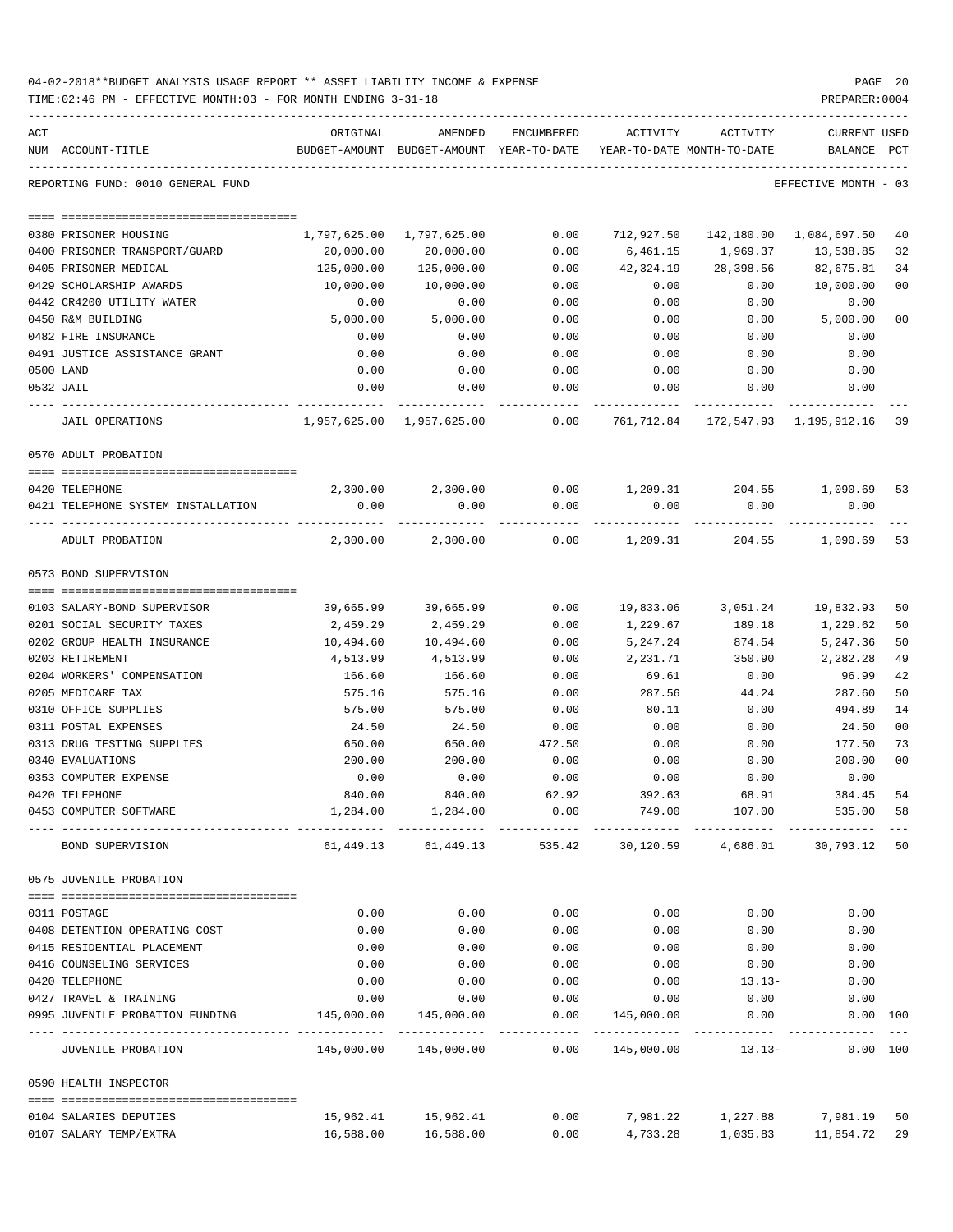| ACT | NUM ACCOUNT-TITLE                           | ORIGINAL           | AMENDED<br>BUDGET-AMOUNT BUDGET-AMOUNT YEAR-TO-DATE | ENCUMBERED   | ACTIVITY         | ACTIVITY<br>YEAR-TO-DATE MONTH-TO-DATE                                       | CURRENT USED<br>BALANCE           | PCT            |
|-----|---------------------------------------------|--------------------|-----------------------------------------------------|--------------|------------------|------------------------------------------------------------------------------|-----------------------------------|----------------|
|     | REPORTING FUND: 0010 GENERAL FUND           |                    |                                                     |              |                  |                                                                              | EFFECTIVE MONTH - 03              |                |
|     | 0151 SALARY HEALTH INSPECTOR                | 38,628.25          | 38,628.25                                           | 0.00         | 19,314.10        | 2,971.40                                                                     | 19, 314. 15                       | 50             |
|     | 0201 SOCIAL SECURITY TAXES                  | 4,413.08           | 4,413.08                                            | 0.00         | 1,899.49         | 310.78                                                                       | 2,513.59                          | 43             |
|     | 0202 GROUP HEALTH & DENTAL INSURANCE        | 15,741.90          | 15,741.90                                           | 0.00         | 7,870.80         | 1,311.80                                                                     | 7,871.10                          | 50             |
|     | 0203 RETIREMENT                             | 8,100.13           | 8,100.13                                            | 0.00         | 3,609.70         | 602.04                                                                       | 4,490.43                          | 45             |
|     | 0204 WORKERS' COMPENSATION                  | 337.58             | 337.58                                              | 0.00         | 119.55           | 0.00                                                                         | 218.03                            | 35             |
|     | 0205 MEDICARE TAX                           | 1,032.09           | 1,032.09                                            | 0.00         | 444.23           | 72.68                                                                        | 587.86                            | 43             |
|     | 0310 OFFICE SUPPLIES                        | 700.00             | 700.00                                              | 181.39       | 127.36           | 0.00                                                                         | 391.25                            | 44             |
|     | 0311 POSTAL EXPENSE                         | 1,323.00           | 1,323.00                                            | 0.00         | 98.00            | 0.00                                                                         | 1,225.00                          | 07             |
|     | 0315 COPIER RENTAL                          | 450.00             | 450.00                                              | 0.00         | 183.39           | 39.44                                                                        | 266.61                            | 41             |
|     | 0330 AUTO EXPENSE GAS & OIL                 | 1,500.00           | 1,500.00                                            | 0.00         | 387.33           | 66.73                                                                        | 1,112.67                          | 26             |
|     | 0420 TELEPHONE                              | 750.00             | 750.00                                              | 0.00         | 342.77           | 4.89                                                                         | 407.23                            | 46             |
|     | 0427 OUT OF COUNTY TRAVEL                   | 600.00             | 1,521.95                                            | 871.95       | 460.79           | 101.00                                                                       | 189.21                            | 88             |
|     | 0435 PRINTING                               | 100.00             | 100.00                                              | 0.00         | 79.27            | 0.00                                                                         | 20.73                             | 79             |
|     | 0453 SOFTWARE MAINTENANCE SAFE              | 400.00             | 400.00                                              | 0.00         | 400.00           | 0.00                                                                         | $0.00$ 100                        |                |
|     | 0454 R&M AUTO                               | 1,000.00           | 1,000.00                                            | 0.00         | 535.24           | 0.00                                                                         | 464.76                            | 54             |
|     | 0467 VISITING HEALTH INSPECTOR              | 300.00             | 300.00                                              | 0.00         | 102.08           | 0.00                                                                         | 197.92                            | 34             |
|     | 0480 BOND                                   | 71.00              | 71.00                                               | 0.00         | 0.00             | 0.00                                                                         | 71.00                             | 0 <sub>0</sub> |
|     | 0481 DUES                                   | 111.00             | 111.00                                              | 0.00         | 0.00             | 0.00                                                                         | 111.00                            | 0 <sub>0</sub> |
|     | 0487 AUTOMOBILE INSURANCE                   | 350.00             | 350.00                                              | 0.00         | 208.00           | 0.00                                                                         | 142.00                            | 59             |
|     | 0572 OFFICE EQUIPMENT                       | 300.00             | 300.00                                              | 0.00         | 252.70           | 0.00                                                                         | 47.30                             | 84             |
|     | 0574 TECHNOLOGY                             | 0.00               | 0.00                                                | 0.00         | 0.00             | 0.00                                                                         | 0.00                              |                |
|     | 0575 AUTOMOBILE/PICKUP                      | 0.00               | 0.00                                                | 0.00         | 0.00             | 0.00                                                                         | 0.00                              |                |
|     | HEALTH INSPECTOR                            |                    |                                                     |              |                  | $108,758.44$ $109,680.39$ $1,053.34$ $49,149.30$ $7,744.47$ $59,477.75$ $46$ |                                   |                |
|     | 0640 COUNTY SERVICES                        |                    |                                                     |              |                  |                                                                              |                                   |                |
|     |                                             |                    |                                                     |              |                  |                                                                              |                                   |                |
|     | 0410 FANNIN CO. CHILDRENS CTR               | 7,000.00           | 7,000.00                                            | 0.00         | 7,000.00         | 0.00                                                                         | 0.00 100                          |                |
|     | 0411 FANNIN CO. WELFARE BOARD               | 6,000.00           | 6,000.00                                            | 0.00         | 6,000.00         | 0.00                                                                         | 0.00 100                          |                |
|     | 0412 FANNIN CO. HISTORICAL SOC              | 4,500.00           | 4,500.00                                            | 0.00         | 4,500.00         | 4,500.00                                                                     | 0.00 100                          |                |
|     | 0413 TEXOMA COMMUNITY CENTER(M.H.M.R.)      | 22,500.00          | 22,500.00                                           | 0.00         | 22,500.00        | 0.00                                                                         | 0.00 100                          |                |
|     | 0414 FANNIN COUNTY CRISIS CENTER            | 5,000.00           | 5,000.00                                            | 0.00         | 0.00             | 0.00                                                                         | 5,000.00                          | 00             |
|     | 0415 TAPS PUBLIC TRANSIT                    | 5,000.00           | 5,000.00                                            | 0.00         | 5,000.00         | 0.00                                                                         | 0.00 100                          |                |
|     | 0416 TRI-COUNTY SNAP                        | 2,103.00           | 2,103.00                                            | 0.00         | 0.00             | 0.00                                                                         | 2,103.00                          | 00             |
|     | 0440 UTILITIES ELECTRICITY                  | 9,000.00           | 9,000.00                                            | 570.90       | 3, 113. 12       | 574.04                                                                       | 5,315.98                          | 41             |
|     | 0441 UTILITIES GAS                          | 1,700.00           | 1,700.00                                            | 0.00         | 1,194.54         | 293.07                                                                       | 505.46 70                         |                |
|     | 0442 UTILITIES WATER                        | 3,200.00<br>500.00 | 3,200.00                                            | 0.00         | 1,405.47         | 281.59                                                                       | 1,794.53                          | 44             |
|     | 0443 TRASH PICK-UP                          | 0.00               | 500.00<br>0.00                                      | 0.00         | 199.48           | 39.90                                                                        | 300.52                            | 40             |
|     | 0450 R & M BUILDINGS (TDHS)                 |                    |                                                     | 0.00         | 0.00             | 0.00                                                                         | 0.00                              |                |
|     | 0482 FIRE INSURANCE<br>0493 DHS PARKING LOT | 1,800.00<br>0.00   | 1,800.00<br>0.00                                    | 0.00         | 0.00             | 0.00                                                                         | 1,800.00                          | 0 <sub>0</sub> |
|     | 0575 LAKE FANNIN                            | 200,000.00         | 200,000.00                                          | 0.00<br>0.00 | 0.00<br>0.00     | 0.00<br>0.00                                                                 | 0.00<br>200,000.00                | 0 <sub>0</sub> |
|     | COUNTY SERVICES                             |                    | 268,303.00 268,303.00                               |              |                  | 570.90 50,912.61 5,688.60                                                    | ------------ ---<br>216,819.49 19 |                |
|     | 0641 HEALTH OFFICER                         |                    |                                                     |              |                  |                                                                              |                                   |                |
|     | 0102 SALARY APPOINTED OFFICIAL              |                    |                                                     |              |                  | $2,400.00$ $2,400.00$ $0.00$ $1,200.00$ $200.00$ $1,200.00$ $50$             |                                   |                |
|     |                                             |                    |                                                     |              |                  |                                                                              |                                   |                |
|     | HEALTH OFFICER                              |                    | 2,400.00 2,400.00                                   |              | $0.00$ 1,200.00  | 200.00                                                                       | 1,200.00 50                       |                |
|     | 0645 INDIGENT CARE                          |                    |                                                     |              |                  |                                                                              |                                   |                |
|     | 0102 SALARY IHC DIRECTOR                    |                    | 39,789.00 39,789.00                                 |              | $0.00$ 19,894.55 |                                                                              | 3,060.70    19,894.45             | 50             |
|     | 0107 SALARY ASSISTANT                       |                    | 15,962.41   15,962.41                               |              |                  | 0.00 7,981.22 1,227.88 7,981.19 50                                           |                                   |                |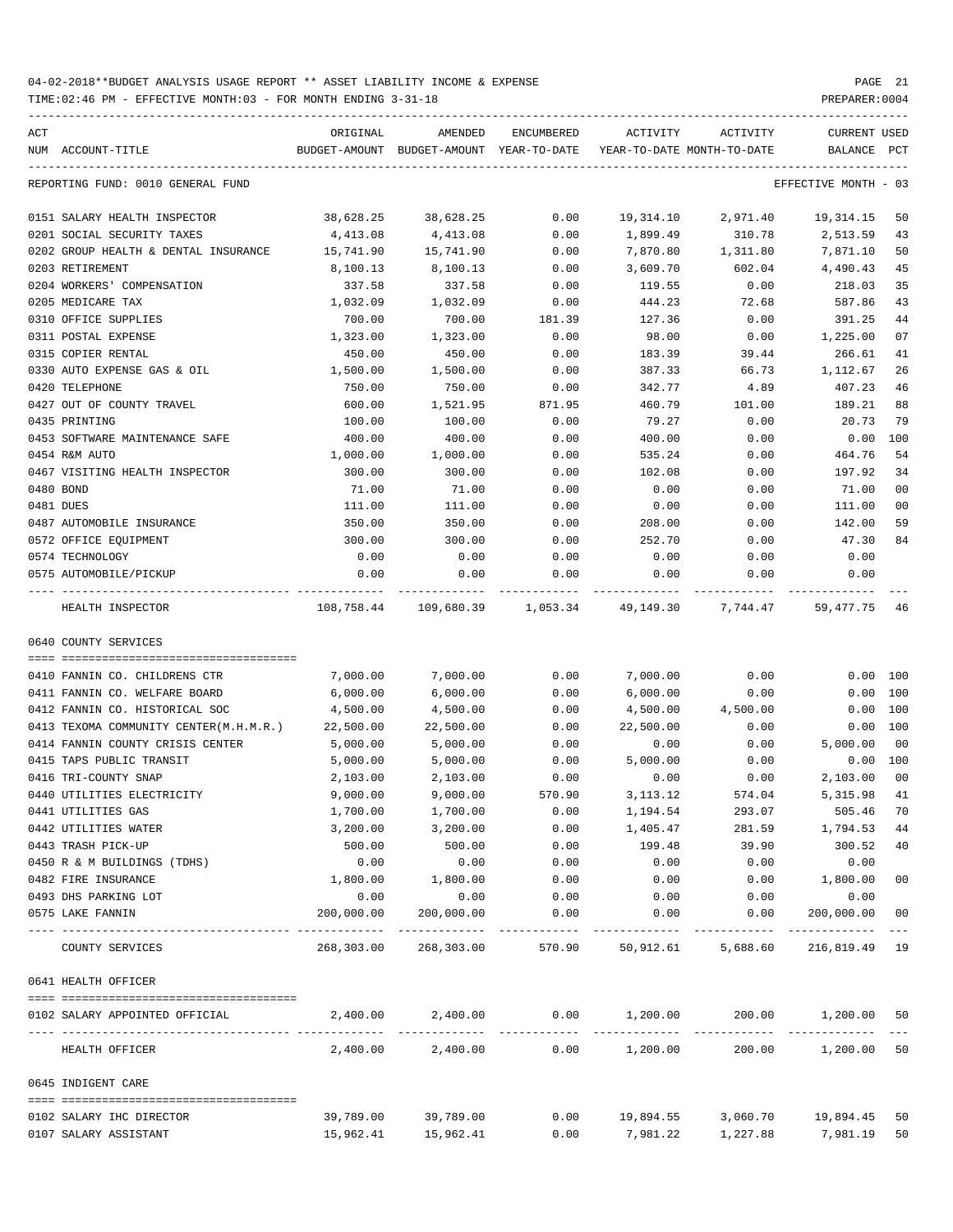| ACT<br>NUM ACCOUNT-TITLE          | ORIGINAL   | AMENDED<br>BUDGET-AMOUNT BUDGET-AMOUNT YEAR-TO-DATE | ENCUMBERED           | ACTIVITY  | ACTIVITY<br>YEAR-TO-DATE MONTH-TO-DATE | CURRENT USED<br>BALANCE                | PCT   |
|-----------------------------------|------------|-----------------------------------------------------|----------------------|-----------|----------------------------------------|----------------------------------------|-------|
| REPORTING FUND: 0010 GENERAL FUND |            |                                                     |                      |           |                                        | EFFECTIVE MONTH                        | $-03$ |
|                                   | 3,456.59   | 3,456.59                                            |                      |           | 257.22                                 |                                        |       |
| 0201 SOCIAL SECURITY TAX          |            |                                                     | 0.00                 | 1,675.31  |                                        | 1,781.28                               | 48    |
| 0202 GROUP HEALTH INSURANCE       | 15,741.90  | 15,741.90                                           | 0.00                 |           | 7,870.92 1,311.82                      | 7,870.98                               | 50    |
| 0203 RETIREMENT                   | 6,344.51   | 6,344.51                                            | 0.00                 | 3,136.71  | 493.20<br>0.00                         | 3,207.80                               | 49    |
| 0204 WORKER'S COMP                | 234.16     | 234.16                                              | 0.00                 | 97.83     |                                        | 136.33                                 | 42    |
| 0205 MEDICARE TAX                 | 808.40     | 808.40                                              | 0.00                 | 391.83    | 60.16                                  | 416.57                                 | 48    |
| 0210 TOTAL SALARY & BENEFITS      | 82,336.97  | 82,336.97                                           | 0.00                 | 41,048.37 | 6,410.98                               | 41,288.60                              | 50    |
| 0310 OFFICE SUPPLIES              | 650.00     | 650.00                                              | 0.00                 | 0.71      | 0.00                                   | 649.29                                 | 00    |
| 0311 POSTAL EXPENSE               | 275.00     | 275.00                                              | 0.00                 | 0.00      | 0.00                                   | 275.00                                 | 00    |
| 0330 BIDS & NOTICES               | 125.00     | 125.00                                              | 0.00                 | 0.00      | 0.00                                   | 125.00                                 | 00    |
| 0353 COMPUTER EXPENSE             | 12,708.00  | 12,708.00                                           | 0.00                 | 7,413.00  | 1,059.00                               | 5,295.00                               | 58    |
| 0390 SUBSCRIPTIONS                | 0.00       | 0.00                                                | 0.00                 | 0.00      | 0.00                                   | 0.00                                   |       |
| 0399 SUBTOTAL OFFICE EXPENSE      | 13,758.00  | 13,758.00                                           | 0.00                 | 7,413.71  | 1,059.00                               | 6,344.29                               |       |
|                                   |            |                                                     |                      |           |                                        |                                        | 54    |
| 0404 COBRA/INSURANCE              | 0.00       | 0.00                                                | 0.00                 | 0.00      | 0.00                                   | 0.00                                   |       |
| 0407 INELIGIBLE IHC EXPENSE       | 0.00       | 0.00                                                | 0.00                 | 0.00      | 0.00                                   | 0.00                                   |       |
| 0409 DIABETIC SUPPLIES            | 4,000.00   | 4,000.00                                            | 0.00                 | 794.24    | 165.40                                 | 3,205.76                               | 20    |
| 0410 CERT. REG. NURSE ANES.       | 1,000.00   | 1,000.00                                            | 0.00                 | 0.00      | 0.00                                   | 1,000.00                               | 00    |
| 0411 PHYSICIAN, NON-EMERGENCY     | 20,000.00  | 20,000.00                                           | 0.00                 | 0.00      | 0.00                                   | 20,000.00                              | 00    |
| 0412 PRESCRIPTIONS, DRUGS         | 25,000.00  | 25,000.00                                           | 0.00                 | 5,006.93  | 2,272.94                               | 19,993.07                              | 20    |
| 0413 HOSPITAL, INPATIENT          | 50,000.00  | 50,000.00                                           | 0.00                 | 42,871.67 | 42,871.67                              | 7,128.33                               | 86    |
| 0414 HOSPITAL, OUTPATIENT         | 85,000.00  | 85,000.00                                           | 0.00                 | 5,576.21  | 5,576.21                               | 79,423.79                              | 07    |
| 0415 LABORATORY/ X-RAY            | 6,000.00   | 6,000.00                                            | 0.00                 | 0.00      | 0.00                                   | 6,000.00                               | 00    |
| 0416 SKILLED NURSING FACILITY     | 0.00       | 0.00                                                | 0.00                 | 0.00      | 0.00                                   | 0.00                                   |       |
| 0417 FAMILY PLANNING              | 0.00       | 0.00                                                | 0.00                 | 0.00      | 0.00                                   | 0.00                                   |       |
| 0418 FED. QUALIFIED HEALTH CENTER | 10,000.00  | 10,000.00                                           | 0.00                 | 0.00      | 0.00                                   | 10,000.00                              | 00    |
| 0419 COUNSELING SERVICE           | 0.00       | 0.00                                                | 0.00                 | 0.00      | 0.00                                   | 0.00                                   |       |
| 0420 RURAL HEALTH CLINIC          | 0.00       | 0.00                                                | 0.00                 | 0.00      | 0.00                                   | 0.00                                   |       |
| 0421 STATE HOSPITAL CONTRACTS     | 0.00       | 0.00                                                | 0.00                 | 0.00      | 0.00                                   | 0.00                                   |       |
| 0422 AMBULATORY SURGICAL CENTE    | 1,000.00   | 1,000.00                                            | 0.00                 | 0.00      | 0.00                                   | 1,000.00                               | 00    |
| 0423 MEDICAL EQUIP. PURCHASE      | 1,000.00   | 1,000.00                                            | 0.00                 | 0.00      | 0.00                                   | 1,000.00                               | 00    |
| 0425 TOTAL MEDICAL/IHC            | 203,000.00 | 203,000.00                                          | 0.00                 | 54,249.05 | 50,886.22                              | 148,750.95                             | 27    |
| 0427 OUT OF COUNTY TRAVEL         | 365.00     | 365.00                                              | 0.00                 | 0.00      | 0.00                                   | 365.00                                 | 00    |
| 0435 PRINTING                     | 0.00       | 0.00                                                | 0.00                 | 0.00      | 0.00                                   | 0.00                                   |       |
| 0440 TELEPHONE                    | 1,400.00   | 1,400.00                                            | 0.00                 |           | 532.12 46.34- 867.88                   |                                        | 38    |
| 0441 DSL LINE                     | 600.00     | 600.00                                              | 0.00                 | 355.98    | 60.00                                  | 244.02                                 | 59    |
| 0499 SERVICES & OTHER CHARGES     |            | -------------<br>2,365.00 2,365.00                  | ------------<br>0.00 | 888.10    |                                        | -----------------<br>13.66 1.476.90 38 |       |
| 0574 TECHNOLOGY                   | 0.00       | 0.00                                                | 0.00                 | 0.00      | 0.00                                   | 0.00                                   |       |
| 0599 CAPITAL OUTLAY               | 0.00       | 0.00                                                | 0.00                 | 0.00      | 0.00                                   | 0.00                                   |       |
| INDIGENT CARE                     |            | 301,459.97 301,459.97                               | -------              |           | $0.00$ 103,599.23 58,369.86            | 197,860.74 34                          |       |
| 0665 COUNTY AGENTS                |            |                                                     |                      |           |                                        |                                        |       |
|                                   |            |                                                     |                      |           |                                        |                                        |       |
| 0105 SALARY SECRETARY             | 25,958.16  | 25,958.16                                           | 0.00                 | 12,979.07 | 1,996.78                               | 12,979.09                              | 50    |
| 0107 REGULAR-TEMP. PART-TIME      | 0.00       | 0.00                                                | 0.00                 | 0.00      | 0.00                                   | 0.00                                   |       |
| 0150 CO. AGENTS SALARIES          | 46,969.25  | 46,969.25                                           | 0.00                 | 13,889.20 | 2,136.80                               | 33,080.05                              | 30    |
| 0201 SOCIAL SECURITY TAXES        | 4,646.06   | 4,646.06                                            | 0.00                 | 1,398.58  | 211.74                                 | 3,247.48                               | 30    |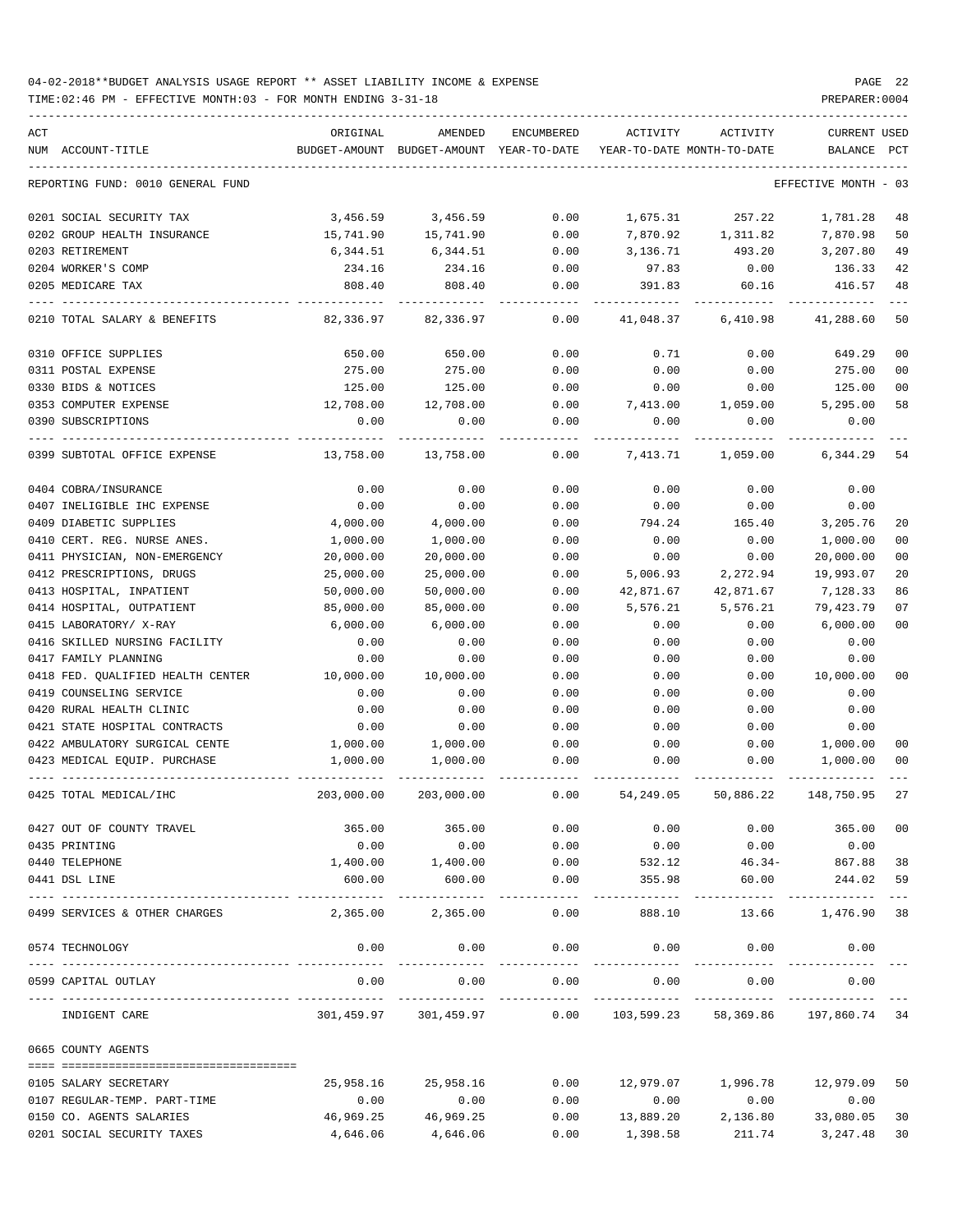| ACT |                                      | ORIGINAL                    | AMENDED                                  | <b>ENCUMBERED</b> | ACTIVITY                    | ACTIVITY                   | <b>CURRENT USED</b>        |          |
|-----|--------------------------------------|-----------------------------|------------------------------------------|-------------------|-----------------------------|----------------------------|----------------------------|----------|
|     | NUM ACCOUNT-TITLE                    |                             | BUDGET-AMOUNT BUDGET-AMOUNT YEAR-TO-DATE |                   |                             | YEAR-TO-DATE MONTH-TO-DATE | BALANCE                    | PCT      |
|     | REPORTING FUND: 0010 GENERAL FUND    |                             |                                          |                   |                             |                            | EFFECTIVE MONTH - 03       |          |
|     | 0202 GROUP HEALTH & DENTAL INSURANCE | 10,494.60                   | 10,494.60                                | 0.00              | 5,247.24                    | 874.54                     | 5,247.36                   | 50       |
|     | 0203 RETIREMENT                      | 2,954.04                    | 2,954.04                                 | 0.00              | 1,460.40                    | 229.62                     | 1,493.64                   | 49       |
|     | 0204 WORKERS' COMPENSATION           | 109.02                      | 109.02                                   | 0.00              | 45.55                       | 0.00                       | 63.47                      | 42       |
|     | 0205 MEDICARE TAX                    | 1,086.58                    | 1,086.58                                 | 0.00              | 327.09                      | 49.52                      | 759.49                     | 30       |
|     | 0310 OFFICE SUPPLIES                 | 1,100.00                    | 1,100.00                                 | 0.00              | 207.73                      | 0.00                       | 892.27                     | 19       |
|     | 0311 POSTAL EXPENSE                  | 300.00                      | 300.00                                   | 0.00              | 49.00                       | 0.00                       | 251.00                     | 16       |
|     | 0315 COPIER RENTAL                   | 1,500.00                    | 1,500.00                                 | 0.00              | 582.44                      | 115.49                     | 917.56                     | 39       |
|     | 0335 PROGRAM SUPPLIES                | 500.00                      | 500.00                                   | 0.00              | 0.00                        | 0.00                       | 500.00                     | 00       |
|     | 0420 TELEPHONE                       | 1,800.00                    | 1,800.00                                 | 0.00              | 870.10                      | 149.50                     | 929.90                     | 48       |
|     | 0421 CELL PHONE ALLOWANCE            | 1,200.00                    | 1,200.00                                 | 0.00              | 600.00                      | 100.00                     | 600.00                     | 50       |
|     | 0422 CABLE INTERNET                  | 672.00                      | 672.00                                   | 0.00              | 336.00                      | 56.00                      | 336.00                     | 50       |
|     | 0427 IN/OUT CO.TRAVEL-AG.            | 4,000.00                    | 4,000.00                                 | 0.00              | 527.67                      | 0.00                       | 3,472.33                   | 13       |
|     | 0428 IN/OUT CO.TRAVEL-F.C.S.         | 4,000.00                    | 4,000.00                                 | 0.00              | 1,283.19                    | 158.05                     | 2,716.81                   | 32       |
|     | 0429 IN/OUT CO.TRAVEL-4-H            | 4,000.00                    | 4,000.00                                 | 0.00              | 0.00                        | 0.00                       | 4,000.00                   | 00       |
|     | 0572 OFFICE EQUIPMENT                | 0.00                        | 0.00                                     | 0.00              | 0.00                        | 0.00                       | 0.00                       |          |
|     | 0574 TECHNOLOGY                      | 0.00                        | 0.00                                     | 0.00              | 0.00                        | 0.00                       | 0.00                       |          |
|     | COUNTY AGENTS                        | 111,289.71                  | 111,289.71                               | 0.00              | 39,803.26                   | 6,078.04                   | 71,486.45                  | 36       |
|     | 0696 DONATIONS & ALLOCATIONS         |                             |                                          |                   |                             |                            |                            |          |
|     |                                      |                             |                                          |                   |                             |                            |                            |          |
|     | 0491 SOIL & WATER CONSERVATION       | 1,000.00                    | 1,000.00                                 | 0.00              | 1,000.00                    | 1,000.00                   |                            | 0.00 100 |
|     | 0492 INDIGENT BURIAL                 | 2,000.00                    | 2,000.00                                 | 0.00              | 1,000.00                    | 0.00                       | 1,000.00                   | 50       |
|     | 0494 FLOOD CONTROL SITE MAINTENANCE  | 0.00                        | 0.00                                     | 0.00              | 0.00                        | 0.00                       | 0.00                       |          |
|     | DONATIONS & ALLOCATIONS              | 3,000.00                    | 3,000.00                                 | 0.00              | 2,000.00                    | 1,000.00                   | 1,000.00 67                |          |
|     | 0999 ACCOUNTS PAYABLE                |                             |                                          |                   |                             |                            |                            |          |
|     | 0100 A/P CLEARING ACCOUNT            |                             |                                          |                   | 0.00                        | 0.00                       | 0.00                       |          |
|     | ACCOUNTS PAYABLE                     |                             |                                          |                   | 0.00                        | 0.00                       | 0.00                       |          |
|     | GENERAL FUND                         |                             |                                          |                   |                             |                            |                            |          |
|     | INCOME TOTALS                        | 12,864,422.02 12,864,422.02 |                                          |                   | 8,666,083.72                |                            | 535,300.49 4,198,338.30    | 67       |
|     | EXPENSE TOTALS                       |                             | 12,864,422.02 12,864,422.02              |                   | 21, 260. 79 5, 569, 442. 53 |                            | 977, 341.48 7, 273, 718.70 | 43       |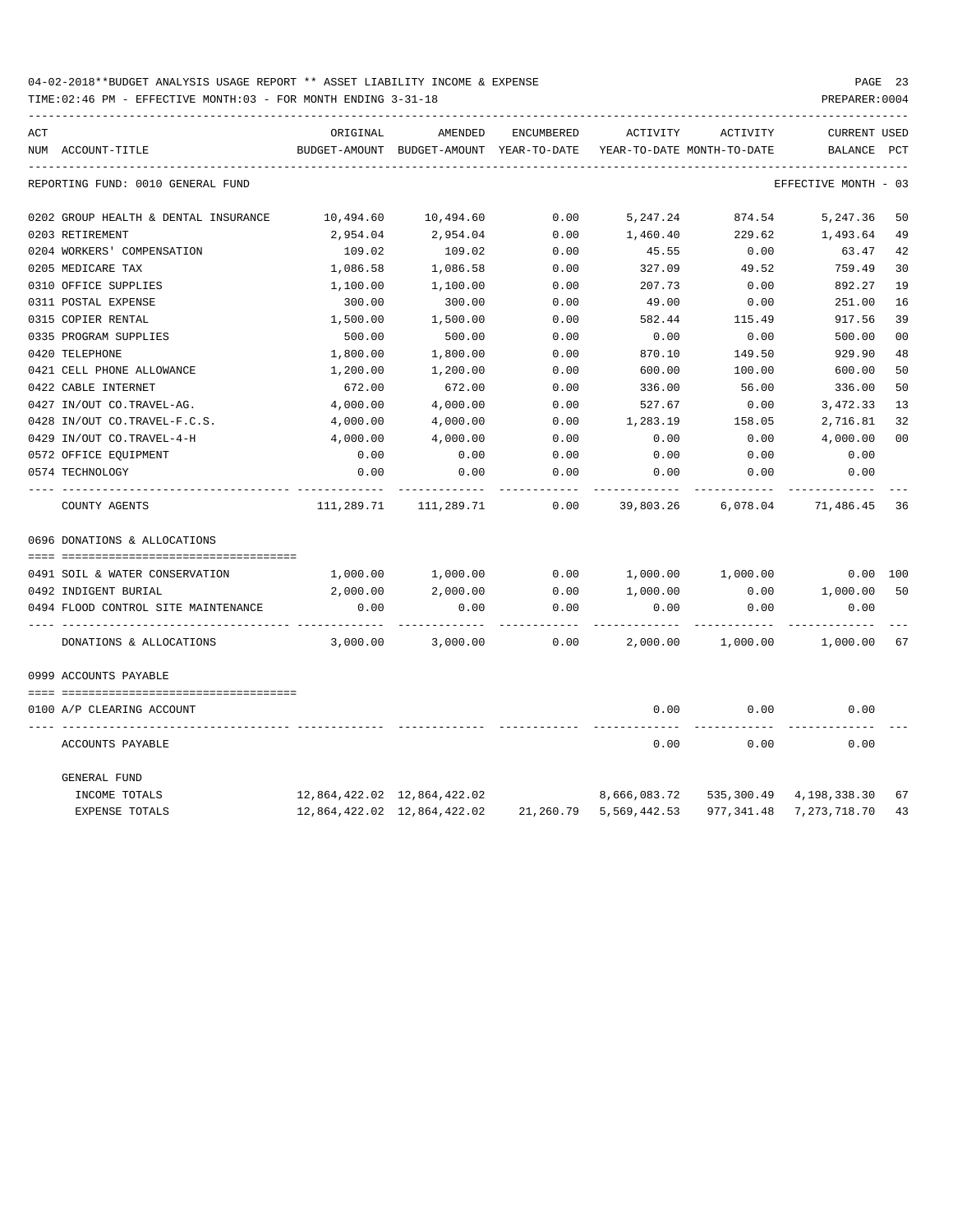| 04-02-2018**BUDGET ANALYSIS USAGE REPORT ** ASSET LIABILITY INCOME & EXPENSE<br>PAGE 24<br>TIME: 02:46 PM - EFFECTIVE MONTH: 03 - FOR MONTH ENDING 3-31-18<br>PREPARER: 0004 |                                          |           |                                                     |            |                                        |                                 |                                    |                |  |  |
|------------------------------------------------------------------------------------------------------------------------------------------------------------------------------|------------------------------------------|-----------|-----------------------------------------------------|------------|----------------------------------------|---------------------------------|------------------------------------|----------------|--|--|
| ACT                                                                                                                                                                          | NUM ACCOUNT-TITLE                        | ORIGINAL  | AMENDED<br>BUDGET-AMOUNT BUDGET-AMOUNT YEAR-TO-DATE | ENCUMBERED | ACTIVITY<br>YEAR-TO-DATE MONTH-TO-DATE | ACTIVITY                        | <b>CURRENT USED</b><br>BALANCE PCT |                |  |  |
|                                                                                                                                                                              | REPORTING FUND: 0011 COURTHOUSE SECURITY |           |                                                     |            |                                        |                                 | EFFECTIVE MONTH - 03               |                |  |  |
|                                                                                                                                                                              | 0100 PAYROLL                             |           |                                                     |            |                                        |                                 |                                    |                |  |  |
|                                                                                                                                                                              | 0100 PAYROLL                             |           |                                                     |            | 0.00                                   | 0.00                            | 0.00                               |                |  |  |
|                                                                                                                                                                              | ---- ----                                |           |                                                     |            |                                        | .                               |                                    |                |  |  |
|                                                                                                                                                                              | PAYROLL                                  |           |                                                     |            | 0.00                                   | 0.00                            | 0.00                               |                |  |  |
|                                                                                                                                                                              | 0102 A/P CLEARING                        |           |                                                     |            |                                        |                                 |                                    |                |  |  |
|                                                                                                                                                                              | 0100 A/P CLEARING                        |           |                                                     |            | 0.00                                   | 0.00                            | 0.00                               |                |  |  |
|                                                                                                                                                                              | A/P CLEARING                             |           |                                                     |            | 0.00                                   | 0.00                            | 0.00                               |                |  |  |
|                                                                                                                                                                              | 0103 CASH                                |           |                                                     |            |                                        |                                 |                                    |                |  |  |
|                                                                                                                                                                              | 0100 C.H. SECURITY-COMBINED FUNDS CKING  |           |                                                     |            |                                        | 4,520.97 1,775.68 121,723.70    |                                    |                |  |  |
|                                                                                                                                                                              | CASH                                     |           |                                                     |            |                                        | ----------<br>4,520.97 1,775.68 | ----------<br>121,723.70           |                |  |  |
|                                                                                                                                                                              | 0120 RECEIVABLES                         |           |                                                     |            |                                        |                                 |                                    |                |  |  |
|                                                                                                                                                                              | 0313 DUE FROM OTHER FUNDS                |           |                                                     |            | 0.00                                   |                                 | $0.00$ 4, 119.57                   |                |  |  |
|                                                                                                                                                                              | RECEIVABLES                              |           |                                                     |            | 0.00                                   | ---------<br>0.00               | 4,119.57                           |                |  |  |
|                                                                                                                                                                              | 0200 SYSTEM ADDED LIABILITY DEPARTMENT   |           |                                                     |            |                                        |                                 |                                    |                |  |  |
|                                                                                                                                                                              | 0910 SYSTEM ADDED LIABILITY LINE-ITEM    |           |                                                     |            | 0.00                                   | 0.00                            | 0.00                               |                |  |  |
|                                                                                                                                                                              | SYSTEM ADDED LIABILITY DEPARTMENT        |           |                                                     |            | 0.00                                   | 0.00                            | 0.00                               |                |  |  |
|                                                                                                                                                                              | 0271 EQUITY ACCOUNT                      |           |                                                     |            |                                        |                                 |                                    |                |  |  |
|                                                                                                                                                                              | 0200 EQUITY ACCOUNT                      |           |                                                     |            |                                        | $0.00$ $0.00$ $121,322.30$      |                                    |                |  |  |
|                                                                                                                                                                              | EQUITY ACCOUNT                           |           |                                                     |            | 0.00                                   |                                 | $0.00$ 121,322.30                  |                |  |  |
|                                                                                                                                                                              | 0300 CASH                                |           |                                                     |            |                                        |                                 |                                    |                |  |  |
|                                                                                                                                                                              | 0111 BEGINNING CASH BALANCE              |           | 28, 151. 10 28, 151. 10                             |            |                                        |                                 | $0.00$ $0.00$ $28,151.10$ 00       |                |  |  |
|                                                                                                                                                                              | CASH                                     | 28,151.10 | 28,151.10                                           | 0.00       | -------------<br>0.00                  | -----------<br>0.00             | -------------<br>28,151.10         | 0 <sub>0</sub> |  |  |
|                                                                                                                                                                              | 0340 FEES OF OFFICE                      |           |                                                     |            |                                        |                                 |                                    |                |  |  |
|                                                                                                                                                                              | 0600 COUNTY CLERK FEES                   | 8,450.00  | 8,450.00                                            |            |                                        | 4,422.42 1,453.34               | 4,027.58                           | 52             |  |  |
|                                                                                                                                                                              | 0650 DISTRICT CLERK FEES                 | 4,000.00  | 4,000.00                                            |            |                                        |                                 | 1, 267.46 220.23 2, 732.54         | 32             |  |  |
|                                                                                                                                                                              | 0651 JUSTICE OF PEACE FEES               | 4,000.00  | 4,000.00<br>-------------                           |            | 1,395.44                               | 317.90                          | 2,604.56                           | 35<br>$- - -$  |  |  |
|                                                                                                                                                                              | FEES OF OFFICE                           |           | 16,450.00 16,450.00 0.00 7,085.32 1,991.47          |            |                                        |                                 | 9,364.68 43                        |                |  |  |
|                                                                                                                                                                              | 0360 INTEREST EARNINGS                   |           |                                                     |            |                                        |                                 |                                    |                |  |  |
|                                                                                                                                                                              | 0100 INTEREST EARNINGS                   | 50.00     | 50.00                                               |            |                                        | 44.15                           | 6.71<br>5.85                       | 88             |  |  |
|                                                                                                                                                                              | INTEREST EARNINGS                        | 50.00     | 50.00                                               | 0.00       | 44.15                                  | ------------<br>6.71            | 5.85                               | 88             |  |  |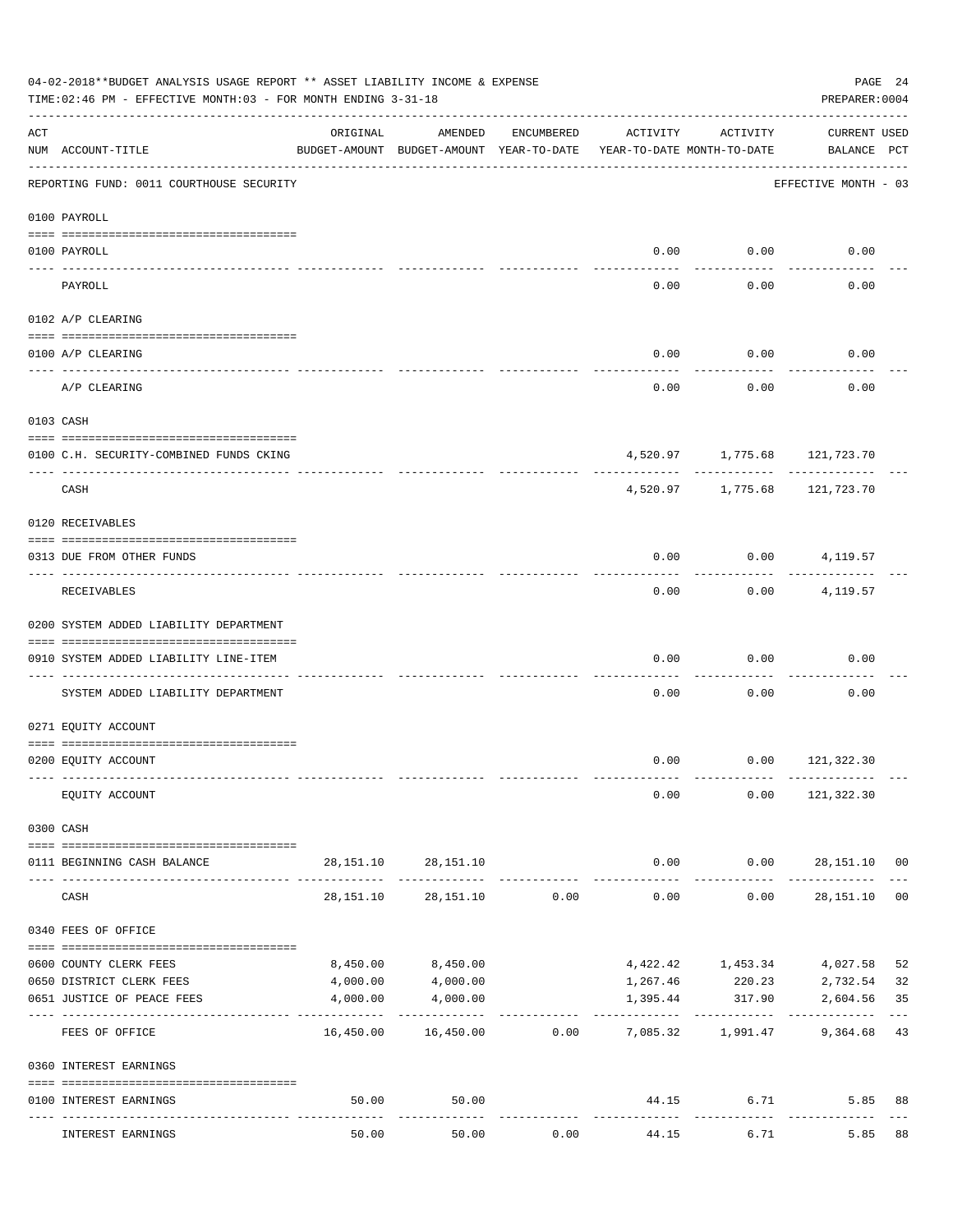|     | 04-02-2018**BUDGET ANALYSIS USAGE REPORT ** ASSET LIABILITY INCOME & EXPENSE<br>TIME:02:46 PM - EFFECTIVE MONTH:03 - FOR MONTH ENDING 3-31-18 |           |                                                                     |            |                                        |                                          |                             |                |  |  |
|-----|-----------------------------------------------------------------------------------------------------------------------------------------------|-----------|---------------------------------------------------------------------|------------|----------------------------------------|------------------------------------------|-----------------------------|----------------|--|--|
| ACT | NUM ACCOUNT-TITLE                                                                                                                             | ORIGINAL  | AMENDED<br>BUDGET-AMOUNT BUDGET-AMOUNT YEAR-TO-DATE                 | ENCUMBERED | ACTIVITY<br>YEAR-TO-DATE MONTH-TO-DATE | ACTIVITY                                 | CURRENT USED<br>BALANCE PCT |                |  |  |
|     | REPORTING FUND: 0011 COURTHOUSE SECURITY                                                                                                      |           |                                                                     |            |                                        |                                          | EFFECTIVE MONTH - 03        |                |  |  |
|     | 0435 COURTHOUSE SECURITY PART TIME                                                                                                            |           |                                                                     |            |                                        |                                          |                             |                |  |  |
|     | 0107 PART TIME                                                                                                                                |           | $25,000.00$ $25,000.00$ $0.00$ $0.00$ $0.00$ $25,000.00$ $00$       |            |                                        |                                          |                             |                |  |  |
|     | COURTHOUSE SECURITY PART TIME $25,000.00$ $25,000.00$ $0.00$                                                                                  |           |                                                                     |            |                                        | -----------<br>$0.00$ $0.00$ $25,000.00$ | --------------              | 0 <sup>0</sup> |  |  |
|     | 0510 COURTHOUSE SECURITY EQUIP                                                                                                                |           |                                                                     |            |                                        |                                          |                             |                |  |  |
|     | 0571 EOUIPMENT                                                                                                                                |           | $19,651.10$ $19,651.10$ $0.00$ $2,608.50$ $222.50$ $17,042.60$ $13$ |            |                                        |                                          |                             |                |  |  |
|     | COURTHOUSE SECURITY EQUIP 19,651.10 19,651.10 0.00 2,608.50 222.50 17,042.60 13                                                               |           |                                                                     |            |                                        | ------------                             |                             |                |  |  |
|     | 0560 BAILIFF                                                                                                                                  |           |                                                                     |            |                                        |                                          |                             |                |  |  |
|     |                                                                                                                                               |           |                                                                     |            |                                        |                                          |                             |                |  |  |
|     | 0130 SALARY/BAILIFF                                                                                                                           | 0.00      | 0.00                                                                | 0.00       | $0.00$ $0.00$                          |                                          | 0.00                        |                |  |  |
|     | 0201 SOCIAL SECURITY                                                                                                                          | 0.00      | 0.00                                                                | 0.00       | 0.00                                   | 0.00                                     | 0.00                        |                |  |  |
|     | 0203 RETIREMENT                                                                                                                               | 0.00      | 0.00                                                                | 0.00       | 0.00                                   | 0.00                                     | 0.00                        |                |  |  |
|     | 0204 WORKER'S COMPENSATION                                                                                                                    | 0.00      | 0.00                                                                | 0.00       | 0.00                                   | 0.00                                     | 0.00                        |                |  |  |
|     | 0205 MEDICARE                                                                                                                                 | 0.00      | 0.00                                                                | 0.00       | 0.00                                   | 0.00                                     | 0.00                        |                |  |  |
|     | 0427 BAILIFF CONT.ED./OUT OF COUNTY                                                                                                           | 0.00      | 0.00                                                                | 0.00       | 0.00                                   | 0.00                                     | 0.00                        |                |  |  |
|     | <b>BAILIFF</b>                                                                                                                                | 0.00      | 0.00                                                                | 0.00       |                                        | 0.00<br>0.00                             | 0.00                        |                |  |  |
|     | COURTHOUSE SECURITY                                                                                                                           |           |                                                                     |            |                                        |                                          |                             |                |  |  |
|     | INCOME TOTALS                                                                                                                                 |           | 44,651.10 44,651.10                                                 |            |                                        | 7,129.47    1,998.18    37,521.63    16  |                             |                |  |  |
|     | <b>EXPENSE TOTALS</b>                                                                                                                         | 44,651.10 | 44,651.10                                                           | 0.00       | 2,608.50                               | 222.50                                   | 42,042.60                   | 06             |  |  |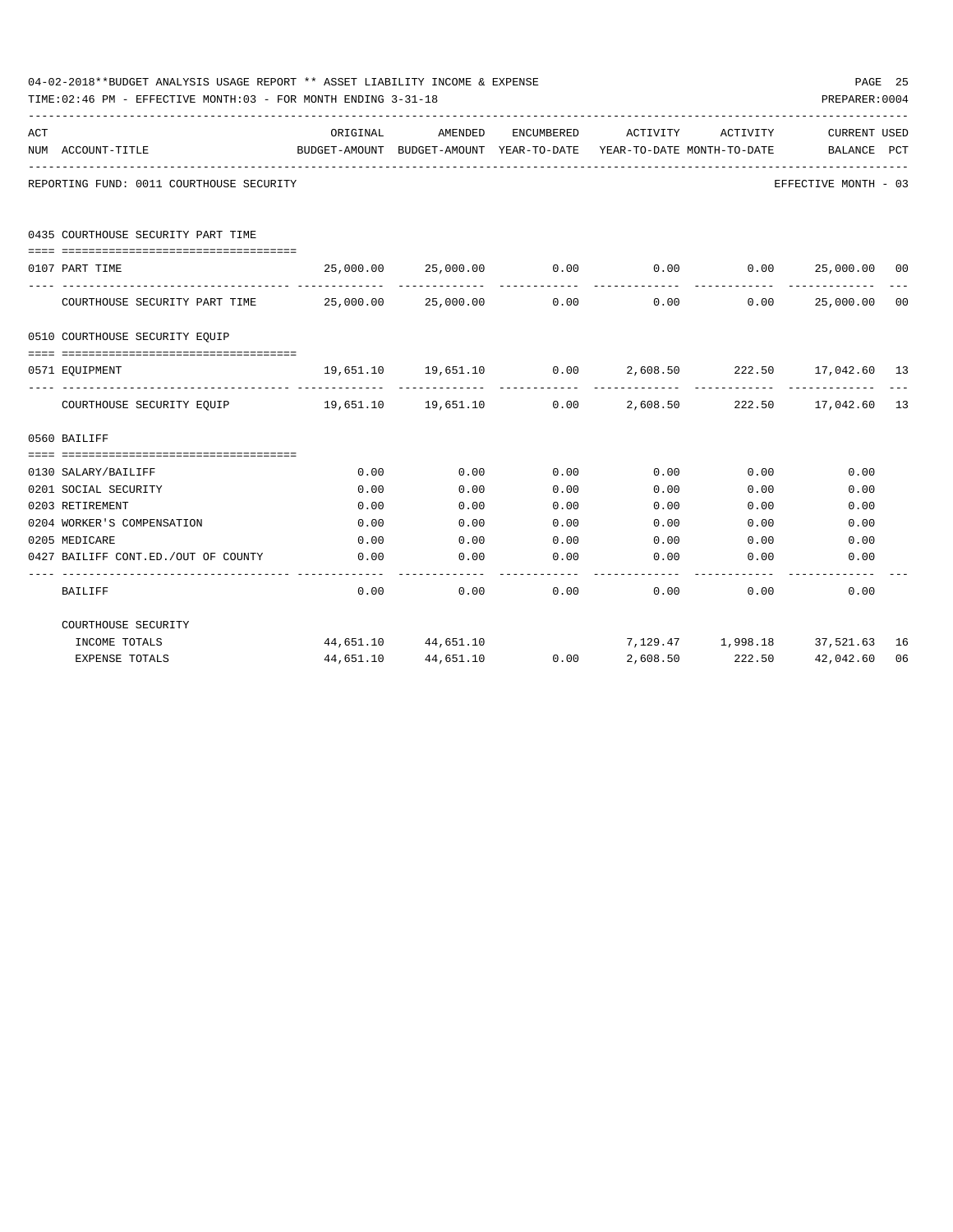| 04-02-2018**BUDGET ANALYSIS USAGE REPORT ** ASSET LIABILITY INCOME & EXPENSE<br>TIME:02:46 PM - EFFECTIVE MONTH:03 - FOR MONTH ENDING 3-31-18<br>PREPARER: 0004 |                                                                                      |                                                      |                            |                     |                                        |                                |                                    |                |  |
|-----------------------------------------------------------------------------------------------------------------------------------------------------------------|--------------------------------------------------------------------------------------|------------------------------------------------------|----------------------------|---------------------|----------------------------------------|--------------------------------|------------------------------------|----------------|--|
| ACT                                                                                                                                                             | NUM ACCOUNT-TITLE                                                                    | ORIGINAL<br>BUDGET-AMOUNT BUDGET-AMOUNT YEAR-TO-DATE | AMENDED                    | ENCUMBERED          | ACTIVITY<br>YEAR-TO-DATE MONTH-TO-DATE | ACTIVITY                       | <b>CURRENT USED</b><br>BALANCE PCT |                |  |
|                                                                                                                                                                 | --------------------------------------<br>REPORTING FUND: 0012 CO.CLK.VITAL STAT.FEE |                                                      |                            |                     |                                        |                                | EFFECTIVE MONTH - 03               |                |  |
|                                                                                                                                                                 | 0102 A/P CLEARING                                                                    |                                                      |                            |                     |                                        |                                |                                    |                |  |
|                                                                                                                                                                 | 0100 A/P CLEARING                                                                    |                                                      |                            |                     | 0.00                                   | 0.00                           | 0.00                               |                |  |
|                                                                                                                                                                 | A/P CLEARING                                                                         |                                                      |                            |                     | 0.00                                   | 0.00                           | 0.00                               |                |  |
|                                                                                                                                                                 | 0103 CASH                                                                            |                                                      |                            |                     |                                        |                                |                                    |                |  |
|                                                                                                                                                                 | 0100 CO.CLK.VITAL STAT.-COMB.FUNDS CKIN                                              |                                                      |                            |                     |                                        | 1,481.46 - 155.31              | 5,818.82                           |                |  |
|                                                                                                                                                                 | CASH                                                                                 |                                                      |                            |                     |                                        | . <u>.</u><br>1,481.46- 155.31 | 5,818.82                           |                |  |
|                                                                                                                                                                 | 0120 RECEIVABLES                                                                     |                                                      |                            |                     |                                        |                                |                                    |                |  |
|                                                                                                                                                                 | 0313 DUE FROM OTHER FUNDS                                                            |                                                      |                            |                     | 0.00                                   | 0.00                           | 319.00                             |                |  |
|                                                                                                                                                                 | RECEIVABLES                                                                          |                                                      |                            |                     | 0.00                                   | 0.00                           | 319.00                             |                |  |
|                                                                                                                                                                 | 0200 SYSTEM ADDED LIABILITY DEPARTMENT                                               |                                                      |                            |                     |                                        |                                |                                    |                |  |
|                                                                                                                                                                 | 0910 SYSTEM ADDED LIABILITY LINE-ITEM                                                |                                                      |                            |                     | 0.00                                   | 0.00                           | 0.00                               |                |  |
|                                                                                                                                                                 | SYSTEM ADDED LIABILITY DEPARTMENT                                                    |                                                      |                            |                     | 0.00                                   | 0.00                           | 0.00                               |                |  |
|                                                                                                                                                                 | 0271 EQUITY ACCOUNT                                                                  |                                                      |                            |                     |                                        |                                |                                    |                |  |
|                                                                                                                                                                 | 0200 EQUITY ACCOUNT                                                                  |                                                      |                            |                     | 0.00                                   | 0.00                           | 7,619.28                           |                |  |
|                                                                                                                                                                 | EQUITY ACCOUNT                                                                       |                                                      |                            |                     | 0.00                                   | 0.00                           | 7,619.28                           |                |  |
|                                                                                                                                                                 | 0300 CASH                                                                            |                                                      |                            |                     |                                        |                                |                                    |                |  |
|                                                                                                                                                                 | 0112 BEGINNING CASH BALANCE                                                          | 2,000.00                                             | 2,000.00                   |                     | 0.00                                   | 0.00 2,000.00                  |                                    | 0 <sup>0</sup> |  |
|                                                                                                                                                                 | CASH                                                                                 |                                                      | 2,000.00 2,000.00 0.00     |                     | 0.00                                   | 0.00                           | 2,000.00 00                        |                |  |
|                                                                                                                                                                 | 0360 INTEREST EARNINGS                                                               |                                                      |                            |                     |                                        |                                |                                    |                |  |
|                                                                                                                                                                 | 0100 INTEREST EARNINGS                                                               | 5.00                                                 | 5.00                       |                     | 2.54                                   | 0.31                           | 2.46 51                            |                |  |
|                                                                                                                                                                 | INTEREST EARNINGS                                                                    | ------------<br>5.00                                 | . <u>.</u> .<br>5.00       | 0.00                | 2.54                                   | ----------<br>0.31             | 2.46                               | 51             |  |
|                                                                                                                                                                 | 0370 MISCELLANEOUS INCOME                                                            |                                                      |                            |                     |                                        |                                |                                    |                |  |
|                                                                                                                                                                 | 0134 CO.CLK.VITAL STAT.FEE                                                           | 1,005.00                                             | 1,005.00                   |                     |                                        | 435.00 155.00 570.00 43        |                                    |                |  |
|                                                                                                                                                                 |                                                                                      |                                                      |                            |                     |                                        |                                |                                    |                |  |
|                                                                                                                                                                 | MISCELLANEOUS INCOME                                                                 |                                                      | $1,005.00$ $1,005.00$ 0.00 |                     | 435.00                                 | 155.00                         | 570.00                             | 43             |  |
|                                                                                                                                                                 | 0403 CO.CLK. VITAL STATS.                                                            |                                                      |                            |                     |                                        |                                |                                    |                |  |
|                                                                                                                                                                 | 0310 OFFICE SUPPLIES                                                                 |                                                      | 2,010.00 2,010.00          |                     | $0.00$ 1,919.00                        |                                | $0.00$ 91.00                       | 95             |  |
|                                                                                                                                                                 | 0427 OUT OF COUNTY TRAVEL                                                            | 1,000.00                                             |                            | 1,000.00 0.00       | 0.00                                   |                                | $0.00$ 1,000.00                    | 0 <sub>0</sub> |  |
|                                                                                                                                                                 | 0574 COMPUTER EQUIPMENT                                                              | 0.00                                                 | 0.00                       | 0.00                | 0.00                                   | 0.00                           | 0.00                               |                |  |
|                                                                                                                                                                 | ---- -----------------<br>---------------- --------------<br>CO.CLK. VITAL STATS.    | 3,010.00                                             | 3,010.00                   | -----------<br>0.00 | 1,919.00                               | 0.00                           | -----------<br>1,091.00            | 64             |  |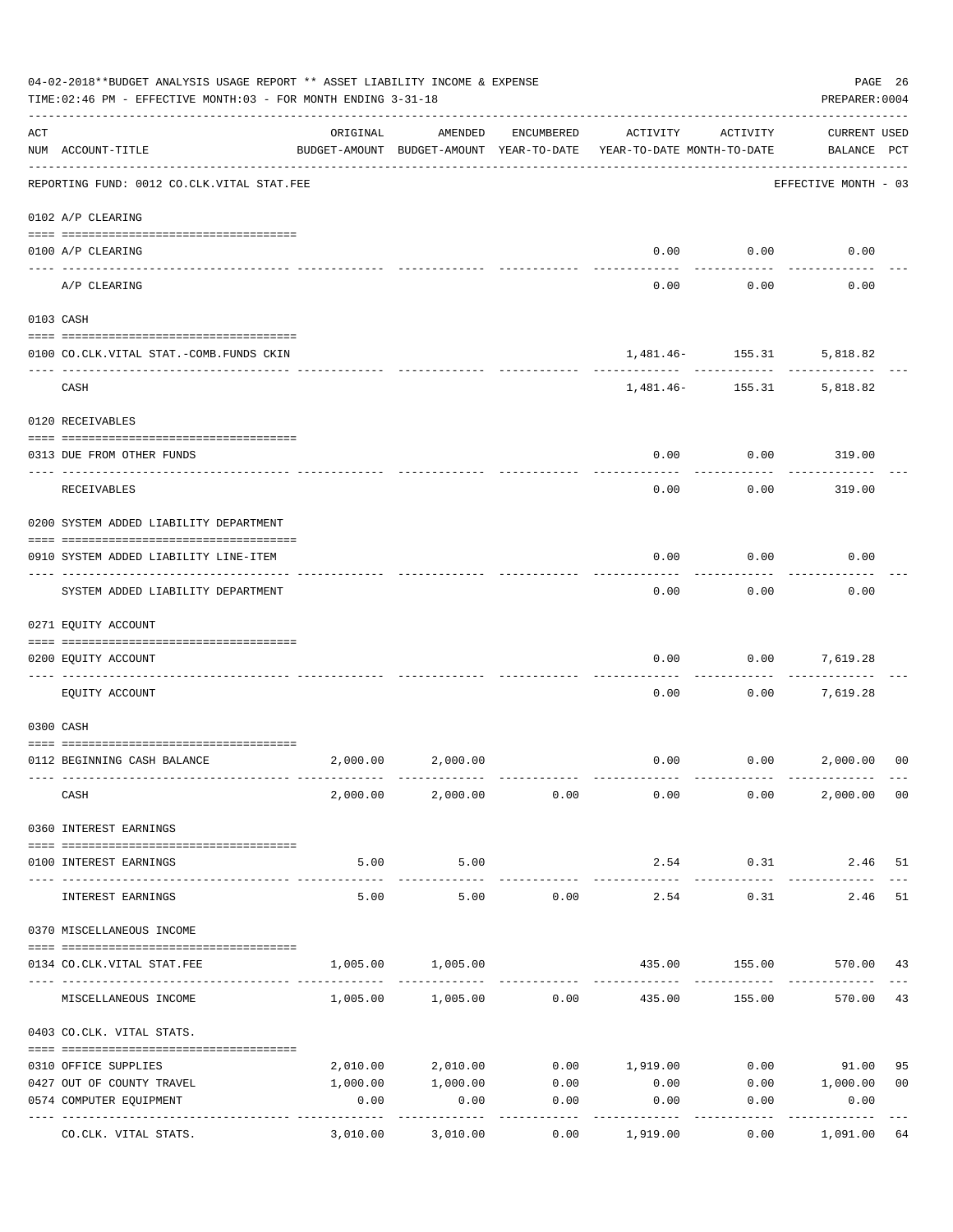| PAGE 27<br>04-02-2018**BUDGET ANALYSIS USAGE REPORT ** ASSET LIABILITY INCOME & EXPENSE<br>TIME: 02:46 PM - EFFECTIVE MONTH: 03 - FOR MONTH ENDING 3-31-18<br>PREPARER: 0004 |                           |                          |                            |                    |                                        |                                |             |
|------------------------------------------------------------------------------------------------------------------------------------------------------------------------------|---------------------------|--------------------------|----------------------------|--------------------|----------------------------------------|--------------------------------|-------------|
| ACT<br>NUM<br>ACCOUNT-TITLE                                                                                                                                                  | ORIGINAL<br>BUDGET-AMOUNT | AMENDED<br>BUDGET-AMOUNT | ENCUMBERED<br>YEAR-TO-DATE | ACTIVITY           | ACTIVITY<br>YEAR-TO-DATE MONTH-TO-DATE | <b>CURRENT USED</b><br>BALANCE | <b>PCT</b>  |
| REPORTING FUND: 0012 CO.CLK.VITAL STAT.FEE                                                                                                                                   |                           |                          |                            |                    |                                        | EFFECTIVE MONTH - 03           |             |
| CO. CLK. VITAL STAT. FEE<br>INCOME TOTALS<br>EXPENSE TOTALS                                                                                                                  | 3.010.00<br>3,010.00      | 3,010.00<br>3,010.00     | 0.00                       | 437.54<br>1,919.00 | 155.31<br>0.00                         | 2,572.46<br>1,091.00           | - 15<br>-64 |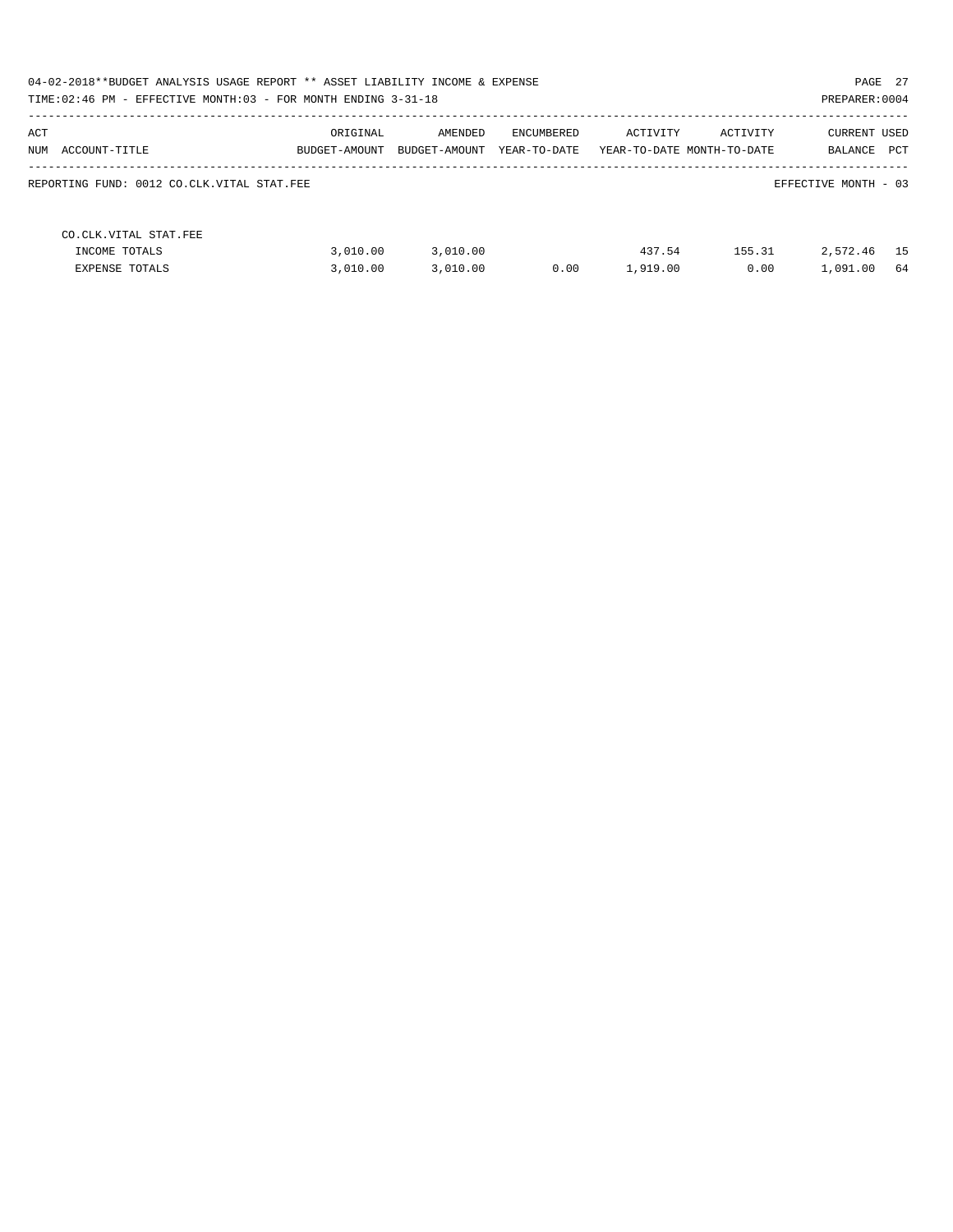| 04-02-2018**BUDGET ANALYSIS USAGE REPORT ** ASSET LIABILITY INCOME & EXPENSE<br>TIME: 02:46 PM - EFFECTIVE MONTH: 03 - FOR MONTH ENDING 3-31-18 |                                            |                       |                                                     |            |                                        |                   |                                    |  |  |
|-------------------------------------------------------------------------------------------------------------------------------------------------|--------------------------------------------|-----------------------|-----------------------------------------------------|------------|----------------------------------------|-------------------|------------------------------------|--|--|
| ACT                                                                                                                                             | NUM ACCOUNT-TITLE                          | ORIGINAL              | AMENDED<br>BUDGET-AMOUNT BUDGET-AMOUNT YEAR-TO-DATE | ENCUMBERED | ACTIVITY<br>YEAR-TO-DATE MONTH-TO-DATE | ACTIVITY          | <b>CURRENT USED</b><br>BALANCE PCT |  |  |
|                                                                                                                                                 | REPORTING FUND: 0013 BAIL BONDS TRUST FUND |                       |                                                     |            |                                        |                   | EFFECTIVE MONTH - 03               |  |  |
|                                                                                                                                                 | 0102 A/P CLEARING                          |                       |                                                     |            |                                        |                   |                                    |  |  |
|                                                                                                                                                 | 0100 A/P CLEARING                          |                       |                                                     |            | 0.00                                   | 0.00              | 0.00                               |  |  |
|                                                                                                                                                 | ---- ------<br>A/P CLEARING                |                       |                                                     |            | 0.00                                   | 0.00              | 0.00                               |  |  |
|                                                                                                                                                 | 0103 CASH                                  |                       |                                                     |            |                                        |                   |                                    |  |  |
|                                                                                                                                                 | 0113 SURETY BAIL BOND FEE                  |                       |                                                     |            | $405.00 -$                             | 660.00            | 4,905.00                           |  |  |
|                                                                                                                                                 | CASH                                       |                       |                                                     |            | $405.00 -$                             | 660.00            | 4,905.00                           |  |  |
|                                                                                                                                                 | 0207 DUE TO FUND                           |                       |                                                     |            |                                        |                   |                                    |  |  |
|                                                                                                                                                 | 0097 DUE TO OTHER GOVERNMENTS              |                       |                                                     |            | 0.00                                   | 0.00              | 5,100.00                           |  |  |
|                                                                                                                                                 | DUE TO FUND                                |                       |                                                     |            | 0.00                                   | 0.00              | 5,100.00                           |  |  |
|                                                                                                                                                 | 0271 EQUITY ACCOUNT                        |                       |                                                     |            |                                        |                   |                                    |  |  |
|                                                                                                                                                 | 0200 EQUITY ACCOUNT                        |                       |                                                     |            | 0.00                                   | 0.00              | 210.00                             |  |  |
|                                                                                                                                                 | EQUITY ACCOUNT                             |                       |                                                     |            | 0.00                                   | 0.00              | 210.00                             |  |  |
|                                                                                                                                                 | 0300 CASH                                  |                       |                                                     |            |                                        |                   |                                    |  |  |
|                                                                                                                                                 | 0113 BEGINNING CASH BALANCE                | 0.00                  | 0.00                                                |            | 0.00                                   | 0.00              | 0.00                               |  |  |
|                                                                                                                                                 | CASH                                       | 0.00                  | 0.00                                                | 0.00       | 0.00                                   | 0.00              | 0.00                               |  |  |
|                                                                                                                                                 | 0345 BONDS                                 |                       |                                                     |            |                                        |                   |                                    |  |  |
|                                                                                                                                                 | 0113 SURETY BAIL BOND FEE                  |                       | 9,555.00 9,555.00                                   |            |                                        | 3,570.00 660.00   | 5,985.00<br>37                     |  |  |
|                                                                                                                                                 | <b>BONDS</b>                               |                       | $9,555.00$ $9,555.00$ $0.00$ $3,570.00$             |            |                                        | 660.00            | 5,985.00<br>37                     |  |  |
|                                                                                                                                                 | 0370 MISCELLANEOUS                         |                       |                                                     |            |                                        |                   |                                    |  |  |
|                                                                                                                                                 | 0130 REFUNDS & MISCELLANEOUS               | 0.00                  | 0.00                                                |            | 0.00                                   | 0.00              | 0.00                               |  |  |
|                                                                                                                                                 | 0132 TEMPORARY BOND SECURITY               | 0.00                  | 0.00                                                |            | 0.00                                   | 0.00              | 0.00                               |  |  |
|                                                                                                                                                 | MISCELLANEOUS                              | -------------<br>0.00 | ----------<br>0.00                                  | 0.00       | 0.00                                   | ---------<br>0.00 | 0.00                               |  |  |
|                                                                                                                                                 | 0498 BAIL BOND FEE EXPENSE                 |                       |                                                     |            |                                        |                   |                                    |  |  |
|                                                                                                                                                 | 0489 10% TO STATE COMPTROLLER              |                       | $9,555.00$ $9,555.00$ $0.00$ $3,975.00$ $0.00$      |            |                                        |                   | 5,580.00<br>42                     |  |  |
|                                                                                                                                                 | BAIL BOND FEE EXPENSE                      | 9,555.00              | 9,555.00                                            | 0.00       | 3,975.00                               | 0.00              | 42<br>5,580.00                     |  |  |
|                                                                                                                                                 | BAIL BONDS TRUST FUND                      |                       |                                                     |            |                                        |                   |                                    |  |  |
|                                                                                                                                                 | INCOME TOTALS<br>EXPENSE TOTALS            | 9,555.00<br>9,555.00  | 9,555.00<br>9,555.00                                | 0.00       | 3,570.00<br>3,975.00                   | 660.00<br>0.00    | 5,985.00<br>37<br>42<br>5,580.00   |  |  |
|                                                                                                                                                 |                                            |                       |                                                     |            |                                        |                   |                                    |  |  |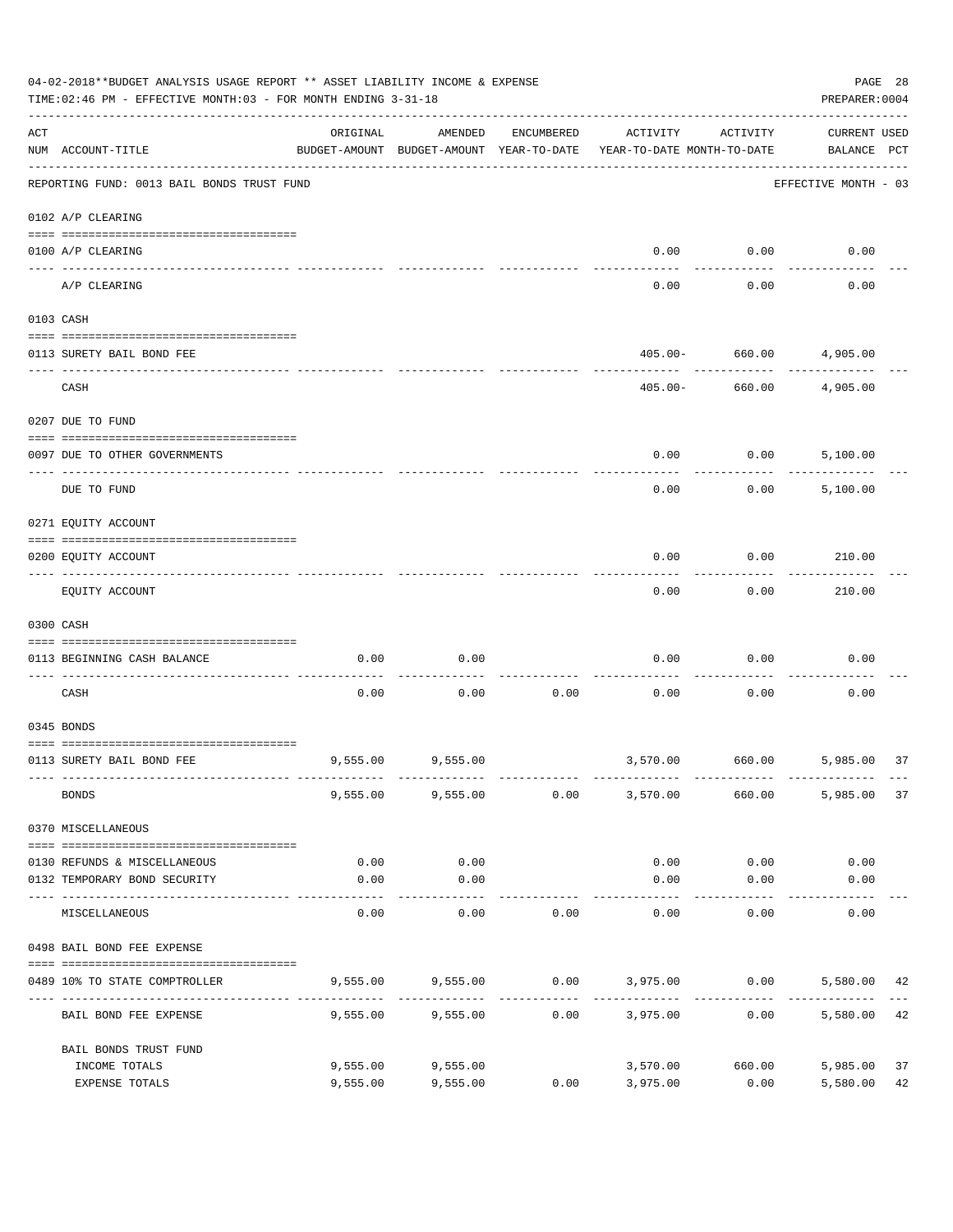| 04-02-2018**BUDGET ANALYSIS USAGE REPORT ** ASSET LIABILITY INCOME & EXPENSE<br>TIME: 02:46 PM - EFFECTIVE MONTH: 03 - FOR MONTH ENDING 3-31-18 |                                                 |          |                                                                                |                   |                   |                     |                                    |                      |  |
|-------------------------------------------------------------------------------------------------------------------------------------------------|-------------------------------------------------|----------|--------------------------------------------------------------------------------|-------------------|-------------------|---------------------|------------------------------------|----------------------|--|
| ACT                                                                                                                                             | NUM ACCOUNT-TITLE                               | ORIGINAL | AMENDED<br>BUDGET-AMOUNT BUDGET-AMOUNT YEAR-TO-DATE YEAR-TO-DATE MONTH-TO-DATE | ENCUMBERED        | ACTIVITY          | ACTIVITY            | <b>CURRENT USED</b><br>BALANCE PCT |                      |  |
|                                                                                                                                                 | REPORTING FUND: 0014 JUSTICE CT. BLDG. SECURITY |          |                                                                                |                   |                   |                     | EFFECTIVE MONTH - 03               |                      |  |
|                                                                                                                                                 | 0102 A/P CLEARING                               |          |                                                                                |                   |                   |                     |                                    |                      |  |
|                                                                                                                                                 | 0100 A/P CLEARING                               |          |                                                                                |                   | 0.00              | 0.00                | 0.00                               |                      |  |
|                                                                                                                                                 | A/P CLEARING                                    |          |                                                                                |                   | 0.00              | 0.00                | 0.00                               |                      |  |
|                                                                                                                                                 | 0103 CASH                                       |          |                                                                                |                   |                   |                     |                                    |                      |  |
|                                                                                                                                                 | 0100 JUST.CT.BLDG.SEC.-COMB.FUNDS CKING         |          |                                                                                |                   |                   |                     | 460.16 105.96 16,576.58            |                      |  |
|                                                                                                                                                 | ------------------------------<br>CASH          |          |                                                                                |                   |                   | ---------           | 460.16 105.96 16,576.58            |                      |  |
|                                                                                                                                                 | 0120 RECEIVABLES                                |          |                                                                                |                   |                   |                     |                                    |                      |  |
|                                                                                                                                                 |                                                 |          |                                                                                |                   |                   |                     | 180.10                             |                      |  |
|                                                                                                                                                 | 0313 DUE FROM OTHER FUNDS                       |          |                                                                                |                   | 0.00              | 0.00                |                                    |                      |  |
|                                                                                                                                                 | RECEIVABLES                                     |          |                                                                                |                   | 0.00              | 0.00                | 180.10                             |                      |  |
|                                                                                                                                                 | 0200 SYSTEM ADDED LIABILITY DEPT.               |          |                                                                                |                   |                   |                     |                                    |                      |  |
|                                                                                                                                                 | 0910 SYSTEM ADDED LIABILITY LINE-ITEM           |          |                                                                                |                   | 0.00              | 0.00                | 0.00                               |                      |  |
|                                                                                                                                                 | SYSTEM ADDED LIABILITY DEPT.                    |          |                                                                                |                   | 0.00              | 0.00                | 0.00                               |                      |  |
|                                                                                                                                                 | 0271 EQUITY ACCOUNT                             |          |                                                                                |                   |                   |                     |                                    |                      |  |
|                                                                                                                                                 | 0200 EQUITY ACCOUNT                             |          |                                                                                |                   | 0.00              | 0.00                | 16,296.52                          |                      |  |
|                                                                                                                                                 | EOUITY ACCOUNT                                  |          |                                                                                |                   | 0.00              | 0.00                | ---------<br>16,296.52             |                      |  |
|                                                                                                                                                 |                                                 |          |                                                                                |                   |                   |                     |                                    |                      |  |
|                                                                                                                                                 | 0300 CASH                                       |          |                                                                                |                   |                   |                     |                                    |                      |  |
|                                                                                                                                                 | 0114 BEGINNING CASH                             | 2,300.00 | 2,300.00                                                                       |                   | 0.00              |                     | $0.00$ 2,300.00                    | 00                   |  |
|                                                                                                                                                 | CASH                                            |          | 2,300.00 2,300.00                                                              | 0.00              | 0.00              | 0.00                | 2,300.00                           | 0 <sub>0</sub>       |  |
|                                                                                                                                                 | 0370 MISCELLANEOUS INCOME                       |          |                                                                                |                   |                   |                     |                                    |                      |  |
|                                                                                                                                                 | 0455 JP1 SECURITY FEE                           | 600.00   | 600.00                                                                         |                   | 156.88            | 0.00                | 443.12                             | 26                   |  |
|                                                                                                                                                 | 0456 JP2 SECURITY FEE                           | 300.00   | 300.00                                                                         |                   | 133.61            | 38.95               | 166.39                             | 45                   |  |
|                                                                                                                                                 | 0457 JP3 SECURITY FEE<br>---- ---------------   | 300.00   | 300.00                                                                         |                   | 169.67<br>------- | 67.01<br>---------- | 130.33<br>.                        | 57                   |  |
|                                                                                                                                                 | MISCELLANEOUS INCOME                            | 1,200.00 | 1,200.00                                                                       | 0.00              | 460.16            | 105.96              | 739.84                             | 38                   |  |
|                                                                                                                                                 | 0435 JUSTICE CT.BLDG.EXP.                       |          |                                                                                |                   |                   |                     |                                    |                      |  |
|                                                                                                                                                 | 0320 JP1 SECURITY EXPENSE                       |          | $2,000.00$ $2,000.00$ $0.00$ $0.00$ $0.00$                                     |                   |                   |                     | $0.00$ 2,000.00                    | 0 <sub>0</sub>       |  |
|                                                                                                                                                 | 0321 JP2 SECURITY EXPENSE                       | 0.00     | 0.00                                                                           | 0.00              | 0.00              | 0.00                | 0.00                               |                      |  |
|                                                                                                                                                 | 0322 JP3 SECURITY EXPENSE                       | 1,500.00 | 1,500.00<br>----------                                                         | 0.00<br>--------- | 0.00              | 0.00<br>--------    | 1,500.00                           | 0 <sub>0</sub>       |  |
|                                                                                                                                                 | JUSTICE CT.BLDG.EXP.                            | 3,500.00 | 3,500.00                                                                       | 0.00              | 0.00              | 0.00                | 3,500.00                           | 0 <sub>0</sub>       |  |
|                                                                                                                                                 | JUSTICE CT.BLDG.SECURITY                        |          |                                                                                |                   |                   |                     |                                    |                      |  |
|                                                                                                                                                 | INCOME TOTALS<br>EXPENSE TOTALS                 |          | 3,500.00 3,500.00                                                              | 0.00              | 460.16<br>0.00    | 105.96<br>0.00      | 3,039.84                           | 13<br>0 <sub>0</sub> |  |
|                                                                                                                                                 |                                                 | 3,500.00 | 3,500.00                                                                       |                   |                   |                     | 3,500.00                           |                      |  |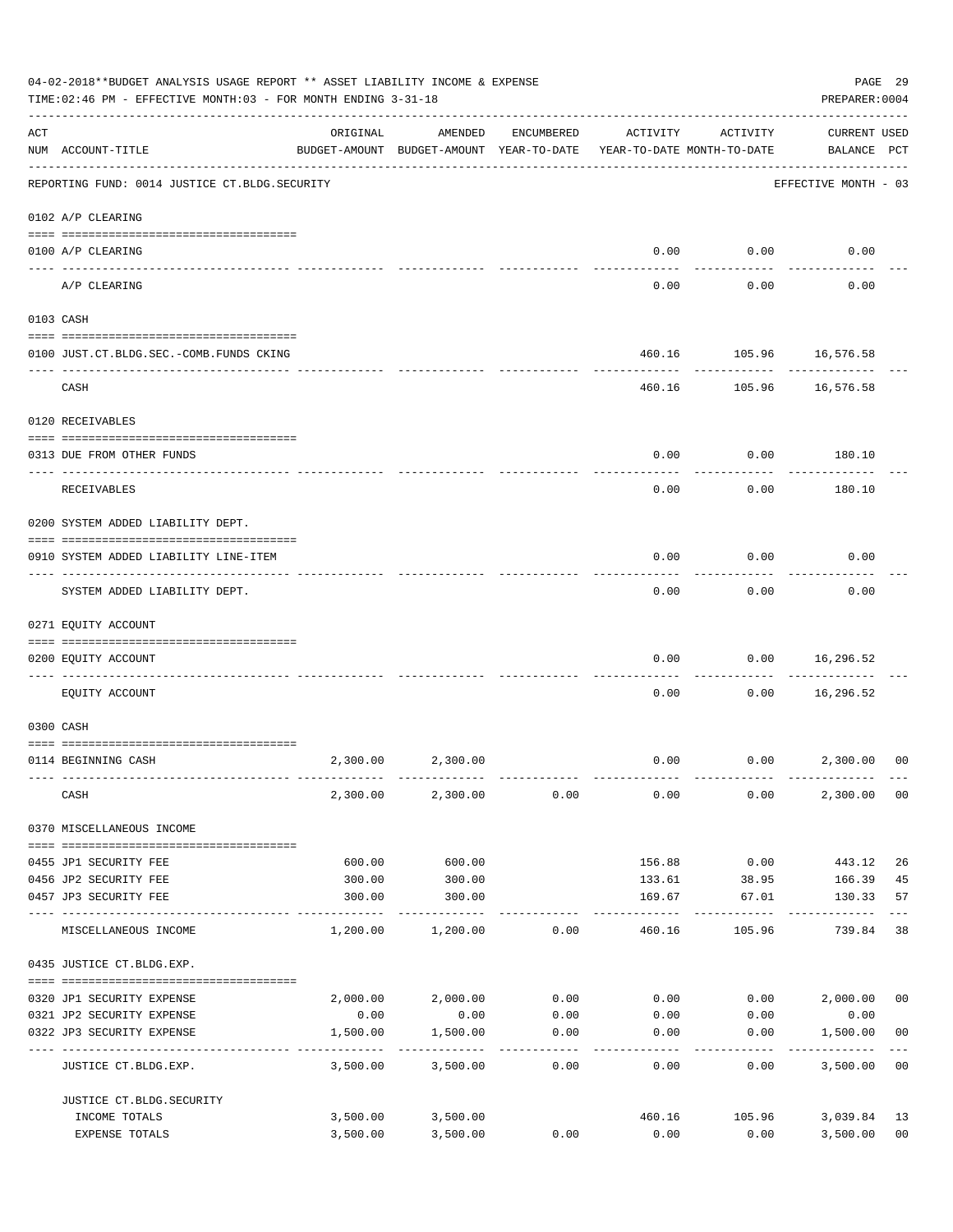|     | 04-02-2018**BUDGET ANALYSIS USAGE REPORT ** ASSET LIABILITY INCOME & EXPENSE<br>TIME:02:46 PM - EFFECTIVE MONTH:03 - FOR MONTH ENDING 3-31-18 |          |                                                     |            |                                        |          | PREPARER: 0004                     | PAGE 30        |
|-----|-----------------------------------------------------------------------------------------------------------------------------------------------|----------|-----------------------------------------------------|------------|----------------------------------------|----------|------------------------------------|----------------|
| ACT | NUM ACCOUNT-TITLE                                                                                                                             | ORIGINAL | AMENDED<br>BUDGET-AMOUNT BUDGET-AMOUNT YEAR-TO-DATE | ENCUMBERED | ACTIVITY<br>YEAR-TO-DATE MONTH-TO-DATE | ACTIVITY | <b>CURRENT USED</b><br>BALANCE PCT |                |
|     | --------------------------------------<br>REPORTING FUND: 0016 CO.JUDGE EXCESS SUPP.                                                          |          |                                                     |            |                                        |          | EFFECTIVE MONTH - 03               |                |
|     | 0102 A/P CLEARING                                                                                                                             |          |                                                     |            |                                        |          |                                    |                |
|     | 0100 A/P CLEARING                                                                                                                             |          |                                                     |            | 0.00                                   | 0.00     | 0.00                               |                |
|     | ---- -------------<br>A/P CLEARING                                                                                                            |          |                                                     |            | 0.00                                   | 0.00     | 0.00                               |                |
|     | 0103 CASH                                                                                                                                     |          |                                                     |            |                                        |          |                                    |                |
|     | 0100 CO.JUDGE EXCESS SUPP.-COMB.FUND CK                                                                                                       |          |                                                     |            |                                        |          | 133.29 0.00 17,624.67              |                |
|     | CASH                                                                                                                                          |          |                                                     |            | 133.29                                 |          | $0.00$ 17,624.67                   |                |
|     | 0200 SYSTEM ADDED LIABILITY DEPARTMENT                                                                                                        |          |                                                     |            |                                        |          |                                    |                |
|     | 0910 SYSTEM ADDED LIABILITY LINE-ITEM                                                                                                         |          |                                                     |            | 0.00                                   | 0.00     | 0.00                               |                |
|     | SYSTEM ADDED LIABILITY DEPARTMENT                                                                                                             |          |                                                     |            | 0.00                                   | 0.00     | 0.00                               |                |
|     | 0271 EQUITY ACCOUNT                                                                                                                           |          |                                                     |            |                                        |          |                                    |                |
|     | 0200 EQUITY ACCOUNT                                                                                                                           |          |                                                     |            | 0.00                                   |          | $0.00$ 17,491.38<br>-----------    |                |
|     | EQUITY ACCOUNT                                                                                                                                |          |                                                     |            | 0.00                                   |          | $0.00$ 17,491.38                   |                |
|     | 0300 CASH                                                                                                                                     |          |                                                     |            |                                        |          |                                    |                |
|     | 0116 BEGINNING CASH BALANCE<br>----------------------------- -----                                                                            | 1,000.00 | 1,000.00                                            |            | 0.00                                   |          | $0.00$ 1,000.00                    | 00             |
|     | CASH                                                                                                                                          |          | 1,000.00 1,000.00                                   | 0.00       | 0.00                                   | 0.00     | 1,000.00                           | 0 <sub>0</sub> |
|     | 0370 MISCELLANEOUS INCOME                                                                                                                     |          |                                                     |            |                                        |          |                                    |                |
|     | 0149 CO. JUDGE EXCESS SUPP.                                                                                                                   | 500.00   | 500.00                                              |            |                                        |          | 246.29 0.00 253.71 49              |                |
|     | MISCELLANEOUS INCOME                                                                                                                          | 500.00   | 500.00                                              | 0.00       | 246.29                                 | 0.00     | 253.71 49                          |                |
|     | 0400 CO. JUDGE EXCESS SUPP.                                                                                                                   |          |                                                     |            |                                        |          |                                    |                |
|     | 0310 OFFICE SUPPLIES                                                                                                                          | 300.00   | 300.00                                              | 0.00       | 0.00                                   | 0.00     | 300.00                             | 0 <sub>0</sub> |
|     | 0427 OUT OF COUNTY TRAVEL                                                                                                                     | 500.00   | 500.00                                              | 0.00       | 0.00                                   | 0.00     | 500.00                             | 0 <sub>0</sub> |
|     | 0572 OFFICE EQUIPMENT                                                                                                                         | 400.00   | 400.00                                              | 0.00       | 0.00                                   | 0.00     | 400.00                             | 0 <sub>0</sub> |
|     | 0590 COUNTY JUDGE BOOKS                                                                                                                       | 300.00   | 300.00                                              | 0.00       | 113.00                                 | 0.00     | 187.00                             | 38             |
|     | CO. JUDGE EXCESS SUPP.                                                                                                                        | 1,500.00 | 1,500.00                                            | 0.00       | 113.00                                 | 0.00     | 1,387.00                           | 08             |
|     | CO.JUDGE EXCESS SUPP.                                                                                                                         |          |                                                     |            |                                        |          |                                    |                |
|     | INCOME TOTALS                                                                                                                                 | 1,500.00 | 1,500.00                                            |            | 246.29                                 | 0.00     | 1,253.71                           | 16             |
|     | EXPENSE TOTALS                                                                                                                                | 1,500.00 | 1,500.00                                            | 0.00       | 113.00                                 | 0.00     | 1,387.00                           | 08             |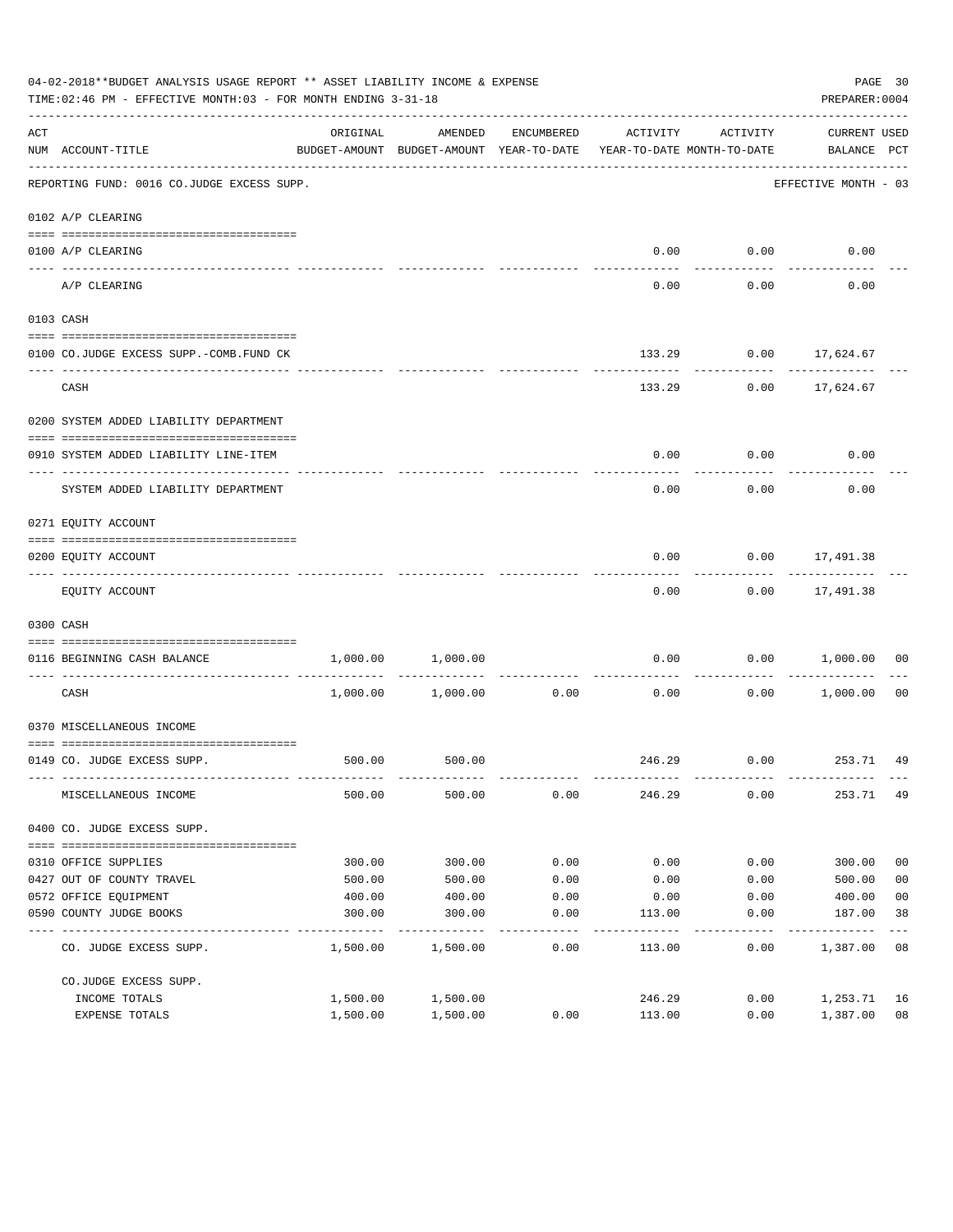| 04-02-2018**BUDGET ANALYSIS USAGE REPORT ** ASSET LIABILITY INCOME & EXPENSE<br>TIME:02:46 PM - EFFECTIVE MONTH:03 - FOR MONTH ENDING 3-31-18 | PREPARER: 0004                                | PAGE 31                                                                         |                       |            |                                     |                            |                                    |                      |
|-----------------------------------------------------------------------------------------------------------------------------------------------|-----------------------------------------------|---------------------------------------------------------------------------------|-----------------------|------------|-------------------------------------|----------------------------|------------------------------------|----------------------|
| ACT                                                                                                                                           | NUM ACCOUNT-TITLE                             | ORIGINAL<br>BUDGET-AMOUNT BUDGET-AMOUNT YEAR-TO-DATE YEAR-TO-DATE MONTH-TO-DATE | AMENDED               | ENCUMBERED | ACTIVITY                            | ACTIVITY                   | <b>CURRENT USED</b><br>BALANCE PCT |                      |
|                                                                                                                                               | REPORTING FUND: 0017 PROBATE JUDGES EDUCATION |                                                                                 |                       |            |                                     |                            | EFFECTIVE MONTH - 03               |                      |
|                                                                                                                                               | 0102 A/P CLEARING                             |                                                                                 |                       |            |                                     |                            |                                    |                      |
|                                                                                                                                               | 0100 A/P CLEARING                             |                                                                                 |                       |            | 0.00                                | 0.00                       | 0.00                               |                      |
|                                                                                                                                               | ---- --------<br>A/P CLEARING                 |                                                                                 |                       |            | 0.00                                | 0.00                       | 0.00                               |                      |
|                                                                                                                                               | 0103 CASH                                     |                                                                                 |                       |            |                                     |                            |                                    |                      |
|                                                                                                                                               | 0100 PROB.JUDGES ED.-COMB. FUNDS CKING        |                                                                                 |                       |            | 260.25                              | 130.00                     | 5,002.39                           |                      |
|                                                                                                                                               | CASH                                          |                                                                                 |                       |            |                                     | ---------<br>260.25 130.00 | 5,002.39                           |                      |
|                                                                                                                                               | 0120 RECEIVABLES                              |                                                                                 |                       |            |                                     |                            |                                    |                      |
|                                                                                                                                               | 0313 DUE FROM OTHER FUNDS                     |                                                                                 |                       |            | 0.00                                |                            | $0.00$ 310.26                      |                      |
|                                                                                                                                               | RECEIVABLES                                   |                                                                                 |                       |            | 0.00                                | 0.00                       | 310.26                             |                      |
|                                                                                                                                               | 0271 EQUITY ACCOUNT                           |                                                                                 |                       |            |                                     |                            |                                    |                      |
|                                                                                                                                               | 0200 EQUITY ACCOUNT                           |                                                                                 |                       |            | 0.00                                | 0.00                       | 5,052.40                           |                      |
|                                                                                                                                               | EQUITY ACCOUNT                                |                                                                                 |                       |            | 0.00                                | 0.00                       | 5,052.40                           |                      |
|                                                                                                                                               | 0300 CASH                                     |                                                                                 |                       |            |                                     |                            |                                    |                      |
|                                                                                                                                               | 0117 BEGINNING CASH BALANCE                   | 1,000.00                                                                        | 1,000.00              |            | 0.00                                | 0.00                       | 1,000.00                           | 00                   |
|                                                                                                                                               | CASH                                          |                                                                                 | $1,000.00$ $1,000.00$ | 0.00       | ---------------------------<br>0.00 | ----------<br>0.00         | 1,000.00                           | 00                   |
|                                                                                                                                               | 0340 FEES OF OFFICE                           |                                                                                 |                       |            |                                     |                            |                                    |                      |
|                                                                                                                                               | 0131 PROBATE JUDGES EDUCATION                 |                                                                                 | 600.00 600.00         |            |                                     |                            | 260.25 130.00 339.75 43            |                      |
|                                                                                                                                               | FEES OF OFFICE                                | 600.00                                                                          | 600.00                | 0.00       | 260.25                              | 130.00                     | 339.75                             | 43                   |
|                                                                                                                                               | 0370 MISCELLANEOUS                            |                                                                                 |                       |            |                                     |                            |                                    |                      |
|                                                                                                                                               | 0130 REFUNDS & MISCELLANEOUS                  | 0.00                                                                            | 0.00                  |            | 0.00                                | 0.00                       | 0.00                               |                      |
|                                                                                                                                               | MISCELLANEOUS                                 | 0.00                                                                            | -----------<br>0.00   | 0.00       | --------------<br>0.00              | -----------<br>0.00        | 0.00                               |                      |
|                                                                                                                                               | 0400 PROBATE JUDGES EDUCATION                 |                                                                                 |                       |            |                                     |                            |                                    |                      |
|                                                                                                                                               | 0427 OUT OF COUNTY TRAVEL                     | 1,600.00                                                                        | 1,600.00              | 0.00       |                                     |                            | $0.00$ $0.00$ $1,600.00$           | 0 <sub>0</sub>       |
|                                                                                                                                               | PROBATE JUDGES EDUCATION                      |                                                                                 | 1,600.00 1,600.00     | 0.00       | 0.00                                |                            | 0.00<br>1,600.00                   | 0 <sub>0</sub>       |
|                                                                                                                                               | PROBATE JUDGES EDUCATION                      |                                                                                 |                       |            |                                     |                            |                                    |                      |
|                                                                                                                                               | INCOME TOTALS<br>EXPENSE TOTALS               | 1,600.00<br>1,600.00                                                            | 1,600.00<br>1,600.00  | 0.00       | 260.25<br>0.00                      | 130.00<br>0.00             | 1,339.75<br>1,600.00               | 16<br>0 <sub>0</sub> |
|                                                                                                                                               |                                               |                                                                                 |                       |            |                                     |                            |                                    |                      |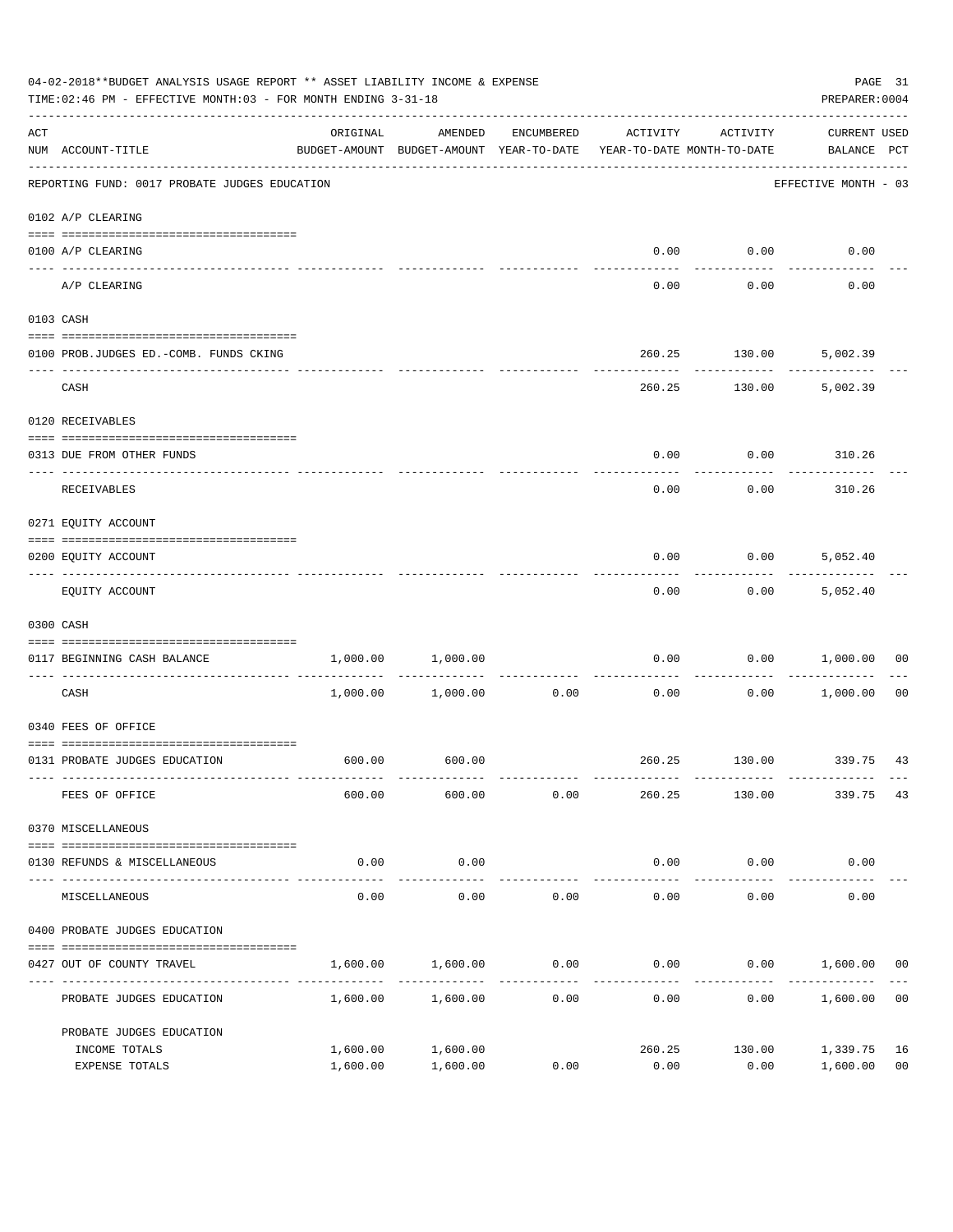| 04-02-2018**BUDGET ANALYSIS USAGE REPORT ** ASSET LIABILITY INCOME & EXPENSE<br>TIME: 02:46 PM - EFFECTIVE MONTH: 03 - FOR MONTH ENDING 3-31-18<br>PREPARER: 0004 |                                                          |           |                                                                                |            |               |                             |                                  |    |  |  |
|-------------------------------------------------------------------------------------------------------------------------------------------------------------------|----------------------------------------------------------|-----------|--------------------------------------------------------------------------------|------------|---------------|-----------------------------|----------------------------------|----|--|--|
| ACT                                                                                                                                                               | NUM ACCOUNT-TITLE                                        | ORIGINAL  | AMENDED<br>BUDGET-AMOUNT BUDGET-AMOUNT YEAR-TO-DATE YEAR-TO-DATE MONTH-TO-DATE | ENCUMBERED | ACTIVITY      | ACTIVITY                    | CURRENT USED<br>BALANCE PCT      |    |  |  |
|                                                                                                                                                                   | REPORTING FUND: 0018 CO.CLERK RECORD MNGMT.              |           |                                                                                |            |               |                             | EFFECTIVE MONTH - 03             |    |  |  |
|                                                                                                                                                                   | 0100 PAYROLL                                             |           |                                                                                |            |               |                             |                                  |    |  |  |
|                                                                                                                                                                   | 0100 PAYROLL                                             |           |                                                                                |            |               | $0.00$ 102.87-              | 0.00                             |    |  |  |
| ----- ----                                                                                                                                                        | ------------------------- --------<br>PAYROLL            |           |                                                                                |            | 0.00          | 102.87-                     | 0.00                             |    |  |  |
|                                                                                                                                                                   | 0102 A/P CLEARING                                        |           |                                                                                |            |               |                             |                                  |    |  |  |
|                                                                                                                                                                   | 0100 A/P CLEARING                                        |           |                                                                                |            | 0.00          | 0.00                        | 0.00                             |    |  |  |
|                                                                                                                                                                   | -----------------------------------<br>A/P CLEARING      |           |                                                                                |            | 0.00          | 0.00                        | 0.00                             |    |  |  |
|                                                                                                                                                                   | 0103 CASH                                                |           |                                                                                |            |               |                             |                                  |    |  |  |
|                                                                                                                                                                   | 0100 CO.CLK.REC.MNGMT.-COMB.FUNDS CKING                  |           |                                                                                |            |               | 9,761.55 7,740.64 65,238.70 |                                  |    |  |  |
|                                                                                                                                                                   | CASH                                                     |           |                                                                                |            | 9,761.55      | 7,740.64                    | 65,238.70                        |    |  |  |
|                                                                                                                                                                   | 0120 RECEIVABLES                                         |           |                                                                                |            |               |                             |                                  |    |  |  |
|                                                                                                                                                                   | 0313 DUE FROM OTHER FUNDS                                |           |                                                                                |            | 0.00          |                             | $0.00$ 23,815.17                 |    |  |  |
|                                                                                                                                                                   | RECEIVABLES                                              |           |                                                                                |            | 0.00          |                             | 0.00 23,815.17                   |    |  |  |
|                                                                                                                                                                   | 0200 SYSTEM ADDED LIABILITY DEPARTMENT                   |           |                                                                                |            |               |                             |                                  |    |  |  |
|                                                                                                                                                                   | 0150 ACCRUED SALARY PAYABLE                              |           |                                                                                |            | 0.00          | 0.00                        | 1,090.97                         |    |  |  |
|                                                                                                                                                                   | 0155 ACCRUED FRINGE BENEFITS                             |           |                                                                                |            | 0.00          | 0.00                        | 584.39                           |    |  |  |
|                                                                                                                                                                   | 0910 SYSTEM ADDED LIABILITY LINE-ITEM                    |           |                                                                                |            | 1,867.20-     | 0.00                        | 1,867.20-                        |    |  |  |
|                                                                                                                                                                   | SYSTEM ADDED LIABILITY DEPARTMENT                        |           |                                                                                |            |               | 0.00<br>$1,867.20-$         | 191.84-                          |    |  |  |
|                                                                                                                                                                   | 0271 EQUITY ACCOUNT                                      |           |                                                                                |            |               |                             |                                  |    |  |  |
|                                                                                                                                                                   | 0200 EQUITY ACCOUNT                                      |           |                                                                                |            | 0.00          |                             | $0.00$ 77,616.96                 |    |  |  |
|                                                                                                                                                                   | EQUITY ACCOUNT                                           |           |                                                                                |            | 0.00          | -----------                 | ------------<br>$0.00$ 77,616.96 |    |  |  |
|                                                                                                                                                                   | 0300 CASH                                                |           |                                                                                |            |               |                             |                                  |    |  |  |
|                                                                                                                                                                   | 0118 BEGINNING CASH BALANCE                              |           | 14,974.64 14,974.64                                                            |            |               |                             | $0.00$ $0.00$ $14,974.64$ 00     |    |  |  |
|                                                                                                                                                                   | CASH                                                     |           | 14,974.64    14,974.64    0.00                                                 |            | 0.00          | ------------                | $0.00$ 14,974.64 00              |    |  |  |
|                                                                                                                                                                   | 0360 INTEREST EARNINGS                                   |           |                                                                                |            |               |                             |                                  |    |  |  |
|                                                                                                                                                                   | 0100 INTEREST EARNINGS                                   | 50.00     | 50.00                                                                          |            |               |                             | 18.10 3.19 31.90 36              |    |  |  |
|                                                                                                                                                                   | ----------------------- -----------<br>INTEREST EARNINGS | 50.00     |                                                                                | 50.00 0.00 | ------------- | 18.10 3.19                  | 31.90 36                         |    |  |  |
|                                                                                                                                                                   | 0370 MISCELLANEOUS INCOME                                |           |                                                                                |            |               |                             |                                  |    |  |  |
|                                                                                                                                                                   | 0130 REFUNDS & MISCELLANEOUS                             | 0.00      | 0.00                                                                           |            |               | $0.00$ 0.00                 | 0.00                             |    |  |  |
|                                                                                                                                                                   | 0133 CO.CLERK PRESERVE REC FEE                           | 55,500.00 | 55,500.00                                                                      |            |               |                             | 36,635.13 11,906.21 18,864.87    | 66 |  |  |
|                                                                                                                                                                   |                                                          |           |                                                                                |            |               |                             |                                  |    |  |  |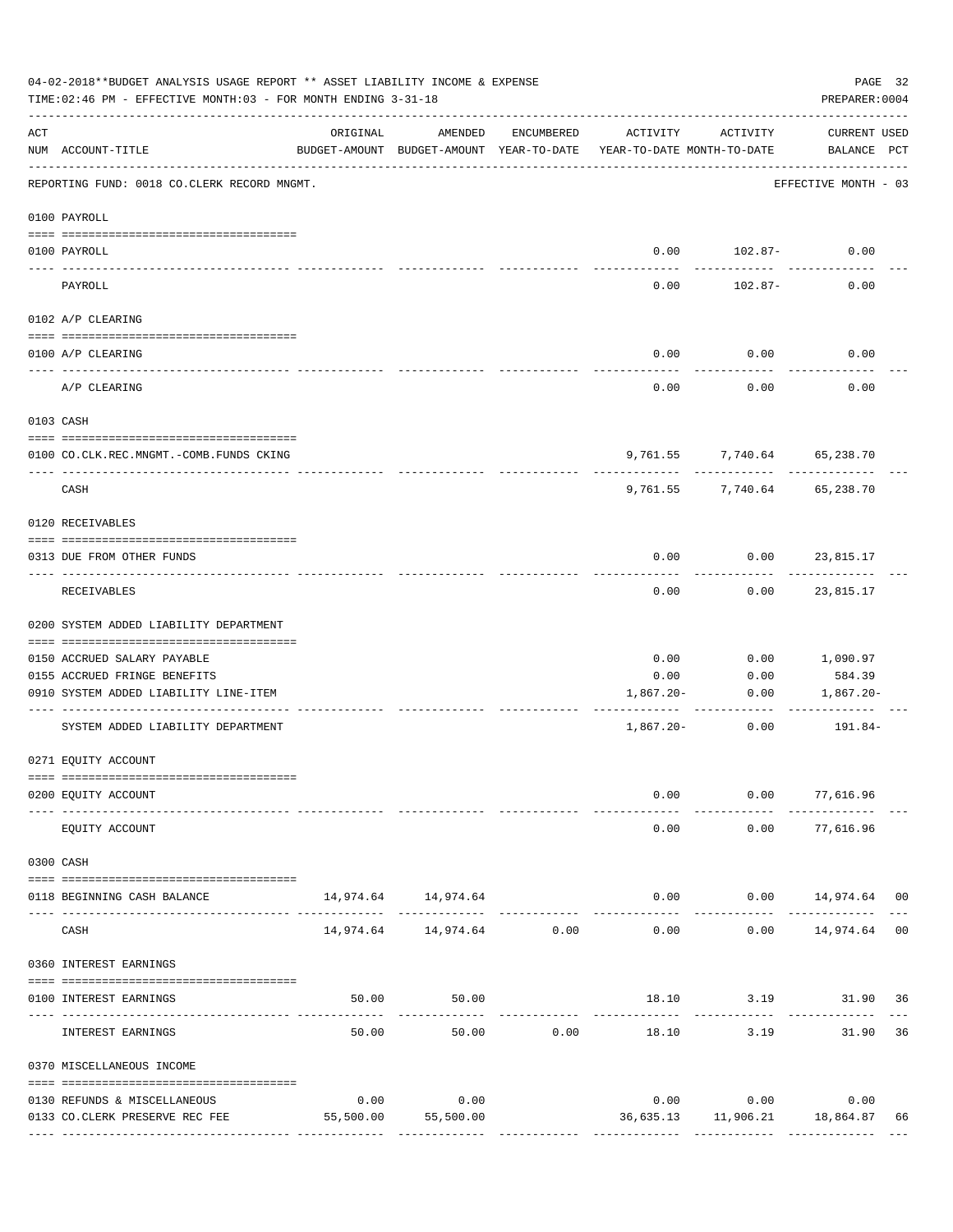| ACT |                                             | ORIGINAL                                                            | AMENDED                                                  |                      |        | ENCUMBERED ACTIVITY ACTIVITY | <b>CURRENT USED</b>                       |                |
|-----|---------------------------------------------|---------------------------------------------------------------------|----------------------------------------------------------|----------------------|--------|------------------------------|-------------------------------------------|----------------|
|     | NUM ACCOUNT-TITLE                           | BUDGET-AMOUNT BUDGET-AMOUNT YEAR-TO-DATE YEAR-TO-DATE MONTH-TO-DATE |                                                          |                      |        |                              | <b>BALANCE</b>                            | PCT            |
|     | REPORTING FUND: 0018 CO.CLERK RECORD MNGMT. |                                                                     |                                                          |                      |        |                              | EFFECTIVE MONTH - 03                      |                |
|     | MISCELLANEOUS INCOME                        | 55,500.00                                                           |                                                          |                      |        |                              |                                           | 66             |
|     | 0402 CO.CLERK RECORD MNGMT.                 |                                                                     |                                                          |                      |        |                              |                                           |                |
|     | 0103 SALARY ASSISTANT                       | 29,216.44                                                           | 29,216.44                                                | 0.00                 |        |                              | 8,980.61 452.39 20,235.83 31              |                |
|     | 0107 SALARY TEMP/EXTRA                      | 0.00                                                                | 0.00                                                     | 0.00                 | 0.00   | 0.00                         | 0.00                                      |                |
|     | 0201 SOCIAL SECURITY TAXES                  | 1,811.42                                                            | 1,811.42                                                 | 0.00                 | 486.00 |                              | 28.05 1,325.42                            | 27             |
|     | 0202 GROUP HEALTH INSURANCE                 | 10,494.60                                                           | 10,494.60                                                | 0.00                 |        |                              | 5,504.58 1,749.11 4,990.02                | 52             |
|     | 0203 RETIREMENT                             | 3,324.83                                                            | 3,324.83                                                 | 0.00                 |        | 1,004.85 52.02               | 2,319.98                                  | 30             |
|     | 0204 WORKERS COMPENSATION                   | 122.71                                                              | 122.71                                                   | 0.00                 | 51.27  | 0.00                         | 71.44                                     | 42             |
|     | 0205 MEDICARE TAX                           | 423.64                                                              | 423.64                                                   | 0.00                 | 113.67 | 6.56                         | 309.97                                    | 27             |
|     | 0310 OFFICE SUPPLIES                        | 800.00                                                              | 800.00                                                   | 0.00                 | 0.00   | 0.00                         | 800.00                                    | 00             |
|     | 0312 IMAGING SYSTEM                         | 21,000.00                                                           | 21,000.00                                                | 0.00                 |        |                              | 8,625.00 1,725.00 12,375.00               | 41             |
|     | 0315 COPIER MAINTENANCE                     | 250.00                                                              | 250.00                                                   | 0.00                 | 0.00   | 0.00                         | 250.00                                    | 0 <sup>0</sup> |
|     | 0420 TELEPHONE                              | 700.00                                                              | 700.00                                                   | 0.00                 | 0.00   | 0.00                         | 700.00                                    | 00             |
|     | 0437 DIGITAL IMAGING OF MICROFILM           | 0.00                                                                | 0.00                                                     | 0.00                 | 0.00   | 0.00                         | 0.00                                      |                |
|     | 0453 COMPUTER SOFTWARE                      | 0.00                                                                | 0.00                                                     | 0.00                 | 0.00   | 0.00                         | 0.00                                      |                |
|     | 0490 CO. CLERK MISCELLANEOUS                | 881.00                                                              | 881.00                                                   | 0.00                 |        |                              | $0.00$ $0.00$ $881.00$                    | 00             |
|     | 0574 COMPUTER EOUIPMENT                     | 1,500.00                                                            | 1,500.00                                                 | 0.00<br>------------ |        |                              | 258.50 258.50 1,241.50                    | 17             |
|     | CO.CLERK RECORD MNGMT.                      |                                                                     | 70,524.64 70,524.64 0.00 25,024.48 4,271.63 45,500.16 35 |                      |        |                              |                                           |                |
|     | CO.CLERK RECORD MNGMT.                      |                                                                     |                                                          |                      |        |                              |                                           |                |
|     | INCOME TOTALS                               |                                                                     | 70,524.64 70,524.64                                      |                      |        |                              | 36,653.23    11,909.40    33,871.41       | 52             |
|     | <b>EXPENSE TOTALS</b>                       | 70,524.64                                                           | 70,524.64                                                |                      |        |                              | $0.00$ $25,024.48$ $4,271.63$ $45,500.16$ | 35             |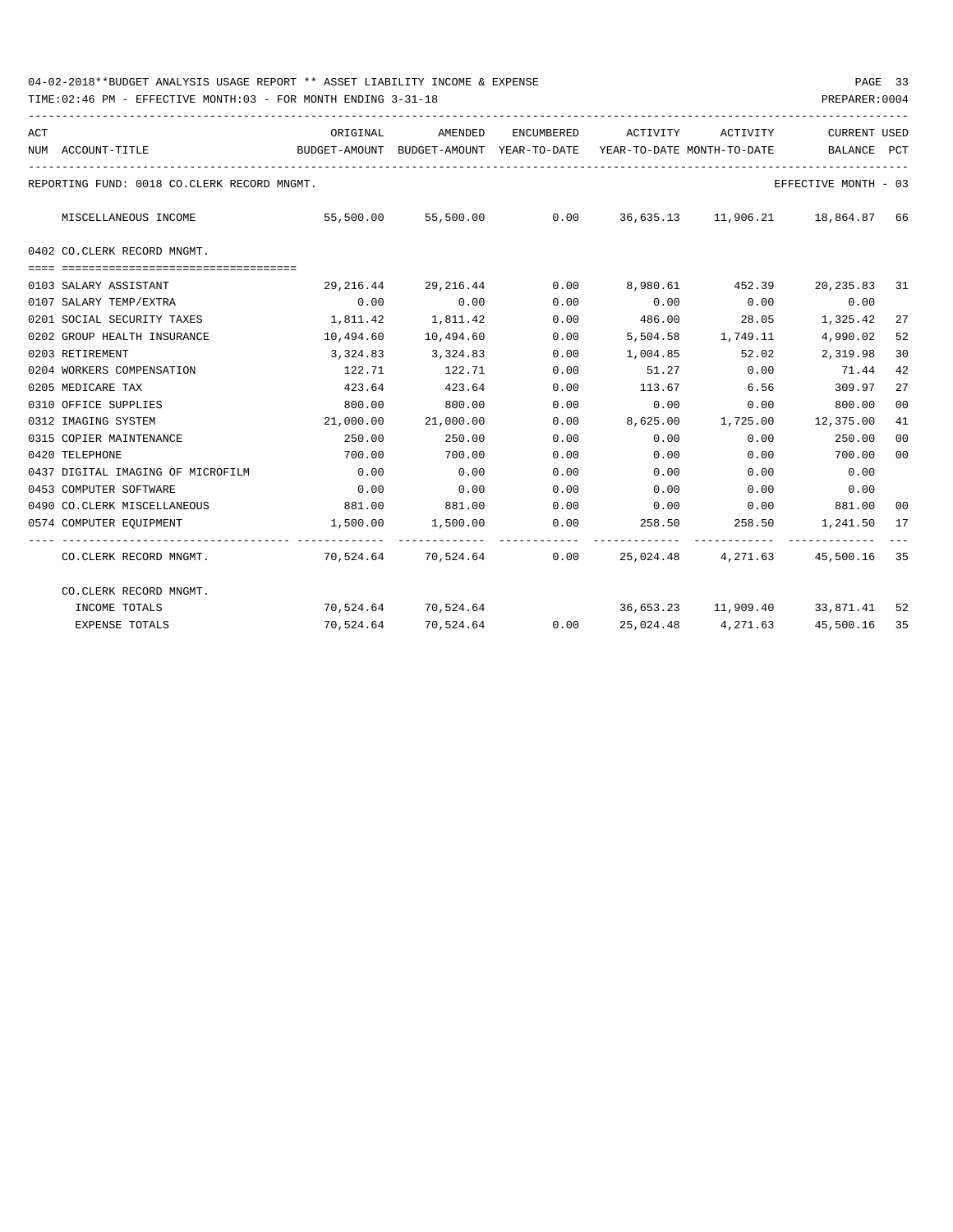| 04-02-2018**BUDGET ANALYSIS USAGE REPORT ** ASSET LIABILITY INCOME & EXPENSE<br>PAGE 34<br>TIME: 02:46 PM - EFFECTIVE MONTH: 03 - FOR MONTH ENDING 3-31-18<br>PREPARER: 0004 |                                                                                |          |                                                     |            |                                           |                        |                             |                |  |  |
|------------------------------------------------------------------------------------------------------------------------------------------------------------------------------|--------------------------------------------------------------------------------|----------|-----------------------------------------------------|------------|-------------------------------------------|------------------------|-----------------------------|----------------|--|--|
| ACT                                                                                                                                                                          | NUM ACCOUNT-TITLE                                                              | ORIGINAL | AMENDED<br>BUDGET-AMOUNT BUDGET-AMOUNT YEAR-TO-DATE | ENCUMBERED | ACTIVITY<br>YEAR-TO-DATE MONTH-TO-DATE    | ACTIVITY               | CURRENT USED<br>BALANCE PCT |                |  |  |
|                                                                                                                                                                              | REPORTING FUND: 0019 DIST.CLK.RECORDS MNGMT.                                   |          |                                                     |            |                                           |                        | EFFECTIVE MONTH - 03        |                |  |  |
|                                                                                                                                                                              | 0100 PAYROLL                                                                   |          |                                                     |            |                                           |                        |                             |                |  |  |
|                                                                                                                                                                              | 0100 PAYROLL                                                                   |          |                                                     |            | 0.00                                      | 0.00                   | 0.00                        |                |  |  |
|                                                                                                                                                                              | ---- -------<br>PAYROLL                                                        |          |                                                     |            | 0.00                                      | 0.00                   | 0.00                        |                |  |  |
|                                                                                                                                                                              | 0102 A/P CLEARING                                                              |          |                                                     |            |                                           |                        |                             |                |  |  |
|                                                                                                                                                                              | 0100 A/P CLEARING                                                              |          |                                                     |            | 0.00                                      | 0.00                   | 0.00                        |                |  |  |
|                                                                                                                                                                              | A/P CLEARING                                                                   |          |                                                     |            | 0.00                                      | 0.00                   | 0.00                        |                |  |  |
|                                                                                                                                                                              | 0103 CASH                                                                      |          |                                                     |            |                                           |                        |                             |                |  |  |
|                                                                                                                                                                              | 0100 DIST.CLK.REC.MNGMT-COMB.FUNDS CKIN                                        |          |                                                     |            |                                           | 1,256.32 215.55        | 9,712.72                    |                |  |  |
|                                                                                                                                                                              | CASH                                                                           |          |                                                     |            | 1,256.32                                  | ---------<br>215.55    | 9,712.72                    |                |  |  |
|                                                                                                                                                                              | 0120 RECEIVABLES                                                               |          |                                                     |            |                                           |                        |                             |                |  |  |
|                                                                                                                                                                              | 0313 DUE FROM OTHER FUNDS                                                      |          |                                                     |            | 0.00                                      | 0.00                   | 436.56                      |                |  |  |
|                                                                                                                                                                              | RECEIVABLES                                                                    |          |                                                     |            | 0.00                                      | 0.00                   | ---------<br>436.56         |                |  |  |
|                                                                                                                                                                              | 0200 LIABILITY ACCOUNT                                                         |          |                                                     |            |                                           |                        |                             |                |  |  |
|                                                                                                                                                                              | 0150 ACCRUED SALARY PAYABLE                                                    |          |                                                     |            | 0.00                                      | 0.00                   | 0.01                        |                |  |  |
|                                                                                                                                                                              | 0155 ACCRUED FRINGE BENEFITS                                                   |          |                                                     |            | 0.00                                      | 0.00                   | 0.00                        |                |  |  |
|                                                                                                                                                                              | 0910 SYSTEM ADDED LIABILITY LINE-ITEM                                          |          |                                                     |            | 0.00                                      | 0.00                   | 0.00                        |                |  |  |
|                                                                                                                                                                              | LIABILITY ACCOUNT                                                              |          |                                                     |            | 0.00                                      | 0.00                   | 0.01                        |                |  |  |
|                                                                                                                                                                              | 0271 EQUITY ACCOUNT                                                            |          |                                                     |            |                                           |                        |                             |                |  |  |
|                                                                                                                                                                              |                                                                                |          |                                                     |            |                                           |                        |                             |                |  |  |
|                                                                                                                                                                              | 0200 EQUITY ACCOUNT                                                            |          |                                                     |            | 0.00                                      |                        | $0.00$ 8,892.95             |                |  |  |
|                                                                                                                                                                              | EQUITY ACCOUNT                                                                 |          |                                                     |            | 0.00                                      |                        | $0.00$ 8,892.95             |                |  |  |
|                                                                                                                                                                              | 0300 CASH                                                                      |          |                                                     |            |                                           |                        |                             |                |  |  |
|                                                                                                                                                                              | 0119 BEGINNING CASH BALANCE                                                    |          | 1,030.00 1,030.00                                   |            |                                           |                        | $0.00$ $0.00$ $1,030.00$ 00 |                |  |  |
|                                                                                                                                                                              | CASH                                                                           |          | _____________<br>1,030.00 1,030.00 0.00             |            | 0.00                                      | ----------             | --------<br>$0.00$ 1,030.00 | 0 <sub>0</sub> |  |  |
|                                                                                                                                                                              | 0360 INTEREST EARNINGS                                                         |          |                                                     |            |                                           |                        |                             |                |  |  |
|                                                                                                                                                                              | 0100 INTEREST EARNINGS                                                         | 5.00     | 5.00                                                |            |                                           | 3.31 0.54              | 1.69                        | 66             |  |  |
|                                                                                                                                                                              | INTEREST EARNINGS                                                              | 5.00     | 5.00                                                | 0.00       | 3.31                                      | ---------<br>0.54      | 1.69                        | 66             |  |  |
|                                                                                                                                                                              | 0370 MISCELLEANEOUS INCOME                                                     |          |                                                     |            |                                           |                        |                             |                |  |  |
|                                                                                                                                                                              | 0136 DIST.CLK.PRES.REC.FEE                                                     |          | 3,000.00 3,000.00                                   |            |                                           |                        | 1,253.01 215.01 1,746.99    | 42             |  |  |
|                                                                                                                                                                              | ---------------- --------------<br>------------------<br>MISCELLEANEOUS INCOME | 3,000.00 | 3,000.00                                            | 0.00       | -----------------------------<br>1,253.01 | ------------<br>215.01 | --------------<br>1,746.99  | 42             |  |  |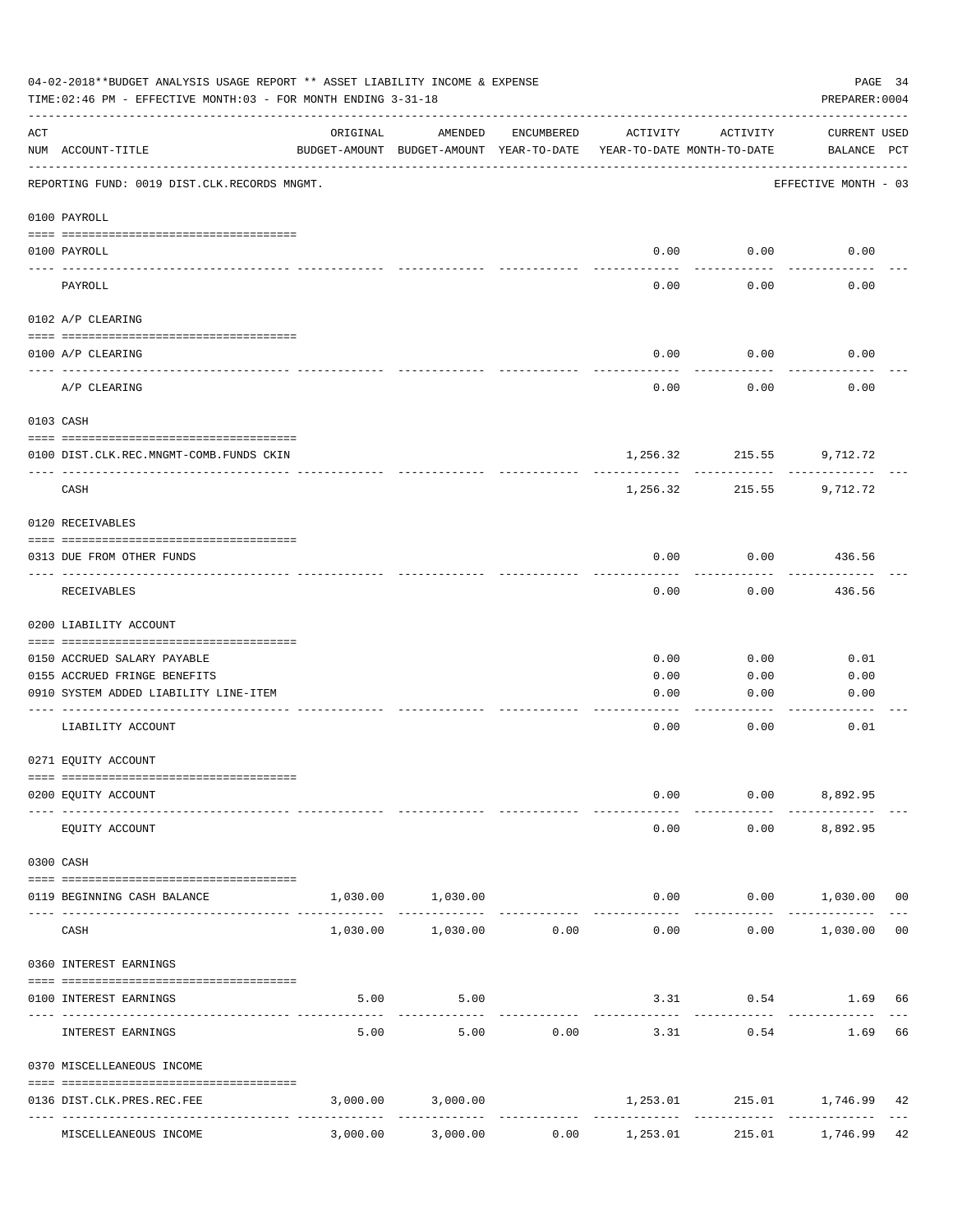| 04-02-2018**BUDGET ANALYSIS USAGE REPORT ** ASSET LIABILITY INCOME & EXPENSE | PAGE 35        |
|------------------------------------------------------------------------------|----------------|
| TIME:02:46 PM - EFFECTIVE MONTH:03 - FOR MONTH ENDING 3-31-18                | PREPARER: 0004 |

| ACT |                                                                                          | ORIGINAL | AMENDED                                           | ENCUMBERED | ACTIVITY ACTIVITY    |                                                                                                                                                                                                                             | <b>CURRENT USED</b>         |    |  |  |
|-----|------------------------------------------------------------------------------------------|----------|---------------------------------------------------|------------|----------------------|-----------------------------------------------------------------------------------------------------------------------------------------------------------------------------------------------------------------------------|-----------------------------|----|--|--|
|     | BUDGET-AMOUNT BUDGET-AMOUNT YEAR-TO-DATE YEAR-TO-DATE_MONTH-TO-DATE<br>NUM ACCOUNT-TITLE |          |                                                   |            |                      |                                                                                                                                                                                                                             | BALANCE PCT                 |    |  |  |
|     | REPORTING FUND: 0019 DIST.CLK.RECORDS MNGMT.<br>EFFECTIVE MONTH - 03                     |          |                                                   |            |                      |                                                                                                                                                                                                                             |                             |    |  |  |
|     | 0450 DIST.CLERK REC. MNGMT.                                                              |          |                                                   |            |                      |                                                                                                                                                                                                                             |                             |    |  |  |
|     |                                                                                          |          |                                                   |            |                      |                                                                                                                                                                                                                             |                             |    |  |  |
|     | 0107 SALARY TEMP/EXTRA                                                                   | 0.00     | 0.00                                              | 0.00       | 0.00                 |                                                                                                                                                                                                                             | 0.00<br>0.00                |    |  |  |
|     | 0201 SOCIAL SECURITY TAXES                                                               | 0.00     | 0.00                                              | 0.00       | 0.00                 | 0.00                                                                                                                                                                                                                        | 0.00                        |    |  |  |
|     | 0203 RETIREMENT                                                                          | 0.00     | 0.00                                              | 0.00       | 0.00                 | 0.00                                                                                                                                                                                                                        | 0.00                        |    |  |  |
|     | 0204 WORKERS COMPENSATION                                                                | 0.00     | 0.00                                              | 0.00       | 0.00                 | 0.00                                                                                                                                                                                                                        | 0.00                        |    |  |  |
|     | 0205 MEDICARE TAX                                                                        | 0.00     | 0.00                                              | 0.00       | 0.00                 | 0.00                                                                                                                                                                                                                        | 0.00                        |    |  |  |
|     | 0310 OFFICE SUPPLIES                                                                     | 4,035.00 | 4,035.00                                          | 0.00       | 0.00                 |                                                                                                                                                                                                                             | $0.00$ 4,035.00             | 00 |  |  |
|     | 0400 RECORDS STORAGE SHELVING                                                            | 0.00     | 0.00                                              | 0.00       | 0.00                 |                                                                                                                                                                                                                             | 0.00<br>$0.00$ and $0.00$   |    |  |  |
|     | 0435 PRINTING                                                                            | 0.00     | 0.00                                              | 0.00       |                      | 0.00                                                                                                                                                                                                                        | 0.00<br>0.00                |    |  |  |
|     | 0572 OFFICE EQUIPMENT                                                                    | 0.00     | 0.00                                              | 0.00       |                      | $0.00$ and $0.00$ and $0.00$ and $0.00$ and $0.00$ and $0.00$ and $0.00$ and $0.00$ and $0.00$ and $0.00$ and $0.00$ and $0.00$ and $0.00$ and $0.00$ and $0.00$ and $0.00$ and $0.00$ and $0.00$ and $0.00$ and $0.00$ and | 0.00<br>0.00                |    |  |  |
|     | DIST.CLERK REC. MNGMT.                                                                   |          | $4.035.00$ $4.035.00$ $0.00$ $0.00$ $0.00$ $0.00$ |            |                      |                                                                                                                                                                                                                             | 4,035.00                    | 00 |  |  |
|     | DIST.CLK.RECORDS MNGMT.                                                                  |          |                                                   |            |                      |                                                                                                                                                                                                                             |                             |    |  |  |
|     | INCOME TOTALS                                                                            |          | 4,035.00 4,035.00                                 |            |                      |                                                                                                                                                                                                                             | 1,256.32 215.55 2,778.68 31 |    |  |  |
|     | <b>EXPENSE TOTALS</b>                                                                    | 4,035.00 | 4,035.00                                          |            | $0.00$ $0.00$ $0.00$ |                                                                                                                                                                                                                             | 4,035.00                    | 00 |  |  |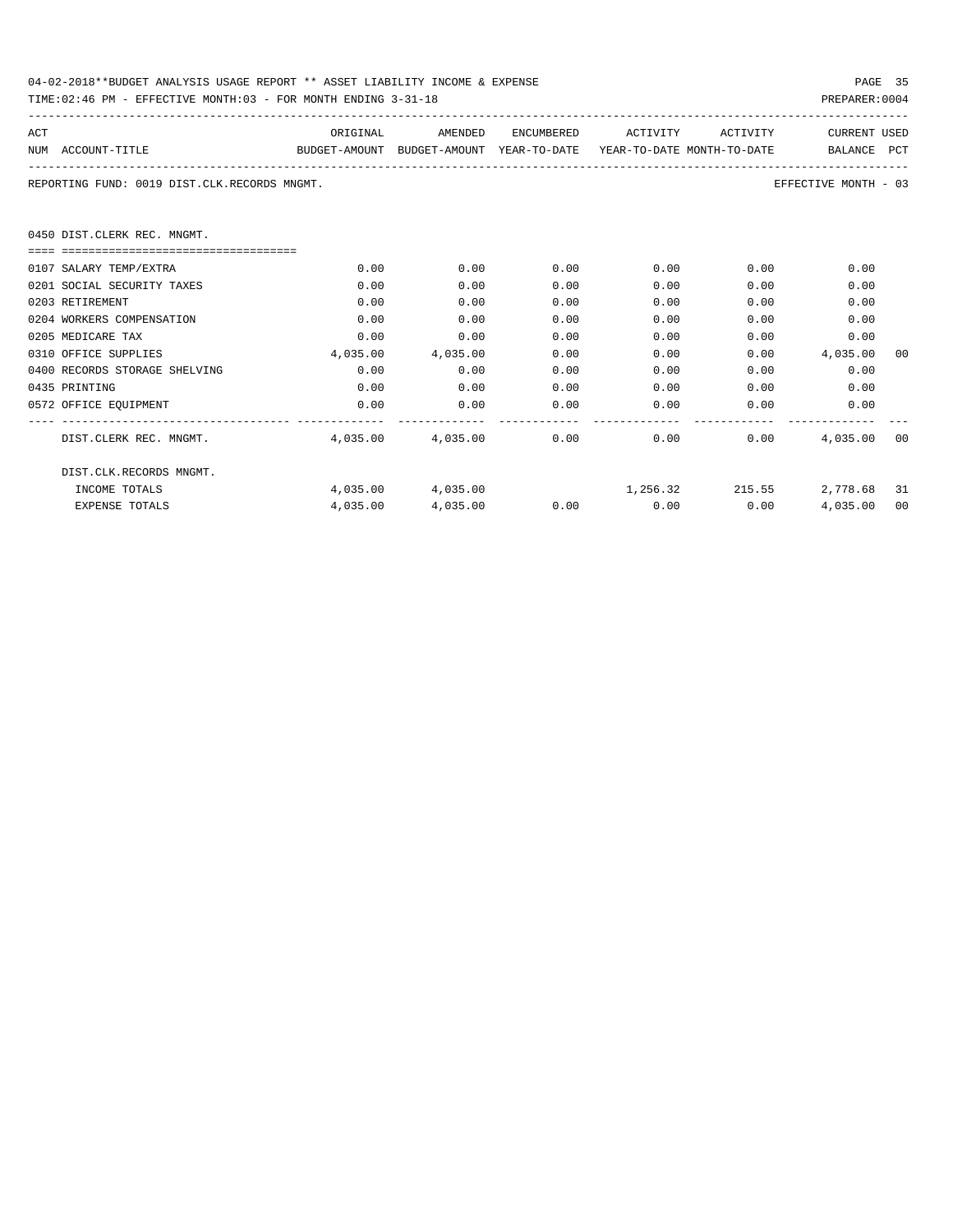|                    | 04-02-2018**BUDGET ANALYSIS USAGE REPORT ** ASSET LIABILITY INCOME & EXPENSE<br>TIME: 02:46 PM - EFFECTIVE MONTH: 03 - FOR MONTH ENDING 3-31-18 |           |                      |            |                                                                                 |                       | PAGE 36<br>PREPARER: 0004   |    |
|--------------------|-------------------------------------------------------------------------------------------------------------------------------------------------|-----------|----------------------|------------|---------------------------------------------------------------------------------|-----------------------|-----------------------------|----|
| $\mathop{\rm ACT}$ | NUM ACCOUNT-TITLE                                                                                                                               | ORIGINAL  | AMENDED              | ENCUMBERED | ACTIVITY<br>BUDGET-AMOUNT BUDGET-AMOUNT YEAR-TO-DATE YEAR-TO-DATE MONTH-TO-DATE | ACTIVITY              | CURRENT USED<br>BALANCE PCT |    |
|                    | REPORTING FUND: 0020 COUNTY OFFICES REC.MNGMT.                                                                                                  |           |                      |            |                                                                                 |                       | EFFECTIVE MONTH - 03        |    |
|                    | 0100 PAYROLL                                                                                                                                    |           |                      |            |                                                                                 |                       |                             |    |
|                    | 0100 PAYROLL                                                                                                                                    |           |                      |            |                                                                                 | $0.00$ $0.00$         | 0.00                        |    |
|                    | PAYROLL                                                                                                                                         |           |                      |            | 0.00                                                                            | 0.00                  | 0.00                        |    |
|                    | 0102 A/P CLEARING                                                                                                                               |           |                      |            |                                                                                 |                       |                             |    |
|                    | 0100 A/P CLEARING                                                                                                                               |           |                      |            | 0.00                                                                            | 0.00                  | 0.00                        |    |
|                    | A/P CLEARING                                                                                                                                    |           |                      |            | 0.00                                                                            | 0.00                  | 0.00                        |    |
|                    | 0103 CASH                                                                                                                                       |           |                      |            |                                                                                 |                       |                             |    |
|                    | 0100 CO.OFF.REC.MNGMT-COMB. FUNDS CKING                                                                                                         |           |                      |            |                                                                                 |                       | 1,608.53-208.45 41,154.09   |    |
|                    | _______________________________<br>CASH                                                                                                         |           |                      |            | 1,608.53-                                                                       | -----------<br>208.45 | 41,154.09                   |    |
|                    | 0120 RECEIVABLES                                                                                                                                |           |                      |            |                                                                                 |                       |                             |    |
|                    | 0313 DUE FROM OTHER FUNDS                                                                                                                       |           |                      |            | 0.00                                                                            |                       | $0.00$ 3,668.45             |    |
|                    | RECEIVABLES                                                                                                                                     |           |                      |            | 0.00                                                                            | 0.00                  | 3,668.45                    |    |
|                    | 0200 SYSTEM ADDED LIABILITY DEPARTMENT                                                                                                          |           |                      |            |                                                                                 |                       |                             |    |
|                    | 0150 ACCRUED SALARY PAYABLE                                                                                                                     |           |                      |            | 0.00                                                                            | 0.00                  | 283.09                      |    |
|                    | 0155 ACCRUED FRINGE BENEFITS                                                                                                                    |           |                      |            | 0.00                                                                            | 0.00                  | 52.13                       |    |
|                    | 0910 SYSTEM ADDED LIABILITY LINE-ITEM                                                                                                           |           |                      |            | 0.00                                                                            | 0.00                  | 0.00                        |    |
|                    | SYSTEM ADDED LIABILITY DEPARTMENT                                                                                                               |           |                      |            | 0.00                                                                            | 0.00                  | 335.22                      |    |
|                    | 0271 EQUITY ACCOUNT                                                                                                                             |           |                      |            |                                                                                 |                       |                             |    |
|                    | 0200 EQUITY ACCOUNT                                                                                                                             |           |                      |            | 0.00                                                                            |                       | 0.00 46,095.85              |    |
|                    | EQUITY ACCOUNT                                                                                                                                  |           |                      |            | 0.00                                                                            |                       | $0.00$ 46,095.85            |    |
|                    | 0300 CASH                                                                                                                                       |           |                      |            |                                                                                 |                       |                             |    |
|                    | 0120 BEGINNING CASH BALANCE                                                                                                                     | 0.00      | 0.00                 |            |                                                                                 | $0.00$ $0.00$         | 0.00                        |    |
|                    | CASH                                                                                                                                            | 0.00      | . <u>.</u> .<br>0.00 | 0.00       | $- - - - - -$<br>0.00                                                           | ----------<br>0.00    | 0.00                        |    |
|                    | 0360 INTEREST EARNINGS                                                                                                                          |           |                      |            |                                                                                 |                       |                             |    |
|                    | 0100 INTEREST EARNINGS                                                                                                                          | 40.00     | 40.00                |            |                                                                                 | 15.25 2.29            | 24.75 38                    |    |
|                    | INTEREST EARNINGS                                                                                                                               | 40.00     | 40.00                | 0.00       | 15.25                                                                           | ---------<br>2.29     | 24.75                       | 38 |
|                    | 0370 MISCELLENEOUS INCOME                                                                                                                       |           |                      |            |                                                                                 |                       |                             |    |
|                    | 0135 CO.OFFICE REC.MNGMT.FEE                                                                                                                    | 18,000.00 | 18,000.00            |            |                                                                                 |                       | 5,624.61 1,256.08 12,375.39 | 31 |
|                    | ---- --------------------<br>MISCELLENEOUS INCOME                                                                                               | 18,000.00 | 18,000.00            | 0.00       | 5,624.61                                                                        | 1,256.08              | 12,375.39 31                |    |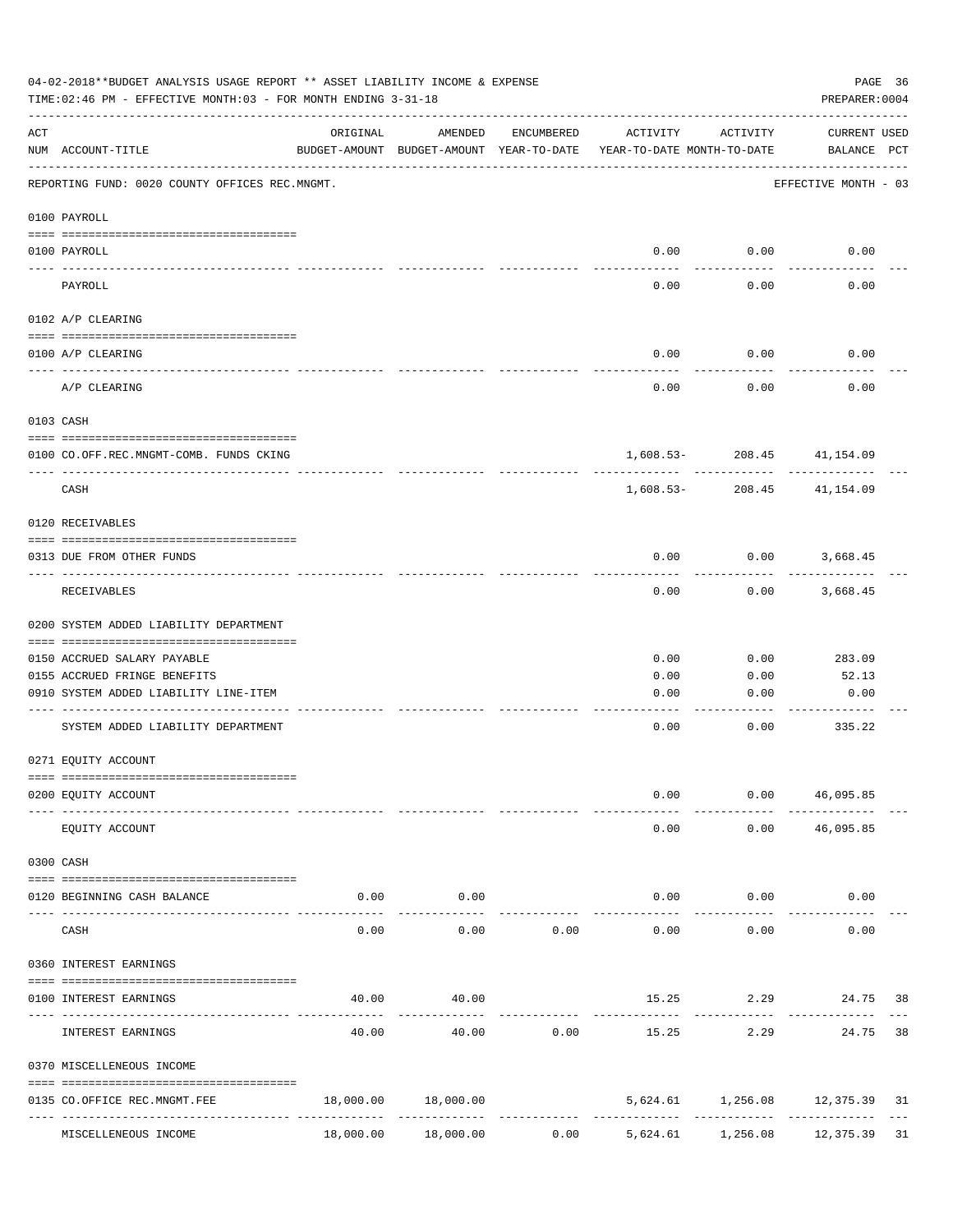| 04-02-2018**BUDGET ANALYSIS USAGE REPORT ** ASSET LIABILITY INCOME & EXPENSE |  |  |  |  | PAGE | 37 |
|------------------------------------------------------------------------------|--|--|--|--|------|----|
|                                                                              |  |  |  |  |      |    |

TIME:02:46 PM - EFFECTIVE MONTH:03 - FOR MONTH ENDING 3-31-18 PREPARER:0004

----------------------------------------------------------------------------------------------------------------------------------- ACT ORIGINAL AMENDED ENCUMBERED ACTIVITY ACTIVITY CURRENT USED NUM ACCOUNT-TITLE BUDGET-AMOUNT BUDGET-AMOUNT YEAR-TO-DATE YEAR-TO-DATE MONTH-TO-DATE BALANCE PCT ----------------------------------------------------------------------------------------------------------------------------------- REPORTING FUND: 0020 COUNTY OFFICES REC.MNGMT.

0449 COUNTY OFFICES REC.MNGMT.

| 0103 SALARY ASSISTANT              | 0.00      | 0.00                                                              | 0.00 | 0.00     | 0.00                        | 0.00      |      |
|------------------------------------|-----------|-------------------------------------------------------------------|------|----------|-----------------------------|-----------|------|
| 0107 SALARY TEMP./EXTRA            | 8,053.83  | 8,053.83                                                          | 0.00 | 4,106.04 | 713.48                      | 3,947.79  | 51   |
| 0201 SOCIAL SECURITY TAXES         | 499.34    | 499.34                                                            | 0.00 | 254.57   | 44.24                       | 244.77    | 51   |
| 0202 GROUP HEALTH INSURANCE        | 0.00      | 0.00                                                              | 0.00 | 0.00     | 0.00                        | 0.00      |      |
| 0203 RETIREMENT                    | 916.53    | 916.53                                                            | 0.00 | 462.19   | 82.05                       | 454.34    | 50   |
| 0204 WORKERS COMPENSATION          | 33.83     | 33.83                                                             | 0.00 | 14.13    | 0.00                        | 19.70     | 42   |
| 0205 MEDICARE TAX                  | 116.78    | 116.78                                                            | 0.00 | 59.51    | 10.35                       | 57.27     | 51   |
| 0310 OFFICE SUPPLIES               | 4,863.25  | 4,863.25                                                          | 0.00 | 0.00     | 0.00                        | 4,863.25  | 00   |
| 0350 RECORDS DISPOSAL              | 2,006.44  | 2,006.44                                                          | 0.00 | 801.95   | 199.80                      | 1,204.49  | 40   |
| 0400 RECORDS STORAGE SHELVING      | 0.00      | 0.00                                                              | 0.00 | 0.00     | 0.00                        | 0.00      |      |
| 0453 COMPUTER SOFTWARE MAINTENANCE | 1,550.00  | 1,550.00                                                          | 0.00 | 1,550.00 | 0.00                        | 0.00 100  |      |
| 0460 EQUIPMENT RENTAL              | 0.00      | 0.00                                                              | 0.00 | 0.00     | 0.00                        | 0.00      |      |
| 0574 COMPUTER EQUIPMENT            | 0.00      | 0.00                                                              | 0.00 | 0.00     | 0.00                        | 0.00      |      |
| COUNTY OFFICES REC.MNGMT.          |           | 18,040.00   18,040.00     0.00    7,248.39   1,049.92   10,791.61 |      |          |                             |           | -40  |
| COUNTY OFFICES REC.MNGMT.          |           |                                                                   |      |          |                             |           |      |
| INCOME TOTALS                      | 18,040.00 | 18,040.00                                                         |      |          | 5,639.86 1,258.37 12,400.14 |           | - 31 |
| <b>EXPENSE TOTALS</b>              | 18,040.00 | 18,040.00                                                         | 0.00 | 7,248.39 | 1,049.92                    | 10,791.61 | 40   |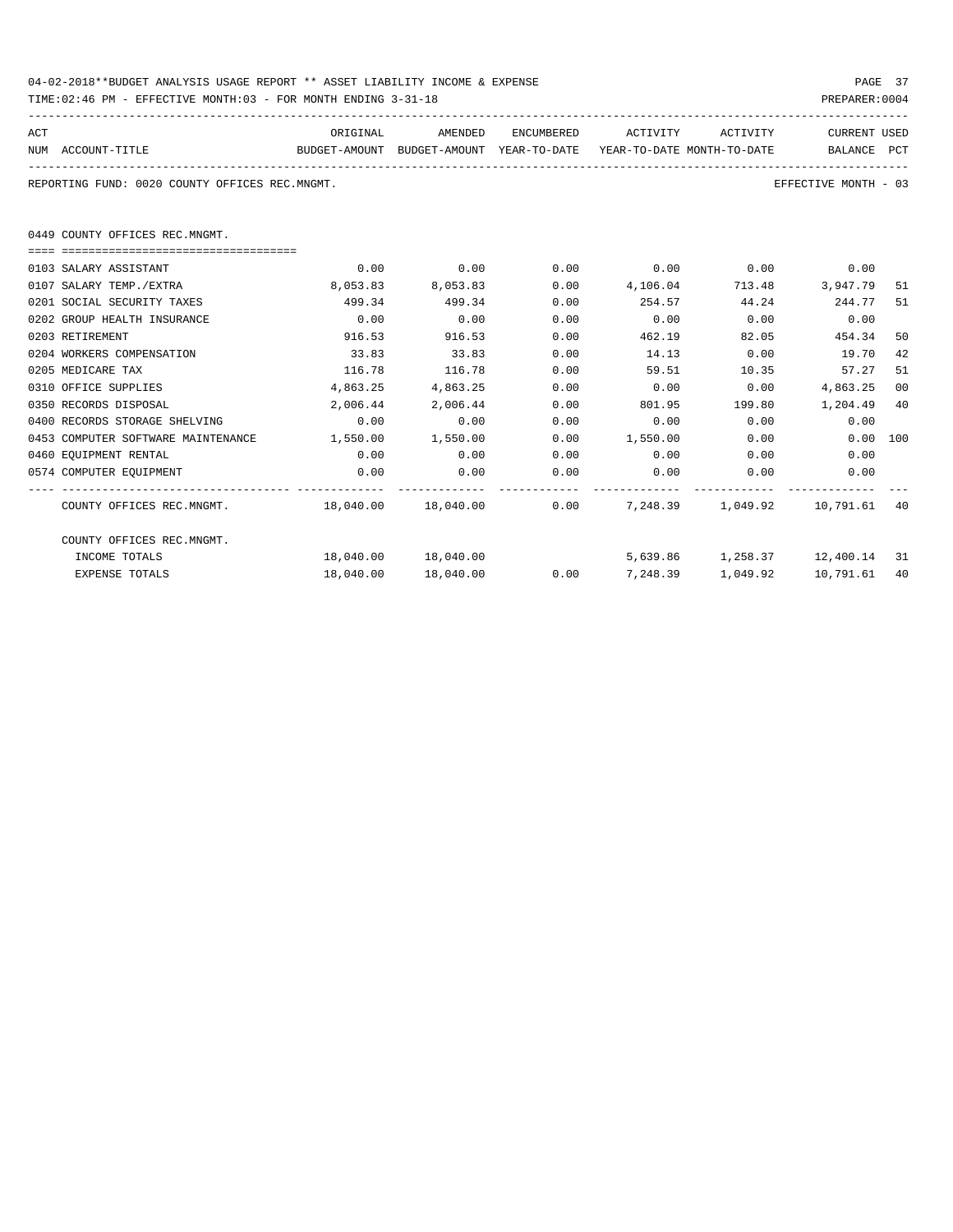|            | 04-02-2018**BUDGET ANALYSIS USAGE REPORT ** ASSET LIABILITY INCOME & EXPENSE<br>TIME:02:46 PM - EFFECTIVE MONTH:03 - FOR MONTH ENDING 3-31-18 |                            |                                                     |            |                                        |          | PREPARER: 0004                      | PAGE 38 |
|------------|-----------------------------------------------------------------------------------------------------------------------------------------------|----------------------------|-----------------------------------------------------|------------|----------------------------------------|----------|-------------------------------------|---------|
| ACT        | NUM ACCOUNT-TITLE                                                                                                                             | ORIGINAL                   | AMENDED<br>BUDGET-AMOUNT BUDGET-AMOUNT YEAR-TO-DATE | ENCUMBERED | ACTIVITY<br>YEAR-TO-DATE MONTH-TO-DATE | ACTIVITY | <b>CURRENT USED</b><br>BALANCE PCT  |         |
|            | REPORTING FUND: 0021 FANNIN CO. R & B #1 FUND                                                                                                 |                            |                                                     |            |                                        |          | EFFECTIVE MONTH - 03                |         |
|            | 0100 PAYROLL                                                                                                                                  |                            |                                                     |            |                                        |          |                                     |         |
|            | 0100 PAYROLL                                                                                                                                  |                            |                                                     |            | 0.00                                   | 0.00     | 0.00                                |         |
| ----- ---- | PAYROLL                                                                                                                                       |                            |                                                     |            | 0.00                                   | 0.00     | 0.00                                |         |
|            | 0102 A/P CLEARING                                                                                                                             |                            |                                                     |            |                                        |          |                                     |         |
|            | 0100 A/P CLEARING                                                                                                                             |                            |                                                     |            | 0.00                                   | 0.00     | 0.00                                |         |
|            | A/P CLEARING                                                                                                                                  |                            |                                                     |            | 0.00                                   | 0.00     | 0.00                                |         |
|            | 0103 CASH                                                                                                                                     |                            |                                                     |            |                                        |          |                                     |         |
|            | 0100 R&B#1-COMBINED FUNDS CHECKING                                                                                                            |                            |                                                     |            |                                        |          | 188,739.43   19,761.84   353,554.01 |         |
|            | 0175 TEXPOOL                                                                                                                                  |                            |                                                     |            | 99.88                                  | 18.07    | 17,565.86                           |         |
|            | CASH                                                                                                                                          |                            |                                                     |            |                                        |          | 188,839.31  19,779.91  371,119.87   |         |
|            | 0120 RECEIVABLES                                                                                                                              |                            |                                                     |            |                                        |          |                                     |         |
|            | 0311 TAXES RECEIVABLE                                                                                                                         |                            |                                                     |            | 0.00                                   | 0.00     | 29,558.47                           |         |
|            | 0312 DUE FROM OTHER GOVERNMENTS                                                                                                               |                            |                                                     |            | 0.00                                   | 0.00     | 6,633.14                            |         |
|            | 0313 DUE FROM OTHER FUNDS                                                                                                                     |                            |                                                     |            | 0.00                                   | 0.00     | 8,927.99                            |         |
|            | 0315 INVENTORY ASSET                                                                                                                          |                            |                                                     |            | 0.00                                   | 0.00     | 3,473.88<br>----------              |         |
|            | RECEIVABLES                                                                                                                                   |                            |                                                     |            | 0.00                                   | 0.00     | 48,593.48                           |         |
|            | 0200 LIABILITY ACCOUNT                                                                                                                        |                            |                                                     |            |                                        |          |                                     |         |
|            | 0150 ACCRUED SALARY PAYABLE                                                                                                                   |                            |                                                     |            | 0.00                                   | 0.00     | 11,068.97                           |         |
|            | 0155 ACCRUED FRINGE BENEFITS                                                                                                                  |                            |                                                     |            | 0.00                                   | 0.00     | 4,896.71                            |         |
|            | 0200 DEFERRED TAX REVENUE                                                                                                                     |                            |                                                     |            | 0.00                                   | 0.00     | 27, 352.33                          |         |
|            | 0910 SYSTEM ADDED LIABILITY LINE-ITEM                                                                                                         |                            |                                                     |            | 12,796.59-                             | 0.00     | $12,796.59-$                        |         |
|            | LIABILITY ACCOUNT                                                                                                                             |                            |                                                     |            | 12,796.59-                             | 0.00     | 30,521.42                           |         |
|            | 0207 DUE TO FUND                                                                                                                              |                            |                                                     |            |                                        |          |                                     |         |
|            | 0070 DUE TO RIGHT OF WAY                                                                                                                      |                            |                                                     |            | 0.00                                   | 0.00     | 0.00                                |         |
|            | 0131 DUE TO RD. DIST. 17A                                                                                                                     |                            |                                                     |            | 0.00                                   | 0.00     | 0.00                                |         |
|            | DUE TO FUND                                                                                                                                   | ------------ ------------- |                                                     |            | 0.00                                   | 0.00     | 0.00                                |         |
|            | 0231 LOANS                                                                                                                                    |                            |                                                     |            |                                        |          |                                     |         |
|            |                                                                                                                                               |                            |                                                     |            |                                        |          |                                     |         |
|            | 0100 LOAN BSB EQUIPMENT                                                                                                                       |                            |                                                     |            | 0.00                                   | 0.00     | 0.00                                |         |
|            | LOANS                                                                                                                                         |                            |                                                     |            | 0.00                                   | 0.00     | 0.00                                |         |
|            | 0271 EQUITY ACCOUNT                                                                                                                           |                            |                                                     |            |                                        |          |                                     |         |
|            | 0200 EQUITY ACCOUNTY                                                                                                                          | ----- -------------        |                                                     |            | 0.00                                   | 0.00     | 187,556.03<br>---------             |         |
|            | EQUITY ACCOUNT                                                                                                                                |                            |                                                     |            | 0.00                                   | 0.00     | 187,556.03                          |         |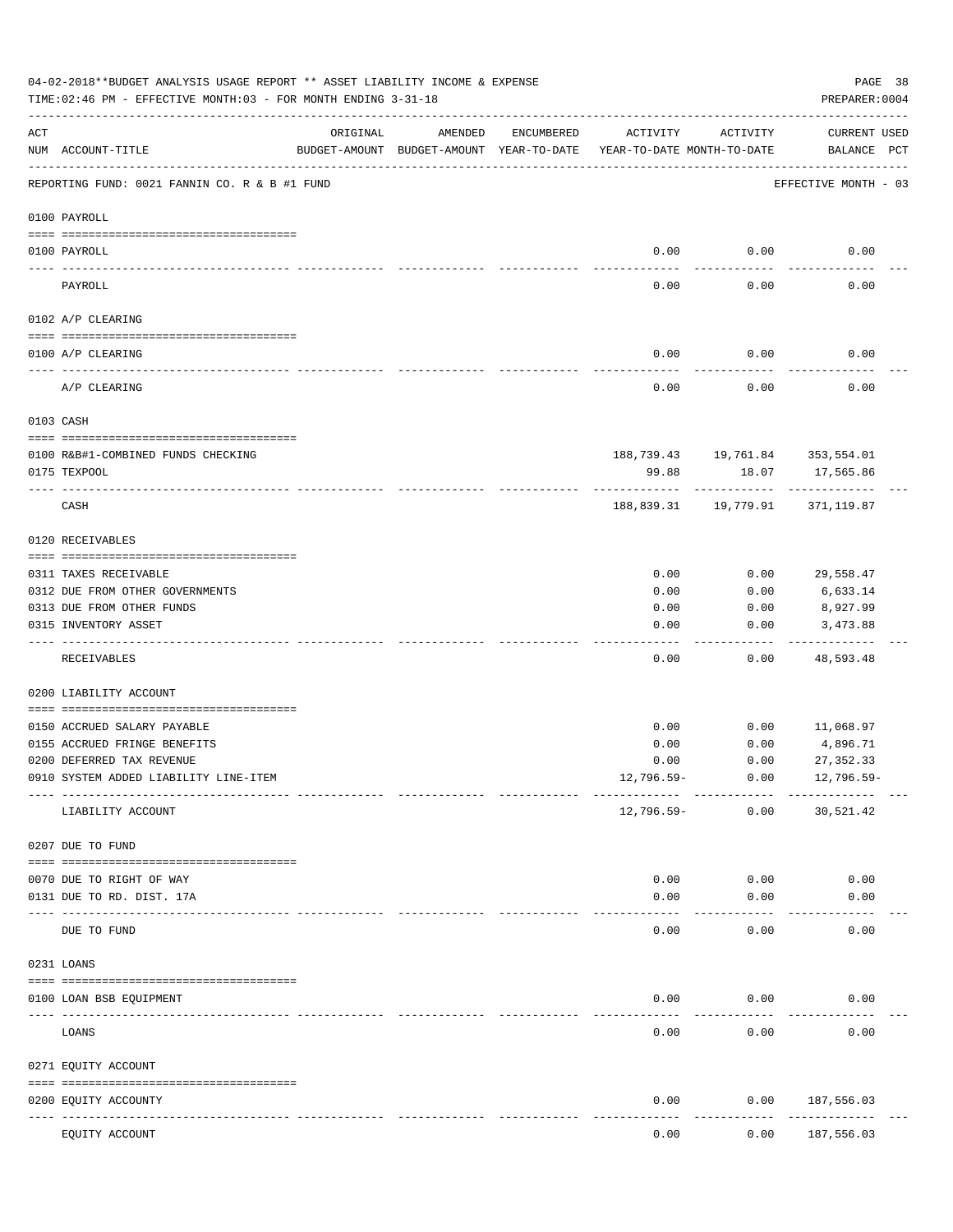|     | 04-02-2018**BUDGET ANALYSIS USAGE REPORT ** ASSET LIABILITY INCOME & EXPENSE<br>TIME: 02:46 PM - EFFECTIVE MONTH: 03 - FOR MONTH ENDING 3-31-18 |                                                                                 |                                                                |            |              |                                                         | PAGE 39<br>PREPARER: 0004   |             |
|-----|-------------------------------------------------------------------------------------------------------------------------------------------------|---------------------------------------------------------------------------------|----------------------------------------------------------------|------------|--------------|---------------------------------------------------------|-----------------------------|-------------|
|     |                                                                                                                                                 |                                                                                 |                                                                |            |              |                                                         |                             |             |
| ACT | NUM ACCOUNT-TITLE                                                                                                                               | ORIGINAL<br>BUDGET-AMOUNT BUDGET-AMOUNT YEAR-TO-DATE YEAR-TO-DATE MONTH-TO-DATE | AMENDED                                                        | ENCUMBERED |              | ACTIVITY ACTIVITY                                       | CURRENT USED<br>BALANCE PCT |             |
|     | REPORTING FUND: 0021 FANNIN CO. R & B #1 FUND                                                                                                   |                                                                                 |                                                                |            |              |                                                         | EFFECTIVE MONTH - 03        |             |
|     | 0300 TOTAL REV/TRANSFERS                                                                                                                        |                                                                                 |                                                                |            |              |                                                         |                             |             |
|     | 0121 BEGINNING CASH BALANCE                                                                                                                     | 136, 267.36 136, 267.36                                                         |                                                                |            |              | $0.00$ $0.00$ $136,267.36$                              |                             | 00          |
|     | TOTAL REV/TRANSFERS                                                                                                                             |                                                                                 | $136, 267.36$ $136, 267.36$ 0.00 0.00 0.00 136,267.36          |            |              |                                                         |                             | 00          |
|     | 0310 PROPERTY TAXES                                                                                                                             |                                                                                 |                                                                |            |              |                                                         |                             |             |
|     |                                                                                                                                                 |                                                                                 | 449,085.92 449,085.92                                          |            |              | 414, 389.17   16, 919.47   34, 696.75                   |                             | 92          |
|     | 0110 CURRENT TAXES<br>0120 DELINQUENT TAXES                                                                                                     |                                                                                 | 9,000.00 9,000.00                                              |            |              |                                                         |                             | 78          |
|     | PROPERTY TAXES                                                                                                                                  |                                                                                 | 458,085.92  458,085.92  0.00  421,430.04  18,556.99  36,655.88 |            |              |                                                         | _____________               | 92          |
|     | 0318 OTHER TAXES                                                                                                                                |                                                                                 |                                                                |            |              |                                                         |                             |             |
|     | 0120 PAY N LIEU TAX/GRASSLAND                                                                                                                   |                                                                                 | $1,000.00$ $1,000.00$                                          |            |              | $0.00$ $0.00$ $1,000.00$ $00$                           |                             |             |
|     | 0121 PAY N LIEU TAX/UPPER TRINITY                                                                                                               | 0.00                                                                            | 0.00                                                           |            | 884.17       | 0.00                                                    | $884.17+$                   |             |
|     | 0160 SALES TAX REVENUES                                                                                                                         | 40,913.00<br>. <u>.</u>                                                         | 40,913.00                                                      |            | . <u>.</u>   | 23,902.75 3,765.46                                      | 17,010.25<br>. <u>.</u>     | 58          |
|     | OTHER TAXES                                                                                                                                     |                                                                                 | 41,913.00 41,913.00 0.00 24,786.92 3,765.46 17,126.08          |            |              |                                                         |                             | 59          |
|     | 0321 FEES OF TAX COLLECTOR                                                                                                                      |                                                                                 |                                                                |            |              |                                                         |                             |             |
|     | 0200 CAR REGISTRATION/SALES TAX                                                                                                                 | 85,392.00 85,392.00                                                             |                                                                |            |              | 71,819.33 22,203.78 13,572.67                           |                             | 84          |
|     | 0300 COUNTY'S ADDITIONAL \$10                                                                                                                   | . <u>.</u> .                                                                    | 64,000.00 64,000.00                                            |            |              | 32,909.69 7,825.94 31,090.31                            |                             | 51          |
|     | FEES OF TAX COLLECTOR 662.98 (199,392.00 149,392.00 0.00 104,729.02 30,029.72 44,662.98                                                         |                                                                                 |                                                                |            |              |                                                         |                             | 70          |
|     | 0330 GRANTS                                                                                                                                     |                                                                                 |                                                                |            |              |                                                         |                             |             |
|     | 0200 FEMA GRANT                                                                                                                                 | 0.00                                                                            | 0.00                                                           |            |              | $0.00$ $0.00$                                           | 0.00                        |             |
|     | GRANTS                                                                                                                                          | 0.00                                                                            | 0.00                                                           | 0.00       | 0.00         | 0.00                                                    | 0.00                        |             |
|     | 0350 FINES                                                                                                                                      |                                                                                 |                                                                |            |              |                                                         |                             |             |
|     | 0403 COUNTY CLERK FINES                                                                                                                         |                                                                                 | 12,024.00   12,024.00                                          |            |              | 4, 163. 48   1, 218. 32   7, 860. 52                    |                             | 35          |
|     | 0450 DISTRICT CLERK FINES                                                                                                                       |                                                                                 | 11,311.00   11,311.00                                          |            |              | 3,621.33 655.99                                         | 7,689.67                    | 32          |
|     | 0455 J. P. #1 FINES                                                                                                                             | 7,686.00                                                                        | 7,686.00<br>1,800.00                                           |            | 1,650.41     | 0.00                                                    | 6,035.59                    | 21          |
|     | 0456 J. P. #2 FINES                                                                                                                             | 1,800.00                                                                        |                                                                |            | 1,894.57     | 538.22                                                  | $94.57 + 105$               |             |
|     | 0457 J. P. #3 FINES                                                                                                                             | 2,500.00                                                                        | 2,500.00<br>. <u>.</u> .                                       |            |              | 1,911.76 894.93 588.24<br>------------                  | -------------               | 76<br>$---$ |
|     | FINES                                                                                                                                           | 35,321.00                                                                       |                                                                |            |              | 35, 321.00   0.00   13, 241.55   3, 307.46   22, 079.45 |                             | 37          |
|     | 0360 INTEREST EARNINGS                                                                                                                          |                                                                                 |                                                                |            |              |                                                         |                             |             |
|     | 0100 INTEREST EARNINGS                                                                                                                          |                                                                                 | 175.00 175.00                                                  |            | ------------ | 169.23 36.67<br>-----------                             | 5.77                        | 97          |
|     | INTEREST EARNINGS                                                                                                                               | 175.00                                                                          | 175.00                                                         | 0.00       |              | 169.23 36.67                                            | 5.77                        | 97          |
|     | 0364 SALE OF EQUIPMENT                                                                                                                          |                                                                                 |                                                                |            |              |                                                         |                             |             |
|     | 0162 LAND/BUILDING                                                                                                                              | 0.00                                                                            | 0.00                                                           |            | 0.00         |                                                         | 0.00<br>0.00                |             |
|     | 0163 SALE OF EQUIPMENT                                                                                                                          |                                                                                 | 10,000.00    10,000.00                                         |            | 0.00         |                                                         | 0.00 10,000.00              | 00          |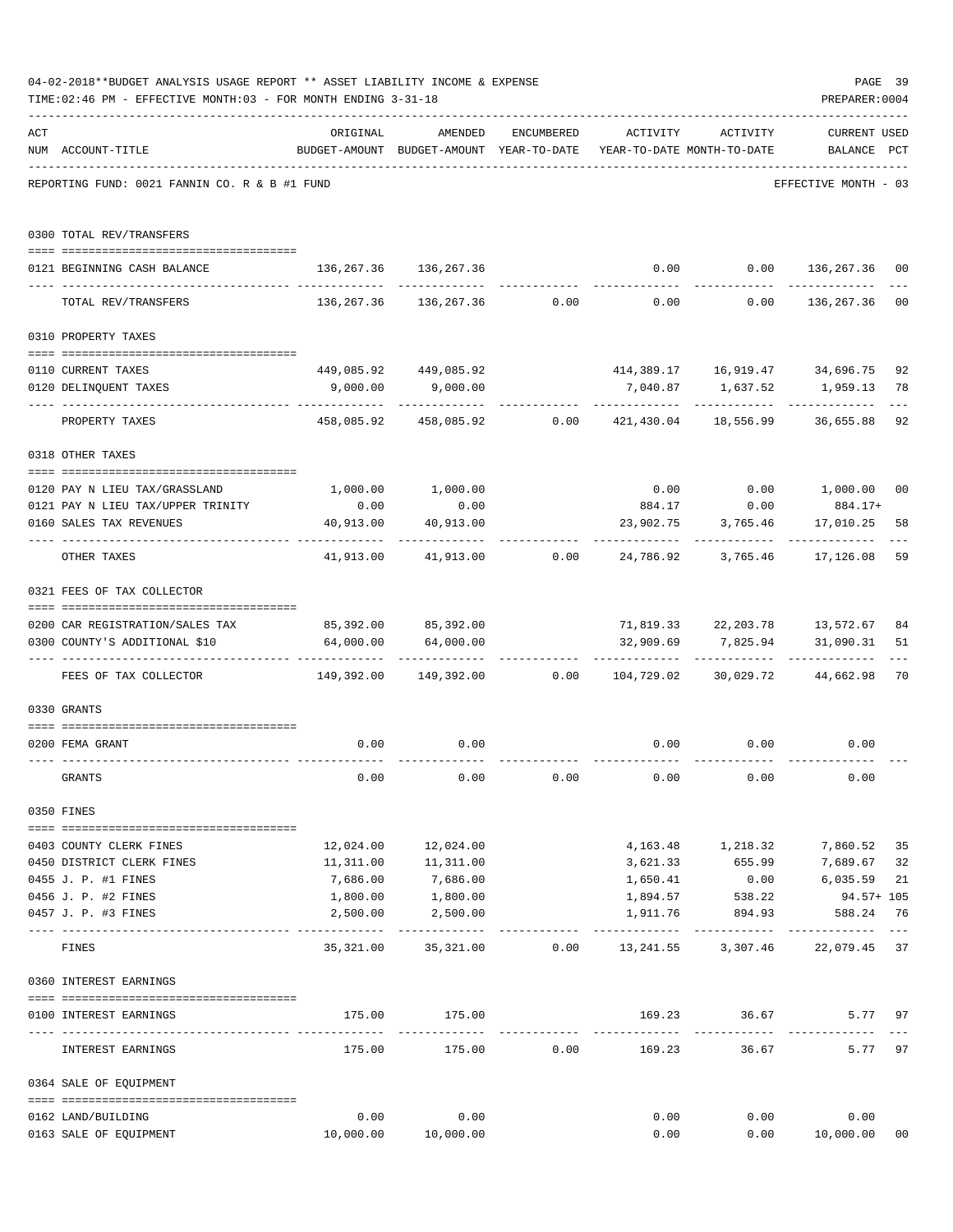| 04-02-2018**BUDGET ANALYSIS USAGE REPORT ** ASSET LIABILITY INCOME & EXPENSE |  |  |  |  | PAGE | 40 |
|------------------------------------------------------------------------------|--|--|--|--|------|----|
|                                                                              |  |  |  |  |      |    |

TIME:02:46 PM - EFFECTIVE MONTH:03 - FOR MONTH ENDING 3-31-18 PREPARER:0004

| ACT | NUM ACCOUNT-TITLE                              | ORIGINAL                                                       | AMENDED<br>BUDGET-AMOUNT BUDGET-AMOUNT YEAR-TO-DATE             | ENCUMBERED                                     | ACTIVITY               | ACTIVITY<br>YEAR-TO-DATE MONTH-TO-DATE | <b>CURRENT USED</b><br>BALANCE PCT       |                |
|-----|------------------------------------------------|----------------------------------------------------------------|-----------------------------------------------------------------|------------------------------------------------|------------------------|----------------------------------------|------------------------------------------|----------------|
|     | REPORTING FUND: 0021 FANNIN CO. R & B #1 FUND  |                                                                |                                                                 |                                                |                        |                                        | EFFECTIVE MONTH - 03                     |                |
|     |                                                |                                                                |                                                                 |                                                |                        |                                        |                                          |                |
|     | SALE OF EQUIPMENT                              | 10,000.00                                                      | 10,000.00                                                       | 0.00                                           | 0.00                   | 0.00                                   | 10,000.00                                | 00             |
|     | 0370 MISCELLANEOUS REVENUES                    |                                                                |                                                                 |                                                |                        |                                        |                                          |                |
|     | 0100 PROPERTY LEASE                            | 0.00                                                           | 0.00                                                            |                                                | 0.00                   | 0.00                                   | 0.00                                     |                |
|     | 0120 STATE LATERAL ROAD                        | 9,500.00                                                       | 9,500.00                                                        |                                                | 17,352.25              | 8,868.08                               | 7,852.25+ 183                            |                |
|     | 0125 TDT. WEIGHT FEES                          | 20,000.00                                                      | 20,000.00                                                       |                                                | 11,254.66              | 0.00                                   | 8,745.34                                 | 56             |
|     | 0130 REFUNDS & MISCELLANEOUS                   | 100.00                                                         | 100.00                                                          |                                                | 853.20                 | 0.00                                   | 753.20+ 853                              |                |
|     | 0140 PROCEEDS OF LOAN                          | 0.00                                                           | 0.00                                                            |                                                | 0.00                   | 0.00                                   | 0.00                                     |                |
|     | 0145 REIMBURSEMENT OF MATERIALS                | 10,000.00                                                      | 10,000.00                                                       |                                                | 6,281.71               | 1,273.57                               | 3,718.29                                 | 63             |
|     | MISCELLANEOUS REVENUES                         | 39,600.00                                                      | 39,600.00                                                       | 0.00                                           | 35,741.82              | 10,141.65                              | 3,858.18                                 | 90             |
|     | 0509 CONTINGENCY                               |                                                                |                                                                 |                                                |                        |                                        |                                          |                |
|     | 0475 CONTINGENCY                               | 20,652.99                                                      | 20,652.99                                                       | 0.00                                           | 0.00                   |                                        | 0.00<br>20,652.99                        | 00             |
|     | CONTINGENCY                                    | 20,652.99                                                      | 20,652.99                                                       | 0.00                                           | 0.00                   | 0.00                                   | 20,652.99                                | 0 <sup>0</sup> |
|     | 0621 ROAD & BRIDGE 1                           |                                                                |                                                                 |                                                |                        |                                        |                                          |                |
|     | 0100 COMPENSATION PAY                          | 0.00                                                           | 0.00                                                            | 0.00                                           |                        | $0.00$ 0.00                            | 0.00                                     |                |
|     | 0101 SALARY ELECTED OFFICIAL                   | 60,894.15                                                      | 60,894.15                                                       | 0.00                                           | 30,447.17              | 4,684.18                               | 30,446.98                                | 50             |
|     | 0105 SALARY SECRETARY                          | 0.00                                                           | 0.00                                                            | 0.00                                           | 0.00                   | 0.00                                   | 0.00                                     |                |
|     | 0106 SALARY PRECINCT EMPLOYEES                 | 181,789.20                                                     | 181,789.20                                                      | 0.00                                           | 90,087.95              | 13,983.82                              | 91,701.25                                | 50             |
|     | 0107 REGULAR-TEMP. PART-TIME                   | 0.00                                                           | 0.00                                                            | 0.00                                           | 0.00                   | 0.00                                   | 0.00                                     |                |
|     | 0108 SALARY-FOREMAN                            | 43,479.62                                                      | 43,479.62                                                       | 0.00                                           | 21,739.90              | 3,344.60                               | 21,739.72                                | 50             |
|     | 0199 TOTAL SALARIES                            | 286,162.97                                                     | 286,162.97                                                      | 0.00                                           | 142,275.02             | 22,012.60                              | 143,887.95                               | 50             |
|     | 0201 SOCIAL SECURITY TAXES                     | 17,779.30                                                      | 17,779.30 0.00                                                  |                                                |                        |                                        | 8,617.80  1,331.58  9,161.50             | 48             |
|     | 0202 GROUP HEALTH INSURANCE                    | 73,462.20                                                      |                                                                 |                                                |                        |                                        |                                          | 50             |
|     | 0203 RETIREMENT                                | 32,565.34                                                      | 32,565.34                                                       | 0.00                                           | 16,010.72              |                                        | 2,531.42 16,554.62                       | 49             |
|     | 0204 WORKERS' COMPENSATION                     | 9,447.06                                                       | 9,447.06                                                        | 0.00                                           | 3,825.07               | 0.00                                   | 5,621.99                                 | 40             |
|     | 0205 MEDICARE TAX                              |                                                                | 4, 158.06 4, 158.06                                             |                                                |                        |                                        | $0.00$ $2,015.36$ $311.40$ $2,142.70$ 48 |                |
|     | 0206 UNEMPLOYMENT EXPENSE                      | 0.00                                                           | 0.00<br>-------------                                           | 0.00<br>------------                           | 0.00<br>-------------- | 0.00<br>-------------                  | 0.00<br>-------------                    |                |
|     | 0299 TOTAL EMPLOYEE BENEFITS                   | 137,411.96  137,411.96   0.00  67,026.20  10,271.50  70,385.76 |                                                                 |                                                |                        |                                        |                                          | 49             |
|     | 0314 EMPLOYEE PHYSICALS/DOT TESTING            | 450.00                                                         | 450.00                                                          | 0.00                                           | 40.00                  | 0.00                                   | 410.00                                   | 09             |
|     | 0340 SHOP SUPPLIES                             | 3,000.00                                                       | 3,000.00                                                        | 0.00                                           | 779.05                 | 186.73                                 | 2,220.95                                 | 26             |
|     | 0341 R & B MAT. ROCK & GRAVEL                  | 120,000.00                                                     |                                                                 | $120,000.00$ $3,453.84$ $44,018.13$ $2,913.06$ |                        |                                        | 72,528.03                                | 40             |
|     | 0342 R & B MAT. CULVERTS                       | 25,000.00                                                      |                                                                 | 25,000.00 0.00                                 | 11,865.22              | 0.00                                   | 13,134.78                                | 47             |
|     | 0343 R & B MAT. HARDWRE & LUMB                 | 2,042.14                                                       |                                                                 | 2,042.14 842.58                                | 179.52                 | 0.00                                   | 1,020.04                                 | 50             |
|     | 0344 R & B MAT ASPHALT /RD OIL                 | 60,000.00                                                      | 60,000.00                                                       |                                                | $0.00$ 10,850.72       | 0.00                                   | 49,149.28                                | 18             |
|     | 0345 CHEMICALS                                 | 0.00                                                           | 0.00                                                            | 0.00                                           | 0.00                   | 0.00<br>0.00                           | 0.00                                     |                |
|     | 0346 CETRZ EXPENDITURES<br>0350 DEBRIS REMOVAL | 0.00<br>0.00                                                   | 0.00<br>0.00                                                    | 0.00<br>0.00                                   | 0.00<br>0.00           | 0.00                                   | 0.00<br>0.00                             |                |
|     |                                                |                                                                |                                                                 |                                                |                        | ------------                           |                                          |                |
|     | 0399 TOTAL R&B MATERIAL                        |                                                                | 210,492.14 210,492.14 4,296.42 67,732.64 3,099.79 138,463.08 34 |                                                |                        |                                        |                                          |                |
|     | 0400 LEGAL FEES                                | 0.00                                                           | 0.00                                                            | 0.00                                           | 0.00                   | 0.00                                   | 0.00                                     |                |
|     | 0420 UTILITY TELEPHONE                         | 675.00                                                         | 675.00                                                          | 0.00                                           | 350.89                 |                                        | 58.56 324.11                             | 52             |

0421 CELL PHONE ALLOWANCE 600.00 600.00 0.00 300.00 50.00 300.00 50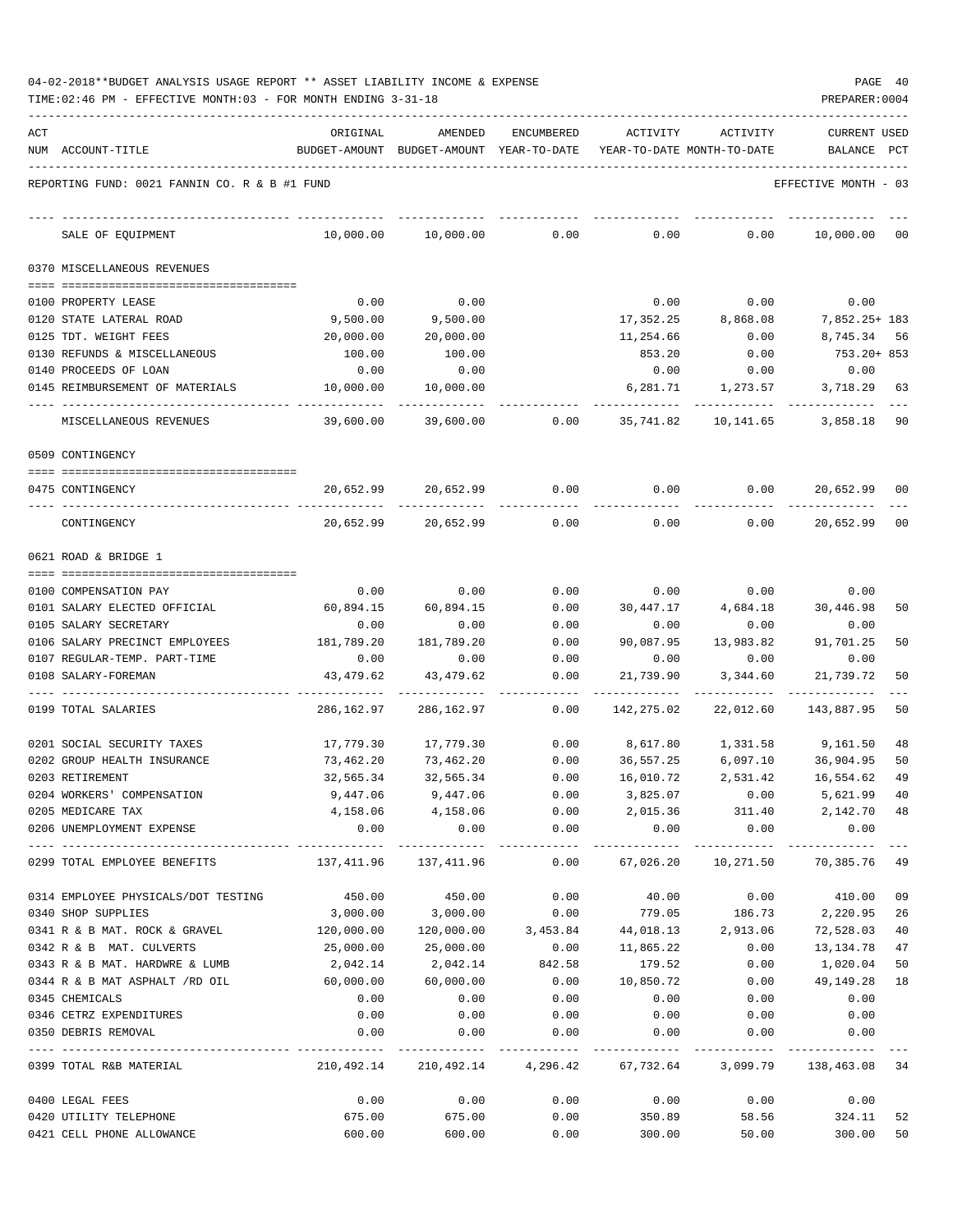TIME:02:46 PM - EFFECTIVE MONTH:03 - FOR MONTH ENDING 3-31-18 PREPARER:0004

| ACT | NUM ACCOUNT-TITLE                             | ORIGINAL<br>BUDGET-AMOUNT | AMENDED<br>BUDGET-AMOUNT YEAR-TO-DATE | ENCUMBERED | ACTIVITY  | ACTIVITY<br>YEAR-TO-DATE MONTH-TO-DATE                         | CURRENT USED<br><b>BALANCE</b> | PCT            |
|-----|-----------------------------------------------|---------------------------|---------------------------------------|------------|-----------|----------------------------------------------------------------|--------------------------------|----------------|
|     |                                               |                           |                                       |            |           |                                                                |                                |                |
|     | REPORTING FUND: 0021 FANNIN CO. R & B #1 FUND |                           |                                       |            |           |                                                                | EFFECTIVE MONTH - 03           |                |
|     | 0423 INTERNET SERVICE                         | 0.00                      | 0.00                                  | 0.00       | 0.00      | 0.00                                                           | 0.00                           |                |
|     | 0427 OUT OF COUNTY TRAVEL                     | 1,435.58                  | 1,435.58                              | 225.00     | 40.00     | 0.00                                                           | 1,170.58                       | 18             |
|     | 0430 BIDS, NOTICES & PERMITS                  | 800.00                    | 800.00                                | 0.00       | 94.50     | 0.00                                                           | 705.50                         | 12             |
|     | 0435 PRINTING                                 | 100.00                    | 100.00                                | 0.00       | 0.00      | 0.00                                                           | 100.00                         | 0 <sub>0</sub> |
|     | 0440 UTILITY ELECTRICITY                      | 1,600.00                  | 1,600.00                              | 113.33     | 587.03    | 135.04                                                         | 899.64                         | 44             |
|     | 0442 UTILITY WATER                            | 250.00                    | 250.00                                | 17.69      | 83.46     | 16.58                                                          | 148.85                         | 40             |
|     | 0443 TRASH DUMPSTER PICKUP                    | 1,000.00                  | 1,000.00                              | 74.97      | 367.71    | 74.97                                                          | 557.32                         | 44             |
|     | 0447 REPEATER SERVICE CONTRACT                | 682.32                    | 682.32                                | 0.00       | 686.32    | 0.00                                                           | $4.00 - 101$                   |                |
|     | 0450 R & M BUILDING                           | 300.00                    | 300.00                                | 0.00       | 0.00      | 0.00                                                           | 300.00                         | 0 <sub>0</sub> |
|     | 0453 COMPUTER SOFTWARE                        | 912.50                    | 912.50                                | 0.00       | 0.00      | 0.00                                                           | 912.50                         | 0 <sub>0</sub> |
|     | 0457 R & M MACHINERY GAS & OIL                | 51,000.00                 | 51,000.00                             | 0.00       | 13,853.79 | 0.00                                                           | 37, 146. 21                    | 27             |
|     | 0458 R & M MACHINERY PARTS                    | 30,000.00                 | 30,000.00                             | 0.00       | 20,934.81 | 3,470.40                                                       | 9,065.19                       | 70             |
|     | 0459 R & M MACH. TIRES & TUBES                | 20,000.00                 | 20,000.00                             | 536.00     | 1,167.00  | 37.00                                                          | 18,297.00                      | 09             |
|     | 0460 EQUIPMENT RENTAL/LEASE                   | 0.00                      | 0.00                                  | 0.00       | 0.00      | 0.00                                                           | 0.00                           |                |
|     | 0480 BOND                                     | 178.00                    | 178.00                                | 0.00       | 0.00      | 0.00                                                           | 178.00                         | 0 <sub>0</sub> |
|     | 0482 INSURANCE                                | 4,500.00                  | 4,500.00                              | 0.00       | 3,234.93  | 0.00                                                           | 1,265.07                       | 72             |
|     | 0485 PRISONER SUPPLIES                        | 0.00                      | 0.00                                  | 0.00       | 0.00      | 0.00                                                           | 0.00                           |                |
|     | 0488 FANNIN RURAL RAIL DISTRICT               | 0.00                      | 0.00                                  | 0.00       | 0.00      | 0.00                                                           | 0.00                           |                |
|     | 0490 MISCELLANEOUS                            | 1,000.00                  | 1,000.00                              | 0.00       | 0.00      | 0.00                                                           | 1,000.00                       | 00             |
|     | 0491 SOIL & WATER CONSERVATION                | 250.00                    | 250.00                                | 0.00       | 250.00    | 250.00                                                         | 0.00                           | 100            |
|     | 0492 TDRA FLOOD CASH MATCH                    | 0.00                      | 0.00                                  | 0.00       | 0.00      | 0.00                                                           | 0.00                           |                |
|     | 0494 FLOOD CONTROL SITE MAINTENANCE           | 5,500.00                  | 5,500.00                              | 0.00       | 5,500.00  | 5,500.00                                                       | 0.00                           | 100            |
|     | 0495 PIPELINE SALES TAX REIMBURSEMENT         | 0.00                      | 0.00                                  | 0.00       | 0.00      | 0.00                                                           | 0.00                           |                |
|     | 0496 TCOG HAZARDOUS WASTEMATCH                | 1,250.00                  | 1,250.00                              | 0.00       | 0.00      | 0.00                                                           | 1,250.00                       | 00             |
|     | 0499 TOTAL SER.& OTHER CHARGES                | 122,033.40                | 122,033.40                            | 966.99     | 47,450.44 | 9,592.55                                                       | 73,615.97                      | 40             |
|     | 0500 LAND                                     |                           |                                       |            | 0.00      | 0.00                                                           | 0.00                           |                |
|     | 0535 BUILDING                                 |                           |                                       |            | 0.00      | 0.00                                                           | 0.00                           |                |
|     | 0570 COMPUTER EQUIPMENT                       | 300.00                    | 300.00                                | 0.00       | 0.00      | 0.00                                                           | 300.00                         | 00             |
|     | 0571 PURCHASE OF MACH./EQUIP.                 | 79,000.00                 | 79,000.00                             | 0.00       | 67,000.00 | 0.00                                                           | 12,000.00                      | 85             |
|     | 0573 RADIO EQUIPMENT                          | 0.00                      | 0.00                                  | 0.00       | 0.00      | 0.00                                                           | 0.00                           |                |
|     | 0575 LAND AND BUILDING                        | 0.00                      | 0.00                                  | 0.00       | 0.00      | 0.00                                                           | 0.00                           |                |
|     | 0599 CAPITAL OUTLAY                           | 79,300.00                 | 79,300.00                             | 0.00       | 67,000.00 | 0.00                                                           | 12,300.00                      | 84             |
|     | 0630 NOTE PAYMENT                             | 0.00                      | 0.00                                  | 0.00       | 0.00      | 0.00                                                           | 0.00                           |                |
|     | 0670 NOTE PAYMENT-INTEREST                    | 0.00                      | 0.00                                  | 0.00       | 0.00      | 0.00                                                           | 0.00                           |                |
|     | 0695 SURVEYING                                | 0.00                      | 0.00                                  | 0.00       | 0.00      | 0.00                                                           | 0.00                           |                |
|     | ROAD & BRIDGE 1                               |                           |                                       |            |           | 835,400.47 835,400.47 5,263.41 391,484.30 44,976.44 438,652.76 |                                | 47             |
|     | 0625 ADMINISTRATIVE OFFICE R&B #1             |                           |                                       |            |           |                                                                |                                |                |
|     | 0105 SALARY SECRETARY                         | 9,593.48                  | 9,593.48                              | 0.00       |           | 4,796.74 737.96 4,796.74                                       |                                | 50             |
|     | 0201 SOCIAL SECURITY TAXES                    | 594.80                    | 594.80                                | 0.00       | 217.51    | 32.54                                                          | 377.29                         | 37             |
|     | 0202 GROUP HEALTH INSURANCE                   | 2,623.65                  | 2,623.65                              | 0.00       | 1,311.72  | 218.62                                                         | 1,311.93                       | 50             |
|     | 0203 RETIREMENT                               | 1,091.74                  | 1,091.74                              | 0.00       | 539.68    | 84.88                                                          | 552.06                         | 49             |
|     | 0204 WORKERS' COMPENSATION                    | 40.29                     | 40.29                                 | 0.00       | 16.83     | 0.00                                                           | 23.46                          | 42             |
|     | 0205 MEDICARE TAX                             | 139.11                    | 139.11                                | 0.00       | 50.80     | 7.60                                                           | 88.31                          | 37             |
|     | 0310 OFFICE SUPPLIES                          | 100.00                    | 100.00                                | 0.00       | 20.35     | 0.00                                                           | 79.65                          | 20             |
|     | 0311 POSTAL EXPENSES                          | 0.00                      | 0.00                                  | 0.00       | 0.00      | 0.00                                                           | 0.00                           |                |
|     | 0353 COMPUTER EXPENSE                         | 500.00                    | 500.00                                | 0.00       | 0.00      | 0.00                                                           | 500.00                         | 0 <sub>0</sub> |
|     | 0427 OUT OF COUNTY TRAVEL                     | 0.00                      | 0.00                                  | 0.00       | 0.00      | 0.00                                                           | 0.00                           |                |
|     |                                               |                           |                                       |            |           |                                                                |                                |                |

0480 BOND 17.75 17.75 0.00 24.75 0.00 7.00- 139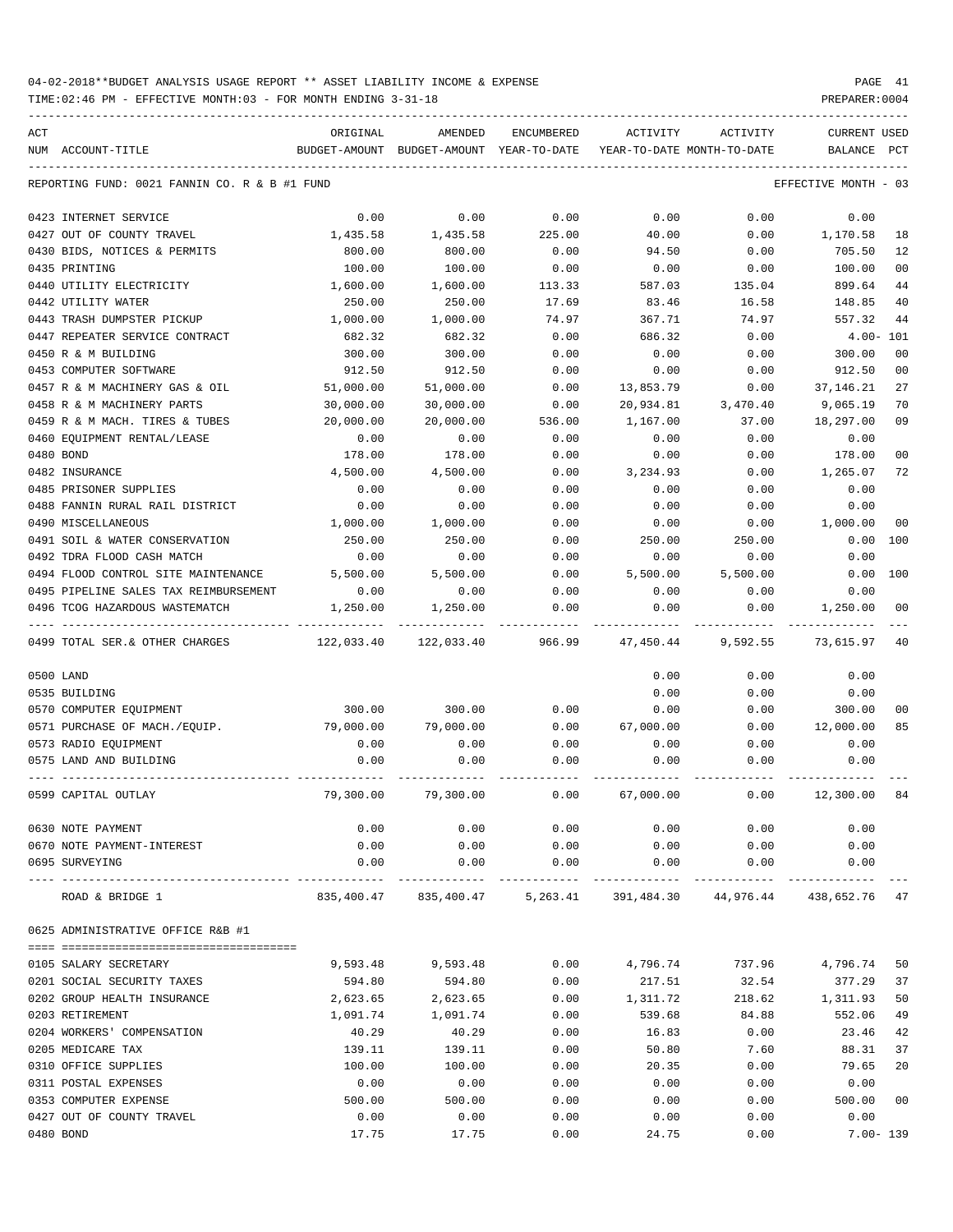04-02-2018\*\*BUDGET ANALYSIS USAGE REPORT \*\* ASSET LIABILITY INCOME & EXPENSE PAGE 42 TIME:02:46 PM - EFFECTIVE MONTH:03 - FOR MONTH ENDING 3-31-18 PREPARER:0004

| ACT |                                               | ORIGINAL      | AMENDED       | ENCUMBERED   | ACTIVITY                   | ACTIVITY  | <b>CURRENT USED</b>  |     |
|-----|-----------------------------------------------|---------------|---------------|--------------|----------------------------|-----------|----------------------|-----|
| NUM | ACCOUNT-TITLE                                 | BUDGET-AMOUNT | BUDGET-AMOUNT | YEAR-TO-DATE | YEAR-TO-DATE MONTH-TO-DATE |           | BALANCE              | PCT |
|     | REPORTING FUND: 0021 FANNIN CO. R & B #1 FUND |               |               |              |                            |           | EFFECTIVE MONTH - 03 |     |
|     | 0572 OFFICE EQUIPMENT                         | 0.00          | 0.00          | 0.00         | 0.00                       | 0.00      | 0.00                 |     |
|     | 0574 COMPUTER EQUIPMENT                       | 0.00          | 0.00          | 0.00         | 0.00                       | 0.00      | 0.00                 |     |
|     | ADMINISTRATIVE OFFICE R&B #1                  | 14,700.82     | 14,700.82     | 0.00         | 6,978.38                   | 1,081.60  | 7,722.44             | 47  |
|     | FANNIN CO. R & B #1 FUND                      |               |               |              |                            |           |                      |     |
|     | INCOME TOTALS                                 | 870,754.28    | 870,754.28    |              | 600,098.58                 | 65,837.95 | 270,655.70           | 69  |
|     | <b>EXPENSE TOTALS</b>                         | 870,754.28    | 870,754.28    | 5,263.41     | 398,462.68                 | 46,058.04 | 467,028.19           | 46  |
|     |                                               |               |               |              |                            |           |                      |     |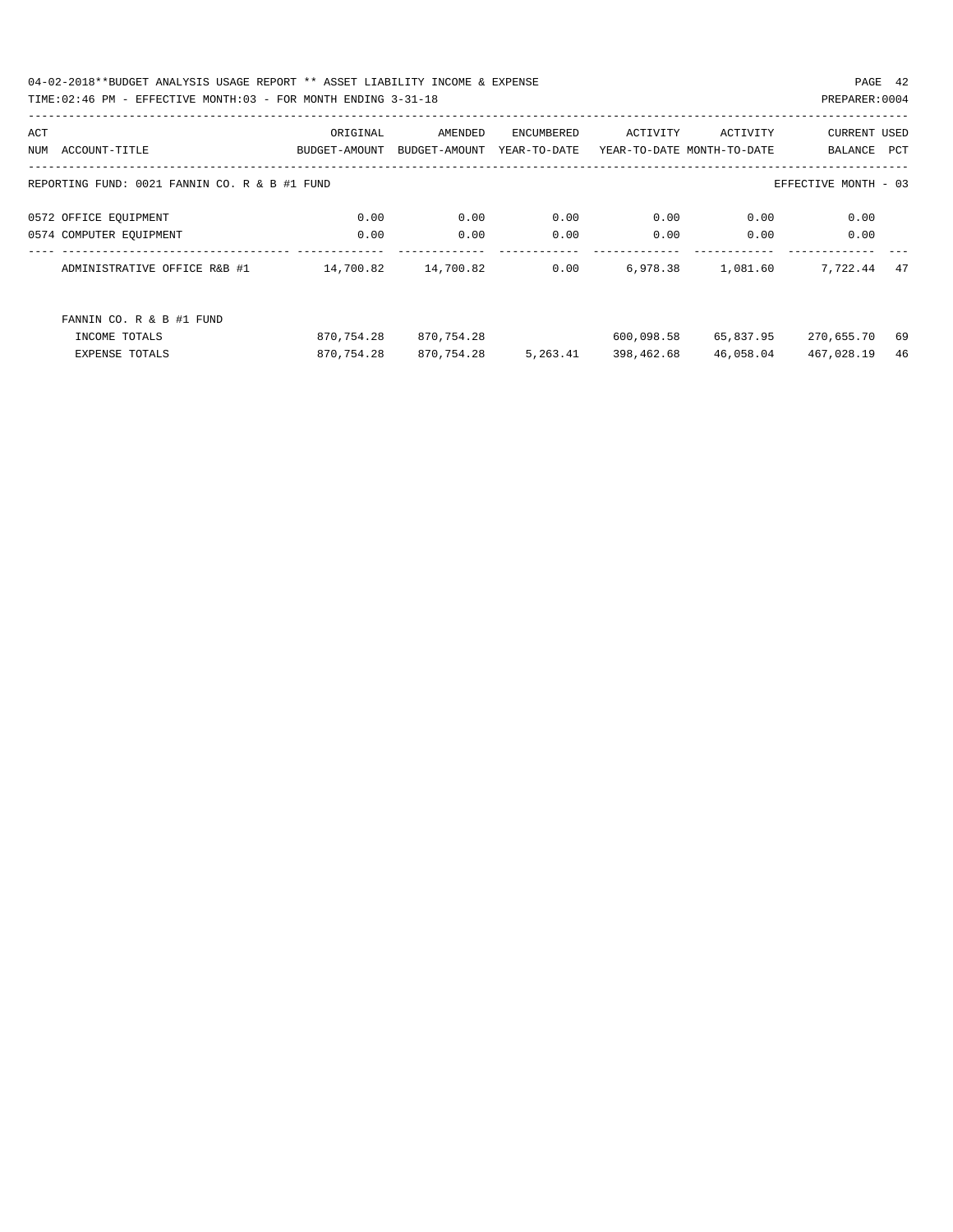|     | 04-02-2018**BUDGET ANALYSIS USAGE REPORT ** ASSET LIABILITY INCOME & EXPENSE<br>TIME: 02:46 PM - EFFECTIVE MONTH: 03 - FOR MONTH ENDING 3-31-18 |           |           |            |                                                                                 |                                    |                                      |                |  |  |  |
|-----|-------------------------------------------------------------------------------------------------------------------------------------------------|-----------|-----------|------------|---------------------------------------------------------------------------------|------------------------------------|--------------------------------------|----------------|--|--|--|
| ACT | NUM ACCOUNT-TITLE                                                                                                                               | ORIGINAL  | AMENDED   | ENCUMBERED | ACTIVITY<br>BUDGET-AMOUNT BUDGET-AMOUNT YEAR-TO-DATE YEAR-TO-DATE MONTH-TO-DATE | ACTIVITY                           | CURRENT USED<br>BALANCE PCT          |                |  |  |  |
|     | REPORTING FUND: 0022 FANNIN CO. R & B #2 FUND                                                                                                   |           |           |            |                                                                                 |                                    | EFFECTIVE MONTH - 03                 |                |  |  |  |
|     | 0100 PAYROLL                                                                                                                                    |           |           |            |                                                                                 |                                    |                                      |                |  |  |  |
|     | 0100 PAYROLL                                                                                                                                    |           |           |            | 0.00                                                                            | 0.00                               | 0.00                                 |                |  |  |  |
|     | ----- --------<br>PAYROLL                                                                                                                       |           |           |            | -----<br>0.00                                                                   | ---------<br>0.00                  | 0.00                                 |                |  |  |  |
|     | 0102 A/P CLEARING                                                                                                                               |           |           |            |                                                                                 |                                    |                                      |                |  |  |  |
|     | 0100 A/P CLEARING                                                                                                                               |           |           |            | 0.00                                                                            | 0.00                               | 0.00                                 |                |  |  |  |
|     | A/P CLEARING                                                                                                                                    |           |           |            | ---------<br>0.00                                                               | ---------<br>0.00                  | 0.00                                 |                |  |  |  |
|     | 0103 CASH                                                                                                                                       |           |           |            |                                                                                 |                                    |                                      |                |  |  |  |
|     | 0100 R&B#2- COMBINED FUNDS CHECKING                                                                                                             |           |           |            |                                                                                 | $141, 223.58$ 9,844.52- 319,085.73 |                                      |                |  |  |  |
|     | 0175 TEXPOOL                                                                                                                                    |           |           |            | 120,207.39                                                                      |                                    | 425.02 500,627.76                    |                |  |  |  |
|     | CASH                                                                                                                                            |           |           |            | 261,430.97                                                                      |                                    | ------------<br>9,419.50- 819,713.49 |                |  |  |  |
|     | 0120 RECEIVABLES                                                                                                                                |           |           |            |                                                                                 |                                    |                                      |                |  |  |  |
|     |                                                                                                                                                 |           |           |            |                                                                                 |                                    |                                      |                |  |  |  |
|     | 0311 TAXES RECEIVABLE<br>0312 DUE FROM OTHER GOVERNMENT                                                                                         |           |           |            | 0.00<br>0.00                                                                    | 0.00<br>0.00                       | 32,900.60<br>7,258.43                |                |  |  |  |
|     | 0313 DUE FROM OTHER FUNDS                                                                                                                       |           |           |            | 0.00                                                                            | 0.00                               | 10,399.94                            |                |  |  |  |
|     | 0315 INVENTORY ASSET                                                                                                                            |           |           |            | 0.00<br>$---$                                                                   | 0.00<br>$- - - - - -$              | 41,975.72<br>----------              |                |  |  |  |
|     | RECEIVABLES                                                                                                                                     |           |           |            | 0.00                                                                            | 0.00                               | 92,534.69                            |                |  |  |  |
|     | 0200 LIABILITY ACCOUNT                                                                                                                          |           |           |            |                                                                                 |                                    |                                      |                |  |  |  |
|     | 0150 ACCRUED SALARY PAYABLE                                                                                                                     |           |           |            | 0.00                                                                            | 0.00                               | 10,638.97                            |                |  |  |  |
|     | 0155 ACCRUED FRINGE BENEFITS                                                                                                                    |           |           |            | 0.00                                                                            | 0.00                               | 5,217.20                             |                |  |  |  |
|     | 0200 DEFERRED TAX REVENUE                                                                                                                       |           |           |            | 0.00                                                                            | 0.00                               | 29,990.98                            |                |  |  |  |
|     | 0910 SYSTEM ADDED LIABILITY LINE-ITEM                                                                                                           |           |           |            | $9,878.53-$                                                                     | 0.00                               | $9,878.53-$                          |                |  |  |  |
|     | LIABILITY ACCOUNT                                                                                                                               |           |           |            | $9,878.53-$                                                                     | 0.00                               | 35,968.62                            |                |  |  |  |
|     | 0207 DUE TO FUND                                                                                                                                |           |           |            |                                                                                 |                                    |                                      |                |  |  |  |
|     | 0070 DUE TO RIGHT OF WAY                                                                                                                        |           |           |            | 0.00                                                                            | 0.00                               | 0.00                                 |                |  |  |  |
|     | DUE TO FUND                                                                                                                                     |           |           |            | 0.00                                                                            | 0.00                               | 0.00                                 |                |  |  |  |
|     | 0271 EQUITY ACCOUNT                                                                                                                             |           |           |            |                                                                                 |                                    |                                      |                |  |  |  |
|     | 0200 EQUITY ACCOUNT                                                                                                                             |           |           |            | 0.00                                                                            | 0.00                               | 604,970.06                           |                |  |  |  |
|     | EQUITY ACCOUNT                                                                                                                                  |           |           |            | 0.00                                                                            | 0.00                               | 604,970.06                           |                |  |  |  |
|     | 0300 TOTAL REV/TRANSFERS                                                                                                                        |           |           |            |                                                                                 |                                    |                                      |                |  |  |  |
|     | 0122 BEGINNING CASH BALANCE                                                                                                                     | 72,428.09 | 72,428.09 |            | 0.00                                                                            | 0.00                               | 72,428.09                            | 00             |  |  |  |
|     | TOTAL REV/TRANSFERS                                                                                                                             | 72,428.09 | 72,428.09 | 0.00       | 0.00                                                                            | 0.00                               | 72,428.09                            | 0 <sub>0</sub> |  |  |  |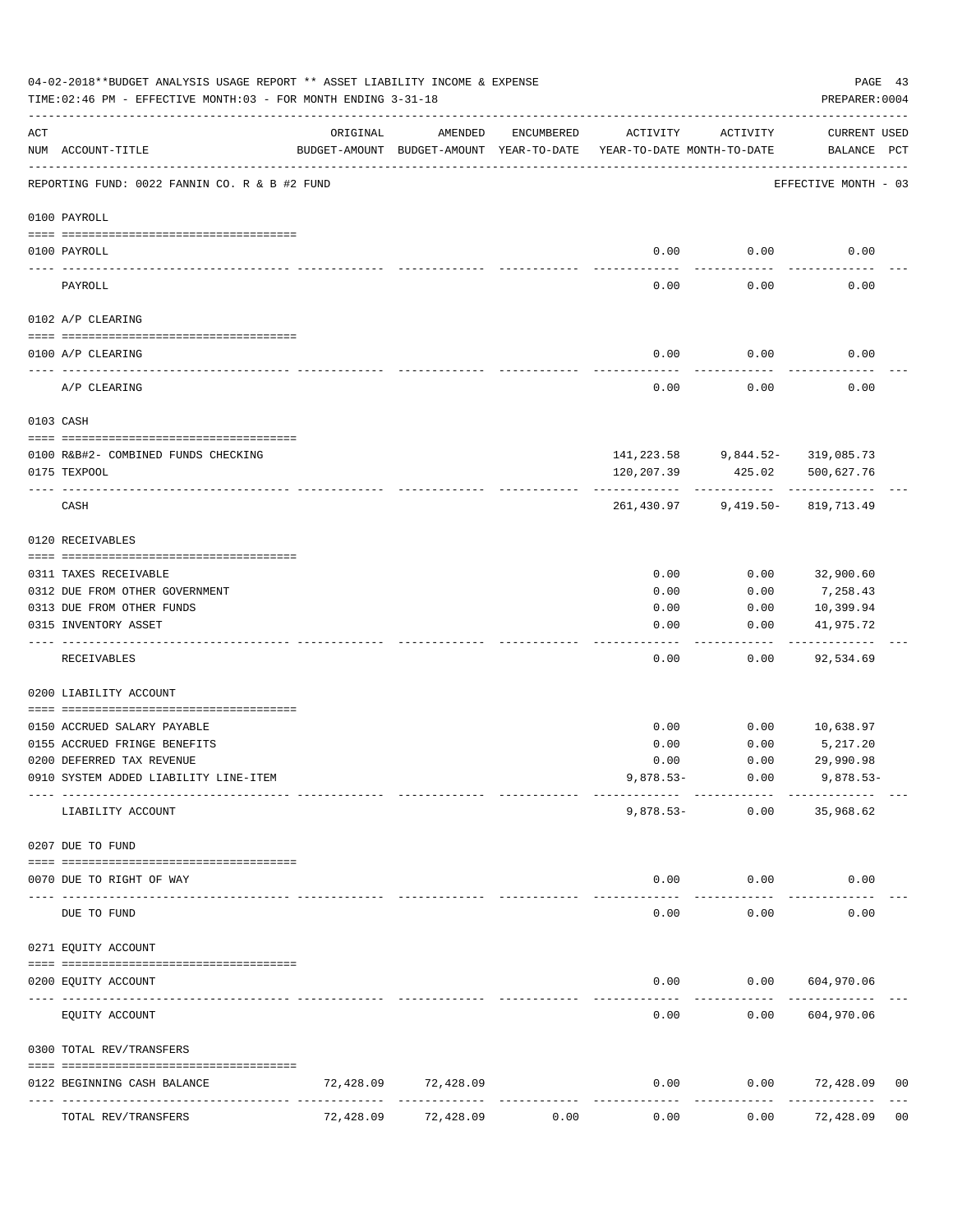| ACT |                                                      |                                                                                 |                         |                 |                                                                   |                                           |                                    |    |
|-----|------------------------------------------------------|---------------------------------------------------------------------------------|-------------------------|-----------------|-------------------------------------------------------------------|-------------------------------------------|------------------------------------|----|
|     | NUM ACCOUNT-TITLE                                    | ORIGINAL<br>BUDGET-AMOUNT BUDGET-AMOUNT YEAR-TO-DATE YEAR-TO-DATE MONTH-TO-DATE | AMENDED                 | ENCUMBERED      | ACTIVITY                                                          | ACTIVITY                                  | <b>CURRENT USED</b><br>BALANCE PCT |    |
|     | REPORTING FUND: 0022 FANNIN CO. R & B #2 FUND        |                                                                                 |                         |                 |                                                                   |                                           | EFFECTIVE MONTH - 03               |    |
|     | 0310 PROPERTY TAXES                                  |                                                                                 |                         |                 |                                                                   |                                           |                                    |    |
|     | 0110 CURRENT TAXES                                   |                                                                                 | 523, 125.60 523, 125.60 |                 |                                                                   | 482,708.50  19,708.94  40,417.10  92      |                                    |    |
|     | 0120 DELINQUENT TAXES                                | 8,068.00                                                                        | 8,068.00                |                 |                                                                   | 8,201.67    1,907.50                      | 133.67+ 102                        |    |
|     | PROPERTY TAXES                                       | ------------------- -------------                                               | 531, 193.60 531, 193.60 |                 | ----------<br>$0.00$ $490,910.17$ $21,616.44$ $40,283.43$ 92      | ----------                                |                                    |    |
|     | 0318 OTHER TAXES                                     |                                                                                 |                         |                 |                                                                   |                                           |                                    |    |
|     | 0120 PAY N LIEU TAX/GRASSLAND                        | 1,500.00                                                                        | 1,500.00                |                 | 0.00                                                              | 0.00                                      | 1,500.00 00                        |    |
|     | 0121 PAY N LIEU TAX/UPPER TRINITY                    | 0.00                                                                            | 0.00                    |                 | 1,029.94                                                          | 0.00                                      | 1,029.94+                          |    |
|     | 0160 SALES TAX REVENUES                              | 47,659.00                                                                       | 47,659.00               |                 | 27,843.52                                                         | 4,386.26                                  | 19,815.48 58                       |    |
|     | OTHER TAXES                                          | -----------<br>49,159.00                                                        | 49,159.00               | 0.00            | 28,873.46                                                         | 4,386.26                                  | 20,285.54                          | 59 |
|     | 0321 FEES OF TAX COLLECTOR                           |                                                                                 |                         |                 |                                                                   |                                           |                                    |    |
|     | 0200 CAR REGISTRATION/SALES TAX                      |                                                                                 | 99,470.00 99,470.00     |                 |                                                                   | 83,659.99 25,864.45 15,810.01 84          |                                    |    |
|     | 0300 COUNTY'S ADDITIONAL \$10                        | 65,285.00                                                                       | 65,285.00               |                 |                                                                   | 38, 335. 31 9, 116. 15 26, 949. 69 59     |                                    |    |
|     | FEES OF TAX COLLECTOR                                | -------------                                                                   |                         |                 | $164,755.00$ $164,755.00$ 0.00 $121,995.30$ 34,980.60 $42,759.70$ |                                           |                                    | 74 |
|     | 0330 GRANTS                                          |                                                                                 |                         |                 |                                                                   |                                           |                                    |    |
|     | 0200 FEMA GRANT                                      | 0.00                                                                            | 0.00                    |                 | 0.00                                                              | 0.00                                      | 0.00                               |    |
|     | GRANTS                                               | 0.00                                                                            | 0.00                    | 0.00            | 0.00                                                              | 0.00                                      | 0.00                               |    |
|     | 0350 FINES                                           |                                                                                 |                         |                 |                                                                   |                                           |                                    |    |
|     |                                                      |                                                                                 |                         |                 |                                                                   |                                           |                                    |    |
|     | 0403 COUNTY CLERK FINES                              |                                                                                 | 14,007.00 14,007.00     |                 |                                                                   | 4,849.89    1,419.18    9,157.11          |                                    | 35 |
|     | 0450 DISTRICT CLERK FINES                            | 13,176.00                                                                       | 13,176.00               |                 |                                                                   | 4, 218.36 764.14 8, 957.64                |                                    | 32 |
|     | 0455 J. P. #1 FINES                                  | 9,133.00                                                                        | 9.133.00                |                 | 1,922.51                                                          | 0.00                                      | 7,210.49                           | 21 |
|     | 0456 J. P. #2 FINES                                  |                                                                                 | $2,000.00$ $2,000.00$   |                 |                                                                   | 2,206.93 626.95                           | 206.93+ 110                        |    |
|     | 0457 J. P. #3 FINES                                  |                                                                                 | 2,500.00 2,500.00       |                 |                                                                   | 2, 226.94 1, 042.47                       | 273.06 89                          |    |
|     | --------------------------------<br>FINES            | 40,816.00                                                                       | -------------           |                 |                                                                   |                                           |                                    |    |
|     | 0360 INTEREST EARNINGS                               |                                                                                 |                         |                 |                                                                   |                                           |                                    |    |
|     | 0100 INTEREST EARNINGS                               |                                                                                 | 225.00 225.00           |                 | 2,301.33 443.35 2,076.33+ 23                                      |                                           |                                    |    |
|     | INTEREST EARNINGS                                    | 225.00                                                                          | 225.00                  |                 | $0.00$ 2,301.33 443.35                                            |                                           | $2,076.33+23$                      |    |
|     | 0364 SALE OF EQUIPMENT                               |                                                                                 |                         |                 |                                                                   |                                           |                                    |    |
|     | 0163 SALE OF EQUIPMENT                               |                                                                                 | 5,000.00 5,000.00       |                 |                                                                   | $0.00$ $0.00$ $5,000.00$ $00$             |                                    |    |
|     | SALE OF EQUIPMENT                                    | 5,000.00                                                                        |                         | $5,000.00$ 0.00 | 0.00                                                              | 0.00                                      | 5,000.00 00                        |    |
|     | 0370 MISCELLANEOUS REVENUES                          |                                                                                 |                         |                 |                                                                   |                                           |                                    |    |
|     |                                                      |                                                                                 |                         |                 |                                                                   |                                           |                                    |    |
|     | 0120 STATE LATERAL ROAD                              | 10,000.00                                                                       | 10,000.00<br>18,000.00  |                 |                                                                   | 20, 213.07   10, 330.13   10, 213.07+ 202 | $0.00$ $4,889.81$ 73               |    |
|     | 0125 TDT WEIGHT FEES<br>0130 REFUNDS & MISCELLANEOUS | 18,000.00<br>0.00                                                               | 0.00                    |                 | 13,110.19<br>0.00                                                 | 0.00                                      | 0.00                               |    |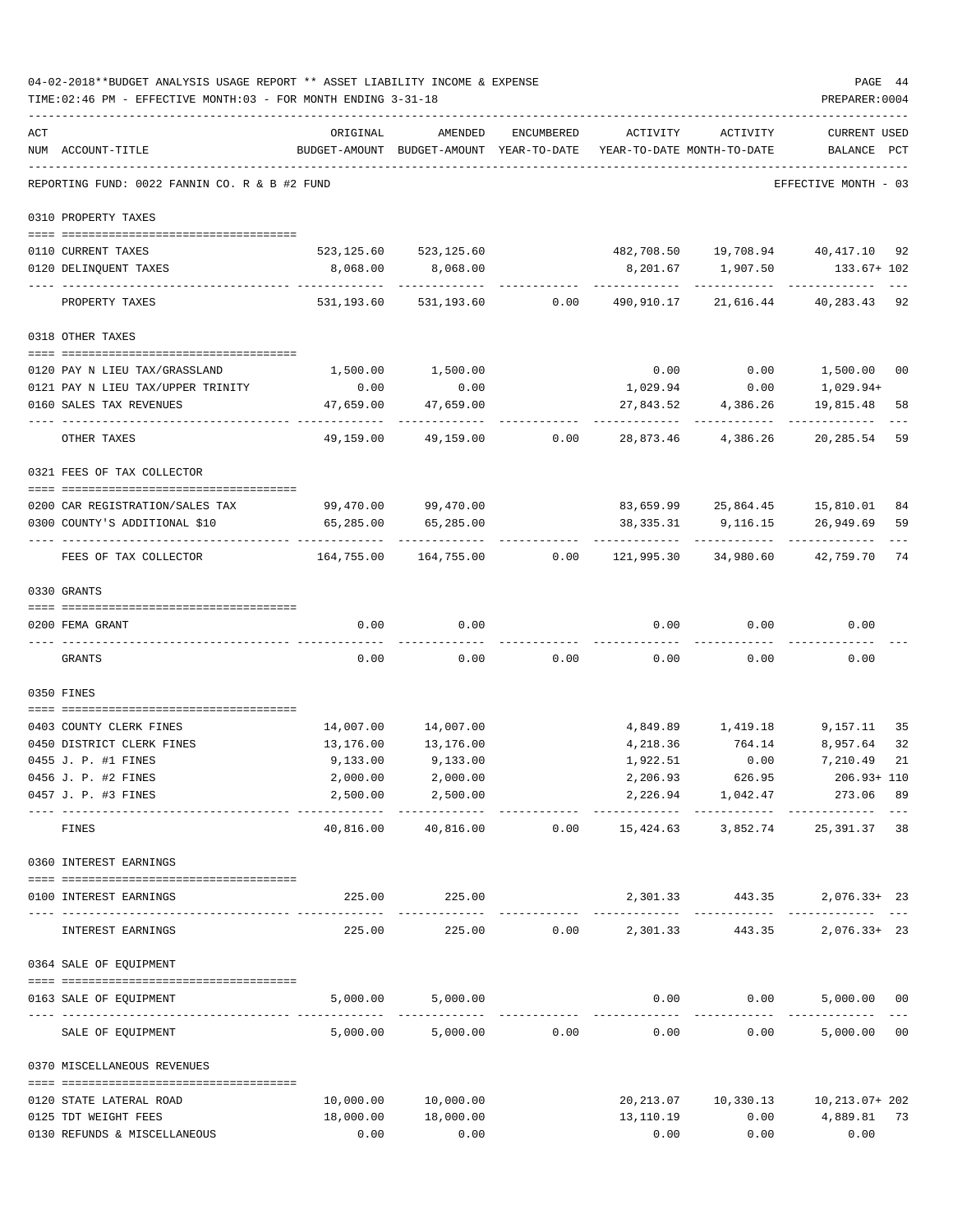| ACT |                                                           | ORIGINAL                | AMENDED                                                             | ENCUMBERED        | ACTIVITY                             | ACTIVITY               | <b>CURRENT USED</b>  |                |
|-----|-----------------------------------------------------------|-------------------------|---------------------------------------------------------------------|-------------------|--------------------------------------|------------------------|----------------------|----------------|
|     | NUM ACCOUNT-TITLE                                         |                         | BUDGET-AMOUNT BUDGET-AMOUNT YEAR-TO-DATE YEAR-TO-DATE MONTH-TO-DATE |                   |                                      |                        | BALANCE PCT          |                |
|     | REPORTING FUND: 0022 FANNIN CO. R & B #2 FUND             |                         |                                                                     |                   |                                      |                        | EFFECTIVE MONTH - 03 |                |
|     |                                                           |                         |                                                                     |                   |                                      |                        |                      |                |
|     | 0131 AUTOMOBILE INSURANCE LOSS PAYMENT                    | 0.00                    | 29,871.00                                                           |                   | 29,871.00                            | 0.00                   | 0.00 100             |                |
|     | 0140 PROCEEDS OF LOAN                                     | 0.00                    | 0.00                                                                |                   | 0.00                                 | 0.00                   | 0.00                 |                |
|     | 0145 REIMBURSEMENT OF MATERIALS                           | 5,000.00                | 5,000.00                                                            |                   | 4,037.88                             | 617.00                 | 962.12               | 81             |
|     | 0150 TRENTON HIGH MEADOWS SUBDIVISION 4,000.00            |                         | 4,000.00                                                            |                   | 4,200.00                             | 0.00                   | $200.00 + 105$       |                |
|     | MISCELLANEOUS REVENUES                                    | 37,000.00               | 66,871.00                                                           | 0.00              |                                      | 71,432.14 10,947.13    | 4,561.14+ 107        |                |
|     | 0509 CONTINGENCY                                          |                         |                                                                     |                   |                                      |                        |                      |                |
|     |                                                           |                         |                                                                     |                   |                                      |                        |                      |                |
|     | 0475 CONTINGENCY                                          |                         | 10,760.65 10,760.65 0.00                                            |                   | 0.00                                 | 0.00                   | 10,760.65            | 00             |
|     | CONTINGENCY                                               |                         | 10,760.65 10,760.65                                                 | 0.00              | 0.00                                 | 0.00                   | 10,760.65            | 0 <sub>0</sub> |
|     | 0622 ROAD & BRIDGE 2                                      |                         |                                                                     |                   |                                      |                        |                      |                |
|     | 0100 COMPENSATION PAY                                     | 0.00                    | 0.00                                                                | 0.00              | $0.00$ 0.00                          |                        | 0.00                 |                |
|     | 0101 SALARY ELECTED OFFICIAL                              | 60,894.15               | 60,894.15                                                           | 0.00              |                                      |                        |                      | 50             |
|     | 0105 SALARY SECRETARY                                     | 0.00                    | 0.00                                                                | 0.00              | 30,447.17 4,684.18 30,446.98<br>0.00 | 0.00                   | 0.00                 |                |
|     | 0106 SALARY PRECINCT EMPLOYEES                            | 213,754.97              | 213,754.97                                                          | 0.00              | 106,877.42                           | 16,442.68              | 106,877.55           | 50             |
|     |                                                           |                         |                                                                     |                   |                                      |                        |                      |                |
|     | 0107 REGULAR-TEMP. PART-TIME                              | 0.00                    | 0.00                                                                | 0.00              | 0.00                                 | 0.00                   | 0.00                 |                |
|     | 0199 TOTAL SALARIES                                       | 274,649.12              | 274,649.12                                                          | 0.00              | 137,324.59                           | 21,126.86              | 137,324.53           | 50             |
|     | 0201 SOCIAL SECURITY TAXES                                | 17,065.44               | 17,065.44                                                           | 0.00              | 8,185.61                             | 1,255.44               | 8,879.83             | 48             |
|     | 0202 GROUP HEALTH INSURANCE                               | 83,956.80               | 83,956.80                                                           | 0.00              | 41,977.92                            | 6,996.32               | 41,978.88            | 50             |
|     | 0203 RETIREMENT                                           | 31,255.07               | 31,255.07                                                           | 0.00              | 15,452.13                            | 2,429.60               | 15,802.94            | 49             |
|     | 0204 WORKERS' COMPENSATION                                | 8,965.36                | 8,965.36                                                            | 0.00              | 3,636.32                             | 0.00                   | 5,329.04             | 41             |
|     | 0205 MEDICARE TAX                                         | 3,991.11                | 3,991.11                                                            | 0.00              | 1,914.30                             | 293.60                 | 2,076.81             | 48             |
|     | 0206 UNEMPLOYMENT EXPENSE                                 | 0.00                    | 0.00                                                                | 0.00              | 0.00                                 | 0.00                   | 0.00                 |                |
|     | 0299 TOTAL EMPLOYEE BENEFITS                              | 145,233.78              | 145,233.78                                                          | 0.00              | 71,166.28                            | 10,974.96              | 74,067.50            | 49             |
|     |                                                           |                         |                                                                     |                   |                                      |                        |                      |                |
|     | 0312 CONTRACT LABOR                                       | 0.00                    | 0.00                                                                | 0.00<br>0.00      | 0.00<br>60.00                        | 0.00                   | 0.00<br>340.00       | 15             |
|     | 0314 EMPLOYEE PHYSICALS/DOT TESTING<br>0340 SHOP SUPPLIES | 400.00                  | 400.00                                                              | 46.75             | 1,065.51                             | 0.00<br>262.94         |                      | 28             |
|     |                                                           | 4,000.00                | 4,000.00                                                            |                   | 52,643.41                            |                        | 2,887.74             |                |
|     | 0341 R & B MAT. ROCK & GRAVEL<br>0342 R & B MAT. CULVERTS | 145,000.00<br>15,000.00 | 145,000.00<br>15,000.00                                             | 18,549.83<br>0.00 | 8,147.00                             | 11,395.86<br>0.00      | 73,806.76            | 49<br>54       |
|     | 0343 R & B MAT. HARDWRE & LUMB                            |                         |                                                                     | 686.69            |                                      |                        | 6,853.00<br>5,146.31 | 14             |
|     | 0344 R & B MAT. ASPHALT/RD OIL                            | 6,000.00<br>42,000.00   | 6,000.00                                                            | 0.00              | 167.00                               | 167.00                 |                      | 04             |
|     |                                                           |                         | 42,000.00                                                           |                   | 1,811.20                             | 0.00                   | 40,188.80            | 0 <sub>0</sub> |
|     | 0345 CHEMICALS                                            | 1,000.00                | 1,000.00                                                            | 0.00              | 0.00                                 | 0.00                   | 1,000.00             |                |
|     | 0346 CETRZ EXPENDITURES                                   | 0.00                    | 0.00                                                                | 0.00              | 0.00                                 | 0.00                   | 0.00                 |                |
|     | 0350 DEBRIS REMOVAL                                       | 0.00                    | 0.00                                                                | 0.00              | 0.00                                 | 0.00                   | 0.00<br>1,552.95     |                |
|     | 0395 UNIFORMS                                             | 2,800.00                | 2,800.00<br>-------------                                           | 0.00              | 1,247.05<br>-------------            | 225.93<br>------------ |                      | 45             |
|     | 0399 TOTAL R&B MATERIALS                                  | 216,200.00              | 216,200.00                                                          | 19,283.27         | 65,141.17                            | 12,051.73              | 131,775.56           | 39             |
|     | 0400 LEGAL FEES                                           | 0.00                    | 0.00                                                                | 0.00              | 0.00                                 | 0.00                   | 0.00                 |                |
|     | 0420 UTILITY TELEPHONE                                    | 1,250.00                | 1,250.00                                                            | 0.00              | 838.72                               | 139.94                 | 411.28               | 67             |
|     | 0421 CELL PHONE ALLOWANCE                                 | 600.00                  | 600.00                                                              | 0.00              | 300.00                               | 50.00                  | 300.00               | 50             |
|     | 0427 OUT OF COUNTY TRAVEL                                 | 800.00                  | 800.00                                                              | 0.00              | 40.00                                | 0.00                   | 760.00               | 05             |
|     | 0430 BIDS, NOTICES & PERMITS                              | 1,000.00                | 1,000.00                                                            | 0.00              | 0.00                                 | 0.00                   | 1,000.00             | 0 <sub>0</sub> |
|     | 0435 PRINTING                                             | 100.00                  | 100.00                                                              | 0.00              | 0.00                                 | 0.00                   | 100.00               | 0 <sub>0</sub> |
|     | 0440 UTILITY ELECTRICITY                                  | 2,000.00                | 2,000.00                                                            | 113.62            | 638.45                               | 132.56                 | 1,247.93             | 38             |
|     | 0441 UTILITY GAS                                          | 750.00                  | 750.00                                                              | 0.00              | 498.02                               | 100.70                 | 251.98               | 66             |
|     | 0442 UTILITY WATER                                        | 800.00                  | 800.00                                                              | 0.00              | 384.15                               | 76.83                  | 415.85               | 48             |
|     |                                                           |                         |                                                                     |                   |                                      |                        |                      |                |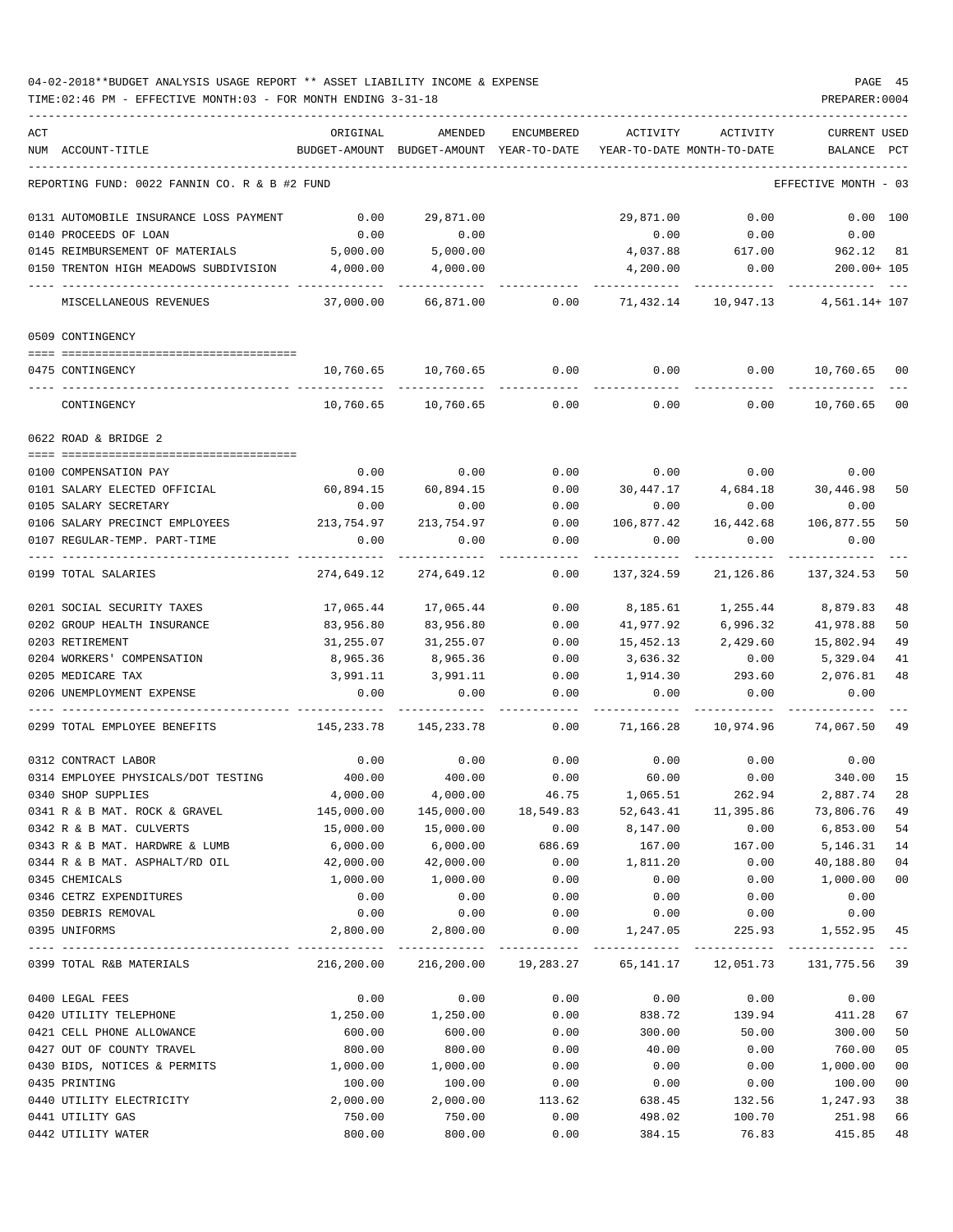TIME:02:46 PM - EFFECTIVE MONTH:03 - FOR MONTH ENDING 3-31-18 PREPARER:0004

| ACT |                                               | ORIGINAL   | AMENDED                                  | ENCUMBERED | ACTIVITY                   | ACTIVITY        | <b>CURRENT USED</b>  |                |
|-----|-----------------------------------------------|------------|------------------------------------------|------------|----------------------------|-----------------|----------------------|----------------|
| NUM | ACCOUNT-TITLE                                 |            | BUDGET-AMOUNT BUDGET-AMOUNT YEAR-TO-DATE |            | YEAR-TO-DATE MONTH-TO-DATE |                 | BALANCE              | PCT            |
|     | REPORTING FUND: 0022 FANNIN CO. R & B #2 FUND |            |                                          |            |                            |                 | EFFECTIVE MONTH - 03 |                |
|     | 0443 TRASH PICKUP                             | 1,300.00   | 1,300.00                                 | 0.00       | 630.00                     | 0.00            | 670.00               | 48             |
|     | 0447 REPEATER SERVICE CONTRACT                | 682.32     | 682.32                                   | 0.00       | 686.32                     | 0.00            | $4.00 - 101$         |                |
|     | 0450 R&M BUILDING                             | 2,000.00   | 2,000.00                                 | 0.00       | 0.00                       | 0.00            | 2,000.00             | 0 <sup>0</sup> |
|     | 0453 COMPUTER SOFTWARE                        | 0.00       | 0.00                                     | 0.00       | 0.00                       | 0.00            | 0.00                 |                |
|     | 0457 R & M MACHINERY GAS & OIL                | 70,000.00  | 70,000.00                                | 129.60     | 25, 417.33                 | 6,553.02        | 44,453.07            | 36             |
|     | 0458 R & M MACHINERY PARTS                    | 25,000.00  | 25,000.00                                | 1,369.27   | 19,960.90                  | 2,167.76        | 3,669.83             | 85             |
|     | 0459 R & M MACH. TIRES & TUBES                | 15,000.00  | 15,000.00                                | 1,396.02   | 1,906.84                   | 75.00           | 11,697.14            | 22             |
|     | 0460 EQUIPMENT RENTAL/LEASE                   | 0.00       | 0.00                                     | 0.00       | 0.00                       | 0.00            | 0.00                 |                |
|     | 0480 BOND                                     | 0.00       | 0.00                                     | 0.00       | 0.00                       | 0.00            | 0.00                 |                |
|     | 0482 INSURANCE                                | 8,500.00   | 8,500.00                                 | 0.00       | 5,291.93                   | 0.00            | 3,208.07             | 62             |
|     | 0485 PRISONER SUPPLIES                        | 0.00       | 0.00                                     | 0.00       | 0.00                       | 0.00            | 0.00                 |                |
|     | 0488 FANNIN RURAL RAIL DISTRICT               | 0.00       | 0.00                                     | 0.00       | 0.00                       | 0.00            | 0.00                 |                |
|     | 0490 MISCELLANEOUS                            | 1,000.00   | 1,000.00                                 | 0.00       | 0.00                       | 0.00            | 1,000.00             | 00             |
|     | 0491 SOIL & WATER CONSERVATION                | 250.00     | 250.00                                   | 0.00       | 250.00                     | 250.00          | 0.00                 | 100            |
|     | 0492 TDRA FLOOD CASH MATCH                    | 0.00       | 0.00                                     | 0.00       | 0.00                       | 0.00            | 0.00                 |                |
|     | 0493 TRENTON HIGH MEADOWS SUBDIVISION         | 4,000.00   | 4,000.00                                 | 0.00       | 0.00                       | 0.00            | 4,000.00             | 00             |
|     | 0494 FLOOD CONTROL SITE MAINTENANCE           | 4,000.00   | 4,000.00                                 | 0.00       | 4,000.00                   | 4,000.00        | 0.00                 | 100            |
|     | 0495 PIPELINE SALES TAX REIMBURSEMENT         | 0.00       | 0.00                                     | 0.00       | 0.00                       | 0.00            | 0.00                 |                |
|     | 0496 TCOG HAZARDOUS WASTEMATCH                | 0.00       | 0.00                                     | 0.00       | 0.00                       | 0.00            | 0.00                 |                |
|     | 0499 TOTAL SER.& OTHER CHARGES                | 139,032.32 | 139,032.32 3,008.51                      |            | 60,842.66                  | 13,545.81       | 75,181.15            | 46             |
|     | 0500 LAND                                     |            |                                          |            | 0.00                       | 0.00            | 0.00                 |                |
|     | 0535 BUILDING                                 |            |                                          |            | 0.00                       | 0.00            | 0.00                 |                |
|     | 0562 LAND/BUILDING                            | 0.00       | 0.00                                     | 0.00       | 0.00                       | 0.00            | 0.00                 |                |
|     | 0570 COMPUTER EQUIPMENT                       | 0.00       | 0.00                                     | 0.00       | 0.00                       | 0.00            | 0.00                 |                |
|     | 0571 PURCHASE OF MACH./EQUIP.                 | 100,000.00 | 129,871.00                               | 130.45     | 118,094.23                 | 26,865.00       | 11,646.32            | 91             |
|     | 0573 RADIO EQUIPMENT                          | 0.00       | 0.00                                     | 0.00       | 0.00                       | 0.00            | 0.00                 |                |
|     | 0575 LAND/BUILDING                            |            |                                          |            | 0.00                       | 0.00            | 0.00                 |                |
|     | 0580 PRECINCT BRIDGE                          | 0.00       | 0.00                                     | 0.00       | 0.00                       | 0.00            | 0.00                 |                |
|     | 0599 CAPITAL OUTLAY                           | 100,000.00 | 129,871.00                               | 130.45     | 118,094.23                 | 26,865.00       | 11,646.32            | -91            |
|     | ROAD & BRIDGE 2                               | 875,115.22 | 904,986.22                               |            | 22,422.23 452,568.93       | 84,564.36       | 429,995.06           | 52             |
|     | 0625 ADMINISTRATIVE OFFICE R&B #2             |            |                                          |            |                            |                 |                      |                |
|     |                                               |            |                                          |            |                            |                 |                      |                |
|     | 0105 SALARY SECRETARY                         | 9,593.48   | 9,593.48                                 | 0.00       | 4,796.74                   | 737.96          | 4,796.74             | 50             |
|     | 0201 SOCIAL SECURITY TAXES                    | 594.80     | 594.80                                   | 0.00       | 217.75                     | 32.58           | 377.05               | 37             |
|     | 0202 GROUP HEALTH INSURANCE                   | 2,623.65   | 2,623.65                                 | 0.00       | 1,311.84                   | 218.64          | 1,311.81             | 50             |
|     | 0203 RETIREMENT                               | 1,091.74   | 1,091.74                                 | 0.00       | 539.76                     | 84.86           | 551.98               | 49             |
|     | 0204 WORKERS' COMPENSATION                    | 40.29      | 40.29                                    | 0.00       | 16.83                      | 0.00            | 23.46                | 42             |
|     | 0205 MEDICARE TAX                             | 139.11     | 139.11                                   | 0.00       | 50.93                      | 7.62            | 88.18                | 37             |
|     | 0310 OFFICE SUPPLIES                          | 100.00     | 100.00                                   | 0.00       | 100.00                     | 0.00            | 0.00                 | 100            |
|     | 0311 POSTAL EXPENSES                          | 0.00       | 0.00                                     | 0.00       | 0.00                       | 0.00            | 0.00                 |                |
|     | 0353 COMPUTER EXPENSE                         | 500.00     | 500.00                                   | 0.00       | 0.00                       | 0.00            | 500.00               | 0 <sub>0</sub> |
|     | 0427 OUT OF COUNTY TRAVEL                     | 0.00       | 0.00                                     | 0.00       | 0.00                       | 0.00            | 0.00                 |                |
|     | 0480 BOND                                     | 17.75      | 17.75                                    | 0.00       | 24.75                      | 0.00            | $7.00 - 139$         |                |
|     | 0572 OFFICE EQUIPMENT                         | 0.00       | 0.00                                     | 0.00       | 0.00                       | 0.00            | 0.00                 |                |
|     | 0574 COMPUTER EQUIPMENT                       | 0.00       | 0.00                                     | 0.00       | 0.00                       | 0.00            | 0.00                 |                |
|     |                                               | ---------- | --------                                 | -------    | --------                   | $- - - - - - -$ | ---------            |                |

ADMINISTRATIVE OFFICE R&B #2 14,700.82 14,700.82 0.00 7,058.60 1,081.66 7,642.22 48

FANNIN CO. R & B #2 FUND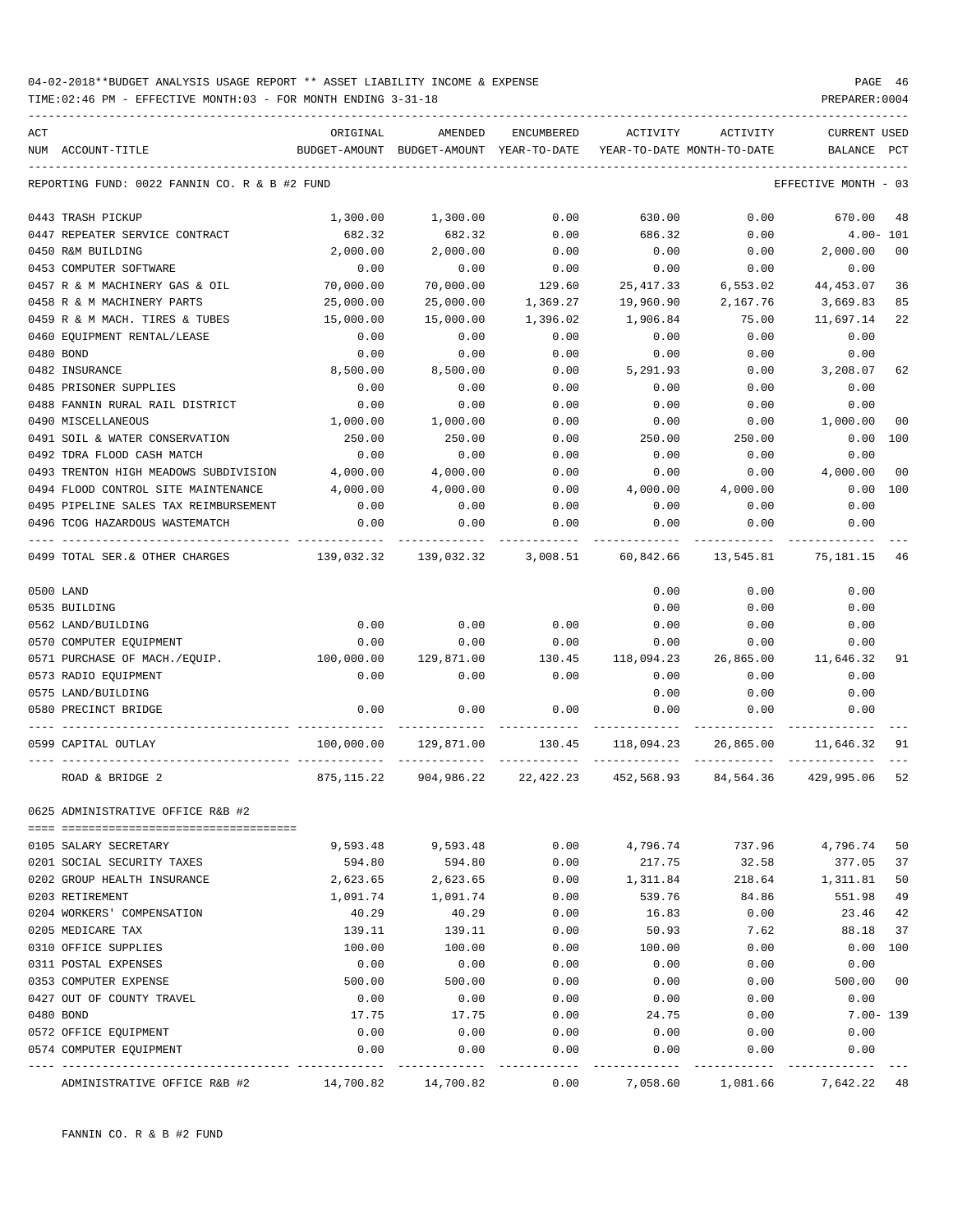|     | 04-02-2018**BUDGET ANALYSIS USAGE REPORT ** ASSET LIABILITY INCOME & EXPENSE<br>PAGE 47 |               |               |              |                            |           |                      |     |  |  |  |  |
|-----|-----------------------------------------------------------------------------------------|---------------|---------------|--------------|----------------------------|-----------|----------------------|-----|--|--|--|--|
|     | TIME: 02:46 PM - EFFECTIVE MONTH: 03 - FOR MONTH ENDING 3-31-18                         |               |               |              |                            |           | PREPARER: 0004       |     |  |  |  |  |
|     |                                                                                         |               |               |              |                            |           |                      |     |  |  |  |  |
| ACT |                                                                                         | ORIGINAL      | AMENDED       | ENCUMBERED   | ACTIVITY                   | ACTIVITY  | CURRENT USED         |     |  |  |  |  |
|     | NUM ACCOUNT-TITLE                                                                       | BUDGET-AMOUNT | BUDGET-AMOUNT | YEAR-TO-DATE | YEAR-TO-DATE MONTH-TO-DATE |           | BALANCE              | PCT |  |  |  |  |
|     | REPORTING FUND: 0022 FANNIN CO. R & B #2 FUND                                           |               |               |              |                            |           | EFFECTIVE MONTH - 03 |     |  |  |  |  |
|     | INCOME TOTALS                                                                           | 900,576.69    | 930,447.69    |              | 730,937.03                 | 76,226.52 | 199,510.66           | 79  |  |  |  |  |
|     | <b>EXPENSE TOTALS</b>                                                                   | 900,576.69    | 930,447.69    | 22,422.23    | 459,627.53                 | 85,646.02 | 448,397.93           | 52  |  |  |  |  |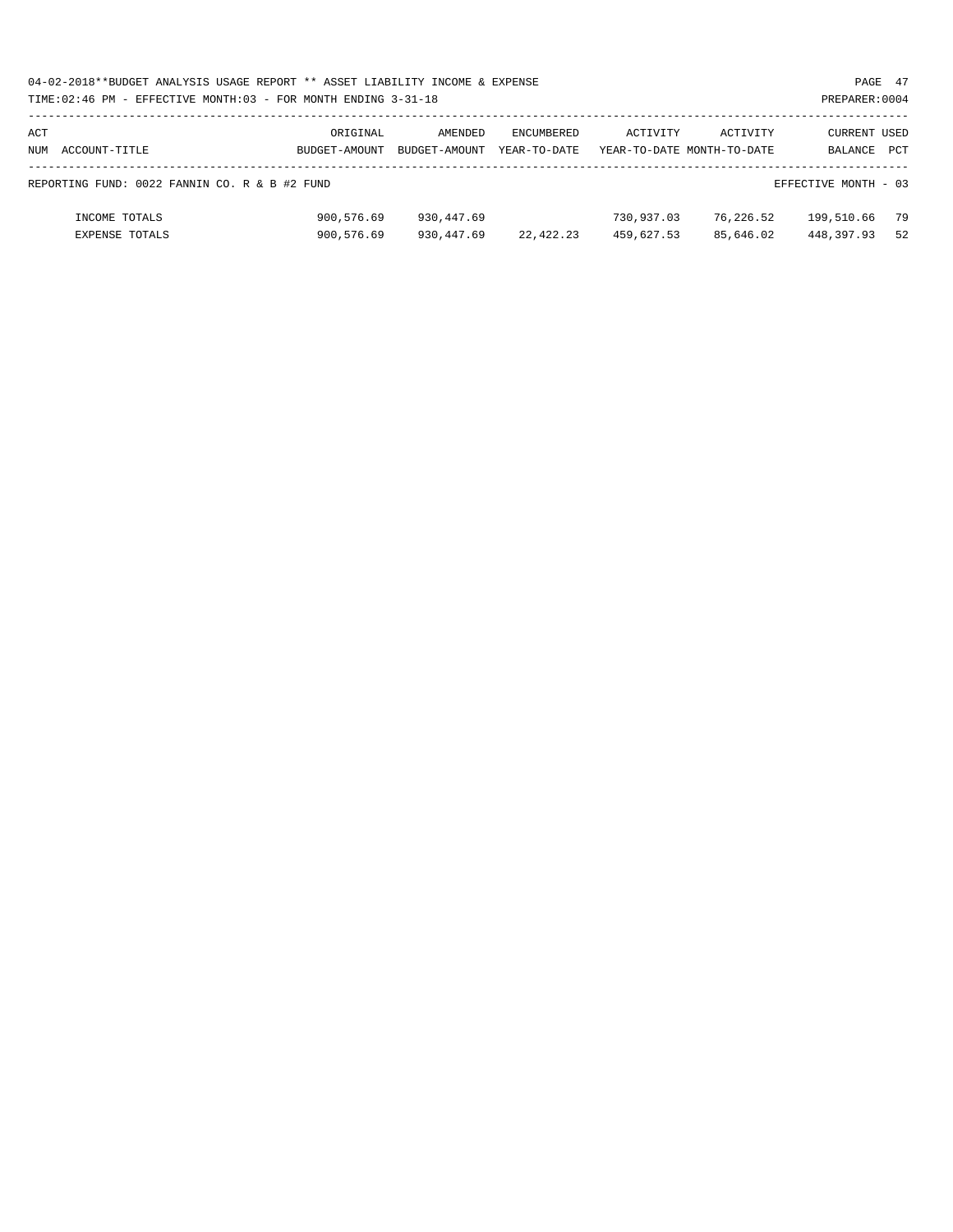|     | 04-02-2018**BUDGET ANALYSIS USAGE REPORT ** ASSET LIABILITY INCOME & EXPENSE<br>TIME:02:46 PM - EFFECTIVE MONTH:03 - FOR MONTH ENDING 3-31-18 |                                |                                                                                |            |              |                                                   | PAGE 48<br>PREPARER: 0004          |
|-----|-----------------------------------------------------------------------------------------------------------------------------------------------|--------------------------------|--------------------------------------------------------------------------------|------------|--------------|---------------------------------------------------|------------------------------------|
| ACT | NUM ACCOUNT-TITLE                                                                                                                             | ORIGINAL                       | AMENDED<br>BUDGET-AMOUNT BUDGET-AMOUNT YEAR-TO-DATE YEAR-TO-DATE MONTH-TO-DATE | ENCUMBERED | ACTIVITY     | ACTIVITY                                          | <b>CURRENT USED</b><br>BALANCE PCT |
|     | REPORTING FUND: 0023 FANNIN CO. R & B #3 FUND                                                                                                 |                                |                                                                                |            |              |                                                   | EFFECTIVE MONTH - 03               |
|     | 0100 PAYROLL                                                                                                                                  |                                |                                                                                |            |              |                                                   |                                    |
|     | 0100 PAYROLL                                                                                                                                  |                                |                                                                                |            | 0.00         | 0.00                                              | 0.00                               |
|     | PAYROLL                                                                                                                                       |                                |                                                                                |            | 0.00         | 0.00                                              | 0.00                               |
|     | 0102 A/P CLEARING                                                                                                                             |                                |                                                                                |            |              |                                                   |                                    |
|     | 0100 A/P CLEARING                                                                                                                             |                                |                                                                                |            | 0.00         | 0.00                                              | 0.00                               |
|     | A/P CLEARING                                                                                                                                  |                                |                                                                                |            | 0.00         | 0.00                                              | 0.00                               |
|     | 0103 CASH                                                                                                                                     |                                |                                                                                |            |              |                                                   |                                    |
|     | 0100 R&B#3-COMBINED FUNDS CHECKING<br>0175 TEXPOOL                                                                                            |                                |                                                                                |            | 1,309.86     | 444,539.72 32,629.63 936,986.34<br>237.12         | 230,280.38                         |
|     | CASH                                                                                                                                          |                                |                                                                                |            |              | ------------<br>445,849.58 32,866.75 1,167,266.72 |                                    |
|     | 0120 RECEIVABLES                                                                                                                              |                                |                                                                                |            |              |                                                   |                                    |
|     |                                                                                                                                               |                                |                                                                                |            |              |                                                   |                                    |
|     | 0311 TAXES RECEIVABLE                                                                                                                         |                                |                                                                                |            | 0.00         | 0.00                                              | 49,363.23                          |
|     | 0312 DUE FROM OTHER GOVERNMENTS<br>0313 DUE FROM OTHER FUNDS                                                                                  |                                |                                                                                |            | 0.00<br>0.00 | 0.00<br>0.00                                      | 11,590.67<br>15,599.90             |
|     | 0315 INVENTORY                                                                                                                                |                                |                                                                                |            | 0.00         | 0.00                                              | 33,404.57                          |
|     | RECEIVABLES                                                                                                                                   |                                |                                                                                |            | 0.00         | 0.00                                              | .<br>109,958.37                    |
|     | 0200 LIABILITY ACCOUNT                                                                                                                        |                                |                                                                                |            |              |                                                   |                                    |
|     | 0150 ACCRUED SALARY PAYABLE                                                                                                                   |                                |                                                                                |            | 0.00         | 0.00                                              | 12,205.75                          |
|     | 0155 ACCRUED FRINGE BENEFITS                                                                                                                  |                                |                                                                                |            | 0.00         | 0.00                                              | 5,919.66                           |
|     | 0200 DEFERRED TAX REVENUE                                                                                                                     |                                |                                                                                |            | 0.00         | 0.00                                              | 44,999.39                          |
|     | 0910 SYSTEM ADDED LIABILITY LINE-ITEM                                                                                                         |                                |                                                                                |            | $21,436.11-$ | 0.00                                              | $21,436.11-$                       |
|     | LIABILITY ACCOUNT                                                                                                                             |                                |                                                                                |            | 21,436.11-   | 0.00                                              | 41,688.69                          |
|     | 0205 SHORT-TERM LOAN                                                                                                                          |                                |                                                                                |            |              |                                                   |                                    |
|     | 0571 SHORT-TERM LOAN/EQUIPMENT                                                                                                                | 0.00                           | 0.00                                                                           | 0.00       | 0.00         | 0.00                                              | 0.00                               |
|     | SHORT-TERM LOAN                                                                                                                               | 0.00                           | 0.00                                                                           | 0.00       | 0.00         | 0.00                                              | 0.00                               |
|     | 0231 LOANS                                                                                                                                    |                                |                                                                                |            |              |                                                   |                                    |
|     | 0571 LOAN OF CAPITAL EQUIP. PURCHASE                                                                                                          |                                |                                                                                |            | 0.00         | 0.00                                              | 0.00                               |
|     | LOANS                                                                                                                                         |                                |                                                                                |            | 0.00         | 0.00                                              | 0.00                               |
|     | 0271 EQUITY ACCOUNT                                                                                                                           |                                |                                                                                |            |              |                                                   |                                    |
|     | 0200 EQUITY ACCOUNT                                                                                                                           |                                |                                                                                |            | 0.00         | 0.00                                              | 768,250.71                         |
|     | ---- ------------<br>EQUITY ACCOUNT                                                                                                           | ---------------- ------------- |                                                                                |            | 0.00         | 0.00                                              | ----------<br>768,250.71           |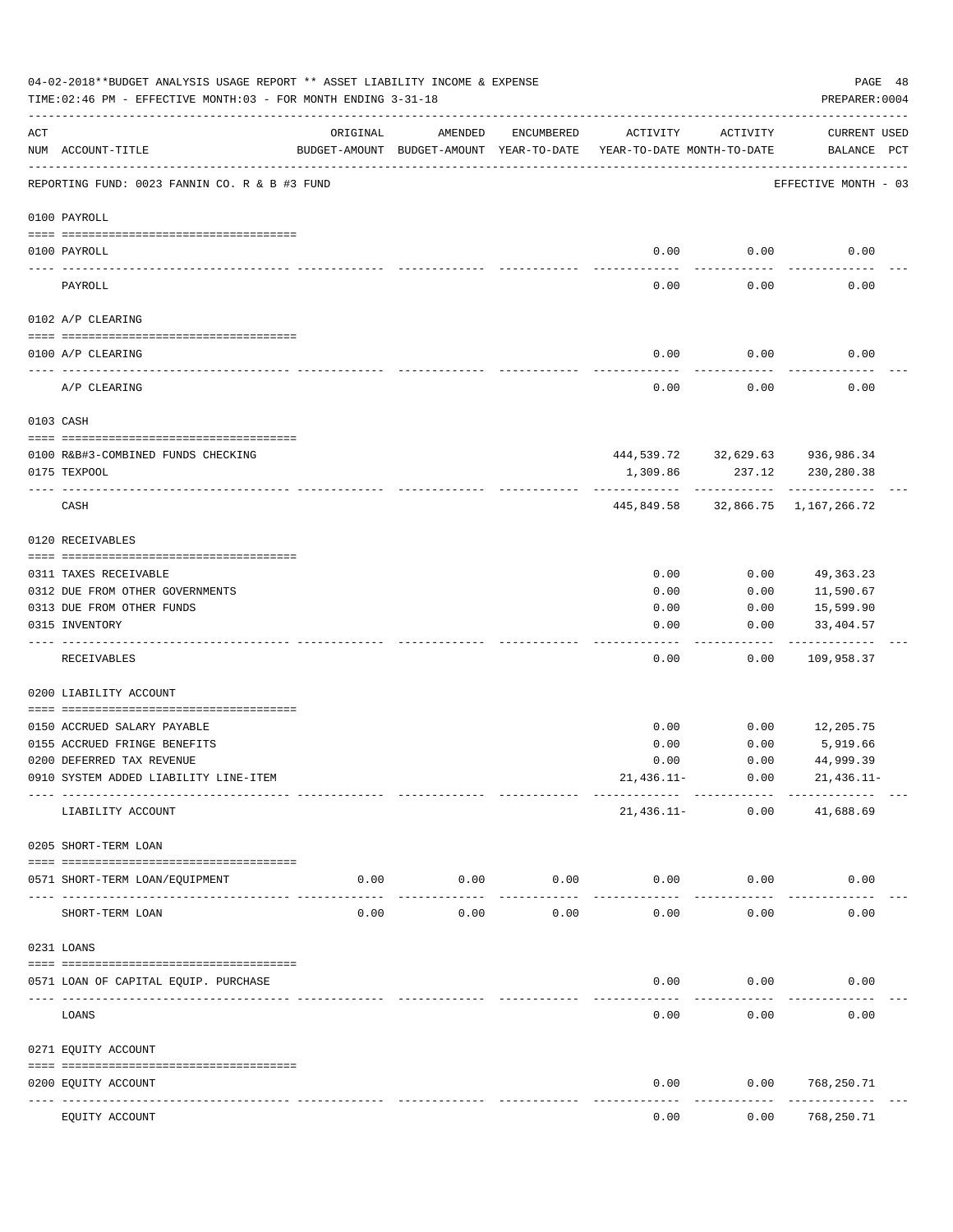| ACT | NUM ACCOUNT-TITLE                             | ORIGINAL                               | AMENDED<br>BUDGET-AMOUNT BUDGET-AMOUNT YEAR-TO-DATE YEAR-TO-DATE MONTH-TO-DATE | ENCUMBERED      | ACTIVITY        | ACTIVITY                        | <b>CURRENT USED</b><br>BALANCE PCT |                |
|-----|-----------------------------------------------|----------------------------------------|--------------------------------------------------------------------------------|-----------------|-----------------|---------------------------------|------------------------------------|----------------|
|     | REPORTING FUND: 0023 FANNIN CO. R & B #3 FUND |                                        |                                                                                |                 |                 |                                 | EFFECTIVE MONTH - 03               |                |
|     | 0300 CASH                                     |                                        |                                                                                |                 |                 |                                 |                                    |                |
|     | 0123 BEGINNING CASH BALANCE                   |                                        | 41,773.98 41,773.98                                                            |                 | 0.00            |                                 | $0.00$ $41,773.98$                 | 00             |
|     | CASH                                          | 41,773.98                              | 41,773.98                                                                      | 0.00            | 0.00            | 0.00                            | 41,773.98                          | 0 <sub>0</sub> |
|     | 0310 PROPERTY TAXES                           |                                        |                                                                                |                 |                 |                                 |                                    |                |
|     | 0110 CURRENT TAXES                            |                                        | 784,688.39 784,688.39                                                          |                 |                 |                                 | 724,062.71 29,563.41 60,625.68 92  |                |
|     | 0120 DELINQUENT TAXES                         | 11,080.00                              | 11,080.00                                                                      |                 |                 | 12,302.56 2,861.26<br>--------- | 1,222.56+ 111                      |                |
|     | PROPERTY TAXES                                | 795,768.39                             | 795,768.39                                                                     | 0.00            | 736,365.27      | 32,424.67                       | 59,403.12 93                       |                |
|     | 0318 OTHER TAXES                              |                                        |                                                                                |                 |                 |                                 |                                    |                |
|     | 0120 PAY N LIEU TAX/GRASSLAND                 | 2,200.00                               | 2,200.00                                                                       |                 | 0.00            |                                 | $0.00$ 2,200.00                    | 00             |
|     | 0121 PAY N LIEU TAX/UPPER TRINITY             | 0.00                                   | 0.00                                                                           |                 | 1,544.90        | 0.00                            | 1,544.90+                          |                |
|     | 0160 SALES TAX REVENUES                       | 71,488.00                              | 71,488.00                                                                      |                 | 41,765.29       | 6,579.39                        | 29,722.71                          | 58             |
|     | OTHER TAXES                                   | 73,688.00                              |                                                                                | 73,688.00 0.00  | 43,310.19       | 6,579.39                        | 30,377.81                          | 59             |
|     | 0321 FEES OF TAX COLLECTOR                    |                                        |                                                                                |                 |                 |                                 |                                    |                |
|     | 0200 CAR REGISTRATION/SALES TAX               |                                        | 149,206.00 149,206.00                                                          |                 |                 |                                 | 125,490.00 38,796.70 23,716.00     | 84             |
|     | 0300 COUNTY'S ADDITIONAL \$10                 | 104,000.00                             | 104,000.00                                                                     |                 |                 |                                 | 57,503.03  13,674.23  46,496.97    | 55             |
|     | FEES OF TAX COLLECTOR                         | 253,206.00                             |                                                                                | 253,206.00 0.00 | 182,993.03      | ------------<br>52,470.93       | -----------<br>70,212.97           | 72             |
|     | 0330 GRANTS                                   |                                        |                                                                                |                 |                 |                                 |                                    |                |
|     | 0200 FEMA GRANT                               | 0.00                                   | 0.00                                                                           |                 | 0.00            | 0.00                            | 0.00                               |                |
|     |                                               |                                        |                                                                                |                 |                 |                                 |                                    |                |
|     | GRANTS                                        | 0.00                                   | 0.00                                                                           | 0.00            | 0.00            | 0.00                            | 0.00                               |                |
|     | 0350 FINES                                    |                                        |                                                                                |                 |                 |                                 |                                    |                |
|     | 0403 COUNTY CLERK FINES                       | 21,010.00                              | 21,010.00                                                                      |                 |                 |                                 | 7,274.83 2,128.75 13,735.17        | 35             |
|     | 0450 DISTRICT CLERK FINES                     | 19,764.00                              | 19,764.00                                                                      |                 |                 |                                 | 6,327.54 1,146.21 13,436.46        | 32             |
|     | 0455 J. P. #1 FINES                           | 14,449.00                              | 14,449.00                                                                      |                 | 2,883.72        |                                 | $0.00$ 11,565.28                   | 20             |
|     | 0456 J. P. #2 FINES                           | 2,500.00                               | 2,500.00                                                                       |                 | 3,310.35        | 940.42                          | 810.35+ 132                        |                |
|     | 0457 J. P. #3 FINES                           | 3,500.00                               | 3,500.00                                                                       |                 | 3,340.40        | 1,563.71                        | 159.60<br>-----------              | 95             |
|     | <b>FINES</b>                                  | 61,223.00                              | 61,223.00                                                                      | 0.00            | 23,136.84       | 5,779.09                        | 38,086.16                          | 38             |
|     | 0360 INTEREST EARNINGS                        |                                        |                                                                                |                 |                 |                                 |                                    |                |
|     | 0100 INTEREST EARNINGS                        | 325.00<br>------------- -------------- | 325.00                                                                         |                 | -------------   | . _ _ _ _ _ _ _ _ _ _ _         | 1,536.68 287.42 1,211.68+473       |                |
|     | INTEREST EARNINGS                             | 325.00                                 | 325.00                                                                         |                 | $0.00$ 1,536.68 |                                 | 287.42 1,211.68+473                |                |
|     | 0364 SALE OF ASSETS                           |                                        |                                                                                |                 |                 |                                 |                                    |                |
|     | 0162 LAND/BUILDING                            | 0.00                                   | 0.00                                                                           |                 |                 | $0.00$ $0.00$                   | 0.00                               |                |
|     | 0163 SALE OF EQUIPMENT                        | 5,000.00                               | 5,000.00                                                                       |                 | 0.00            |                                 | 0.00<br>5,000.00                   | 00             |
|     |                                               |                                        |                                                                                |                 |                 |                                 |                                    |                |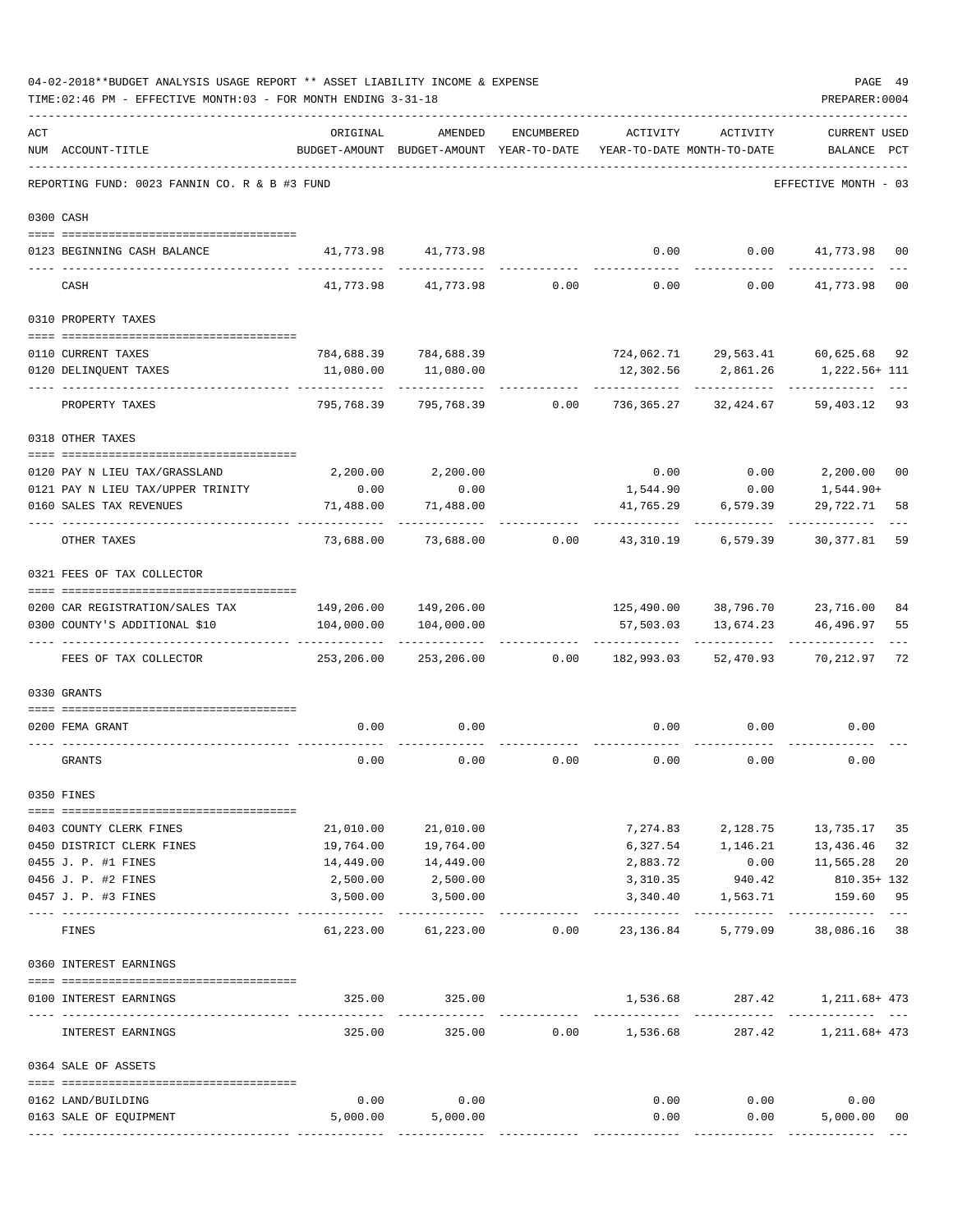| ACT                                                                                                     | ORIGINAL   | AMENDED                                                             | ENCUMBERED             | ACTIVITY                 | ACTIVITY                    | <b>CURRENT USED</b>       |                |
|---------------------------------------------------------------------------------------------------------|------------|---------------------------------------------------------------------|------------------------|--------------------------|-----------------------------|---------------------------|----------------|
| NUM ACCOUNT-TITLE                                                                                       |            | BUDGET-AMOUNT BUDGET-AMOUNT YEAR-TO-DATE YEAR-TO-DATE MONTH-TO-DATE |                        |                          |                             | BALANCE PCT               |                |
| REPORTING FUND: 0023 FANNIN CO. R & B #3 FUND                                                           |            |                                                                     |                        |                          |                             | EFFECTIVE MONTH - 03      |                |
| SALE OF ASSETS                                                                                          | 5,000.00   | 5,000.00                                                            | 0.00                   | 0.00                     | 0.00                        | 5,000.00                  | 00             |
| 0370 MISCELLANEOUS REVENUES                                                                             |            |                                                                     |                        |                          |                             |                           |                |
| 0120 STATE LATERAL ROAD                                                                                 | 16,000.00  | 16,000.00                                                           |                        |                          |                             |                           |                |
| 0125 TDT WEIGHT FEES                                                                                    | 27,740.00  | 27,740.00                                                           |                        | 19,665.28                | 0.00                        | 8,074.72                  | 71             |
| 0130 REFUNDS & MISCELLANEOUS                                                                            | 10,000.00  | 10,000.00                                                           |                        | 2,605.42                 | 0.00                        | 7,394.58                  | 26             |
| 0139 RESTITUTION                                                                                        | 0.00       | 0.00                                                                |                        | 0.00                     | 0.00                        | 0.00                      |                |
| 0140 PROCEEDS OF LOANS                                                                                  | 0.00       | 0.00                                                                |                        |                          | $0.00$ 0.00                 | 0.00                      |                |
| 0145 REIMBURSEMENT OF MATERIALS                                                                         | 10,000.00  | 10,000.00                                                           |                        | 9,666.70                 | 1,116.30                    | 333.30                    | 97             |
|                                                                                                         | 63,740.00  | 63,740.00                                                           |                        | $0.00$ 62,257.00         | 16,611.50 1,483.00          |                           | 98             |
| MISCELLANEOUS REVENUES                                                                                  |            |                                                                     |                        |                          |                             |                           |                |
| 0509 CONTINGENCY                                                                                        |            |                                                                     |                        |                          |                             |                           |                |
| 0475 CONTINGENCY                                                                                        |            | 21, 140.96 21, 140.96                                               | 0.00                   | 0.00                     |                             | 0.00001,140.96            | 00             |
|                                                                                                         |            |                                                                     |                        |                          |                             |                           |                |
| CONTINGENCY                                                                                             | 21,140.96  | 21,140.96                                                           | 0.00                   | 0.00                     | 0.00                        | 21,140.96                 | 0 <sub>0</sub> |
| 0623 ROAD & BRIDGE 3                                                                                    |            |                                                                     |                        |                          |                             |                           |                |
| 0100 COMPENSATION PAY                                                                                   | 0.00       | 0.00                                                                | 0.00                   |                          | $0.00$ $0.00$               | 0.00                      |                |
| 0101 SALARY ELECTED OFFICIAL                                                                            | 60,894.15  | 60,894.15                                                           | 0.00                   | 30,447.17                | 4,684.18                    | 30,446.98                 | 50             |
| 0105 SALARY SECRETARY                                                                                   | 9,338.20   | 9,338.20                                                            | 0.00                   | 4,378.12                 | 677.03                      | 4,960.08                  | 47             |
| 0106 SALARY PRECINCT EMPLOYEES                                                                          | 262,555.20 | 262,555.20                                                          | 0.00                   | 116,914.03               |                             | 19,410.25 145,641.17      | 45             |
| 0107 REGULAR-TEMP. PART-TIME                                                                            | 13,602.81  | 13,602.81                                                           | 0.00                   | 0.00                     | 0.00                        | 13,602.81                 | 00             |
| 0199 TOTAL SALARIES                                                                                     | 346,390.36 | 346,390.36                                                          | 0.00                   | 151,739.32               | 24,771.46                   | -----------<br>194,651.04 | 44             |
|                                                                                                         |            |                                                                     |                        |                          |                             |                           |                |
| 0201 SOCIAL SECURITY TAXES                                                                              | 21,513.40  | 21,513.40                                                           | 0.00                   |                          | 9,364.64 1,529.41 12,148.76 |                           | 44             |
| 0202 GROUP HEALTH INSURANCE                                                                             | 104,946.00 | 104,946.00                                                          | 0.00                   |                          | 53,783.59 8,745.40          | 51,162.41                 | 51             |
| 0203 RETIREMENT                                                                                         | 39,419.22  | 39,419.22                                                           | 0.00                   | 17,084.31 2,848.70       |                             | 22,334.91                 | 43             |
| 0204 WORKERS' COMPENSATION                                                                              | 11,526.90  | 11,526.90                                                           | 0.00                   | 4,675.70                 | 0.00                        | 6,851.20                  | 41             |
| 0205 MEDICARE TAX                                                                                       | 5,031.36   | 5,031.36                                                            | 0.00                   | 2,190.13                 | 357.69                      | 2,841.23                  | 44             |
| 0206 UNEMPLOYMENT EXPENSE                                                                               | 900.00     | 900.00                                                              | 0.00                   | 0.00                     | 0.00                        | 900.00                    | 0 <sub>0</sub> |
| 0299 TOTAL EMPLOYEE BENEFITS 48.51 (183,336.88 183,336.88 183,336.88 0.00 87,098.37 13,481.20 96,238.51 |            |                                                                     |                        |                          |                             |                           | 48             |
| 0310 OFFICE SUPPLIES                                                                                    | 500.00     | 500.00                                                              | 0.00                   | 144.08                   | 15.29                       | 355.92                    | 29             |
| 0314 EMPLOYEE PHYSICALS/DOT TESTING                                                                     | 250.00     | 250.00                                                              | 0.00                   | 60.00                    | 0.00                        | 190.00                    | 24             |
| 0315 COPIER EXPENSE                                                                                     | 0.00       | 0.00                                                                | 0.00                   | 0.00                     | 0.00                        | 0.00                      |                |
| 0340 SHOP SUPPLIES                                                                                      | 6,500.00   |                                                                     |                        | 6,500.00 119.98 1,656.83 | 61.91                       | 4,723.19                  | 27             |
| 0341 R & B MAT. ROCK & GRAVEL                                                                           | 155,000.00 | 155,000.00                                                          |                        | 12,016.20 76,307.32      | 16,994.17                   | 66,676.48                 | 57             |
| 0342 R & B MAT. CULVERTS                                                                                | 35,000.00  | 35,000.00                                                           | 0.00                   | 4,088.80                 | 0.00                        | 30,911.20                 | 12             |
| 0343 R & B MAT. HARDWRE & LUMB                                                                          | 5,000.00   |                                                                     | 5,000.00 3,132.00      | 72.50                    | 14.50                       | 1,795.50                  | 64             |
| 0344 R & B MAT. ASPHALT/RD OIL                                                                          | 85,000.00  | 85,000.00                                                           | 0.00                   | 6,081.92                 | 0.00                        | 78,918.08                 | 07             |
| 0345 CHEMICALS                                                                                          | 3,000.00   | 3,000.00                                                            | 0.00                   | 0.00                     | 0.00                        | 3,000.00                  | 0 <sub>0</sub> |
| 0346 CETRZ EXPENDITURES                                                                                 | 0.00       | 0.00                                                                | 0.00                   | 0.00                     | 0.00                        | 0.00                      |                |
| 0350 DEBRIS REMOVAL                                                                                     | 4,000.00   | 4,000.00                                                            | 0.00                   |                          | 1,107.00 369.00             | 2,893.00                  | 28             |
| 0395 UNIFORMS                                                                                           | 1,000.00   | 1,000.00                                                            | 0.00                   | 509.05                   | 0.00                        | 490.95                    | 51             |
|                                                                                                         |            |                                                                     |                        |                          |                             |                           | $- - -$        |
| 0399 TOTAL R&B MATERIALS                                                                                | 295,250.00 |                                                                     | 295, 250.00 15, 268.18 | 90,027.50                | 17,454.87                   | 189,954.32 36             |                |
| 0400 LEGAL FEES                                                                                         | 0.00       | 0.00                                                                | 0.00                   | 0.00                     | 0.00                        | 0.00                      |                |
| 0420 UTILITY TELEPHONE                                                                                  | 400.00     | 400.00                                                              | 0.00                   | 219.52                   |                             | 36.74 180.48              | 55             |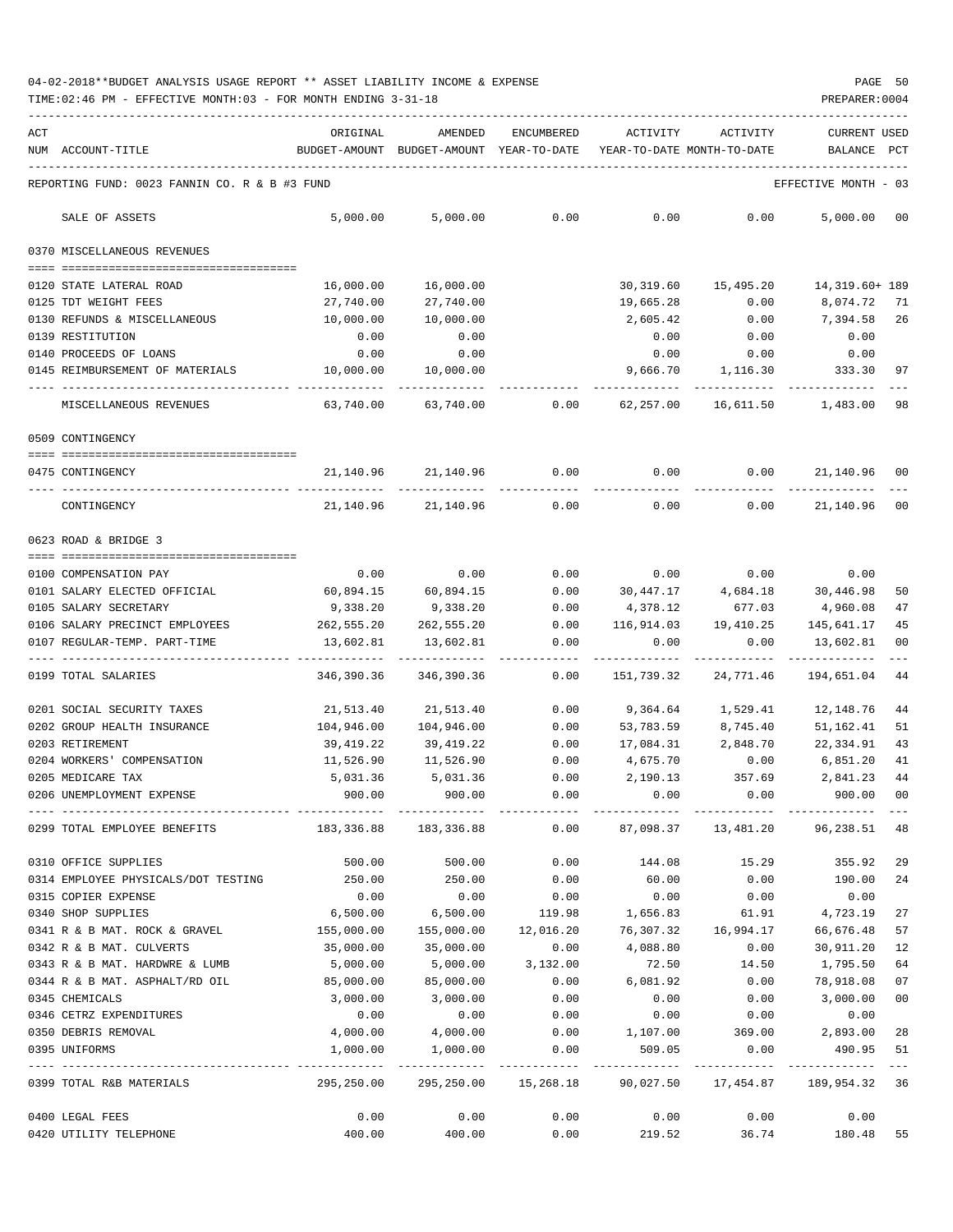TIME:02:46 PM - EFFECTIVE MONTH:03 - FOR MONTH ENDING 3-31-18 PREPARER:0004

| ACT |                                                          | ORIGINAL      | AMENDED                                                                              | <b>ENCUMBERED</b>    | <b>ACTIVITY</b>       | ACTIVITY                   | <b>CURRENT USED</b>  |                |
|-----|----------------------------------------------------------|---------------|--------------------------------------------------------------------------------------|----------------------|-----------------------|----------------------------|----------------------|----------------|
|     | NUM ACCOUNT-TITLE                                        | BUDGET-AMOUNT | BUDGET-AMOUNT YEAR-TO-DATE                                                           |                      |                       | YEAR-TO-DATE MONTH-TO-DATE | <b>BALANCE</b>       | PCT            |
|     | REPORTING FUND: 0023 FANNIN CO. R & B #3 FUND            |               |                                                                                      |                      |                       |                            | EFFECTIVE MONTH - 03 |                |
|     | 0421 INTERNET SERVICE                                    | 825.00        | 825.00                                                                               | 0.00                 | 449.70                | 74.95                      | 375.30               | 55             |
|     | 0423 CELL PHONE ALLOWANCE                                | 600.00        | 600.00                                                                               | 0.00                 | 300.00                | 50.00                      | 300.00               | 50             |
|     | 0427 OUT OF COUNTY TRAVEL                                | 3,500.00      | 3,500.00                                                                             | 0.00                 | 1,923.07              | 447.96                     | 1,576.93             | 55             |
|     | 0430 BIDS, NOTICES & PERMITS                             | 1,200.00      | 1,200.00                                                                             | 0.00                 | 897.75                | 0.00                       | 302.25               | 75             |
|     | 0435 PRINTING                                            | 100.00        | 100.00                                                                               | 0.00                 | 0.00                  | 0.00                       | 100.00               | 0 <sub>0</sub> |
|     | 0440 UTILITY ELECTRICITY                                 | 2,700.00      | 2,700.00                                                                             | 0.00                 | 1,515.09              | 272.84                     | 1,184.91             | 56             |
|     | 0441 UTILITY GAS                                         | 500.00        | 500.00                                                                               | 0.00                 | 0.00                  | 0.00                       | 500.00               | 0 <sub>0</sub> |
|     | 0442 UTILITY WATER                                       | 700.00        | 700.00                                                                               | 0.00                 | 160.99                | 32.16                      | 539.01               | 23             |
|     | 0443 TRASH DUMPSTER PICKUP                               | 1,000.00      | 1,000.00                                                                             | 74.97                | 367.71                | 74.97                      | 557.32               | 44             |
|     | 0447 REPEATER SERVICE CONTRACT                           | 682.32        | 682.32                                                                               | 0.00                 | 686.32                | 0.00                       |                      | $4.00 - 101$   |
|     | 0450 R&M BUILDING                                        | 1,500.00      | 1,500.00                                                                             | 0.00                 | 0.00                  | 0.00                       | 1,500.00             | 0 <sub>0</sub> |
|     | 0453 COMPUTER SOFTWARE                                   | 1,000.00      | 1,000.00                                                                             | 0.00                 | 0.00                  | 0.00                       | 1,000.00             | 0 <sub>0</sub> |
|     | 0457 R & M MACHINERY GAS & OIL                           | 150,000.00    | 150,000.00                                                                           | 0.00                 | 39,859.59             | 8,508.61                   | 110,140.41           | 27             |
|     | 0458 R & M MACHINERY PARTS                               | 76,454.03     | 76,454.03                                                                            | 4,841.63             | 48,454.14             | 14,598.83                  | 23, 158. 26          | 70             |
|     | 0459 R & M MACH. TIRES & TUBES                           | 25,000.00     | 25,000.00                                                                            | 0.00                 | 6,971.50              | 0.00                       | 18,028.50            | 28             |
|     | 0460 EQUIPMENT RENTAL/LEASE                              | 5,000.00      | 5,000.00                                                                             | 0.00                 | 0.00                  | 0.00                       | 5,000.00             | 0 <sub>0</sub> |
|     | 0480 BOND                                                | 150.00        | 150.00                                                                               | 0.00                 | 150.00                | 150.00                     |                      | 0.00 100       |
|     | 0482 INSURANCE                                           | 6,000.00      | 6,000.00                                                                             | 0.00                 | 4,946.93              | 0.00                       | 1,053.07             | 82             |
|     | 0485 PRISONER SUPPLIES                                   |               |                                                                                      | 0.00                 |                       |                            |                      | 0 <sub>0</sub> |
|     | 0488 FANNIN RURAL RAIL DISTRICT                          | 2,000.00      | 2,000.00                                                                             |                      | 0.00                  | 0.00                       | 2,000.00             |                |
|     |                                                          | 0.00          | 0.00                                                                                 | 0.00                 | 0.00                  | 0.00                       | 0.00                 |                |
|     | 0490 MISCELLANEOUS                                       | 1,500.00      | 1,500.00                                                                             | 0.00                 | 0.00                  | 0.00                       | 1,500.00             | 0 <sub>0</sub> |
|     | 0491 SOIL & WATER CONSERVATION                           | 250.00        | 250.00                                                                               | 0.00                 | 250.00                | 250.00                     | 0.00                 | 100            |
|     | 0492 TDRA FLOOD CASH MATCH                               | 0.00          | 0.00                                                                                 | 0.00                 | 0.00                  | 0.00                       | 0.00                 |                |
|     | 0494 FLOOD CONTROL SITE MAINTENANCE                      | 0.00          | 0.00                                                                                 | 0.00                 | 0.00                  | 0.00                       | 0.00                 |                |
|     | 0495 PIPELINE SALES TAX REIMBURSEMENT                    | 0.00          | 0.00                                                                                 | 0.00                 | 0.00                  | 0.00                       | 0.00                 |                |
|     | 0496 TCOG HAZARDOUS WASTEMATCH                           | 1,250.00      | 1,250.00                                                                             | 0.00                 | 0.00                  | 0.00                       | 1,250.00             | 00             |
|     | 0499 TOTAL SER. & OTHER CHARGES                          | 282,311.35    | 282, 311.35                                                                          | 4,916.60             | 107,152.31            | 24,497.06                  | 170,242.44           | 40             |
|     | 0500 LAND                                                |               |                                                                                      |                      | 0.00                  | 0.00                       | 0.00                 |                |
|     | 0535 BUILDING                                            |               |                                                                                      |                      | 0.00                  | 0.00                       | 0.00                 |                |
|     | 0562 LAND/BUILDING                                       | 0.00          | 0.00                                                                                 | 0.00                 | 0.00                  | 0.00                       | 0.00                 |                |
|     | 0570 COMPUTER EQUIPMENT                                  | 0.00          | 0.00                                                                                 | 0.00                 | 0.00                  | 0.00                       | 0.00                 |                |
|     | 0571 PURCHASE OF MACH./EQUIP.                            | 150,000.00    | 150,000.00                                                                           | 0.00                 | 139,265.62            | 0.00                       | 10,734.38            | 93             |
|     | 0572 OFFICE EQUIPMENT                                    | 0.00          | 0.00                                                                                 | 0.00                 | 0.00                  | 0.00                       | 0.00                 |                |
|     | 0573 RADIO EQUIPMENT                                     | 594.00        | 594.00                                                                               | 0.00                 | 0.00                  | 0.00                       | 594.00               | 00             |
|     | 0575 LAND/BUILDING                                       | 1,000.00      | 1,000.00                                                                             | 0.00                 | 0.00                  |                            | 0.00 1,000.00        | 0 <sub>0</sub> |
|     | 0580 PRECINCT BRIDGE                                     | 0.00<br>.     | 0.00<br>------------                                                                 | 0.00                 | 0.00<br>------------- | 0.00                       | 0.00<br>-----------  |                |
|     | 0599 CAPITAL OUTLAY                                      | 151,594.00    | 151,594.00                                                                           | ------------<br>0.00 | 139,265.62            | ------------<br>0.00       | 12,328.38 92         |                |
|     | 0630 NOTE PAYMENT-PRINCIPAL                              | 0.00          | 0.00                                                                                 | 0.00                 | 0.00                  | 0.00                       | 0.00                 |                |
|     | 0670 NOTE PAYMENT-INTEREST                               | 0.00          | 0.00                                                                                 | 0.00                 | 0.00                  | 0.00                       | 0.00                 |                |
|     | ---------------------- --------------<br>ROAD & BRIDGE 3 |               | $1,258,882.59$ $1,258,882.59$ $20,184.78$ $575,283.12$ $80,204.59$ $663,414.69$ $47$ | -----------          |                       |                            |                      |                |
|     | 0625 ADMINISTRATIVE OFFICE R&B #3                        |               |                                                                                      |                      |                       |                            |                      |                |
|     | 0105 SALARY SECRETARY                                    | 9,593.48      | 9,593.48                                                                             | 0.00                 | 4,796.74              | 737.96                     | 4,796.74             | 50             |
|     | 0201 SOCIAL SECURITY TAXES                               | 594.80        | 594.80                                                                               | 0.00                 | 217.75                | 32.58                      | 377.05               | 37             |
|     | 0202 GROUP HEALTH INSURANCE                              | 2,623.65      | 2,623.65                                                                             | 0.00                 | 1,311.84              | 218.64                     | 1,311.81             | 50             |
|     | 0203 RETIREMENT                                          | 1,091.74      | 1,091.74                                                                             | 0.00                 | 539.76                | 84.86                      | 551.98               | 49             |
|     | 0204 WORKERS' COMPENSATION                               | 40.29         | 40.29                                                                                | 0.00                 | 16.83                 | 0.00                       | 23.46                | 42             |
|     | 0205 MEDICARE TAX                                        | 139.11        | 139.11                                                                               | 0.00                 | 50.93                 | 7.62                       | 88.18                | 37             |
|     |                                                          |               |                                                                                      |                      |                       |                            |                      |                |

0310 OFFICE SUPPLIES 100.00 100.00 0.00 71.60 0.00 28.40 72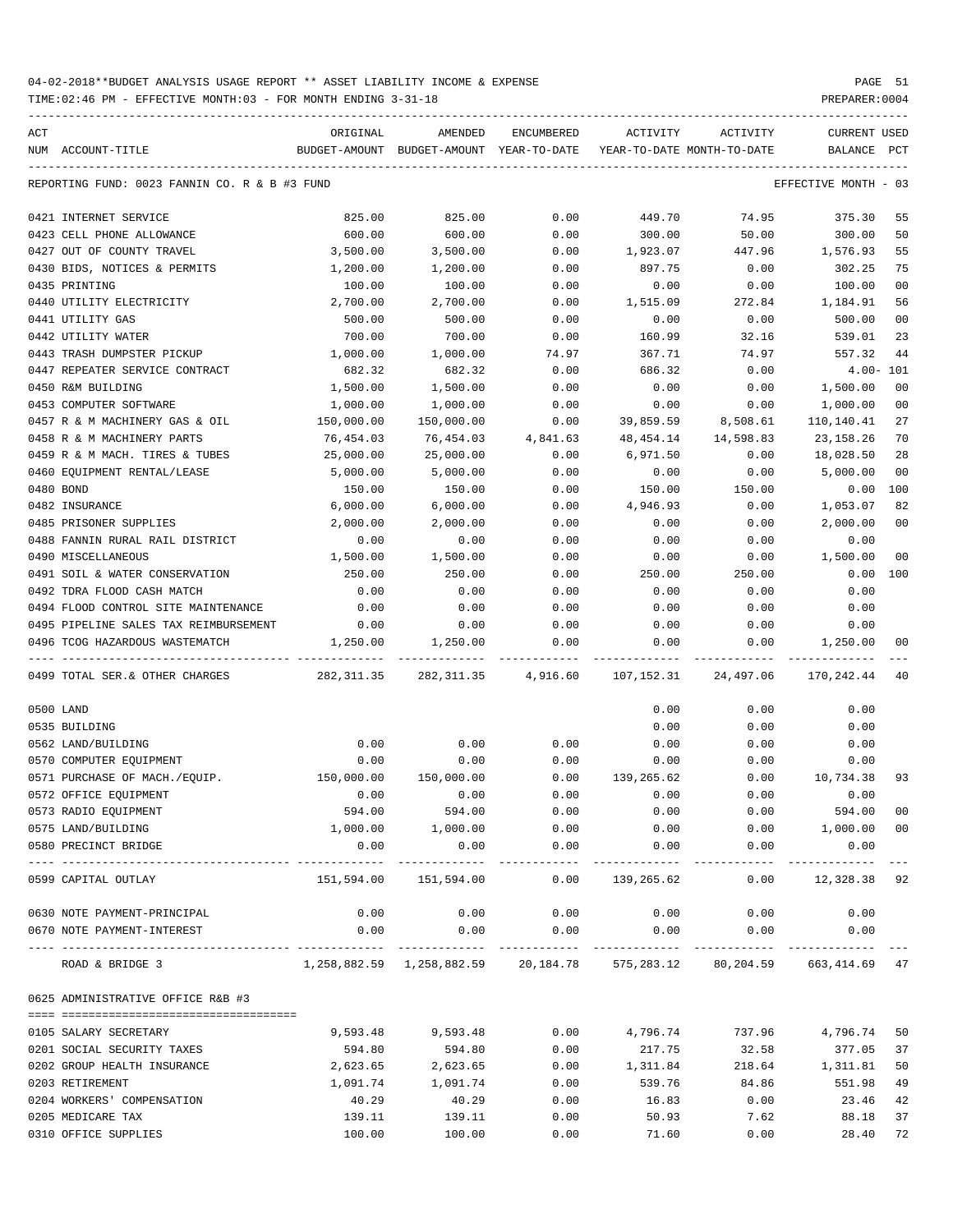04-02-2018\*\*BUDGET ANALYSIS USAGE REPORT \*\* ASSET LIABILITY INCOME & EXPENSE PAGE 52 TIME:02:46 PM - EFFECTIVE MONTH:03 - FOR MONTH ENDING 3-31-18 PREPARER:0004

| ACT |                                               | ORIGINAL      | AMENDED       | ENCUMBERED             | ACTIVITY                   | ACTIVITY   | <b>CURRENT USED</b>  |            |
|-----|-----------------------------------------------|---------------|---------------|------------------------|----------------------------|------------|----------------------|------------|
|     | NUM ACCOUNT-TITLE                             | BUDGET-AMOUNT | BUDGET-AMOUNT | YEAR-TO-DATE           | YEAR-TO-DATE MONTH-TO-DATE |            | BALANCE              | <b>PCT</b> |
|     | REPORTING FUND: 0023 FANNIN CO. R & B #3 FUND |               |               |                        |                            |            | EFFECTIVE MONTH - 03 |            |
|     | 0311 POSTAL EXPENSES                          | 0.00          | 0.00          | 0.00                   | 0.00                       | 0.00       | 0.00                 |            |
|     | 0353 COMPUTER EXPENSE                         | 500.00        | 500.00        | 0.00                   | 0.00                       | 0.00       | 500.00               | 00         |
|     | 0427 OUT OF COUNTY TRAVEL                     | 0.00          | 0.00          | 0.00                   | 0.00                       | 0.00       | 0.00                 |            |
|     | 0480 BOND                                     | 17.75         | 17.75         | 0.00                   | 24.75                      | 0.00       | $7.00 - 139$         |            |
|     | 0572 OFFICE EQUIPMENT                         | 0.00          | 0.00          | 0.00                   | 0.00                       | 0.00       | 0.00                 |            |
|     | 0574 COMPUTER EQUIPMENT                       | 0.00          | 0.00          | 0.00                   | 0.00                       | 0.00       | 0.00                 |            |
|     | ADMINISTRATIVE OFFICE R&B #3                  | 14,700.82     | 14,700.82     | 0.00                   | 7,030.20                   | 1,081.66   | 7,670.62             | 48         |
|     | FANNIN CO. R & B #3 FUND                      |               |               |                        |                            |            |                      |            |
|     | INCOME TOTALS                                 | 1,294,724.37  | 1,294,724.37  |                        | 1,049,599.01               | 114,153.00 | 245,125.36           | 81         |
|     | <b>EXPENSE TOTALS</b>                         | 1,294,724.37  |               | 1,294,724.37 20,184.78 | 582,313.32                 | 81,286.25  | 692, 226.27          | 47         |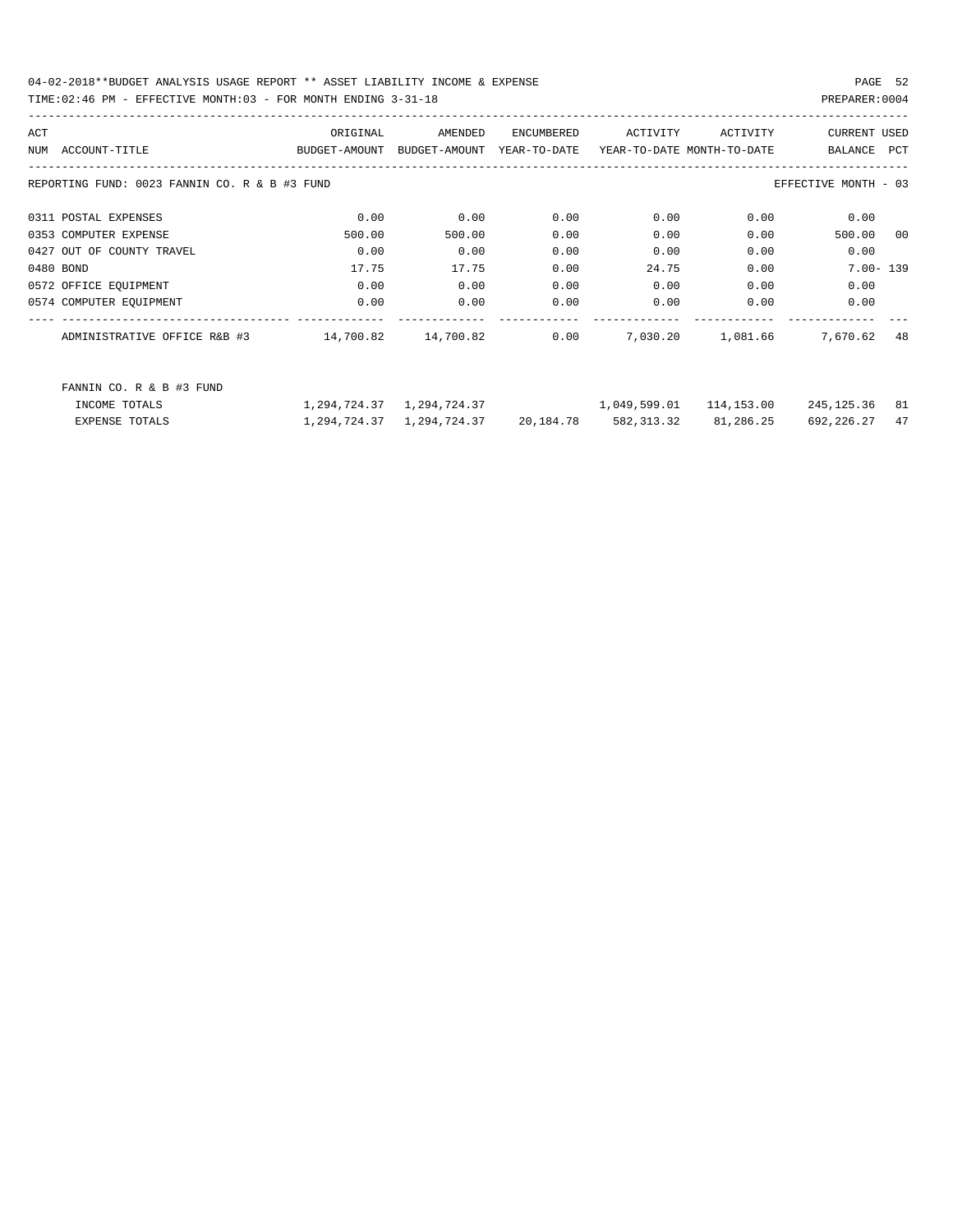|     | 04-02-2018**BUDGET ANALYSIS USAGE REPORT ** ASSET LIABILITY INCOME & EXPENSE<br>TIME: 02:46 PM - EFFECTIVE MONTH: 03 - FOR MONTH ENDING 3-31-18 |                                                                                 |                                   |            |                       |                     | PREPARER: 0004                                           | PAGE 53  |
|-----|-------------------------------------------------------------------------------------------------------------------------------------------------|---------------------------------------------------------------------------------|-----------------------------------|------------|-----------------------|---------------------|----------------------------------------------------------|----------|
| ACT | NUM ACCOUNT-TITLE                                                                                                                               | ORIGINAL<br>BUDGET-AMOUNT BUDGET-AMOUNT YEAR-TO-DATE YEAR-TO-DATE MONTH-TO-DATE | AMENDED                           | ENCUMBERED | ACTIVITY              | ACTIVITY            | CURRENT USED<br>BALANCE PCT                              |          |
|     | REPORTING FUND: 0024 FANNIN CO. R & B #4 FUND                                                                                                   |                                                                                 |                                   |            |                       |                     | EFFECTIVE MONTH - 03                                     |          |
|     | 0100 PAYROLL                                                                                                                                    |                                                                                 |                                   |            |                       |                     |                                                          |          |
|     |                                                                                                                                                 |                                                                                 |                                   |            |                       |                     |                                                          |          |
|     | 0100 PAYROLL                                                                                                                                    |                                                                                 |                                   |            | 0.00                  | 0.00                | 0.00                                                     |          |
|     | PAYROLL                                                                                                                                         |                                                                                 |                                   |            | 0.00                  | 0.00                | 0.00                                                     |          |
|     | 0102 A/P CLEARING                                                                                                                               |                                                                                 |                                   |            |                       |                     |                                                          |          |
|     | 0100 A/P CLEARING                                                                                                                               |                                                                                 |                                   |            | 0.00                  | 0.00                | 0.00                                                     |          |
|     |                                                                                                                                                 |                                                                                 |                                   |            |                       |                     |                                                          |          |
|     | A/P CLEARING                                                                                                                                    |                                                                                 |                                   |            | 0.00                  | 0.00                | 0.00                                                     |          |
|     | 0103 CASH                                                                                                                                       |                                                                                 |                                   |            |                       |                     |                                                          |          |
|     |                                                                                                                                                 |                                                                                 |                                   |            |                       |                     |                                                          |          |
|     | 0100 R&B#4- COMBINED FUNDS CHECKING<br>0175 TEXPOOL                                                                                             |                                                                                 |                                   |            | 99,211.54-            | 105.13              | 268,755.39 25,532.46 391,368.84<br>102,098.36            |          |
|     |                                                                                                                                                 |                                                                                 |                                   |            |                       |                     |                                                          |          |
|     | CASH                                                                                                                                            |                                                                                 |                                   |            | 169,543.85            | 25,637.59           | 493,467.20                                               |          |
|     | 0120 RECEIVABLES                                                                                                                                |                                                                                 |                                   |            |                       |                     |                                                          |          |
|     | 0311 TAXES RECEIVABLE                                                                                                                           |                                                                                 |                                   |            | 0.00                  | 0.00                | 27,083.12                                                |          |
|     | 0312 DUE FROM OTHER GOVERNMENTS                                                                                                                 |                                                                                 |                                   |            | 0.00                  | 0.00                | 6,597.33                                                 |          |
|     | 0313 DUE FROM OTHER FUNDS                                                                                                                       |                                                                                 |                                   |            | 0.00                  | 0.00                | 8,879.84                                                 |          |
|     | 0315 INVENTORY                                                                                                                                  |                                                                                 |                                   |            | 0.00                  | 0.00                | 6,291.25                                                 |          |
|     | RECEIVABLES                                                                                                                                     |                                                                                 |                                   |            | 0.00                  | 0.00                | 48,851.54                                                |          |
|     | 0200 LIABILITY ACCOUNT                                                                                                                          |                                                                                 |                                   |            |                       |                     |                                                          |          |
|     |                                                                                                                                                 |                                                                                 |                                   |            |                       |                     |                                                          |          |
|     | 0150 ACCRUED SALARY PAYABLE                                                                                                                     |                                                                                 |                                   |            | 0.00                  | 0.00                | 10,235.35                                                |          |
|     | 0155 ACCRUED FRINGE BENEFITS                                                                                                                    |                                                                                 |                                   |            | 0.00                  | 0.00                | 5,173.21                                                 |          |
|     | 0200 DEFERRED TAX REVENUE                                                                                                                       |                                                                                 |                                   |            | 0.00                  | 0.00                | 24,598.77                                                |          |
|     | 0910 SYSTEM ADDED LIABILITY LINE-ITEM                                                                                                           | --------- --------------                                                        |                                   |            |                       |                     | $10,901.61 - 0.00$ $10,901.61 -$<br>-------------        |          |
|     | LIABILITY ACCOUNT                                                                                                                               |                                                                                 |                                   |            |                       | $10,901.61 - 0.00$  | 29,105.72                                                |          |
|     | 0271 EQUITY ACCOUNT                                                                                                                             |                                                                                 |                                   |            |                       |                     |                                                          |          |
|     | 0200 EQUITY ACCOUNT                                                                                                                             |                                                                                 |                                   |            |                       |                     | $0.00$ $0.00$ $332,767.56$                               |          |
|     | EQUITY ACCOUNT                                                                                                                                  |                                                                                 |                                   |            | -------------<br>0.00 | -----------<br>0.00 | _____________<br>332,767.56                              |          |
|     |                                                                                                                                                 |                                                                                 |                                   |            |                       |                     |                                                          |          |
|     | 0300 TOTAL REV/TRANSFERS                                                                                                                        |                                                                                 |                                   |            |                       |                     |                                                          |          |
|     | 0124 BEGINNING CASH BALANCE                                                                                                                     |                                                                                 |                                   |            |                       |                     | $0.00$ $0.00$ $171,134.18$ 00                            |          |
|     | TOTAL REV/TRANSFERS                                                                                                                             |                                                                                 |                                   |            |                       |                     | $171, 134.18$ $171, 134.18$ 0.00 0.00 0.00 171,134.18 00 |          |
|     | 0310 PROPERTY TAXES                                                                                                                             |                                                                                 |                                   |            |                       |                     |                                                          |          |
|     |                                                                                                                                                 |                                                                                 |                                   |            |                       |                     |                                                          |          |
|     | 0110 CURRENT TAXES<br>0120 DELINQUENT TAXES                                                                                                     | 8,000.00                                                                        | 446,662.00 446,662.00<br>8,000.00 |            |                       |                     | 412, 152.53   16, 828.15   34, 509.47                    | 92<br>88 |
|     |                                                                                                                                                 |                                                                                 |                                   |            |                       |                     |                                                          | $--$     |
|     | PROPERTY TAXES                                                                                                                                  |                                                                                 | 454,662.00 454,662.00             |            |                       |                     | 0.00  419,155.40  18,456.83  35,506.60  92               |          |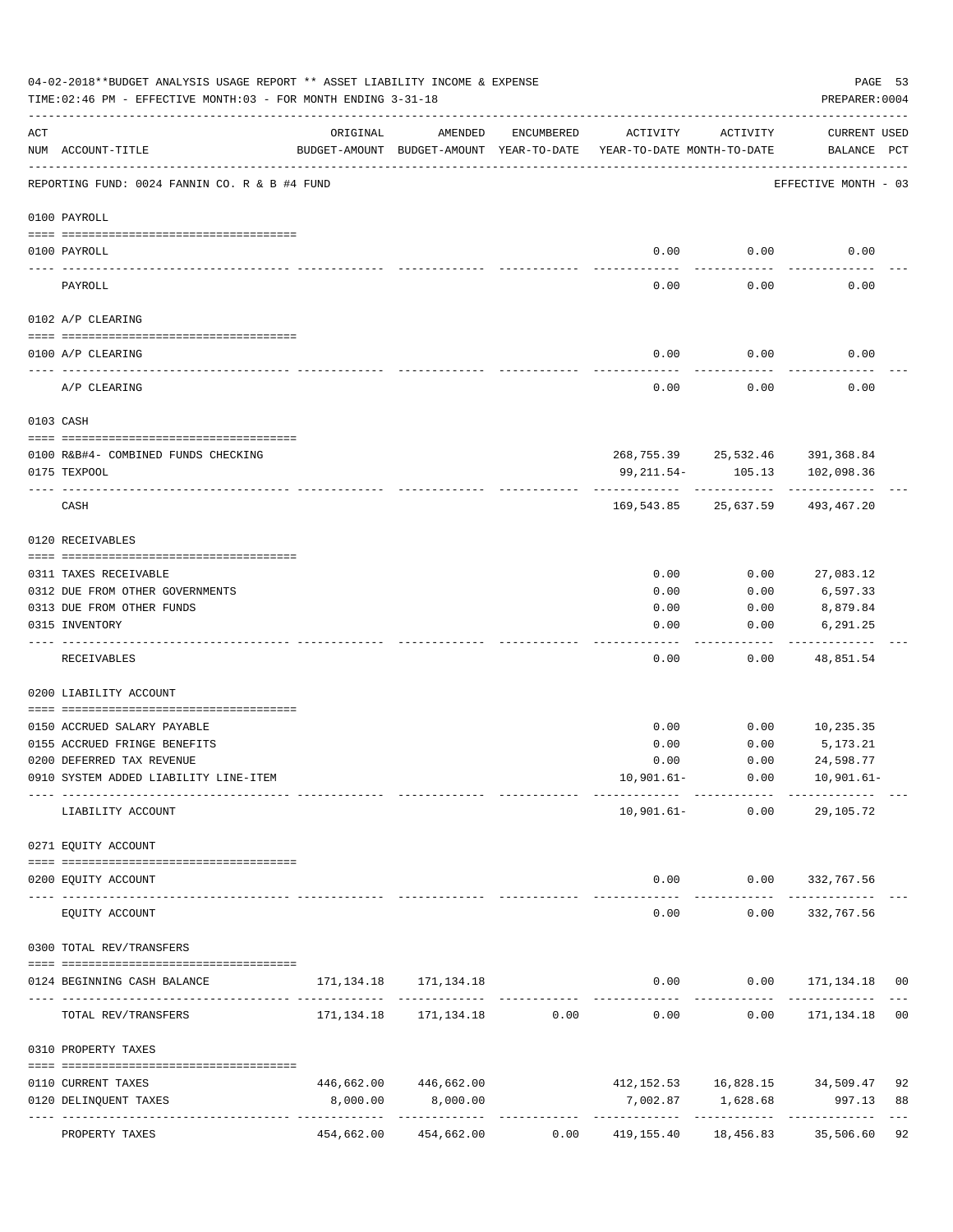|     | 04-02-2018**BUDGET ANALYSIS USAGE REPORT ** ASSET LIABILITY INCOME & EXPENSE<br>TIME: 02:46 PM - EFFECTIVE MONTH: 03 - FOR MONTH ENDING 3-31-18 |                                                                       |                                                                                |            |           |                      | PAGE 54<br>PREPARER: 0004          |                |
|-----|-------------------------------------------------------------------------------------------------------------------------------------------------|-----------------------------------------------------------------------|--------------------------------------------------------------------------------|------------|-----------|----------------------|------------------------------------|----------------|
| ACT | NUM ACCOUNT-TITLE                                                                                                                               | ORIGINAL                                                              | AMENDED<br>BUDGET-AMOUNT BUDGET-AMOUNT YEAR-TO-DATE YEAR-TO-DATE MONTH-TO-DATE | ENCUMBERED | ACTIVITY  | ACTIVITY             | <b>CURRENT USED</b><br>BALANCE PCT |                |
|     | REPORTING FUND: 0024 FANNIN CO. R & B #4 FUND                                                                                                   |                                                                       |                                                                                |            |           |                      | EFFECTIVE MONTH - 03               |                |
|     | 0318 OTHER TAXES                                                                                                                                |                                                                       |                                                                                |            |           |                      |                                    |                |
|     |                                                                                                                                                 |                                                                       |                                                                                |            |           |                      | $0.00$ $0.00$ $1,200.00$           |                |
|     | 0120 PAY N LIEU TAX/GRASSLAND<br>0121 PAY N LIEU TAX/UPPER TRINITY                                                                              | 0.00                                                                  | 1,200.00 1,200.00<br>0.00                                                      |            |           | 879.39 0.00          | 879.39+                            | 00             |
|     | 0160 SALES TAX REVENUES                                                                                                                         | 40,693.00                                                             | 40,693.00                                                                      |            | 23,773.72 | 3,745.14             | 16,919.28                          | 58             |
|     |                                                                                                                                                 | ------------                                                          |                                                                                |            |           |                      |                                    |                |
|     | OTHER TAXES                                                                                                                                     | 41,893.00                                                             | 41,893.00                                                                      | 0.00       |           |                      | 24,653.11 3,745.14 17,239.89       | 59             |
|     | 0321 FEES OF TAX COLLECTOR                                                                                                                      |                                                                       |                                                                                |            |           |                      |                                    |                |
|     | 0200 CAR REGISTRATION/SALES TAX                                                                                                                 |                                                                       | 84,931.00 84,931.00                                                            |            |           |                      | 71,431.68 22,083.93 13,499.32      | 84             |
|     | 0300 COUNTY'S ADDITIONAL \$10                                                                                                                   | 63,000.00                                                             | 63,000.00                                                                      |            | 32,731.97 | 7,783.68             | 30,268.03                          | 52             |
|     |                                                                                                                                                 |                                                                       |                                                                                |            |           |                      |                                    |                |
|     | FEES OF TAX COLLECTOR                                                                                                                           | $147,931.00$ $147,931.00$ $0.00$ $104,163.65$ $29,867.61$ $43,767.35$ |                                                                                |            |           |                      |                                    | 70             |
|     | 0330 GRANTS                                                                                                                                     |                                                                       |                                                                                |            |           |                      |                                    |                |
|     |                                                                                                                                                 |                                                                       |                                                                                |            |           |                      |                                    |                |
|     | 0200 FEMA GRANT                                                                                                                                 | 0.00                                                                  | 0.00                                                                           |            | 0.00      | 0.00                 | 0.00                               |                |
|     | GRANTS                                                                                                                                          | 0.00                                                                  | 0.00                                                                           | 0.00       | 0.00      | 0.00                 | 0.00                               |                |
|     | 0350 FINES                                                                                                                                      |                                                                       |                                                                                |            |           |                      |                                    |                |
|     | 0403 COUNTY CLERK FINES                                                                                                                         |                                                                       | 11,959.00 11,959.00                                                            |            |           | 4, 141.00 1, 211.75  | 7,818.00                           | 35             |
|     | 0450 DISTRICT CLERK FINES                                                                                                                       | 12,052.00                                                             | 12,052.00                                                                      |            |           | 3,601.79 652.46      | 8,450.21                           | 30             |
|     | 0455 J. P. #1 FINES                                                                                                                             | 8,232.00                                                              | 8,232.00                                                                       |            | 1,641.48  | 0.00                 | 6,590.52                           | 20             |
|     | 0456 J. P. #2 FINES                                                                                                                             | 1,500.00                                                              | 1,500.00                                                                       |            | 1,884.35  | 535.31               | 384.35+ 126                        |                |
|     | 0457 J. P. #3 FINES                                                                                                                             | 2,200.00                                                              | 2,200.00                                                                       |            | 1,901.44  | 890.09               | 298.56                             | 86             |
|     | FINES                                                                                                                                           |                                                                       | 35,943.00 35,943.00 0.00 13,170.06 3,289.61 22,772.94                          |            |           |                      |                                    | 37             |
|     | 0360 INTEREST EARNINGS                                                                                                                          |                                                                       |                                                                                |            |           |                      |                                    |                |
|     |                                                                                                                                                 |                                                                       |                                                                                |            |           |                      |                                    |                |
|     | 0100 INTEREST EARNING                                                                                                                           |                                                                       | 157.85 157.85                                                                  |            |           |                      | 841.94 125.48 684.09+533           |                |
|     | INTEREST EARNINGS                                                                                                                               |                                                                       | 157.85 157.85 0.00                                                             |            | 841.94    |                      | 125.48 684.09+ 533                 |                |
|     | 0364 SALE OF ASSETS                                                                                                                             |                                                                       |                                                                                |            |           |                      |                                    |                |
|     | 0162 LAND/BUILDING                                                                                                                              |                                                                       | $0.00$ 0.00                                                                    |            |           |                      | $0.00$ $0.00$ $0.00$               |                |
|     | 0163 SALE OF EQUIPMENT                                                                                                                          |                                                                       | 10,000.00  10,000.00                                                           |            |           |                      | $0.00$ $0.00$ $10,000.00$          | 0 <sub>0</sub> |
|     | SALE OF ASSETS                                                                                                                                  |                                                                       | 10,000.00    10,000.00    0.00                                                 |            |           | ------------<br>0.00 | $0.00$ 10,000.00 00                |                |
|     | 0370 MISCELLANEOUS REVENUES                                                                                                                     |                                                                       |                                                                                |            |           |                      |                                    |                |
|     |                                                                                                                                                 |                                                                       |                                                                                |            |           |                      |                                    |                |
|     | 0120 STATE LATERAL ROAD                                                                                                                         | 8,600.00                                                              | 8,600.00                                                                       |            |           | 17,258.59 8,820.21   | 8,658.59+ 201                      |                |
|     | 0125 TDT WEIGHT FEES                                                                                                                            | 16,000.00                                                             | 16,000.00                                                                      |            | 11,193.91 | 0.00                 | 4,806.09                           | 70             |
|     | 0130 REFUNDS & MISCELLANEOUS                                                                                                                    | 3,500.00                                                              | 3,500.00                                                                       |            | 1,117.12  | 0.00                 | 2,382.88                           | 32             |
|     | 0138 SALE OF SCRAP IRON                                                                                                                         | 0.00                                                                  | 0.00                                                                           |            | 0.00      | 0.00                 | 0.00                               |                |
|     | 0140 PROCEEDS OF LOAN                                                                                                                           | 0.00                                                                  | 0.00<br>10,000.00                                                              |            | 0.00      | 0.00<br>1,407.96     | 0.00                               |                |
|     | 0145 REIMBURSEMENT OF MATERIALS 10,000.00                                                                                                       |                                                                       |                                                                                |            | 12,517.72 |                      | 2,517.72+ 125                      |                |
|     | 0146 SALE OF RECYCLED MATERIALS                                                                                                                 | 500.00<br>0.00                                                        | 500.00<br>0.00                                                                 |            | 0.00      | 0.00                 | 500.00                             | 0 <sub>0</sub> |
|     | 0147 OFFICE RENTAL                                                                                                                              |                                                                       |                                                                                |            | 0.00      | 0.00                 | 0.00                               |                |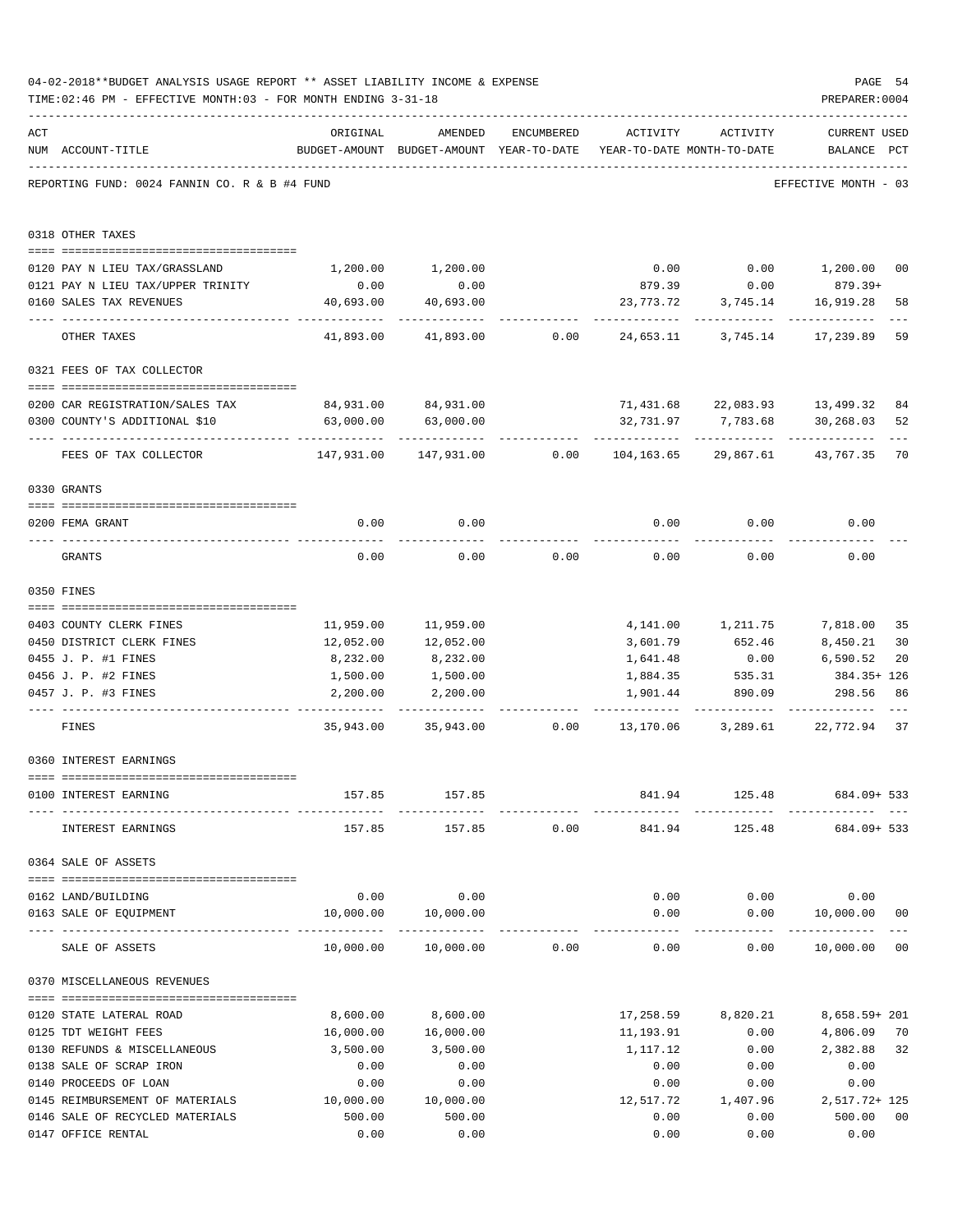| 04-02-2018**BUDGET ANALYSIS USAGE REPORT ** ASSET LIABILITY INCOME & EXPENSE |  |  |  | PAGE |  |
|------------------------------------------------------------------------------|--|--|--|------|--|
|                                                                              |  |  |  |      |  |

| ACT |                                               | ORIGINAL      | AMENDED                    | <b>ENCUMBERED</b> | ACTIVITY   | ACTIVITY                   | <b>CURRENT USED</b>    |              |
|-----|-----------------------------------------------|---------------|----------------------------|-------------------|------------|----------------------------|------------------------|--------------|
|     | NUM ACCOUNT-TITLE                             | BUDGET-AMOUNT | BUDGET-AMOUNT YEAR-TO-DATE |                   |            | YEAR-TO-DATE MONTH-TO-DATE | BALANCE                | PCT          |
|     | REPORTING FUND: 0024 FANNIN CO. R & B #4 FUND |               |                            |                   |            |                            | EFFECTIVE MONTH - 03   |              |
|     | MISCELLANEOUS REVENUES                        | 38,600.00     | 38,600.00                  | 0.00              | 42,087.34  | 10,228.17                  | $3,487.34 + 109$       |              |
|     | 0509 CONTINGENCY                              |               |                            |                   |            |                            |                        |              |
|     |                                               |               |                            |                   |            |                            |                        |              |
|     | 0475 CONTINGENCY                              | 10,649.46     | 10,649.46                  | 0.00              | 0.00       | 0.00                       | 10,649.46              | 00           |
|     | CONTINGENCY                                   | 10,649.46     | 10,649.46                  | 0.00              | 0.00       | 0.00                       | 10,649.46              | $_{00}$      |
|     | 0624 ROAD & BRIDGE 4                          |               |                            |                   |            |                            |                        |              |
|     |                                               |               |                            |                   |            |                            |                        |              |
|     | 0100 COMPENSATION PAY                         | 0.00          | 0.00                       | 0.00              | 0.00       | 0.00                       | 0.00                   |              |
|     | 0101 SALARY ELECTED OFFICIAL                  | 60,894.15     | 60,894.15                  | 0.00              | 30,447.17  | 4,684.18                   | 30,446.98              | 50           |
|     | 0105 SALARY SECRETARY                         | 26,735.86     | 26,735.86                  | 0.00              | 13,367.90  | 2,056.60                   | 13,367.96              | 50           |
|     | 0106 SALARY PRECINCT EMPLOYEES                | 180,513.40    | 180,513.40                 | 0.00              | 64,603.99  | 9,435.70                   | 115,909.41             | 36           |
|     | 0107 REGULAR-TEMP. PART-TIME                  | 0.00          | 0.00                       | 0.00              | 7,521.64   | 1,427.56                   | 7,521.64-              |              |
|     | 0108 LABOR REIMBURSEMENT                      | 0.00          | 0.00                       | 0.00              | 0.00       | 0.00                       | 0.00                   |              |
|     | 0199 TOTAL SALARIES                           | 268,143.41    | 268, 143. 41               | 0.00              | 115,940.70 | 17,604.04                  | 152,202.71             | 43           |
|     | 0201 SOCIAL SECURITY TAXES                    | 16,624.89     | 16,624.89                  | 0.00              | 7,158.94   | 1,086.71                   | 9,465.95               | 43           |
|     | 0202 GROUP HEALTH INSURANCE                   | 83,956.80     | 83,956.80                  | 0.00              | 34,107.07  | 5,247.24                   | 49,849.73              | 41           |
|     | 0203 RETIREMENT                               | 30,514.72     | 30,514.72                  | 0.00              | 13,051.24  | 2,024.47                   | 17,463.48              | 43           |
|     | 0204 WORKERS' COMPENSATION                    | 7,740.60      | 7,740.60                   | 0.00              | 3,138.29   | 0.00                       | 4,602.31               | 41           |
|     | 0205 MEDICARE TAX                             | 3,888.08      | 3,888.08                   | 0.00              | 1,674.20   | 254.14                     | 2,213.88               | 43           |
|     | 0206 UNEMPLOYMENT EXPENSE                     | 0.00          | 0.00                       | 0.00              | 1,133.65   | 0.00                       | $1,133.65-$            |              |
|     | 0299 TOTAL EMPLOYEE BENEFITS                  | 142,725.09    | 142,725.09                 | 0.00              | 60,263.39  | 8,612.56                   | 82,461.70              | 42           |
|     | 0310 OFFICE SUPPLIES                          | 250.00        | 250.00                     | 0.00              | 49.00      | 0.00                       | 201.00                 | 20           |
|     | 0314 EMPLOYEE PHYSICALS/DOT TESTING           | 275.00        | 275.00                     | 0.00              | 60.00      | 0.00                       | 215.00                 | 22           |
|     | 0340 SHOP SUPPLIES                            | 2,250.00      | 2,250.00                   | 0.00              | 1,145.60   | 43.49                      | 1,104.40               | 51           |
|     | 0341 R & B MAT. ROCK & GRAVEL                 | 100,500.00    | 100,500.00                 | 0.00              | 35,538.71  | 1,459.15                   | 64,961.29              | 35           |
|     | 0342 R & B MAT. CULVERTS                      | 7,000.00      | 7,000.00                   | 0.00              | 5,468.06   | 1,430.40                   | 1,531.94               | 78           |
|     | 0343 R & B MAT. HARDWRE & LUMB                | 2,500.00      | 2,500.00                   | 87.69             | 20.99      | 0.00                       | 2,391.32               | 04           |
|     | 0344 R & B MAT. ASPHALT/RD OIL                | 60,000.00     | 60,000.00                  | 0.00              | 4,609.57   | 391.15                     | 55,390.43 08           |              |
|     | 0345 CHEMICALS                                | 1,500.00      | 1,500.00                   | 0.00              | 0.00       | 0.00                       | 1,500.00 00            |              |
|     | 0346 CETRZ EXPENDITURES                       | 0.00          | 0.00                       | 0.00              | 0.00       | 0.00                       | 0.00                   |              |
|     | 0350 DEBRIS REMOVAL                           | 0.00          | 0.00                       | 0.00              | 0.00       | 0.00                       | 0.00                   |              |
|     | 0395 EMPLOYEE UNIFORMS                        | 2,500.00      | 2,500.00                   | 0.00              | 899.25     | 140.64                     | 1,600.75               | 36           |
|     | 0399 TOTAL R&B MATERIALS                      | 176,775.00    | 176,775.00                 | 87.69             | 47,791.18  |                            | 3,464.83 128,896.13 27 |              |
|     | 0400 LEGAL FEES                               | 0.00          | 0.00                       | 0.00              | 0.00       | 0.00                       | 0.00                   |              |
|     | 0420 UTILITY TELEPHONE                        | 1,700.00      | 1,700.00                   | 0.00              | 930.91     | 106.48                     | 769.09                 | 55           |
|     | 0421 DSL INTERNET                             | 600.00        | 600.00                     | 0.00              | 375.58     | 60.00                      | 224.42                 | 63           |
|     | 0423 CELL PHONE ALLOWANCE                     | 0.00          | 0.00                       | 0.00              | 0.00       | 0.00                       | 0.00                   |              |
|     | 0427 OUT OF COUNTY TRAVEL                     | 4,600.00      | 4,600.00                   | 0.00              | 867.04     | 0.00                       | 3,732.96               | 19           |
|     | 0430 BIDS, NOTICES & PERMITS                  | 200.00        | 200.00                     | 0.00              | 0.00       | 0.00                       | 200.00                 | 00           |
|     | 0435 PRINTING                                 | 100.00        | 100.00                     | 0.00              | 0.00       | 0.00                       | 100.00                 | 00           |
|     | 0440 UTILITY ELECTRICITY                      | 4,000.00      | 4,000.00                   | 255.84            | 1,399.29   | 0.00                       | 2,344.87               | 41           |
|     | 0441 UTILITY GAS                              | 750.00        | 750.00                     | 0.00              | 417.21     | 84.64                      | 332.79                 | 56           |
|     | 0442 UTILITY WATER                            | 2,500.00      | 2,500.00                   | 0.00              | 722.28     | 51.46                      | 1,777.72               | 29           |
|     | 0443 TRASH PICKUP                             | 2,500.00      | 2,500.00                   | 0.00              | 658.86     | 0.00                       | 1,841.14               | 26           |
|     | 0447 REPEATER SERVICE CONTRACT                | 682.32        | 682.32                     | 0.00              | 686.32     | 0.00                       |                        | $4.00 - 101$ |
|     |                                               |               |                            |                   |            |                            |                        |              |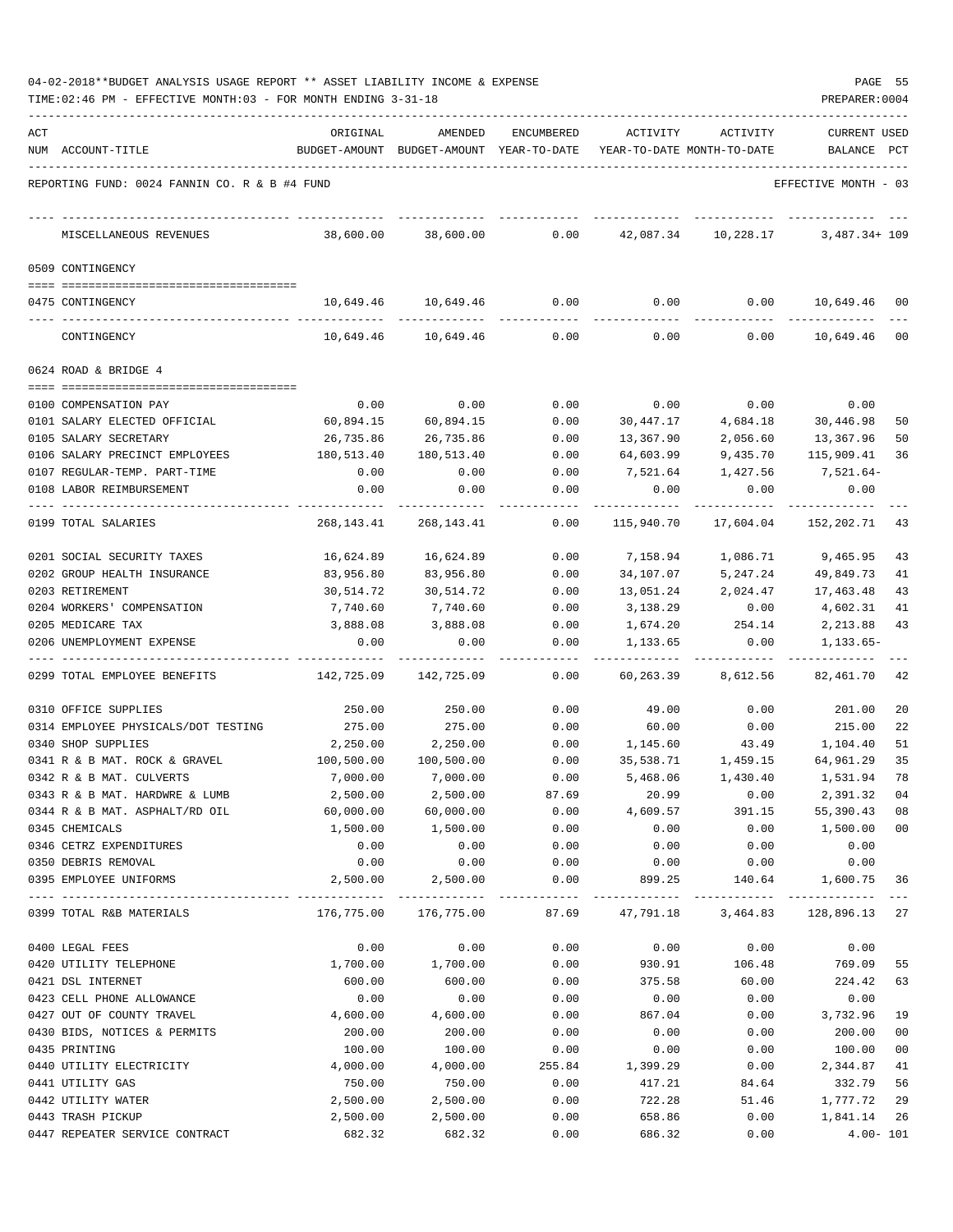| ACT |                                                  | ORIGINAL     | AMENDED                                  | <b>ENCUMBERED</b>   | ACTIVITY                   | ACTIVITY                      | <b>CURRENT USED</b> |        |
|-----|--------------------------------------------------|--------------|------------------------------------------|---------------------|----------------------------|-------------------------------|---------------------|--------|
|     | NUM ACCOUNT-TITLE                                |              | BUDGET-AMOUNT BUDGET-AMOUNT YEAR-TO-DATE |                     | YEAR-TO-DATE MONTH-TO-DATE |                               | BALANCE             | PCT    |
|     | REPORTING FUND: 0024 FANNIN CO. R & B #4 FUND    |              |                                          |                     |                            |                               | EFFECTIVE MONTH     | - 03   |
|     | 0450 R&M BUILDING                                | 2,000.00     | 2,000.00                                 | 0.00                | 187.50                     | 0.00                          | 1,812.50            | 09     |
|     | 0453 COMPUTER SOFTWARE                           | 1,044.00     | 1,044.00                                 | 0.00                | 0.00                       | 0.00                          | 1,044.00            | 00     |
|     | 0457 R & M MACHINERY GAS & OIL                   | 44,500.00    | 44,500.00                                | 0.00                | 17,242.94                  | 3,484.74                      | 27, 257.06          | 39     |
|     | 0458 R & M MACHINERY PARTS                       | 20,000.00    | 20,000.00                                | 3,515.15            | 16,641.31                  | 2,887.84                      | 156.46- 101         |        |
|     | 0459 R & M MACH. TIRES & TUBES                   | 9,000.00     | 9,000.00                                 | 996.00              | 3,494.00                   | 2,387.00                      | 4,510.00            | 50     |
|     | 0460 EQUIPMENT RENTAL/LEASE                      | 17,103.42    | 17,103.42                                | 0.00                | 0.00                       | 0.00                          | 17,103.42           | 00     |
|     | 0480 BOND                                        | 0.00         | 0.00                                     | 0.00                | 0.00                       | 0.00                          | 0.00                |        |
|     | 0482 INSURANCE                                   | 6,000.00     | 6,000.00                                 | 0.00                | 2,853.93                   | 0.00                          | 3,146.07            | 48     |
|     | 0485 PRISONER'S SUPPLIES                         | 800.00       | 800.00                                   | 0.00                | 0.00                       | 0.00                          | 800.00              | 00     |
|     | 0488 FANNIN RURAL RAIL DISTRICT                  | 0.00         | 0.00                                     | 0.00                | 0.00                       | 0.00                          | 0.00                |        |
|     | 0490 MISCELLANEOUS                               | 500.00       | 500.00                                   | 0.00                | 0.00                       | 0.00                          | 500.00              | 00     |
|     | 0491 SOIL & WATER CONSERVATION                   | 250.00       | 250.00                                   | 0.00                | 250.00                     | 250.00                        | 0.00                | 100    |
|     | 0492 TDRA FLOOD CASH MATCH                       | 0.00         | 0.00                                     | 0.00                | 0.00                       | 0.00                          | 0.00                |        |
|     | 0494 FLOOD CONTROL SITE MAINTENANCE              | 0.00         | 0.00                                     | 0.00                | 0.00                       | 0.00                          | 0.00                |        |
|     |                                                  |              |                                          |                     |                            |                               |                     |        |
|     | 0495 PIPELINE SALES TAX REIMBURSEMENT            | 0.00         | 0.00                                     | 0.00                | 0.00                       | 0.00                          | 0.00                |        |
|     | 0496 TCOG HAZARDOUS WASTEMATCH                   | 1,250.00     | 1,250.00                                 | 0.00                | 0.00                       | 0.00                          | 1,250.00            | 00     |
|     | 0499 TOTAL SER. & OTHER CHARGES                  | 120,079.74   |                                          | 120,079.74 4,766.99 | 46,727.17                  | 9,312.16                      | 68,585.58           | 43     |
|     | 0500 LAND                                        |              |                                          |                     | 0.00                       | 0.00                          | 0.00                |        |
|     | 0535 BUILDING                                    |              |                                          |                     | 0.00                       | 0.00                          | 0.00                |        |
|     | 0570 COMPUTER EQUIPMENT                          | 1,247.51     | 1,247.51                                 | 0.00                | 0.00                       | 0.00                          | 1,247.51            | 00     |
|     | 0571 PURCHASE OF MACH./EQUIP.                    | 166,000.00   | 166,000.00                               | 0.00                | 145,945.00                 | 0.00                          | 20,055.00           | 88     |
|     | 0573 RADIO EQUIPMENT                             | 0.00         | 0.00                                     | 0.00                | 0.00                       | 0.00                          | 0.00                |        |
|     | 0575 BUILDING                                    | 0.00         | 0.00                                     | 0.00                | 0.00                       | 0.00                          | 0.00                |        |
|     | 0599 CAPITAL OUTLAY                              | 167,247.51   | 167,247.51                               | 0.00                | 145,945.00                 | 0.00                          | 21,302.51           | 87     |
|     | ROAD & BRIDGE 4                                  | 874,970.75   | 874,970.75                               | 4,854.68            | 416,667.44                 | 38,993.59                     | 453,448.63          | 48     |
|     | 0625 ADMINISTRATIVE OFFICE R&B #4                |              |                                          |                     |                            |                               |                     |        |
|     | 0105 SALARY SECRETARY                            | 9,593.48     | 9,593.48                                 | 0.00                | 4,796.74                   | 737.96                        | 4,796.74            | 50     |
|     | 0201 SOCIAL SECURITY TAXES                       | 594.80       | 594.80                                   | 0.00                | 217.75                     | 32.58                         | 377.05              | 37     |
|     | 0202 GROUP HEALTH INSURANCE                      | 2,623.65     | 2,623.65                                 | 0.00                | 1,311.84                   | 218.64                        | 1,311.81            | 50     |
|     | 0203 RETIREMENT                                  | 1,091.74     | 1,091.74                                 | 0.00                | 539.76                     | 84.86                         | 551.98              | 49     |
|     | 0204 WORKERS' COMPENSATION                       | 40.29        | 40.29                                    | 0.00                | 16.83                      | 0.00                          | 23.46               | 42     |
|     | 0205 MEDICARE TAX                                | 139.11       | 139.11                                   | 0.00                | 50.93                      | 7.62                          | 88.18               | 37     |
|     | 0310 OFFICE SUPPLIES                             | 100.00       | 100.00                                   | 0.00                | 0.00                       | 0.00                          | 100.00              | 00     |
|     | 0311 POSTAL EXPENSES                             | 0.00         | 0.00                                     | 0.00                | 0.00                       | 0.00                          | 0.00                |        |
|     | 0353 COMPUTER EXPENSE                            | 500.00       | 500.00                                   | 0.00                | 0.00                       | 0.00                          | 500.00              | $00\,$ |
|     | 0427 OUT OF COUNTY TRAVEL                        | 0.00         | 0.00                                     | 0.00                | 0.00                       | 0.00                          | 0.00                |        |
|     | 0480 BOND                                        |              |                                          |                     |                            |                               |                     |        |
|     |                                                  | 17.75        | 17.75                                    | 0.00                | 24.75                      | 0.00                          | $7.00 - 139$        |        |
|     | 0572 OFFICE EQUIPMENT<br>0574 COMPUTER EQUIPMENT | 0.00<br>0.00 | 0.00<br>0.00                             | 0.00<br>0.00        | 0.00<br>0.00               | 0.00<br>0.00                  | 0.00<br>0.00        |        |
|     |                                                  |              |                                          |                     |                            |                               |                     |        |
|     | ADMINISTRATIVE OFFICE R&B #4 14,700.82 14,700.82 |              |                                          | 0.00                |                            | 6,958.60 1,081.66 7,742.22 47 |                     |        |
|     | FANNIN CO. R & B #4 FUND                         |              |                                          |                     |                            |                               |                     |        |
|     | INCOME TOTALS                                    | 900,321.03   | 900,321.03                               |                     | 604,071.50                 | 65,712.84                     | 296,249.53          | 67     |
|     | EXPENSE TOTALS                                   | 900,321.03   | 900,321.03                               | 4,854.68            | 423,626.04                 | 40,075.25                     | 471,840.31          | 48     |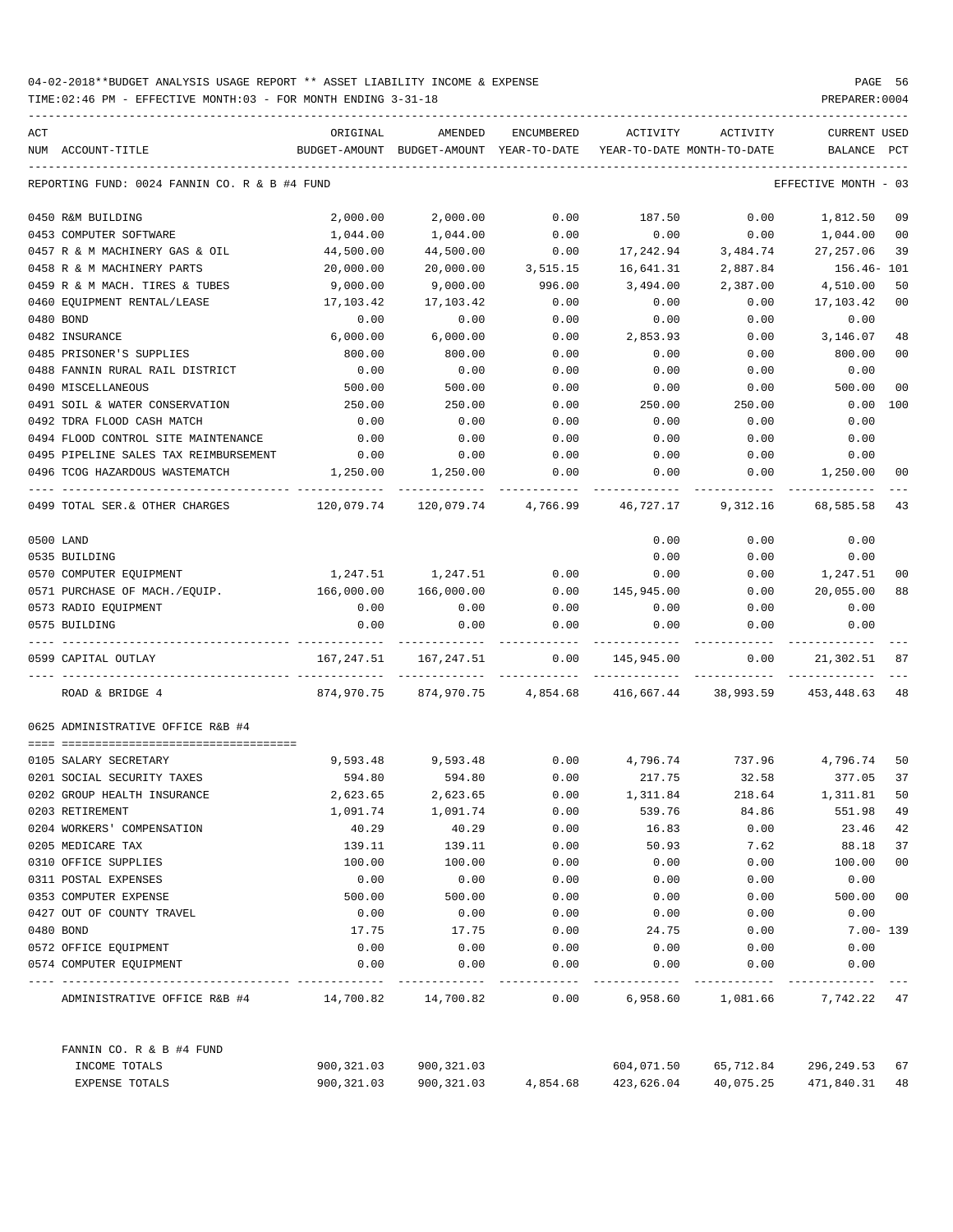|     | 04-02-2018**BUDGET ANALYSIS USAGE REPORT ** ASSET LIABILITY INCOME & EXPENSE<br>TIME: 02:46 PM - EFFECTIVE MONTH: 03 - FOR MONTH ENDING 3-31-18 |               |               |                   |                            |          | PREPARER: 0004       | PAGE 57        |
|-----|-------------------------------------------------------------------------------------------------------------------------------------------------|---------------|---------------|-------------------|----------------------------|----------|----------------------|----------------|
| ACT |                                                                                                                                                 | ORIGINAL      | AMENDED       | <b>ENCUMBERED</b> | ACTIVITY                   | ACTIVITY | <b>CURRENT USED</b>  |                |
|     | NUM ACCOUNT-TITLE                                                                                                                               | BUDGET-AMOUNT | BUDGET-AMOUNT | YEAR-TO-DATE      | YEAR-TO-DATE MONTH-TO-DATE |          | BALANCE              | PCT            |
|     | REPORTING FUND: 0025 FANNIN COUNTY BEES                                                                                                         |               |               |                   |                            |          | EFFECTIVE MONTH - 03 |                |
|     | 0103 CASH                                                                                                                                       |               |               |                   |                            |          |                      |                |
|     | 0100 BEES-COMBINED FUNDS CHECKING                                                                                                               |               |               |                   | 0.00                       | 0.00     | 2,177.67             |                |
|     | CASH                                                                                                                                            |               |               |                   | 0.00                       | 0.00     | 2,177.67             |                |
|     | 0271 EQUITY ACCOUNT                                                                                                                             |               |               |                   |                            |          |                      |                |
|     |                                                                                                                                                 |               |               |                   |                            |          |                      |                |
|     | 0200 EQUITY ACCOUNT                                                                                                                             |               |               |                   | 0.00                       | 0.00     | 2,177.67             |                |
|     | EQUITY ACCOUNT                                                                                                                                  |               |               |                   | 0.00                       | 0.00     | 2,177.67             |                |
|     | 0300 CASH                                                                                                                                       |               |               |                   |                            |          |                      |                |
|     | 0125 BEGINNING CASH BALANCE                                                                                                                     | 1,000.00      | 1,000.00      |                   | 0.00                       | 0.00     | 1,000.00             | 00             |
|     | $\mbox{CASH}$                                                                                                                                   | 1,000.00      | 1,000.00      | 0.00              | 0.00                       | 0.00     | 1,000.00             | 0 <sub>0</sub> |
|     | 0370 MISC. INCOME                                                                                                                               |               |               |                   |                            |          |                      |                |
|     | 0138 SALE OF SCRAP IRON                                                                                                                         | 0.00          | 0.00          |                   | 0.00                       | 0.00     | 0.00                 |                |
|     | 0625 DONATIONS                                                                                                                                  | 0.00          | 0.00          |                   | 0.00                       | 0.00     | 0.00                 |                |
|     | MISC. INCOME                                                                                                                                    | 0.00          | 0.00          | 0.00              | 0.00                       | 0.00     | 0.00                 |                |
|     | 0625 FANNIN COUNTY BEES                                                                                                                         |               |               |                   |                            |          |                      |                |
|     | 0310 OFFICE SUPPLIES                                                                                                                            | 0.00          | 0.00          | 0.00              | 0.00                       | 0.00     | 0.00                 |                |
|     | 0343 ROAD SIGNS                                                                                                                                 | 0.00          | 0.00          | 0.00              | 0.00                       | 0.00     | 0.00                 |                |
|     | 0353 COMPUTER EXPENSE                                                                                                                           | 0.00          | 0.00          | 0.00              | 0.00                       | 0.00     | 0.00                 |                |
|     | 0427 TRAVEL EXPENSE                                                                                                                             | 1,000.00      | 1,000.00      | 0.00              | 0.00                       | 0.00     | 1,000.00             | 0 <sub>0</sub> |
|     | 0572 OFFICE EQUIPMENT                                                                                                                           | 0.00          | 0.00          | 0.00              | 0.00                       | 0.00     | 0.00                 |                |
|     | FANNIN COUNTY BEES                                                                                                                              | 1,000.00      | 1,000.00      | 0.00              | 0.00                       | 0.00     | 1,000.00             | 0 <sub>0</sub> |
|     | FANNIN COUNTY BEES                                                                                                                              |               |               |                   |                            |          |                      |                |
|     | INCOME TOTALS                                                                                                                                   | 1,000.00      | 1,000.00      |                   | 0.00                       | 0.00     | 1,000.00             | 00             |
|     | <b>EXPENSE TOTALS</b>                                                                                                                           | 1,000.00      | 1,000.00      | 0.00              | 0.00                       | 0.00     | 1,000.00             | 0 <sub>0</sub> |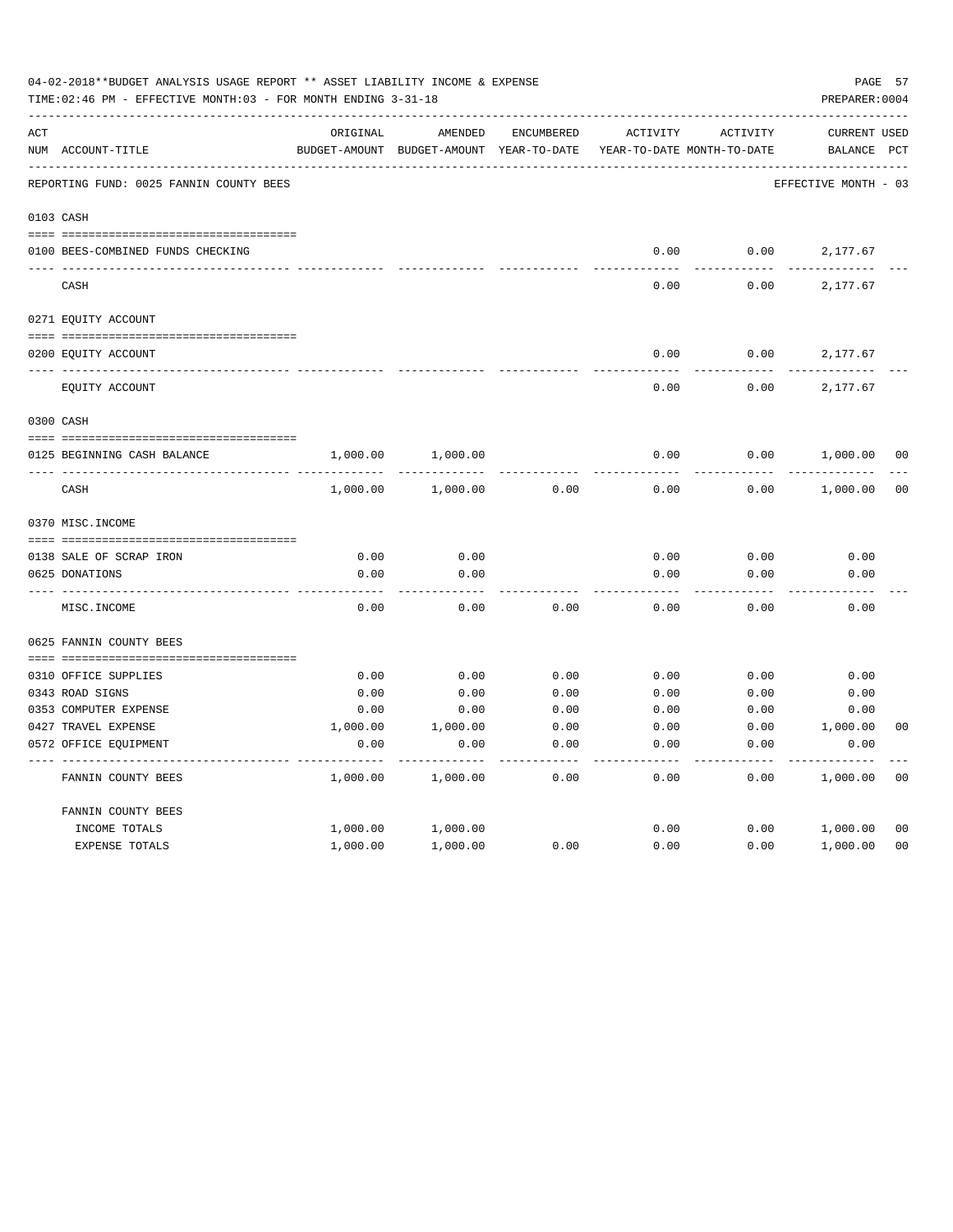|                    | 04-02-2018**BUDGET ANALYSIS USAGE REPORT ** ASSET LIABILITY INCOME & EXPENSE<br>TIME: 02:46 PM - EFFECTIVE MONTH: 03 - FOR MONTH ENDING 3-31-18 |                                                      |                                  |                       |                                                         |                          | PAGE 58<br>PREPARER: 0004          |                |
|--------------------|-------------------------------------------------------------------------------------------------------------------------------------------------|------------------------------------------------------|----------------------------------|-----------------------|---------------------------------------------------------|--------------------------|------------------------------------|----------------|
| $\mathop{\rm ACT}$ | NUM ACCOUNT-TITLE                                                                                                                               | ORIGINAL<br>BUDGET-AMOUNT BUDGET-AMOUNT YEAR-TO-DATE | AMENDED                          | ENCUMBERED            | ACTIVITY<br>YEAR-TO-DATE MONTH-TO-DATE                  | ACTIVITY                 | <b>CURRENT USED</b><br>BALANCE PCT |                |
|                    | REPORTING FUND: 0026 J.P.#1 JUST.CT.TECHNOLOGY                                                                                                  |                                                      |                                  |                       |                                                         |                          | EFFECTIVE MONTH - 03               |                |
|                    | 0102 A/P CLEARING                                                                                                                               |                                                      |                                  |                       |                                                         |                          |                                    |                |
|                    | 0100 A/P CLEARING                                                                                                                               |                                                      |                                  |                       | 0.00                                                    | 0.00                     | 0.00                               |                |
|                    | ---- --------<br>A/P CLEARING                                                                                                                   |                                                      |                                  |                       | 0.00                                                    | 0.00                     | 0.00                               |                |
|                    | 0103 CASH                                                                                                                                       |                                                      |                                  |                       |                                                         |                          |                                    |                |
|                    | 0100 J.P.#1 JUST.CT.TECH-COMB.FUND CKIN                                                                                                         |                                                      |                                  |                       |                                                         | 735.57- 2.56 45,713.66   |                                    |                |
|                    | CASH                                                                                                                                            |                                                      |                                  |                       | 735.57-                                                 | -----------              | 2.56 45,713.66                     |                |
|                    | 0120 RECEIVABLES                                                                                                                                |                                                      |                                  |                       |                                                         |                          |                                    |                |
|                    | 0313 DUE FROM OTHER FUNDS                                                                                                                       |                                                      |                                  |                       | 0.00                                                    |                          | $0.00$ 487.74                      |                |
|                    | RECEIVABLES                                                                                                                                     |                                                      |                                  |                       | 0.00                                                    | 0.00                     | ----------<br>487.74               |                |
|                    | 0200 SYSTEM ADDED LIABILITY DEPARTMENT                                                                                                          |                                                      |                                  |                       |                                                         |                          |                                    |                |
|                    | 0910 SYSTEM ADDED LIABILITY LINE-ITEM                                                                                                           |                                                      |                                  |                       | 0.00                                                    | 0.00                     | 0.00                               |                |
|                    | SYSTEM ADDED LIABILITY DEPARTMENT                                                                                                               |                                                      |                                  |                       | 0.00                                                    | 0.00                     | 0.00                               |                |
|                    | 0271 EQUITY ACCOUNT                                                                                                                             |                                                      |                                  |                       |                                                         |                          |                                    |                |
|                    | 0200 EQUITY ACCOUNT                                                                                                                             |                                                      |                                  |                       | 0.00                                                    | 0.00                     | 46,936.97                          |                |
|                    | EQUITY ACCOUNT                                                                                                                                  |                                                      |                                  |                       | 0.00                                                    | 0.00                     | 46,936.97                          |                |
|                    | 0300 CASH                                                                                                                                       |                                                      |                                  |                       |                                                         |                          |                                    |                |
|                    | 0126 BEGINNING CASH BALANCE                                                                                                                     |                                                      | 1,000.00 1,000.00                |                       |                                                         | $0.00$ $0.00$ $1,000.00$ |                                    | 0 <sup>0</sup> |
|                    | CASH                                                                                                                                            |                                                      | $1,000.00$ $1,000.00$ $0.00$     |                       | 0.00                                                    |                          | $0.00$ 1,000.00 00                 |                |
|                    | 0360 INTEREST EARNINGS                                                                                                                          |                                                      |                                  |                       |                                                         |                          |                                    |                |
|                    | 0100 INTEREST EARNINGS                                                                                                                          | 20.00                                                | 20.00                            |                       |                                                         | 17.13 2.56               | 2.87 86                            |                |
|                    | INTEREST EARNINGS                                                                                                                               | ------------------- --------------<br>20.00          | -------------<br>20.00           | 0.00                  | 17.13                                                   | 2.56                     | 2.87                               | 86             |
|                    | 0370 MISCELLANEOUS INCOME                                                                                                                       |                                                      |                                  |                       |                                                         |                          |                                    |                |
|                    | 0455 J.P.#1 TECHNOLOGY FEES                                                                                                                     |                                                      | 4,000.00 4,000.00                |                       |                                                         | 643.52 0.00 3,356.48 16  |                                    |                |
|                    | MISCELLANEOUS INCOME                                                                                                                            | -------------- -------------                         |                                  | ------------          | $4,000.00$ $4,000.00$ $0.00$ $643.52$ $0.00$ $3,356.48$ |                          |                                    | 16             |
|                    | 0455 J.P.#1 TECHNOLOGY EQUIP.                                                                                                                   |                                                      |                                  |                       |                                                         |                          |                                    |                |
|                    | 0420 OMNIBASE TELEPHONE LINE                                                                                                                    | 0.00                                                 |                                  |                       | $0.00$ $0.00$ $0.00$ $0.00$ $0.00$                      |                          | 0.00                               |                |
|                    | 0572 OFFICE EQUIPMENT                                                                                                                           |                                                      | 5,020.00 5,020.00<br>----------- | . _ _ _ _ _ _ _ _ _ _ | $0.00$ 1,396.22<br>-----------                          | 0.00<br>------------     | 3,623.78<br>------------           | 28             |
|                    | J.P.#1 TECHNOLOGY EQUIP.                                                                                                                        | 5,020.00                                             | 5,020.00                         | 0.00                  | 1,396.22                                                | 0.00                     | 3,623.78                           | 28             |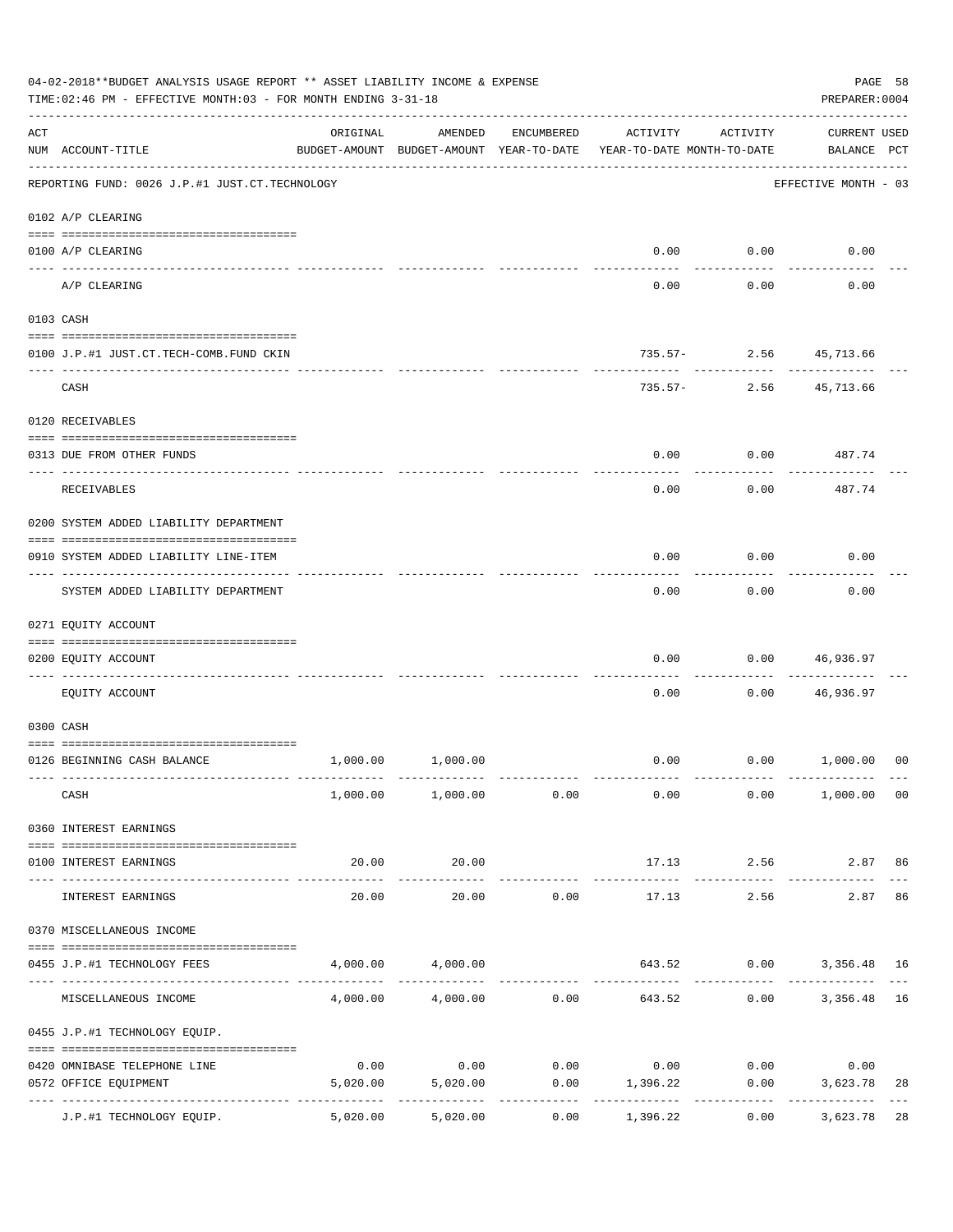|     | 04-02-2018**BUDGET ANALYSIS USAGE REPORT ** ASSET LIABILITY INCOME & EXPENSE |               |               |              |                            |          | PAGE 59              |            |
|-----|------------------------------------------------------------------------------|---------------|---------------|--------------|----------------------------|----------|----------------------|------------|
|     | TIME: 02:46 PM - EFFECTIVE MONTH: 03 - FOR MONTH ENDING 3-31-18              |               |               |              |                            |          | PREPARER: 0004       |            |
| ACT |                                                                              | ORIGINAL      | AMENDED       | ENCUMBERED   | ACTIVITY                   | ACTIVITY | <b>CURRENT USED</b>  |            |
|     | NUM ACCOUNT-TITLE                                                            | BUDGET-AMOUNT | BUDGET-AMOUNT | YEAR-TO-DATE | YEAR-TO-DATE MONTH-TO-DATE |          | BALANCE              | <b>PCT</b> |
|     | REPORTING FUND: 0026 J.P.#1 JUST.CT.TECHNOLOGY                               |               |               |              |                            |          | EFFECTIVE MONTH - 03 |            |
|     | J.P.#1 JUST.CT.TECHNOLOGY                                                    |               |               |              |                            |          |                      |            |
|     | INCOME TOTALS                                                                | 5.020.00      | 5.020.00      |              | 660.65                     | 2.56     | 4,359.35             | - 13       |
|     | <b>EXPENSE TOTALS</b>                                                        | 5,020.00      | 5.020.00      | 0.00         | 1,396.22                   | 0.00     | 3,623.78             | 28         |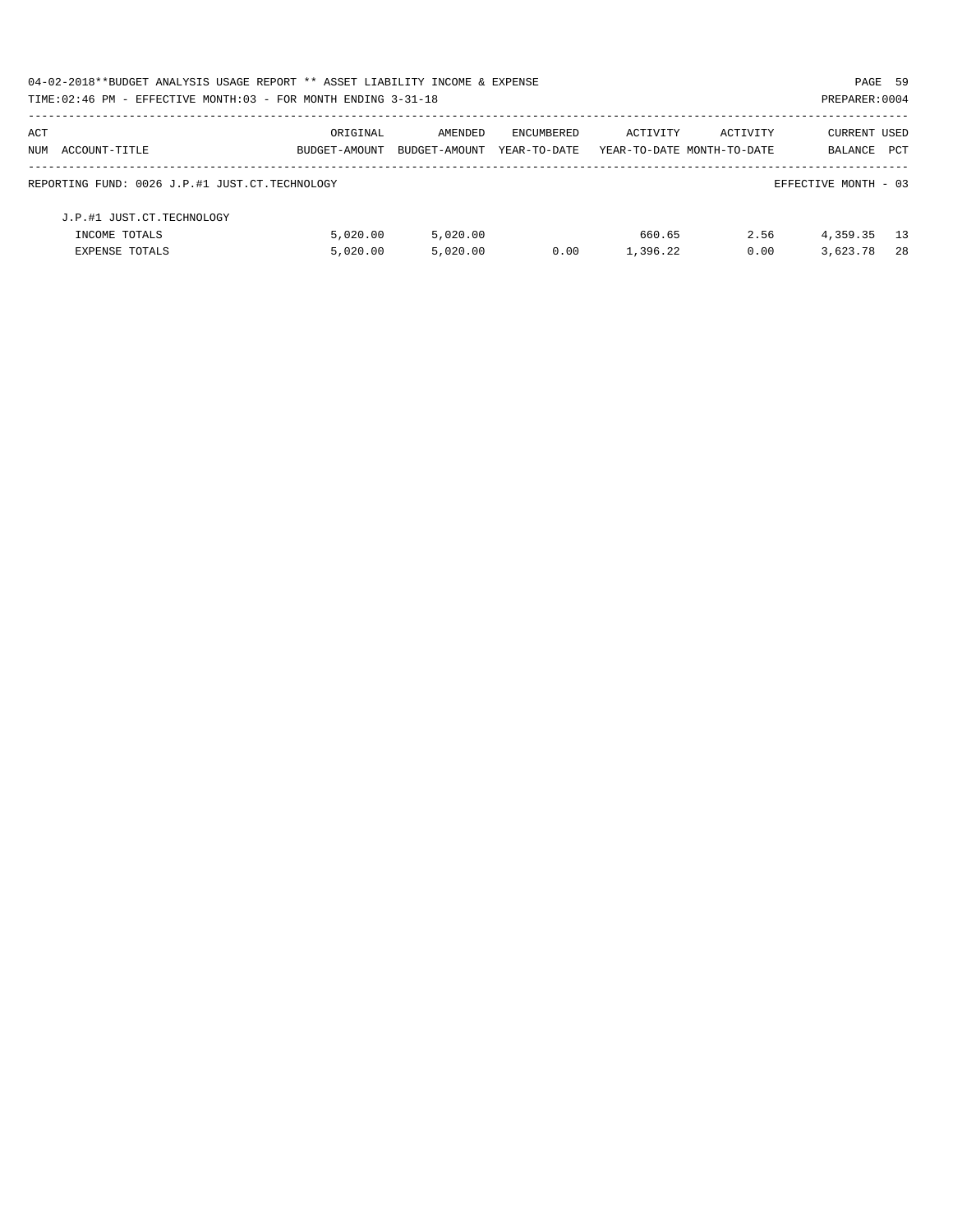|     | 04-02-2018**BUDGET ANALYSIS USAGE REPORT ** ASSET LIABILITY INCOME & EXPENSE<br>TIME: 02:46 PM - EFFECTIVE MONTH: 03 - FOR MONTH ENDING 3-31-18 |                      |                                                     |              |                                                           |                                       |                                    |                |  |  |
|-----|-------------------------------------------------------------------------------------------------------------------------------------------------|----------------------|-----------------------------------------------------|--------------|-----------------------------------------------------------|---------------------------------------|------------------------------------|----------------|--|--|
| ACT | NUM ACCOUNT-TITLE                                                                                                                               | ORIGINAL             | AMENDED<br>BUDGET-AMOUNT BUDGET-AMOUNT YEAR-TO-DATE | ENCUMBERED   | ACTIVITY<br>YEAR-TO-DATE MONTH-TO-DATE                    | ACTIVITY                              | <b>CURRENT USED</b><br>BALANCE PCT |                |  |  |
|     | REPORTING FUND: 0027 J.P.#2 JUST.CT.TECHNOLOGY                                                                                                  |                      |                                                     |              |                                                           |                                       | EFFECTIVE MONTH - 03               |                |  |  |
|     | 0102 A/P CLEARING                                                                                                                               |                      |                                                     |              |                                                           |                                       |                                    |                |  |  |
|     | 0100 A/P CLEARING<br>---- ---------                                                                                                             |                      |                                                     |              | 0.00                                                      | 0.00                                  | 0.00                               |                |  |  |
|     | A/P CLEARING                                                                                                                                    |                      |                                                     |              | 0.00                                                      | 0.00                                  | 0.00                               |                |  |  |
|     | 0103 CASH                                                                                                                                       |                      |                                                     |              |                                                           |                                       |                                    |                |  |  |
|     | 0100 J.P.#2 JUST.CT.TECH-COMB.FUND CKIN                                                                                                         |                      |                                                     |              |                                                           | 820.71- 156.34 10,203.53              |                                    |                |  |  |
|     | CASH                                                                                                                                            |                      |                                                     |              |                                                           | ---------<br>820.71- 156.34 10,203.53 |                                    |                |  |  |
|     | 0120 RECEIVABLES                                                                                                                                |                      |                                                     |              |                                                           |                                       |                                    |                |  |  |
|     | 0313 DUE FROM OTHER FUNDS                                                                                                                       |                      |                                                     |              | 0.00                                                      | 0.00                                  | 84.20                              |                |  |  |
|     | RECEIVABLES                                                                                                                                     |                      |                                                     |              | 0.00                                                      | 0.00                                  | 84.20                              |                |  |  |
|     | 0271 EQUITY ACCOUNT                                                                                                                             |                      |                                                     |              |                                                           |                                       |                                    |                |  |  |
|     | 0200 EQUITY ACCOUNT                                                                                                                             |                      |                                                     |              | 0.00                                                      |                                       | $0.00$ 11,108.44                   |                |  |  |
|     | EQUITY ACCOUNT                                                                                                                                  |                      |                                                     |              | 0.00                                                      |                                       | $0.00$ 11,108.44                   |                |  |  |
|     | 0300 CASH                                                                                                                                       |                      |                                                     |              |                                                           |                                       |                                    |                |  |  |
|     | 0127 BEGINNING CASH BALANCE                                                                                                                     | 2,000.00             | 2,000.00                                            |              | 0.00                                                      | 0.00                                  | 2,000.00                           | 00             |  |  |
|     | CASH                                                                                                                                            | 2,000.00             | 2,000.00                                            | 0.00         | 0.00                                                      | 0.00                                  | 2,000.00                           | 0 <sub>0</sub> |  |  |
|     | 0360 INTEREST EARNINGS                                                                                                                          |                      |                                                     |              |                                                           |                                       |                                    |                |  |  |
|     | 0100 INTEREST EARNINGS                                                                                                                          | 7.00                 | 7.00                                                |              |                                                           |                                       | 3.81 0.54 3.19                     | 54             |  |  |
|     | INTEREST EARNINGS                                                                                                                               | 7.00                 | 7.00                                                | 0.00         |                                                           | 3.81 0.54                             | 3.19                               | 54             |  |  |
|     | 0370 MISCELLANEOUS INCOME                                                                                                                       |                      |                                                     |              |                                                           |                                       |                                    |                |  |  |
|     | 0456 J.P.#2 TECHNOLOGY FEES                                                                                                                     | 400.00               | 400.00                                              |              |                                                           |                                       | 538.38 155.80 138.38+135           |                |  |  |
|     | MISCELLANEOUS INCOME                                                                                                                            | 400.00               | 400.00                                              | 0.00         | 538.38                                                    |                                       | 155.80 138.38+135                  |                |  |  |
|     | 0456 TECHNOLOGY EQUIPMENT                                                                                                                       |                      |                                                     |              |                                                           |                                       |                                    |                |  |  |
|     | 0572 OFFICE EQUIPMENT                                                                                                                           |                      |                                                     |              | $2,407.00$ $2,407.00$ $0.00$ $1,362.90$ $0.00$ $1,044.10$ |                                       |                                    | 57             |  |  |
|     | --------------------- ----<br>TECHNOLOGY EQUIPMENT                                                                                              |                      | --------------                                      | ------------ | $2,407.00$ $2,407.00$ $0.00$ $1,362.90$ $0.00$            |                                       | 1,044.10                           | 57             |  |  |
|     | J.P.#2 JUST.CT.TECHNOLOGY                                                                                                                       |                      |                                                     |              |                                                           |                                       |                                    |                |  |  |
|     | INCOME TOTALS<br>EXPENSE TOTALS                                                                                                                 | 2,407.00<br>2,407.00 | 2,407.00<br>2,407.00                                |              | 542.19<br>$0.00$ 1,362.90                                 | 156.34<br>0.00                        | 1,864.81<br>1,044.10               | 23<br>57       |  |  |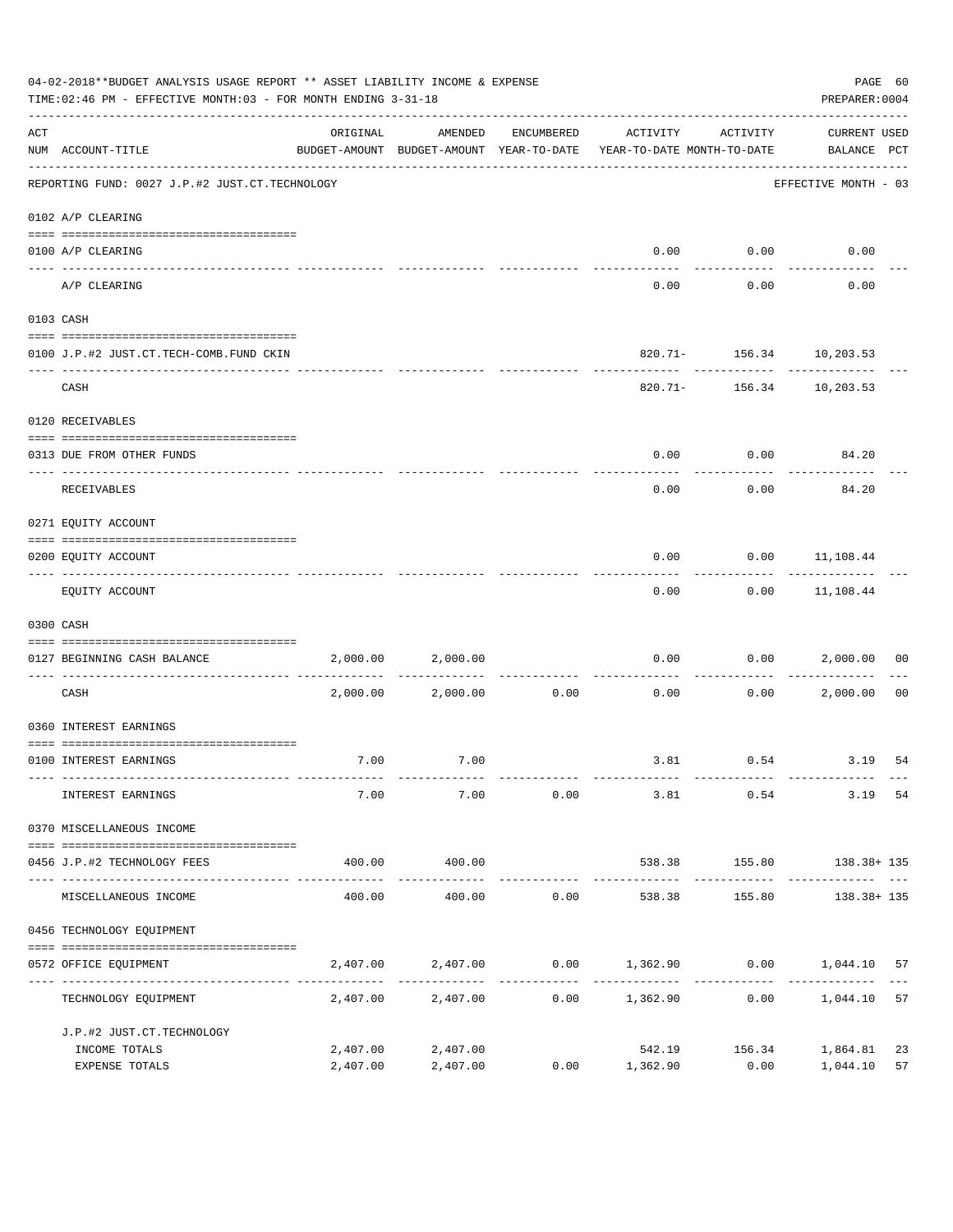|                    | 04-02-2018**BUDGET ANALYSIS USAGE REPORT ** ASSET LIABILITY INCOME & EXPENSE<br>TIME: 02:46 PM - EFFECTIVE MONTH: 03 - FOR MONTH ENDING 3-31-18<br>PREPARER: 0004 |          |                                                     |            |                         |                                        |                                                             |    |  |  |
|--------------------|-------------------------------------------------------------------------------------------------------------------------------------------------------------------|----------|-----------------------------------------------------|------------|-------------------------|----------------------------------------|-------------------------------------------------------------|----|--|--|
| $\mathop{\rm ACT}$ | NUM ACCOUNT-TITLE                                                                                                                                                 | ORIGINAL | AMENDED<br>BUDGET-AMOUNT BUDGET-AMOUNT YEAR-TO-DATE | ENCUMBERED | ACTIVITY                | ACTIVITY<br>YEAR-TO-DATE MONTH-TO-DATE | <b>CURRENT USED</b><br>BALANCE PCT                          |    |  |  |
|                    | ------------------------------------<br>REPORTING FUND: 0028 J.P.#3 JUST.CT.TECHNOLOGY                                                                            |          |                                                     |            |                         |                                        | EFFECTIVE MONTH - 03                                        |    |  |  |
|                    | 0102 A/P CLEARING                                                                                                                                                 |          |                                                     |            |                         |                                        |                                                             |    |  |  |
|                    | 0100 A/P CLEARING                                                                                                                                                 |          |                                                     |            | 0.00                    | 0.00                                   | 0.00                                                        |    |  |  |
|                    | ---- --------<br>A/P CLEARING                                                                                                                                     |          |                                                     |            | 0.00                    | 0.00                                   | 0.00                                                        |    |  |  |
|                    | 0103 CASH                                                                                                                                                         |          |                                                     |            |                         |                                        |                                                             |    |  |  |
|                    | 0100 J.P.#3 JUST.CT.TECH-COMB.FUND CKIN                                                                                                                           |          |                                                     |            | 395.35                  |                                        | $16.65 - 4,957.99$                                          |    |  |  |
|                    | CASH                                                                                                                                                              |          |                                                     |            | 395.35                  | . <u>.</u><br>$16.65-$                 | 4,957.99                                                    |    |  |  |
|                    | 0120 RECEIVABLES                                                                                                                                                  |          |                                                     |            |                         |                                        |                                                             |    |  |  |
|                    | 0313 DUE FROM OTHER FUNDS                                                                                                                                         |          |                                                     |            | 0.00                    | 0.00                                   | 156.60                                                      |    |  |  |
|                    | RECEIVABLES                                                                                                                                                       |          |                                                     |            | 0.00                    | 0.00                                   | 156.60                                                      |    |  |  |
|                    | 0200 SYSTEM ADDED LIABILITY DEPARTMENT                                                                                                                            |          |                                                     |            |                         |                                        |                                                             |    |  |  |
|                    | 0910 SYSTEM ADDED LIABILITY LINE-ITEM                                                                                                                             |          |                                                     |            | 0.00                    | 0.00                                   | 0.00                                                        |    |  |  |
|                    | SYSTEM ADDED LIABILITY DEPARTMENT                                                                                                                                 |          |                                                     |            | 0.00                    | 0.00                                   | 0.00                                                        |    |  |  |
|                    | 0271 EQUITY ACCOUNT                                                                                                                                               |          |                                                     |            |                         |                                        |                                                             |    |  |  |
|                    | 0200 EQUITY ACCOUNT                                                                                                                                               |          |                                                     |            | 0.00                    | 0.00                                   | 4,719.24                                                    |    |  |  |
|                    | EQUITY ACCOUNT                                                                                                                                                    |          |                                                     |            | 0.00                    | 0.00                                   | 4,719.24                                                    |    |  |  |
|                    | 0300 CASH                                                                                                                                                         |          |                                                     |            |                         |                                        |                                                             |    |  |  |
|                    | 0128 BEGINNING CASH                                                                                                                                               |          | 3,100.00 3,100.00                                   |            |                         |                                        | $0.00$ $0.00$ $3,100.00$                                    | 00 |  |  |
|                    | CASH                                                                                                                                                              |          |                                                     |            |                         |                                        | $3,100.00$ $3,100.00$ $0.00$ $0.00$ $0.00$ $3,100.00$ $0.0$ |    |  |  |
|                    | 0360 INTEREST EARNINGS                                                                                                                                            |          |                                                     |            |                         |                                        |                                                             |    |  |  |
|                    | 0100 INTEREST EARNINGS                                                                                                                                            | 0.00     | 0.00                                                |            |                         | 1.71 0.27                              | $1.71+$                                                     |    |  |  |
|                    | INTEREST EARNINGS                                                                                                                                                 |          | $0.00$ $0.00$ $0.00$ $1.71$ $0.27$                  |            |                         |                                        | $1.71+$                                                     |    |  |  |
|                    | 0370 MISCELLANEOUS INCOME                                                                                                                                         |          |                                                     |            |                         |                                        |                                                             |    |  |  |
|                    | 0456 J.P.#3 TECHNOLOGY FEES                                                                                                                                       |          | 400.00 400.00                                       |            |                         |                                        | 678.63 268.07 278.63+170                                    |    |  |  |
|                    | MISCELLANEOUS INCOME                                                                                                                                              |          |                                                     |            |                         | ------------                           | $400.00$ $400.00$ $0.00$ $678.63$ $268.07$ $278.63 + 170$   |    |  |  |
|                    | 0457 TECHNOLOGY EQUIPMENT                                                                                                                                         |          |                                                     |            |                         |                                        |                                                             |    |  |  |
|                    | 0572 OFFICE EQUIPMENT                                                                                                                                             |          |                                                     |            |                         |                                        | 3,500.00 3,500.00 0.00 284.99 284.99 3,215.01 08            |    |  |  |
|                    | TECHNOLOGY EQUIPMENT                                                                                                                                              |          | 3,500.00 3,500.00 0.00                              |            | -------------<br>284.99 |                                        | 284.99 3,215.01                                             | 08 |  |  |

J.P.#3 JUST.CT.TECHNOLOGY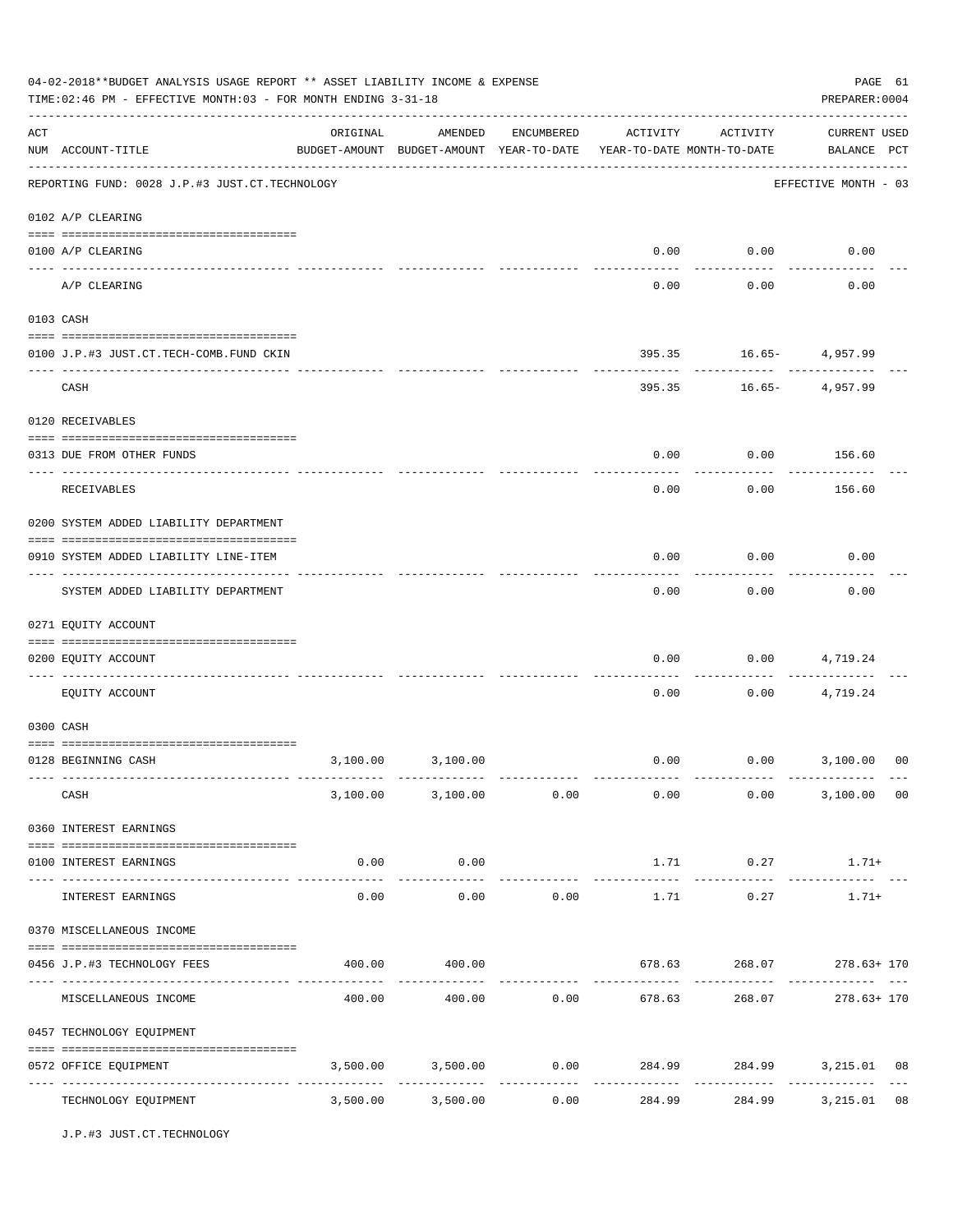|     | 04-02-2018**BUDGET ANALYSIS USAGE REPORT ** ASSET LIABILITY INCOME & EXPENSE<br>PAGE 62 |               |               |              |          |                            |                      |    |  |  |  |
|-----|-----------------------------------------------------------------------------------------|---------------|---------------|--------------|----------|----------------------------|----------------------|----|--|--|--|
|     | TIME:02:46 PM - EFFECTIVE MONTH:03 - FOR MONTH ENDING 3-31-18<br>PREPARER: 0004         |               |               |              |          |                            |                      |    |  |  |  |
| ACT |                                                                                         | ORIGINAL      | AMENDED       | ENCUMBERED   | ACTIVITY | ACTIVITY                   | CURRENT USED         |    |  |  |  |
|     | NUM ACCOUNT-TITLE                                                                       | BUDGET-AMOUNT | BUDGET-AMOUNT | YEAR-TO-DATE |          | YEAR-TO-DATE MONTH-TO-DATE | BALANCE PCT          |    |  |  |  |
|     | REPORTING FUND: 0028 J.P.#3 JUST.CT.TECHNOLOGY                                          |               |               |              |          |                            | EFFECTIVE MONTH - 03 |    |  |  |  |
|     | INCOME TOTALS                                                                           | 3,500.00      | 3,500.00      |              | 680.34   | 268.34                     | 2,819.66             | 19 |  |  |  |
|     | <b>EXPENSE TOTALS</b>                                                                   | 3,500.00      | 3,500.00      | 0.00         | 284.99   | 284.99                     | 3.215.01             | 08 |  |  |  |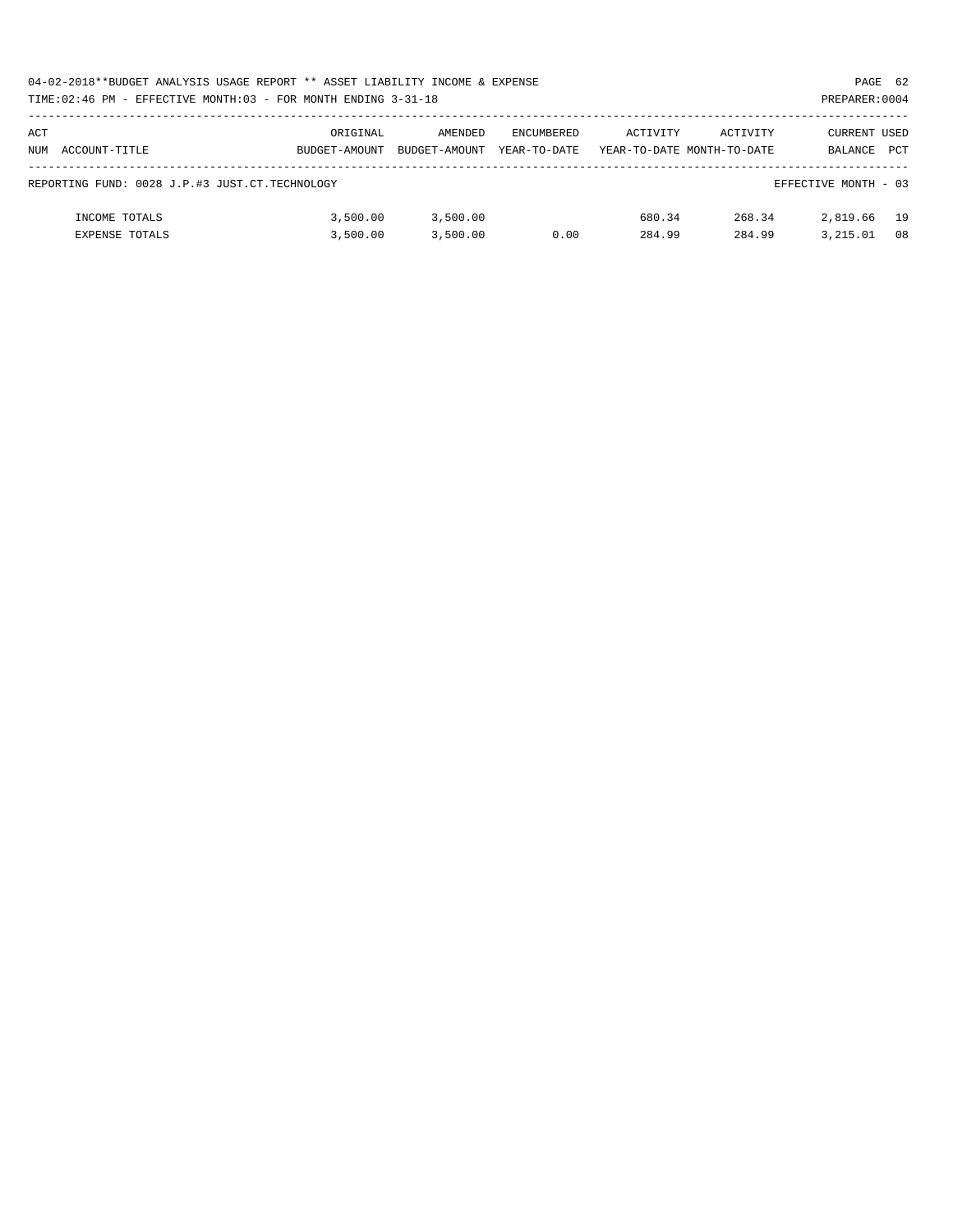|     | 04-02-2018**BUDGET ANALYSIS USAGE REPORT ** ASSET LIABILITY INCOME & EXPENSE<br>TIME:02:46 PM - EFFECTIVE MONTH:03 - FOR MONTH ENDING 3-31-18 |               |                            |            |          |                            | PAGE 63<br>PREPARER: 0004 |
|-----|-----------------------------------------------------------------------------------------------------------------------------------------------|---------------|----------------------------|------------|----------|----------------------------|---------------------------|
| ACT |                                                                                                                                               | ORIGINAL      | AMENDED                    | ENCUMBERED | ACTIVITY | ACTIVITY                   | <b>CURRENT USED</b>       |
|     | NUM ACCOUNT-TITLE                                                                                                                             | BUDGET-AMOUNT | BUDGET-AMOUNT YEAR-TO-DATE |            |          | YEAR-TO-DATE MONTH-TO-DATE | PCT<br>BALANCE            |
|     | REPORTING FUND: 0030 SHERIFF WORK RELEASE                                                                                                     |               |                            |            |          |                            | EFFECTIVE MONTH - 03      |
|     | 0103 CASH                                                                                                                                     |               |                            |            |          |                            |                           |
|     |                                                                                                                                               |               |                            |            |          |                            |                           |
|     | 0100 SHERIFF WORK RELEASE-COMB FUND CKI                                                                                                       |               |                            |            | 0.00     | 0.00                       | 983.14                    |
|     | CASH                                                                                                                                          |               |                            |            | 0.00     | 0.00                       | 983.14                    |
|     | 0271 EQUITY ACCOUNT                                                                                                                           |               |                            |            |          |                            |                           |
|     | 0200 EQUITY ACCOUNT                                                                                                                           |               |                            |            | 0.00     | 0.00                       | 983.14                    |
|     | EQUITY ACCOUNT                                                                                                                                |               |                            |            | 0.00     | 0.00                       | 983.14                    |
|     | 0360 INTEREST EARNINGS                                                                                                                        |               |                            |            |          |                            |                           |
|     | 0100 INTEREST EARNINGS                                                                                                                        | 0.00          | 0.00                       |            | 0.00     | 0.00                       | 0.00                      |
|     | <b>INTEREST EARNINGS</b>                                                                                                                      | 0.00          | 0.00                       | 0.00       | 0.00     | 0.00                       | 0.00                      |
|     | 0370 MISCELLANEOUS INCOME                                                                                                                     |               |                            |            |          |                            |                           |
|     |                                                                                                                                               |               |                            |            |          |                            |                           |
|     | 0569 SHERIFF WORK RELEASE<br>--------------                                                                                                   | 0.00          | 0.00                       |            | 0.00     | 0.00                       | 0.00                      |
|     | MISCELLANEOUS INCOME                                                                                                                          | 0.00          | 0.00                       | 0.00       | 0.00     | 0.00                       | 0.00                      |
|     | 0569 WORK RELEASE                                                                                                                             |               |                            |            |          |                            |                           |
|     |                                                                                                                                               |               |                            |            |          |                            |                           |
|     | 0310 OFFICE SUPPLIES                                                                                                                          | 0.00          | 0.00                       | 0.00       | 0.00     | 0.00                       | 0.00                      |
|     | 0421 ONLINE RESEARCH                                                                                                                          | 0.00          | 0.00                       | 0.00       | 0.00     | 0.00                       | 0.00                      |
|     | 0571 EQUIPMENT                                                                                                                                | 0.00          | 0.00                       | 0.00       | 0.00     | 0.00                       | 0.00                      |
|     | WORK RELEASE                                                                                                                                  | 0.00          | 0.00                       | 0.00       | 0.00     | 0.00                       | 0.00                      |
|     | SHERIFF WORK RELEASE                                                                                                                          |               |                            |            |          |                            |                           |
|     | INCOME TOTALS                                                                                                                                 | 0.00          | 0.00                       |            | 0.00     | 0.00                       | 0.00                      |
|     | <b>EXPENSE TOTALS</b>                                                                                                                         | 0.00          | 0.00                       | 0.00       | 0.00     | 0.00                       | 0.00                      |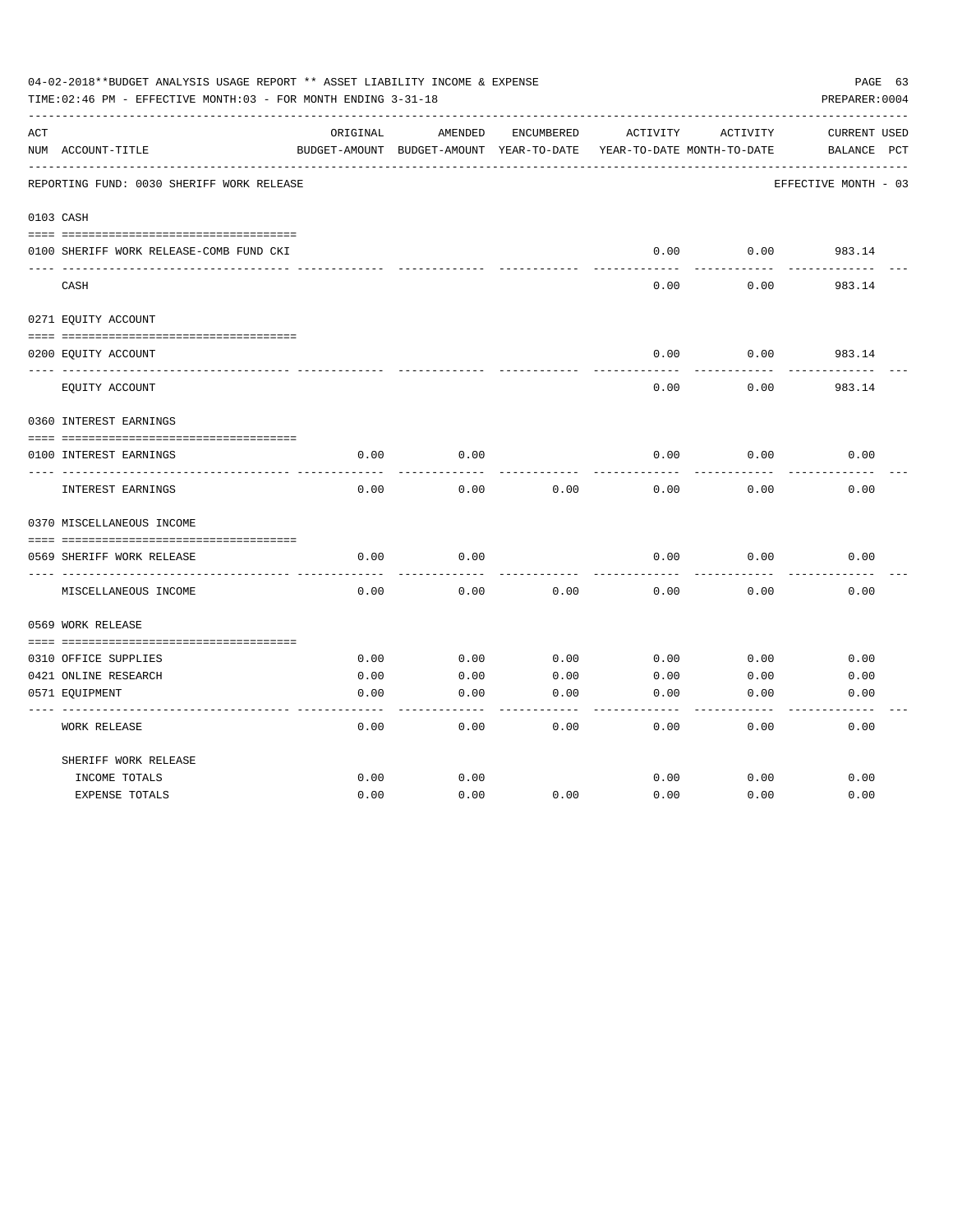|     | 04-02-2018**BUDGET ANALYSIS USAGE REPORT ** ASSET LIABILITY INCOME & EXPENSE<br>TIME: 02:46 PM - EFFECTIVE MONTH: 03 - FOR MONTH ENDING 3-31-18 |          |                                                     |               |              |                                        | PAGE 64<br>PREPARER: 0004          |  |
|-----|-------------------------------------------------------------------------------------------------------------------------------------------------|----------|-----------------------------------------------------|---------------|--------------|----------------------------------------|------------------------------------|--|
| ACT | NUM ACCOUNT-TITLE                                                                                                                               | ORIGINAL | AMENDED<br>BUDGET-AMOUNT BUDGET-AMOUNT YEAR-TO-DATE | ENCUMBERED    | ACTIVITY     | ACTIVITY<br>YEAR-TO-DATE MONTH-TO-DATE | <b>CURRENT USED</b><br>BALANCE PCT |  |
|     | REPORTING FUND: 0031 COURTHOUSE RESTORATION FUND                                                                                                |          |                                                     |               |              |                                        | EFFECTIVE MONTH - 03               |  |
|     | 0103 CASH                                                                                                                                       |          |                                                     |               |              |                                        |                                    |  |
|     | 0100 COURTHOUSE RESTORATION-COMB.FUND<br>0175 TEXPOOL                                                                                           |          |                                                     |               | 0.00<br>0.00 | 0.00                                   | $0.00$ 115.00<br>0.00              |  |
|     | CASH                                                                                                                                            |          |                                                     |               | 0.00         | 0.00                                   | 115.00                             |  |
|     | 0271 EQUITY ACCOUNT                                                                                                                             |          |                                                     |               |              |                                        |                                    |  |
|     | 0200 EQUITY ACCOUNT                                                                                                                             |          |                                                     |               | 0.00         | 0.00                                   | 115.00                             |  |
|     | EQUITY ACCOUNT                                                                                                                                  |          |                                                     |               | 0.00         | 0.00                                   | 115.00                             |  |
|     | 0300 CASH                                                                                                                                       |          |                                                     |               |              |                                        |                                    |  |
|     | 0131 BEGINNING CASH BALANCE                                                                                                                     | 0.00     | 0.00                                                |               | 0.00         | 0.00                                   | 0.00                               |  |
|     | CASH                                                                                                                                            | 0.00     | 0.00                                                | 0.00          | 0.00         | 0.00                                   | 0.00                               |  |
|     | 0330 GRANT INCOME                                                                                                                               |          |                                                     |               |              |                                        |                                    |  |
|     | 0510 COURTHOUSE RESTORATION                                                                                                                     | 0.00     | 0.00                                                |               | 0.00         | 0.00                                   | 0.00                               |  |
|     |                                                                                                                                                 |          |                                                     |               |              |                                        |                                    |  |
|     | GRANT INCOME                                                                                                                                    | 0.00     | 0.00                                                | 0.00          | 0.00         | 0.00                                   | 0.00                               |  |
|     | 0360 INTEREST INCOME                                                                                                                            |          |                                                     |               |              |                                        |                                    |  |
|     | 0100 INTEREST INCOME                                                                                                                            | 0.00     | 0.00                                                |               | 0.00         | 0.00                                   | 0.00                               |  |
|     | INTEREST INCOME                                                                                                                                 | 0.00     | 0.00                                                | 0.00          | 0.00         | 0.00                                   | 0.00                               |  |
|     | 0370 MISCELLANEOUS INCOME                                                                                                                       |          |                                                     |               |              |                                        |                                    |  |
|     | 0131 RESTORATION DONATIONS                                                                                                                      | 0.00     | 0.00                                                |               | 0.00         | 0.00                                   | 0.00                               |  |
|     | MISCELLANEOUS INCOME                                                                                                                            | 0.00     | 0.00                                                | 0.00          | 0.00         | 0.00                                   | 0.00                               |  |
|     | 0510 COURTHOUSE RESTORATION                                                                                                                     |          |                                                     |               |              |                                        |                                    |  |
|     | 0490 MISCELLANEOUS                                                                                                                              | 0.00     | 0.00                                                | 0.00          | 0.00         | 0.00                                   | 0.00                               |  |
|     | ---------------<br>COURTHOUSE RESTORATION                                                                                                       | 0.00     | $---$<br>0.00                                       | $---$<br>0.00 | 0.00         | 0.00                                   | 0.00                               |  |
|     | COURTHOUSE RESTORATION FUND                                                                                                                     |          |                                                     |               |              |                                        |                                    |  |
|     | INCOME TOTALS                                                                                                                                   | 0.00     | 0.00                                                |               | 0.00         | 0.00                                   | 0.00                               |  |
|     | EXPENSE TOTALS                                                                                                                                  | 0.00     | 0.00                                                | 0.00          | 0.00         | 0.00                                   | 0.00                               |  |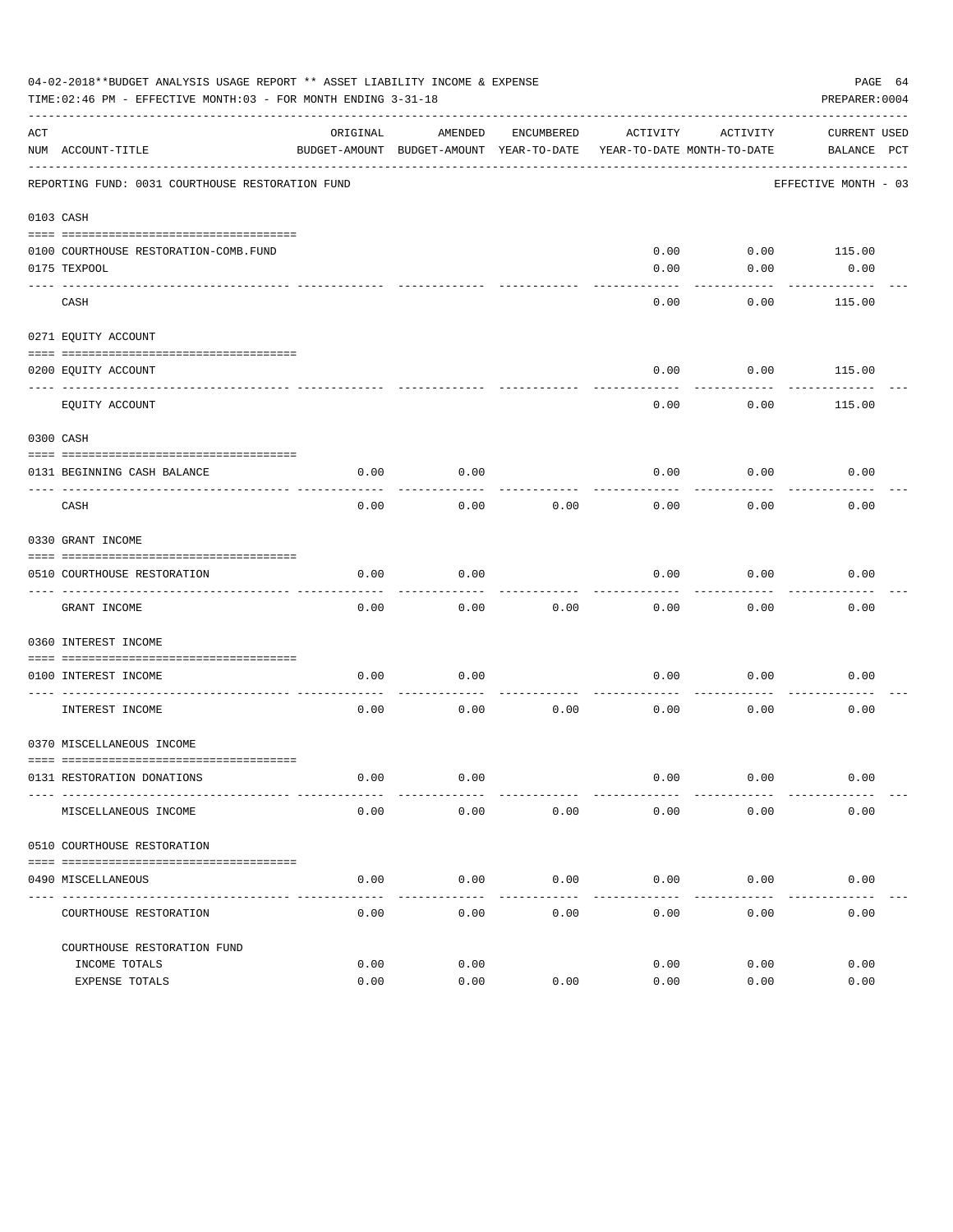| 04-02-2018**BUDGET ANALYSIS USAGE REPORT ** ASSET LIABILITY INCOME & EXPENSE<br>PAGE 65<br>TIME: 02:46 PM - EFFECTIVE MONTH: 03 - FOR MONTH ENDING 3-31-18<br>PREPARER: 0004 |                                              |          |                                                     |            |                                        |          |                             |                |  |
|------------------------------------------------------------------------------------------------------------------------------------------------------------------------------|----------------------------------------------|----------|-----------------------------------------------------|------------|----------------------------------------|----------|-----------------------------|----------------|--|
| ACT                                                                                                                                                                          | NUM ACCOUNT-TITLE                            | ORIGINAL | AMENDED<br>BUDGET-AMOUNT BUDGET-AMOUNT YEAR-TO-DATE | ENCUMBERED | ACTIVITY<br>YEAR-TO-DATE MONTH-TO-DATE | ACTIVITY | CURRENT USED<br>BALANCE PCT |                |  |
|                                                                                                                                                                              | REPORTING FUND: 0033 BAIL BONDSMAN APP. FEES |          |                                                     |            |                                        |          | EFFECTIVE MONTH - 03        |                |  |
|                                                                                                                                                                              | 0102 A/P CLEARING                            |          |                                                     |            |                                        |          |                             |                |  |
|                                                                                                                                                                              | 0100 A/P CLEARING                            |          |                                                     |            | 0.00                                   | 0.00     | 0.00                        |                |  |
|                                                                                                                                                                              | ---- --------<br>A/P CLEARING                |          |                                                     |            | 0.00                                   | 0.00     | 0.00                        |                |  |
|                                                                                                                                                                              | 0103 BAIL BONDSMAN AP.FEE CASH               |          |                                                     |            |                                        |          |                             |                |  |
|                                                                                                                                                                              | 0100 BAIL BONDSMAN APP.-COMB FUND CKING      |          |                                                     |            | 0.00                                   | 0.00     | 8,596.74                    |                |  |
|                                                                                                                                                                              | BAIL BONDSMAN AP.FEE CASH                    |          |                                                     |            | 0.00                                   | 0.00     | 8,596.74                    |                |  |
|                                                                                                                                                                              | 0271 EQUITY ACCOUNT                          |          |                                                     |            |                                        |          |                             |                |  |
|                                                                                                                                                                              | 0200 EQUITY ACCOUNT                          |          |                                                     |            | 0.00                                   |          | $0.00$ 8,596.74             |                |  |
|                                                                                                                                                                              | EQUITY ACCOUNT                               |          |                                                     |            | 0.00                                   | 0.00     | 8,596.74                    |                |  |
|                                                                                                                                                                              | 0300 CASH                                    |          |                                                     |            |                                        |          |                             |                |  |
|                                                                                                                                                                              | 0133 BEGINNING CASH BALANCE                  | 2,000.00 | 2,000.00                                            |            | 0.00                                   | 0.00     | 2,000.00 00                 |                |  |
|                                                                                                                                                                              | CASH                                         | 2,000.00 | 2,000.00                                            | 0.00       | 0.00                                   | 0.00     | 2,000.00                    | 00             |  |
|                                                                                                                                                                              | 0340 BAIL BOND APPLICATION FEE               |          |                                                     |            |                                        |          |                             |                |  |
|                                                                                                                                                                              | 0480 APPLICATION FEE                         | 500.00   | 500.00                                              |            | 0.00                                   | 0.00     | 500.00                      | 00             |  |
|                                                                                                                                                                              | BAIL BOND APPLICATION FEE                    | 500.00   | 500.00                                              | 0.00       | 0.00                                   | 0.00     | 500.00                      | 0 <sub>0</sub> |  |
|                                                                                                                                                                              | 0498 BAIL BONDSMAN EXP.                      |          |                                                     |            |                                        |          |                             |                |  |
|                                                                                                                                                                              | 0310 OFFICE SUPPLIES                         |          | 200.00 200.00 0.00                                  |            | $0.00$ $0.00$ $200.00$ $00$            |          |                             |                |  |
|                                                                                                                                                                              | 0427 OUT OF COUNTY TRAVEL                    | 2,300.00 | 2,300.00                                            | 0.00       | 0.00                                   | 0.00     | 2,300.00 00                 |                |  |
|                                                                                                                                                                              | BAIL BONDSMAN EXP.                           | 2,500.00 | 2,500.00                                            | 0.00       | 0.00                                   | 0.00     | 2,500.00                    | 0 <sub>0</sub> |  |
|                                                                                                                                                                              | BAIL BONDSMAN APP. FEES                      |          |                                                     |            |                                        |          |                             |                |  |
|                                                                                                                                                                              | INCOME TOTALS                                | 2,500.00 | 2,500.00                                            |            | 0.00                                   | 0.00     | 2,500.00                    | 0 <sub>0</sub> |  |
|                                                                                                                                                                              | EXPENSE TOTALS                               | 2,500.00 | 2,500.00                                            | 0.00       | 0.00                                   | 0.00     | 2,500.00                    | 0 <sub>0</sub> |  |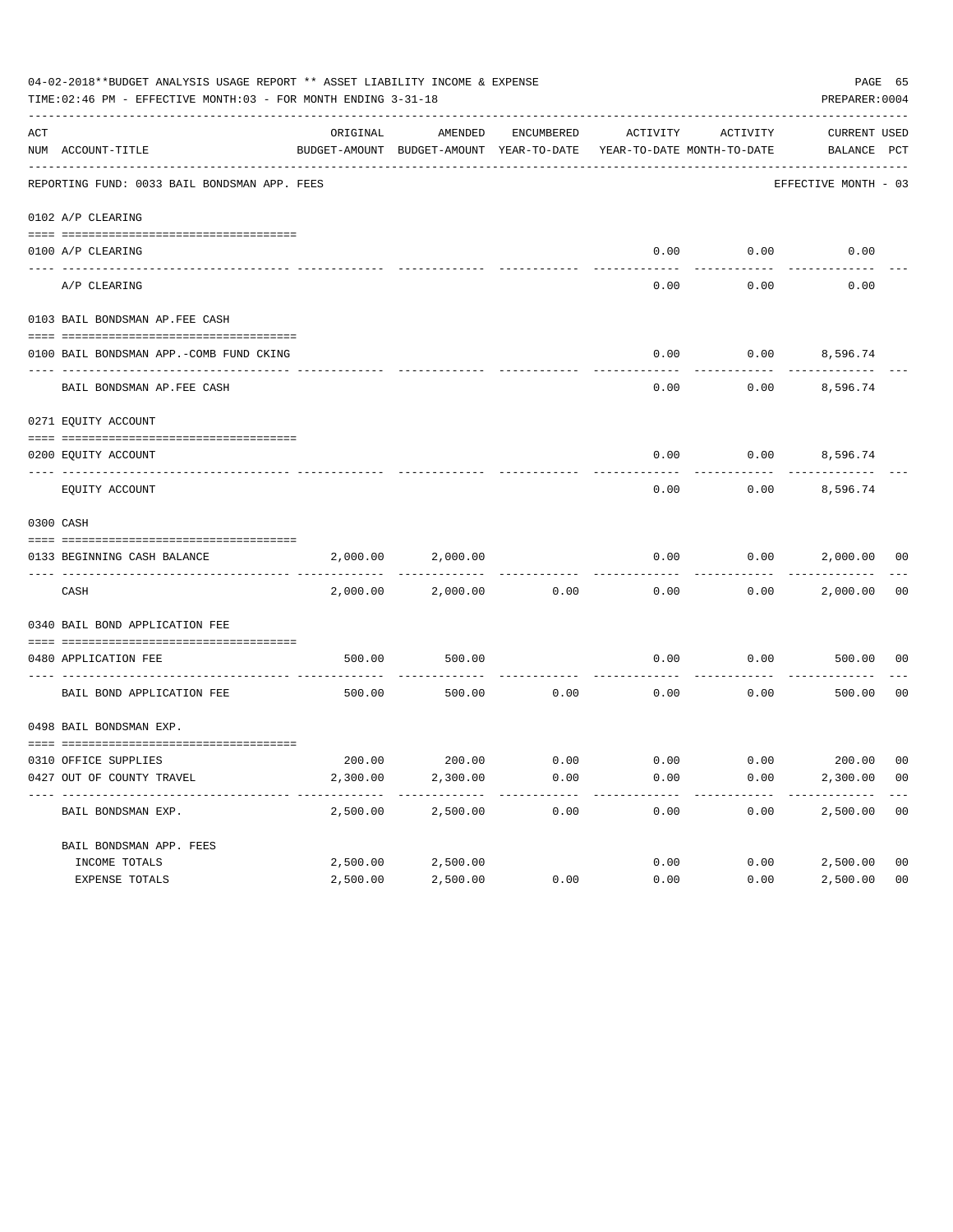|     | 04-02-2018**BUDGET ANALYSIS USAGE REPORT ** ASSET LIABILITY INCOME & EXPENSE<br>TIME: 02:46 PM - EFFECTIVE MONTH: 03 - FOR MONTH ENDING 3-31-18 |          |                                                                                |                  |                 |                             | PREPARER: 0004                     | PAGE 66        |
|-----|-------------------------------------------------------------------------------------------------------------------------------------------------|----------|--------------------------------------------------------------------------------|------------------|-----------------|-----------------------------|------------------------------------|----------------|
| ACT | NUM ACCOUNT-TITLE                                                                                                                               | ORIGINAL | AMENDED<br>BUDGET-AMOUNT BUDGET-AMOUNT YEAR-TO-DATE YEAR-TO-DATE MONTH-TO-DATE | ENCUMBERED       | ACTIVITY        | ACTIVITY                    | <b>CURRENT USED</b><br>BALANCE PCT |                |
|     | REPORTING FUND: 0034 DISTRICT CT.RECORDS ARCHIVE                                                                                                |          |                                                                                |                  |                 |                             | EFFECTIVE MONTH - 03               |                |
|     | 0100 PAYROLL                                                                                                                                    |          |                                                                                |                  |                 |                             |                                    |                |
|     | 0100 PAYROLL                                                                                                                                    |          |                                                                                |                  | 0.00            | 0.00                        | 0.00                               |                |
|     | ---- -------<br>PAYROLL                                                                                                                         |          |                                                                                |                  | 0.00            | .<br>0.00                   | 0.00                               |                |
|     | 0103 CASH                                                                                                                                       |          |                                                                                |                  |                 |                             |                                    |                |
|     | 0100 DISTRICT CT.REC.ARCHIVE COMB.FUND                                                                                                          |          |                                                                                |                  |                 | 2,158.91 376.78 24,965.18   |                                    |                |
|     | CASH                                                                                                                                            |          |                                                                                |                  |                 | 2, 158.91 376.78 24, 965.18 |                                    |                |
|     | 0120 RECEIVABLES                                                                                                                                |          |                                                                                |                  |                 |                             |                                    |                |
|     |                                                                                                                                                 |          |                                                                                |                  |                 |                             |                                    |                |
|     | 0313 DUE FROM OTHER FUNDS                                                                                                                       |          |                                                                                |                  | 0.00            | 0.00                        | 817.02                             |                |
|     | RECEIVABLES                                                                                                                                     |          |                                                                                |                  | 0.00            | 0.00                        | 817.02                             |                |
|     | 0271 EQUITY ACCOUNT                                                                                                                             |          |                                                                                |                  |                 |                             |                                    |                |
|     | 0200 EQUITY ACCOUNT                                                                                                                             |          |                                                                                |                  | 0.00            | 0.00                        | 23,623.29                          |                |
|     | EQUITY ACCOUNT                                                                                                                                  |          |                                                                                |                  | 0.00            |                             | $0.00$ 23,623.29                   |                |
|     | 0300 CASH                                                                                                                                       |          |                                                                                |                  |                 |                             |                                    |                |
|     | 0134 BEGINNING CASH BALANCE                                                                                                                     | 1,000.00 | 1,000.00                                                                       |                  | 0.00            | 0.00                        | 1,000.00                           | 00             |
|     | ------------------------------ ----                                                                                                             |          |                                                                                |                  |                 |                             |                                    |                |
|     | CASH                                                                                                                                            | 1,000.00 | 1,000.00                                                                       | 0.00             | 0.00            | 0.00                        | 1,000.00                           | 0 <sub>0</sub> |
|     | 0360 INTEREST INCOME                                                                                                                            |          |                                                                                |                  |                 |                             |                                    |                |
|     | 0100 INTEREST INCOME                                                                                                                            | 0.00     | 0.00                                                                           |                  |                 | 8.87 1.35                   | $8.87+$                            |                |
|     | INTEREST INCOME                                                                                                                                 | 0.00     | 0.00                                                                           | 0.00             | 8.87            | 1.35                        | $8.87+$                            |                |
|     | 0370 MISCELLANEOUS INCOME                                                                                                                       |          |                                                                                |                  |                 |                             |                                    |                |
|     | 0450 DISTRICT CT.RECORDS ARCHIVE FEE                                                                                                            |          | 2,000.00 2,000.00                                                              |                  |                 | 2,150.04 375.43             | 150.04+ 108                        |                |
|     | MISCELLANEOUS INCOME                                                                                                                            | 2,000.00 | 2,000.00                                                                       |                  | $0.00$ 2,150.04 | 375.43                      | 150.04+ 108                        |                |
|     | 0450 DISTRICT CT.RECORDS ARCHIVE EQUIPM                                                                                                         |          |                                                                                |                  |                 |                             |                                    |                |
|     | 0107 SALARYTEMP/EXTRA                                                                                                                           | 0.00     | 0.00                                                                           | 0.00             | 0.00            | 0.00                        | 0.00                               |                |
|     | 0201 SOCIAL SECURITY TAXES                                                                                                                      | 0.00     | 0.00                                                                           | 0.00             | 0.00            | 0.00                        | 0.00                               |                |
|     | 0203 RETIREMENT                                                                                                                                 | 0.00     | 0.00                                                                           | 0.00             | 0.00            | 0.00                        | 0.00                               |                |
|     | 0204 WORKERS COMPENSATION                                                                                                                       | 0.00     | 0.00                                                                           | 0.00             | 0.00            | 0.00                        | 0.00                               |                |
|     | 0205 MEDICARE TAX                                                                                                                               | 0.00     | 0.00                                                                           | 0.00             | 0.00            | 0.00                        | 0.00                               |                |
|     | 0572 OFFICE EQUIPMENT<br>-------------------- -----------                                                                                       | 3,000.00 | 3,000.00<br>-----------                                                        | 0.00<br>-------- | 0.00<br>------- | 0.00<br>----------          | 3,000.00<br>------------           | 00             |
|     | DISTRICT CT.RECORDS ARCHIVE EQUIPM 3,000.00                                                                                                     |          | 3,000.00                                                                       | 0.00             | 0.00            | 0.00                        | 3,000.00                           | 0 <sub>0</sub> |
|     | DISTRICT CT.RECORDS ARCHIVE                                                                                                                     |          |                                                                                |                  |                 |                             |                                    |                |
|     | INCOME TOTALS                                                                                                                                   | 3,000.00 | 3,000.00                                                                       |                  | 2,158.91        | 376.78                      | 841.09                             | 72             |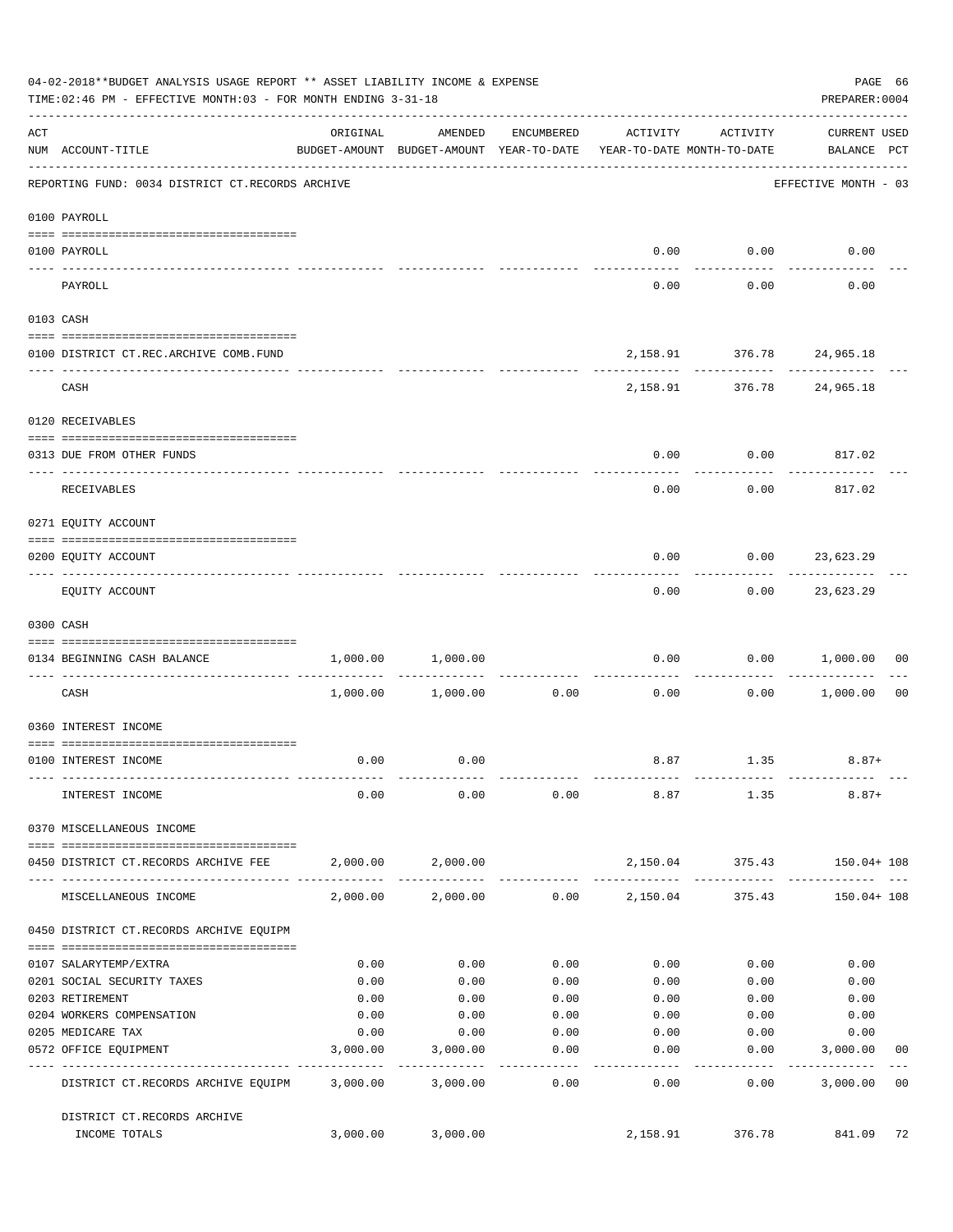|            | 04-02-2018**BUDGET ANALYSIS USAGE REPORT ** ASSET LIABILITY INCOME & EXPENSE<br>TIME:02:46 PM - EFFECTIVE MONTH:03 - FOR MONTH ENDING 3-31-18 |                           |                          |                                   |          |                                        |                                       |            |
|------------|-----------------------------------------------------------------------------------------------------------------------------------------------|---------------------------|--------------------------|-----------------------------------|----------|----------------------------------------|---------------------------------------|------------|
| ACT<br>NUM | ACCOUNT-TITLE                                                                                                                                 | ORIGINAL<br>BUDGET-AMOUNT | AMENDED<br>BUDGET-AMOUNT | <b>ENCUMBERED</b><br>YEAR-TO-DATE | ACTIVITY | ACTIVITY<br>YEAR-TO-DATE MONTH-TO-DATE | <b>CURRENT USED</b><br><b>BALANCE</b> | <b>PCT</b> |
|            | REPORTING FUND: 0034 DISTRICT CT.RECORDS ARCHIVE                                                                                              |                           |                          |                                   |          |                                        | EFFECTIVE MONTH - 03                  |            |
|            | <b>EXPENSE TOTALS</b>                                                                                                                         | 3,000.00                  | 3.000.00                 | 0.00                              | 0.00     | 0.00                                   | 3,000.00                              | - 00       |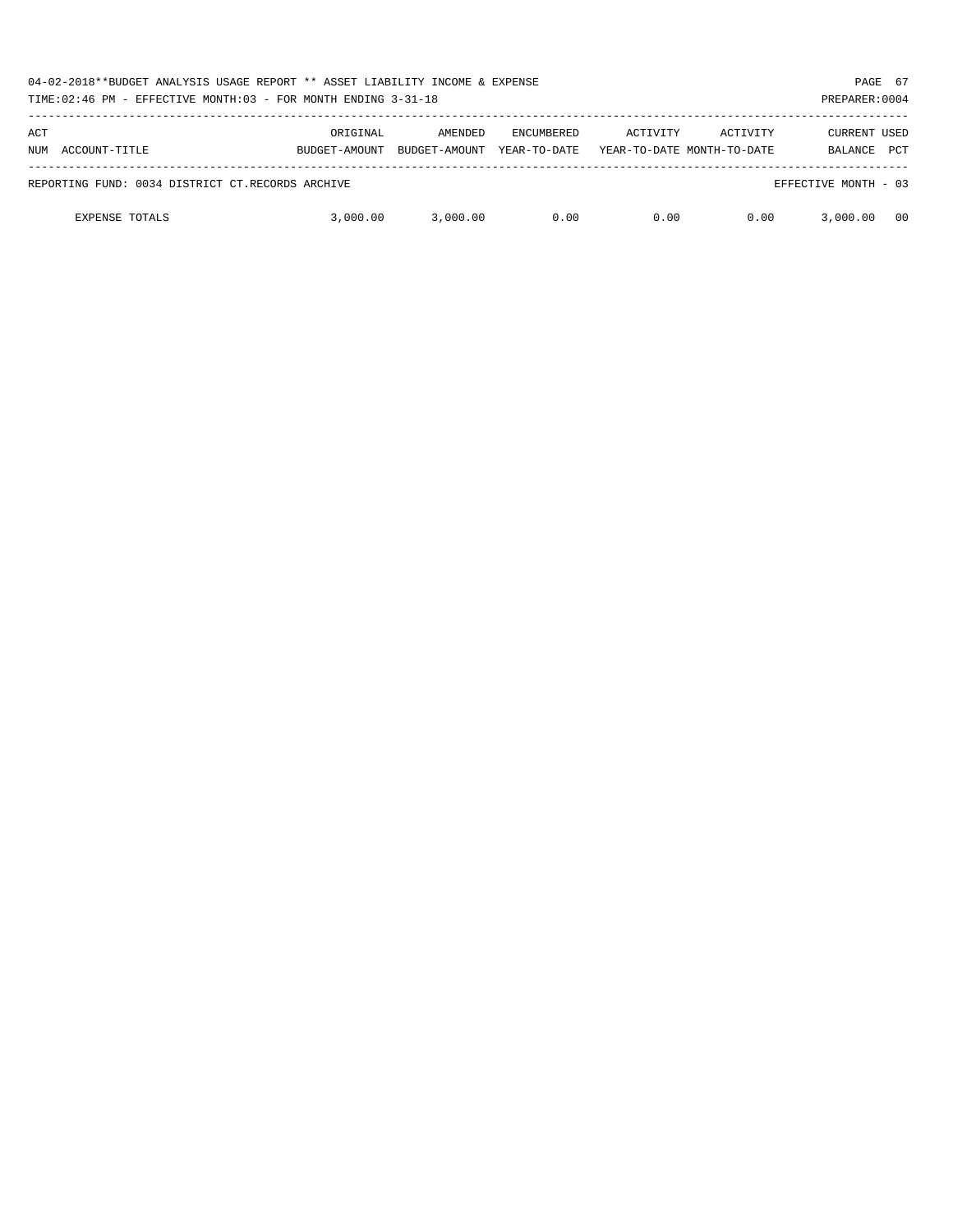|     | 04-02-2018**BUDGET ANALYSIS USAGE REPORT ** ASSET LIABILITY INCOME & EXPENSE<br>TIME: 02:46 PM - EFFECTIVE MONTH: 03 - FOR MONTH ENDING 3-31-18 |           |                                                                                |            |          |                                 | PREPARER: 0004                     | PAGE 68        |
|-----|-------------------------------------------------------------------------------------------------------------------------------------------------|-----------|--------------------------------------------------------------------------------|------------|----------|---------------------------------|------------------------------------|----------------|
| ACT | NUM ACCOUNT-TITLE<br>---------------------------------                                                                                          | ORIGINAL  | AMENDED<br>BUDGET-AMOUNT BUDGET-AMOUNT YEAR-TO-DATE YEAR-TO-DATE MONTH-TO-DATE | ENCUMBERED | ACTIVITY | ACTIVITY                        | <b>CURRENT USED</b><br>BALANCE PCT |                |
|     | REPORTING FUND: 0035 LAW LIBRARY FUND                                                                                                           |           |                                                                                |            |          |                                 | EFFECTIVE MONTH - 03               |                |
|     | 0103 CASH                                                                                                                                       |           |                                                                                |            |          |                                 |                                    |                |
|     | 0100 LAW LIBRARY-COMBINED FUND CHECKING                                                                                                         |           |                                                                                |            |          | 6, 115.58 1, 781.19 149, 746.07 |                                    |                |
|     | CASH                                                                                                                                            |           |                                                                                |            |          | 6, 115.58 1, 781.19             | 149,746.07                         |                |
|     | 0120 RECEIVABLES                                                                                                                                |           |                                                                                |            |          |                                 |                                    |                |
|     | 0313 DUE FROM OTHER FUNDS                                                                                                                       |           |                                                                                |            | 0.00     |                                 | $0.00$ 4,553.07                    |                |
|     | RECEIVABLES                                                                                                                                     |           |                                                                                |            | 0.00     | 0.00                            | 4,553.07                           |                |
|     | 0200 LIABILITY ACCOUNT                                                                                                                          |           |                                                                                |            |          |                                 |                                    |                |
|     | 0910 SYSTEM ADDED LIABILITY LI                                                                                                                  |           |                                                                                |            | 0.00     | 0.00                            | 0.00                               |                |
|     | LIABILITY ACCOUNT                                                                                                                               |           |                                                                                |            | 0.00     | 0.00                            | 0.00                               |                |
|     | 0271 EQUITY ACCOUNT                                                                                                                             |           |                                                                                |            |          |                                 |                                    |                |
|     | 0200 EQUITY ACCOUNT                                                                                                                             |           |                                                                                |            | 0.00     |                                 | $0.00$ 148,183.56                  |                |
|     | EQUITY ACCOUNT                                                                                                                                  |           |                                                                                |            | 0.00     | 0.00                            | 148,183.56                         |                |
|     | 0340 FEES OF OFFICE                                                                                                                             |           |                                                                                |            |          |                                 |                                    |                |
|     | 0403 COUNTY CLERK FEES                                                                                                                          |           | 5,000.00 5,000.00                                                              |            |          | 2,627.94 1,085.00 2,372.06      |                                    | 53             |
|     | 0450 DISTRICT CLERK FEES                                                                                                                        | 10,000.00 | 10,000.00                                                                      |            | 4,933.07 | 987.95<br>-----------           | 5,066.93                           | 49             |
|     | FEES OF OFFICE                                                                                                                                  |           | 15,000.00  15,000.00                                                           |            |          | $0.00$ $7,561.01$ $2,072.95$    | 7,438.99                           | 50             |
|     | 0360 INTEREST EARNINGS                                                                                                                          |           |                                                                                |            |          |                                 |                                    |                |
|     | 0100 INTEREST EARNINGS                                                                                                                          | 30.00     | 30.00                                                                          |            | 54.57    | 8.24                            | $24.57 + 182$                      |                |
|     | INTEREST EARNINGS                                                                                                                               | 30.00     | 30.00                                                                          | 0.00       | 54.57    | 8.24                            | $24.57 + 182$                      |                |
|     | 0475 LAW LIBRARY                                                                                                                                |           |                                                                                |            |          |                                 |                                    |                |
|     | 0310 OFFICE SUPPLIES                                                                                                                            | 2,000.00  | 2,000.00                                                                       | 0.00       | 0.00     | 0.00                            | 2,000.00                           | 0 <sub>0</sub> |
|     | 0421 LEXIS NEXIS ONLINE LEGAL RESEARCH                                                                                                          | 3,600.00  | 3,600.00                                                                       | 0.00       | 1,500.00 | 300.00                          | 2,100.00                           | 42             |
|     | 0453 R&M COMPUTER                                                                                                                               | 3,000.00  | 3,000.00                                                                       | 0.00       | 0.00     | 0.00                            | 3,000.00                           | 0 <sub>0</sub> |
|     | 0574 TECHNOLOGY                                                                                                                                 | 0.00      | 0.00                                                                           | 0.00       | 0.00     | 0.00                            | 0.00                               |                |
|     | 0590 LAW BOOKS                                                                                                                                  | 6,430.00  | 6,430.00                                                                       | 0.00       | 0.00     | 0.00                            | 6,430.00                           | 0 <sub>0</sub> |
|     | LAW LIBRARY                                                                                                                                     |           | 15,030.00 15,030.00                                                            | 0.00       | 1,500.00 | 300.00                          | 13,530.00 10                       |                |
|     | LAW LIBRARY FUND                                                                                                                                |           |                                                                                |            |          |                                 |                                    |                |
|     | INCOME TOTALS                                                                                                                                   |           | 15,030.00 15,030.00                                                            |            | 7,615.58 | 2,081.19                        | 7,414.42                           | 51             |
|     | EXPENSE TOTALS                                                                                                                                  | 15,030.00 | 15,030.00                                                                      | 0.00       | 1,500.00 | 300.00                          | 13,530.00                          | 10             |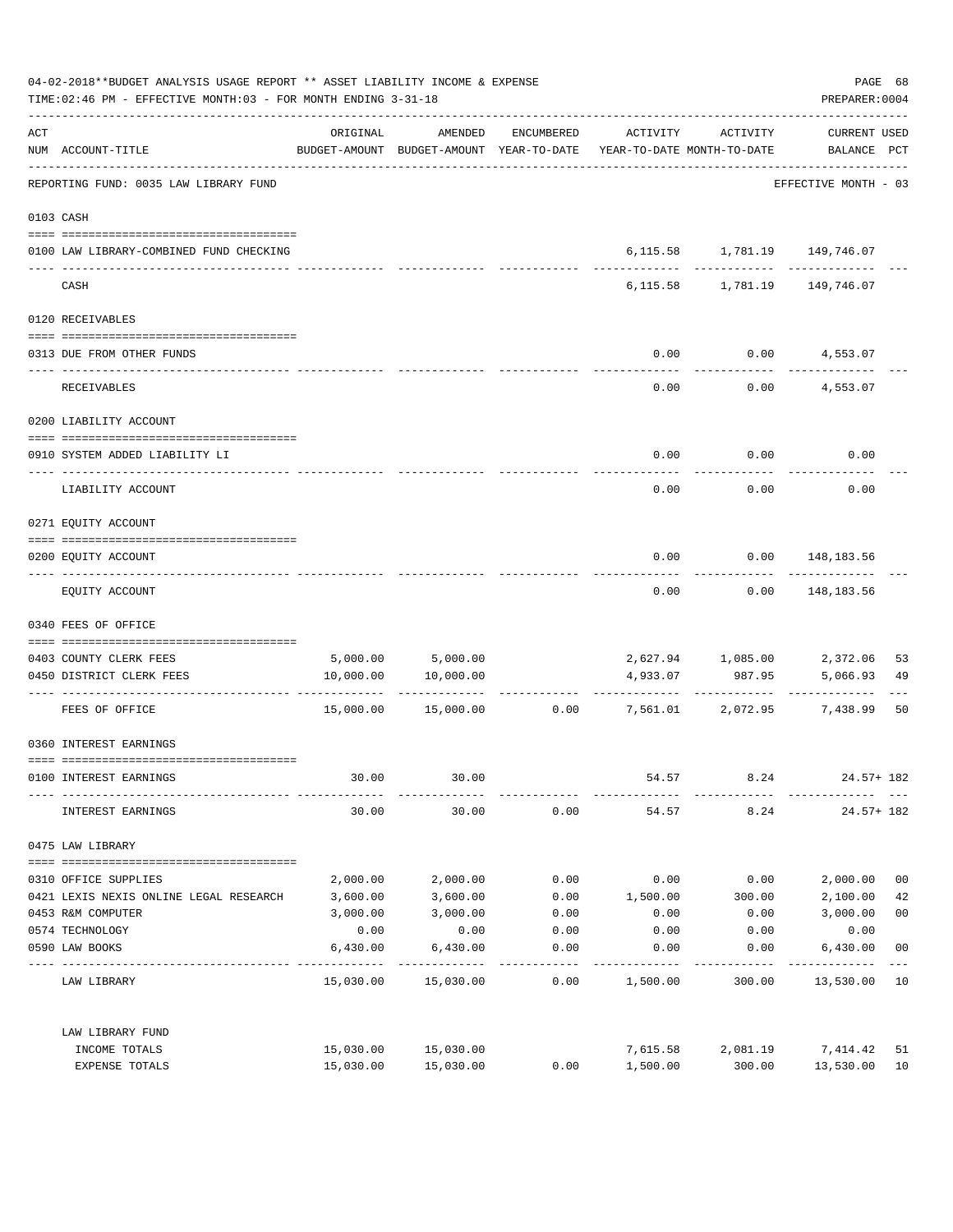| 04-02-2018**BUDGET ANALYSIS USAGE REPORT ** ASSET LIABILITY INCOME & EXPENSE<br>PAGE 69<br>TIME: 02:46 PM - EFFECTIVE MONTH: 03 - FOR MONTH ENDING 3-31-18<br>PREPARER: 0004 |                                            |                                                      |                           |            |                       |                                        |                                    |                |
|------------------------------------------------------------------------------------------------------------------------------------------------------------------------------|--------------------------------------------|------------------------------------------------------|---------------------------|------------|-----------------------|----------------------------------------|------------------------------------|----------------|
| $\mathop{\rm ACT}$                                                                                                                                                           | NUM ACCOUNT-TITLE                          | ORIGINAL<br>BUDGET-AMOUNT BUDGET-AMOUNT YEAR-TO-DATE | AMENDED                   | ENCUMBERED | ACTIVITY              | ACTIVITY<br>YEAR-TO-DATE MONTH-TO-DATE | <b>CURRENT USED</b><br>BALANCE PCT |                |
|                                                                                                                                                                              | REPORTING FUND: 0036 D.A. FEE ACCOUNT FUND |                                                      |                           |            |                       |                                        | EFFECTIVE MONTH - 03               |                |
|                                                                                                                                                                              | 0100 PAYROLL                               |                                                      |                           |            |                       |                                        |                                    |                |
|                                                                                                                                                                              | 0100 PAYROLL                               |                                                      |                           |            |                       | $0.00$ 0.00                            | 0.00                               |                |
| ---- ---                                                                                                                                                                     | PAYROLL                                    |                                                      |                           |            | 0.00                  | 0.00                                   | 0.00                               |                |
|                                                                                                                                                                              | 0102 A/P CLEARING                          |                                                      |                           |            |                       |                                        |                                    |                |
|                                                                                                                                                                              | 0100 A/P CLEARING                          |                                                      |                           |            | 0.00                  | 0.00                                   | 0.00                               |                |
|                                                                                                                                                                              | A/P CLEARING                               |                                                      |                           |            | 0.00                  | 0.00                                   | 0.00                               |                |
|                                                                                                                                                                              | 0103 CASH                                  |                                                      |                           |            |                       |                                        |                                    |                |
|                                                                                                                                                                              | 0136 D. A. FEE CASH ACCT.                  |                                                      |                           |            |                       |                                        | 1,516.76 311.67 9,117.17           |                |
|                                                                                                                                                                              | 0236 D.A. FEE SEIZURE FUND                 |                                                      |                           |            | 753.00-               | 59.88-                                 | 14,486.94                          |                |
|                                                                                                                                                                              | CASH                                       |                                                      |                           |            | 763.76                | 251.79                                 | 23,604.11                          |                |
|                                                                                                                                                                              | 0200 LIABILITY ACCOUNT                     |                                                      |                           |            |                       |                                        |                                    |                |
|                                                                                                                                                                              | 0150 ACCRUED SALARY PAYABLE                |                                                      |                           |            | 0.00                  | 0.00                                   | 0.00                               |                |
|                                                                                                                                                                              | 0155 ACCRUED FRINGE BENEFITS               |                                                      |                           |            | 0.00                  | 0.00                                   | 0.01                               |                |
|                                                                                                                                                                              | 0910 SYSTEM ADDED LIABILITY LINE-ITEM      |                                                      |                           |            | 0.00                  | 0.00                                   | 0.00                               |                |
|                                                                                                                                                                              | LIABILITY ACCOUNT                          |                                                      |                           |            | 0.00                  | 0.00                                   | 0.01                               |                |
|                                                                                                                                                                              | 0271 EQUITY ACCOUNT                        |                                                      |                           |            |                       |                                        |                                    |                |
|                                                                                                                                                                              | 0200 EQUITY ACCOUNT                        |                                                      |                           |            | 0.00                  | 0.00                                   | 22,840.34                          |                |
|                                                                                                                                                                              | EQUITY ACCOUNT                             |                                                      |                           |            | 0.00                  | 0.00                                   | 22,840.34                          |                |
|                                                                                                                                                                              | 0300 CASH                                  |                                                      |                           |            |                       |                                        |                                    |                |
|                                                                                                                                                                              | 0136 BEGINNING CASH BALANCE-D.A.FEE        | $6,000.00$ $6,000.00$                                |                           |            |                       | 0.00                                   | $0.00$ 6,000.00                    | 0 <sub>0</sub> |
|                                                                                                                                                                              | 0236 BEGINNING CASH BALANCE-SEIZURE        | 5,610.00                                             | 5,610.00<br>------------- |            | 0.00<br>------------- | ----------                             | $0.00$ 5,610.00<br>.               | 0 <sub>0</sub> |
|                                                                                                                                                                              | CASH                                       | 11,610.00                                            | 11,610.00                 | 0.00       | 0.00                  | 0.00                                   | 11,610.00                          | 0 <sub>0</sub> |
|                                                                                                                                                                              | 0340 FEES OF OFFICE                        |                                                      |                           |            |                       |                                        |                                    |                |
|                                                                                                                                                                              | 0475 DISTRICT ATTORNEY FEES                |                                                      | 3,100.00 3,100.00         |            |                       |                                        | 888.19 60.00 2,211.81 29           |                |
|                                                                                                                                                                              | FEES OF OFFICE                             |                                                      | 3,100.00 3,100.00         | 0.00       | 888.19                |                                        | 60.00 2,211.81 29                  |                |
|                                                                                                                                                                              | 0352 OTHER FORFEITURES                     |                                                      |                           |            |                       |                                        |                                    |                |
|                                                                                                                                                                              | 0200 CONTRABAND FORFEITURE                 | 0.00                                                 | 0.00                      |            | 221.24                |                                        | $0.00$ 221.24+                     |                |
|                                                                                                                                                                              | 0300 D.A. SEIZURE FUND                     | 0.00                                                 | 0.00                      |            | 0.00                  | 0.00                                   | 0.00                               |                |
|                                                                                                                                                                              | OTHER FORFEITURES                          | 0.00                                                 | ----------<br>0.00        | 0.00       | 221.24                | 0.00                                   | -----------<br>$221.24+$           |                |

0360 INTEREST EARNINGS

==== ===================================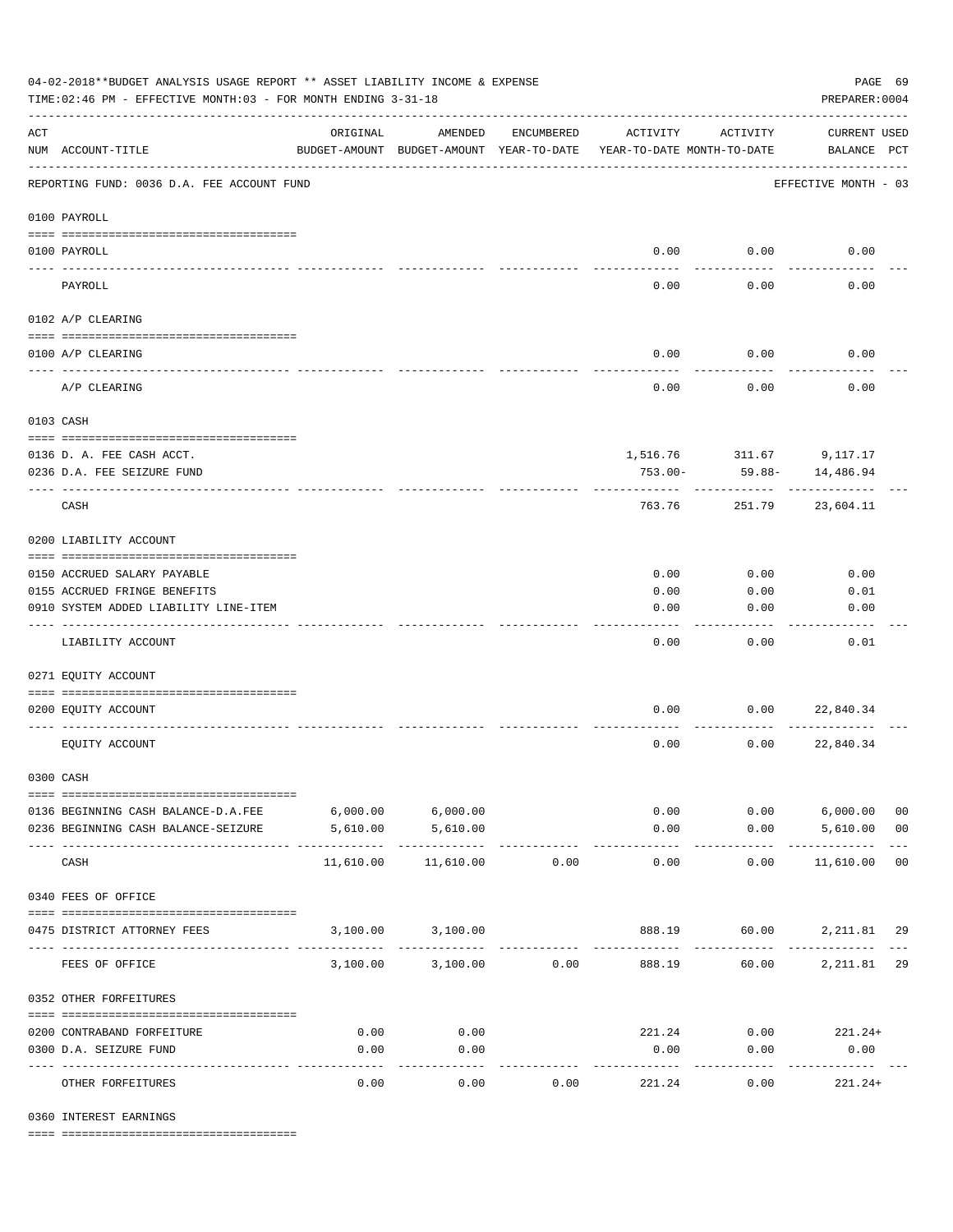TIME:02:46 PM - EFFECTIVE MONTH:03 - FOR MONTH ENDING 3-31-18 PREPARER:0004

| ACT |                                            | ORIGINAL    | AMENDED                                  | ENCUMBERED | ACTIVITY                   | ACTIVITY      | <b>CURRENT USED</b>  |                |
|-----|--------------------------------------------|-------------|------------------------------------------|------------|----------------------------|---------------|----------------------|----------------|
|     | NUM ACCOUNT-TITLE                          |             | BUDGET-AMOUNT BUDGET-AMOUNT YEAR-TO-DATE |            | YEAR-TO-DATE MONTH-TO-DATE |               | BALANCE              | PCT            |
|     | REPORTING FUND: 0036 D.A. FEE ACCOUNT FUND |             |                                          |            |                            |               | EFFECTIVE MONTH - 03 |                |
|     | 0100 INTEREST EARNINGS-D.A. FEE            | 0.00        | 0.00                                     |            | 0.39                       | 0.06          | $0.39+$              |                |
|     | 0236 INTEREST EARNINGS-SEIZURE FUND        | 0.00        | 0.00                                     |            | 0.76                       | 0.12          | $0.76+$              |                |
|     |                                            | $- - - - -$ | $- - - -$                                |            |                            | $- - - - -$   |                      |                |
|     | INTEREST EARNINGS                          | 0.00        | 0.00                                     | 0.00       | 1.15                       | 0.18          | $1.15+$              |                |
|     | 0370 MISCELLANEOUS                         |             |                                          |            |                            |               |                      |                |
|     |                                            |             |                                          |            |                            |               |                      |                |
|     | 0130 REFUNDS & MISCELLANEOUS               | 0.00        | 0.00                                     |            |                            | 758.17 179.49 | 758.17+              |                |
|     | 0319 RESTITUTION                           | 0.00        | 0.00                                     |            | 0.00                       | 0.00          | 0.00                 |                |
|     | MISCELLANEOUS                              | 0.00        | 0.00                                     | 0.00       | 758.17                     | 179.49        | $758.17+$            |                |
|     | 0475 DISTRICT ATTORNEY DEPT                |             |                                          |            |                            |               |                      |                |
|     |                                            |             |                                          |            |                            |               |                      |                |
|     | 0107 SALARY SUPPLEMENT                     | 6,490.00    | 6,490.00                                 | 0.00       | 0.00                       | 0.00          | 6,490.00             | 0 <sub>0</sub> |
|     | 0201 SOCIAL SECURITY TAXES                 | 0.00        | 0.00                                     | 0.00       | 0.00                       | 0.00          | 0.00                 |                |
|     | 0203 RETIREMENT                            | 0.00        | 0.00                                     | 0.00       | 0.00                       | 0.00          | 0.00                 |                |
|     | 0204 WORKERS COMPENSATION                  | 0.00        | 0.00                                     | 0.00       | 0.00                       | 0.00          | 0.00                 |                |
|     | 0205 MEDICARE TAX                          | 0.00        | 0.00                                     | 0.00       | 0.00                       | 0.00          | 0.00                 |                |
|     | 0310 OFFICE SUPPLIES                       | 800.00      | 800.00                                   | 0.00       | 129.99                     | 0.00          | 670.01               | 16             |
|     | 0321 CONTINUING EDUCATION                  | 2,810.00    | 2,810.00                                 | 0.00       | 0.00                       | 0.00          | 2,810.00             | 0 <sub>0</sub> |
|     | 0353 COMPUTER EXPENSE                      | 0.00        | 0.00                                     | 0.00       | 0.00                       | 0.00          | 0.00                 |                |
|     | 0421 INVESTIGATOR/HOT CK. ONLINE           | 0.00        | 0.00                                     | 0.00       | 0.00                       | 0.00          | 0.00                 |                |
|     | 0490 MISCELLANEOUS                         | 954.00      | 954.00                                   | 0.00       | 0.00                       | $72.12-$      | 954.00               | 00             |
|     | 0499 BANK SERVICE FEES                     | 90.00       | 90.00                                    | 0.00       | 0.00                       | 0.00          | 90.00                | 0 <sub>0</sub> |
|     | 0572 OFFICE EQUIPMENT                      | 0.00        | 0.00                                     | 0.00       | 0.00                       | 0.00          | 0.00                 |                |
|     | 0574 COMPUTER EOUIPMENT                    | 0.00        | 0.00                                     | 0.00       | 0.00                       | 0.00          | 0.00                 |                |
|     | DISTRICT ATTORNEY DEPT                     | 11,144.00   | 11,144.00                                | 0.00       | 129.99                     | $72.12 -$     | 11,014.01            | 01             |
|     | 0477 D.A. SEIZURE                          |             |                                          |            |                            |               |                      |                |
|     |                                            |             |                                          |            |                            |               |                      |                |
|     | 0107 SALARY SUPPLEMENT                     | 860.00      | 860.00                                   | 0.00       | 0.00                       | 0.00          | 860.00               | 00             |
|     | 0201 SOCIAL SECURITY TAXES                 | 0.00        | 0.00                                     | 0.00       | 0.00                       | 0.00          | 0.00                 |                |
|     | 0203 RETIREMENT                            | 0.00        | 0.00                                     | 0.00       | 0.00                       | 0.00          | 0.00                 |                |
|     | 0204 WORKERS COMPENSATION                  | 0.00        | 0.00                                     | 0.00       | 0.00                       | 0.00          | 0.00                 |                |
|     | 0205 MEDICARE TAX                          | 0.00        | 0.00                                     | 0.00       | 0.00                       | 0.00          | 0.00                 |                |
|     | 0310 OFFICE SUPPLIES                       | 0.00        | 0.00                                     | 0.00       | 0.00                       | 0.00          | 0.00                 |                |
|     | 0321 TRAINING                              | 1,577.00    | 1,577.00                                 | 0.00       | 0.00                       | 0.00          | 1,577.00             | 00             |
|     | 0470 CIVIL PROCESS                         | 0.00        | 0.00                                     | 0.00       | 0.00                       | 0.00          | 0.00                 |                |
|     | 0480 TOWING                                | 0.00        | 0.00                                     | 0.00       | 0.00                       | 0.00          | 0.00                 |                |
|     | 0490 MISCELLANEOUS                         | 954.00      | 954.00                                   | 0.00       | 975.00                     | 60.00         | $21.00 - 102$        |                |
|     | 0499 BANK SERVICE FEES                     | 175.00      | 175.00                                   | 0.00       | 0.00                       | 0.00          | 175.00               | 0 <sub>0</sub> |
|     | 0572 OFFICE EQUIPMENT                      | 0.00        | 0.00                                     | 0.00       | 0.00                       | 0.00          | 0.00                 |                |
|     | 0574 COMPUTER EQUIPMENT                    | 0.00        | 0.00                                     | 0.00       | 0.00                       | 0.00          | 0.00                 |                |
|     | D.A. SEIZURE                               | 3,566.00    | 3,566.00                                 | 0.00       | 975.00                     | 60.00         | 2,591.00             | 27             |
|     |                                            |             |                                          |            |                            |               |                      |                |
|     | 0999 ACCOUNTS PAYABLE                      |             |                                          |            |                            |               |                      |                |
|     | 0100 A/P CLEARING ACCOUNT                  |             |                                          |            | 0.00                       | 0.00          | 0.00                 |                |
|     | ACCOUNTS PAYABLE                           |             |                                          |            | 0.00                       | 0.00          | 0.00                 |                |

D.A. FEE ACCOUNT FUND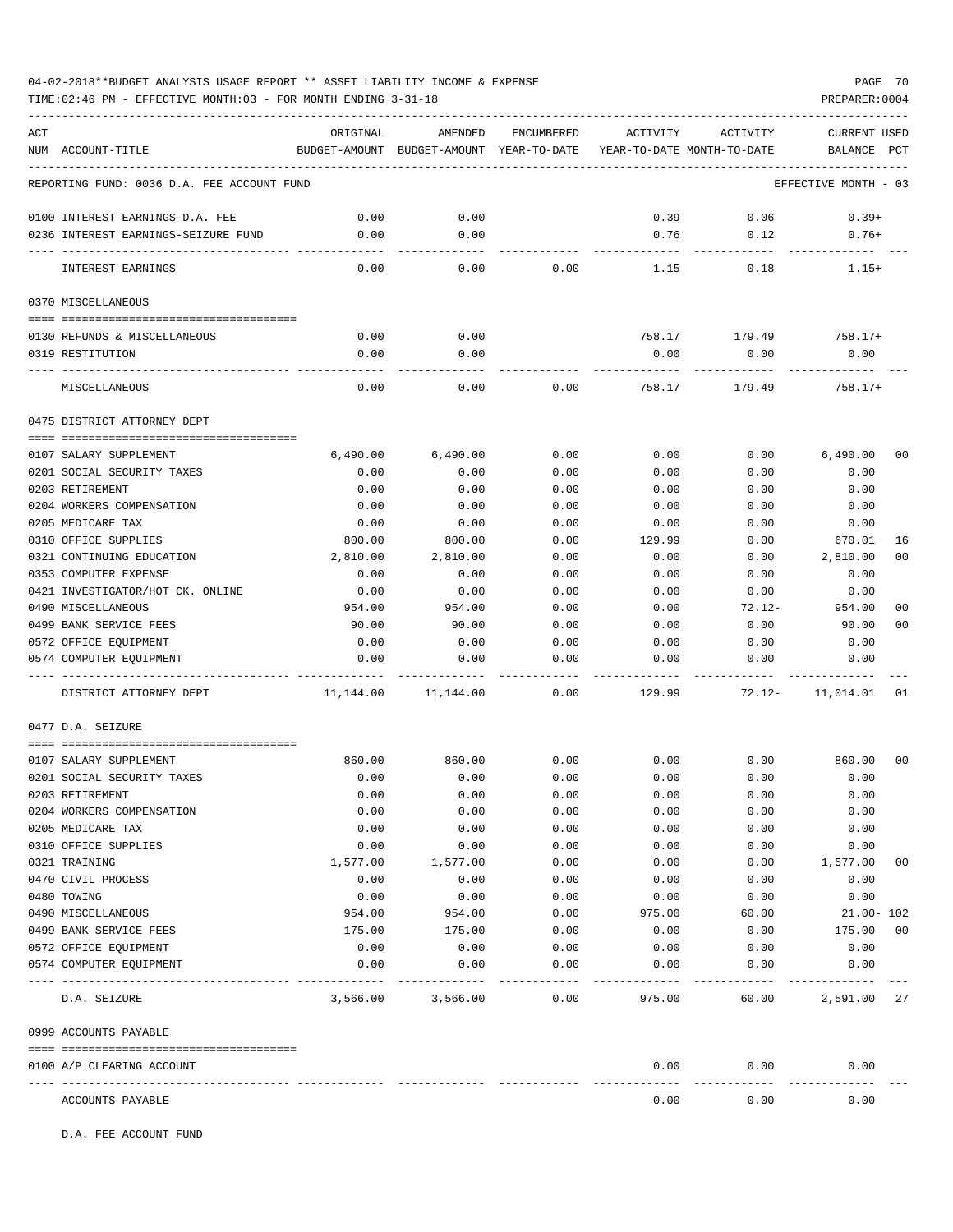| 04-02-2018**BUDGET ANALYSIS USAGE REPORT ** ASSET LIABILITY INCOME & EXPENSE | PAGE 71        |
|------------------------------------------------------------------------------|----------------|
| TIME: 02:46 PM - EFFECTIVE MONTH: 03 - FOR MONTH ENDING 3-31-18              | PREPARER: 0004 |

| ACT<br>NUM | ACCOUNT-TITLE                              | ORIGINAL<br>BUDGET-AMOUNT | AMENDED<br>BUDGET-AMOUNT | ENCUMBERED<br>YEAR-TO-DATE | ACTIVITY | ACTIVITY<br>YEAR-TO-DATE MONTH-TO-DATE | CURRENT USED<br>BALANCE | <b>PCT</b> |
|------------|--------------------------------------------|---------------------------|--------------------------|----------------------------|----------|----------------------------------------|-------------------------|------------|
|            |                                            |                           |                          |                            |          |                                        |                         |            |
|            |                                            |                           |                          |                            |          |                                        |                         |            |
|            | REPORTING FUND: 0036 D.A. FEE ACCOUNT FUND |                           |                          |                            |          |                                        | EFFECTIVE MONTH - 03    |            |
|            |                                            |                           |                          |                            |          |                                        |                         |            |
|            | INCOME TOTALS                              | 14,710.00                 | 14,710.00                |                            | 1,868.75 | 239.67                                 | 12,841.25               | 13         |
|            | <b>EXPENSE TOTALS</b>                      | 14,710.00                 | 14,710.00                | 0.00                       | 1,104.99 | $12.12-$                               | 13,605.01               | 08         |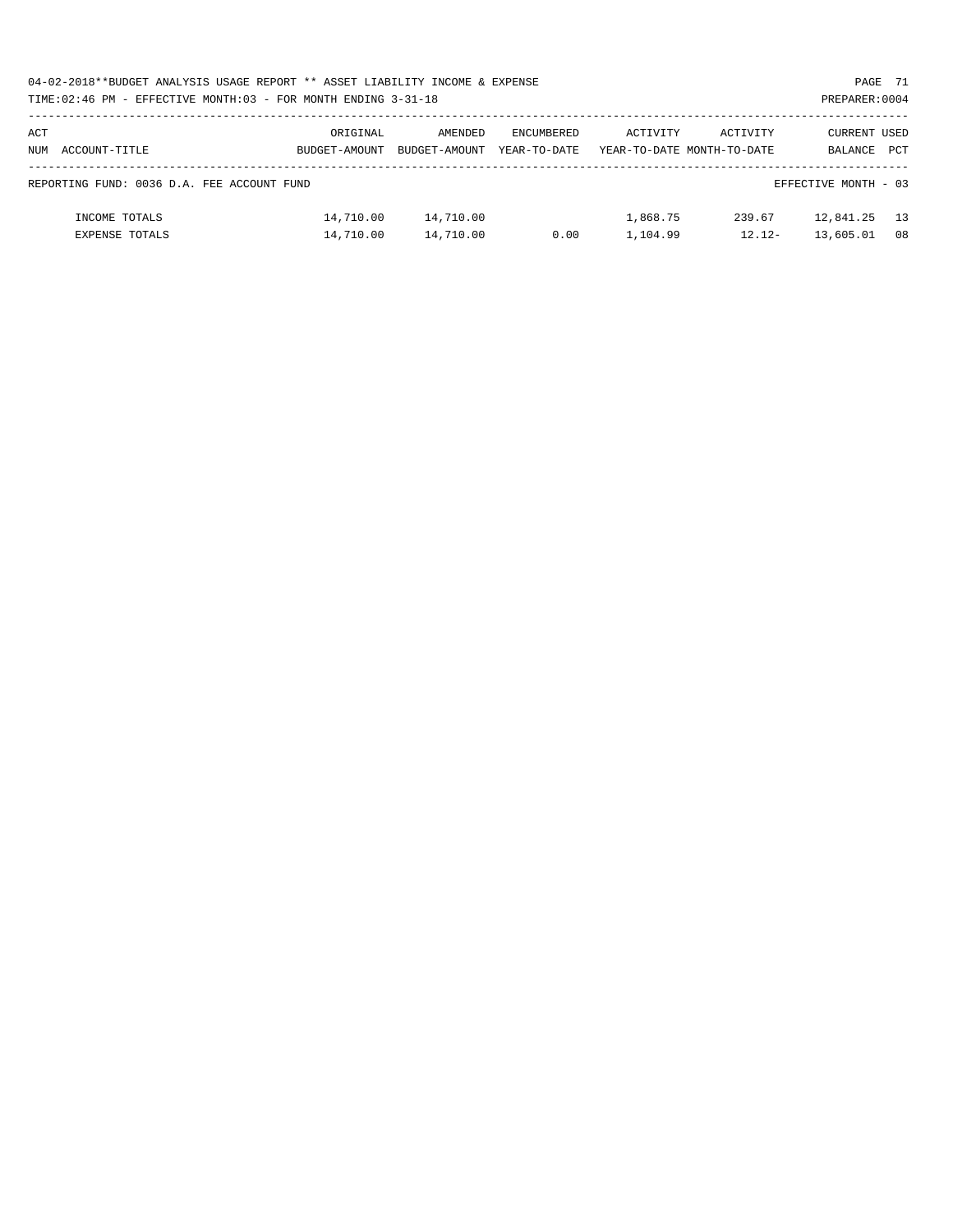|               | 04-02-2018**BUDGET ANALYSIS USAGE REPORT ** ASSET LIABILITY INCOME & EXPENSE<br>TIME: 02:46 PM - EFFECTIVE MONTH: 03 - FOR MONTH ENDING 3-31-18<br>----------------------------------- |          |                                                     |                   |                                               |                 |                                    |  |  |  |  |
|---------------|----------------------------------------------------------------------------------------------------------------------------------------------------------------------------------------|----------|-----------------------------------------------------|-------------------|-----------------------------------------------|-----------------|------------------------------------|--|--|--|--|
| ACT           | NUM ACCOUNT-TITLE                                                                                                                                                                      | ORIGINAL | AMENDED<br>BUDGET-AMOUNT BUDGET-AMOUNT YEAR-TO-DATE | <b>ENCUMBERED</b> | <b>ACTIVITY</b><br>YEAR-TO-DATE MONTH-TO-DATE | <b>ACTIVITY</b> | <b>CURRENT USED</b><br>BALANCE PCT |  |  |  |  |
|               | REPORTING FUND: 0037 CONTRABAND SEIZURE                                                                                                                                                |          |                                                     |                   |                                               |                 | EFFECTIVE MONTH - 03               |  |  |  |  |
|               | 0103 CONTRABAND SEIZURE                                                                                                                                                                |          |                                                     |                   |                                               |                 |                                    |  |  |  |  |
|               | 0137 CASH-CONTRABAND SEIZURE                                                                                                                                                           |          |                                                     |                   | 0.27                                          | 0.04            | 5,610.73                           |  |  |  |  |
|               | CONTRABAND SEIZURE                                                                                                                                                                     |          |                                                     |                   | 0.27                                          | 0.04            | 5,610.73                           |  |  |  |  |
|               | 0200 LIABILITY ACCOUNT                                                                                                                                                                 |          |                                                     |                   |                                               |                 |                                    |  |  |  |  |
|               | 0910 SYSTEM ADDED LIABILITY LINE-ITEM                                                                                                                                                  |          |                                                     |                   | 0.00                                          | 0.00            | 0.00                               |  |  |  |  |
|               | LIABILITY ACCOUNT                                                                                                                                                                      |          |                                                     |                   | 0.00                                          | 0.00            | 0.00                               |  |  |  |  |
|               | 0207 DUE TO                                                                                                                                                                            |          |                                                     |                   |                                               |                 |                                    |  |  |  |  |
|               | 0099 HELD IN TRUST                                                                                                                                                                     |          |                                                     |                   | 0.00                                          | 0.00            | 3,209.46                           |  |  |  |  |
| $\frac{1}{2}$ | DUE TO                                                                                                                                                                                 |          |                                                     |                   | 0.00                                          | 0.00            | 3,209.46                           |  |  |  |  |
|               | 0271 EQUITY ACCOUNT                                                                                                                                                                    |          |                                                     |                   |                                               |                 |                                    |  |  |  |  |
|               | 0200 EQUITY ACCOUNT                                                                                                                                                                    |          |                                                     |                   | 0.00                                          | 0.00            | 2,401.00                           |  |  |  |  |
|               | EOUITY ACCOUNT                                                                                                                                                                         |          |                                                     |                   | 0.00                                          | 0.00            | 2,401.00                           |  |  |  |  |
|               | 0360 INTEREST EARNINGS                                                                                                                                                                 |          |                                                     |                   |                                               |                 |                                    |  |  |  |  |
|               | 0100 INTEREST EARNINGS                                                                                                                                                                 | 0.00     | 0.00                                                |                   | 0.27                                          | 0.04            | $0.27+$                            |  |  |  |  |
|               | INTEREST EARNINGS                                                                                                                                                                      | 0.00     | 0.00                                                | 0.00              | 0.27                                          | 0.04            | $0.27+$                            |  |  |  |  |
|               | 0370 MISCELLANEOUS                                                                                                                                                                     |          |                                                     |                   |                                               |                 |                                    |  |  |  |  |
|               | 0130 REFUNDS & MISCELLANEOUS                                                                                                                                                           | 0.00     | 0.00                                                |                   | 0.00                                          | 0.00            | 0.00                               |  |  |  |  |
|               | MISCELLANEOUS                                                                                                                                                                          | 0.00     | 0.00                                                | 0.00              | 0.00                                          | 0.00            | 0.00                               |  |  |  |  |
|               | CONTRABAND SEIZURE                                                                                                                                                                     |          |                                                     |                   |                                               |                 |                                    |  |  |  |  |
|               | INCOME TOTALS                                                                                                                                                                          | 0.00     | 0.00                                                |                   | 0.27                                          | 0.04            | $0.27+$                            |  |  |  |  |
|               | <b>EXPENSE TOTALS</b>                                                                                                                                                                  | 0.00     | 0.00                                                | 0.00              | 0.00                                          | 0.00            | 0.00                               |  |  |  |  |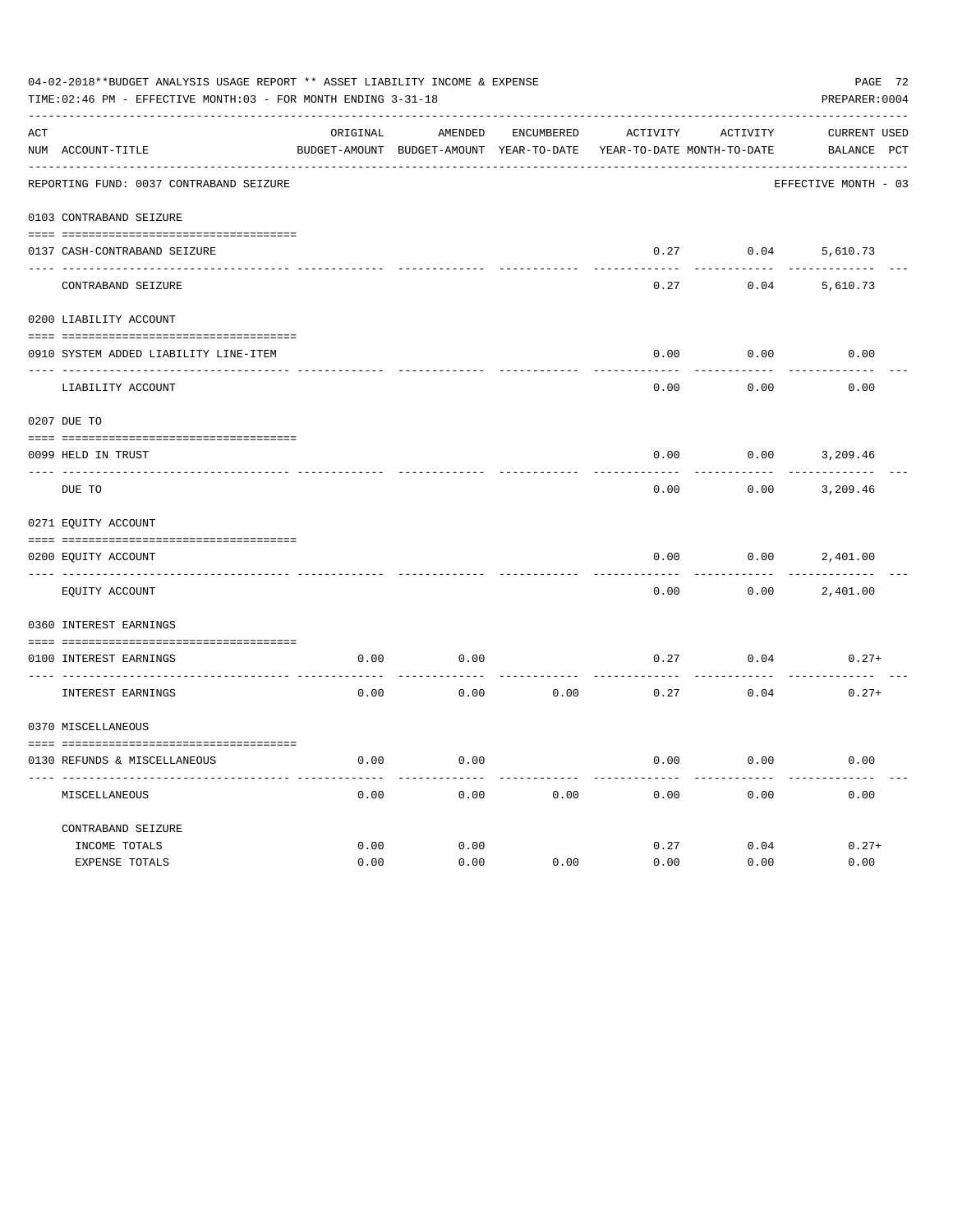|     | 04-02-2018**BUDGET ANALYSIS USAGE REPORT ** ASSET LIABILITY INCOME & EXPENSE<br>TIME: 02:46 PM - EFFECTIVE MONTH: 03 - FOR MONTH ENDING 3-31-18 |          |                                          |            |          |                            | PAGE 73<br>PREPARER: 0004 |  |
|-----|-------------------------------------------------------------------------------------------------------------------------------------------------|----------|------------------------------------------|------------|----------|----------------------------|---------------------------|--|
| ACT |                                                                                                                                                 | ORIGINAL | AMENDED                                  | ENCUMBERED | ACTIVITY | ACTIVITY                   | <b>CURRENT USED</b>       |  |
|     | NUM ACCOUNT-TITLE                                                                                                                               |          | BUDGET-AMOUNT BUDGET-AMOUNT YEAR-TO-DATE |            |          | YEAR-TO-DATE MONTH-TO-DATE | BALANCE PCT               |  |
|     | REPORTING FUND: 0038 IHC CO-OP GIN                                                                                                              |          |                                          |            |          |                            | EFFECTIVE MONTH - 03      |  |
|     | 0102 A/P CLEARING                                                                                                                               |          |                                          |            |          |                            |                           |  |
|     | 0100 A/P CLEARING                                                                                                                               |          |                                          |            | 0.00     | 0.00                       | 0.00                      |  |
|     |                                                                                                                                                 |          |                                          |            |          |                            |                           |  |
|     | A/P CLEARING                                                                                                                                    |          |                                          |            | 0.00     | 0.00                       | 0.00                      |  |
|     | 0103 IHC CO-OP GIN CASH                                                                                                                         |          |                                          |            |          |                            |                           |  |
|     |                                                                                                                                                 |          |                                          |            |          |                            |                           |  |
|     | 0100 IHC CO-OP GIN-COMBINED FUND CKING                                                                                                          |          |                                          |            | 0.25     |                            | $0.04$ 518.84             |  |
|     | 0175 IHC CO-OP GIN TEXPOOL                                                                                                                      |          |                                          |            | 104.75   | 18.96                      | 18, 411.75                |  |
|     | IHC CO-OP GIN CASH                                                                                                                              |          |                                          |            | 105.00   | 19.00                      | 18,930.59                 |  |
|     | 0271 EQUITY ACCOUNT                                                                                                                             |          |                                          |            |          |                            |                           |  |
|     | 0200 EQUITY ACCOUNT                                                                                                                             |          |                                          |            | 0.00     | 0.00                       | 18,825.59                 |  |
|     | EQUITY ACCOUNT                                                                                                                                  |          |                                          |            | 0.00     | 0.00                       | 18,825.59                 |  |
|     | 0360 INTEREST EARNINGS                                                                                                                          |          |                                          |            |          |                            |                           |  |
|     |                                                                                                                                                 |          |                                          |            |          |                            |                           |  |
|     | 0100 INTEREST EARNINGS                                                                                                                          | 0.00     | 0.00                                     |            | 105.00   | 19.00                      | $105.00+$                 |  |
|     | INTEREST EARNINGS                                                                                                                               | 0.00     | 0.00                                     | 0.00       | 105.00   | 19.00                      | $105.00+$                 |  |
|     | 0645 CO-OP FUND                                                                                                                                 |          |                                          |            |          |                            |                           |  |
|     |                                                                                                                                                 |          |                                          |            |          |                            |                           |  |
|     | 0412 PRESCRIPTIONS                                                                                                                              | 0.00     | 0.00                                     | 0.00       | 0.00     | 0.00                       | 0.00                      |  |
|     | CO-OP FUND                                                                                                                                      | 0.00     | 0.00                                     | 0.00       | 0.00     | 0.00                       | 0.00                      |  |
|     | IHC CO-OP GIN                                                                                                                                   |          |                                          |            |          |                            |                           |  |
|     | INCOME TOTALS                                                                                                                                   | 0.00     | 0.00                                     |            | 105.00   | 19.00                      | 105.00+                   |  |
|     | <b>EXPENSE TOTALS</b>                                                                                                                           | 0.00     | 0.00                                     | 0.00       | 0.00     | 0.00                       | 0.00                      |  |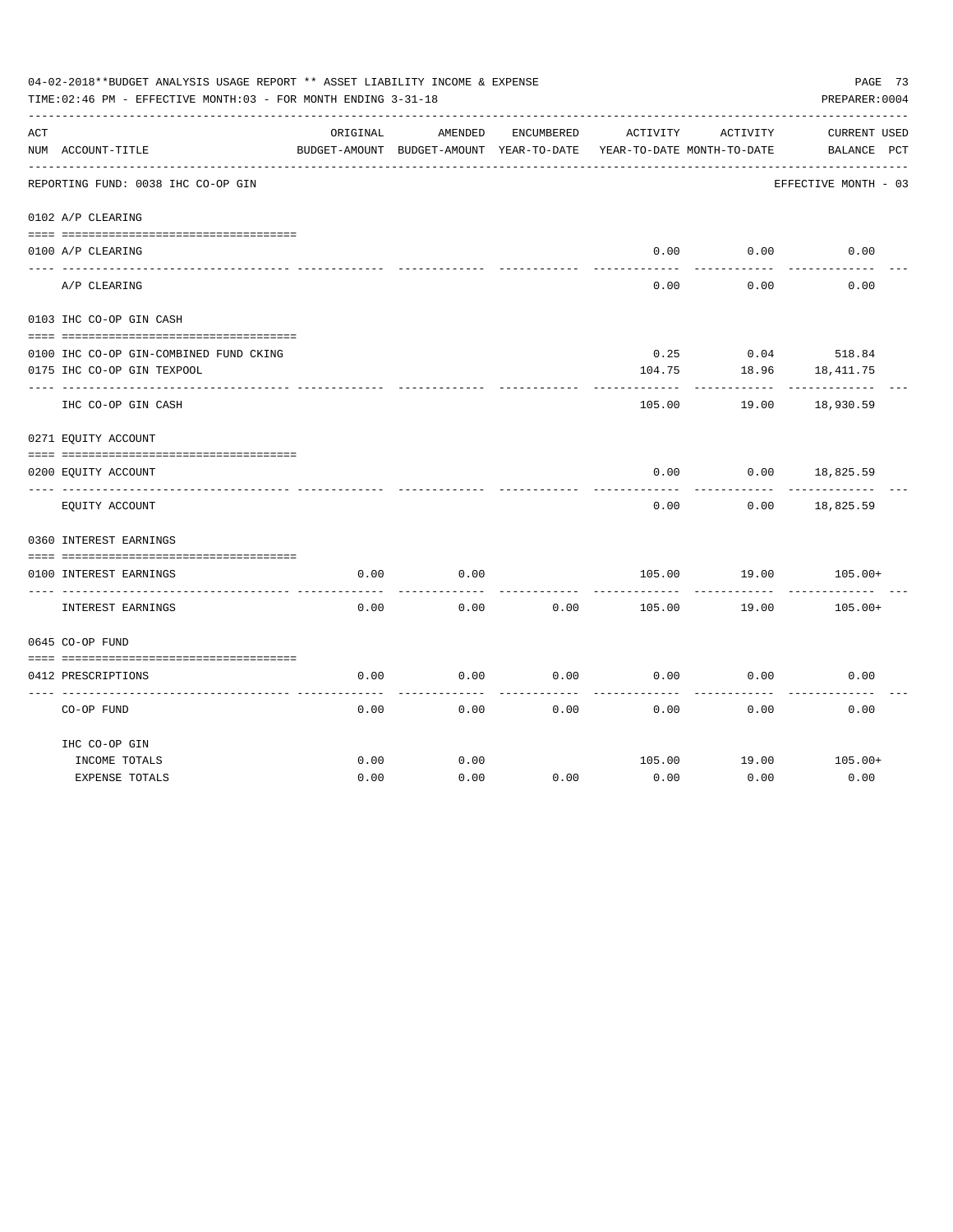|     | 04-02-2018**BUDGET ANALYSIS USAGE REPORT ** ASSET LIABILITY INCOME & EXPENSE<br>PAGE 74<br>TIME: 02:46 PM - EFFECTIVE MONTH: 03 - FOR MONTH ENDING 3-31-18<br>PREPARER: 0004 |              |                                                     |              |              |                                        |                                    |  |  |  |  |  |
|-----|------------------------------------------------------------------------------------------------------------------------------------------------------------------------------|--------------|-----------------------------------------------------|--------------|--------------|----------------------------------------|------------------------------------|--|--|--|--|--|
| ACT | NUM ACCOUNT-TITLE                                                                                                                                                            | ORIGINAL     | AMENDED<br>BUDGET-AMOUNT BUDGET-AMOUNT YEAR-TO-DATE | ENCUMBERED   | ACTIVITY     | ACTIVITY<br>YEAR-TO-DATE MONTH-TO-DATE | <b>CURRENT USED</b><br>BALANCE PCT |  |  |  |  |  |
|     | REPORTING FUND: 0039 IHC B.R. COOPER                                                                                                                                         |              |                                                     |              |              |                                        | EFFECTIVE MONTH - 03               |  |  |  |  |  |
|     | 0102 A/P CLEARING                                                                                                                                                            |              |                                                     |              |              |                                        |                                    |  |  |  |  |  |
|     |                                                                                                                                                                              |              |                                                     |              |              | $0.00$ $0.00$                          | 0.00                               |  |  |  |  |  |
|     | 0100 A/P CLEARING<br>---- ---------                                                                                                                                          |              |                                                     |              |              |                                        |                                    |  |  |  |  |  |
|     | A/P CLEARING                                                                                                                                                                 |              |                                                     |              | 0.00         | 0.00                                   | 0.00                               |  |  |  |  |  |
|     | 0103 IHC B.R. COOPER CASH                                                                                                                                                    |              |                                                     |              |              |                                        |                                    |  |  |  |  |  |
|     | 0100 IHC B.R. COOPER-COMB.FUND CHECKING                                                                                                                                      |              |                                                     |              |              | 1,184.16 1,181.02 13,148.63            |                                    |  |  |  |  |  |
|     | 0175 B.R. COOPER-TEXPOOL                                                                                                                                                     |              |                                                     |              | 34.81        | 6.30                                   | 6,137.68                           |  |  |  |  |  |
|     | IHC B.R. COOPER CASH                                                                                                                                                         |              |                                                     |              |              | ---------<br>1,218.97 1,187.32         | 19,286.31                          |  |  |  |  |  |
|     | 0271 EQUITY ACCOUNT                                                                                                                                                          |              |                                                     |              |              |                                        |                                    |  |  |  |  |  |
|     | 0200 EQUITY ACCOUNT                                                                                                                                                          |              |                                                     |              | 0.00         |                                        | $0.00$ 18,067.34                   |  |  |  |  |  |
|     | EQUITY ACCOUNT                                                                                                                                                               |              |                                                     |              | 0.00         | 0.00                                   | 18,067.34                          |  |  |  |  |  |
|     | 0360 INTEREST EARNINGS                                                                                                                                                       |              |                                                     |              |              |                                        |                                    |  |  |  |  |  |
|     |                                                                                                                                                                              |              |                                                     |              |              |                                        |                                    |  |  |  |  |  |
|     | 0100 INTEREST EARNINGS                                                                                                                                                       | 0.00         | 0.00                                                |              | 38.62        | 6.97                                   | 38.62+                             |  |  |  |  |  |
|     | INTEREST EARNINGS                                                                                                                                                            | 0.00         | 0.00                                                | 0.00         | 38.62        | 6.97                                   | $38.62+$                           |  |  |  |  |  |
|     | 0370 MISCELLANEOUS INCOME                                                                                                                                                    |              |                                                     |              |              |                                        |                                    |  |  |  |  |  |
|     | 0150 BONNIE RUTH COOPER TRUST                                                                                                                                                | 0.00         | 0.00                                                |              |              | 1,180.35 1,180.35 1,180.35+            |                                    |  |  |  |  |  |
|     | MISCELLANEOUS INCOME                                                                                                                                                         | 0.00         |                                                     | 0.00         |              | $0.00$ 1,180.35 1,180.35 1,180.35+     |                                    |  |  |  |  |  |
|     | 0645 BONNIE RUTH COOPER                                                                                                                                                      |              |                                                     |              |              |                                        |                                    |  |  |  |  |  |
|     |                                                                                                                                                                              |              |                                                     |              |              |                                        |                                    |  |  |  |  |  |
|     | 0404 COBRA/INSURANCE<br>0410 CERT. REG. NURSE ANES.                                                                                                                          | 0.00<br>0.00 | 0.00<br>0.00                                        | 0.00<br>0.00 | 0.00<br>0.00 | 0.00<br>0.00                           | 0.00<br>0.00                       |  |  |  |  |  |
|     | 0411 PHYSICIAN, NON-EMERGENCY                                                                                                                                                | 0.00         | 0.00                                                | 0.00         | 0.00         | 0.00                                   | 0.00                               |  |  |  |  |  |
|     | 0412 PRESCRIPTIONS, DRUGS                                                                                                                                                    | 0.00         | 0.00                                                | 0.00         | 0.00         | 0.00                                   | 0.00                               |  |  |  |  |  |
|     | 0413 HOSPITAL-INPATIENT                                                                                                                                                      | 0.00         | 0.00                                                | 0.00         | 0.00         | 0.00                                   | 0.00                               |  |  |  |  |  |
|     | 0414 HOSPITAL, OUTPATIENT                                                                                                                                                    | 0.00         | 0.00                                                | 0.00         | 0.00         | 0.00                                   | 0.00                               |  |  |  |  |  |
|     | 0415 LABORATORY/X-RAY                                                                                                                                                        | 0.00         | 0.00                                                | 0.00         | 0.00         | 0.00                                   | 0.00                               |  |  |  |  |  |
|     | 0418 FED. QUALIFIED HEALTH CENTER                                                                                                                                            | 0.00         | 0.00                                                | 0.00         | 0.00         | 0.00                                   | 0.00                               |  |  |  |  |  |
|     | 0422 AMBULATORY SURGICAL CENTER                                                                                                                                              | 0.00         | 0.00                                                | 0.00         | 0.00         | 0.00                                   | 0.00                               |  |  |  |  |  |
|     |                                                                                                                                                                              |              |                                                     | ----         |              |                                        |                                    |  |  |  |  |  |
|     | BONNIE RUTH COOPER                                                                                                                                                           | 0.00         | 0.00                                                | 0.00         | 0.00         | 0.00                                   | 0.00                               |  |  |  |  |  |
|     | IHC B.R. COOPER                                                                                                                                                              |              |                                                     |              |              |                                        |                                    |  |  |  |  |  |
|     | INCOME TOTALS                                                                                                                                                                | 0.00         | 0.00                                                |              | 1,218.97     | 1,187.32                               | 1,218.97+                          |  |  |  |  |  |
|     | EXPENSE TOTALS                                                                                                                                                               | 0.00         | 0.00                                                | 0.00         | 0.00         | 0.00                                   | 0.00                               |  |  |  |  |  |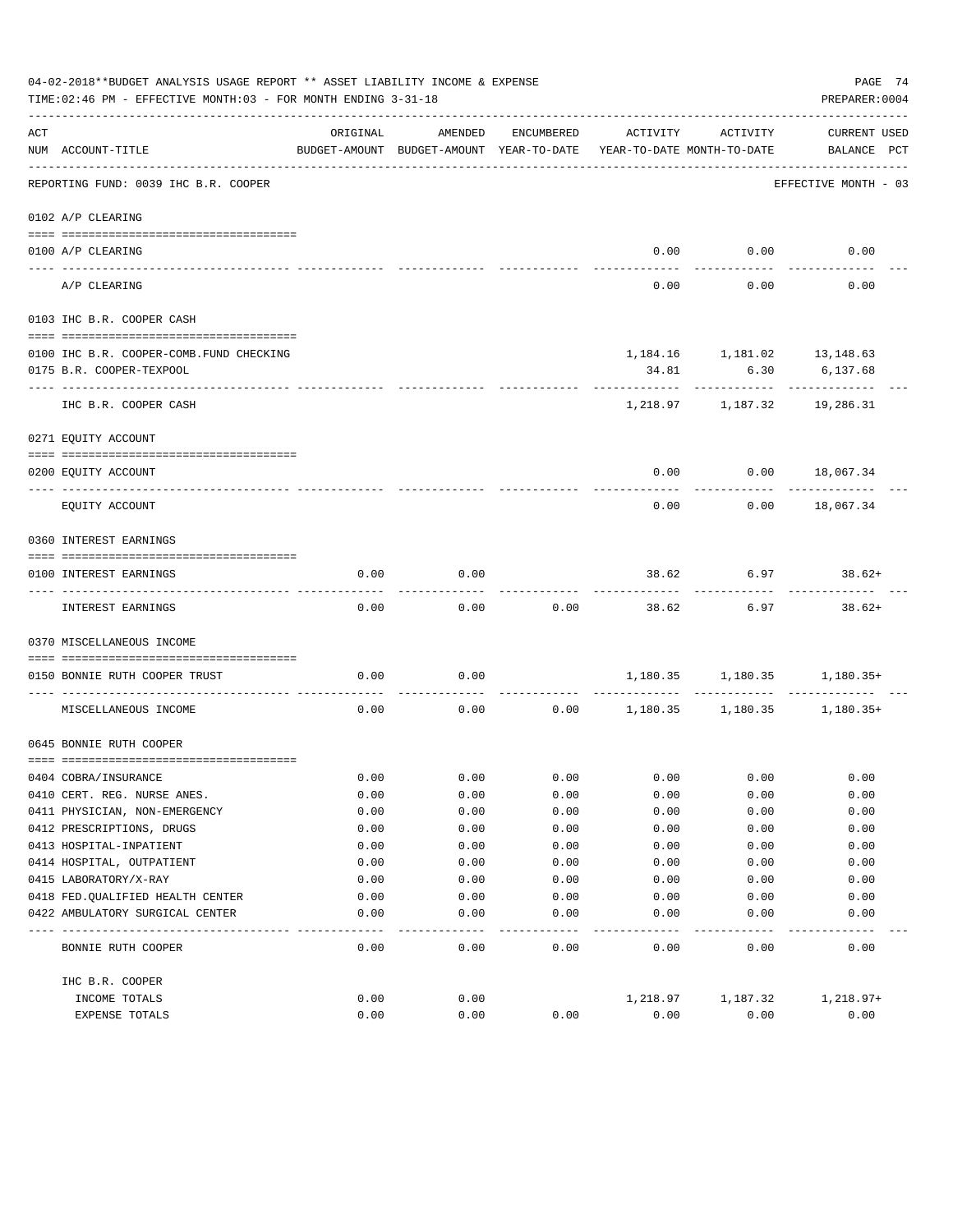|     | 04-02-2018**BUDGET ANALYSIS USAGE REPORT ** ASSET LIABILITY INCOME & EXPENSE<br>TIME:02:46 PM - EFFECTIVE MONTH:03 - FOR MONTH ENDING 3-31-18 |          |          |            |                                                                                 |                                                     |                             |                |  |  |  |
|-----|-----------------------------------------------------------------------------------------------------------------------------------------------|----------|----------|------------|---------------------------------------------------------------------------------|-----------------------------------------------------|-----------------------------|----------------|--|--|--|
| ACT | NUM ACCOUNT-TITLE                                                                                                                             | ORIGINAL | AMENDED  | ENCUMBERED | ACTIVITY<br>BUDGET-AMOUNT BUDGET-AMOUNT YEAR-TO-DATE YEAR-TO-DATE MONTH-TO-DATE | ACTIVITY                                            | CURRENT USED<br>BALANCE PCT |                |  |  |  |
|     | ----------------------------------<br>REPORTING FUND: 0040 NAACHO                                                                             |          |          |            |                                                                                 |                                                     | EFFECTIVE MONTH - 03        |                |  |  |  |
|     | 0103 CASH                                                                                                                                     |          |          |            |                                                                                 |                                                     |                             |                |  |  |  |
|     | 0100 NAACHO-COMBINED FUND CKING                                                                                                               |          |          |            |                                                                                 | $227.94 - 37.99 - 4,444.79$                         |                             |                |  |  |  |
|     | CASH                                                                                                                                          |          |          |            |                                                                                 | ---------- ---------<br>$227.94 - 37.99 - 4,444.79$ |                             |                |  |  |  |
|     | 0200 SYSTEM ADDED LIABILITY DEPARTMENT                                                                                                        |          |          |            |                                                                                 |                                                     |                             |                |  |  |  |
|     | 0910 SYSTEM ADDED LIABILITY LINE-ITEM                                                                                                         |          |          |            | 0.00                                                                            | 0.00                                                | 0.00                        |                |  |  |  |
|     | SYSTEM ADDED LIABILITY DEPARTMENT                                                                                                             |          |          |            | 0.00                                                                            | 0.00                                                | 0.00                        |                |  |  |  |
|     | 0271 EQUITY ACCOUNT                                                                                                                           |          |          |            |                                                                                 |                                                     |                             |                |  |  |  |
|     | 0200 EQUITY ACCOUNT                                                                                                                           |          |          |            | 0.00                                                                            | $0.00$ 4,672.73                                     |                             |                |  |  |  |
|     | EQUITY ACCOUNT                                                                                                                                |          |          |            | 0.00                                                                            | 0.00                                                | 4,672.73                    |                |  |  |  |
|     | 0300 CASH                                                                                                                                     |          |          |            |                                                                                 |                                                     |                             |                |  |  |  |
|     | 0110 UNENCUMBERED FUND BALANCE                                                                                                                | 4,000.00 | 4,000.00 |            | 0.00                                                                            |                                                     | $0.00$ $4,000.00$ 00        |                |  |  |  |
|     | CASH                                                                                                                                          | 4,000.00 | 4,000.00 | 0.00       | 0.00                                                                            |                                                     | $0.00$ $4,000.00$ 00        |                |  |  |  |
|     | 0330 GRANT INCOME                                                                                                                             |          |          |            |                                                                                 |                                                     |                             |                |  |  |  |
|     | 0410 NAACHO GRANT INCOME                                                                                                                      | 0.00     | 0.00     |            | 0.00                                                                            | 0.00                                                | 0.00                        |                |  |  |  |
|     | ---------------- ---<br>GRANT INCOME                                                                                                          | 0.00     | 0.00     | 0.00       | 0.00                                                                            | 0.00                                                | 0.00                        |                |  |  |  |
|     | 0411 NACCHO                                                                                                                                   |          |          |            |                                                                                 |                                                     |                             |                |  |  |  |
|     | 0310 OFFICE SUPPLIES                                                                                                                          |          |          |            | $1,000.00$ $1,000.00$ $0.00$ $227.94$ $37.99$ $772.06$                          |                                                     |                             | 23             |  |  |  |
|     | 0427 OUT OF COUNTY TRAVEL                                                                                                                     | 3,000.00 | 3,000.00 | 0.00       | 0.00                                                                            | 0.00                                                | 3,000.00 00                 |                |  |  |  |
|     | 0574 COMPUTER EQUIPMENT                                                                                                                       | 0.00     | 0.00     | 0.00       | 0.00                                                                            | 0.00                                                | 0.00                        |                |  |  |  |
|     | NACCHO                                                                                                                                        | 4,000.00 | 4,000.00 | 0.00       | 227.94                                                                          | 37.99                                               | 3,772.06                    | - 06           |  |  |  |
|     | NAACHO                                                                                                                                        |          |          |            |                                                                                 |                                                     |                             |                |  |  |  |
|     | INCOME TOTALS                                                                                                                                 | 4,000.00 | 4,000.00 |            | 0.00                                                                            | 0.00                                                | 4,000.00                    | 0 <sub>0</sub> |  |  |  |
|     | EXPENSE TOTALS                                                                                                                                | 4,000.00 | 4,000.00 | 0.00       | 227.94                                                                          | 37.99                                               | 3,772.06                    | 06             |  |  |  |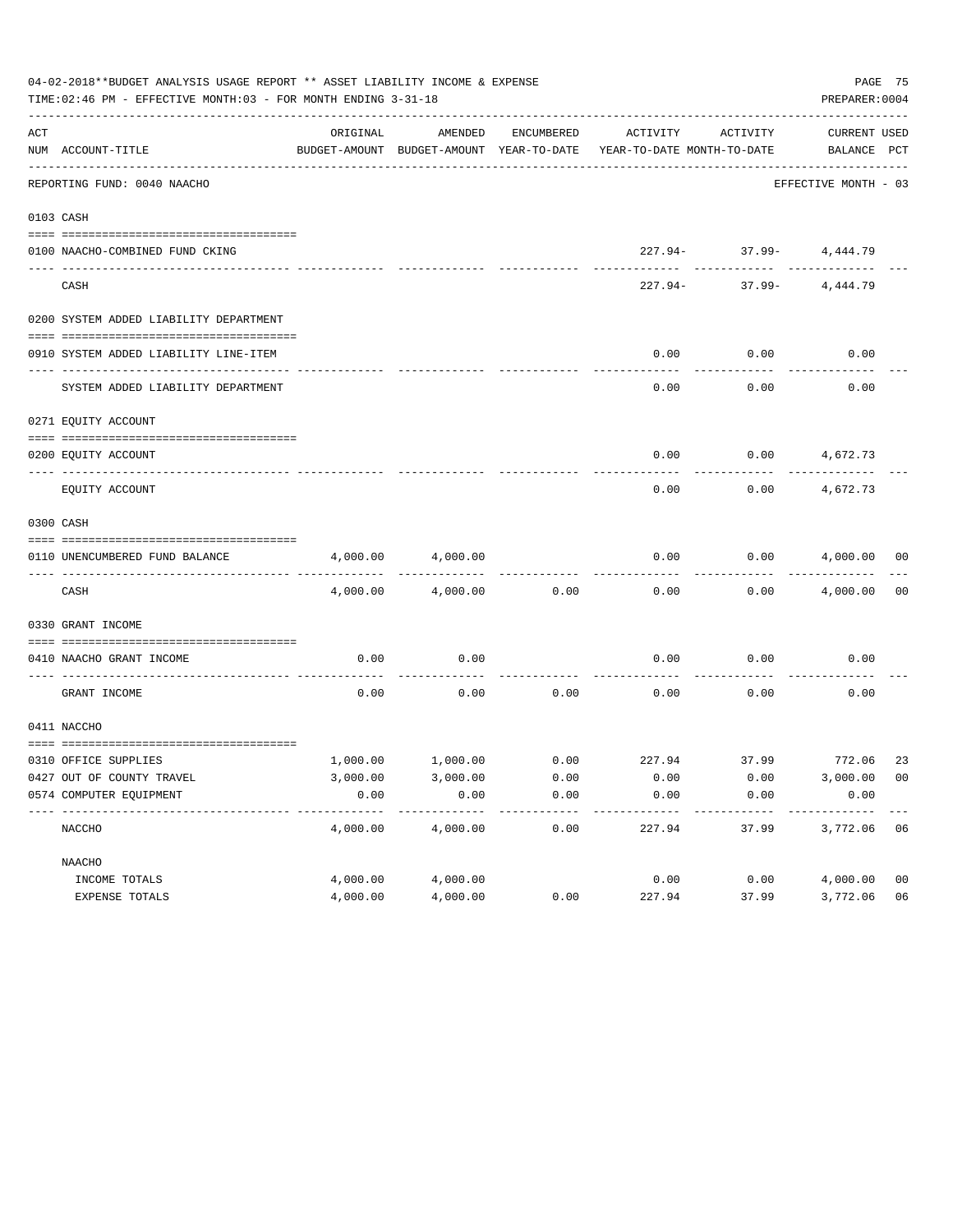| 04-02-2018**BUDGET ANALYSIS USAGE REPORT ** ASSET LIABILITY INCOME & EXPENSE<br>PAGE 76<br>PREPARER: 0004<br>TIME:02:46 PM - EFFECTIVE MONTH:03 - FOR MONTH ENDING 3-31-18 |                                             |          |                                                     |            |                                        |                 |                                    |  |  |  |  |
|----------------------------------------------------------------------------------------------------------------------------------------------------------------------------|---------------------------------------------|----------|-----------------------------------------------------|------------|----------------------------------------|-----------------|------------------------------------|--|--|--|--|
| ACT                                                                                                                                                                        | NUM ACCOUNT-TITLE                           | ORIGINAL | AMENDED<br>BUDGET-AMOUNT BUDGET-AMOUNT YEAR-TO-DATE | ENCUMBERED | ACTIVITY<br>YEAR-TO-DATE MONTH-TO-DATE | ACTIVITY        | <b>CURRENT USED</b><br>BALANCE PCT |  |  |  |  |
|                                                                                                                                                                            | REPORTING FUND: 0041 CITIZEN CORPS (CERT)   |          |                                                     |            |                                        |                 | EFFECTIVE MONTH - 03               |  |  |  |  |
|                                                                                                                                                                            | 0102 A/P CLEARING                           |          |                                                     |            |                                        |                 |                                    |  |  |  |  |
|                                                                                                                                                                            | 0100 A/P CLEARING<br>---- ---------         |          |                                                     |            | 0.00                                   | 0.00            | 0.00                               |  |  |  |  |
|                                                                                                                                                                            | A/P CLEARING                                |          |                                                     |            | 0.00                                   | 0.00            | 0.00                               |  |  |  |  |
|                                                                                                                                                                            | 0103 CASH                                   |          |                                                     |            |                                        |                 |                                    |  |  |  |  |
|                                                                                                                                                                            |                                             |          |                                                     |            |                                        |                 |                                    |  |  |  |  |
|                                                                                                                                                                            | 0100 CITIZEN CORPS (CERT) - COMB. FUND CKIN |          |                                                     |            | 300.00                                 | 0.00            | 300.00                             |  |  |  |  |
|                                                                                                                                                                            | 0406 CERT DONATIONS                         |          |                                                     |            | 0.00                                   | 0.00            | 0.00<br>------                     |  |  |  |  |
|                                                                                                                                                                            | CASH                                        |          |                                                     |            | 300.00                                 | 0.00            | 300.00                             |  |  |  |  |
|                                                                                                                                                                            | 0120 RECEIVABLES                            |          |                                                     |            |                                        |                 |                                    |  |  |  |  |
|                                                                                                                                                                            | 0312 DUE FROM OTHER GOVERNMENTS             |          |                                                     |            | 0.00                                   | 0.00            | 0.00                               |  |  |  |  |
|                                                                                                                                                                            | RECEIVABLES                                 |          |                                                     |            | 0.00                                   | 0.00            | 0.00                               |  |  |  |  |
|                                                                                                                                                                            | 0200 SYSTEM ADDED LIABILITY DEPARTMENT      |          |                                                     |            |                                        |                 |                                    |  |  |  |  |
|                                                                                                                                                                            |                                             |          |                                                     |            |                                        |                 |                                    |  |  |  |  |
|                                                                                                                                                                            | 0910 SYSTEM ADDED LIABILITY LINE-ITEM       |          |                                                     |            | 0.00                                   | 0.00            | 0.00                               |  |  |  |  |
|                                                                                                                                                                            | SYSTEM ADDED LIABILITY DEPARTMENT           |          |                                                     |            | 0.00                                   | -------<br>0.00 | 0.00                               |  |  |  |  |
|                                                                                                                                                                            | 0207 DUE TO FUND                            |          |                                                     |            |                                        |                 |                                    |  |  |  |  |
|                                                                                                                                                                            | 0095 DUE TO OTHER FUNDS                     |          |                                                     |            | 0.00                                   | 0.00            | 0.00                               |  |  |  |  |
|                                                                                                                                                                            | DUE TO FUND                                 |          |                                                     |            | 0.00                                   | 0.00            | 0.00                               |  |  |  |  |
|                                                                                                                                                                            | 0271 EQUITY ACCOUNT                         |          |                                                     |            |                                        |                 |                                    |  |  |  |  |
|                                                                                                                                                                            |                                             |          |                                                     |            |                                        |                 |                                    |  |  |  |  |
|                                                                                                                                                                            | 0200 EQUITY ACCOUNT                         |          |                                                     |            | 0.00                                   | 0.00            | 0.00                               |  |  |  |  |
|                                                                                                                                                                            | EQUITY ACCOUNT                              |          |                                                     |            | 0.00                                   | 0.00            | 0.00                               |  |  |  |  |
|                                                                                                                                                                            | 0370 MISCELLANEOUS                          |          |                                                     |            |                                        |                 |                                    |  |  |  |  |
|                                                                                                                                                                            | 0406 DONATIONS                              | 0.00     | 0.00                                                |            | 300.00                                 | 0.00            | $300.00+$                          |  |  |  |  |
|                                                                                                                                                                            | MISCELLANEOUS                               | 0.00     | 0.00                                                | 0.00       | 300.00                                 | 0.00            | $300.00+$                          |  |  |  |  |
|                                                                                                                                                                            | 0406 CERT DONATIONS                         |          |                                                     |            |                                        |                 |                                    |  |  |  |  |
|                                                                                                                                                                            | 0310 SUPPLIES                               | 0.00     | 0.00                                                | 0.00       | 0.00                                   | 0.00            | 0.00                               |  |  |  |  |
|                                                                                                                                                                            | 0330 GAS & OIL                              | 0.00     | 0.00                                                | 0.00       | 0.00                                   | 0.00            | 0.00                               |  |  |  |  |
|                                                                                                                                                                            | 0427 TRAINING EXPENSE                       | 0.00     | 0.00                                                | 0.00       | 0.00                                   | 0.00            | 0.00                               |  |  |  |  |
|                                                                                                                                                                            | CERT DONATIONS                              | 0.00     | 0.00                                                | 0.00       | 0.00                                   | 0.00            | 0.00                               |  |  |  |  |
|                                                                                                                                                                            | CITIZEN CORPS (CERT)                        |          |                                                     |            |                                        |                 |                                    |  |  |  |  |
|                                                                                                                                                                            | INCOME TOTALS                               | 0.00     | 0.00                                                |            | 300.00                                 | 0.00            | $300.00+$                          |  |  |  |  |
|                                                                                                                                                                            | EXPENSE TOTALS                              | 0.00     | 0.00                                                | 0.00       | 0.00                                   | 0.00            | 0.00                               |  |  |  |  |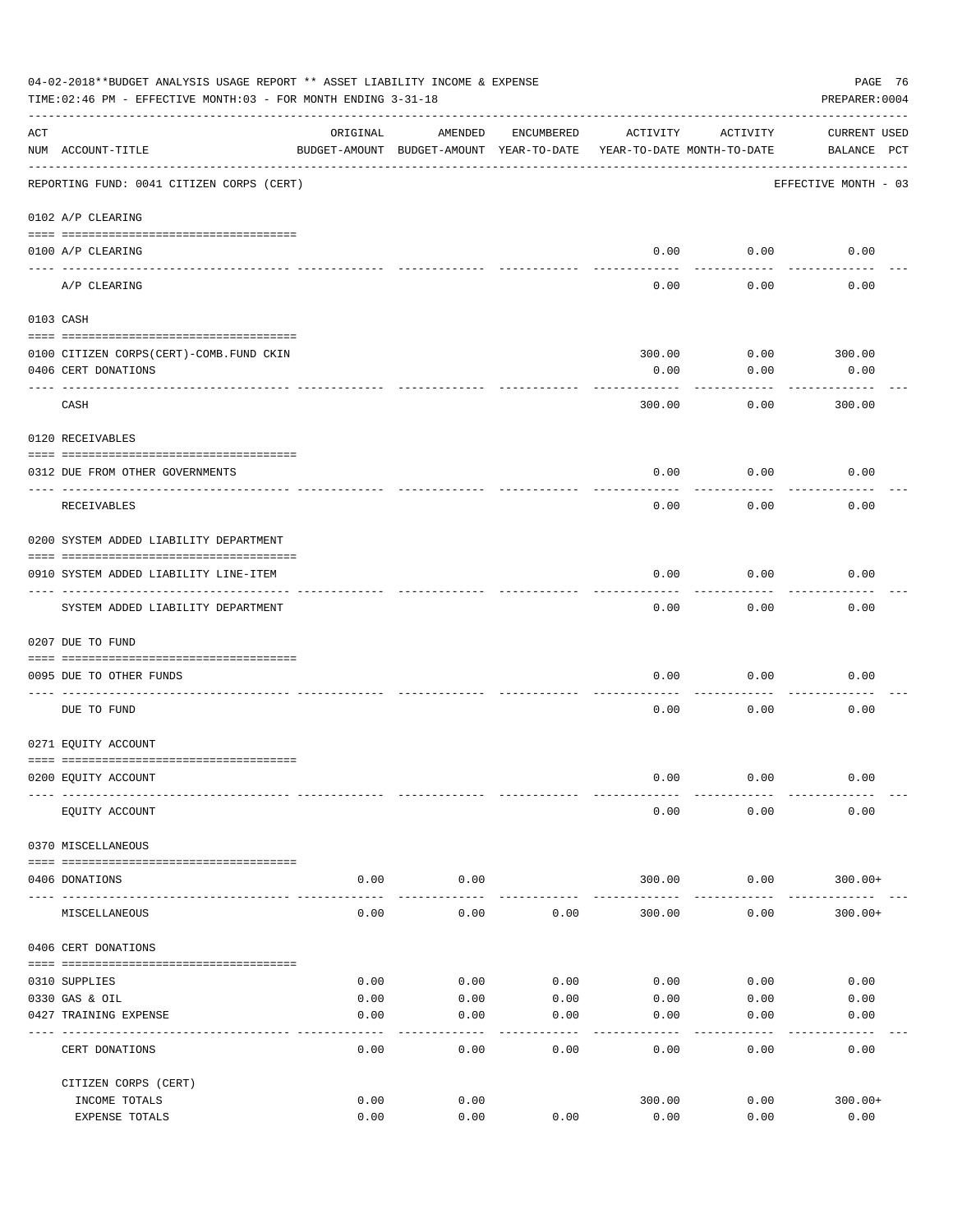|     | 04-02-2018**BUDGET ANALYSIS USAGE REPORT ** ASSET LIABILITY INCOME & EXPENSE<br>PAGE 77<br>TIME: 02:46 PM - EFFECTIVE MONTH: 03 - FOR MONTH ENDING 3-31-18<br>PREPARER: 0004 |          |                                                     |            |          |                                        |                                    |  |  |  |  |  |
|-----|------------------------------------------------------------------------------------------------------------------------------------------------------------------------------|----------|-----------------------------------------------------|------------|----------|----------------------------------------|------------------------------------|--|--|--|--|--|
| ACT | NUM ACCOUNT-TITLE                                                                                                                                                            | ORIGINAL | AMENDED<br>BUDGET-AMOUNT BUDGET-AMOUNT YEAR-TO-DATE | ENCUMBERED | ACTIVITY | ACTIVITY<br>YEAR-TO-DATE MONTH-TO-DATE | <b>CURRENT USED</b><br>BALANCE PCT |  |  |  |  |  |
|     | REPORTING FUND: 0042 HAZARD MITIGATION PLAN                                                                                                                                  |          |                                                     |            |          |                                        | EFFECTIVE MONTH - 03               |  |  |  |  |  |
|     | 0103 CASH                                                                                                                                                                    |          |                                                     |            |          |                                        |                                    |  |  |  |  |  |
|     | 0100 HAZARD MITIGATION-COMB.FUND CKING.                                                                                                                                      |          |                                                     |            | 0.00     | 0.00                                   | $428.64-$                          |  |  |  |  |  |
|     | CASH                                                                                                                                                                         |          |                                                     |            | 0.00     | 0.00                                   | $428.64-$                          |  |  |  |  |  |
|     | 0200 SYSTEM ADDED LIABILITY DEPARTMENT                                                                                                                                       |          |                                                     |            |          |                                        |                                    |  |  |  |  |  |
|     | 0910 SYSTEM ADDED LIABILITY LINE-ITEM                                                                                                                                        |          |                                                     |            | 0.00     | 0.00                                   | 0.00                               |  |  |  |  |  |
|     | SYSTEM ADDED LIABILITY DEPARTMENT                                                                                                                                            |          |                                                     |            | 0.00     | 0.00                                   | 0.00                               |  |  |  |  |  |
|     | 0271 EQUITY ACCOUNT                                                                                                                                                          |          |                                                     |            |          |                                        |                                    |  |  |  |  |  |
|     | 0200 EQUITY ACCOUNT                                                                                                                                                          |          |                                                     |            | 0.00     | 0.00                                   | $428.64-$                          |  |  |  |  |  |
|     | EQUITY ACCOUNT                                                                                                                                                               |          |                                                     |            | 0.00     | 0.00                                   | $428.64-$                          |  |  |  |  |  |
|     | 0330 GRANT INCOME                                                                                                                                                            |          |                                                     |            |          |                                        |                                    |  |  |  |  |  |
|     | 0477 HAZARD MITIGATION DR-1999                                                                                                                                               | 0.00     | 0.00                                                |            | 0.00     | 0.00                                   | 0.00                               |  |  |  |  |  |
|     | GRANT INCOME                                                                                                                                                                 | 0.00     | 0.00                                                | 0.00       | 0.00     | 0.00                                   | 0.00                               |  |  |  |  |  |
|     | 0477 HAZARD MITIGATION GRANT                                                                                                                                                 |          |                                                     |            |          |                                        |                                    |  |  |  |  |  |
|     |                                                                                                                                                                              |          |                                                     |            |          |                                        |                                    |  |  |  |  |  |
|     | 0310 OFFICE SUPPLIES                                                                                                                                                         | 0.00     | 0.00                                                | 0.00       | 0.00     | 0.00                                   | 0.00                               |  |  |  |  |  |
|     | 0415 CONSULTANT                                                                                                                                                              | 0.00     | 0.00                                                | 0.00       | 0.00     | 0.00                                   | 0.00                               |  |  |  |  |  |
|     | 0427 TRAVEL AND TRAINING                                                                                                                                                     | 0.00     | 0.00                                                | 0.00       | 0.00     | 0.00                                   | 0.00                               |  |  |  |  |  |
|     | 0574 COMPUTER EQUIPMENT                                                                                                                                                      | 0.00     | 0.00                                                | 0.00       | 0.00     | 0.00                                   | 0.00                               |  |  |  |  |  |
|     | HAZARD MITIGATION GRANT                                                                                                                                                      | 0.00     | 0.00                                                | 0.00       | 0.00     | 0.00                                   | 0.00                               |  |  |  |  |  |
|     | HAZARD MITIGATION PLAN                                                                                                                                                       |          |                                                     |            |          |                                        |                                    |  |  |  |  |  |
|     | INCOME TOTALS                                                                                                                                                                | 0.00     | 0.00                                                |            | 0.00     | 0.00                                   | 0.00                               |  |  |  |  |  |
|     | <b>EXPENSE TOTALS</b>                                                                                                                                                        | 0.00     | 0.00                                                | 0.00       | 0.00     | 0.00                                   | 0.00                               |  |  |  |  |  |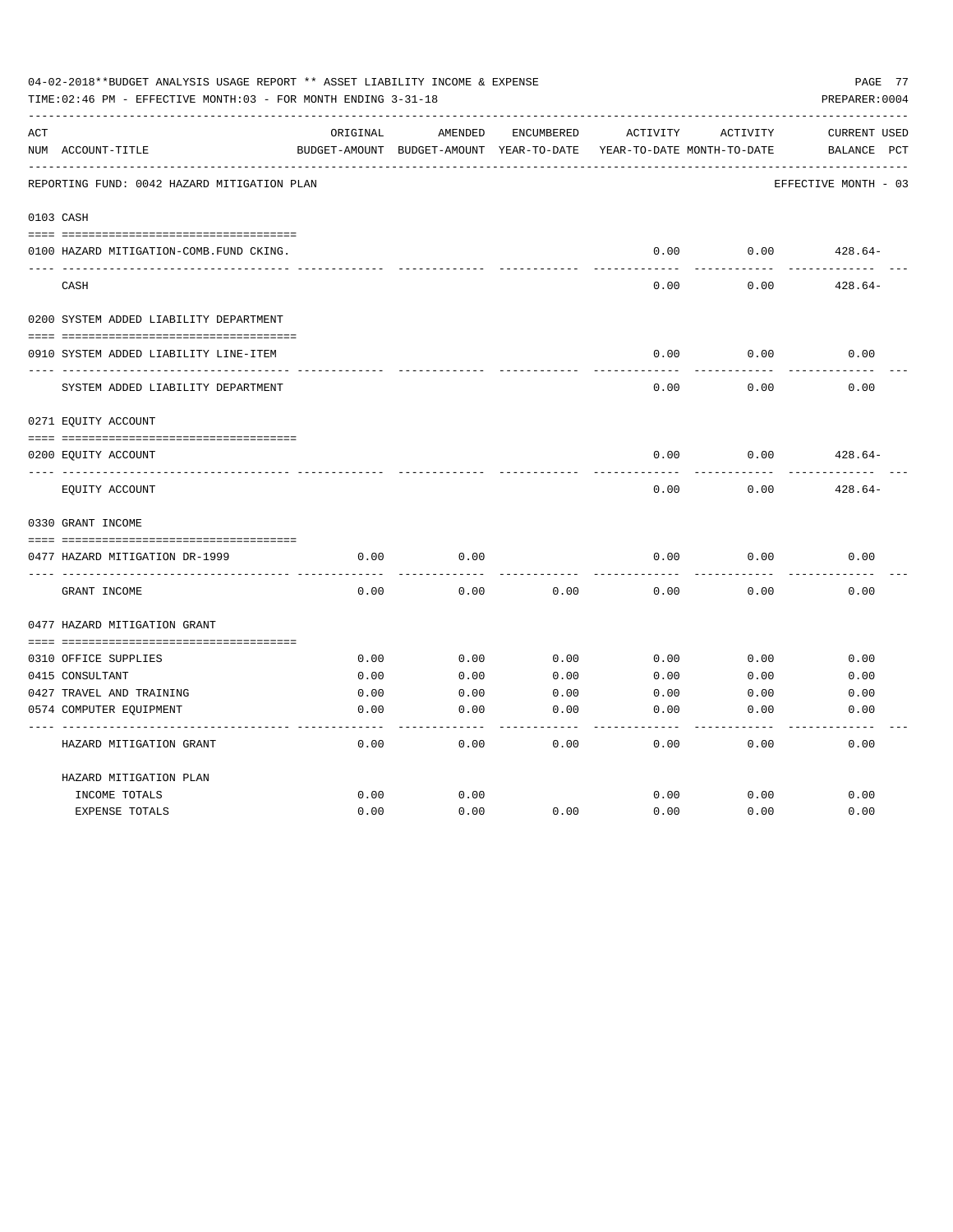|                    | 04-02-2018**BUDGET ANALYSIS USAGE REPORT ** ASSET LIABILITY INCOME & EXPENSE<br>TIME:02:46 PM - EFFECTIVE MONTH:03 - FOR MONTH ENDING 3-31-18 |          |                                                     |              |                                        |                   | PAGE 78<br>PREPARER: 0004          |
|--------------------|-----------------------------------------------------------------------------------------------------------------------------------------------|----------|-----------------------------------------------------|--------------|----------------------------------------|-------------------|------------------------------------|
| $\mathop{\rm ACT}$ | NUM ACCOUNT-TITLE                                                                                                                             | ORIGINAL | AMENDED<br>BUDGET-AMOUNT BUDGET-AMOUNT YEAR-TO-DATE | ENCUMBERED   | ACTIVITY<br>YEAR-TO-DATE MONTH-TO-DATE | ACTIVITY          | <b>CURRENT USED</b><br>BALANCE PCT |
|                    | REPORTING FUND: 0044 HOMELAND SECURITY                                                                                                        |          |                                                     |              |                                        |                   | EFFECTIVE MONTH - 03               |
|                    | 0102 A/P CLEARING                                                                                                                             |          |                                                     |              |                                        |                   |                                    |
|                    | 0100 A/P CLEARING                                                                                                                             |          |                                                     |              | 0.00                                   | 0.00              | 0.00                               |
|                    | ---- ---------<br>A/P CLEARING                                                                                                                |          |                                                     |              | 0.00                                   | 0.00              | 0.00                               |
|                    | 0103 CASH                                                                                                                                     |          |                                                     |              |                                        |                   |                                    |
|                    | 0100 HOMELAND SECURITY-COMB.FUND CHKING                                                                                                       |          |                                                     |              | 0.00                                   | 0.00              | 0.00                               |
|                    | CASH                                                                                                                                          |          |                                                     |              | 0.00                                   | 0.00              | 0.00                               |
|                    | 0120 RECEIVABLES                                                                                                                              |          |                                                     |              |                                        |                   |                                    |
|                    | 0312 DUE FROM OTHER GOVERNMENT                                                                                                                |          |                                                     |              | 0.00                                   | 0.00              | 0.00                               |
|                    | RECEIVABLES                                                                                                                                   |          |                                                     |              | 0.00                                   | 0.00              | 0.00                               |
|                    | 0200 SYSTEM ADDED LIABILITY DEPARTMENT                                                                                                        |          |                                                     |              |                                        |                   |                                    |
|                    | 0910 SYSTEM ADDED LIABILITY LINE-ITEM                                                                                                         |          |                                                     |              | 0.00                                   | 0.00              | 0.00                               |
|                    | SYSTEM ADDED LIABILITY DEPARTMENT                                                                                                             |          |                                                     |              | 0.00                                   | 0.00              | 0.00                               |
|                    | 0207 DUE TO FUND                                                                                                                              |          |                                                     |              |                                        |                   |                                    |
|                    | 0095 DUE TO OTHER FUNDS                                                                                                                       |          |                                                     |              | 0.00                                   | 0.00              | 0.00                               |
|                    | DUE TO FUND                                                                                                                                   |          |                                                     |              | 0.00                                   | 0.00              | 0.00                               |
|                    | 0271 EQUITY ACCOUNT                                                                                                                           |          |                                                     |              |                                        |                   |                                    |
|                    | 0200 EQUITY ACCOUNT                                                                                                                           |          |                                                     |              | 0.00                                   | 0.00              | 0.00                               |
|                    |                                                                                                                                               |          |                                                     |              | 0.00                                   | 0.00              | 0.00                               |
|                    | EQUITY ACCOUNT                                                                                                                                |          |                                                     |              |                                        |                   |                                    |
|                    | 0330 GRANTS                                                                                                                                   |          |                                                     |              |                                        |                   |                                    |
|                    | 0423 2016 HOMELAND SECURITY                                                                                                                   | 0.00     | 0.00                                                |              | 0.00                                   | 0.00              | 0.00                               |
|                    | GRANTS                                                                                                                                        | 0.00     | 0.00                                                | 0.00         | 0.00                                   | 0.00              | 0.00                               |
|                    | 0412 HOMELAND SECURITY                                                                                                                        |          |                                                     |              |                                        |                   |                                    |
|                    | 0578 2011 EQUIPMENT                                                                                                                           | 0.00     | 0.00                                                | 0.00         | 0.00                                   | 0.00              | 0.00                               |
|                    | 0579 2012 EQUIPMENT                                                                                                                           | 0.00     | 0.00                                                | 0.00         | 0.00                                   | 0.00              | 0.00                               |
|                    | 0580 2013 EQUIPMENT                                                                                                                           | 0.00     | 0.00                                                | 0.00         | 0.00                                   | 0.00              | 0.00                               |
|                    | 0581 2014 EQUIPMENT                                                                                                                           | 0.00     | 0.00                                                | 0.00         | 0.00                                   | 0.00              | 0.00                               |
|                    | 0582 2015 EQUIPMENT                                                                                                                           | 0.00     | 0.00                                                | 0.00         | 0.00                                   | 0.00              | 0.00                               |
|                    | 0583 2016 EQUIPMENT                                                                                                                           | 0.00     | 0.00                                                | 0.00         | 0.00                                   | 0.00              | 0.00                               |
|                    | HOMELAND SECURITY                                                                                                                             | 0.00     | ----<br>0.00                                        | ----<br>0.00 | $- - - -$<br>0.00                      | $- - - -$<br>0.00 | 0.00                               |
|                    | HOMELAND SECURITY                                                                                                                             |          |                                                     |              |                                        |                   |                                    |
|                    | INCOME TOTALS                                                                                                                                 | 0.00     | 0.00                                                |              | 0.00                                   | 0.00              | 0.00                               |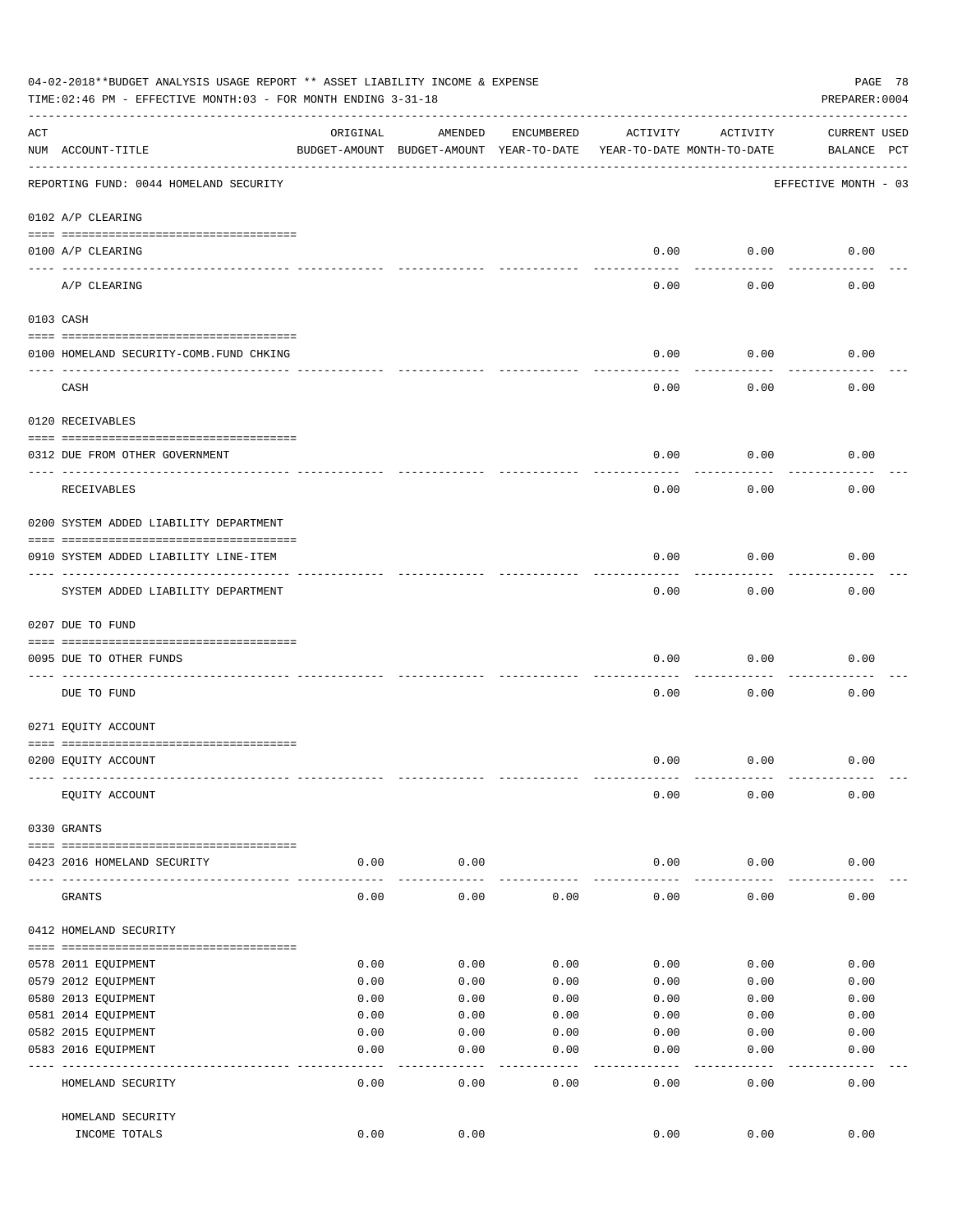| 04-02-2018**BUDGET ANALYSIS USAGE REPORT ** ASSET LIABILITY INCOME & EXPENSE<br>TIME: 02:46 PM - EFFECTIVE MONTH: 03 - FOR MONTH ENDING 3-31-18 |               |               |                   |          |                            |                       |  |  |  |  |
|-------------------------------------------------------------------------------------------------------------------------------------------------|---------------|---------------|-------------------|----------|----------------------------|-----------------------|--|--|--|--|
| ACT                                                                                                                                             | ORIGINAL      | AMENDED       | <b>ENCUMBERED</b> | ACTIVITY | ACTIVITY                   | <b>CURRENT USED</b>   |  |  |  |  |
| ACCOUNT-TITLE<br>NUM                                                                                                                            | BUDGET-AMOUNT | BUDGET-AMOUNT | YEAR-TO-DATE      |          | YEAR-TO-DATE MONTH-TO-DATE | <b>PCT</b><br>BALANCE |  |  |  |  |
| REPORTING FUND: 0044 HOMELAND SECURITY                                                                                                          |               |               |                   |          |                            | EFFECTIVE MONTH - 03  |  |  |  |  |
| <b>EXPENSE TOTALS</b>                                                                                                                           | 0.00          | 0.00          | 0.00              | 0.00     | 0.00                       | 0.00                  |  |  |  |  |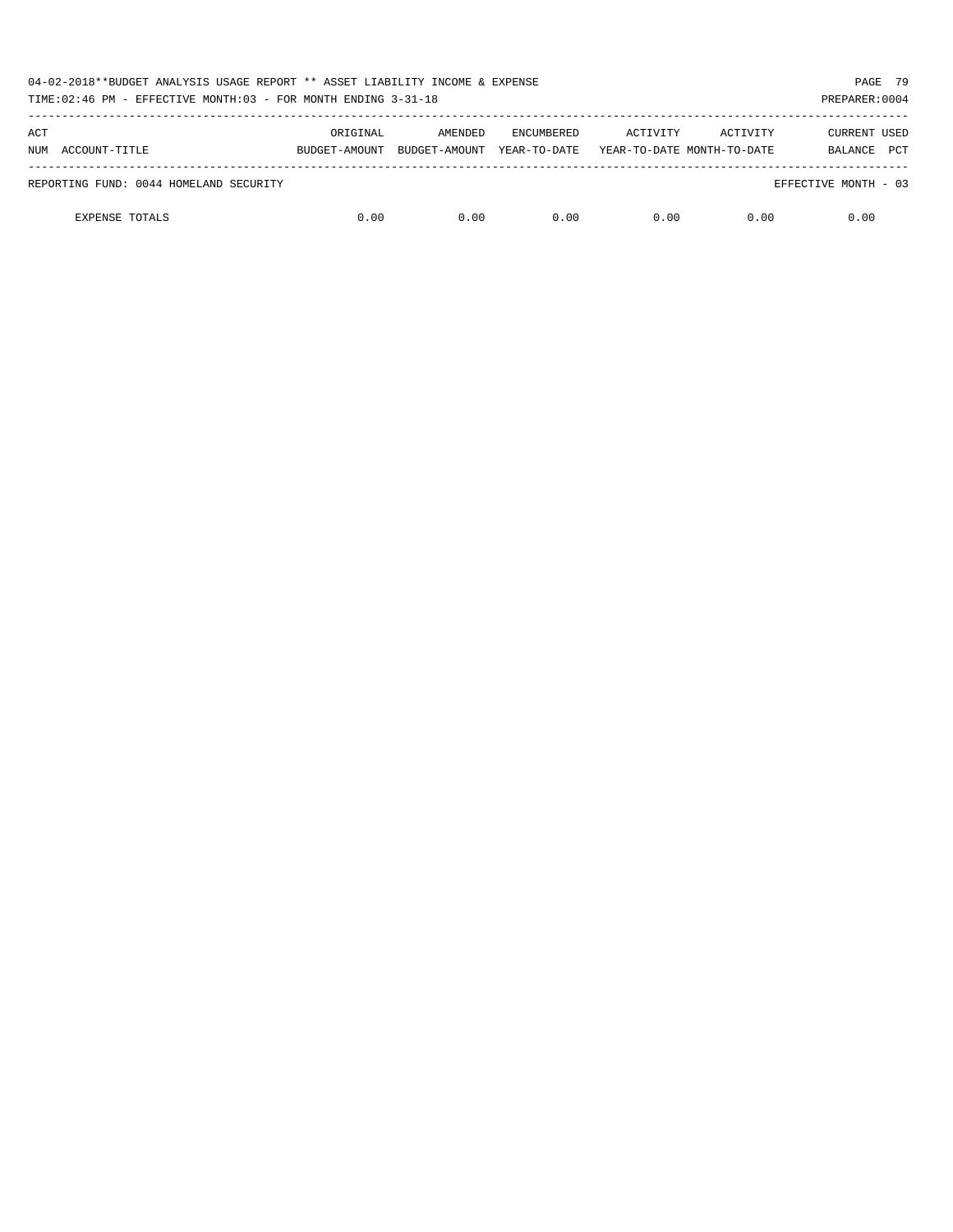|     | 04-02-2018**BUDGET ANALYSIS USAGE REPORT ** ASSET LIABILITY INCOME & EXPENSE<br>PAGE 80<br>TIME: 02:46 PM - EFFECTIVE MONTH: 03 - FOR MONTH ENDING 3-31-18<br>PREPARER: 0004 |                |                                                     |              |                                        |                              |                                    |                |  |  |  |  |
|-----|------------------------------------------------------------------------------------------------------------------------------------------------------------------------------|----------------|-----------------------------------------------------|--------------|----------------------------------------|------------------------------|------------------------------------|----------------|--|--|--|--|
| ACT | NUM ACCOUNT-TITLE                                                                                                                                                            | ORIGINAL       | AMENDED<br>BUDGET-AMOUNT BUDGET-AMOUNT YEAR-TO-DATE | ENCUMBERED   | ACTIVITY<br>YEAR-TO-DATE MONTH-TO-DATE | ACTIVITY                     | <b>CURRENT USED</b><br>BALANCE PCT |                |  |  |  |  |
|     | REPORTING FUND: 0045 CHAPTER 19 FUNDS                                                                                                                                        |                |                                                     |              |                                        |                              | EFFECTIVE MONTH - 03               |                |  |  |  |  |
|     | 0100 PAYROLL                                                                                                                                                                 |                |                                                     |              |                                        |                              |                                    |                |  |  |  |  |
|     | 0100 PAYROLL                                                                                                                                                                 |                |                                                     |              | 0.00                                   | 0.00                         | 0.00                               |                |  |  |  |  |
|     | PAYROLL                                                                                                                                                                      |                |                                                     |              | 0.00                                   | 0.00                         | 0.00                               |                |  |  |  |  |
|     | 0103 CASH                                                                                                                                                                    |                |                                                     |              |                                        |                              |                                    |                |  |  |  |  |
|     | 0100 CHAPTER 19-COMBINED FUNDS CHECKING                                                                                                                                      |                |                                                     |              |                                        | $250.00 - 250.00 - 250.00 -$ |                                    |                |  |  |  |  |
|     | CASH                                                                                                                                                                         |                |                                                     |              | $250.00 -$                             | 250.00-                      | $250.00 -$                         |                |  |  |  |  |
|     | 0120 RECEIVABLES                                                                                                                                                             |                |                                                     |              |                                        |                              |                                    |                |  |  |  |  |
|     | 0312 DUE FROM OTHER GOVERNMENT                                                                                                                                               |                |                                                     |              |                                        |                              |                                    |                |  |  |  |  |
|     |                                                                                                                                                                              |                |                                                     |              | 0.00                                   | 0.00                         | 0.00                               |                |  |  |  |  |
|     | RECEIVABLES                                                                                                                                                                  |                |                                                     |              | 0.00                                   | 0.00                         | 0.00                               |                |  |  |  |  |
|     | 0200 SYSTEM ADDED LIABILITY DEPARTMENT                                                                                                                                       |                |                                                     |              |                                        |                              |                                    |                |  |  |  |  |
|     | 0150 ACCRUED SALARY PAYABLE                                                                                                                                                  |                |                                                     |              | 0.00                                   |                              | $0.00$ 302.00                      |                |  |  |  |  |
|     | 0155 ACCRUED FRINGE BENEFITS                                                                                                                                                 |                |                                                     |              | 0.00                                   | 0.00                         | 0.00                               |                |  |  |  |  |
|     | 0910 SYSTEM ADDED LIABILITY LINE-ITEM                                                                                                                                        |                |                                                     |              | $3,975.00 -$                           | 0.00                         | $3,975.00 -$                       |                |  |  |  |  |
|     | SYSTEM ADDED LIABILITY DEPARTMENT                                                                                                                                            |                |                                                     |              | 3,975.00-                              | 0.00                         | 3,673.00-                          |                |  |  |  |  |
|     | 0207 DUE TO FUND                                                                                                                                                             |                |                                                     |              |                                        |                              |                                    |                |  |  |  |  |
|     | 0095 DUE TO OTHER FUNDS                                                                                                                                                      |                |                                                     |              | 0.00                                   | 0.00                         | 0.00                               |                |  |  |  |  |
|     | DUE TO FUND                                                                                                                                                                  |                |                                                     |              | 0.00                                   | 0.00                         | 0.00                               |                |  |  |  |  |
|     | 0271 EQUITY ACCOUNT                                                                                                                                                          |                |                                                     |              |                                        |                              |                                    |                |  |  |  |  |
|     | 0200 EQUITY ACCOUNT                                                                                                                                                          |                |                                                     |              | 0.00                                   | 0.00                         | $302.00 -$                         |                |  |  |  |  |
|     |                                                                                                                                                                              |                |                                                     |              |                                        |                              |                                    |                |  |  |  |  |
|     | EQUITY ACCOUNT                                                                                                                                                               |                |                                                     |              | 0.00                                   | 0.00                         | $302.00 -$                         |                |  |  |  |  |
|     | 0330 GRANT INCOME                                                                                                                                                            |                |                                                     |              |                                        |                              |                                    |                |  |  |  |  |
|     | 0403 CHAPTER 19 FUNDS                                                                                                                                                        |                | 4,000.00 4,000.00                                   |              | 4,630.50                               | 0.00                         | $630.50 + 116$                     |                |  |  |  |  |
|     | GRANT INCOME                                                                                                                                                                 | 4,000.00       | 4,000.00                                            |              | $0.00$ 4,630.50                        | 0.00                         | $630.50 + 116$                     |                |  |  |  |  |
|     | 0403 CHAPTER 19 FUNDS                                                                                                                                                        |                |                                                     |              |                                        |                              |                                    |                |  |  |  |  |
|     | 0103 SALARY                                                                                                                                                                  | 0.00           | 0.00                                                | 0.00         | 0.00                                   | 0.00                         | 0.00                               |                |  |  |  |  |
|     | 0201 SOCIAL SECURITY                                                                                                                                                         | 0.00           | 0.00                                                | 0.00         | 0.00                                   | 0.00                         | 0.00                               |                |  |  |  |  |
|     | 0204 WORKERS COMPENSATION                                                                                                                                                    | 0.00           | 0.00                                                | 0.00         | 0.00                                   | 0.00                         | 0.00                               |                |  |  |  |  |
|     | 0205 MEDICARE TAX                                                                                                                                                            | 0.00           | 0.00                                                | 0.00         | 0.00                                   | 0.00                         | 0.00                               |                |  |  |  |  |
|     | 0310 OFFICE SUPPLIES                                                                                                                                                         | 500.00         | 1,000.00                                            | 0.00         | 655.50                                 | 0.00                         | 344.50                             | 66             |  |  |  |  |
|     | 0427 OUT OF COUNTY TRAVEL<br>0481 DUES                                                                                                                                       | 100.00<br>0.00 | 100.00<br>250.00                                    | 0.00<br>0.00 | 0.00<br>250.00                         | 0.00<br>250.00               | 100.00<br>100<br>0.00              | 00             |  |  |  |  |
|     | 0572 OFFICE EQUIPMENT                                                                                                                                                        | 700.00         | 700.00                                              | 0.00         | 0.00                                   | 0.00                         | 700.00                             | 0 <sub>0</sub> |  |  |  |  |
|     | 0573 ELECTION EQUIPMENT                                                                                                                                                      | 2,700.00       | 1,950.00                                            | 0.00         | 0.00                                   | 0.00                         | 1,950.00                           | 0 <sub>0</sub> |  |  |  |  |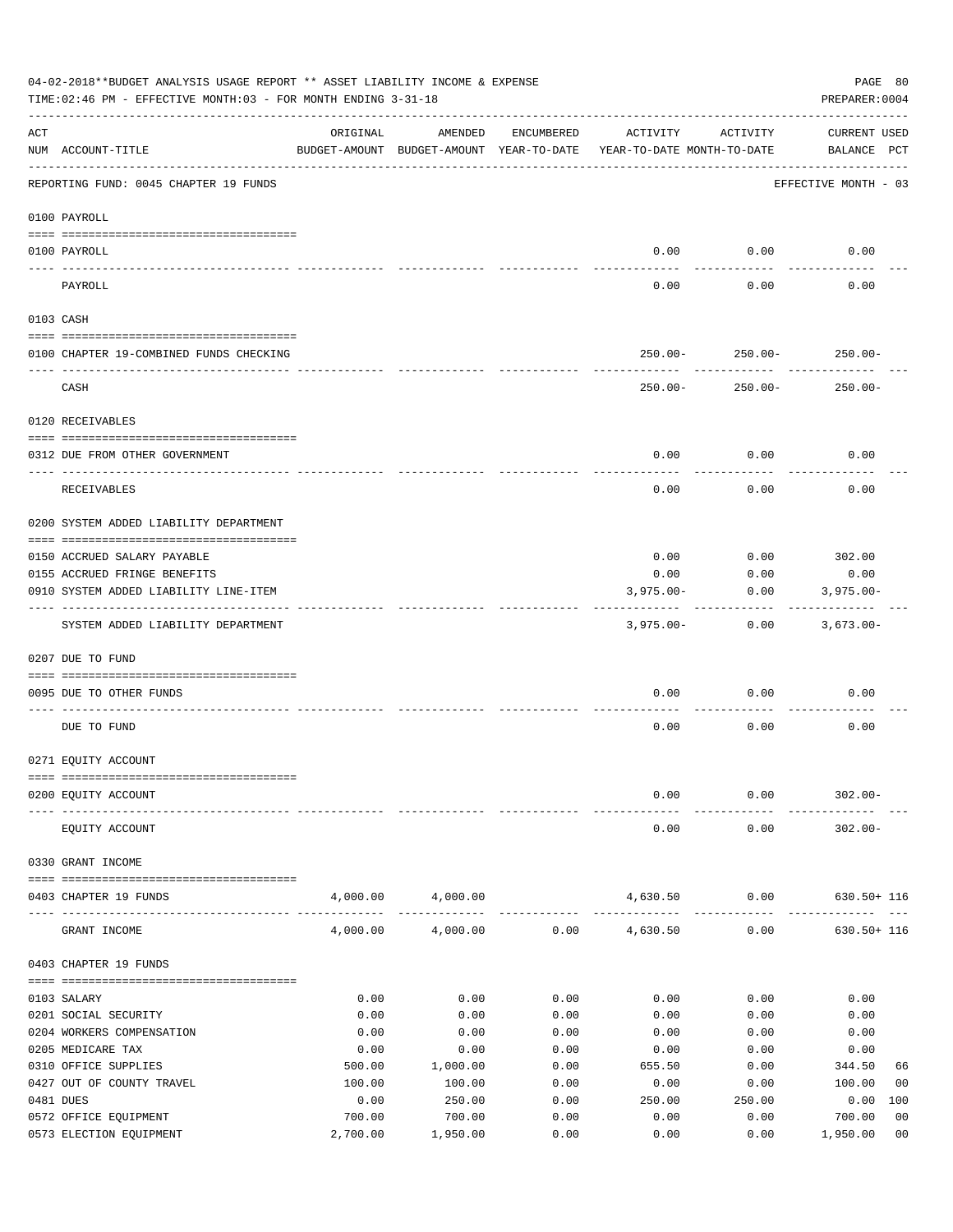| 04-02-2018**BUDGET ANALYSIS USAGE REPORT ** ASSET LIABILITY INCOME & EXPENSE | PAGE 81        |  |
|------------------------------------------------------------------------------|----------------|--|
| TIME:02:46 PM - EFFECTIVE MONTH:03 - FOR MONTH ENDING 3-31-18                | PREPARER: 0004 |  |

| ACT                                   | ORIGINAL      | AMENDED       | ENCUMBERED   | ACTIVITY | ACTIVITY                   | CURRENT USED          |
|---------------------------------------|---------------|---------------|--------------|----------|----------------------------|-----------------------|
| ACCOUNT-TITLE<br>NUM                  | BUDGET-AMOUNT | BUDGET-AMOUNT | YEAR-TO-DATE |          | YEAR-TO-DATE MONTH-TO-DATE | BALANCE<br><b>PCT</b> |
|                                       |               |               |              |          |                            |                       |
| REPORTING FUND: 0045 CHAPTER 19 FUNDS |               |               |              |          |                            | EFFECTIVE MONTH - 03  |
|                                       |               |               |              |          |                            |                       |
| 0574 COMPUTER EOUIPMENT               | 0.00          | 0.00          | 0.00         | 0.00     | 0.00                       | 0.00                  |
|                                       |               |               |              |          |                            |                       |
| CHAPTER 19 FUNDS                      | 4,000.00      | 4,000.00      | 0.00         | 905.50   | 250.00                     | 3,094.50<br>-23       |
|                                       |               |               |              |          |                            |                       |
| CHAPTER 19 FUNDS                      |               |               |              |          |                            |                       |
| INCOME TOTALS                         | 4,000.00      | 4,000.00      |              | 4,630.50 | 0.00                       | $630.50 + 116$        |
| <b>EXPENSE TOTALS</b>                 | 4,000.00      | 4,000.00      | 0.00         | 905.50   | 250.00                     | 3,094.50<br>- 23      |
|                                       |               |               |              |          |                            |                       |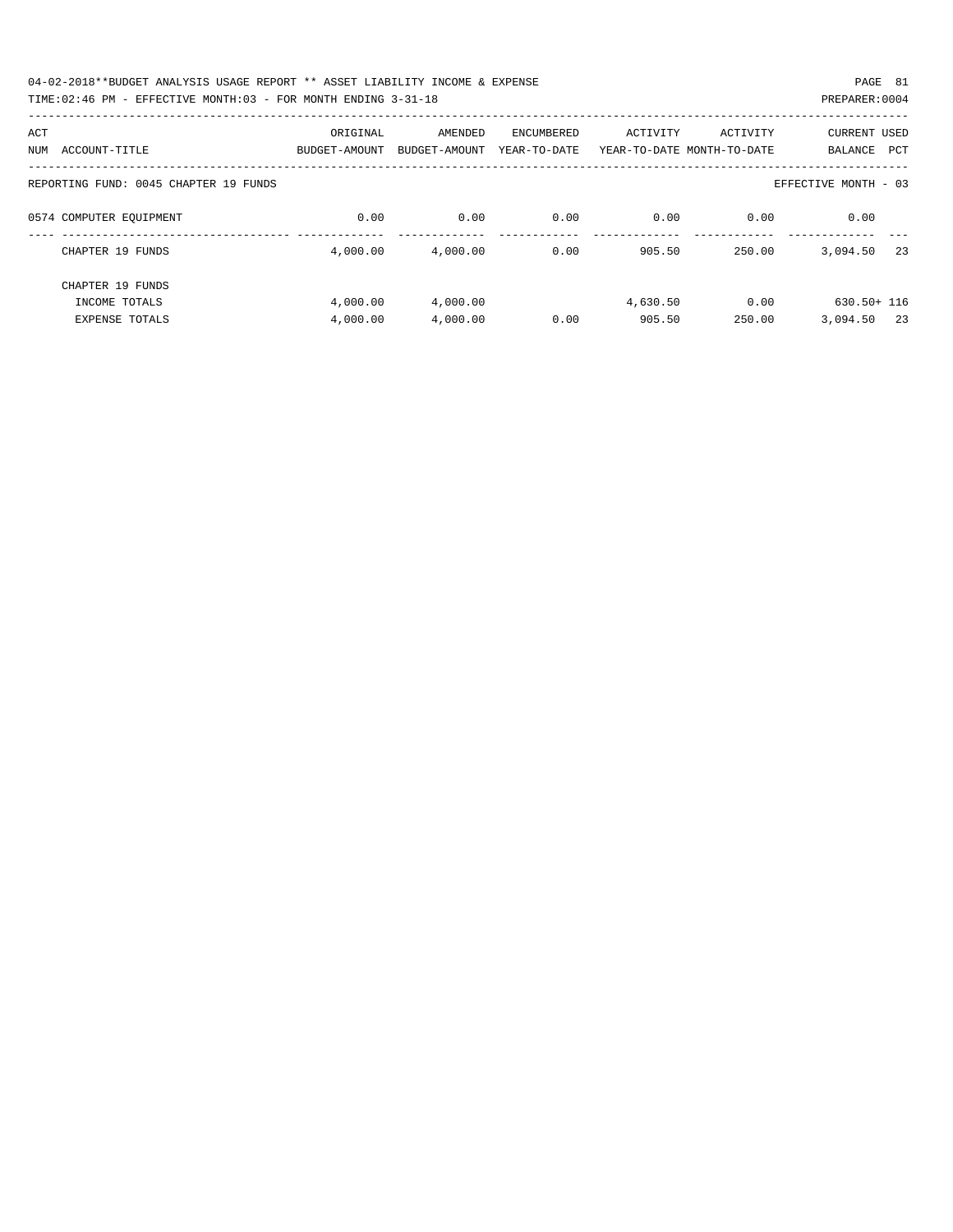| 04-02-2018**BUDGET ANALYSIS USAGE REPORT ** ASSET LIABILITY INCOME & EXPENSE<br>TIME: 02:46 PM - EFFECTIVE MONTH: 03 - FOR MONTH ENDING 3-31-18 |                                                                   |           |                     |            |                                                                                 |                              |                             |    |  |  |
|-------------------------------------------------------------------------------------------------------------------------------------------------|-------------------------------------------------------------------|-----------|---------------------|------------|---------------------------------------------------------------------------------|------------------------------|-----------------------------|----|--|--|
| ACT                                                                                                                                             | NUM ACCOUNT-TITLE                                                 | ORIGINAL  | AMENDED             | ENCUMBERED | ACTIVITY<br>BUDGET-AMOUNT BUDGET-AMOUNT YEAR-TO-DATE YEAR-TO-DATE MONTH-TO-DATE | ACTIVITY                     | CURRENT USED<br>BALANCE PCT |    |  |  |
|                                                                                                                                                 | REPORTING FUND: 0046 SAFE ROOM REIMBURSEMENT PROGRAM              |           |                     |            |                                                                                 |                              | EFFECTIVE MONTH - 03        |    |  |  |
|                                                                                                                                                 | 0103 CASH                                                         |           |                     |            |                                                                                 |                              |                             |    |  |  |
|                                                                                                                                                 | 0100 SAFE ROOM REIMB.PROG.-COMB.FUNDS                             |           |                     |            |                                                                                 | 553.17- 17.22- 5,021.03      |                             |    |  |  |
|                                                                                                                                                 | CASH                                                              |           |                     |            |                                                                                 | 553.17- 17.22- 5,021.03      |                             |    |  |  |
|                                                                                                                                                 | 0120 RECEIVABLES                                                  |           |                     |            |                                                                                 |                              |                             |    |  |  |
|                                                                                                                                                 | 0312 DUE FROM OTHER GOVERNMENTS                                   |           |                     |            | 0.00                                                                            | 0.00                         | 0.00                        |    |  |  |
|                                                                                                                                                 | RECEIVABLES                                                       |           |                     |            | 0.00                                                                            | . <u>.</u><br>0.00           | 0.00                        |    |  |  |
|                                                                                                                                                 | 0200 SYSTEM ADDED LIABILITY DEPARTMENT                            |           |                     |            |                                                                                 |                              |                             |    |  |  |
|                                                                                                                                                 | 0910 SYSTEM ADDED LIABILITY LINE-ITEM                             |           |                     |            |                                                                                 |                              | 634.95- 0.00 634.95-        |    |  |  |
|                                                                                                                                                 | SYSTEM ADDED LIABILITY DEPARTMENT                                 |           |                     |            | 634.95-                                                                         | 0.00                         | 634.95-                     |    |  |  |
|                                                                                                                                                 | 0271 EQUITY ACCOUNT                                               |           |                     |            |                                                                                 |                              |                             |    |  |  |
|                                                                                                                                                 | 0200 EQUITY ACCOUNT                                               |           |                     |            | 0.00                                                                            | $0.00$ 5,574.20<br>--------- |                             |    |  |  |
|                                                                                                                                                 | EQUITY ACCOUNT                                                    |           |                     |            | 0.00                                                                            |                              | $0.00$ 5,574.20             |    |  |  |
|                                                                                                                                                 | 0300 CASH                                                         |           |                     |            |                                                                                 |                              |                             |    |  |  |
|                                                                                                                                                 | 0146 BEGINNING CASH BALANCE<br>---------------------------- ----- |           | 1,200.00 1,200.00   |            | 0.00                                                                            |                              | $0.00$ 1,200.00             | 00 |  |  |
|                                                                                                                                                 | CASH                                                              |           | 1,200.00 1,200.00   | 0.00       | 0.00                                                                            |                              | $0.00$ 1,200.00 00          |    |  |  |
|                                                                                                                                                 | 0330 GRANT INCOME                                                 |           |                     |            |                                                                                 |                              |                             |    |  |  |
|                                                                                                                                                 | 0475 SAFE ROOM REIMBURSEMENT DR-4029                              |           | 90,000.00 90,000.00 |            | 35, 234.73 0.00 54, 765.27 39                                                   |                              |                             |    |  |  |
|                                                                                                                                                 | 0476 ADMINISTRATIVE FEE                                           |           | 3,000.00 3,000.00   |            | 1,200.00                                                                        | 0.00                         | 1,800.00 40                 |    |  |  |
|                                                                                                                                                 | GRANT INCOME                                                      |           | 93,000.00 93,000.00 |            | 0.000036,434.73                                                                 |                              | $0.00$ 56,565.27            | 39 |  |  |
|                                                                                                                                                 | 0475 SAFE ROOM REIMBURSEMENT PROGRAM                              |           |                     |            |                                                                                 |                              |                             |    |  |  |
|                                                                                                                                                 | 0310 OFFICE SUPPLIES                                              | 0.00      | 200.00              | 161.58     | 490.37                                                                          | 17.22                        | 451.95-326                  |    |  |  |
|                                                                                                                                                 | 0314 SAFE ROOM REIMBURSEMENT                                      | 93,300.00 | 92,600.00           | 0.00       | 35,234.76                                                                       | 0.00                         | 57,365.24                   | 38 |  |  |
|                                                                                                                                                 | 0330 GAS/OIL                                                      | 150.00    | 150.00              | 0.00       | 6.07                                                                            | 0.00                         | 143.93                      | 04 |  |  |
|                                                                                                                                                 | 0427 OUT OF COUNTY TRAVEL                                         | 500.00    | 500.00              | 0.00       | 26.75                                                                           | 0.00                         | 473.25                      | 05 |  |  |
|                                                                                                                                                 | 0454 R&M AUTO                                                     | 250.00    | 750.00              | 0.00       | 595.00                                                                          | 0.00                         | 155.00                      | 79 |  |  |
|                                                                                                                                                 | 0573 RADIO EQUIPMENT                                              | 0.00      | 0.00                | 0.00       | 0.00                                                                            | 0.00                         | 0.00                        |    |  |  |
|                                                                                                                                                 | 0574 COMPUTER EQUIPMENT                                           | 0.00      | 0.00                | 0.00       | 0.00                                                                            | 0.00                         | 0.00                        |    |  |  |
|                                                                                                                                                 | SAFE ROOM REIMBURSEMENT PROGRAM                                   | 94,200.00 | 94,200.00           | 161.58     | 36,352.95                                                                       | 17.22                        | 57,685.47                   | 39 |  |  |
|                                                                                                                                                 | SAFE ROOM REIMBURSEMENT PROGRAM                                   |           |                     |            |                                                                                 |                              |                             |    |  |  |
|                                                                                                                                                 | INCOME TOTALS                                                     | 94,200.00 | 94,200.00           |            | 36,434.73                                                                       | 0.00                         | 57,765.27                   | 39 |  |  |
|                                                                                                                                                 | EXPENSE TOTALS                                                    | 94,200.00 | 94,200.00           | 161.58     | 36,352.95                                                                       | 17.22                        | 57,685.47                   | 39 |  |  |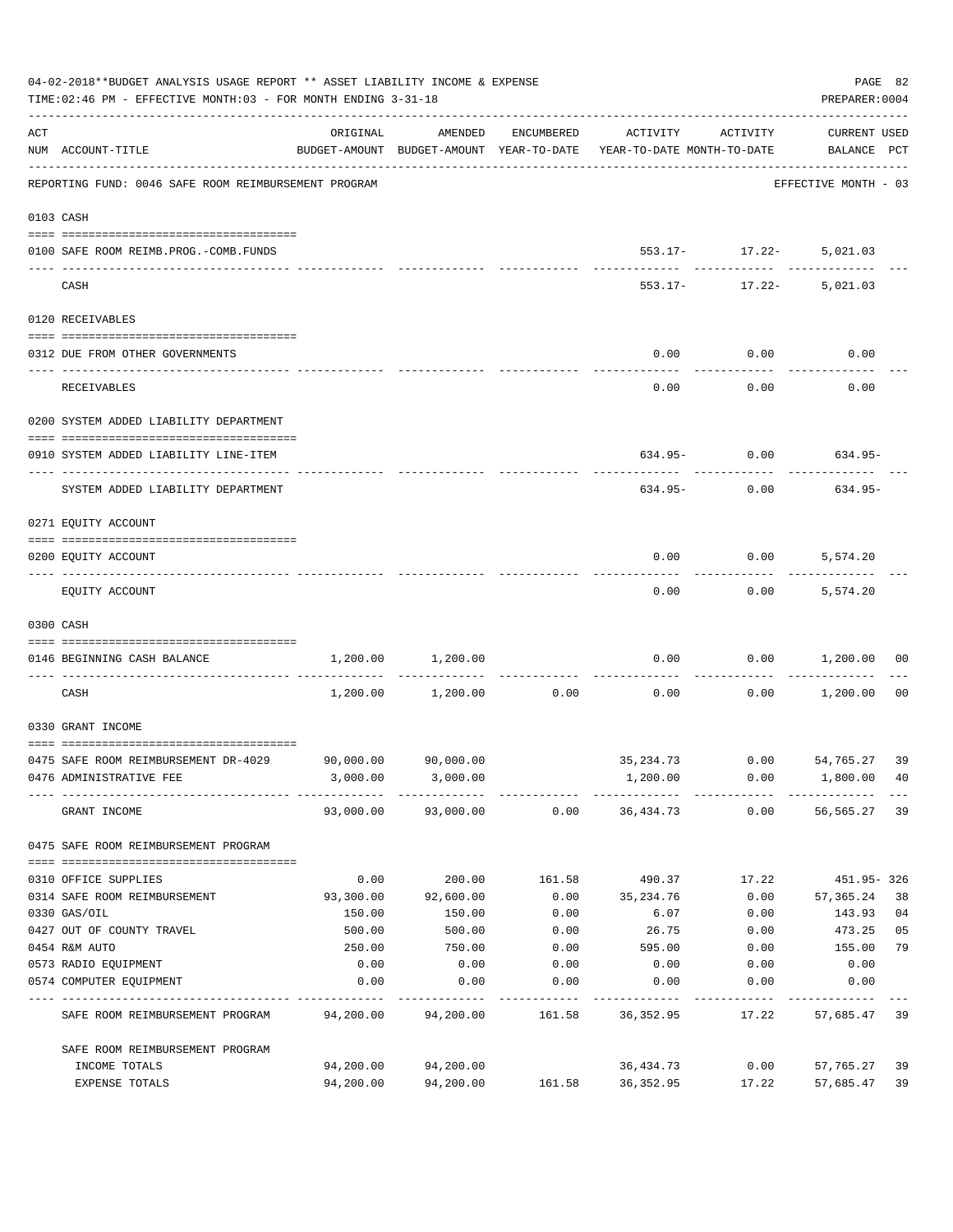| 04-02-2018**BUDGET ANALYSIS USAGE REPORT ** ASSET LIABILITY INCOME & EXPENSE<br>TIME: 02:46 PM - EFFECTIVE MONTH: 03 - FOR MONTH ENDING 3-31-18 |                                              |                         |                          |            |                                                                                 |                                              |                         |                |  |
|-------------------------------------------------------------------------------------------------------------------------------------------------|----------------------------------------------|-------------------------|--------------------------|------------|---------------------------------------------------------------------------------|----------------------------------------------|-------------------------|----------------|--|
| ACT                                                                                                                                             | NUM ACCOUNT-TITLE                            | ORIGINAL                | AMENDED                  | ENCUMBERED | BUDGET-AMOUNT BUDGET-AMOUNT YEAR-TO-DATE YEAR-TO-DATE MONTH-TO-DATE BALANCE PCT | ACTIVITY ACTIVITY                            | CURRENT USED            |                |  |
|                                                                                                                                                 | REPORTING FUND: 0048 ELECTION EQUIPMENT FUND |                         |                          |            |                                                                                 |                                              | EFFECTIVE MONTH - 03    |                |  |
|                                                                                                                                                 | 0103 CASH                                    |                         |                          |            |                                                                                 |                                              |                         |                |  |
|                                                                                                                                                 | 0100 ELECTION EQUIP.FUND-COMBINED FUNDS      |                         |                          |            |                                                                                 | 7,808.55- 870.00- 27,320.18                  |                         |                |  |
|                                                                                                                                                 | ---------------------------<br>CASH          |                         |                          |            |                                                                                 | -------------<br>7,808.55- 870.00- 27,320.18 | . _ _ _ _ _ _ _ _ _ _   |                |  |
|                                                                                                                                                 | 0200 SYSTEM ADDED LIABILITY DEPARTMENT       |                         |                          |            |                                                                                 |                                              |                         |                |  |
|                                                                                                                                                 | 0910 SYSTEM ADDED LIABILITY LINE-ITEM        |                         |                          |            |                                                                                 | 392.75- 0.00                                 | 392.75-                 |                |  |
|                                                                                                                                                 | SYSTEM ADDED LIABILITY DEPARTMENT            |                         |                          |            | 392.75-                                                                         | 0.00                                         | 392.75-                 |                |  |
|                                                                                                                                                 | 0271 EQUITY ACCOUNT                          |                         |                          |            |                                                                                 |                                              |                         |                |  |
|                                                                                                                                                 | 0200 EQUITY ACCOUNT                          |                         |                          |            |                                                                                 | $0.00$ $0.00$ $35,128.73$                    |                         |                |  |
|                                                                                                                                                 | EQUITY ACCOUNT                               |                         |                          |            | 0.00                                                                            | 0.00                                         | 35,128.73               |                |  |
|                                                                                                                                                 | 0300 CASH                                    |                         |                          |            |                                                                                 |                                              |                         |                |  |
|                                                                                                                                                 | 0148 BEGINNING CASH BALANCE                  | 17,100.00               | 17,100.00                |            | 0.00                                                                            |                                              | $0.00$ 17,100.00 00     |                |  |
|                                                                                                                                                 | CASH                                         | 17,100.00               | 17,100.00                | 0.00       | 0.00                                                                            |                                              | $0.00$ 17,100.00        | 0 <sub>0</sub> |  |
|                                                                                                                                                 | 0340 INCOME                                  |                         |                          |            |                                                                                 |                                              |                         |                |  |
|                                                                                                                                                 | 0130 REFUNDS & MISCELLANEOUS                 | 0.00                    | 0.00                     |            | 0.00                                                                            | 0.00                                         | 0.00                    |                |  |
|                                                                                                                                                 | 0403 CONTRACT ADMINISTRATIVE FEE             | 0.00                    | 0.00                     |            | 112.50                                                                          | 0.00                                         | $112.50+$               |                |  |
|                                                                                                                                                 | 0484 ELECTION REIMBURSEMENT                  |                         | 4,000.00 4,000.00        |            | 855.00                                                                          | 0.00                                         | 3,145.00                | 21             |  |
|                                                                                                                                                 | INCOME                                       |                         | 4,000.00 4,000.00        | 0.00       | 967.50                                                                          | 0.00                                         | 3,032.50                | 24             |  |
|                                                                                                                                                 | 0403 ELECTION EQUIPMENT FUND                 |                         |                          |            |                                                                                 |                                              |                         |                |  |
|                                                                                                                                                 | 0485 LICENSE/SUPPORT                         | 0.00                    | 0.00                     | 0.00       | 0.00                                                                            | 0.00                                         | 0.00                    |                |  |
|                                                                                                                                                 | 0573 ELECTION EQUIPMENT                      | 21,100.00               | 21,100.00                | 2,060.00   | 8,383.30                                                                        | 870.00                                       | 10,656.70               | 49             |  |
|                                                                                                                                                 | ELECTION EQUIPMENT FUND                      | ----------<br>21,100.00 | -----------<br>21,100.00 | 2,060.00   | ----------<br>8,383.30                                                          | ---------<br>870.00                          | ----------<br>10,656.70 | 49             |  |
|                                                                                                                                                 | ELECTION EQUIPMENT FUND                      |                         |                          |            |                                                                                 |                                              |                         |                |  |
|                                                                                                                                                 | INCOME TOTALS                                | 21,100.00               | 21,100.00                |            | 967.50                                                                          | 0.00                                         | 20,132.50               | 05             |  |
|                                                                                                                                                 | EXPENSE TOTALS                               | 21,100.00               | 21,100.00                | 2,060.00   | 8,383.30                                                                        | 870.00                                       | 10,656.70               | 49             |  |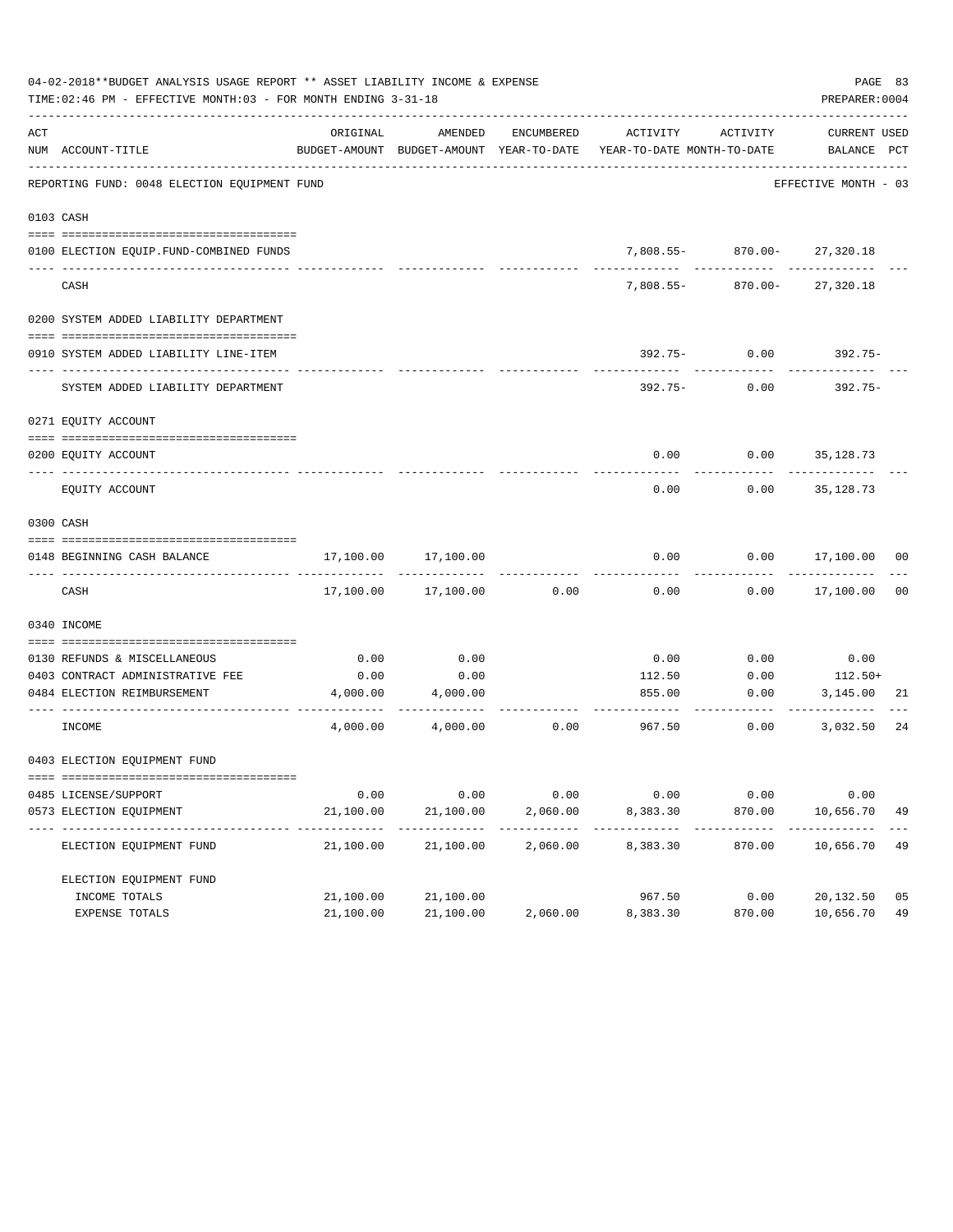|     | 04-02-2018**BUDGET ANALYSIS USAGE REPORT ** ASSET LIABILITY INCOME & EXPENSE<br>TIME:02:46 PM - EFFECTIVE MONTH:03 - FOR MONTH ENDING 3-31-18 |          |                                                     |            |                                        |             | PAGE 84<br>PREPARER: 0004   |     |
|-----|-----------------------------------------------------------------------------------------------------------------------------------------------|----------|-----------------------------------------------------|------------|----------------------------------------|-------------|-----------------------------|-----|
| ACT | NUM ACCOUNT-TITLE                                                                                                                             | ORIGINAL | AMENDED<br>BUDGET-AMOUNT BUDGET-AMOUNT YEAR-TO-DATE | ENCUMBERED | ACTIVITY<br>YEAR-TO-DATE MONTH-TO-DATE | ACTIVITY    | CURRENT USED<br>BALANCE PCT |     |
|     | REPORTING FUND: 0049 INVESTIGATOR/LEOSE GRANT                                                                                                 |          |                                                     |            |                                        |             | EFFECTIVE MONTH - 03        |     |
|     | 0100 PAYROLL                                                                                                                                  |          |                                                     |            |                                        |             |                             |     |
|     | 0100 PAYROLL                                                                                                                                  |          |                                                     |            | 0.00                                   | 0.00        | 0.00                        |     |
|     | PAYROLL                                                                                                                                       |          |                                                     |            | 0.00                                   | 0.00        | 0.00                        |     |
|     | 0103 CASH                                                                                                                                     |          |                                                     |            |                                        |             |                             |     |
|     | 0100 INVESTIGATOR/LEOSE-COMB.FUNDS                                                                                                            |          |                                                     |            | $62.70 -$                              | 0.00        | 619.89                      |     |
|     | CASH                                                                                                                                          |          |                                                     |            | 62.70-                                 | 0.00        | 619.89                      |     |
|     | 0271 EQUITY ACCOUNT                                                                                                                           |          |                                                     |            |                                        |             |                             |     |
|     | 0200 EQUITY ACCOUNT                                                                                                                           |          |                                                     |            | 0.00                                   | 0.00        | 682.59                      |     |
|     | EQUITY ACCOUNT                                                                                                                                |          |                                                     |            | 0.00                                   | 0.00        | 682.59                      |     |
|     | 0300 CASH                                                                                                                                     |          |                                                     |            |                                        |             |                             |     |
|     | 0149 BEGINNING CASH BALANCE                                                                                                                   | 0.00     | 682.59                                              |            | 0.00                                   | 0.00        | 682.59 00                   |     |
|     | CASH                                                                                                                                          | 0.00     | 682.59                                              | 0.00       | 0.00                                   | 0.00        | 682.59                      | 00  |
|     | 0330 GRANT INCOME                                                                                                                             |          |                                                     |            |                                        |             |                             |     |
|     | 0475 INVESTIGATOR/LEOSE GRANT                                                                                                                 | 0.00     | 0.00                                                |            | 619.89                                 | 0.00        | $619.89+$                   |     |
|     | GRANT INCOME                                                                                                                                  | 0.00     | 0.00                                                | 0.00       | 619.89                                 | 0.00        | $619.89+$                   |     |
|     | 0475 INVESTIGATOR/LEOSE                                                                                                                       |          |                                                     |            |                                        |             |                             |     |
|     |                                                                                                                                               |          |                                                     |            |                                        |             |                             |     |
|     | 0103 SALARY                                                                                                                                   | 0.00     | 0.00                                                | 0.00       |                                        | $0.00$ 0.00 | 0.00                        |     |
|     | 0201 SOCIAL SECURITY                                                                                                                          | 0.00     | 0.00                                                | 0.00       | 0.00                                   | 0.00        | 0.00                        |     |
|     | 0202 GROUP HEALTH INSURANCE                                                                                                                   | 0.00     | 0.00                                                | 0.00       | 0.00                                   | 0.00        | 0.00                        |     |
|     | 0203 RETIREMENT                                                                                                                               | 0.00     | 0.00                                                | 0.00       | 0.00                                   | 0.00        | 0.00                        |     |
|     | 0204 WORKER'S COMPENSATION                                                                                                                    | 0.00     | 0.00                                                | 0.00       | 0.00                                   | 0.00        | 0.00                        |     |
|     | 0205 MEDICARE TAX                                                                                                                             | 0.00     | 0.00                                                | 0.00       | 0.00                                   | 0.00        | 0.00                        |     |
|     | 0310 OFFICE SUPPLIES                                                                                                                          | 0.00     | 0.00                                                | 0.00       | 0.00                                   | 0.00        | 0.00                        |     |
|     | 0427 TRAINING/TUITION/OUT OF COUNTY                                                                                                           | 0.00     | 682.59                                              | 0.00       | 682.59                                 | 0.00        | 0.00                        | 100 |
|     | 0572 OFFICE EQUIPMENT                                                                                                                         | 0.00     | 0.00                                                | 0.00       | 0.00                                   | 0.00        | 0.00                        |     |
|     | 0574 COMPUTER EQUIPMENT                                                                                                                       | 0.00     | 0.00                                                | 0.00       | 0.00                                   | 0.00        | 0.00                        |     |
|     | INVESTIGATOR/LEOSE                                                                                                                            | 0.00     | 682.59                                              | 0.00       | 682.59                                 | 0.00        | 0.00 100                    |     |
|     | INVESTIGATOR/LEOSE GRANT                                                                                                                      |          |                                                     |            |                                        |             |                             |     |
|     | INCOME TOTALS                                                                                                                                 | 0.00     | 682.59                                              |            | 619.89                                 | 0.00        | 62.70                       | 91  |
|     | EXPENSE TOTALS                                                                                                                                | 0.00     | 682.59                                              | 0.00       | 682.59                                 | 0.00        | 0.00 100                    |     |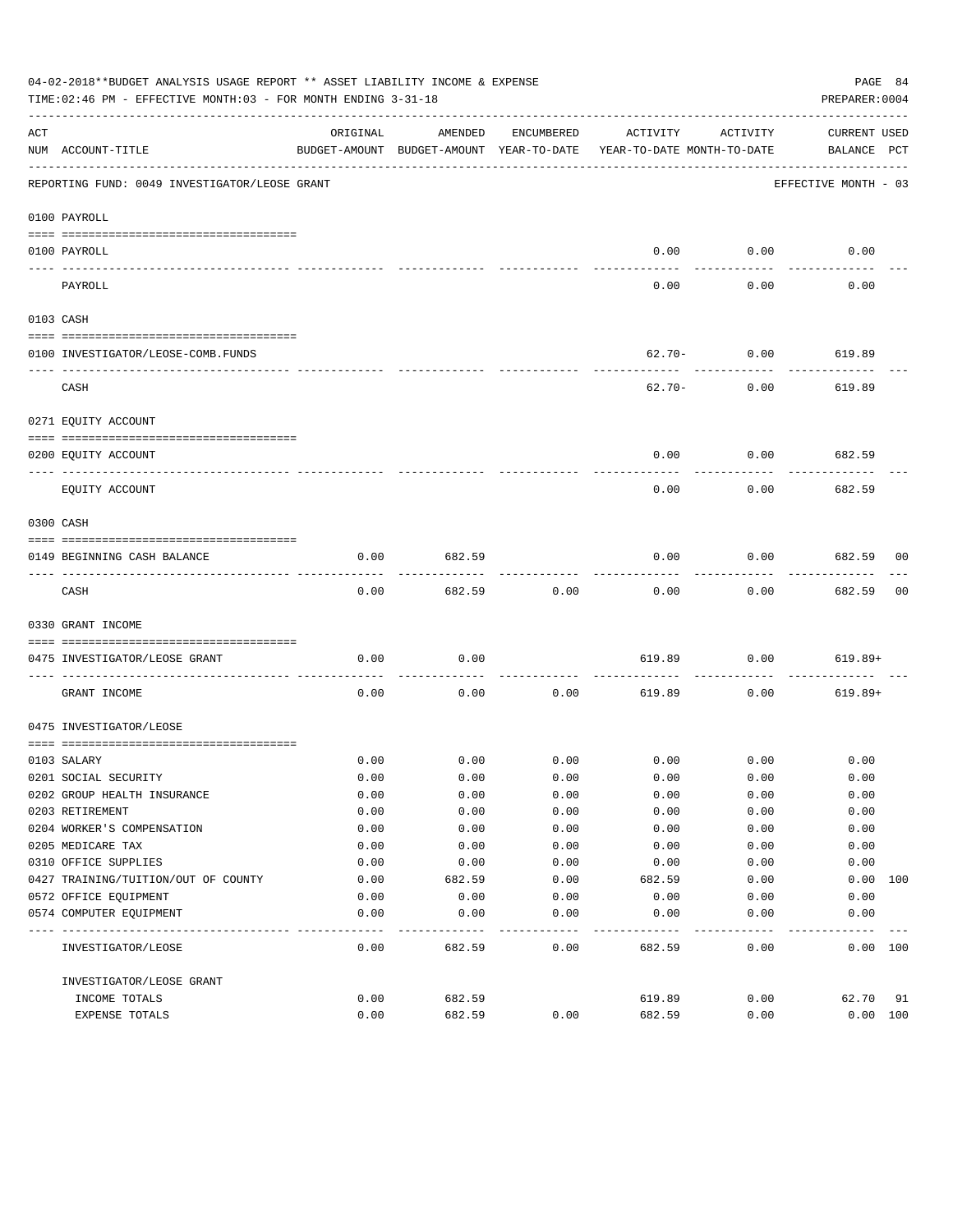| 04-02-2018**BUDGET ANALYSIS USAGE REPORT ** ASSET LIABILITY INCOME & EXPENSE<br>TIME: 02:46 PM - EFFECTIVE MONTH: 03 - FOR MONTH ENDING 3-31-18 |                                                        |          |                                                     |            |                                        |          |                                    |                |  |  |
|-------------------------------------------------------------------------------------------------------------------------------------------------|--------------------------------------------------------|----------|-----------------------------------------------------|------------|----------------------------------------|----------|------------------------------------|----------------|--|--|
| ACT                                                                                                                                             | NUM ACCOUNT-TITLE                                      | ORIGINAL | AMENDED<br>BUDGET-AMOUNT BUDGET-AMOUNT YEAR-TO-DATE | ENCUMBERED | ACTIVITY<br>YEAR-TO-DATE MONTH-TO-DATE | ACTIVITY | <b>CURRENT USED</b><br>BALANCE PCT |                |  |  |
|                                                                                                                                                 | REPORTING FUND: 0051 CO.CLERK CO.& DIST.CT. TECHNOLOGY |          |                                                     |            |                                        |          | EFFECTIVE MONTH - 03               |                |  |  |
|                                                                                                                                                 | 0103 CASH                                              |          |                                                     |            |                                        |          |                                    |                |  |  |
|                                                                                                                                                 |                                                        |          |                                                     |            |                                        |          |                                    |                |  |  |
|                                                                                                                                                 | 0100 CO.CLK.CO.& DIST.CT.TECHNOLOGY-COM                |          |                                                     |            |                                        |          | 380.26 101.70 7,356.18             |                |  |  |
|                                                                                                                                                 | CASH                                                   |          |                                                     |            | 380.26                                 | 101.70   | 7,356.18                           |                |  |  |
|                                                                                                                                                 | 0120 RECEIVABLES                                       |          |                                                     |            |                                        |          |                                    |                |  |  |
|                                                                                                                                                 | 0313 DUE FROM OTHER FUNDS                              |          |                                                     |            | 0.00                                   | 0.00     | 356.83                             |                |  |  |
|                                                                                                                                                 | RECEIVABLES                                            |          |                                                     |            | 0.00                                   | 0.00     | 356.83                             |                |  |  |
|                                                                                                                                                 | 0271 EQUITY ACCOUNT                                    |          |                                                     |            |                                        |          |                                    |                |  |  |
|                                                                                                                                                 |                                                        |          |                                                     |            |                                        |          |                                    |                |  |  |
|                                                                                                                                                 | 0200 EQUITY ACCOUNT                                    |          |                                                     |            | 0.00                                   |          | $0.00$ 7,332.75                    |                |  |  |
|                                                                                                                                                 | EQUITY ACCOUNT                                         |          |                                                     |            | 0.00                                   | 0.00     | 7,332.75                           |                |  |  |
|                                                                                                                                                 | 0370 CO.CLK.MISCELLANEOUS INCOME                       |          |                                                     |            |                                        |          |                                    |                |  |  |
|                                                                                                                                                 | 0440 CO.CLK.CO.& DIST.CT.TECHNOLOGY FEE                | 1,000.00 | 1,000.00                                            |            | 380.26                                 | 101.70   | 619.74                             | 38             |  |  |
|                                                                                                                                                 | CO. CLK. MISCELLANEOUS INCOME                          | 1,000.00 | 1,000.00                                            | 0.00       | 380.26                                 | 101.70   | 619.74                             | 38             |  |  |
|                                                                                                                                                 | 0440 CO.CLK.COURT TECHNOLOGY EQUIPMENT                 |          |                                                     |            |                                        |          |                                    |                |  |  |
|                                                                                                                                                 |                                                        |          |                                                     |            |                                        |          |                                    |                |  |  |
|                                                                                                                                                 | 0572 OFFICE EQUIPMENT                                  | 1,000.00 | 1,000.00                                            | 0.00       | 0.00                                   |          | $0.00$ 1,000.00                    | 0 <sup>0</sup> |  |  |
|                                                                                                                                                 | CO.CLK.COURT TECHNOLOGY EQUIPMENT 1,000.00             |          | 1,000.00                                            | 0.00       | 0.00                                   | 0.00     | 1,000.00                           | 0 <sub>0</sub> |  |  |
|                                                                                                                                                 | CO. CLERK CO. & DIST. CT. TECHNOLOGY                   |          |                                                     |            |                                        |          |                                    |                |  |  |
|                                                                                                                                                 | INCOME TOTALS                                          | 1,000.00 | 1,000.00                                            |            | 380.26                                 |          | 101.70 619.74                      | 38             |  |  |
|                                                                                                                                                 | <b>EXPENSE TOTALS</b>                                  | 1,000.00 | 1,000.00                                            | 0.00       | 0.00                                   | 0.00     | 1,000.00                           | 0 <sub>0</sub> |  |  |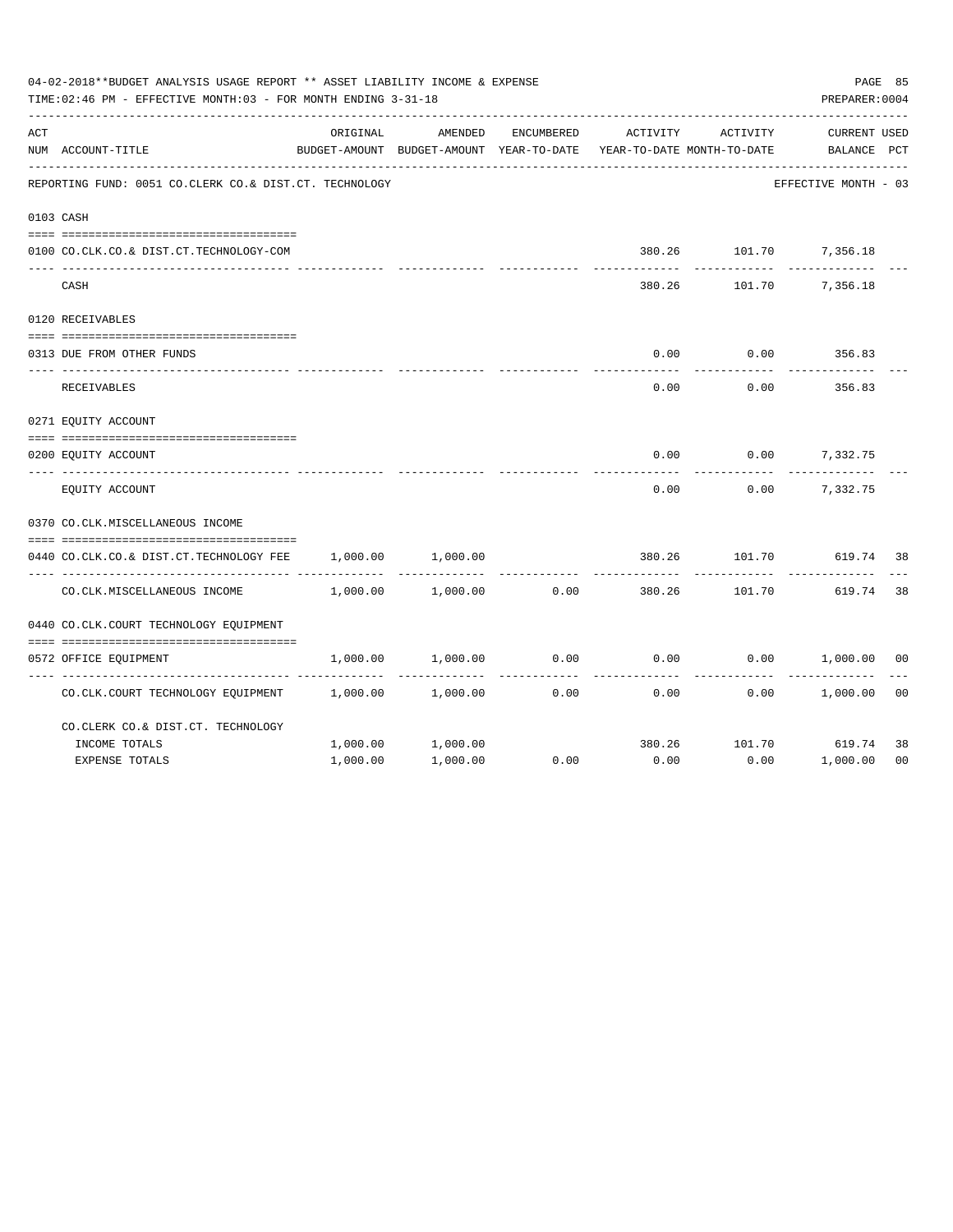| 04-02-2018**BUDGET ANALYSIS USAGE REPORT ** ASSET LIABILITY INCOME & EXPENSE<br>TIME: 02:46 PM - EFFECTIVE MONTH: 03 - FOR MONTH ENDING 3-31-18 |                                                        |          |                                                     |            |          |                                        |                             |                |  |
|-------------------------------------------------------------------------------------------------------------------------------------------------|--------------------------------------------------------|----------|-----------------------------------------------------|------------|----------|----------------------------------------|-----------------------------|----------------|--|
| ACT                                                                                                                                             | NUM ACCOUNT-TITLE                                      | ORIGINAL | AMENDED<br>BUDGET-AMOUNT BUDGET-AMOUNT YEAR-TO-DATE | ENCUMBERED | ACTIVITY | ACTIVITY<br>YEAR-TO-DATE MONTH-TO-DATE | CURRENT USED<br>BALANCE PCT |                |  |
|                                                                                                                                                 | REPORTING FUND: 0052 CO.CLK.COURT RECORDS PRESERVATION |          |                                                     |            |          |                                        | EFFECTIVE MONTH - 03        |                |  |
|                                                                                                                                                 | 0103 CASH                                              |          |                                                     |            |          |                                        |                             |                |  |
|                                                                                                                                                 | 0100 CO.CLK.COURT RECORDS PRESERVATION-                |          |                                                     |            | 754.60   |                                        | 310.72 12,855.67            |                |  |
|                                                                                                                                                 | CASH                                                   |          |                                                     |            | 754.60   | 310.72                                 | 12,855.67                   |                |  |
|                                                                                                                                                 | 0120 RECEIVABLES                                       |          |                                                     |            |          |                                        |                             |                |  |
|                                                                                                                                                 | 0313 DUE FROM OTHER FUNDS                              |          |                                                     |            | 0.00     | 0.00                                   | 900.00                      |                |  |
|                                                                                                                                                 | RECEIVABLES                                            |          |                                                     |            | 0.00     | 0.00                                   | 900.00                      |                |  |
|                                                                                                                                                 | 0271 EQUITY ACCOUNT                                    |          |                                                     |            |          |                                        |                             |                |  |
|                                                                                                                                                 | 0200 EQUITY ACCOUNT                                    |          |                                                     |            | 0.00     | 0.00                                   | 13,001.07                   |                |  |
|                                                                                                                                                 | ---- -------------<br>EQUITY ACCOUNT                   |          |                                                     |            | 0.00     | 0.00                                   | 13,001.07                   |                |  |
|                                                                                                                                                 | 0360 INTEREST EARNINGS                                 |          |                                                     |            |          |                                        |                             |                |  |
|                                                                                                                                                 | 0100 INTEREST EARNINGS                                 | 6.00     | 6.00                                                |            | 4.60     | 0.72                                   | 1.40                        | 77             |  |
|                                                                                                                                                 | ---- --------------<br>INTEREST EARNINGS               | 6.00     | 6.00                                                | 0.00       | 4.60     | 0.72                                   | 1.40                        | 77             |  |
|                                                                                                                                                 | 0370 CO.CLK.MISCELLANEOUS INCOME                       |          |                                                     |            |          |                                        |                             |                |  |
|                                                                                                                                                 | 0133 CO.CLK.COURT RECORDS PRESERVATION                 | 5,000.00 | 5,000.00                                            |            | 750.00   | 310.00                                 | 4,250.00                    | 15             |  |
|                                                                                                                                                 | CO. CLK. MISCELLANEOUS INCOME                          | 5,000.00 | 5,000.00                                            | 0.00       | 750.00   |                                        | 310.00 4,250.00             | 15             |  |
|                                                                                                                                                 | 0449 CO.CLK.COURT RECORDS PRES.EQUIPMEN                |          |                                                     |            |          |                                        |                             |                |  |
|                                                                                                                                                 | 0572 OFFICE EQUIPMENT                                  | 5,006.00 | 5,006.00                                            | 0.00       | 0.00     |                                        | 0.00<br>5,006.00            | 0 <sub>0</sub> |  |
|                                                                                                                                                 | CO.CLK.COURT RECORDS PRES.EQUIPMEN                     | 5,006.00 | 5,006.00                                            | 0.00       | 0.00     | 0.00                                   | 5,006.00                    | 0 <sub>0</sub> |  |
|                                                                                                                                                 | CO.CLK.COURT RECORDS PRESERVATION                      |          |                                                     |            |          |                                        |                             |                |  |
|                                                                                                                                                 | INCOME TOTALS                                          | 5,006.00 | 5,006.00                                            |            |          | 754.60 310.72                          | 4,251.40                    | 15             |  |
|                                                                                                                                                 | <b>EXPENSE TOTALS</b>                                  | 5,006.00 | 5,006.00                                            | 0.00       | 0.00     | 0.00                                   | 5,006.00                    | 0 <sup>0</sup> |  |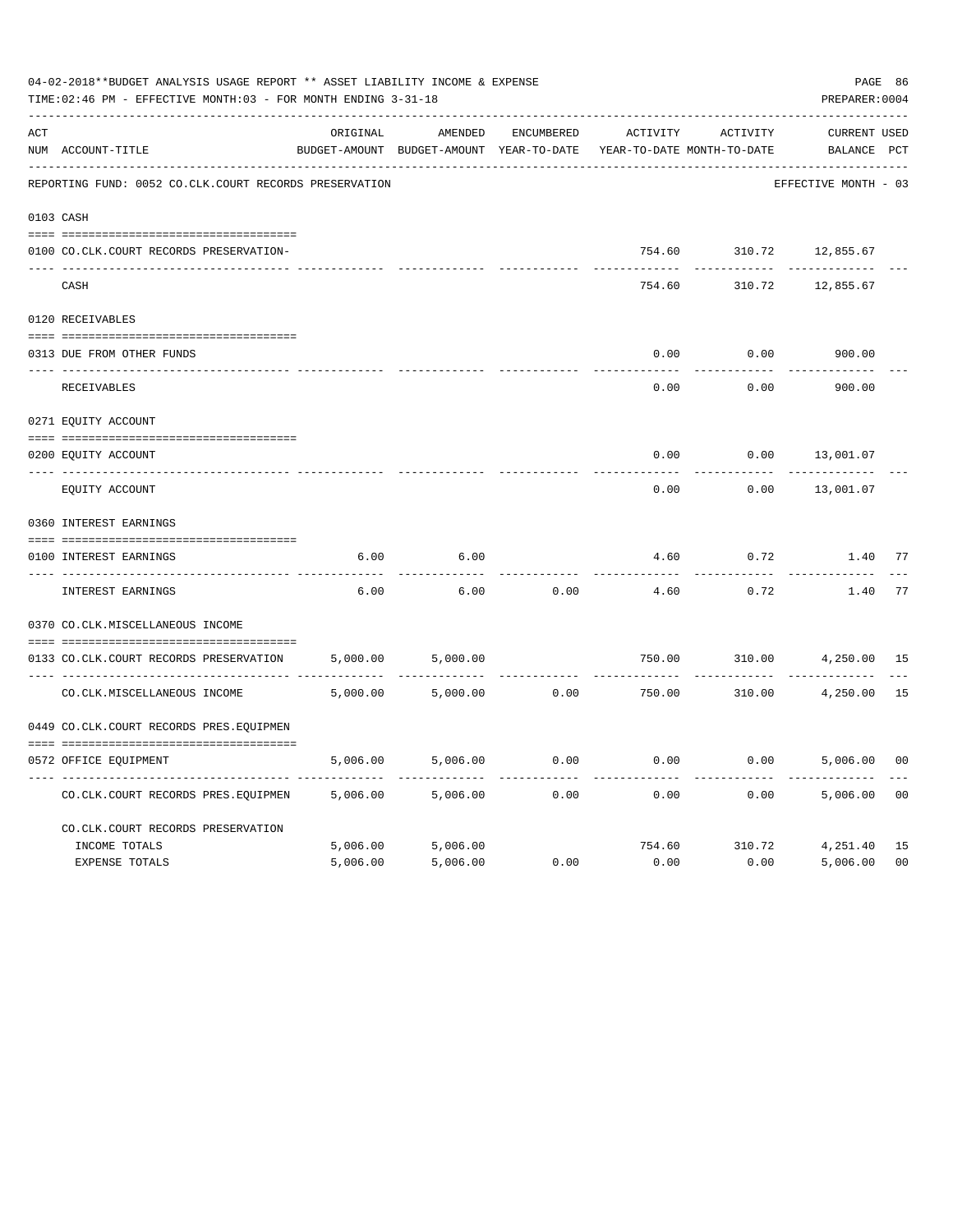|     | 04-02-2018**BUDGET ANALYSIS USAGE REPORT ** ASSET LIABILITY INCOME & EXPENSE<br>TIME:02:46 PM - EFFECTIVE MONTH:03 - FOR MONTH ENDING 3-31-18 |                           |                                                                                |                    |           |                                                   | PREPARER: 0004                | PAGE 87        |
|-----|-----------------------------------------------------------------------------------------------------------------------------------------------|---------------------------|--------------------------------------------------------------------------------|--------------------|-----------|---------------------------------------------------|-------------------------------|----------------|
| ACT | NUM ACCOUNT-TITLE                                                                                                                             | ORIGINAL                  | AMENDED<br>BUDGET-AMOUNT BUDGET-AMOUNT YEAR-TO-DATE YEAR-TO-DATE MONTH-TO-DATE | ENCUMBERED         | ACTIVITY  | ACTIVITY                                          | CURRENT USED<br>BALANCE PCT   |                |
|     | REPORTING FUND: 0053 CO.CLERK RECORDS ARCHIVE                                                                                                 |                           |                                                                                |                    |           |                                                   | EFFECTIVE MONTH - 03          |                |
|     | 0103 CASH                                                                                                                                     |                           |                                                                                |                    |           |                                                   |                               |                |
|     | 0100 CO.CLK.REC.ARCHIVE -COMB.FUNDS CKI                                                                                                       |                           |                                                                                |                    |           | 37,000.00  12,050.00  295,013.30                  |                               |                |
|     | CASH                                                                                                                                          |                           |                                                                                |                    |           | -------------<br>37,000.00  12,050.00  295,013.30 | -----------                   |                |
|     | 0120 RECEIVABLES                                                                                                                              |                           |                                                                                |                    |           |                                                   |                               |                |
|     | 0313 DUE FROM OTHER FUNDS                                                                                                                     |                           |                                                                                |                    | 0.00      | 0.00 24,590.00                                    |                               |                |
|     | <b>RECEIVABLES</b>                                                                                                                            |                           |                                                                                |                    | 0.00      |                                                   | -----------<br>0.00 24,590.00 |                |
|     | 0200 SYSTEM ADDED LIABILITY DEPARTMENT                                                                                                        |                           |                                                                                |                    |           |                                                   |                               |                |
|     | 0910 SYSTEM ADDED LIABILITY LINE-ITEM                                                                                                         |                           |                                                                                |                    | 0.00      | 0.00                                              | 0.00                          |                |
|     | SYSTEM ADDED LIABILITY DEPARTMENT                                                                                                             |                           |                                                                                |                    | 0.00      | 0.00                                              | 0.00                          |                |
|     | 0271 EQUITY ACCOUNT                                                                                                                           |                           |                                                                                |                    |           |                                                   |                               |                |
|     | 0200 EQUITY ACCOUNT                                                                                                                           |                           |                                                                                |                    | 0.00      | 0.00                                              | 282,603.30                    |                |
|     | EQUITY ACCOUNT                                                                                                                                |                           |                                                                                |                    | 0.00      |                                                   | $0.00$ 282,603.30             |                |
|     | 0300 CASH                                                                                                                                     |                           |                                                                                |                    |           |                                                   |                               |                |
|     | 0153 BEGINNING CASH BALANCE                                                                                                                   |                           | 18, 104. 98   18, 104. 98                                                      |                    | 0.00      |                                                   | $0.00$ 18,104.98              | 00             |
|     | CASH                                                                                                                                          |                           | 18,104.98 18,104.98 0.00                                                       |                    | 0.00      |                                                   | $0.00$ 18,104.98              | 00             |
|     | 0370 MISCELLANEOUS INCOME                                                                                                                     |                           |                                                                                |                    |           |                                                   |                               |                |
|     |                                                                                                                                               |                           |                                                                                |                    |           |                                                   |                               |                |
|     | 0133 CO.CLERK RECORDS ARCHIVE FEE 40,000.00 40,000.00                                                                                         |                           |                                                                                |                    |           | 37,000.00  12,050.00  3,000.00  93                |                               |                |
|     | MISCELLANEOUS INCOME                                                                                                                          | 40,000.00                 | 40,000.00                                                                      | 0.00               | 37,000.00 | 12,050.00                                         | 3,000.00                      | 93             |
|     | 0403 CO. CLERK RECORDS ARCHIVE                                                                                                                |                           |                                                                                |                    |           |                                                   |                               |                |
|     |                                                                                                                                               |                           |                                                                                |                    |           |                                                   |                               |                |
|     | 0437 DIGITAL IMAGING                                                                                                                          |                           | 53,700.00 53,700.00                                                            | 0.00               | 0.00      |                                                   | $0.00$ 53,700.00              | 0 <sub>0</sub> |
|     | 0490 CO. CLERK MISCELLANEOUS                                                                                                                  | 4,404.98<br>_____________ | 4,404.98<br>-------------                                                      | 0.00<br>---------- | 0.00      | 0.00                                              | 4,404.98                      | 0 <sub>0</sub> |
|     | CO. CLERK RECORDS ARCHIVE                                                                                                                     | 58,104.98                 | 58,104.98                                                                      | 0.00               | 0.00      | 0.00                                              | 58,104.98                     | 0 <sub>0</sub> |
|     | CO. CLERK RECORDS ARCHIVE                                                                                                                     |                           |                                                                                |                    |           |                                                   |                               |                |
|     | INCOME TOTALS                                                                                                                                 | 58,104.98                 | 58,104.98                                                                      |                    | 37,000.00 | 12,050.00                                         | 21,104.98                     | 64             |
|     | EXPENSE TOTALS                                                                                                                                | 58,104.98                 | 58,104.98                                                                      | 0.00               | 0.00      | 0.00                                              | 58,104.98                     | 0 <sub>0</sub> |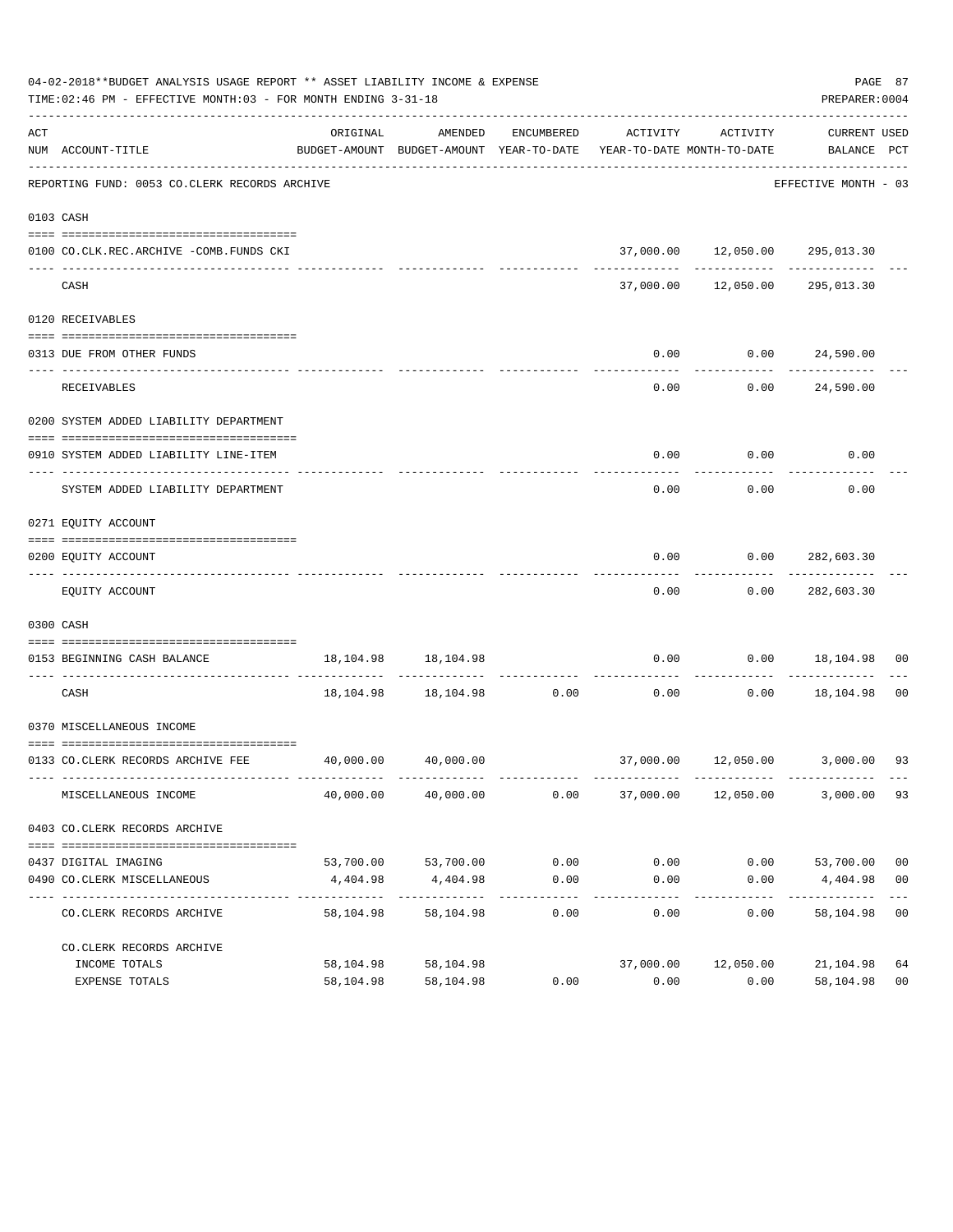|     | 04-02-2018**BUDGET ANALYSIS USAGE REPORT ** ASSET LIABILITY INCOME & EXPENSE<br>TIME:02:46 PM - EFFECTIVE MONTH:03 - FOR MONTH ENDING 3-31-18 |                    |                                                     |                       |                                        |                      | PAGE 88<br>PREPARER: 0004          |                |
|-----|-----------------------------------------------------------------------------------------------------------------------------------------------|--------------------|-----------------------------------------------------|-----------------------|----------------------------------------|----------------------|------------------------------------|----------------|
| ACT | NUM ACCOUNT-TITLE                                                                                                                             | ORIGINAL           | AMENDED<br>BUDGET-AMOUNT BUDGET-AMOUNT YEAR-TO-DATE | ENCUMBERED            | ACTIVITY<br>YEAR-TO-DATE MONTH-TO-DATE | ACTIVITY             | <b>CURRENT USED</b><br>BALANCE PCT |                |
|     | REPORTING FUND: 0055 F.C. LAW ENFORCEMENT EDUCATION                                                                                           |                    |                                                     |                       |                                        |                      | EFFECTIVE MONTH - 03               |                |
|     | 0102 A/P CLEARING                                                                                                                             |                    |                                                     |                       |                                        |                      |                                    |                |
|     | 0100 A/P CLEARING<br>---- ---------                                                                                                           |                    |                                                     |                       | 0.00                                   | 0.00                 | 0.00                               |                |
|     | A/P CLEARING                                                                                                                                  |                    |                                                     |                       | 0.00                                   | 0.00                 | 0.00                               |                |
|     | 0103 CASH                                                                                                                                     |                    |                                                     |                       |                                        |                      |                                    |                |
|     | 0155 F.C. LAW ENFORCEMENT EDUCATION                                                                                                           |                    |                                                     |                       |                                        | 1,841.95 0.01        | 2,088.45                           |                |
|     | CASH                                                                                                                                          |                    |                                                     |                       | 1,841.95                               | 0.01                 | 2,088.45                           |                |
|     | 0200 LIABILITY ACCOUNT                                                                                                                        |                    |                                                     |                       |                                        |                      |                                    |                |
|     | 0910 SYSTEM ADDED LIABILITY LINE-ITEM                                                                                                         |                    |                                                     |                       | 0.00                                   | 0.00                 | 0.00                               |                |
|     | ---- --------------                                                                                                                           |                    |                                                     |                       |                                        |                      |                                    |                |
|     | LIABILITY ACCOUNT                                                                                                                             |                    |                                                     |                       | 0.00                                   | 0.00                 | 0.00                               |                |
|     | 0271 EQUITY ACCOUNT                                                                                                                           |                    |                                                     |                       |                                        |                      |                                    |                |
|     | 0200 EQUITY ACCOUNT                                                                                                                           |                    |                                                     |                       | 0.00                                   | 0.00                 | 246.50                             |                |
|     | EQUITY ACCOUNT                                                                                                                                |                    |                                                     |                       | 0.00                                   | 0.00                 | ---------<br>246.50                |                |
|     | 0300 CASH                                                                                                                                     |                    |                                                     |                       |                                        |                      |                                    |                |
|     |                                                                                                                                               |                    |                                                     |                       |                                        |                      |                                    |                |
|     | 0156 BEGINNING CASH BALANCE                                                                                                                   | 500.00             | 500.00                                              |                       | 0.00                                   | 0.00                 | 500.00                             | 00             |
|     | CASH                                                                                                                                          | 500.00             | 500.00                                              | 0.00                  | 0.00                                   | 0.00                 | 500.00                             | 0 <sub>0</sub> |
|     | 0360 INTEREST EARNINGS                                                                                                                        |                    |                                                     |                       |                                        |                      |                                    |                |
|     | 0100 INTEREST EARNINGS                                                                                                                        | 0.00               | 0.00                                                |                       |                                        | $0.04$ $0.01$        | $0.04+$                            |                |
|     |                                                                                                                                               |                    |                                                     |                       |                                        |                      |                                    |                |
|     | INTEREST EARNINGS                                                                                                                             | 0.00               | 0.00                                                | 0.00                  | 0.04                                   | 0.01                 | $0.04+$                            |                |
|     | 0370 MISCELLANEOUS                                                                                                                            |                    |                                                     |                       |                                        |                      |                                    |                |
|     | 0130 REFUNDS & MISCELLANEOUS                                                                                                                  | 0.00               | 0.00                                                |                       | 0.00                                   | 0.00                 | 0.00                               |                |
|     | 0160 PEACE OFFICER ALLOCATION                                                                                                                 | 2,600.00           | 2,600.00                                            |                       | 1,841.91                               | 0.00<br>------------ | 758.09<br>. <u>.</u> .             | 71             |
|     | MISCELLANEOUS                                                                                                                                 | 2,600.00           | 2,600.00                                            |                       | $0.00$ 1,841.91                        | 0.00                 | 758.09                             | 71             |
|     | 0560 LAW ENFORCEMENT EDUCATION                                                                                                                |                    |                                                     |                       |                                        |                      |                                    |                |
|     | 0427 OUT OF COUNTY TRAVEL                                                                                                                     | 0.00               | 0.00                                                | 0.00                  |                                        | 0.00                 | 0.00<br>0.00                       |                |
|     | 0428 TRAINING & TUITION                                                                                                                       |                    | 3,100.00 3,100.00                                   | 0.00                  | 0.00                                   |                      | $0.00$ 3,100.00                    | 0 <sub>0</sub> |
|     | 0435 PRINTING                                                                                                                                 | 0.00               | 0.00                                                | 0.00                  | 0.00                                   | 0.00                 | 0.00                               |                |
|     | 0490 MISCELLANEOUS                                                                                                                            | 0.00<br>---------- | 0.00                                                | 0.00<br>$- - - - - -$ | 0.00<br>$- - - - - -$                  | 0.00<br>-------      | 0.00<br>----------                 |                |
|     | LAW ENFORCEMENT EDUCATION                                                                                                                     | 3,100.00           | 3,100.00                                            | 0.00                  | 0.00                                   | 0.00                 | 3,100.00                           | 0 <sub>0</sub> |
|     | 0999 ACCOUNTS PAYABLE                                                                                                                         |                    |                                                     |                       |                                        |                      |                                    |                |
|     | 0100 A/P CLEARING ACCOUNT                                                                                                                     |                    |                                                     |                       | 0.00                                   | 0.00                 | 0.00                               |                |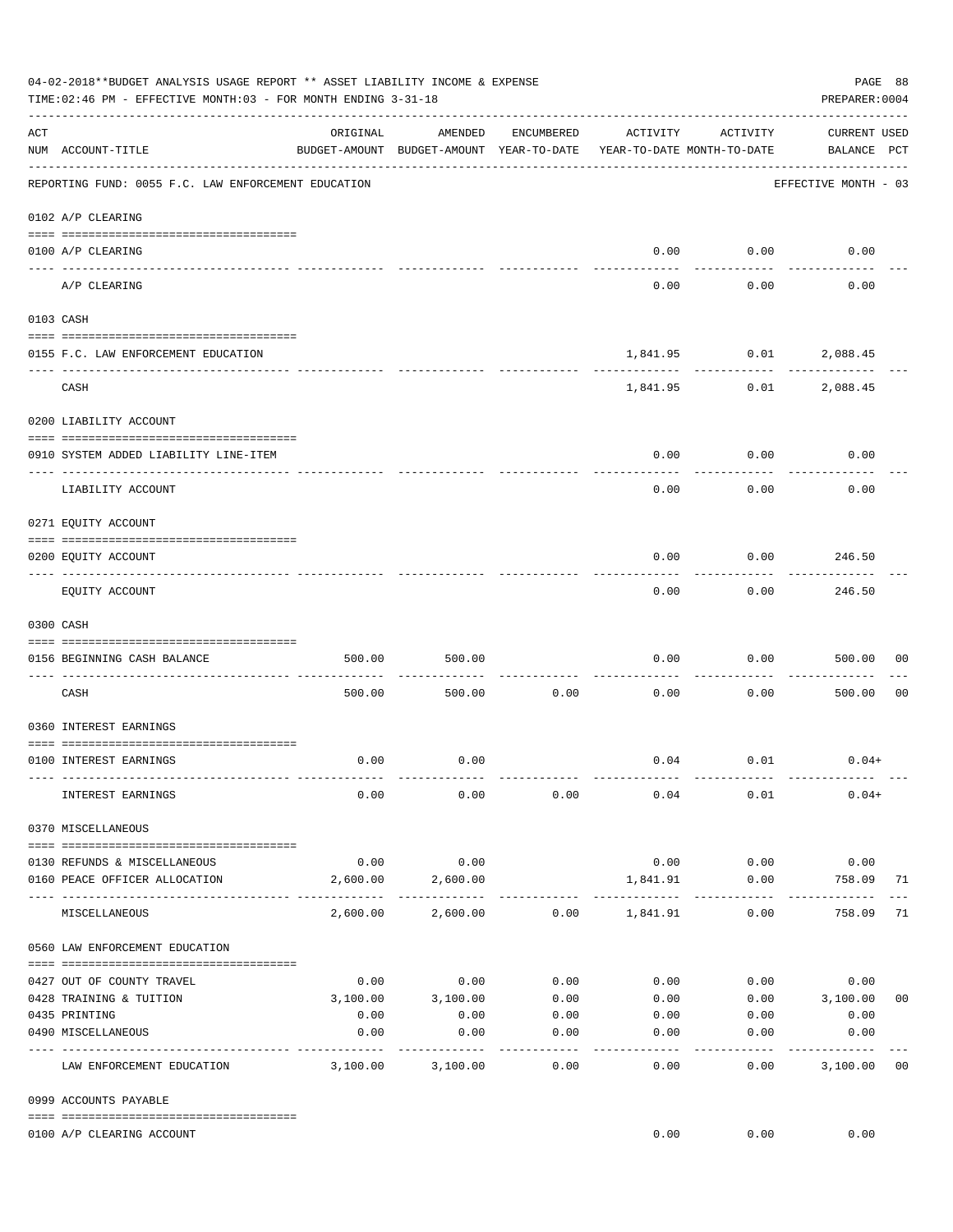|     | 04-02-2018**BUDGET ANALYSIS USAGE REPORT ** ASSET LIABILITY INCOME & EXPENSE<br>TIME:02:46 PM - EFFECTIVE MONTH:03 - FOR MONTH ENDING 3-31-18 |                           |                          |            |          |                                                     | PAGE 89<br>PREPARER: 0004 |                |
|-----|-----------------------------------------------------------------------------------------------------------------------------------------------|---------------------------|--------------------------|------------|----------|-----------------------------------------------------|---------------------------|----------------|
| ACT | NUM ACCOUNT-TITLE                                                                                                                             | ORIGINAL<br>BUDGET-AMOUNT | AMENDED<br>BUDGET-AMOUNT | ENCUMBERED | ACTIVITY | ACTIVITY<br>YEAR-TO-DATE YEAR-TO-DATE MONTH-TO-DATE | CURRENT USED<br>BALANCE   | PCT            |
|     | REPORTING FUND: 0055 F.C. LAW ENFORCEMENT EDUCATION                                                                                           |                           |                          |            |          |                                                     | EFFECTIVE MONTH - 03      |                |
|     | ACCOUNTS PAYABLE                                                                                                                              |                           |                          |            | 0.00     | 0.00                                                | 0.00                      |                |
|     | F.C. LAW ENFORCEMENT EDUCATION                                                                                                                |                           |                          |            |          |                                                     |                           |                |
|     | INCOME TOTALS                                                                                                                                 | 3.100.00                  | 3,100.00                 |            | 1,841.95 | 0.01                                                | 1,258.05                  | 59             |
|     | <b>EXPENSE TOTALS</b>                                                                                                                         | 3,100.00                  | 3,100.00                 | 0.00       | 0.00     | 0.00                                                | 3.100.00                  | 0 <sub>0</sub> |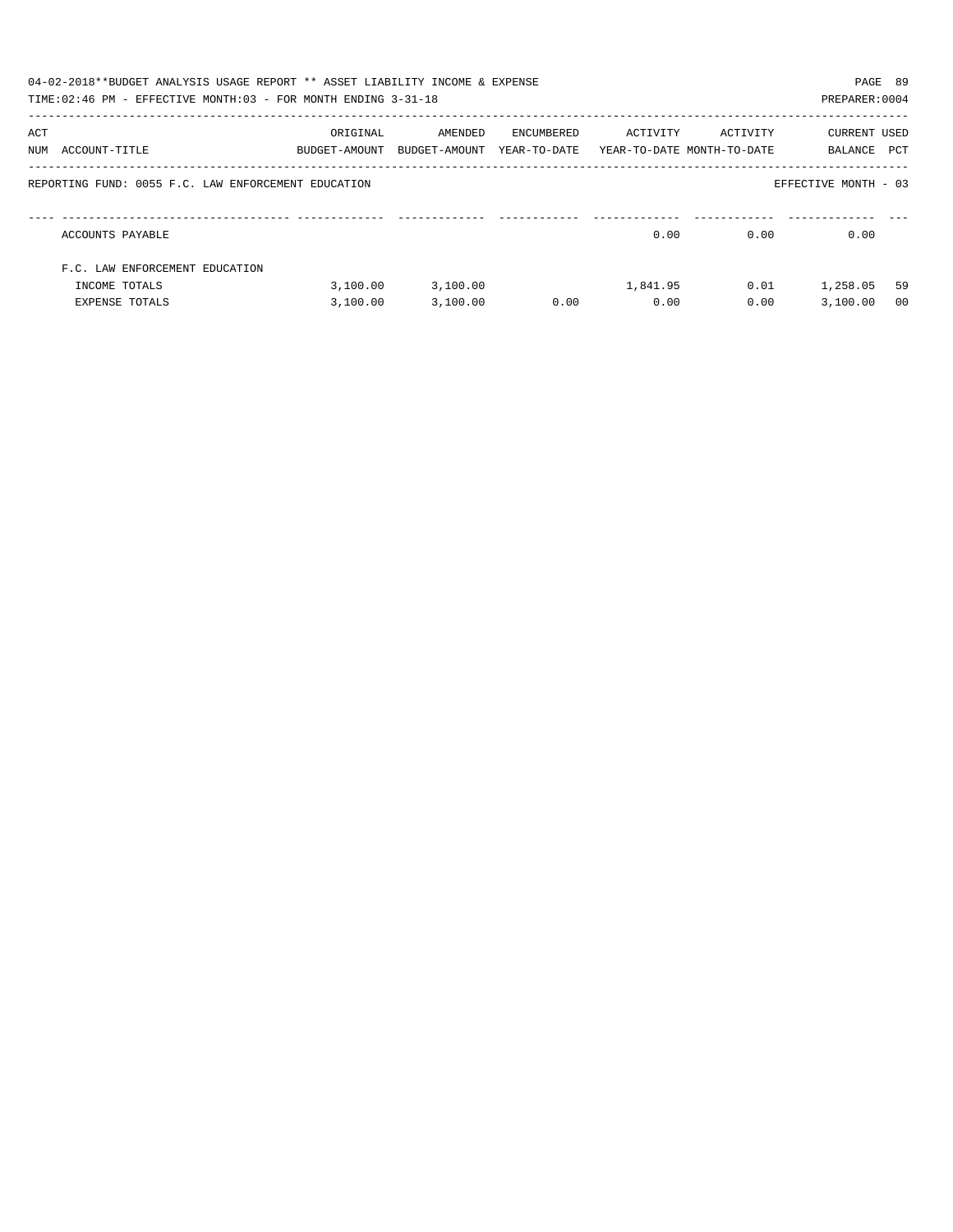|           | 04-02-2018**BUDGET ANALYSIS USAGE REPORT ** ASSET LIABILITY INCOME & EXPENSE<br>TIME: 02:46 PM - EFFECTIVE MONTH: 03 - FOR MONTH ENDING 3-31-18                                                                                                                                                                                                                                                                                                            |                                  |                                                     |              |                                        |                    | PREPARER: 0004                                                    | PAGE 90        |
|-----------|------------------------------------------------------------------------------------------------------------------------------------------------------------------------------------------------------------------------------------------------------------------------------------------------------------------------------------------------------------------------------------------------------------------------------------------------------------|----------------------------------|-----------------------------------------------------|--------------|----------------------------------------|--------------------|-------------------------------------------------------------------|----------------|
| ACT       | NUM ACCOUNT-TITLE                                                                                                                                                                                                                                                                                                                                                                                                                                          | ORIGINAL                         | AMENDED<br>BUDGET-AMOUNT BUDGET-AMOUNT YEAR-TO-DATE | ENCUMBERED   | ACTIVITY<br>YEAR-TO-DATE MONTH-TO-DATE | ACTIVITY           | <b>CURRENT USED</b><br>BALANCE PCT                                |                |
|           | REPORTING FUND: 0056 F C SHERIFF FORFEITURE                                                                                                                                                                                                                                                                                                                                                                                                                |                                  |                                                     |              |                                        |                    | EFFECTIVE MONTH - 03                                              |                |
|           | 0100 PAYROLL                                                                                                                                                                                                                                                                                                                                                                                                                                               |                                  |                                                     |              |                                        |                    |                                                                   |                |
|           | 0100 PAYROLL                                                                                                                                                                                                                                                                                                                                                                                                                                               |                                  |                                                     |              | 0.00                                   | 0.00               | 0.00                                                              |                |
| ---- ---  | PAYROLL                                                                                                                                                                                                                                                                                                                                                                                                                                                    |                                  |                                                     |              | 0.00                                   | 0.00               | 0.00                                                              |                |
|           | 0102 A/P CLEARING                                                                                                                                                                                                                                                                                                                                                                                                                                          |                                  |                                                     |              |                                        |                    |                                                                   |                |
|           | 0100 A/P CLEARING                                                                                                                                                                                                                                                                                                                                                                                                                                          |                                  |                                                     |              | 0.00                                   | 0.00               | 0.00                                                              |                |
|           | A/P CLEARING                                                                                                                                                                                                                                                                                                                                                                                                                                               |                                  |                                                     |              | 0.00                                   | 0.00               | 0.00                                                              |                |
|           | 0103 CASH                                                                                                                                                                                                                                                                                                                                                                                                                                                  |                                  |                                                     |              |                                        |                    |                                                                   |                |
|           |                                                                                                                                                                                                                                                                                                                                                                                                                                                            |                                  |                                                     |              |                                        |                    |                                                                   |                |
|           | 0156 CASH-F C SHERIFF FORFEITURE<br>0159 CASH-FEDERAL FORFEITURE 2018                                                                                                                                                                                                                                                                                                                                                                                      |                                  |                                                     |              | 226,667.99                             | 130,032.35-        | 32,034.96  14,442.13  49,895.15<br>226,667.99                     |                |
|           | CASH                                                                                                                                                                                                                                                                                                                                                                                                                                                       |                                  |                                                     |              | 258,702.95                             |                    | 115,590.22-276,563.14                                             |                |
|           | 0200 LIABILITY ACCOUNT                                                                                                                                                                                                                                                                                                                                                                                                                                     |                                  |                                                     |              |                                        |                    |                                                                   |                |
|           | 0910 SYSTEM ADDED LIABILITY LINE-ITEM                                                                                                                                                                                                                                                                                                                                                                                                                      |                                  |                                                     |              | 0.00                                   | 0.00               | 0.00                                                              |                |
|           | LIABILITY ACCOUNT                                                                                                                                                                                                                                                                                                                                                                                                                                          |                                  |                                                     |              | 0.00                                   | 0.00               | 0.00                                                              |                |
|           | 0271 EQUITY ACCOUNT                                                                                                                                                                                                                                                                                                                                                                                                                                        |                                  |                                                     |              |                                        |                    |                                                                   |                |
|           | 0200 EQUITY ACCOUNT                                                                                                                                                                                                                                                                                                                                                                                                                                        |                                  |                                                     |              | 0.00                                   | 0.00               | 17,860.19                                                         |                |
|           | EQUITY ACCOUNT                                                                                                                                                                                                                                                                                                                                                                                                                                             |                                  |                                                     |              | 0.00                                   | 0.00               | 17,860.19                                                         |                |
|           | 0300 CASH                                                                                                                                                                                                                                                                                                                                                                                                                                                  |                                  |                                                     |              |                                        |                    |                                                                   |                |
|           | 0156 BEGINNING CASH BALANCE                                                                                                                                                                                                                                                                                                                                                                                                                                |                                  | 18,000.00  18,000.00                                |              | 0.00                                   |                    | $0.00$ 18,000.00 00                                               |                |
|           | ------------- --------<br>CASH                                                                                                                                                                                                                                                                                                                                                                                                                             |                                  | -------------<br>$18,000.00$ $18,000.00$ 0.00       | ------------ | 0.00                                   |                    | .<br>$0.00$ 18,000.00                                             | 0 <sub>0</sub> |
|           | 0330 GRANTS                                                                                                                                                                                                                                                                                                                                                                                                                                                |                                  |                                                     |              |                                        |                    |                                                                   |                |
|           | $\verb c  = \verb c  = \verb c  = \verb c  = \verb c  = \verb c  = \verb c  = \verb c  = \verb c  = \verb c  = \verb c  = \verb c  = \verb c  = \verb c  = \verb c  = \verb c  = \verb c  = \verb c  = \verb c  = \verb c  = \verb c  = \verb c  = \verb c  = \verb c  = \verb c  = \verb c  = \verb c  = \verb c  = \verb c  = \verb c  = \verb c  = \verb c  = \verb c  = \verb c  = \verb c  = \verb c  = \verb c$<br>0560 BULLETPROOF VEST PARTNERSHIP | 0.00                             | 0.00                                                |              |                                        | $0.00$ 0.00        | 0.00                                                              |                |
| $- - - -$ | GRANTS                                                                                                                                                                                                                                                                                                                                                                                                                                                     | 0.00                             | -----------<br>0.00                                 | 0.00         | -------------<br>0.00                  | ----------<br>0.00 | 0.00                                                              |                |
|           | 0352 OTHER FOREITURES                                                                                                                                                                                                                                                                                                                                                                                                                                      |                                  |                                                     |              |                                        |                    |                                                                   |                |
|           |                                                                                                                                                                                                                                                                                                                                                                                                                                                            |                                  |                                                     |              |                                        |                    |                                                                   |                |
|           | 0200 CONTRABAND FOREITURE<br>0300 PLEA BARGAIN AGREEMENT                                                                                                                                                                                                                                                                                                                                                                                                   | 0.00                             | 0.00                                                |              | 0.00                                   | 0.00               | 5,000.00  10,000.00  44,369.55  18,071.10  34,369.55  444<br>0.00 |                |
|           | OTHER FOREITURES                                                                                                                                                                                                                                                                                                                                                                                                                                           |                                  | -----------                                         |              |                                        |                    | 5,000.00  10,000.00  0.00  44,369.55  18,071.10  34,369.55+  444  |                |
|           | 0355 FEDERAL FORFEITURE FUNDS 2018                                                                                                                                                                                                                                                                                                                                                                                                                         |                                  |                                                     |              |                                        |                    |                                                                   |                |
|           | 0560 FEDERAL FORFEITURE FUNDS 2018                                                                                                                                                                                                                                                                                                                                                                                                                         | 0.00                             | 219,000.00                                          |              |                                        |                    | $428,333.82$ $0.00$ $209,333.82+196$                              |                |
|           | FEDERAL FORFEITURE FUNDS 2018                                                                                                                                                                                                                                                                                                                                                                                                                              | ------ ------------- ----------- | 0.00 219,000.00                                     |              | $0.00$ $428,333.82$                    | 0.00               | 209, 333.82+ 196                                                  |                |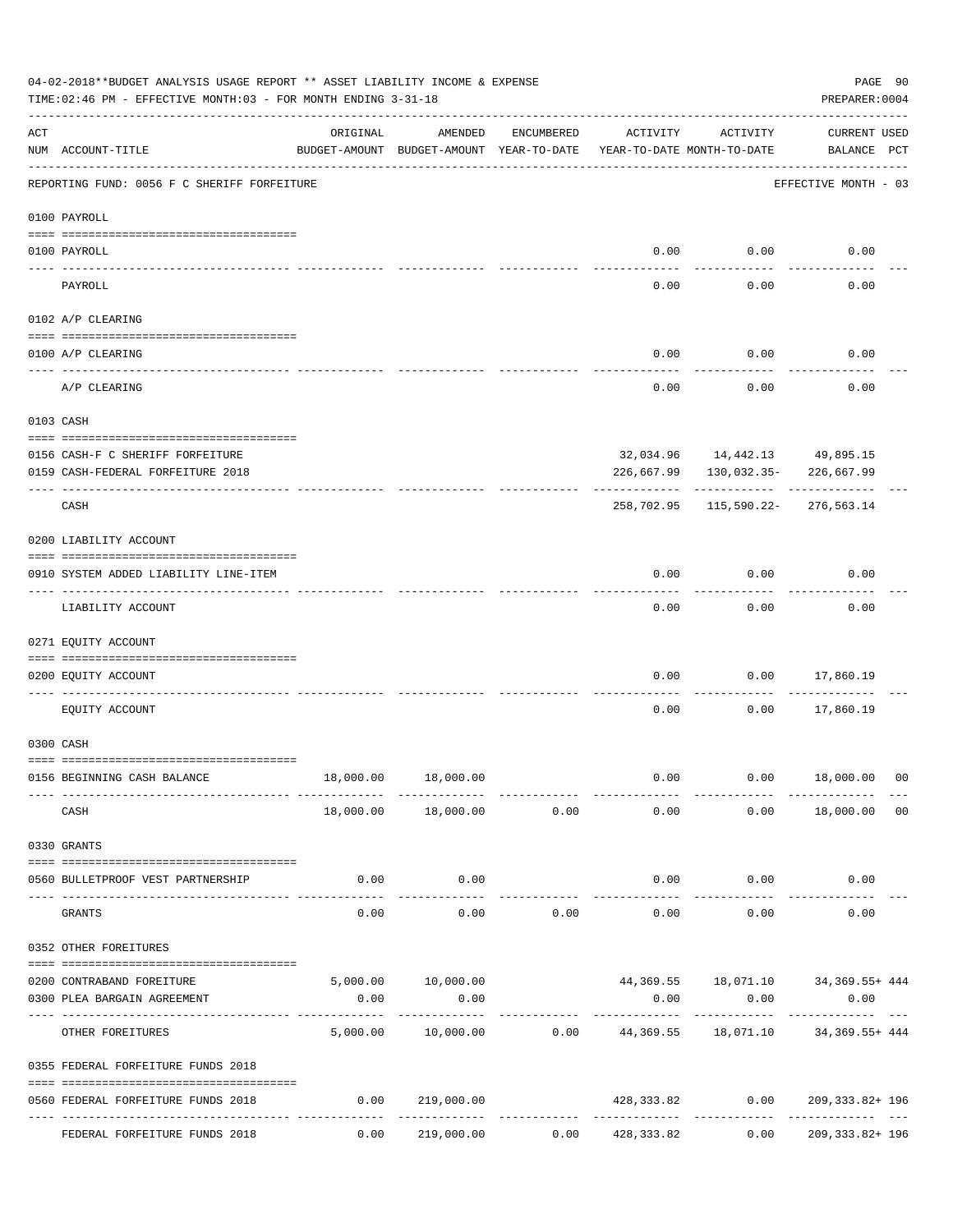|     | TIME:02:46 PM - EFFECTIVE MONTH:03 - FOR MONTH ENDING 3-31-18 |                  |                                                                                |              |                               |                | PREPARER: 0004                     |                |
|-----|---------------------------------------------------------------|------------------|--------------------------------------------------------------------------------|--------------|-------------------------------|----------------|------------------------------------|----------------|
| ACT | NUM ACCOUNT-TITLE                                             | ORIGINAL         | AMENDED<br>BUDGET-AMOUNT BUDGET-AMOUNT YEAR-TO-DATE YEAR-TO-DATE MONTH-TO-DATE | ENCUMBERED   | ACTIVITY                      | ACTIVITY       | <b>CURRENT USED</b><br>BALANCE PCT |                |
|     | REPORTING FUND: 0056 F C SHERIFF FORFEITURE                   |                  |                                                                                |              |                               |                | EFFECTIVE MONTH - 03               |                |
|     | 0360 INTEREST EARNINGS                                        |                  |                                                                                |              |                               |                |                                    |                |
|     | 0100 INTEREST EARNINGS-SO FORFEITURE                          | 0.00             | 0.00                                                                           |              |                               | $9.29$ $3.19$  | $9.29+$                            |                |
|     | 0159 INTEREST EARNINGS-FEDERAL FORF 201                       | 0.00             | 0.00                                                                           |              | 0.00                          | 0.00           | 0.00                               |                |
|     |                                                               |                  |                                                                                |              |                               |                |                                    |                |
|     | INTEREST EARNINGS                                             | 0.00             | 0.00                                                                           | 0.00         | 9.29                          | 3.19           | $9.29+$                            |                |
|     | 0370 MISCELLANEOUS                                            |                  |                                                                                |              |                               |                |                                    |                |
|     |                                                               |                  |                                                                                |              |                               |                |                                    |                |
|     | 0108 FEDERAL OT REIMBURSEMENT                                 | 0.00             | 0.00                                                                           |              | 0.00                          | 0.00           | 0.00                               |                |
|     | 0130 REFUNDS & MISCELLANEOUS                                  | 0.00             | 2,016.00                                                                       |              | 3,712.11                      | 0.00           | 1,696.11+ 184                      |                |
|     | MISCELLANEOUS                                                 | 0.00             | 2,016.00                                                                       | 0.00         | 3,712.11                      | 0.00           | 1,696.11+ 184                      |                |
|     | 0390 TRANSFERS                                                |                  |                                                                                |              |                               |                |                                    |                |
|     |                                                               |                  |                                                                                |              |                               |                |                                    |                |
|     | 0140 TRANSFERS IN                                             | 0.00             | 0.00                                                                           |              | 0.00                          | 0.00           | 0.00                               |                |
|     | TRANSFERS                                                     | 0.00             | 0.00                                                                           | 0.00         | 0.00                          | 0.00           | 0.00                               |                |
|     | 0560 F C SHERIFF FORFEITURE                                   |                  |                                                                                |              |                               |                |                                    |                |
|     |                                                               |                  |                                                                                |              |                               |                |                                    |                |
|     | 0108 SALARY                                                   | 0.00             | 0.00                                                                           | 0.00         | 0.00                          | 0.00           | 0.00                               |                |
|     | 0201 SOCIAL SECURITY TAXES                                    | 0.00             | 0.00                                                                           | 0.00         | 0.00                          | 0.00           | 0.00                               |                |
|     | 0202 GROUP HEALTH INSURANCE                                   | 0.00             | 0.00                                                                           | 0.00         | 0.00                          | 0.00           | 0.00                               |                |
|     | 0203 RETIREMENT                                               | 0.00             | 0.00                                                                           | 0.00         | 0.00                          | 0.00           | 0.00                               |                |
|     | 0204 WORKERS COMPENSATION                                     | 0.00             | 0.00                                                                           | 0.00         | 63.79                         | 0.00           | $63.79-$                           |                |
|     | 0205 MEDICARE TAX                                             | 0.00             | 0.00                                                                           | 0.00         | 0.00                          | 0.00           | 0.00                               |                |
|     | 0310 SUPPLIES                                                 | 2,627.49         | 6,463.01                                                                       | 0.00         | 3,217.69                      | 2,435.33       | 3, 245.32                          | 50             |
|     | 0316 EMPLOYEE AWARDS BANQUET                                  | 0.00             | 0.00                                                                           | 0.00         | 0.00                          | 0.00           | 0.00                               |                |
|     | 0395 UNIFORMS/PROT.VESTS<br>0423 INTERNET SERVICE             | 1,000.00         | 3,016.00                                                                       | 0.00<br>0.00 | 435.00                        | 0.00<br>455.88 | 2,581.00                           | 14<br>42       |
|     | 0427 OUT OF COUNTY TRAVEL                                     | 3,250.00<br>0.00 | 3,250.00<br>0.00                                                               | 0.00         | 1,367.64<br>0.00              | 0.00           | 1,882.36<br>0.00                   |                |
|     | 0428 TRAINING & TUITION                                       | 0.00             | 288.45                                                                         | 0.00         | 288.45                        | 0.00           |                                    | 0.00 100       |
|     | 0452 R & M EQUIPMENT                                          | 0.00             | 0.00                                                                           | 0.00         | 0.00                          | 0.00           | 0.00                               |                |
|     | 0454 R&M AUTO                                                 | 0.00             | 0.00                                                                           | 0.00         | 0.00                          | 0.00           | 0.00                               |                |
|     | 0460 EQUIPMENT RENTAL/LEASE                                   | 0.00             | 142.03                                                                         | 0.00         | 142.03                        | 0.00           |                                    | 0.00 100       |
|     | 0490 MISCELLANEOUS                                            | 0.00             | 734.00                                                                         | 0.00         | 734.00                        | 0.00           |                                    | 0.00 100       |
|     | 0495 NARCOTICS AND/OR OTHER INVESTIGATI                       | 3,000.00         | 3,000.00                                                                       | 0.00         | 2,500.00                      | 0.00           | 500.00                             | 83             |
|     | 0499 BANK SERVICE FEES                                        | 135.00           | 135.00                                                                         | 0.00         | 0.00                          | 0.00           | 135.00                             | 0 <sub>0</sub> |
|     | 0571 AUTOMOBILES                                              | 0.00             | 0.00                                                                           | 0.00         | 0.00                          | 0.00           | 0.00                               |                |
|     | 0572 OFFICE EQUIPMENT                                         | 0.00             | 0.00                                                                           | 0.00         | 0.00                          | 0.00           | 0.00                               |                |
|     | 0573 TELEPHONE EQUIPMENT                                      | 0.00             | 0.00                                                                           | 0.00         | 0.00                          | 0.00           | 0.00                               |                |
|     | 0580 INVESTIGATIVE EQUIPMENT                                  | 3,365.00         | 3,365.00                                                                       | 0.00         | 3,328.00                      | 0.00           | 37.00                              | 99             |
|     | F C SHERIFF FORFEITURE                                        |                  | 13,377.49 20,393.49                                                            |              | $0.00$ $12,076.60$ $2,891.21$ |                | 8,316.89 59                        |                |
|     | 0565 INVESTIGATOR CRIMES AGAINST CHILDR                       |                  |                                                                                |              |                               |                |                                    |                |
|     | 0108 SALARY                                                   | 6,278.63         | 6,278.63                                                                       | 0.00         | 2,656.39                      | 482.98         | 3,622.24                           | 42             |
|     | 0201 SOCIAL SECURITY TAXES                                    | 389.28           | 389.28                                                                         | 0.00         | 164.67                        | 29.94          | 224.61                             | 42             |
|     | 0202 GROUP HEALTH INSURANCE                                   | 1,993.97         | 1,993.97                                                                       | 0.00         | 812.90                        | 162.58         | 1,181.07                           | 41             |
|     | 0203 RETIREMENT                                               | 714.51           | 714.51                                                                         | 0.00         | 299.87                        | 55.54          | 414.64                             | 42             |
|     | 0204 WORKERS COMPENSATION                                     | 155.08           | 155.08                                                                         | 0.00         | 0.00                          | 0.00           | 155.08                             | 0 <sub>0</sub> |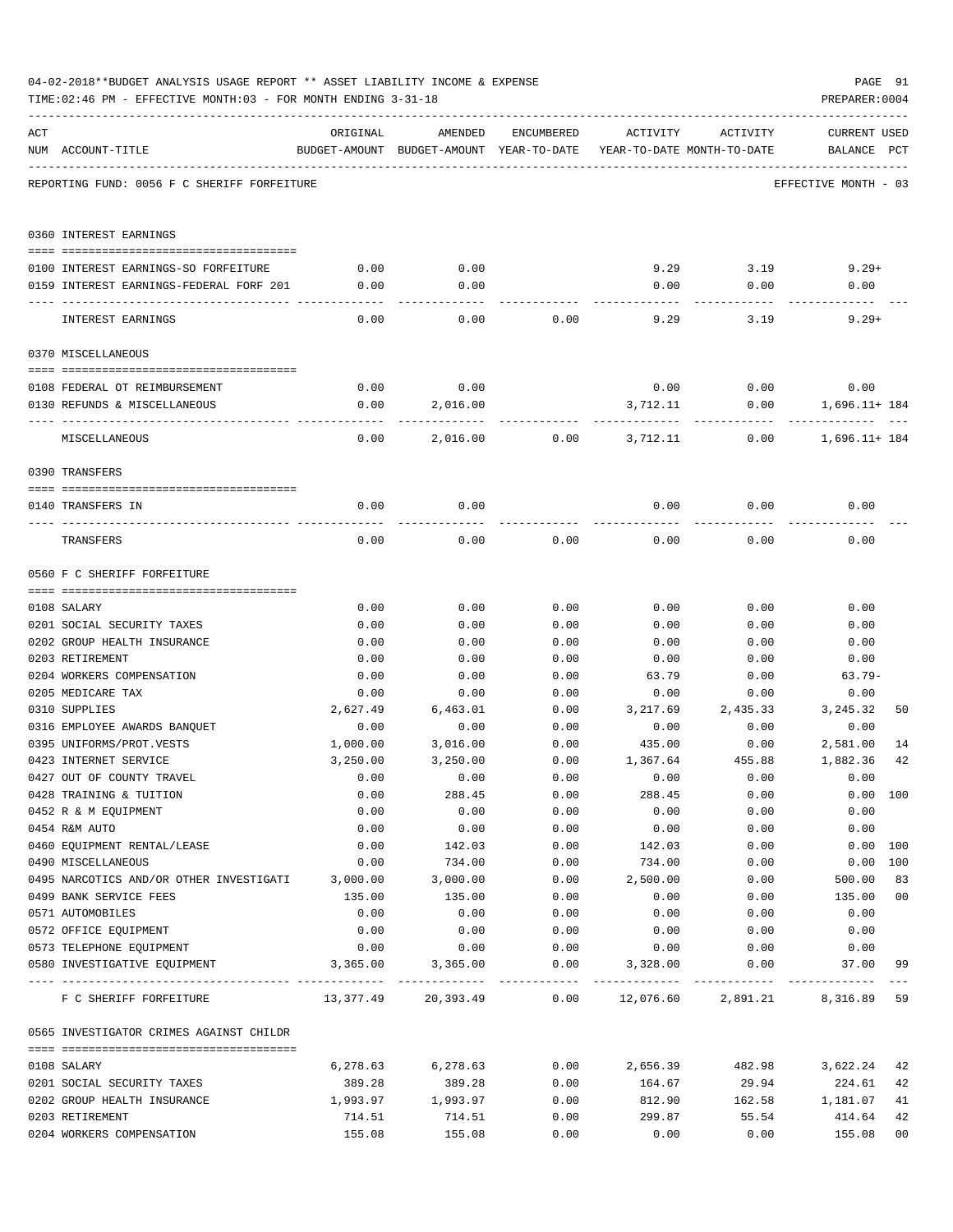## 04-02-2018\*\*BUDGET ANALYSIS USAGE REPORT \*\* ASSET LIABILITY INCOME & EXPENSE PAGE 92

TIME:02:46 PM - EFFECTIVE MONTH:03 - FOR MONTH ENDING 3-31-18 PREPARER:0004

| ACT |                                                                                       | ORIGINAL    | AMENDED                                            | ENCUMBERED      | ACTIVITY                   | ACTIVITY | <b>CURRENT USED</b>                          |    |
|-----|---------------------------------------------------------------------------------------|-------------|----------------------------------------------------|-----------------|----------------------------|----------|----------------------------------------------|----|
|     | NUM ACCOUNT-TITLE                                                                     |             | BUDGET-AMOUNT BUDGET-AMOUNT YEAR-TO-DATE           |                 | YEAR-TO-DATE MONTH-TO-DATE |          | BALANCE PCT                                  |    |
|     | REPORTING FUND: 0056 F C SHERIFF FORFEITURE                                           |             |                                                    |                 |                            |          | EFFECTIVE MONTH - 03                         |    |
|     | 0205 MEDICARE TAX                                                                     |             | $91.04$ $91.04$ $0.00$ $38.50$ $7.00$ $52.54$ $42$ |                 |                            |          |                                              |    |
|     | INVESTIGATOR CRIMES AGAINST CHILDR 9,622.51 9,622.51 0.00 3,972.33 738.04 5,650.18 41 |             |                                                    |                 |                            |          |                                              |    |
|     | 0570 FEDERAL FORFEITURE FUNDS 2018                                                    |             |                                                    |                 |                            |          |                                              |    |
|     | 0310 OFFICE & MISC. SUPPLIES                                                          | 0.00        | 2,000.00                                           |                 |                            |          | 0.00 1,084.70 1,084.70 915.30 54             |    |
|     | 0395 UNIFORMS/PROT. VESTS/BADGES                                                      | 0.00        | 0.00                                               | 0.00            | $0.00$ 0.00                |          | 0.00                                         |    |
|     | 0571 AUTOMOBILES                                                                      | 0.00        | 95,800.00                                          | 0.00            |                            |          | 95,756.03 24,942.40 43.97 100                |    |
|     | 0574 TECHNOLOGY                                                                       | 0.00        | 105,787.83                                         | 0.00            |                            |          | 104,832.16 104,008.16 955.67                 | 99 |
|     | 0579 WEAPONS                                                                          | 0.00        |                                                    | 15,412.17 0.00  | --------------             |          | $0.00$ $0.00$ $15,412.17$ 00                 |    |
|     | FEDERAL FORFEITURE FUNDS 2018                                                         | $\sim$ 0.00 |                                                    | 219,000.00 0.00 |                            |          | 201,672.89 130,035.26 17,327.11 92           |    |
|     | 0999 ACCOUNTS PAYABLE                                                                 |             |                                                    |                 |                            |          |                                              |    |
|     | -2000000000000000000000000000000000000<br>0100 A/P CLEARING ACCOUNT                   |             |                                                    |                 | 0.00                       |          | $0.00$ 0.00                                  |    |
|     | ACCOUNTS PAYABLE                                                                      |             |                                                    |                 |                            | 0.00     | ----------------------------<br>0.00<br>0.00 |    |
|     | F C SHERIFF FORFEITURE                                                                |             |                                                    |                 |                            |          |                                              |    |
|     | INCOME TOTALS                                                                         |             | 23,000.00 249,016.00                               |                 |                            |          | $476,424.77$ 18,074.29 227,408.77+ 191       |    |
|     | <b>EXPENSE TOTALS</b>                                                                 | 23,000.00   | 249,016.00                                         | 0.00            | 217,721.82                 |          | 133,664.51 31,294.18 87                      |    |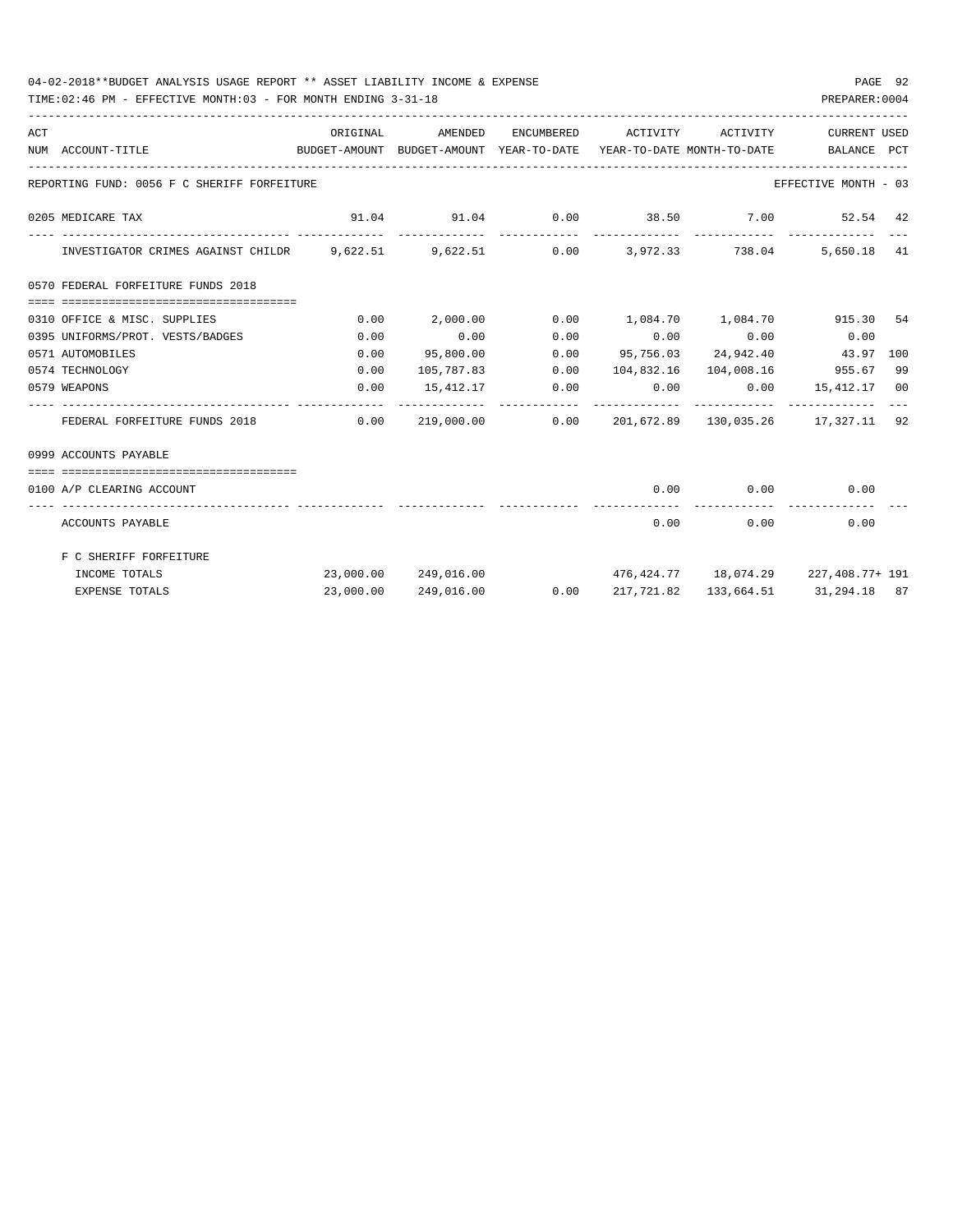|     | 04-02-2018**BUDGET ANALYSIS USAGE REPORT ** ASSET LIABILITY INCOME & EXPENSE<br>TIME:02:46 PM - EFFECTIVE MONTH:03 - FOR MONTH ENDING 3-31-18 |          |                                                     |            |          |                                        | PAGE 93<br>PREPARER: 0004          |
|-----|-----------------------------------------------------------------------------------------------------------------------------------------------|----------|-----------------------------------------------------|------------|----------|----------------------------------------|------------------------------------|
| ACT | NUM ACCOUNT-TITLE                                                                                                                             | ORIGINAL | AMENDED<br>BUDGET-AMOUNT BUDGET-AMOUNT YEAR-TO-DATE | ENCUMBERED | ACTIVITY | ACTIVITY<br>YEAR-TO-DATE MONTH-TO-DATE | <b>CURRENT USED</b><br>BALANCE PCT |
|     | REPORTING FUND: 0057 SHERIFF K-9 UNIT                                                                                                         |          |                                                     |            |          |                                        | EFFECTIVE MONTH - 03               |
|     | 0103 CASH                                                                                                                                     |          |                                                     |            |          |                                        |                                    |
|     | 0100 SHERIFF K-9 UNIT-COMB. FUND CHECKIN                                                                                                      |          |                                                     |            | 0.00     | 0.00                                   | 595.29                             |
|     | CASH                                                                                                                                          |          |                                                     |            | 0.00     | 0.00                                   | 595.29                             |
|     | 0200 SYSTEM ADDED LIABILITY DEPARTMENT                                                                                                        |          |                                                     |            |          |                                        |                                    |
|     | 0910 SYSTEM ADDED LIABILITY LINE-ITEM                                                                                                         |          |                                                     |            | 0.00     | 0.00                                   | 0.00                               |
|     | SYSTEM ADDED LIABILITY DEPARTMENT                                                                                                             |          |                                                     |            | 0.00     | 0.00                                   | 0.00                               |
|     | 0271 EQUITY ACCOUNT                                                                                                                           |          |                                                     |            |          |                                        |                                    |
|     | 0200 EQUITY ACCOUNT<br>---- -----------                                                                                                       |          |                                                     |            | 0.00     | 0.00                                   | 595.29                             |
|     | EQUITY ACCOUNT                                                                                                                                |          |                                                     |            | 0.00     | 0.00                                   | 595.29                             |
|     | 0300 CASH                                                                                                                                     |          |                                                     |            |          |                                        |                                    |
|     | 0157 BEGINNING CASH BALANCE                                                                                                                   | 0.00     | 0.00                                                |            | 0.00     | 0.00                                   | 0.00                               |
|     | CASH                                                                                                                                          | 0.00     | 0.00                                                | 0.00       | 0.00     | 0.00                                   | 0.00                               |
|     | 0360 INTEREST INCOME                                                                                                                          |          |                                                     |            |          |                                        |                                    |
|     | 0100 INTEREST EARNINGS                                                                                                                        | 0.00     | 0.00                                                |            | 0.00     | 0.00                                   | 0.00                               |
|     | INTEREST INCOME                                                                                                                               | 0.00     | 0.00                                                | 0.00       | 0.00     | 0.00                                   | 0.00                               |
|     | 0370 MISCELLANEOUS INCOME                                                                                                                     |          |                                                     |            |          |                                        |                                    |
|     | 0560 SHERIFF K-9 UNIT                                                                                                                         | 0.00     | 0.00                                                |            | 0.00     | 0.00                                   | 0.00                               |
|     | MISCELLANEOUS INCOME                                                                                                                          | 0.00     | 0.00                                                | 0.00       | 0.00     | 0.00                                   | 0.00                               |
|     | 0560 SHERIFF K-9 UNIT                                                                                                                         |          |                                                     |            |          |                                        |                                    |
|     | 0310 SUPPLIES                                                                                                                                 | 0.00     | 0.00                                                | 0.00       | 0.00     | 0.00                                   | 0.00                               |
|     | 0395 UNIFORMS                                                                                                                                 | 0.00     | 0.00                                                | 0.00       | 0.00     | 0.00                                   | 0.00                               |
|     | 0427 OUT OF COUNTY TRAVEL                                                                                                                     | 0.00     | 0.00                                                | 0.00       | 0.00     | 0.00                                   | 0.00                               |
|     | 0428 TRAINING/TUITION                                                                                                                         | 0.00     | 0.00                                                | 0.00       | 0.00     | 0.00                                   | 0.00                               |
|     | 0571 EQUIPMENT                                                                                                                                | 0.00     | 0.00                                                | 0.00       | 0.00     | 0.00                                   | 0.00                               |
|     | 0580 PURCHASE OF ANIMAL                                                                                                                       | 0.00     | 0.00                                                | 0.00       | 0.00     | 0.00                                   | 0.00                               |
|     | SHERIFF K-9 UNIT                                                                                                                              | 0.00     | 0.00                                                | 0.00       | 0.00     | 0.00                                   | 0.00                               |
|     | SHERIFF K-9 UNIT                                                                                                                              |          |                                                     |            |          |                                        |                                    |
|     | INCOME TOTALS                                                                                                                                 | 0.00     | 0.00                                                |            | 0.00     | 0.00                                   | 0.00                               |
|     | EXPENSE TOTALS                                                                                                                                | 0.00     | 0.00                                                | 0.00       | 0.00     | 0.00                                   | 0.00                               |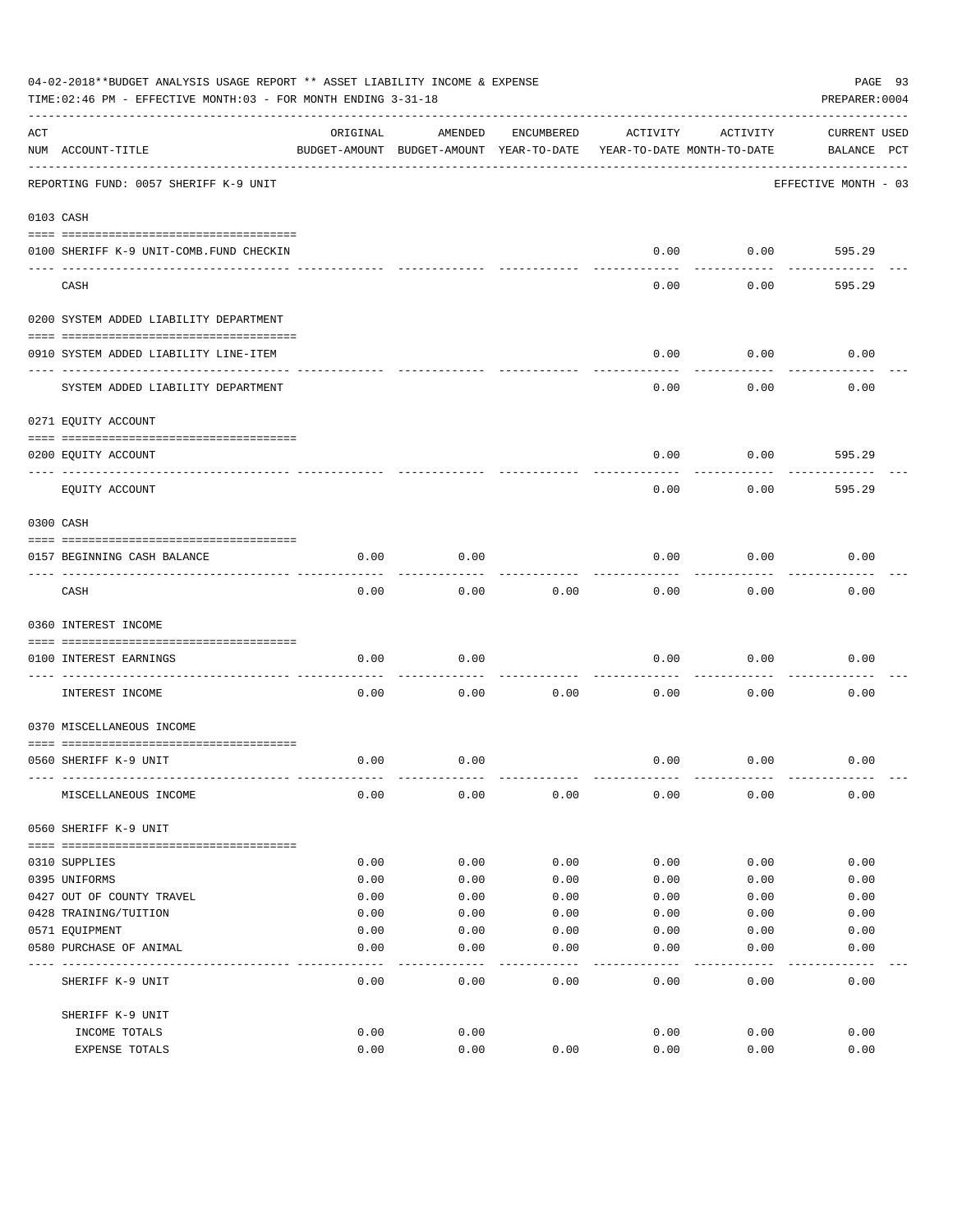| 04-02-2018**BUDGET ANALYSIS USAGE REPORT ** ASSET LIABILITY INCOME & EXPENSE<br>TIME: 02:46 PM - EFFECTIVE MONTH: 03 - FOR MONTH ENDING 3-31-18 |                                                           |                      |                            |                       |                                                                                 |                          |                                    |                |
|-------------------------------------------------------------------------------------------------------------------------------------------------|-----------------------------------------------------------|----------------------|----------------------------|-----------------------|---------------------------------------------------------------------------------|--------------------------|------------------------------------|----------------|
| ACT                                                                                                                                             | NUM ACCOUNT-TITLE                                         | ORIGINAL             | AMENDED                    | ENCUMBERED            | ACTIVITY<br>BUDGET-AMOUNT BUDGET-AMOUNT YEAR-TO-DATE YEAR-TO-DATE MONTH-TO-DATE | ACTIVITY                 | <b>CURRENT USED</b><br>BALANCE PCT |                |
|                                                                                                                                                 | REPORTING FUND: 0059 DRUG COURT PROGRAM                   |                      |                            |                       |                                                                                 |                          | EFFECTIVE MONTH - 03               |                |
|                                                                                                                                                 | 0103 CASH                                                 |                      |                            |                       |                                                                                 |                          |                                    |                |
|                                                                                                                                                 | 0100 DRUG COURT-COMBINED FUNDS                            |                      |                            |                       |                                                                                 | 814.06- 531.71 33,615.60 |                                    |                |
|                                                                                                                                                 | CASH                                                      |                      |                            |                       | 814.06-                                                                         | ------------             | --------<br>531.71 33,615.60       |                |
|                                                                                                                                                 | 0120 RECEIVABLES                                          |                      |                            |                       |                                                                                 |                          |                                    |                |
|                                                                                                                                                 | 0313 DUE FROM OTHER FUNDS                                 |                      |                            |                       | 0.00                                                                            | $0.00$ 1,650.01          | ____________                       |                |
|                                                                                                                                                 | RECEIVABLES                                               |                      |                            |                       | 0.00                                                                            |                          | $0.00$ 1,650.01                    |                |
|                                                                                                                                                 | 0200 SYSTEM ADDED LIABILITY DEPARTMENT                    |                      |                            |                       |                                                                                 |                          |                                    |                |
|                                                                                                                                                 | 0910 SYSTEM ADDED LIABILITY LINE-ITEM                     |                      |                            |                       |                                                                                 |                          | $1,350.00 - 0.00 - 1,350.00 -$     |                |
|                                                                                                                                                 | SYSTEM ADDED LIABILITY DEPARTMENT                         |                      |                            |                       | 1,350.00-                                                                       | 0.00                     | 1,350.00-                          |                |
|                                                                                                                                                 | 0271 EQUITY ACCOUNT                                       |                      |                            |                       |                                                                                 |                          |                                    |                |
|                                                                                                                                                 | 0200 EQUITY ACCOUNT                                       |                      |                            |                       | 0.00                                                                            | $0.00$ 36,079.67         |                                    |                |
|                                                                                                                                                 | EQUITY ACCOUNT                                            |                      |                            |                       | 0.00                                                                            |                          | $0.00$ 36,079.67                   |                |
|                                                                                                                                                 | 0300 CASH                                                 |                      |                            |                       |                                                                                 |                          |                                    |                |
|                                                                                                                                                 | 0159 BEGINNING CASH BALANCE                               |                      | 10,000.00 10,000.00        |                       | 0.00<br>------------- -------------                                             | ----------               | 0.00 10,000.00                     | 00             |
|                                                                                                                                                 | CASH                                                      |                      | 10,000.00    10,000.00     | 0.00                  | 0.00                                                                            | 0.00                     | 10,000.00                          | 0 <sub>0</sub> |
|                                                                                                                                                 | 0360 INTEREST EARNINGS                                    |                      |                            |                       |                                                                                 |                          |                                    |                |
|                                                                                                                                                 | 0100 INTEREST EARNINGS                                    |                      | 15.00 15.00                |                       |                                                                                 | 12.40 1.84               | 2.60                               | 83             |
|                                                                                                                                                 | INTEREST EARNINGS                                         | 15.00                | 15.00                      | 0.00                  | 12.40 1.84                                                                      |                          | 2.60                               | 83             |
|                                                                                                                                                 | 0370 DRUG COURT INCOME                                    |                      |                            |                       |                                                                                 |                          |                                    |                |
|                                                                                                                                                 | 0425 DRUG COURT FEE                                       |                      | 4,000.00 4,000.00          |                       | 2,496.04                                                                        |                          | 529.87 1,503.96 62                 |                |
|                                                                                                                                                 | DRUG COURT INCOME                                         | 4,000.00             |                            |                       | $4,000.00$ $0.00$ $2,496.04$                                                    |                          | 529.87 1,503.96                    | 62             |
|                                                                                                                                                 | 0425 DRUG COURT EXPENSE                                   |                      |                            |                       |                                                                                 |                          |                                    |                |
|                                                                                                                                                 |                                                           |                      |                            |                       |                                                                                 |                          |                                    |                |
|                                                                                                                                                 | 0433 DRUG COURT PROGRAMS<br>0437 ATTORNEY FEES DRUG COURT | 5,415.00<br>3,600.00 | 5,415.00<br>3,600.00       |                       | $0.00$ 240.00 0.00<br>$0.00$ 1,732.50                                           |                          | 5,175.00<br>$0.00$ 1,867.50        | 04<br>48       |
|                                                                                                                                                 | 0439 INVESTIGATOR EXPENSE                                 | 5,000.00             | 5,000.00                   | 0.00                  | 0.00                                                                            | 0.00                     | 5,000.00                           | 0 <sub>0</sub> |
|                                                                                                                                                 | DRUG COURT EXPENSE                                        | 14,015.00            | -------------<br>14,015.00 | -------------<br>0.00 | ---------<br>1,972.50                                                           | -----------<br>0.00      | ------------<br>12,042.50 14       | $- - -$        |
|                                                                                                                                                 | DRUG COURT PROGRAM                                        |                      |                            |                       |                                                                                 |                          |                                    |                |
|                                                                                                                                                 | INCOME TOTALS                                             |                      | 14,015.00 14,015.00        |                       | 2,508.44                                                                        |                          | 531.71 11,506.56                   | 18             |
|                                                                                                                                                 | EXPENSE TOTALS                                            |                      | 14,015.00 14,015.00        | 0.00                  | 1,972.50                                                                        | 0.00                     | 12,042.50                          | 14             |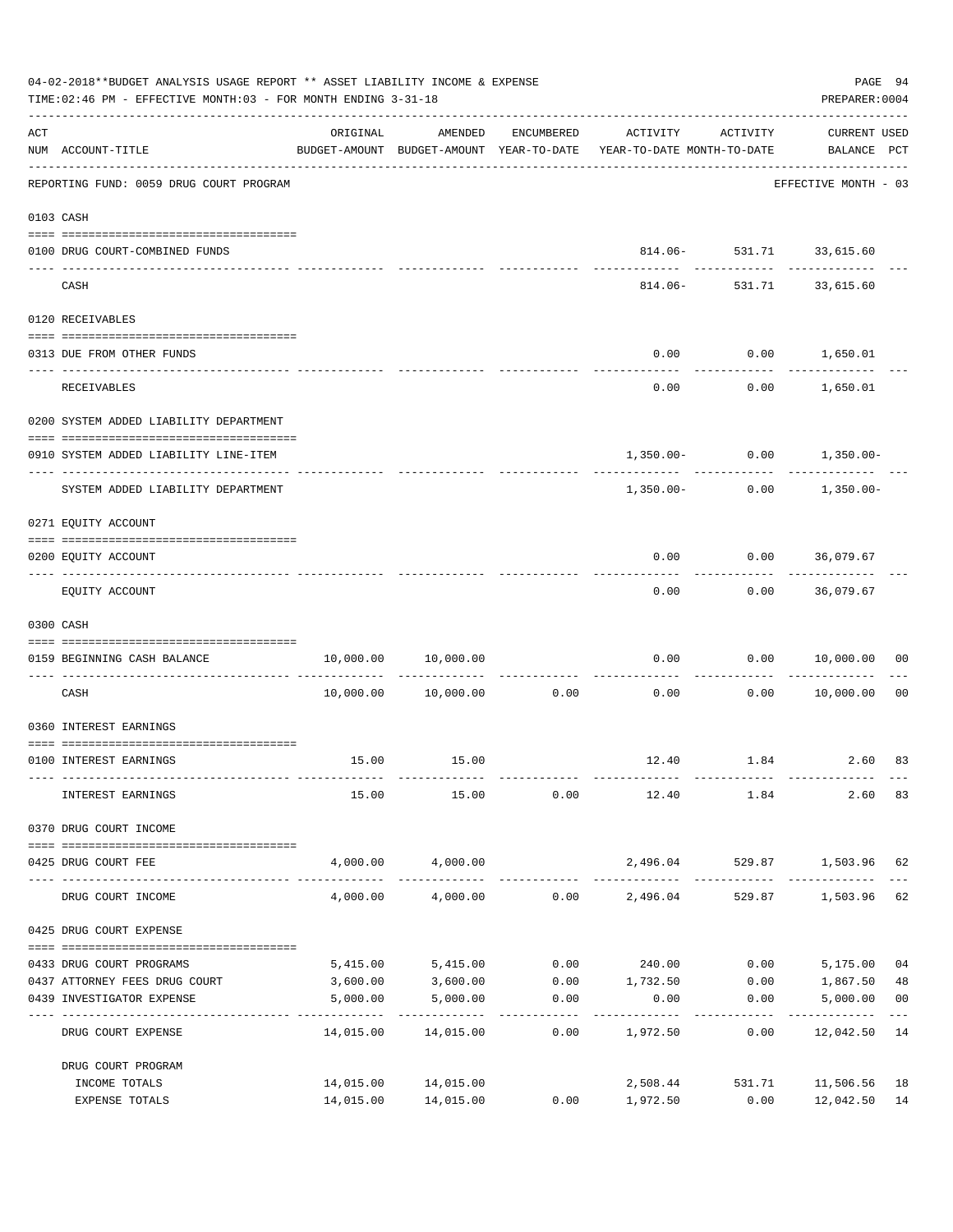|     | 04-02-2018**BUDGET ANALYSIS USAGE REPORT ** ASSET LIABILITY INCOME & EXPENSE<br>TIME: 02:46 PM - EFFECTIVE MONTH: 03 - FOR MONTH ENDING 3-31-18 |                         |                                                                                |            |                            |                                   | PAGE 95<br>PREPARER: 0004                      |
|-----|-------------------------------------------------------------------------------------------------------------------------------------------------|-------------------------|--------------------------------------------------------------------------------|------------|----------------------------|-----------------------------------|------------------------------------------------|
| ACT | NUM ACCOUNT-TITLE                                                                                                                               | ORIGINAL                | AMENDED<br>BUDGET-AMOUNT BUDGET-AMOUNT YEAR-TO-DATE YEAR-TO-DATE MONTH-TO-DATE | ENCUMBERED | ACTIVITY                   | ACTIVITY                          | <b>CURRENT USED</b><br>BALANCE PCT             |
|     | -----------------------------------<br>REPORTING FUND: 0060 SINKING FUND                                                                        |                         |                                                                                |            |                            |                                   | EFFECTIVE MONTH - 03                           |
|     | 0103 CASH                                                                                                                                       |                         |                                                                                |            |                            |                                   |                                                |
|     | 0100 SINKING-COMBINED FUND CHECKING                                                                                                             |                         |                                                                                |            |                            | 140,022.06  16,819.05  166,931.44 |                                                |
|     | 0175 TEXPOOL                                                                                                                                    |                         |                                                                                |            | 0.00                       | 0.00                              | 0.00                                           |
|     | CASH                                                                                                                                            |                         |                                                                                |            |                            | 140,022.06 16,819.05              | 166,931.44                                     |
|     | 0120 RECEIVABLES                                                                                                                                |                         |                                                                                |            |                            |                                   |                                                |
|     | 0311 TAXES RECEIVABLE                                                                                                                           |                         |                                                                                |            | 0.00                       | 0.00                              | 0.00                                           |
|     | 0312 DUE FROM OTHER GOVERNMENT                                                                                                                  |                         |                                                                                |            | 0.00                       | 0.00                              | 0.00                                           |
|     | 0313 DUE FROM OTHER FUNDS                                                                                                                       |                         |                                                                                |            | 0.00                       | 0.00                              | 0.00                                           |
|     | RECEIVABLES                                                                                                                                     |                         |                                                                                |            | 0.00                       | 0.00                              | 0.00                                           |
|     | 0200 LIABILITY ACCOUNT                                                                                                                          |                         |                                                                                |            |                            |                                   |                                                |
|     | 0200 DEFERRED REVENUE                                                                                                                           |                         |                                                                                |            | 0.00                       | 0.00                              | 0.00                                           |
|     | 0910 SYSTEM ADDED LIABILITY LINE-ITEM                                                                                                           |                         |                                                                                |            | 0.00                       | 0.00                              | 0.00                                           |
|     | LIABILITY ACCOUNT                                                                                                                               |                         |                                                                                |            | 0.00                       | 0.00                              | 0.00                                           |
|     | 0271 EQUITY ACCOUNT                                                                                                                             |                         |                                                                                |            |                            |                                   |                                                |
|     | 0200 EQUITY ACCOUNT                                                                                                                             |                         |                                                                                |            | 0.00                       | 0.00                              | 26,909.38                                      |
|     | EQUITY ACCOUNT                                                                                                                                  |                         |                                                                                |            | 0.00                       | 0.00                              | 26,909.38                                      |
|     | 0300 CASH                                                                                                                                       |                         |                                                                                |            |                            |                                   |                                                |
|     | 0110 BEGINNING CASH BALANCE                                                                                                                     | 0.00                    | 0.00                                                                           |            | 0.00                       | 0.00                              | 0.00                                           |
|     | CASH                                                                                                                                            | 0.00                    | 0.00                                                                           | 0.00       | 0.00                       | 0.00                              | 0.00                                           |
|     | 0310 PROPERTY TAXES                                                                                                                             |                         |                                                                                |            |                            |                                   |                                                |
|     |                                                                                                                                                 |                         |                                                                                |            |                            |                                   |                                                |
|     | 0110 CURRENT TAXES<br>0120 DELINQUENT TAXES                                                                                                     | 0.00                    | 400,647.62 400,647.62<br>0.00                                                  |            | 643.54                     | 193.53                            | 396,042.40  16,625.52  4,605.22  99<br>643.54+ |
|     | PROPERTY TAXES                                                                                                                                  | ---------<br>400,647.62 | -----------<br>400,647.62                                                      | 0.00       | . <u>.</u> .<br>396,685.94 | ------------<br>16,819.05         | 99<br>3,961.68                                 |
|     | 0318 OTHER TAXES                                                                                                                                |                         |                                                                                |            |                            |                                   |                                                |
|     |                                                                                                                                                 |                         |                                                                                |            |                            |                                   |                                                |
|     | 0120 PAY N LIEU TAX/GRASSLAND                                                                                                                   | 0.00                    | 0.00                                                                           |            |                            | $0.00$ 0.00                       | 0.00                                           |
|     | 0121 PAY N LIEU TAX/UPPER TRINITY                                                                                                               | 0.00                    | 0.00                                                                           |            | 788.80                     | 0.00                              | 788.80+                                        |
|     | OTHER TAXES                                                                                                                                     | 0.00                    | 0.00                                                                           | 0.00       | 788.80                     | 0.00                              | 788.80+                                        |
|     | 0360 INTEREST EARNINGS                                                                                                                          |                         |                                                                                |            |                            |                                   |                                                |
|     | 0100 INTEREST EARNINGS                                                                                                                          | 0.00                    | 0.00                                                                           |            | 0.00                       | 0.00                              | 0.00                                           |
|     | 0200 INTEREST, 2017 GO BONDS                                                                                                                    | 0.00                    | 0.00                                                                           |            | 0.00                       | 0.00                              | 0.00                                           |
|     | INTEREST EARNINGS                                                                                                                               | 0.00                    | 0.00                                                                           | 0.00       | 0.00                       | 0.00                              | 0.00                                           |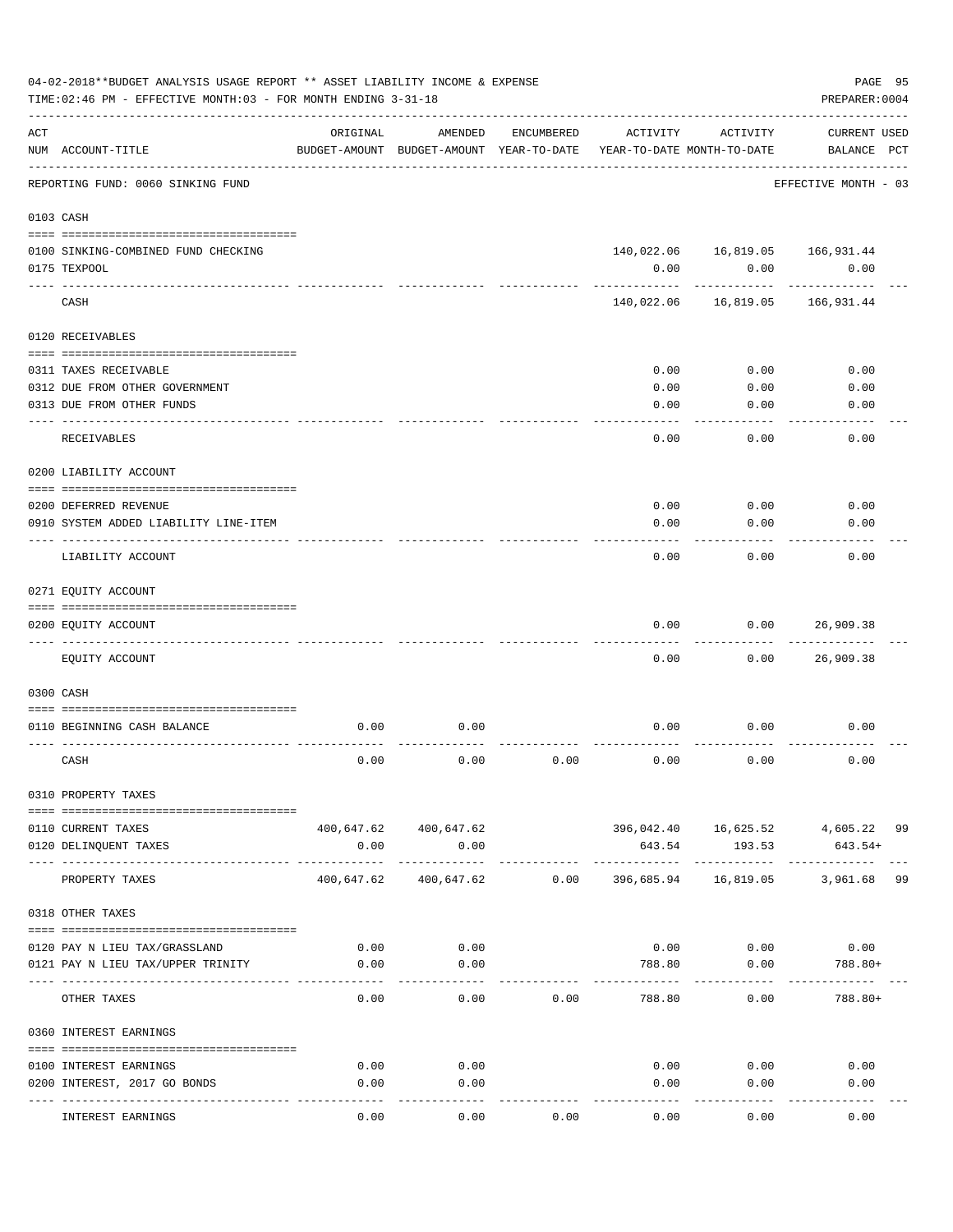|     | TIME:02:46 PM - EFFECTIVE MONTH:03 - FOR MONTH ENDING 3-31-18                                                                              |             |                                       |            |                                           |          | PREPARER: 0004                                                            |    |
|-----|--------------------------------------------------------------------------------------------------------------------------------------------|-------------|---------------------------------------|------------|-------------------------------------------|----------|---------------------------------------------------------------------------|----|
| ACT |                                                                                                                                            | ORIGINAL    | AMENDED                               | ENCUMBERED | ACTIVITY                                  | ACTIVITY | CURRENT USED                                                              |    |
|     | NUM ACCOUNT-TITLE<br>BUDGET-AMOUNT BUDGET-AMOUNT YEAR-TO-DATE YEAR-TO-DATE MONTH-TO-DATE   BALANCE PCT<br>________________________________ |             |                                       |            |                                           |          |                                                                           |    |
|     | REPORTING FUND: 0060 SINKING FUND                                                                                                          |             |                                       |            |                                           |          | EFFECTIVE MONTH - 03                                                      |    |
|     | 0370 MISCELLANEOUS                                                                                                                         |             |                                       |            |                                           |          |                                                                           |    |
|     |                                                                                                                                            |             |                                       |            |                                           |          |                                                                           |    |
|     | 0130 REFUNDS & MISCELLANEOUS                                                                                                               | $\sim 0.00$ | 0.00                                  |            |                                           |          | $0.00$ $0.00$ $0.00$ $0.00$                                               |    |
|     | MISCELLANEOUS                                                                                                                              | 0.00        |                                       |            | $0.00$ $0.00$ $0.00$ $0.00$ $0.00$ $0.00$ |          | 0.00                                                                      |    |
|     | 0620 DEBT SERVICE                                                                                                                          |             |                                       |            |                                           |          |                                                                           |    |
|     | 0309 ANNUAL PAYING AGENT REGISTRAR FEES                                                                                                    |             |                                       |            |                                           |          | 500.00     500.00      0.00     117.26      0.00     382.74  23           |    |
|     | 0400 BOND LEGAL FEES                                                                                                                       | 0.00        | 0.00                                  | 0.00       | 0.00                                      | 0.00     | 0.00                                                                      |    |
|     | 0401 CONTINUING DISCLOSURE FEES 2,250.00                                                                                                   |             | 2,250.00                              | 0.00       | 0.00                                      |          | $0.00$ 2,250.00                                                           | 00 |
|     | 0490 MISCELLANEOUS                                                                                                                         |             | 34, 124, 70 34, 124, 70               |            |                                           |          | $0.00$ $0.00$ $0.00$ $34,124.70$                                          | 00 |
|     | 0627 PRINCIPAL, 2017 GO BONDS 60,000.00 60,000.00                                                                                          |             |                                       |            | 0.00 60,000.00                            | 0.00     | $0.00$ 100                                                                |    |
|     | DEBT SERVICE                                                                                                                               |             | 96,874.70  96,874.70  0.00  60,117.26 |            |                                           |          | $0.00$ 36,757.44 62                                                       |    |
|     | 0660 DEBT SERVICE INTEREST                                                                                                                 |             |                                       |            |                                           |          |                                                                           |    |
|     |                                                                                                                                            |             |                                       |            |                                           |          |                                                                           |    |
|     | 0667 INTEREST, 2017 GO BONDS                                                                                                               |             |                                       |            |                                           |          | $303,772.92$ $303,772.92$ $0.00$ $197,335.42$ $0.00$ $106,437.50$ 65      |    |
|     | DEBT SERVICE INTEREST                                                                                                                      |             |                                       |            |                                           |          | 303,772.92   303,772.92      0.00   197,335.42      0.00   106,437.50  65 |    |
|     | SINKING FUND                                                                                                                               |             |                                       |            |                                           |          |                                                                           |    |
|     | INCOME TOTALS                                                                                                                              |             | 400,647.62 400,647.62                 |            |                                           |          | $397,474.74$ $16,819.05$ $3,172.88$ 99                                    |    |
|     | <b>EXPENSE TOTALS</b>                                                                                                                      |             | 400,647.62 400,647.62                 |            |                                           |          | $0.00 \qquad 257,452.68 \qquad 0.00 \qquad 143,194.94$                    | 64 |

04-02-2018\*\*BUDGET ANALYSIS USAGE REPORT \*\* ASSET LIABILITY INCOME & EXPENSE PAGE 96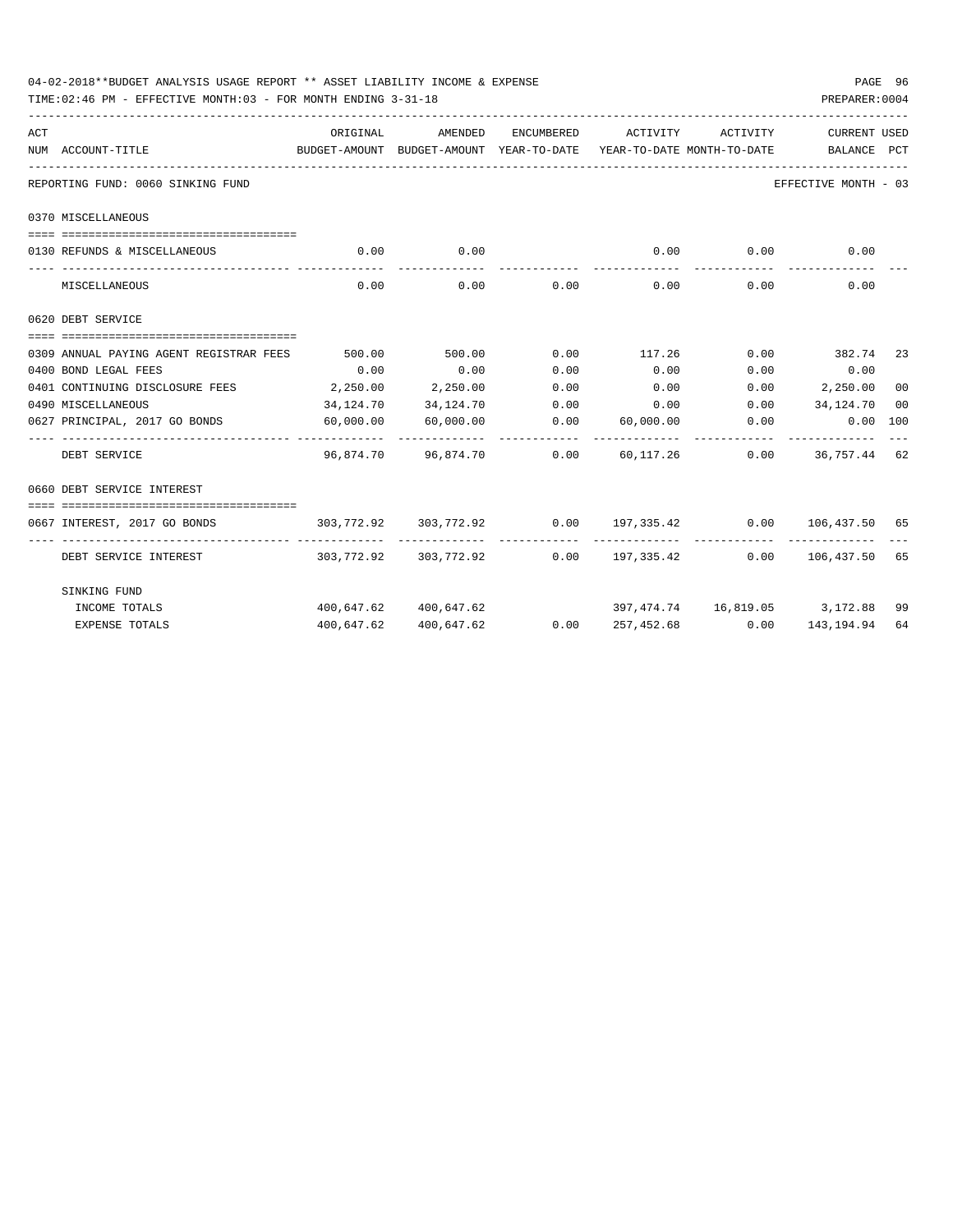|     | 04-02-2018**BUDGET ANALYSIS USAGE REPORT ** ASSET LIABILITY INCOME & EXPENSE<br>PAGE 97<br>PREPARER: 0004<br>TIME: 02:46 PM - EFFECTIVE MONTH: 03 - FOR MONTH ENDING 3-31-18<br>ORIGINAL<br>AMENDED<br>ENCUMBERED<br>ACTIVITY<br>ACTIVITY<br>BUDGET-AMOUNT BUDGET-AMOUNT YEAR-TO-DATE<br>YEAR-TO-DATE MONTH-TO-DATE<br>REPORTING FUND: 0061 DIST.CLK.CO.&DIST.CT.TECH.-COMB.FUN<br>597.25- 45.26 2,528.46<br>$597.25 -$<br>45.26<br>0.00<br>0.00<br>0.00<br>0.00 |          |          |      |        |       |                                    |     |  |  |
|-----|------------------------------------------------------------------------------------------------------------------------------------------------------------------------------------------------------------------------------------------------------------------------------------------------------------------------------------------------------------------------------------------------------------------------------------------------------------------|----------|----------|------|--------|-------|------------------------------------|-----|--|--|
| ACT | NUM ACCOUNT-TITLE                                                                                                                                                                                                                                                                                                                                                                                                                                                |          |          |      |        |       | <b>CURRENT USED</b><br>BALANCE PCT |     |  |  |
|     |                                                                                                                                                                                                                                                                                                                                                                                                                                                                  |          |          |      |        |       | EFFECTIVE MONTH - 03               |     |  |  |
|     | 0103 CASH                                                                                                                                                                                                                                                                                                                                                                                                                                                        |          |          |      |        |       |                                    |     |  |  |
|     | 0100 DIST.CLK.CO.& DIST.CT.TECH.-COMBIN                                                                                                                                                                                                                                                                                                                                                                                                                          |          |          |      |        |       |                                    |     |  |  |
|     | CASH                                                                                                                                                                                                                                                                                                                                                                                                                                                             |          |          |      |        |       | 2,528.46                           |     |  |  |
|     | 0120 RECEIVABLES                                                                                                                                                                                                                                                                                                                                                                                                                                                 |          |          |      |        |       |                                    |     |  |  |
|     | 0313 DUE FROM OTHER FUNDS                                                                                                                                                                                                                                                                                                                                                                                                                                        |          |          |      |        |       | 68.65                              |     |  |  |
|     | RECEIVABLES                                                                                                                                                                                                                                                                                                                                                                                                                                                      |          |          |      |        |       | 68.65                              |     |  |  |
|     | 0271 EQUITY ACCOUNT                                                                                                                                                                                                                                                                                                                                                                                                                                              |          |          |      |        |       |                                    |     |  |  |
|     | 0200 EQUITY ACCOUNT                                                                                                                                                                                                                                                                                                                                                                                                                                              |          |          |      | 0.00   |       | $0.00$ 3, 194.36                   |     |  |  |
|     | EQUITY ACCOUNT                                                                                                                                                                                                                                                                                                                                                                                                                                                   |          |          |      | 0.00   | 0.00  | 3,194.36                           |     |  |  |
|     | 0370 DIST.CLK.MISCELLANEOUS INCOME                                                                                                                                                                                                                                                                                                                                                                                                                               |          |          |      |        |       |                                    |     |  |  |
|     | 0440 DIST.CLK.CO.& DIST.CT.TECHNOLOGY F                                                                                                                                                                                                                                                                                                                                                                                                                          | 1,000.00 | 1,000.00 |      | 313.35 | 45.26 | 686.65                             | -31 |  |  |
|     | DIST.CLK.MISCELLANEOUS INCOME                                                                                                                                                                                                                                                                                                                                                                                                                                    | 1,000.00 | 1,000.00 | 0.00 | 313.35 | 45.26 | 686.65                             | 31  |  |  |
|     | 0440 DIST.CLK.COURT TECHNOLOGY EOUIPMEN                                                                                                                                                                                                                                                                                                                                                                                                                          |          |          |      |        |       |                                    |     |  |  |
|     | 0572 OFFICE EQUIPMENT                                                                                                                                                                                                                                                                                                                                                                                                                                            | 1,000.00 | 1,000.00 | 0.00 | 910.60 | 0.00  | 89.40                              | 91  |  |  |
|     | DIST.CLK.COURT TECHNOLOGY EQUIPMEN                                                                                                                                                                                                                                                                                                                                                                                                                               | 1,000.00 | 1,000.00 | 0.00 | 910.60 | 0.00  | 89.40                              | 91  |  |  |
|     | DIST.CLK.CO.&DIST.CT.TECH.-COMB.FU                                                                                                                                                                                                                                                                                                                                                                                                                               |          |          |      |        |       |                                    |     |  |  |
|     | INCOME TOTALS                                                                                                                                                                                                                                                                                                                                                                                                                                                    | 1,000.00 | 1,000.00 |      | 313.35 | 45.26 | 686.65                             | 31  |  |  |
|     | <b>EXPENSE TOTALS</b>                                                                                                                                                                                                                                                                                                                                                                                                                                            | 1,000.00 | 1,000.00 | 0.00 | 910.60 | 0.00  | 89.40                              | 91  |  |  |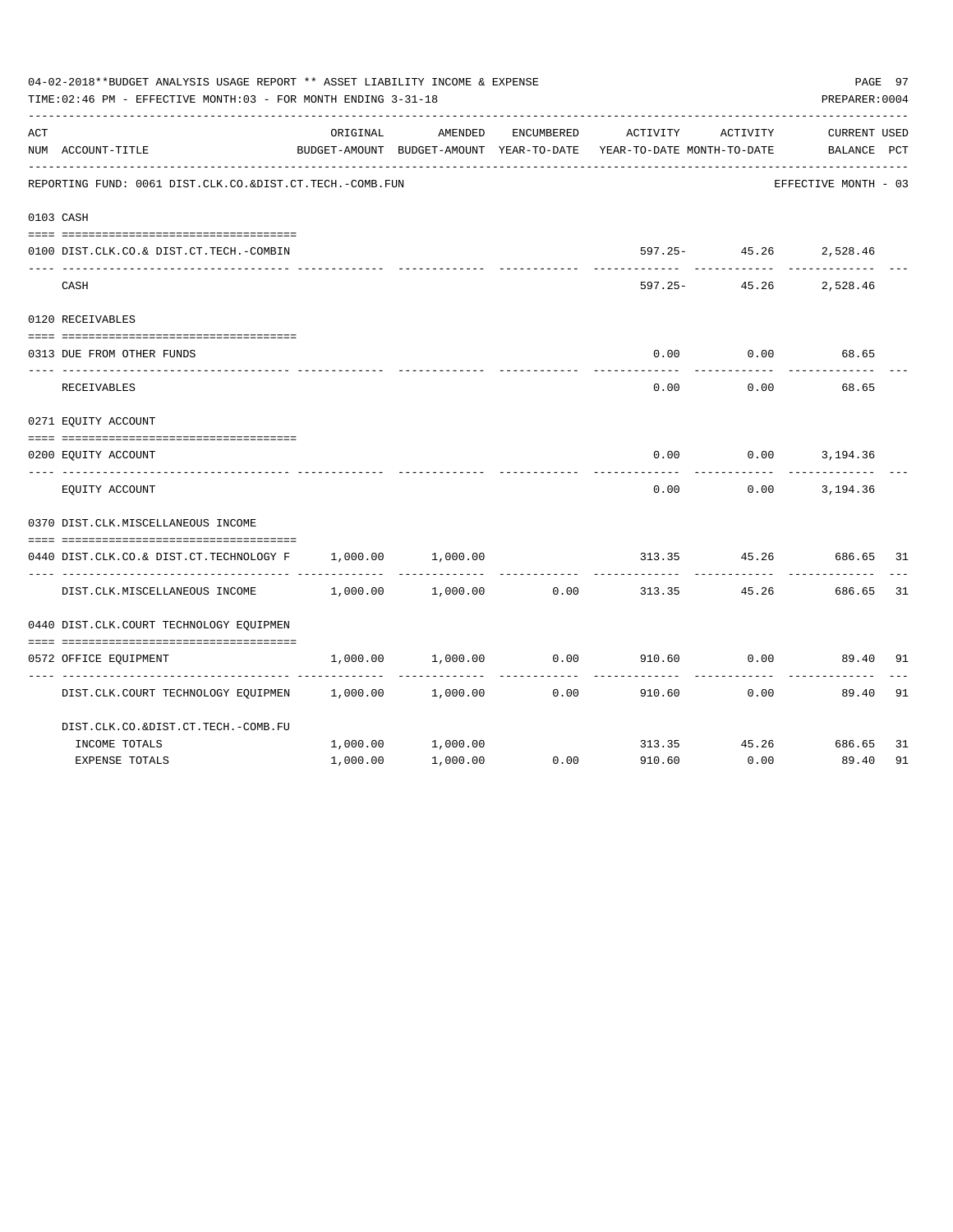|     | 04-02-2018**BUDGET ANALYSIS USAGE REPORT ** ASSET LIABILITY INCOME & EXPENSE<br>TIME: 02:46 PM - EFFECTIVE MONTH: 03 - FOR MONTH ENDING 3-31-18 |          |                                                                     |            |          |          |                                 |                |  |  |
|-----|-------------------------------------------------------------------------------------------------------------------------------------------------|----------|---------------------------------------------------------------------|------------|----------|----------|---------------------------------|----------------|--|--|
| ACT |                                                                                                                                                 | ORIGINAL | AMENDED                                                             | ENCUMBERED | ACTIVITY | ACTIVITY | CURRENT USED                    |                |  |  |
|     | NUM ACCOUNT-TITLE                                                                                                                               |          | BUDGET-AMOUNT BUDGET-AMOUNT YEAR-TO-DATE YEAR-TO-DATE MONTH-TO-DATE |            |          |          | BALANCE PCT                     |                |  |  |
|     | REPORTING FUND: 0062 DIST.CLK.COURT RECORDS PRESERVATION                                                                                        |          |                                                                     |            |          |          | EFFECTIVE MONTH - 03            |                |  |  |
|     | 0103 CASH                                                                                                                                       |          |                                                                     |            |          |          |                                 |                |  |  |
|     | 0100 DIST.CLK.COURT RECORDS PRESERVATIO                                                                                                         |          |                                                                     |            | 1,601.20 |          | 305.16 28,509.52                |                |  |  |
|     | CASH                                                                                                                                            |          |                                                                     |            | 1,601.20 |          | 305.16 28,509.52                |                |  |  |
|     | 0120 RECEIVABLES                                                                                                                                |          |                                                                     |            |          |          |                                 |                |  |  |
|     | 0313 DUE FROM OTHER FUNDS                                                                                                                       |          |                                                                     |            | 0.00     | 0.00     | 609.11                          |                |  |  |
|     | RECEIVABLES                                                                                                                                     |          |                                                                     |            | 0.00     | 0.00     | 609.11                          |                |  |  |
|     | 0271 EQUITY ACCOUNT                                                                                                                             |          |                                                                     |            |          |          |                                 |                |  |  |
|     | 0200 EQUITY ACCOUNT                                                                                                                             |          |                                                                     |            | 0.00     | 0.00     | 27,517.43                       |                |  |  |
|     | ---- ----------------<br>EQUITY ACCOUNT                                                                                                         |          |                                                                     |            | 0.00     | 0.00     | 27,517.43                       |                |  |  |
|     | 0360 INTEREST EARNINGS                                                                                                                          |          |                                                                     |            |          |          |                                 |                |  |  |
|     | 0100 INTEREST EARNINGS                                                                                                                          | 5.00     | 5.00                                                                |            | 7.33     | 1.57     | $2.33 + 147$                    |                |  |  |
|     | ---- --------------<br>INTEREST EARNINGS                                                                                                        | 5.00     | 5.00                                                                | 0.00       | 7.33     | 1.57     | $2.33 + 147$                    |                |  |  |
|     | 0370 DIST.CLK.COURT MISCELLAEOUS INCOME                                                                                                         |          |                                                                     |            |          |          |                                 |                |  |  |
|     | 0133 DIST.CLK.COURT RECORDS PRESERVATIO                                                                                                         | 4,000.00 | 4,000.00                                                            |            | 1,593.87 |          | 303.59 2,406.13                 | 40             |  |  |
|     | DIST.CLK.COURT MISCELLAEOUS INCOME                                                                                                              |          | 4,000.00 4,000.00                                                   |            |          |          | $0.00$ 1,593.87 303.59 2,406.13 | 40             |  |  |
|     | 0449 DIST.CLK.RECORDS PRES.EOUIPMENT                                                                                                            |          |                                                                     |            |          |          |                                 |                |  |  |
|     | 0572 OFFICE EQUIPMENT                                                                                                                           | 4,005.00 | 4,005.00                                                            | 0.00       | 0.00     | 0.00     | 4,005.00                        | 0 <sub>0</sub> |  |  |
|     | DIST.CLK.RECORDS PRES.EQUIPMENT                                                                                                                 | 4,005.00 | 4,005.00                                                            | 0.00       | 0.00     | 0.00     | 4,005.00                        | 0 <sub>0</sub> |  |  |
|     | DIST.CLK.COURT RECORDS PRESERVATIO                                                                                                              |          |                                                                     |            |          |          |                                 |                |  |  |
|     | INCOME TOTALS                                                                                                                                   | 4,005.00 | 4,005.00                                                            |            |          |          | 1,601.20 305.16 2,403.80        | 40             |  |  |
|     | <b>EXPENSE TOTALS</b>                                                                                                                           | 4,005.00 | 4,005.00                                                            | 0.00       | 0.00     | 0.00     | 4,005.00                        | 0 <sup>0</sup> |  |  |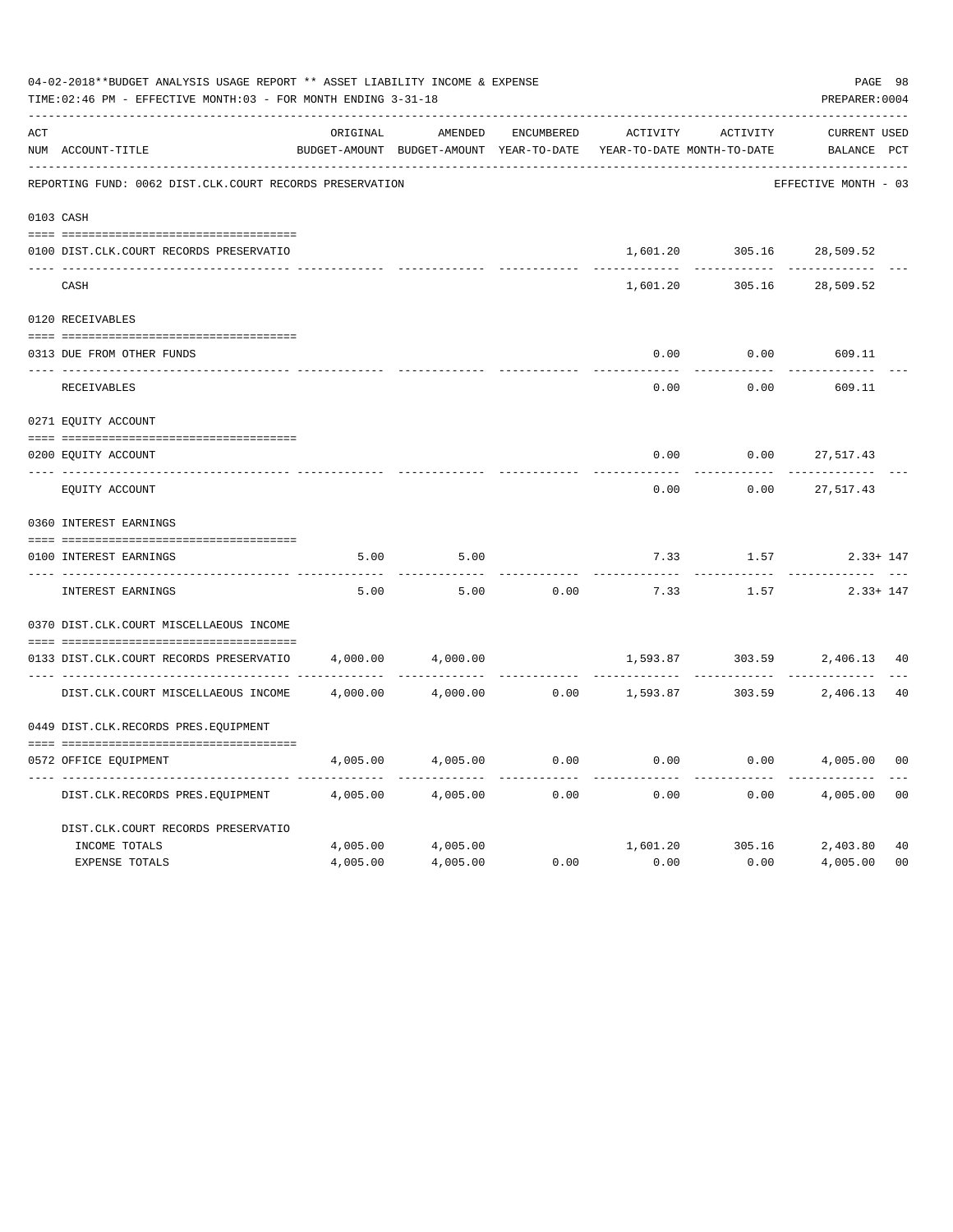|     | 04-02-2018**BUDGET ANALYSIS USAGE REPORT ** ASSET LIABILITY INCOME & EXPENSE<br>TIME: 02:46 PM - EFFECTIVE MONTH: 03 - FOR MONTH ENDING 3-31-18 |          |                                                     |            |                                       |                                                 | PREPARER: 0004              | PAGE 99        |
|-----|-------------------------------------------------------------------------------------------------------------------------------------------------|----------|-----------------------------------------------------|------------|---------------------------------------|-------------------------------------------------|-----------------------------|----------------|
| ACT | NUM ACCOUNT-TITLE                                                                                                                               | ORIGINAL | AMENDED<br>BUDGET-AMOUNT BUDGET-AMOUNT YEAR-TO-DATE | ENCUMBERED |                                       | ACTIVITY ACTIVITY<br>YEAR-TO-DATE MONTH-TO-DATE | CURRENT USED<br>BALANCE PCT |                |
|     | REPORTING FUND: 0063 LAW ENF. EDUCATION CONST.#1                                                                                                |          |                                                     |            |                                       |                                                 | EFFECTIVE MONTH - 03        |                |
|     | 0103 CASH                                                                                                                                       |          |                                                     |            |                                       |                                                 |                             |                |
|     | 0100 LEOSE CONST.#1-COMBINED FUNDS CHEC                                                                                                         |          |                                                     |            |                                       |                                                 | 678.30   0.00   2,010.11    |                |
|     | CASH                                                                                                                                            |          |                                                     |            | 678.30                                | 0.00                                            | 2,010.11                    |                |
|     | 0200 LIABILITY ACCOUNT                                                                                                                          |          |                                                     |            |                                       |                                                 |                             |                |
|     | 0910 SYSTEM ADDED LIABILITY LINE ITEM                                                                                                           |          |                                                     |            | 0.00                                  | 0.00                                            | 0.00                        |                |
|     | LIABILITY ACCOUNT                                                                                                                               |          |                                                     |            | 0.00                                  | 0.00                                            | 0.00                        |                |
|     | 0271 EQUITY ACCOUNT                                                                                                                             |          |                                                     |            |                                       |                                                 |                             |                |
|     | 0200 EQUITY ACCOUNT                                                                                                                             |          |                                                     |            |                                       |                                                 | $0.00$ $0.00$ $1,331.81$    |                |
|     | EQUITY ACCOUNT                                                                                                                                  |          |                                                     |            | 0.00                                  |                                                 | $0.00$ 1,331.81             |                |
|     | 0300 CASH                                                                                                                                       |          |                                                     |            |                                       |                                                 |                             |                |
|     | 0151 BEGINNING CASH BALANCE                                                                                                                     | 1,000.00 | 1,000.00                                            |            | 0.00                                  |                                                 | $0.00$ $1,000.00$ 00        |                |
|     | CASH                                                                                                                                            |          | 1,000.00 1,000.00                                   | 0.00       | 0.00                                  |                                                 | $0.00$ 1,000.00             | 0 <sub>0</sub> |
|     | 0370 MISCELLANEOUS INCOME                                                                                                                       |          |                                                     |            |                                       |                                                 |                             |                |
|     | 0130 REFUNDS & MISCELLANEOUS                                                                                                                    |          | $0.00$ 0.00                                         |            | 0.00                                  | 0.00                                            | 0.00                        |                |
|     | 0160 PEACE OFFICER ALLOCATION                                                                                                                   |          | 1,000.00 1,000.00                                   |            | 678.30<br>------------- ------------- | 0.00<br>. <u>.</u> .                            | 321.70                      | 68             |
|     | MISCELLANEOUS INCOME                                                                                                                            |          | 1,000.00 1,000.00                                   | 0.00       |                                       | 678.30<br>0.00                                  | 321.70                      | 68             |
|     | 0551 LAW ENFORCEMENT EDUCATION                                                                                                                  |          |                                                     |            |                                       |                                                 |                             |                |
|     | 0427 OUT OF COUNTY TRAVEL                                                                                                                       | 1,000.00 | 1,000.00                                            | 0.00       | 0.00                                  | 0.00                                            | 1,000.00                    | 00             |
|     | 0428 TRAINING & TUITION                                                                                                                         | 1,000.00 | 1,000.00                                            | 0.00       | 0.00                                  | 0.00                                            | 1,000.00                    | 0 <sub>0</sub> |
|     | LAW ENFORCEMENT EDUCATION                                                                                                                       | 2,000.00 | 2,000.00                                            | 0.00       | 0.00                                  | 0.00                                            | 2,000.00                    | 0 <sub>0</sub> |
|     | LAW ENF. EDUCATION CONST. #1                                                                                                                    |          |                                                     |            |                                       |                                                 |                             |                |
|     | INCOME TOTALS                                                                                                                                   | 2,000.00 | 2,000.00                                            |            | 678.30                                | 0.00                                            | 1,321.70                    | 34             |
|     | EXPENSE TOTALS                                                                                                                                  | 2,000.00 | 2,000.00                                            | 0.00       | 0.00                                  | 0.00                                            | 2,000.00                    | 0 <sub>0</sub> |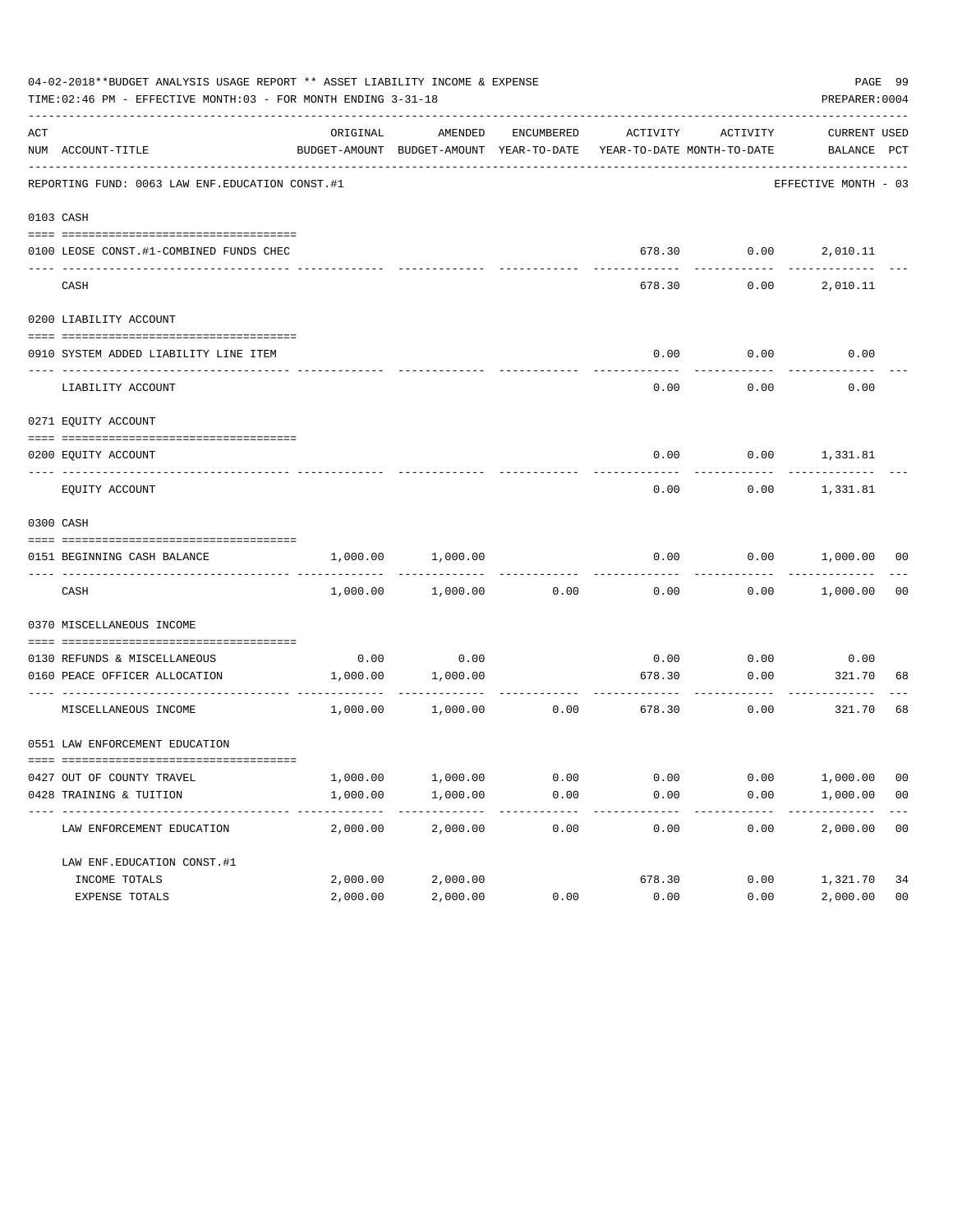|                              |                                                                                                                                                                                                                                                                                                                                                                                                                                                            |                                                                                                        |                                                                                                               |                                                                                                                                                       |                                                     |                                                             | PAGE 100                                                                                                                                                                                                                                                                                                                       |
|------------------------------|------------------------------------------------------------------------------------------------------------------------------------------------------------------------------------------------------------------------------------------------------------------------------------------------------------------------------------------------------------------------------------------------------------------------------------------------------------|--------------------------------------------------------------------------------------------------------|---------------------------------------------------------------------------------------------------------------|-------------------------------------------------------------------------------------------------------------------------------------------------------|-----------------------------------------------------|-------------------------------------------------------------|--------------------------------------------------------------------------------------------------------------------------------------------------------------------------------------------------------------------------------------------------------------------------------------------------------------------------------|
|                              | ORIGINAL                                                                                                                                                                                                                                                                                                                                                                                                                                                   | AMENDED                                                                                                | ENCUMBERED                                                                                                    |                                                                                                                                                       |                                                     |                                                             |                                                                                                                                                                                                                                                                                                                                |
|                              |                                                                                                                                                                                                                                                                                                                                                                                                                                                            |                                                                                                        |                                                                                                               |                                                                                                                                                       |                                                     |                                                             |                                                                                                                                                                                                                                                                                                                                |
|                              |                                                                                                                                                                                                                                                                                                                                                                                                                                                            |                                                                                                        |                                                                                                               |                                                                                                                                                       |                                                     |                                                             |                                                                                                                                                                                                                                                                                                                                |
|                              |                                                                                                                                                                                                                                                                                                                                                                                                                                                            |                                                                                                        |                                                                                                               |                                                                                                                                                       |                                                     |                                                             |                                                                                                                                                                                                                                                                                                                                |
|                              |                                                                                                                                                                                                                                                                                                                                                                                                                                                            |                                                                                                        |                                                                                                               |                                                                                                                                                       |                                                     |                                                             |                                                                                                                                                                                                                                                                                                                                |
|                              |                                                                                                                                                                                                                                                                                                                                                                                                                                                            |                                                                                                        |                                                                                                               |                                                                                                                                                       |                                                     |                                                             |                                                                                                                                                                                                                                                                                                                                |
|                              |                                                                                                                                                                                                                                                                                                                                                                                                                                                            |                                                                                                        |                                                                                                               | 0.00                                                                                                                                                  | 0.00                                                |                                                             |                                                                                                                                                                                                                                                                                                                                |
|                              |                                                                                                                                                                                                                                                                                                                                                                                                                                                            |                                                                                                        |                                                                                                               | 0.00                                                                                                                                                  | 0.00                                                |                                                             |                                                                                                                                                                                                                                                                                                                                |
|                              |                                                                                                                                                                                                                                                                                                                                                                                                                                                            |                                                                                                        |                                                                                                               |                                                                                                                                                       |                                                     |                                                             |                                                                                                                                                                                                                                                                                                                                |
|                              |                                                                                                                                                                                                                                                                                                                                                                                                                                                            |                                                                                                        |                                                                                                               |                                                                                                                                                       |                                                     |                                                             |                                                                                                                                                                                                                                                                                                                                |
|                              |                                                                                                                                                                                                                                                                                                                                                                                                                                                            |                                                                                                        |                                                                                                               | 0.00                                                                                                                                                  |                                                     |                                                             |                                                                                                                                                                                                                                                                                                                                |
|                              |                                                                                                                                                                                                                                                                                                                                                                                                                                                            |                                                                                                        |                                                                                                               |                                                                                                                                                       |                                                     |                                                             |                                                                                                                                                                                                                                                                                                                                |
|                              | 0.00                                                                                                                                                                                                                                                                                                                                                                                                                                                       | 0.00                                                                                                   |                                                                                                               | 0.00                                                                                                                                                  | 0.00                                                |                                                             |                                                                                                                                                                                                                                                                                                                                |
| CASH                         | 0.00                                                                                                                                                                                                                                                                                                                                                                                                                                                       | 0.00                                                                                                   |                                                                                                               | 0.00                                                                                                                                                  | 0.00                                                |                                                             |                                                                                                                                                                                                                                                                                                                                |
|                              |                                                                                                                                                                                                                                                                                                                                                                                                                                                            |                                                                                                        |                                                                                                               |                                                                                                                                                       |                                                     |                                                             |                                                                                                                                                                                                                                                                                                                                |
|                              |                                                                                                                                                                                                                                                                                                                                                                                                                                                            |                                                                                                        |                                                                                                               |                                                                                                                                                       |                                                     |                                                             |                                                                                                                                                                                                                                                                                                                                |
|                              |                                                                                                                                                                                                                                                                                                                                                                                                                                                            |                                                                                                        |                                                                                                               |                                                                                                                                                       |                                                     | ---------                                                   | 68                                                                                                                                                                                                                                                                                                                             |
|                              |                                                                                                                                                                                                                                                                                                                                                                                                                                                            |                                                                                                        |                                                                                                               |                                                                                                                                                       | 0.00                                                |                                                             | 68                                                                                                                                                                                                                                                                                                                             |
|                              |                                                                                                                                                                                                                                                                                                                                                                                                                                                            |                                                                                                        |                                                                                                               |                                                                                                                                                       |                                                     |                                                             |                                                                                                                                                                                                                                                                                                                                |
|                              |                                                                                                                                                                                                                                                                                                                                                                                                                                                            |                                                                                                        |                                                                                                               |                                                                                                                                                       |                                                     |                                                             | 00                                                                                                                                                                                                                                                                                                                             |
|                              | 500.00                                                                                                                                                                                                                                                                                                                                                                                                                                                     | 500.00                                                                                                 | 0.00                                                                                                          | 0.00                                                                                                                                                  | 0.00                                                |                                                             | 0 <sub>0</sub>                                                                                                                                                                                                                                                                                                                 |
| LAW ENFORCEMENT EDUCATION    | 1,000.00                                                                                                                                                                                                                                                                                                                                                                                                                                                   | 1,000.00                                                                                               | 0.00                                                                                                          | 0.00                                                                                                                                                  | 0.00                                                |                                                             | 00                                                                                                                                                                                                                                                                                                                             |
| LAW ENF. EDUCATION CONST. #2 |                                                                                                                                                                                                                                                                                                                                                                                                                                                            |                                                                                                        |                                                                                                               |                                                                                                                                                       |                                                     |                                                             |                                                                                                                                                                                                                                                                                                                                |
| INCOME TOTALS                | 1,000.00                                                                                                                                                                                                                                                                                                                                                                                                                                                   | 1,000.00                                                                                               |                                                                                                               | 678.48                                                                                                                                                | 0.00                                                |                                                             | 68                                                                                                                                                                                                                                                                                                                             |
| EXPENSE TOTALS               | 1,000.00                                                                                                                                                                                                                                                                                                                                                                                                                                                   | 1,000.00                                                                                               | 0.00                                                                                                          | 0.00                                                                                                                                                  | 0.00                                                |                                                             | 0 <sub>0</sub>                                                                                                                                                                                                                                                                                                                 |
|                              | NUM ACCOUNT-TITLE<br>0103 CASH<br>CASH<br>0200 LIABILITY ACCOUNT<br>0910 SYSTEM ADDED LIABILITY LINE ITEM<br>LIABILITY ACCOUNT<br>0271 EQUITY ACCOUNT<br>0200 EQUITY ACCOUNT<br>EQUITY ACCOUNT<br>0300 CASH<br>0152 BEGINNING CASH BALANCE<br>0370 MISCELLANEOUS INCOME<br>0130 REFUNDS & MISCELLANEOUS<br>0160 PEACE OFFICER ALLOCATION<br>MISCELLANEOUS INCOME<br>0552 LAW ENFORCEMENT EDUCATION<br>0427 OUT OF COUNTY TRAVEL<br>0428 TRAINING & TUITION | REPORTING FUND: 0064 LAW ENF. EDUCATION CONST. #2<br>0100 LEOSE CONST.#2-COMBINED FUNDS CHEC<br>500.00 | TIME: 02:46 PM - EFFECTIVE MONTH: 03 - FOR MONTH ENDING 3-31-18<br>$0.00$ 0.00<br>1,000.00 1,000.00<br>500.00 | 04-02-2018**BUDGET ANALYSIS USAGE REPORT ** ASSET LIABILITY INCOME & EXPENSE<br>BUDGET-AMOUNT BUDGET-AMOUNT YEAR-TO-DATE<br>1,000.00 1,000.00<br>0.00 | 0.00<br>------------- -------------<br>0.00<br>0.00 | ACTIVITY<br>678.48<br>0.00<br>678.48<br>.<br>678.48<br>0.00 | PREPARER: 0004<br>ACTIVITY<br>CURRENT USED<br>YEAR-TO-DATE MONTH-TO-DATE BALANCE PCT<br>EFFECTIVE MONTH - 03<br>678.48 0.00 678.48<br>0.00<br>678.48<br>0.00<br>0.00<br>$0.00$ $0.00$ $0.00$<br>0.00<br>0.00<br>0.00<br>0.00<br>0.00<br>0.00<br>321.52<br>0.00<br>321.52<br>500.00<br>500.00<br>1,000.00<br>321.52<br>1,000.00 |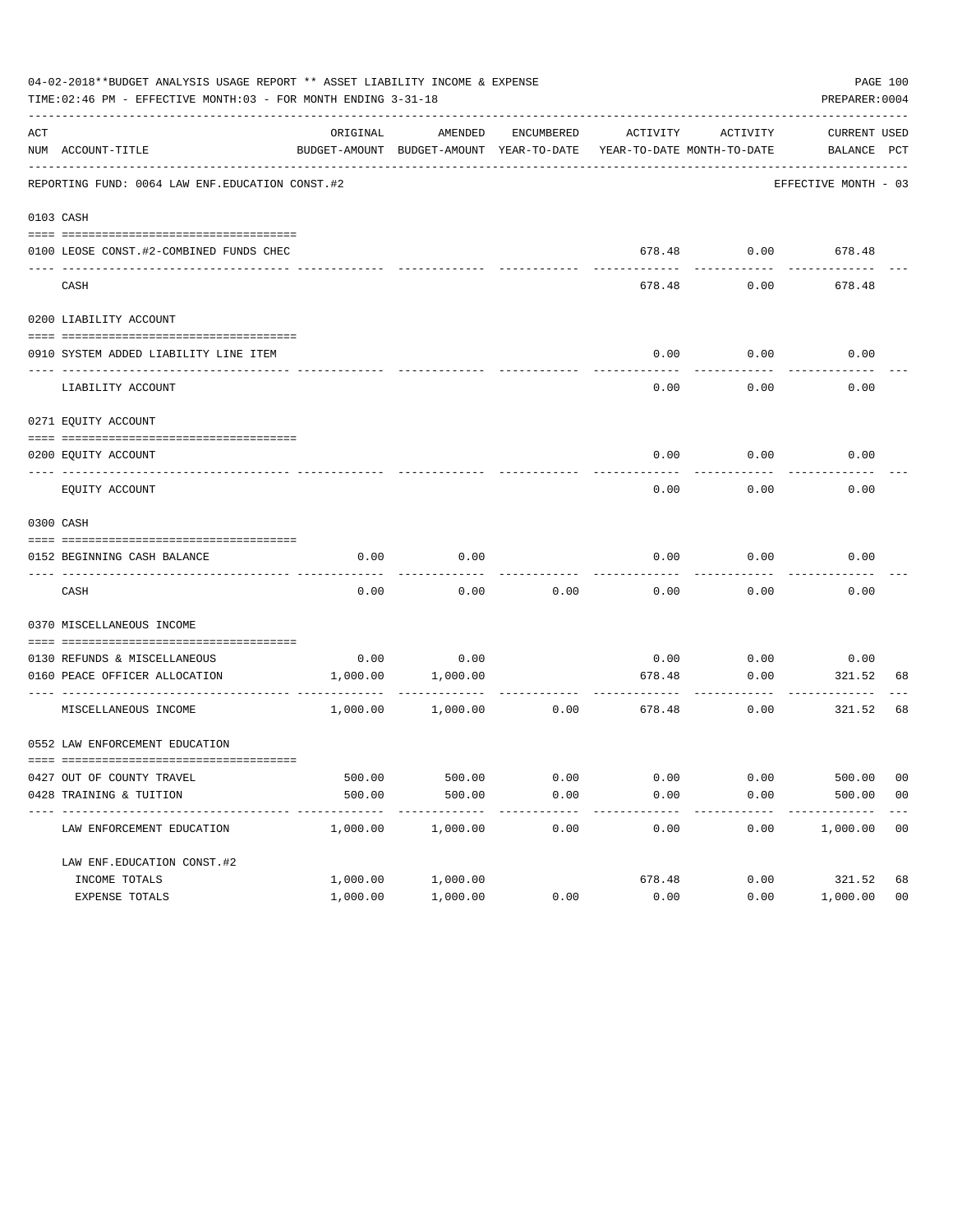|     | 04-02-2018**BUDGET ANALYSIS USAGE REPORT ** ASSET LIABILITY INCOME & EXPENSE<br>TIME: 02:46 PM - EFFECTIVE MONTH: 03 - FOR MONTH ENDING 3-31-18 |          |                                                     |            |          |                                        | PREPARER: 0004              | PAGE 101       |
|-----|-------------------------------------------------------------------------------------------------------------------------------------------------|----------|-----------------------------------------------------|------------|----------|----------------------------------------|-----------------------------|----------------|
| ACT | NUM ACCOUNT-TITLE                                                                                                                               | ORIGINAL | AMENDED<br>BUDGET-AMOUNT BUDGET-AMOUNT YEAR-TO-DATE | ENCUMBERED | ACTIVITY | ACTIVITY<br>YEAR-TO-DATE MONTH-TO-DATE | CURRENT USED<br>BALANCE PCT |                |
|     | REPORTING FUND: 0065 LAW ENF. EDUCATION CONST.#3                                                                                                |          |                                                     |            |          |                                        | EFFECTIVE MONTH - 03        |                |
|     | 0103 CASH                                                                                                                                       |          |                                                     |            |          |                                        |                             |                |
|     | 0100 LEOSE CONST.#3-COMBINED FUNDS CHEC                                                                                                         |          |                                                     |            |          | 678.30   0.00   2,010.11               |                             |                |
|     | CASH                                                                                                                                            |          |                                                     |            | 678.30   | 0.00                                   | 2,010.11                    |                |
|     | 0200 LIABILITY ACCOUNT                                                                                                                          |          |                                                     |            |          |                                        |                             |                |
|     | 0910 SYSTEM ADDED LIABILITY LINE ITEM                                                                                                           |          |                                                     |            | 0.00     | 0.00                                   | 0.00                        |                |
|     | LIABILITY ACCOUNT                                                                                                                               |          |                                                     |            | 0.00     | 0.00                                   | 0.00                        |                |
|     | 0271 EQUITY ACCOUNT                                                                                                                             |          |                                                     |            |          |                                        |                             |                |
|     | 0200 EQUITY ACCOUNT                                                                                                                             |          |                                                     |            |          | $0.00$ $0.00$ $1,331.81$               |                             |                |
|     | EQUITY ACCOUNT                                                                                                                                  |          |                                                     |            | 0.00     |                                        | $0.00$ 1,331.81             |                |
|     | 0300 CASH                                                                                                                                       |          |                                                     |            |          |                                        |                             |                |
|     | 0153 BEGINNING CASH BALANCE                                                                                                                     | 1,000.00 | 1,000.00                                            |            | 0.00     |                                        | $0.00$ $1,000.00$ 00        |                |
|     | CASH                                                                                                                                            |          | 1,000.00 1,000.00                                   | 0.00       | 0.00     |                                        | $0.00$ 1,000.00             | 00             |
|     | 0370 MISCELLANEOUS                                                                                                                              |          |                                                     |            |          |                                        |                             |                |
|     | 0130 REFUNDS & MISCELLANEOUS                                                                                                                    |          | $0.00$ 0.00                                         |            | 0.00     | 0.00                                   | 0.00                        |                |
|     | 0160 PEACE OFFICER ALLOCATION                                                                                                                   |          | 1,000.00 1,000.00<br>-----------                    |            | 678.30   | 0.00<br>.                              | 321.70<br>----------        | 68             |
|     | MISCELLANEOUS                                                                                                                                   |          | 1,000.00 1,000.00                                   | 0.00       |          | 678.30<br>0.00                         | 321.70                      | 68             |
|     | 0553 LAW ENFORCEMENT EDUCATION                                                                                                                  |          |                                                     |            |          |                                        |                             |                |
|     | 0427 OUT OF COUNTY TRAVEL                                                                                                                       | 1,000.00 | 1,000.00                                            | 0.00       | 0.00     | 0.00                                   | 1,000.00                    | 00             |
|     | 0428 TRAINING & TUITION                                                                                                                         | 1,000.00 | 1,000.00                                            | 0.00       | 0.00     | 0.00                                   | 1,000.00                    | 0 <sub>0</sub> |
|     | LAW ENFORCEMENT EDUCATION                                                                                                                       | 2,000.00 | 2,000.00                                            | 0.00       | 0.00     | 0.00                                   | 2,000.00                    | 0 <sub>0</sub> |
|     | LAW ENF. EDUCATION CONST. #3                                                                                                                    |          |                                                     |            |          |                                        |                             |                |
|     | INCOME TOTALS                                                                                                                                   | 2,000.00 | 2,000.00                                            |            | 678.30   | 0.00                                   | 1,321.70                    | 34             |
|     | EXPENSE TOTALS                                                                                                                                  | 2,000.00 | 2,000.00                                            | 0.00       | 0.00     | 0.00                                   | 2,000.00                    | 0 <sub>0</sub> |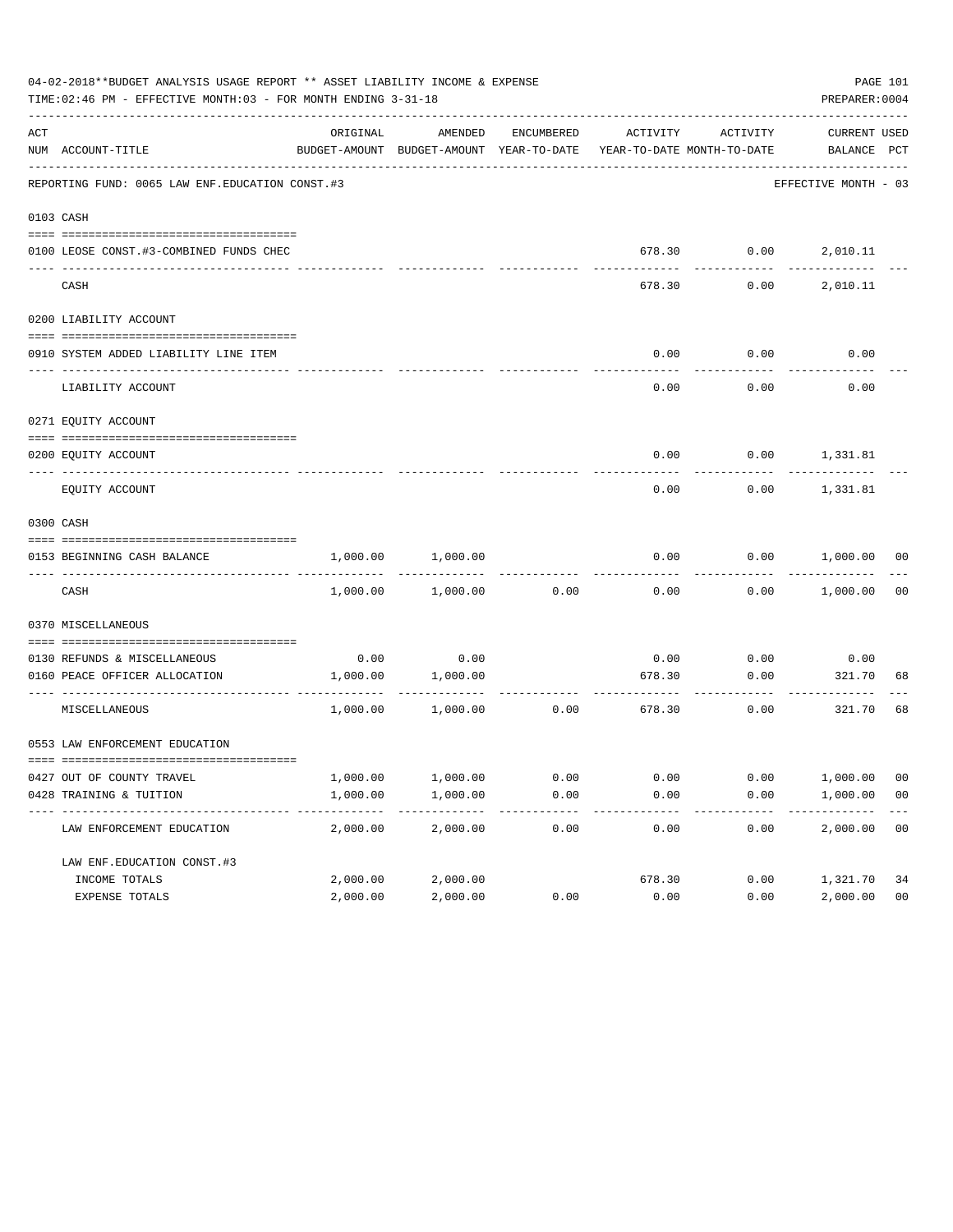|     | 04-02-2018**BUDGET ANALYSIS USAGE REPORT ** ASSET LIABILITY INCOME & EXPENSE<br>TIME: 02:46 PM - EFFECTIVE MONTH: 03 - FOR MONTH ENDING 3-31-18 |              |                           |              |                                                                                 |              | PAGE 102<br>PREPARER: 0004                |                |
|-----|-------------------------------------------------------------------------------------------------------------------------------------------------|--------------|---------------------------|--------------|---------------------------------------------------------------------------------|--------------|-------------------------------------------|----------------|
| ACT | NUM ACCOUNT-TITLE                                                                                                                               | ORIGINAL     | AMENDED                   | ENCUMBERED   | ACTIVITY<br>BUDGET-AMOUNT BUDGET-AMOUNT YEAR-TO-DATE YEAR-TO-DATE MONTH-TO-DATE | ACTIVITY     | <b>CURRENT USED</b><br>BALANCE PCT        |                |
|     | REPORTING FUND: 0066 2017 GO BONDS-CONSTRUCTION FUND                                                                                            |              |                           |              |                                                                                 |              | EFFECTIVE MONTH - 03                      |                |
|     | 0103 CASH                                                                                                                                       |              |                           |              |                                                                                 |              |                                           |                |
|     | 0100 GO BONDS CONST. - COMBINED FUNDS CHE<br>0166 ICS DEPOSIT                                                                                   |              |                           |              | 6, 056, 139.38 208, 696.25 - 6, 056, 139.38                                     |              | 6, 272, 377.50 - 191, 270.50 22, 377.50 - |                |
|     | 0175 TEXPOOL                                                                                                                                    |              |                           |              | 0.00                                                                            | 0.00         | 0.00                                      |                |
|     | CASH                                                                                                                                            |              |                           |              |                                                                                 |              | 216, 238.12- 17, 425.75- 6, 033, 761.88   |                |
|     | 0200 LIABILITY ACCOUNT                                                                                                                          |              |                           |              |                                                                                 |              |                                           |                |
|     | 0910 SYSTEM ADDED LIABILITY LINE-ITEM                                                                                                           |              |                           |              | 0.00                                                                            | 0.00         | 0.00                                      |                |
|     | LIABILITY ACCOUNT                                                                                                                               |              |                           |              | 0.00                                                                            | 0.00         | 0.00                                      |                |
|     | 0231 2017 GO BONDS PAYABLE                                                                                                                      |              |                           |              |                                                                                 |              |                                           |                |
|     | 0200 2017 GO BONDS PAYABLE                                                                                                                      |              |                           |              | 0.00                                                                            |              | 0.00 6,250,000.00                         |                |
|     | 2017 GO BONDS PAYABLE                                                                                                                           |              |                           |              |                                                                                 | 0.00         | $0.00 \quad 6,250,000.00$                 |                |
|     | 0271 EQUITY ACCOUNT                                                                                                                             |              |                           |              |                                                                                 |              |                                           |                |
|     | 0200 EQUITY ACCOUNT                                                                                                                             |              |                           |              | 0.00                                                                            | 0.00         | 0.00                                      |                |
|     | EQUITY ACCOUNT                                                                                                                                  |              |                           |              | 0.00                                                                            | 0.00         | 0.00                                      |                |
|     | 0300 CASH                                                                                                                                       |              |                           |              |                                                                                 |              |                                           |                |
|     | 0166 BEGINNING CASH BALANCE                                                                                                                     |              | 2,000,000.00 2,000,000.00 |              |                                                                                 |              | $0.00$ $0.00$ $2,000,000.00$              | 00             |
|     | CASH                                                                                                                                            | 2,000,000.00 | 2,000,000.00              |              | $0.00$ 0.00                                                                     |              | 0.00 2,000,000.00                         | 0 <sub>0</sub> |
|     | 0360 INTEREST EARNINGS                                                                                                                          |              |                           |              |                                                                                 |              |                                           |                |
|     | 0100 INTEREST EARNINGS LEGEND BANK                                                                                                              | 0.00         | 0.00                      |              |                                                                                 | 0.00<br>0.00 | 0.00                                      |                |
|     | 0166 INTEREST EARNINGS ICS                                                                                                                      | 0.00         | 0.00                      |              |                                                                                 |              | 19,787.38 4,951.75 19,787.38+             |                |
|     | INTEREST EARNINGS                                                                                                                               | 0.00         | 0.00                      | 0.00         |                                                                                 |              | 19,787.38 4,951.75 19,787.38+             |                |
|     | 0370 MISCELLANEOUS                                                                                                                              |              |                           |              |                                                                                 |              |                                           |                |
|     | 0130 REFUNDS & MISCELLANEOUS                                                                                                                    | 0.00         | 0.00                      |              |                                                                                 | $0.00$ 0.00  | 0.00                                      |                |
|     | MISCELLANEOUS                                                                                                                                   | 0.00         | 0.00                      | 0.00         | 0.00                                                                            | 0.00         | 0.00                                      |                |
|     | 0666 COURTHOUSE CONSTRUCTION EXPENSE                                                                                                            |              |                           |              |                                                                                 |              |                                           |                |
|     |                                                                                                                                                 |              |                           |              |                                                                                 |              |                                           |                |
|     | 0165 CONSTRUCTION                                                                                                                               | 0.00         | 0.00                      | 0.00         | 0.00                                                                            | 0.00         | 0.00                                      |                |
|     | 0400 ATTORNEY FEES<br>0402 ENGINEERING                                                                                                          | 0.00<br>0.00 | 4,556.00<br>0.00          | 0.00<br>0.00 | 4,556.00<br>0.00                                                                | 0.00<br>0.00 | 0.00 100<br>0.00                          |                |
|     | 0403 ARCHITECTURAL FEES                                                                                                                         | 0.00         | 66,625.00                 | 0.00         | 66,625.00                                                                       | 17,875.00    | 0.00 100                                  |                |
|     | 0430 BIDS & NOTICES                                                                                                                             | 0.00         | 468.00                    | 0.00         | 468.00                                                                          | 468.00       | 0.00                                      | 100            |
|     | 0450 R & M BUILDINGS                                                                                                                            | 0.00         | 0.00                      | 0.00         | 0.00                                                                            | 0.00         | 0.00                                      |                |
|     | 0451 ASBESTOS ABATEMENT                                                                                                                         | 0.00         | 155,876.50                | 0.00         | 155,876.50                                                                      | 4,034.50     | 0.00 100                                  |                |
|     | 0482 DEMOLITION                                                                                                                                 | 0.00         | 0.00                      | 0.00         | 0.00                                                                            | 0.00         | 0.00                                      |                |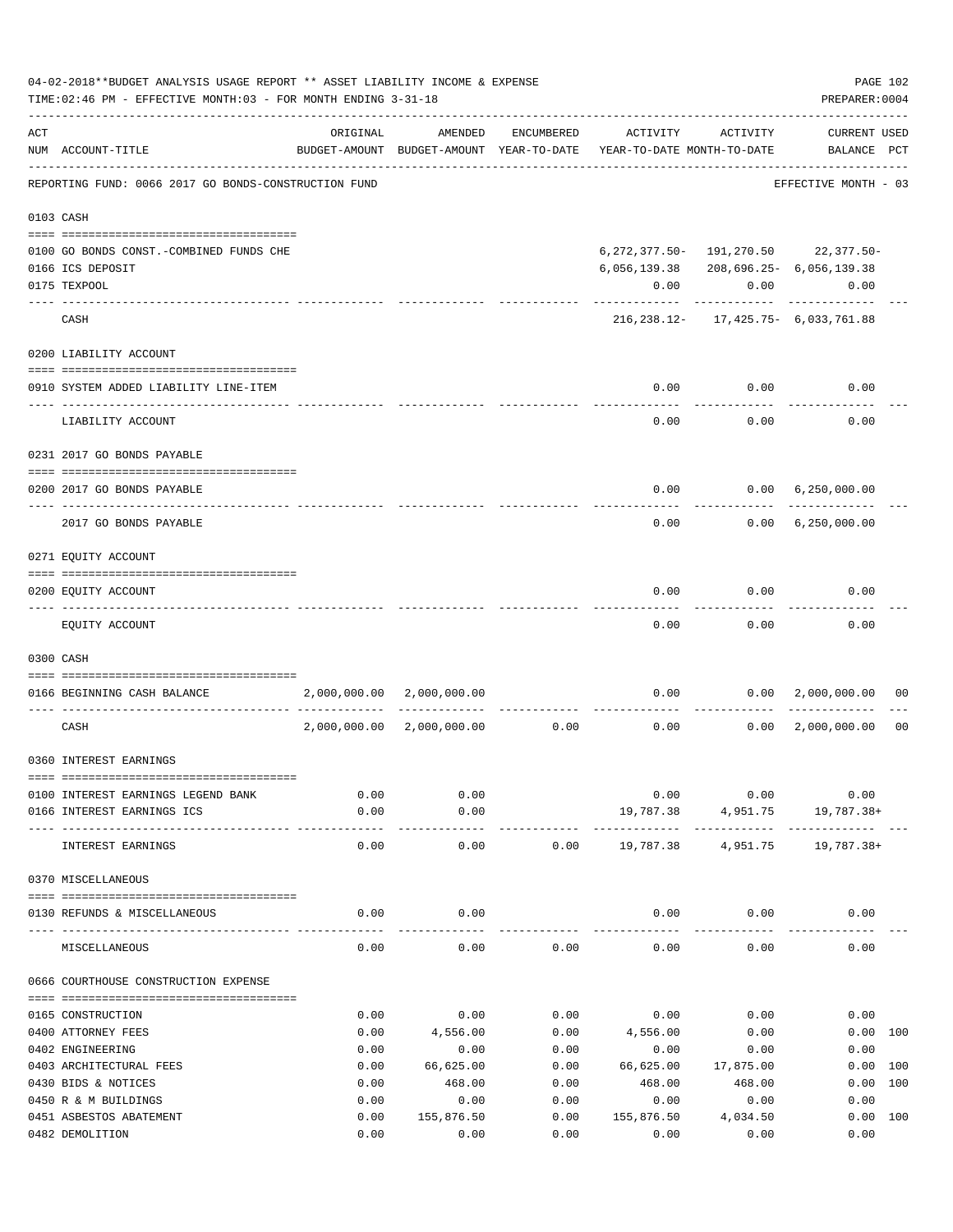04-02-2018\*\*BUDGET ANALYSIS USAGE REPORT \*\* ASSET LIABILITY INCOME & EXPENSE PAGE 103

## TIME:02:46 PM - EFFECTIVE MONTH:03 - FOR MONTH ENDING 3-31-18 PREPARER:0004

| ACT |                                                      | ORIGINAL      | AMENDED       | ENCUMBERED   | ACTIVITY                   | ACTIVITY | <b>CURRENT USED</b>       |      |
|-----|------------------------------------------------------|---------------|---------------|--------------|----------------------------|----------|---------------------------|------|
| NUM | ACCOUNT-TITLE                                        | BUDGET-AMOUNT | BUDGET-AMOUNT | YEAR-TO-DATE | YEAR-TO-DATE MONTH-TO-DATE |          | BALANCE                   | PCT  |
|     |                                                      |               |               |              |                            |          |                           |      |
|     | REPORTING FUND: 0066 2017 GO BONDS-CONSTRUCTION FUND |               |               |              |                            |          | EFFECTIVE MONTH - 03      |      |
|     | 0490 MISCELLANEOUS                                   | 2,000,000.00  | 1,763,974.50  | 0.00         | 0.00                       | 0.00     | 1,763,974.50              | - 00 |
|     | 0535 BUILDING                                        | 0.00          | 0.00          | 0.00         | 0.00                       | 0.00     | 0.00                      |      |
|     | 0695 SURVEYING                                       | 0.00          | 8,500.00      | 0.00         | 8,500.00                   | 0.00     | 0.00                      | 100  |
|     |                                                      |               |               |              |                            |          |                           |      |
|     | COURTHOUSE CONSTRUCTION EXPENSE                      | 2,000,000.00  | 2,000,000.00  | 0.00         | 236,025.50                 |          | 22,377.50 1,763,974.50    | 12   |
|     | 2017 GO BONDS-CONSTRUCTION FUND                      |               |               |              |                            |          |                           |      |
|     | INCOME TOTALS                                        | 2,000,000.00  | 2,000,000.00  |              | 19,787.38                  |          | 4,951.75 1,980,212.62     | - 01 |
|     | <b>EXPENSE TOTALS</b>                                | 2,000,000.00  | 2,000,000.00  | 0.00         | 236,025.50                 |          | 22, 377.50 1, 763, 974.50 | 12   |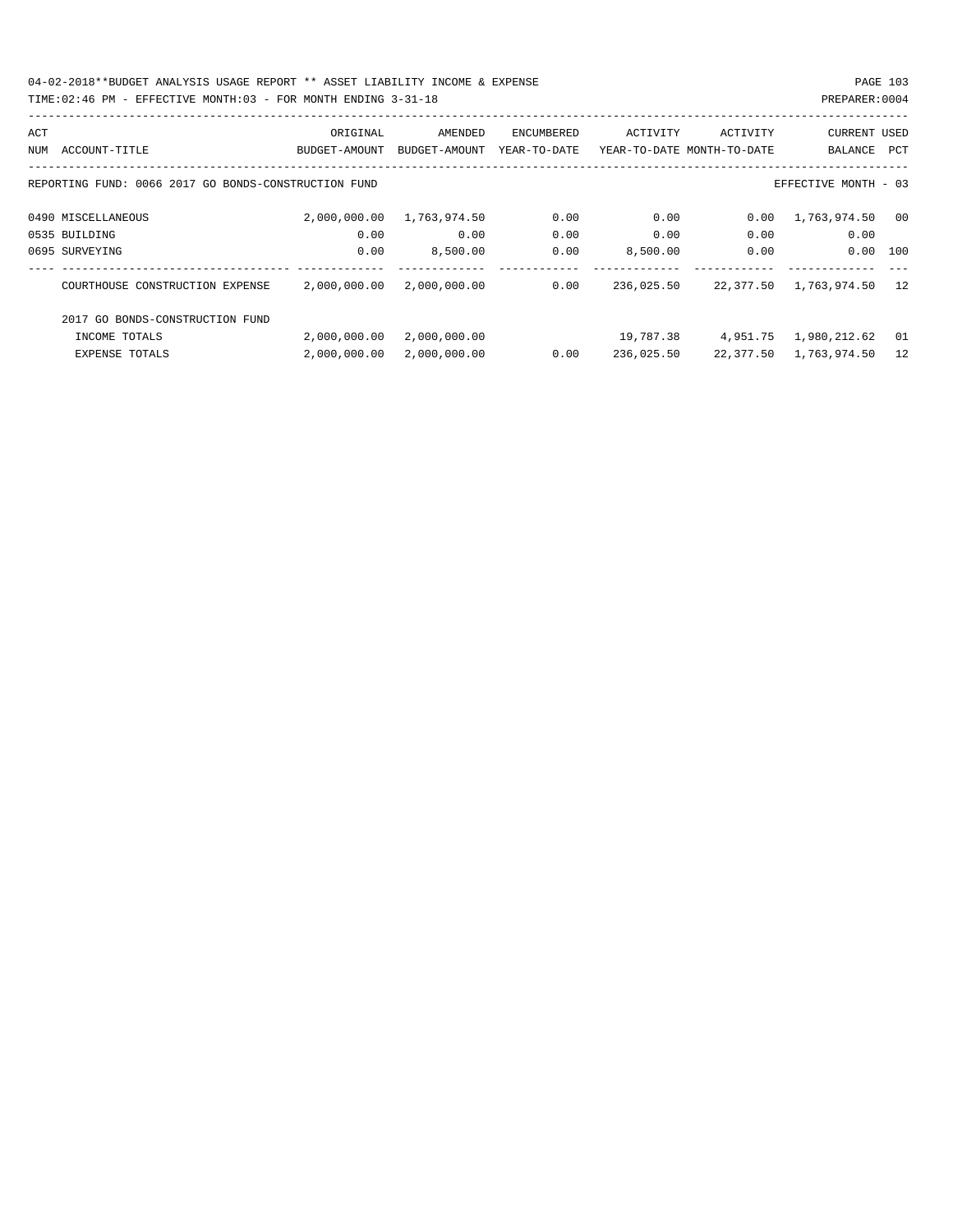|                | 04-02-2018**BUDGET ANALYSIS USAGE REPORT ** ASSET LIABILITY INCOME & EXPENSE<br>TIME: 02:46 PM - EFFECTIVE MONTH: 03 - FOR MONTH ENDING 3-31-18 |           |                                          |                   |                            |                       | PAGE 104<br>PREPARER: 0004 |                |
|----------------|-------------------------------------------------------------------------------------------------------------------------------------------------|-----------|------------------------------------------|-------------------|----------------------------|-----------------------|----------------------------|----------------|
| $\mathtt{ACT}$ |                                                                                                                                                 | ORIGINAL  | AMENDED                                  | <b>ENCUMBERED</b> | <b>ACTIVITY</b>            | ACTIVITY              | <b>CURRENT USED</b>        |                |
|                | NUM ACCOUNT-TITLE                                                                                                                               |           | BUDGET-AMOUNT BUDGET-AMOUNT YEAR-TO-DATE |                   | YEAR-TO-DATE MONTH-TO-DATE |                       | BALANCE PCT                |                |
|                | REPORTING FUND: 0067 F.C. DETENTION CENTER ANNUAL PAYMEN                                                                                        |           |                                          |                   |                            |                       | EFFECTIVE MONTH - 03       |                |
| 0103 CASH      |                                                                                                                                                 |           |                                          |                   |                            |                       |                            |                |
|                | 0100 ANNUAL PAYMENT-COMBINED FUND CKING                                                                                                         |           |                                          |                   |                            | $5,100.95 - 320.00 -$ | $5,100.95 -$               |                |
|                | CASH                                                                                                                                            |           |                                          |                   | $5,100.95 -$               | $320.00 -$            | $5,100.95 -$               |                |
|                | 0200 SYSTEM ADDED LIABILITY DEPARTMENT                                                                                                          |           |                                          |                   |                            |                       |                            |                |
|                | 0910 SYSTEM ADDED LIABILITY LINE-ITEM<br>---- --------------------------                                                                        |           |                                          |                   | 0.00                       | 0.00                  | 0.00                       |                |
|                | SYSTEM ADDED LIABILITY DEPARTMENT                                                                                                               |           |                                          |                   | 0.00                       | 0.00                  | 0.00                       |                |
|                | 0271 EQUITY ACCOUNT                                                                                                                             |           |                                          |                   |                            |                       |                            |                |
|                | 0200 EQUITY ACCOUNT                                                                                                                             |           |                                          |                   | 0.00                       | 0.00                  | 0.00                       |                |
|                | EQUITY ACCOUNT                                                                                                                                  |           |                                          |                   | 0.00                       | 0.00                  | 0.00                       |                |
|                | 0300 CASH                                                                                                                                       |           |                                          |                   |                            |                       |                            |                |
|                | 0110 UNENCUMBERED FUND BALANCE                                                                                                                  | 0.00      | 0.00                                     |                   | 0.00                       | 0.00                  | 0.00                       |                |
|                | CASH                                                                                                                                            | 0.00      | 0.00                                     | 0.00              | 0.00                       | 0.00                  | 0.00                       |                |
|                |                                                                                                                                                 |           |                                          |                   |                            |                       |                            |                |
|                | 0319 ANNUAL PAYMENT INCOME                                                                                                                      |           |                                          |                   |                            |                       |                            |                |
|                | 0551 ANNUAL PAYMENT                                                                                                                             | 10,000.00 | 10,000.00                                |                   | 0.00                       | 0.00                  | 10,000.00                  | 0 <sub>0</sub> |
|                | ---- ----------------<br>ANNUAL PAYMENT INCOME                                                                                                  | 10,000.00 | 10,000.00                                | 0.00              | 0.00                       | 0.00                  | 10,000.00                  | 0 <sub>0</sub> |
|                | 0560 F.C. SHERIFF ANNUAL PAYMENT                                                                                                                |           |                                          |                   |                            |                       |                            |                |
|                |                                                                                                                                                 |           |                                          |                   |                            |                       |                            |                |
|                | 0428 TRAINING & TUITION                                                                                                                         | 5,000.00  | 10,000.00                                | 40.00             | 5,100.95                   | 320.00                | 4,859.05                   | 51             |
|                | 0580 INVESTIGATIVE EQUIPMENT                                                                                                                    | 5,000.00  | 0.00                                     | 0.00              | 0.00                       | 0.00                  | 0.00                       |                |
|                | F.C. SHERIFF ANNUAL PAYMENT                                                                                                                     | 10,000.00 | 10,000.00                                | 40.00             | 5,100.95                   | 320.00                | 4,859.05                   | 51             |
|                | F.C. DETENTION CENTER ANNUAL PAYME                                                                                                              |           |                                          |                   |                            |                       |                            |                |
|                | INCOME TOTALS                                                                                                                                   | 10,000.00 | 10,000.00                                |                   | 0.00                       |                       | 0.00 10,000.00             | 0 <sub>0</sub> |
|                | EXPENSE TOTALS                                                                                                                                  | 10,000.00 | 10,000.00                                | 40.00             | 5,100.95                   | 320.00                | 4,859.05                   | 51             |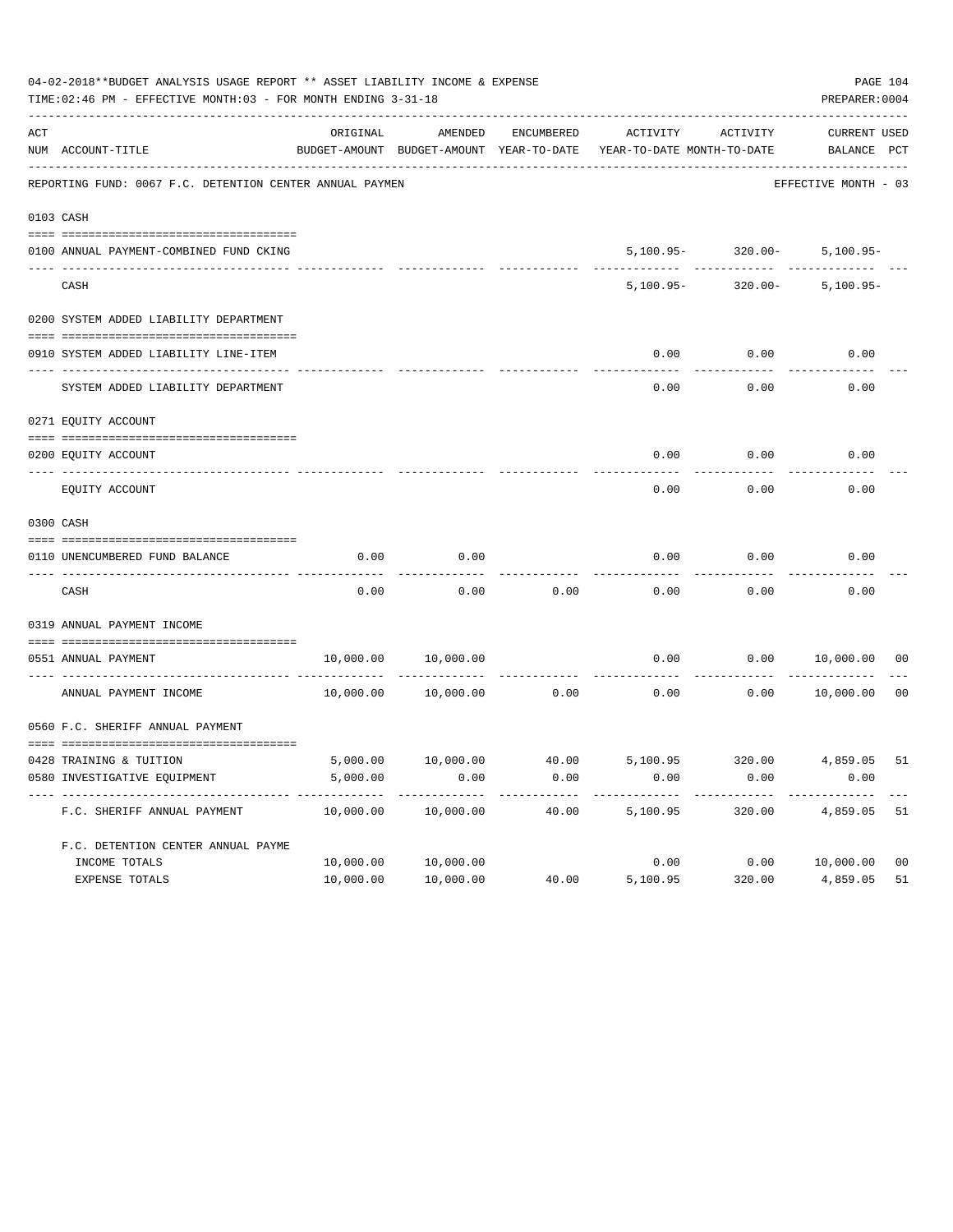|     | 04-02-2018**BUDGET ANALYSIS USAGE REPORT ** ASSET LIABILITY INCOME & EXPENSE<br>TIME:02:46 PM - EFFECTIVE MONTH:03 - FOR MONTH ENDING 3-31-18 |          |                                                     |            |                                        |                                     | PAGE 105<br>PREPARER: 0004         |
|-----|-----------------------------------------------------------------------------------------------------------------------------------------------|----------|-----------------------------------------------------|------------|----------------------------------------|-------------------------------------|------------------------------------|
| ACT | NUM ACCOUNT-TITLE                                                                                                                             | ORIGINAL | AMENDED<br>BUDGET-AMOUNT BUDGET-AMOUNT YEAR-TO-DATE | ENCUMBERED | ACTIVITY<br>YEAR-TO-DATE MONTH-TO-DATE | ACTIVITY                            | <b>CURRENT USED</b><br>BALANCE PCT |
|     | REPORTING FUND: 0070 RIGHT OF WAY FUND                                                                                                        |          |                                                     |            |                                        |                                     | EFFECTIVE MONTH - 03               |
|     | 0102 A/P CLEARING                                                                                                                             |          |                                                     |            |                                        |                                     |                                    |
|     | 0100 A/P CLEARING<br>---- ---------                                                                                                           |          |                                                     |            | 0.00                                   | 0.00                                | 0.00                               |
|     | A/P CLEARING                                                                                                                                  |          |                                                     |            | 0.00                                   | 0.00                                | 0.00                               |
|     | 0103 CASH                                                                                                                                     |          |                                                     |            |                                        |                                     |                                    |
|     | 0100 RIGHT OF WAY-COMBINED FUND CHECKIN                                                                                                       |          |                                                     |            | 6.02                                   | 0.90                                | 16,040.54                          |
|     | 0170 RIGHT OF WAY CASH ACCT.                                                                                                                  |          |                                                     |            | 0.00                                   | 0.00                                | 0.00                               |
|     | 0175 TEXPOOL                                                                                                                                  |          |                                                     |            | 462.69                                 | 83.79                               | 81,336.73                          |
|     | CASH                                                                                                                                          |          |                                                     |            | 468.71                                 | 84.69                               | 97,377.27                          |
|     | 0133 ADVANCE TO FUND                                                                                                                          |          |                                                     |            |                                        |                                     |                                    |
|     |                                                                                                                                               |          |                                                     |            |                                        |                                     |                                    |
|     | 0010 ADVANCE TO GENERAL                                                                                                                       |          |                                                     |            | 0.00                                   | 0.00                                | 0.00                               |
|     | 0021 ADVANCE TO R&B #1                                                                                                                        |          |                                                     |            | 0.00                                   | 0.00                                | 0.00                               |
|     | 0022 ADVANCE TO R&B #2                                                                                                                        |          |                                                     |            | 0.00                                   | 0.00                                | 0.00                               |
|     | ADVANCE TO FUND                                                                                                                               |          |                                                     |            | 0.00                                   | 0.00                                | 0.00                               |
|     | 0200 LIABILITY ACCOUNT                                                                                                                        |          |                                                     |            |                                        |                                     |                                    |
|     |                                                                                                                                               |          |                                                     |            |                                        |                                     |                                    |
|     | 0910 SYSTEM ADDED LIABILITY LINE-ITEM                                                                                                         |          |                                                     |            | 0.00                                   | 0.00                                | 0.00                               |
|     | LIABILITY ACCOUNT                                                                                                                             |          |                                                     |            | 0.00                                   | 0.00                                | 0.00                               |
|     | 0271 EQUITY ACCOUNT                                                                                                                           |          |                                                     |            |                                        |                                     |                                    |
|     |                                                                                                                                               |          |                                                     |            |                                        |                                     |                                    |
|     | 0200 EQUITY ACCOUNT                                                                                                                           |          |                                                     |            | 0.00                                   | 0.00                                | 96,908.56                          |
|     |                                                                                                                                               |          |                                                     |            |                                        |                                     |                                    |
|     | EQUITY ACCOUNT                                                                                                                                |          |                                                     |            | 0.00                                   | 0.00                                | 96,908.56                          |
|     | 0360 INTEREST EARNINGS                                                                                                                        |          |                                                     |            |                                        |                                     |                                    |
|     |                                                                                                                                               |          |                                                     |            |                                        |                                     |                                    |
|     | 0100 INTEREST EARNINGS                                                                                                                        | 0.00     | 0.00<br>-----------                                 |            | ------------                           | 468.71 84.69 468.71+<br>----------- | . <u>.</u>                         |
|     | INTEREST EARNINGS                                                                                                                             | 0.00     | 0.00                                                | 0.00       | 468.71                                 | 84.69                               | $468.71+$                          |
|     | 0622 RIGHT OF WAY                                                                                                                             |          |                                                     |            |                                        |                                     |                                    |
|     | 0399 CLAIM SETTLEMENTS                                                                                                                        | 0.00     | 0.00                                                | 0.00       | 0.00                                   | 0.00                                | 0.00                               |
|     | 0426 APPRAISAL FEES                                                                                                                           | 0.00     | 0.00                                                | 0.00       | 0.00                                   | 0.00                                | 0.00                               |
|     | 0429 RELOCATING UTILITIES                                                                                                                     | 0.00     | 0.00                                                | 0.00       | 0.00                                   | 0.00                                | 0.00                               |
|     | 0449 CONTRACT EXPENSES FOR FM87 R.O.W.                                                                                                        | 0.00     | 0.00                                                | 0.00       | 0.00                                   | 0.00                                | 0.00                               |
|     | RIGHT OF WAY                                                                                                                                  | 0.00     | 0.00                                                | 0.00       | 0.00                                   | 0.00                                | 0.00                               |
|     | 0629 RIGHT OF WAY                                                                                                                             |          |                                                     |            |                                        |                                     |                                    |
|     |                                                                                                                                               |          |                                                     |            |                                        |                                     |                                    |
|     | 0500 RIGHT OF WAY PUR HWY #82                                                                                                                 | 0.00     | 0.00                                                | 0.00       | 0.00                                   | 0.00                                | 0.00                               |
|     | 0501 RIGHT OF WAY PURCHASE FM #87                                                                                                             | 0.00     | 0.00                                                | 0.00       | 0.00                                   | 0.00                                | 0.00                               |
|     | 0502 RIGHT OF WAY PURCHASE HWY #121                                                                                                           | 0.00     | 0.00                                                | 0.00       | 0.00                                   | 0.00                                | 0.00                               |
|     | 0503 RIGHT OF WAY PURCHASE HWY.78                                                                                                             | 0.00     | 0.00                                                | 0.00       | 0.00                                   | 0.00                                | 0.00                               |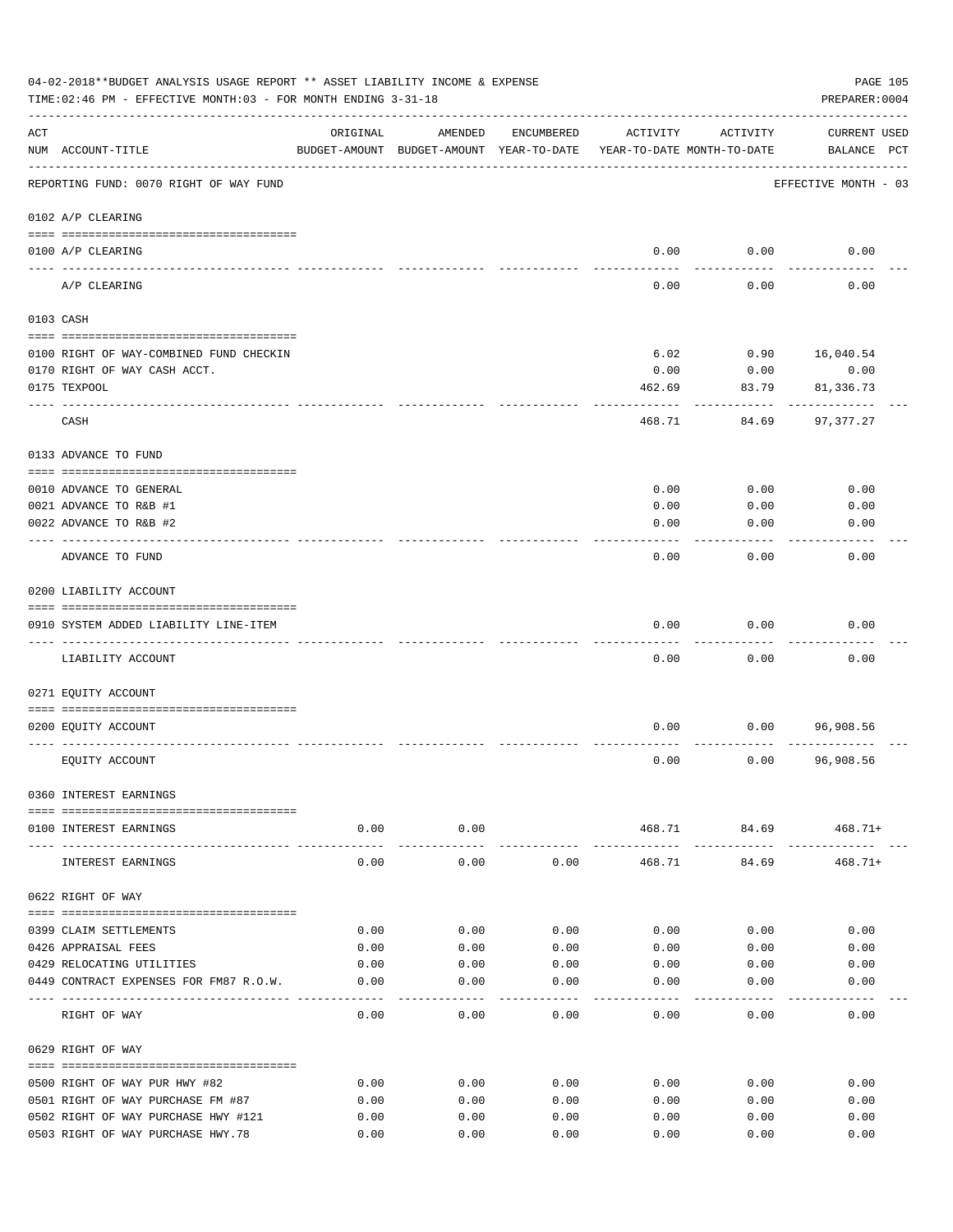|     | 04-02-2018**BUDGET ANALYSIS USAGE REPORT ** ASSET LIABILITY INCOME & EXPENSE<br>PAGE 106 |          |                                                                     |            |          |          |                      |  |  |  |  |
|-----|------------------------------------------------------------------------------------------|----------|---------------------------------------------------------------------|------------|----------|----------|----------------------|--|--|--|--|
|     | TIME: 02:46 PM - EFFECTIVE MONTH: 03 - FOR MONTH ENDING 3-31-18                          |          |                                                                     |            |          |          | PREPARER: 0004       |  |  |  |  |
| ACT |                                                                                          | ORIGINAL | AMENDED                                                             | ENCUMBERED | ACTIVITY | ACTIVITY | <b>CURRENT USED</b>  |  |  |  |  |
|     | NUM ACCOUNT-TITLE                                                                        |          | BUDGET-AMOUNT BUDGET-AMOUNT YEAR-TO-DATE YEAR-TO-DATE MONTH-TO-DATE |            |          |          | PCT<br>BALANCE       |  |  |  |  |
|     | REPORTING FUND: 0070 RIGHT OF WAY FUND                                                   |          |                                                                     |            |          |          | EFFECTIVE MONTH - 03 |  |  |  |  |
|     | RIGHT OF WAY                                                                             | 0.00     |                                                                     | 0.00       | 0.00     | 0.00     | 0.00<br>0.00         |  |  |  |  |
|     | 0999 ACCOUNTS PAYABLE                                                                    |          |                                                                     |            |          |          |                      |  |  |  |  |
|     |                                                                                          |          |                                                                     |            |          |          |                      |  |  |  |  |
|     | 0100 A/P CLEARING ACCOUNT                                                                |          |                                                                     |            | 0.00     | 0.00     | 0.00                 |  |  |  |  |
|     | ACCOUNTS PAYABLE                                                                         |          |                                                                     |            | 0.00     | 0.00     | 0.00                 |  |  |  |  |
|     | RIGHT OF WAY FUND                                                                        |          |                                                                     |            |          |          |                      |  |  |  |  |
|     | INCOME TOTALS                                                                            | 0.00     | 0.00                                                                |            |          | 468.71   | 84.69<br>$468.71+$   |  |  |  |  |
|     | <b>EXPENSE TOTALS</b>                                                                    | 0.00     | 0.00                                                                | 0.00       | 0.00     | 0.00     | 0.00                 |  |  |  |  |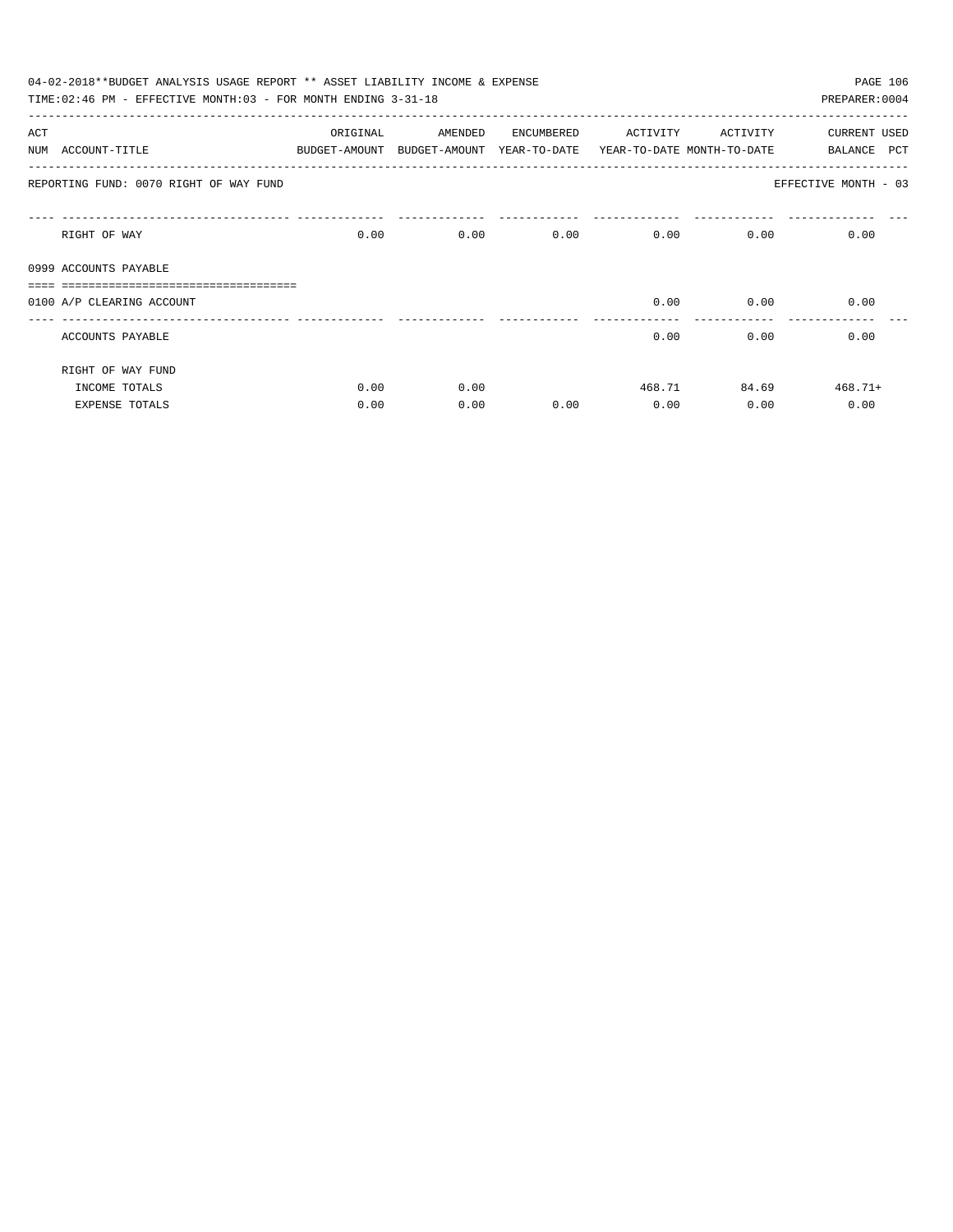| 04-02-2018**BUDGET ANALYSIS USAGE REPORT ** ASSET LIABILITY INCOME & EXPENSE<br>TIME:02:46 PM - EFFECTIVE MONTH:03 - FOR MONTH ENDING 3-31-18 |                                                        |                                                                                 |           |            |          |          |                                    | PAGE 107<br>PREPARER: 0004 |  |
|-----------------------------------------------------------------------------------------------------------------------------------------------|--------------------------------------------------------|---------------------------------------------------------------------------------|-----------|------------|----------|----------|------------------------------------|----------------------------|--|
| ACT                                                                                                                                           | NUM ACCOUNT-TITLE                                      | ORIGINAL<br>BUDGET-AMOUNT BUDGET-AMOUNT YEAR-TO-DATE YEAR-TO-DATE MONTH-TO-DATE | AMENDED   | ENCUMBERED | ACTIVITY | ACTIVITY | <b>CURRENT USED</b><br>BALANCE PCT |                            |  |
|                                                                                                                                               | REPORTING FUND: 0071 INVESTIGATOR CRIMES AGAINST WOMEN |                                                                                 |           |            |          |          | EFFECTIVE MONTH - 03               |                            |  |
|                                                                                                                                               | 0100 PAYROLL                                           |                                                                                 |           |            |          |          |                                    |                            |  |
| ---- -------                                                                                                                                  | 0100 PAYROLL                                           |                                                                                 |           |            | 0.00     | 0.00     | 0.00                               |                            |  |
|                                                                                                                                               | PAYROLL                                                |                                                                                 |           |            | 0.00     | 0.00     | 0.00                               |                            |  |
|                                                                                                                                               | 0103 CASH                                              |                                                                                 |           |            |          |          |                                    |                            |  |
|                                                                                                                                               | 0100 INV. CRIMES AGAINST WOMEN-COMB. FUND              |                                                                                 |           |            | 0.00     | 0.00     | 0.00                               |                            |  |
|                                                                                                                                               | CASH                                                   |                                                                                 |           |            | 0.00     | 0.00     | 0.00                               |                            |  |
|                                                                                                                                               | 0120 RECEIVABLES                                       |                                                                                 |           |            |          |          |                                    |                            |  |
|                                                                                                                                               | 0312 DUE FROM OTHER GOVERNMENTS                        |                                                                                 |           |            | 0.00     | 0.00     | 0.00                               |                            |  |
|                                                                                                                                               | RECEIVABLES                                            |                                                                                 |           |            | 0.00     | 0.00     | 0.00                               |                            |  |
|                                                                                                                                               | 0200 SYSTEM ADDED LIABILITY DEPARTMENT                 |                                                                                 |           |            |          |          |                                    |                            |  |
|                                                                                                                                               | 0910 SYSTEM ADDED LIABILITY LINE-ITEM                  |                                                                                 |           |            | 0.00     | 0.00     | 0.00                               |                            |  |
|                                                                                                                                               | SYSTEM ADDED LIABILITY DEPARTMENT                      |                                                                                 |           |            | 0.00     | 0.00     | 0.00                               |                            |  |
|                                                                                                                                               | 0271 EQUITY ACCOUNT                                    |                                                                                 |           |            |          |          |                                    |                            |  |
|                                                                                                                                               | 0200 EQUITY ACCOUNT                                    |                                                                                 |           |            | 0.00     | 0.00     | 0.00                               |                            |  |
|                                                                                                                                               | EQUITY ACCOUNT                                         |                                                                                 |           |            | 0.00     | 0.00     | 0.00                               |                            |  |
|                                                                                                                                               | 0330 GRANT INCOME                                      |                                                                                 |           |            |          |          |                                    |                            |  |
|                                                                                                                                               | 0475 INVESTIGATOR CRIMES AGAINST WOMEN                 | 20,020.62                                                                       | 20,020.62 |            | 0.00     | 0.00     | 20,020.62                          | 00                         |  |
|                                                                                                                                               | GRANT INCOME                                           | 20,020.62                                                                       | 20,020.62 | 0.00       | 0.00     | 0.00     | 20,020.62                          | 0 <sub>0</sub>             |  |
|                                                                                                                                               | 0475 INVESTIGATOR CRIMES AGAINST WOMEN                 |                                                                                 |           |            |          |          |                                    |                            |  |
|                                                                                                                                               | 0108 SALARY                                            | 13,417.47                                                                       | 13,417.47 | 0.00       | 0.00     | 0.00     | 13,417.47                          | 0 <sub>0</sub>             |  |
|                                                                                                                                               | 0201 SOCIAL SECURITY TAXES                             | 831.88                                                                          | 831.88    | 0.00       | 0.00     | 0.00     | 831.88                             | 0 <sub>0</sub>             |  |
|                                                                                                                                               | 0202 GROUP HEALTH INSURANCE                            | 4,040.42                                                                        | 4,040.42  | 0.00       | 0.00     | 0.00     | 4,040.42                           | 0 <sub>0</sub>             |  |
|                                                                                                                                               | 0203 RETIREMENT                                        | 1,526.91                                                                        | 1,526.91  | 0.00       | 0.00     | 0.00     | 1,526.91                           | 0 <sub>0</sub>             |  |
|                                                                                                                                               | 0204 WORKERS COMPENSATION                              | 9.39                                                                            | 9.39      | 0.00       | 0.00     | 0.00     | 9.39                               | 0 <sub>0</sub>             |  |
|                                                                                                                                               | 0205 MEDICARE TAX                                      | 194.55                                                                          | 194.55    | 0.00       | 0.00     | 0.00     | 194.55                             | 0 <sub>0</sub>             |  |
|                                                                                                                                               | INVESTIGATOR CRIMES AGAINST WOMEN                      | 20,020.62                                                                       | 20,020.62 | 0.00       | 0.00     | 0.00     | 20,020.62                          | 0 <sub>0</sub>             |  |
|                                                                                                                                               | INVESTIGATOR CRIMES AGAINST WOMEN                      |                                                                                 |           |            |          |          |                                    |                            |  |
|                                                                                                                                               | INCOME TOTALS                                          | 20,020.62                                                                       | 20,020.62 |            | 0.00     | 0.00     | 20,020.62                          | 00                         |  |
|                                                                                                                                               | EXPENSE TOTALS                                         | 20,020.62                                                                       | 20,020.62 | 0.00       | 0.00     | 0.00     | 20,020.62                          | 0 <sub>0</sub>             |  |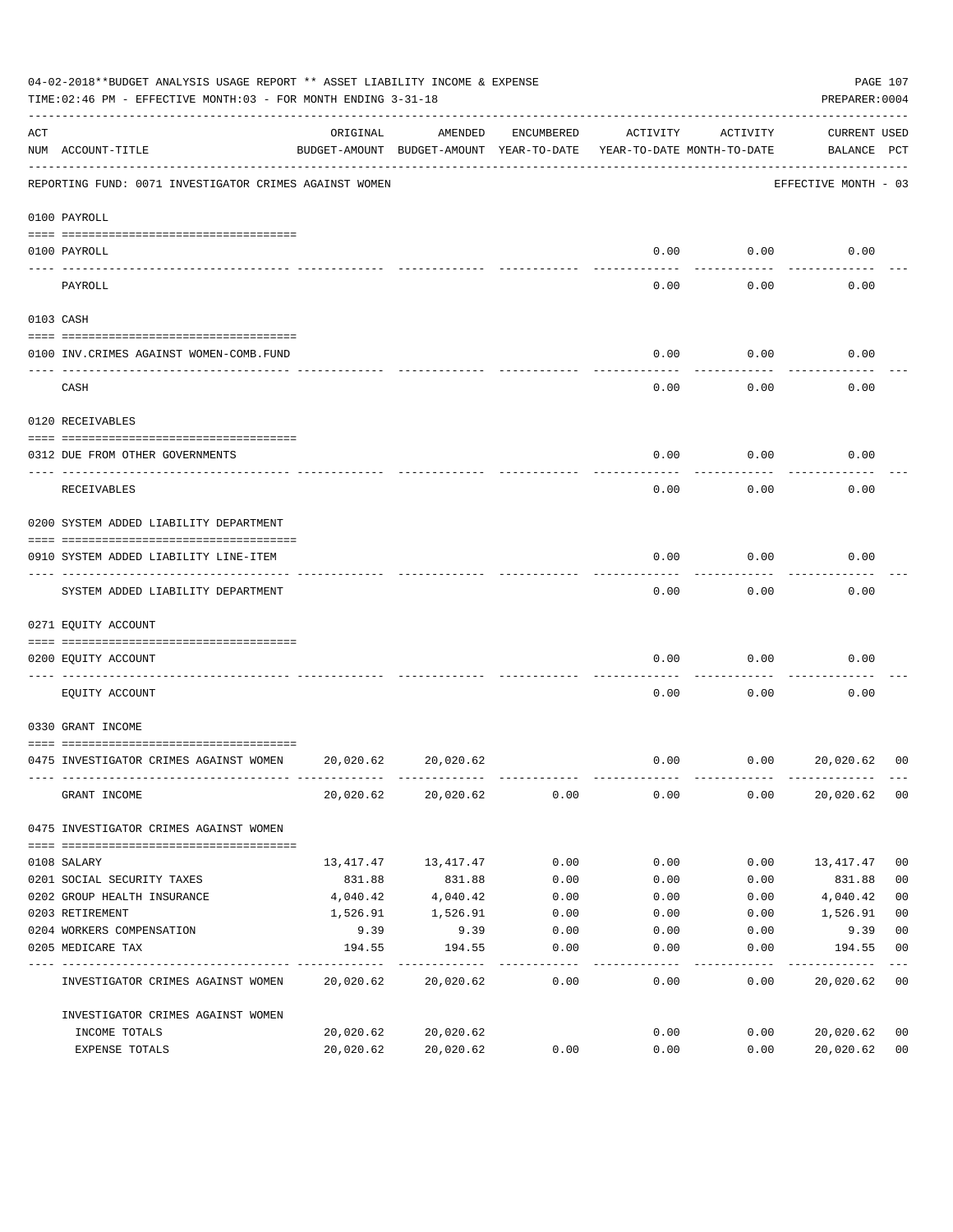|             | 04-02-2018**BUDGET ANALYSIS USAGE REPORT ** ASSET LIABILITY INCOME & EXPENSE<br>TIME: 02:46 PM - EFFECTIVE MONTH: 03 - FOR MONTH ENDING 3-31-18 |           |                     |                   |                                                                                 |                                    |                             |    |  |  |
|-------------|-------------------------------------------------------------------------------------------------------------------------------------------------|-----------|---------------------|-------------------|---------------------------------------------------------------------------------|------------------------------------|-----------------------------|----|--|--|
| ACT         | NUM ACCOUNT-TITLE                                                                                                                               | ORIGINAL  | AMENDED             | ENCUMBERED        | ACTIVITY<br>BUDGET-AMOUNT BUDGET-AMOUNT YEAR-TO-DATE YEAR-TO-DATE MONTH-TO-DATE | ACTIVITY                           | CURRENT USED<br>BALANCE PCT |    |  |  |
|             | REPORTING FUND: 0072 INVESTIGATOR CRIMES AGAINST CHILDRE                                                                                        |           |                     |                   |                                                                                 |                                    | EFFECTIVE MONTH - 03        |    |  |  |
|             | 0100 PAYROLL                                                                                                                                    |           |                     |                   |                                                                                 |                                    |                             |    |  |  |
|             | 0100 PAYROLL                                                                                                                                    |           |                     |                   |                                                                                 | $0.00$ $0.00$                      | 0.00                        |    |  |  |
| $- - - - -$ | PAYROLL                                                                                                                                         |           |                     |                   | 0.00                                                                            | 0.00                               | 0.00                        |    |  |  |
|             | 0103 CASH                                                                                                                                       |           |                     |                   |                                                                                 |                                    |                             |    |  |  |
|             | 0100 INV.CRIMES AGAINST CHILDREN-COMB.F                                                                                                         |           |                     |                   |                                                                                 | $9,694.20 - 3,231.40 - 9,694.20 -$ |                             |    |  |  |
|             | CASH                                                                                                                                            |           |                     |                   |                                                                                 | $9,694.20 - 3,231.40 - 9,694.20 -$ |                             |    |  |  |
|             | 0120 RECEIVABLES                                                                                                                                |           |                     |                   |                                                                                 |                                    |                             |    |  |  |
|             | 0312 DUE FROM OTHER GOVERNMENTS                                                                                                                 |           |                     |                   | 0.00                                                                            | 0.00                               | 0.00                        |    |  |  |
|             | RECEIVABLES                                                                                                                                     |           |                     |                   | 0.00                                                                            | 0.00                               | 0.00                        |    |  |  |
|             | 0200 SYSTEM ADDED LIABILITY DEPARTMENT                                                                                                          |           |                     |                   |                                                                                 |                                    |                             |    |  |  |
|             | 0910 SYSTEM ADDEND LIABILITY LINE-ITEM                                                                                                          |           |                     |                   | 0.00                                                                            | 0.00                               | 0.00                        |    |  |  |
|             | SYSTEM ADDED LIABILITY DEPARTMENT                                                                                                               |           |                     |                   | 0.00                                                                            | 0.00                               | 0.00                        |    |  |  |
|             | 0271 EQUITY ACCOUNT                                                                                                                             |           |                     |                   |                                                                                 |                                    |                             |    |  |  |
|             | 0200 EQUITY ACCOUNT                                                                                                                             |           |                     |                   | 0.00                                                                            | 0.00                               | 0.00                        |    |  |  |
|             | EQUITY ACCOUNT                                                                                                                                  |           |                     |                   | 0.00                                                                            | 0.00                               | 0.00                        |    |  |  |
|             | 0330 GRANT INCOME                                                                                                                               |           |                     |                   |                                                                                 |                                    |                             |    |  |  |
|             | 0560 INVESTIGATOR CRIMES AGAINST CHILDR 41,899.00 41,899.00                                                                                     |           |                     |                   |                                                                                 | 7,977.48   0.00   33,921.52   19   |                             |    |  |  |
|             | GRANT INCOME                                                                                                                                    |           | 41,899.00 41,899.00 |                   | $0.00$ $7,977.48$ $0.00$ $33,921.52$ 19                                         |                                    |                             |    |  |  |
|             | 0560 INVESTIGATOR CRIMES AGAINST CHILDR                                                                                                         |           |                     |                   |                                                                                 |                                    |                             |    |  |  |
|             | 0108 SALARY                                                                                                                                     | 27,488.37 | 27,488.37           | 0.00              | 11,629.75                                                                       | 2,114.50                           | 15,858.62                   | 42 |  |  |
|             | 0201 SOCIAL SECURITY TAXES                                                                                                                      | 1,704.28  | 1,704.28            | 0.00              | 721.05                                                                          | 131.10                             | 983.23                      | 42 |  |  |
|             | 0202 GROUP HEALTH INSURANCE                                                                                                                     | 8,500.63  | 8,500.63            | 0.00              | 3,559.80                                                                        | 711.96                             | 4,940.83                    | 42 |  |  |
|             | 0203 RETIREMENT                                                                                                                                 | 3,128.18  | 3,128.18            | 0.00              | 1,313.19                                                                        | 243.18                             | 1,814.99                    | 42 |  |  |
|             | 0204 WORKERS COMPENSATION                                                                                                                       | 678.96    | 678.96              | 0.00              | 279.26                                                                          | 0.00                               | 399.70                      | 41 |  |  |
|             | 0205 MEDICARE TAX                                                                                                                               | 398.58    | 398.58              | 0.00<br>--------- | 168.63                                                                          | 30.66                              | 229.95<br>----------        | 42 |  |  |
|             | INVESTIGATOR CRIMES AGAINST CHILDR                                                                                                              |           | 41,899.00 41,899.00 | 0.00              | 17,671.68                                                                       | 3,231.40                           | 24,227.32 42                |    |  |  |
|             | INVESTIGATOR CRIMES AGAINST CHILDR                                                                                                              |           |                     |                   |                                                                                 |                                    |                             |    |  |  |
|             | INCOME TOTALS                                                                                                                                   |           | 41,899.00 41,899.00 |                   | 7,977.48                                                                        | 0.00                               | 33,921.52 19                |    |  |  |
|             | EXPENSE TOTALS                                                                                                                                  | 41,899.00 | 41,899.00           | 0.00              | 17,671.68                                                                       | 3,231.40                           | 24, 227. 32 42              |    |  |  |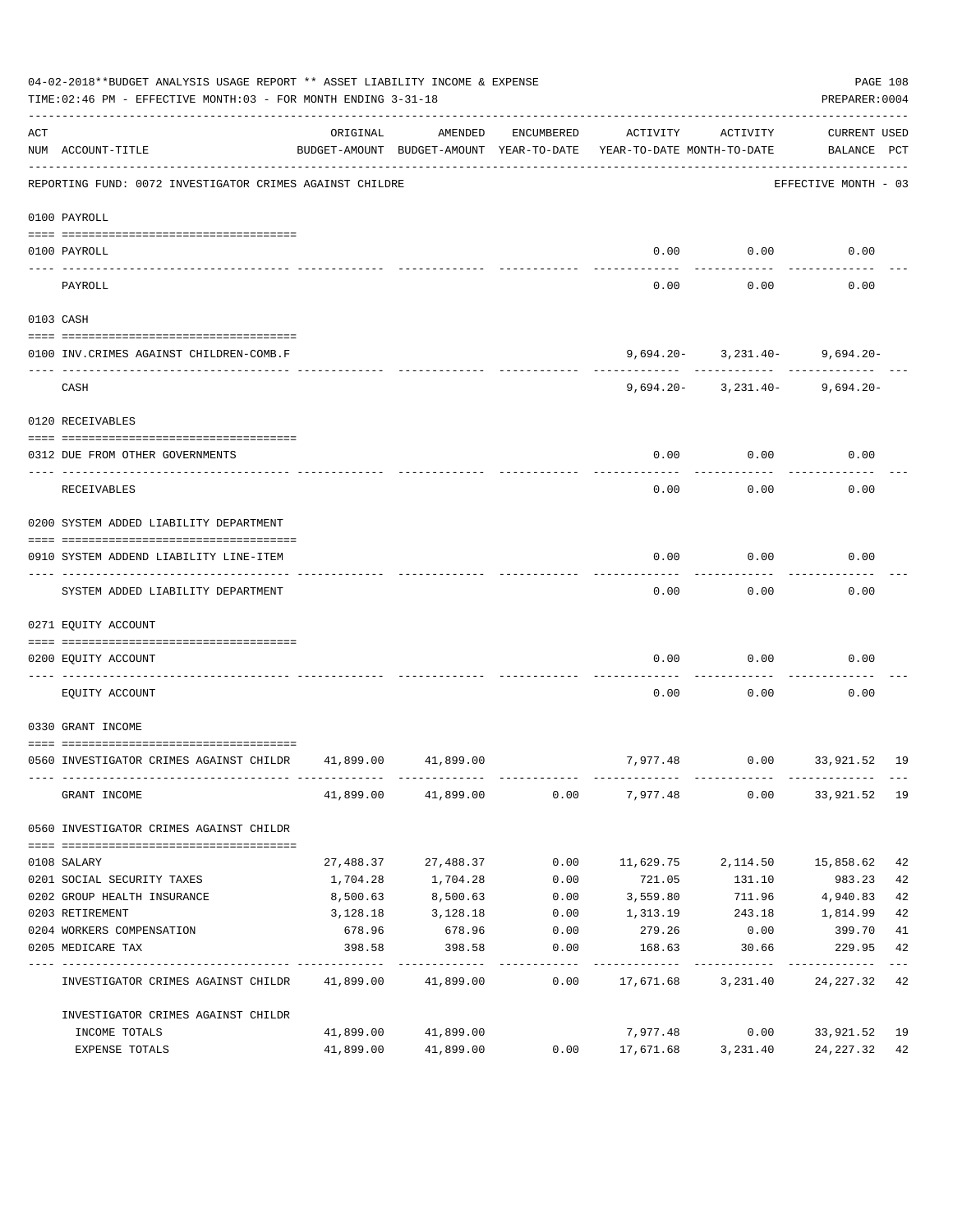|     | 04-02-2018**BUDGET ANALYSIS USAGE REPORT ** ASSET LIABILITY INCOME & EXPENSE<br>TIME: 02:46 PM - EFFECTIVE MONTH: 03 - FOR MONTH ENDING 3-31-18 |          |                                                     |            |                                        |                        | PAGE 109<br>PREPARER: 0004  |
|-----|-------------------------------------------------------------------------------------------------------------------------------------------------|----------|-----------------------------------------------------|------------|----------------------------------------|------------------------|-----------------------------|
| ACT | NUM ACCOUNT-TITLE                                                                                                                               | ORIGINAL | AMENDED<br>BUDGET-AMOUNT BUDGET-AMOUNT YEAR-TO-DATE | ENCUMBERED | ACTIVITY<br>YEAR-TO-DATE MONTH-TO-DATE | ACTIVITY               | CURRENT USED<br>BALANCE PCT |
|     | REPORTING FUND: 0080 VETERANS COURT PROGRAM                                                                                                     |          |                                                     |            |                                        |                        | EFFECTIVE MONTH - 03        |
|     | 0103 CASH                                                                                                                                       |          |                                                     |            |                                        |                        |                             |
|     |                                                                                                                                                 |          |                                                     |            |                                        |                        |                             |
|     | 0180 CASH-VETERANS COURT PROGRAM                                                                                                                |          |                                                     |            |                                        | 200.00 200.00          | 200.00                      |
|     | CASH                                                                                                                                            |          |                                                     |            | 200.00                                 | 200.00                 | 200.00                      |
|     | 0200 LIABILITY ACCOUNT                                                                                                                          |          |                                                     |            |                                        |                        |                             |
|     |                                                                                                                                                 |          |                                                     |            |                                        |                        |                             |
|     | 0910 SYSTEM ADDED LIABILITY LINE-ITEM                                                                                                           |          |                                                     |            | 0.00                                   | 0.00                   | 0.00                        |
|     | LIABILITY ACCOUNT                                                                                                                               |          |                                                     |            | 0.00                                   | 0.00                   | 0.00                        |
|     | 0271 EQUITY ACCOUNT                                                                                                                             |          |                                                     |            |                                        |                        |                             |
|     | 0200 EOUITY ACCOUNT                                                                                                                             |          |                                                     |            | 0.00                                   | 0.00                   | 0.00                        |
|     | EQUITY ACCOUNT                                                                                                                                  |          |                                                     |            | 0.00                                   | 0.00                   | 0.00                        |
|     | 0300 CASH                                                                                                                                       |          |                                                     |            |                                        |                        |                             |
|     |                                                                                                                                                 |          |                                                     |            |                                        |                        |                             |
|     | 0180 BEGINNING CASH BALANCE                                                                                                                     | 0.00     | 0.00                                                |            | 0.00                                   | 0.00                   | 0.00                        |
|     | CASH                                                                                                                                            | 0.00     | 0.00                                                | 0.00       | 0.00                                   | 0.00                   | 0.00                        |
|     | 0370 VETERANS COURT INCOME                                                                                                                      |          |                                                     |            |                                        |                        |                             |
|     | 0130 MISCELLANEOUS                                                                                                                              | 0.00     | 0.00                                                |            |                                        | 100.00<br>100.00       | $100.00+$                   |
|     | 0180 PROGRAM FEES                                                                                                                               | 0.00     | 0.00                                                |            | 100.00                                 | 100.00                 | $100.00+$                   |
|     | ----------------------------- ---<br>VETERANS COURT INCOME                                                                                      | 0.00     | 0.00                                                | 0.00       | 200.00                                 | ------------<br>200.00 | $200.00+$                   |
|     | 0570 VETERANS COURT EXPENSE                                                                                                                     |          |                                                     |            |                                        |                        |                             |
|     | 0490 MISCELLANEOUS                                                                                                                              | 0.00     | 0.00                                                | 0.00       | 0.00                                   | 0.00                   | 0.00                        |
|     | VETERANS COURT EXPENSE                                                                                                                          | 0.00     | 0.00                                                | 0.00       | 0.00                                   | 0.00                   | 0.00                        |
|     | VETERANS COURT PROGRAM                                                                                                                          |          |                                                     |            |                                        |                        |                             |
|     | INCOME TOTALS                                                                                                                                   | 0.00     | 0.00                                                |            | 200.00                                 | 200.00                 | $200.00+$                   |
|     | EXPENSE TOTALS                                                                                                                                  | 0.00     | 0.00                                                | 0.00       | 0.00                                   | 0.00                   | 0.00                        |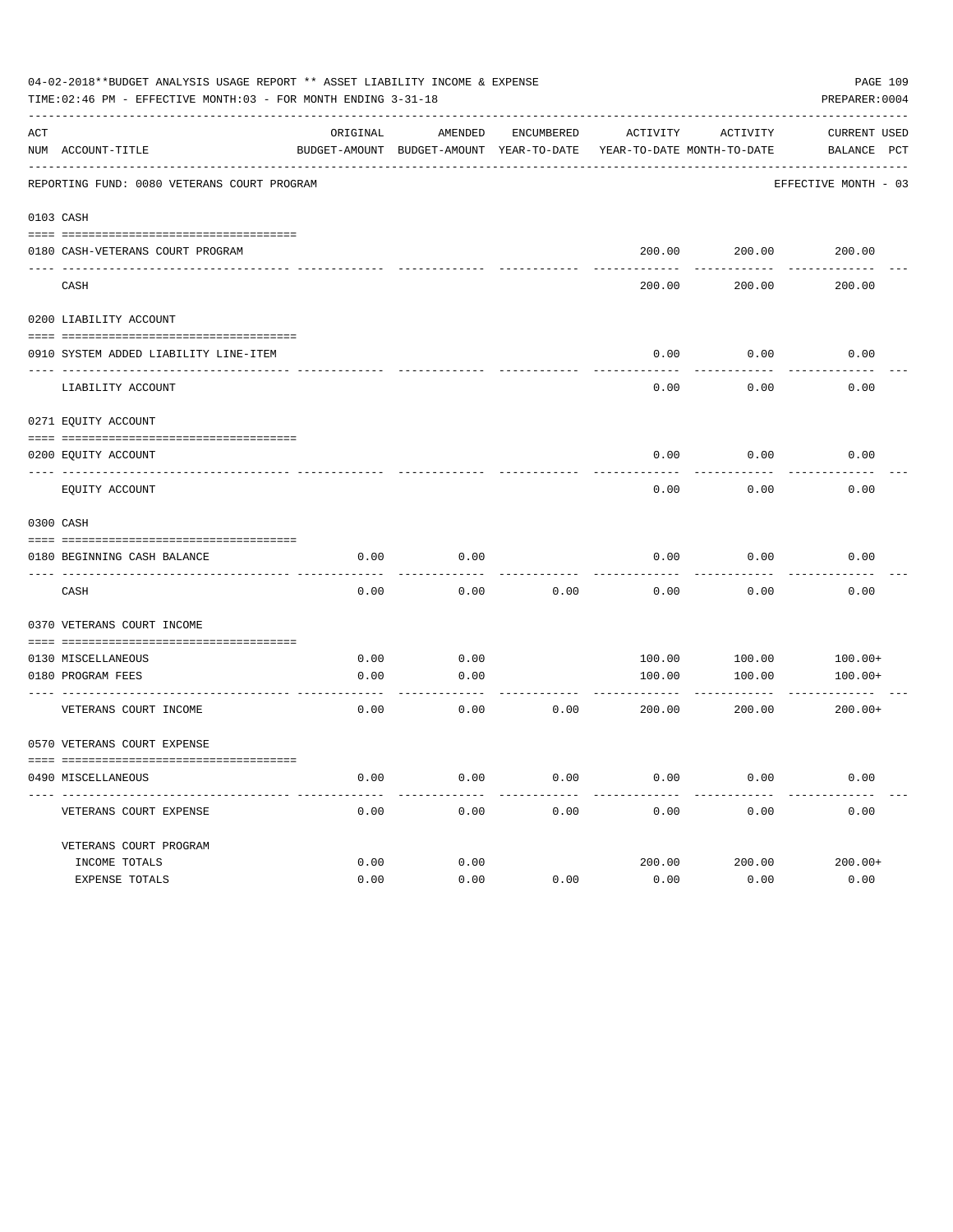|     | 04-02-2018**BUDGET ANALYSIS USAGE REPORT ** ASSET LIABILITY INCOME & EXPENSE<br>TIME: 02:46 PM - EFFECTIVE MONTH: 03 - FOR MONTH ENDING 3-31-18 |              |                                                     |              |                                        |                      | PAGE 110<br>PREPARER: 0004         |
|-----|-------------------------------------------------------------------------------------------------------------------------------------------------|--------------|-----------------------------------------------------|--------------|----------------------------------------|----------------------|------------------------------------|
| ACT | NUM ACCOUNT-TITLE                                                                                                                               | ORIGINAL     | AMENDED<br>BUDGET-AMOUNT BUDGET-AMOUNT YEAR-TO-DATE | ENCUMBERED   | ACTIVITY<br>YEAR-TO-DATE MONTH-TO-DATE | ACTIVITY             | <b>CURRENT USED</b><br>BALANCE PCT |
|     | REPORTING FUND: 0087 JUVENILE PROBATION                                                                                                         |              |                                                     |              |                                        |                      | EFFECTIVE MONTH - 03               |
|     | 0103 CASH                                                                                                                                       |              |                                                     |              |                                        |                      |                                    |
|     | 0187 CASH-JUVENILE PROBATION                                                                                                                    |              |                                                     |              |                                        |                      | 344.38 48.94 2,193.59              |
|     | CASH                                                                                                                                            |              |                                                     |              | 344.38                                 | -----------<br>48.94 | 2,193.59                           |
|     | 0200 SYSTEM ADDED LIABILITY DEPARTMENT                                                                                                          |              |                                                     |              |                                        |                      |                                    |
|     |                                                                                                                                                 |              |                                                     |              |                                        |                      |                                    |
|     | 0910 SYSTEM ADDED LIABILITY LINE-ITEM                                                                                                           |              |                                                     |              | 0.00                                   | 0.00                 | 0.00                               |
|     | SYSTEM ADDED LIABILITY DEPARTMENT                                                                                                               |              |                                                     |              | 0.00                                   | 0.00                 | 0.00                               |
|     | 0202 ACCOUNTS PAYABLE                                                                                                                           |              |                                                     |              |                                        |                      |                                    |
|     | 0319 A/P RESTITUTION-JUVENILE PROBATION                                                                                                         |              |                                                     |              | 0.00                                   | 0.00                 | 0.00                               |
|     |                                                                                                                                                 |              |                                                     |              |                                        |                      |                                    |
|     | ACCOUNTS PAYABLE                                                                                                                                |              |                                                     |              | 0.00                                   | 0.00                 | 0.00                               |
|     | 0271 EQUITY                                                                                                                                     |              |                                                     |              |                                        |                      |                                    |
|     | 0200 EQUITY ACCOUNT                                                                                                                             |              |                                                     |              | 0.00                                   | 0.00                 | 1,849.21                           |
|     | EQUITY                                                                                                                                          |              |                                                     |              | 0.00                                   | 0.00                 | 1,849.21                           |
|     | 0340 FEES OF OFFICE                                                                                                                             |              |                                                     |              |                                        |                      |                                    |
|     |                                                                                                                                                 |              |                                                     |              |                                        |                      |                                    |
|     | 0575 JUVENILE PROBATION FEES<br>0576 JUVENILE PROBATION RESTITUTION                                                                             | 0.00         | 0.00<br>0.00                                        |              | 1,070.00<br>1,914.00                   | 60.00<br>0.00        | 1,070.00+<br>1,914.00+             |
|     | 0577 JUVENILE PROBATION COURT COSTS                                                                                                             | 0.00<br>0.00 | 0.00                                                |              | 60.00                                  | 20.00                | $60.00+$                           |
|     | 0578 FEES RECEIVED FOR OTHER COUNTIES                                                                                                           | 0.00         | 0.00                                                |              | 0.00                                   | 0.00                 | 0.00                               |
|     |                                                                                                                                                 |              |                                                     |              |                                        |                      |                                    |
|     | FEES OF OFFICE                                                                                                                                  | 0.00         | 0.00                                                | 0.00         | 3,044.00                               | 80.00                | $3,044.00+$                        |
|     | 0575 JUVENILE PROBATION                                                                                                                         |              |                                                     |              |                                        |                      |                                    |
|     |                                                                                                                                                 |              |                                                     |              |                                        |                      |                                    |
|     | 0310 OFFICE SUPP./MISC.                                                                                                                         | 0.00         | 0.00                                                | 0.00         | 725.62                                 | 11.06                | $725.62-$                          |
|     | 0319 RESTITUTION                                                                                                                                | 0.00         | 0.00                                                | 0.00         | 1,914.00                               | 0.00                 | $1,914.00-$                        |
|     | 0320 COURT COSTS                                                                                                                                | 0.00         | 0.00                                                | 0.00         | 60.00                                  | 20.00                | $60.00 -$                          |
|     | 0321 REIMBURSEMENT OF FEES FOR OTHER CO<br>0353 COMPUTER EXPENSE                                                                                | 0.00<br>0.00 | 0.00<br>0.00                                        | 0.00<br>0.00 | 0.00<br>0.00                           | 0.00<br>0.00         | 0.00<br>0.00                       |
|     | 0416 STRUCTURAL FAMILY THERAPY                                                                                                                  | 0.00         | 0.00                                                |              |                                        |                      | 0.00                               |
|     | 0427 TRAVEL AND TRAINING                                                                                                                        | 0.00         | 0.00                                                | 0.00<br>0.00 | 0.00<br>0.00                           | 0.00<br>0.00         | 0.00                               |
|     |                                                                                                                                                 |              |                                                     |              |                                        |                      |                                    |
|     | JUVENILE PROBATION                                                                                                                              | 0.00         | 0.00                                                | 0.00         | 2,699.62                               | 31.06                | $2,699.62-$                        |
|     | JUVENILE PROBATION                                                                                                                              |              |                                                     |              |                                        |                      |                                    |
|     | INCOME TOTALS                                                                                                                                   | 0.00         | 0.00                                                |              | 3,044.00                               | 80.00                | $3,044.00+$                        |
|     | EXPENSE TOTALS                                                                                                                                  | 0.00         | 0.00                                                | 0.00         | 2,699.62                               | 31.06                | $2,699.62-$                        |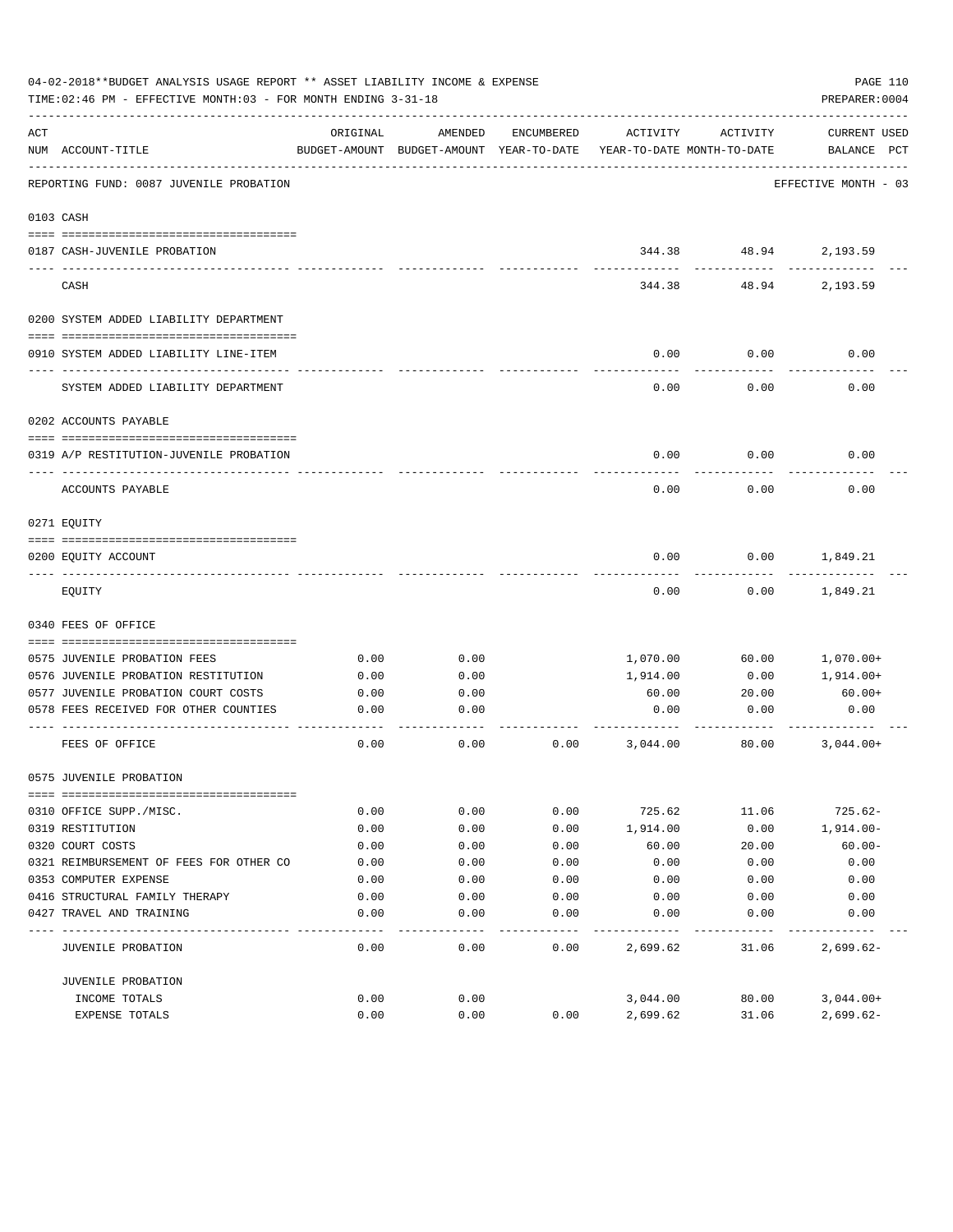|     | 04-02-2018**BUDGET ANALYSIS USAGE REPORT ** ASSET LIABILITY INCOME & EXPENSE<br>TIME: 02:46 PM - EFFECTIVE MONTH: 03 - FOR MONTH ENDING 3-31-18 |                          |                                                                                |               |                     |                     | PREPARER: 0004                     | PAGE 111       |
|-----|-------------------------------------------------------------------------------------------------------------------------------------------------|--------------------------|--------------------------------------------------------------------------------|---------------|---------------------|---------------------|------------------------------------|----------------|
| ACT | NUM ACCOUNT-TITLE                                                                                                                               | ORIGINAL                 | AMENDED<br>BUDGET-AMOUNT BUDGET-AMOUNT YEAR-TO-DATE YEAR-TO-DATE MONTH-TO-DATE | ENCUMBERED    | ACTIVITY            | ACTIVITY            | <b>CURRENT USED</b><br>BALANCE PCT |                |
|     | REPORTING FUND: 0088 IHC NEEDS/OR OTHER RELATED HEALTHCA                                                                                        |                          |                                                                                |               |                     |                     | EFFECTIVE MONTH - 03               |                |
|     | 0103 CASH                                                                                                                                       |                          |                                                                                |               |                     |                     |                                    |                |
|     | 0100 IHC - COMBINED FUNDS CHECKING                                                                                                              |                          |                                                                                |               | 0.00                | 0.00                | 0.00                               |                |
|     | CASH                                                                                                                                            |                          |                                                                                |               | -----<br>0.00       | --------<br>0.00    | 0.00                               |                |
|     | 0271 EQUITY ACCOUNT                                                                                                                             |                          |                                                                                |               |                     |                     |                                    |                |
|     | 0200 EQUITY ACCOUNT                                                                                                                             |                          |                                                                                |               | 0.00                | 0.00                | 0.00                               |                |
|     | EQUITY ACCOUNT                                                                                                                                  |                          |                                                                                |               | 0.00                | 0.00                | 0.00                               |                |
|     | 0367 HOSPITAL AUTHORITY - IHC                                                                                                                   |                          |                                                                                |               |                     |                     |                                    |                |
|     |                                                                                                                                                 |                          |                                                                                |               |                     |                     |                                    |                |
|     | 0100 HOSPITAL QUARTERLY PAYMENT                                                                                                                 | 200,000.00               | 200,000.00                                                                     |               | 0.00                | 0.00                | 200,000.00                         | 0 <sub>0</sub> |
|     |                                                                                                                                                 |                          |                                                                                |               | $- - - - -$         |                     |                                    |                |
|     | HOSPITAL AUTHORITY - IHC                                                                                                                        | 200,000.00               | 200,000.00                                                                     | 0.00          | 0.00                | 0.00                | 200,000.00                         | 0 <sub>0</sub> |
|     | 0645 INDIGENT CARE                                                                                                                              |                          |                                                                                |               |                     |                     |                                    |                |
|     |                                                                                                                                                 |                          |                                                                                |               |                     |                     |                                    |                |
|     | 0409 DIABETIC SUPPLIES                                                                                                                          | 0.00                     | 0.00                                                                           | 0.00          | 0.00                | 0.00                | 0.00                               |                |
|     | 0410 CERT. REG. NURSE ANES.                                                                                                                     | 0.00                     | 0.00                                                                           | 0.00          | 0.00                | 0.00                | 0.00                               |                |
|     | 0411 PHYSICIAN, NON-EMERGENCY                                                                                                                   | 0.00                     | 0.00                                                                           | 0.00          | 0.00                | 0.00                | 0.00                               |                |
|     | 0412 PRESCRIPTIONS, DRUGS                                                                                                                       | 0.00                     | 0.00                                                                           | 0.00          | 0.00                | 0.00                | 0.00                               |                |
|     | 0413 HOSPITAL, INPATIENT                                                                                                                        | 0.00                     | 0.00                                                                           | 0.00          | 0.00                | 0.00                | 0.00                               |                |
|     | 0414 HOSPITAL, OUTPATIENT                                                                                                                       | 0.00                     | 0.00                                                                           | 0.00          | 0.00                | 0.00                | 0.00                               |                |
|     | 0415 LABORATORY/X-RAY                                                                                                                           | 0.00                     | 0.00                                                                           | 0.00          | 0.00                | 0.00                | 0.00                               |                |
|     | 0418 FED. QUALIFIED HEALTH CENTER                                                                                                               | 0.00                     | 0.00                                                                           | 0.00          | 0.00                | 0.00                | 0.00                               |                |
|     | 0420 RURAL HEALTH CLINIC                                                                                                                        | 0.00                     | 0.00                                                                           | 0.00          | 0.00                | 0.00                | 0.00                               |                |
|     | 0422 AMBULATORY SURGICAL CENTER                                                                                                                 | 0.00                     | 0.00                                                                           | 0.00          | 0.00                | 0.00                | 0.00                               |                |
|     | 0423 MEDICAL EQUIP. PURCHASE                                                                                                                    | 200,000.00<br>---------- | 200,000.00<br>--------------                                                   | 0.00<br>----- | 0.00<br>$- - - - -$ | 0.00<br>$- - - - -$ | 200,000.00<br>. <u>.</u>           | 0 <sub>0</sub> |
|     | INDIGENT CARE                                                                                                                                   | 200,000.00               | 200,000.00                                                                     | 0.00          | 0.00                | 0.00                | 200,000.00                         | 0 <sub>0</sub> |
|     | IHC NEEDS/OR OTHER RELATED HEALTHC                                                                                                              |                          |                                                                                |               |                     |                     |                                    |                |
|     | INCOME TOTALS                                                                                                                                   | 200,000.00               | 200,000.00                                                                     |               | 0.00                | 0.00                | 200,000.00                         | 0 <sub>0</sub> |
|     | EXPENSE TOTALS                                                                                                                                  | 200,000.00               | 200,000.00                                                                     | 0.00          | 0.00                | 0.00                | 200,000.00                         | 0 <sub>0</sub> |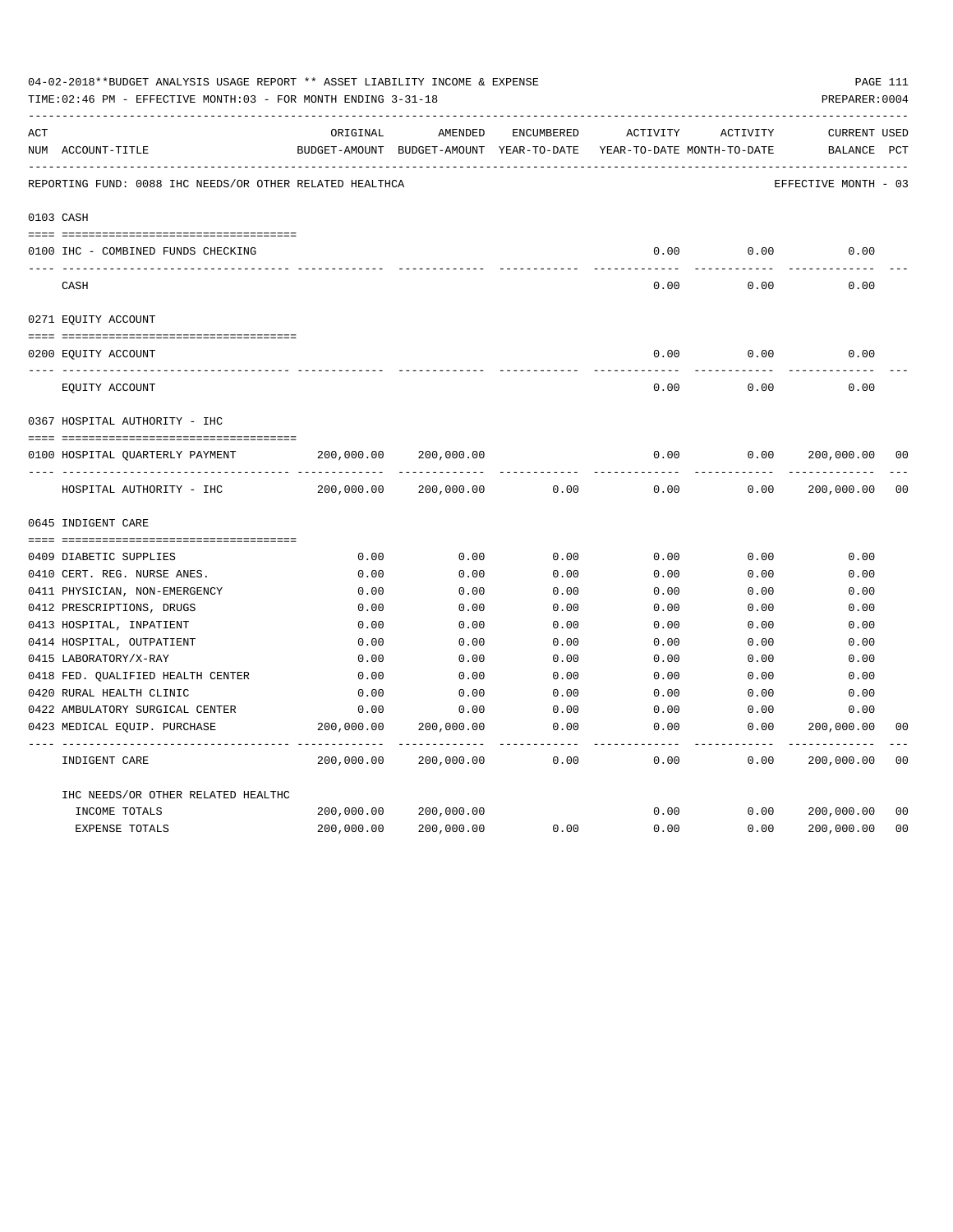|     | 04-02-2018**BUDGET ANALYSIS USAGE REPORT ** ASSET LIABILITY INCOME & EXPENSE<br>TIME: 02:46 PM - EFFECTIVE MONTH: 03 - FOR MONTH ENDING 3-31-18 |            |                                                                                |            |               |                           | PREPARER: 0004                     | PAGE 112 |
|-----|-------------------------------------------------------------------------------------------------------------------------------------------------|------------|--------------------------------------------------------------------------------|------------|---------------|---------------------------|------------------------------------|----------|
| ACT | NUM ACCOUNT-TITLE                                                                                                                               | ORIGINAL   | AMENDED<br>BUDGET-AMOUNT BUDGET-AMOUNT YEAR-TO-DATE YEAR-TO-DATE MONTH-TO-DATE | ENCUMBERED | ACTIVITY      | ACTIVITY                  | <b>CURRENT USED</b><br>BALANCE PCT |          |
|     | REPORTING FUND: 0089 TEXAS JUVENILE JUSTICE DEPT.                                                                                               |            |                                                                                |            |               |                           | EFFECTIVE MONTH - 03               |          |
|     | 0100 PAYROLL                                                                                                                                    |            |                                                                                |            |               |                           |                                    |          |
|     |                                                                                                                                                 |            |                                                                                |            |               |                           |                                    |          |
|     | 0100 PAYROLL                                                                                                                                    |            |                                                                                |            | 0.00          | 0.00                      | 0.00                               |          |
|     | PAYROLL                                                                                                                                         |            |                                                                                |            | 0.00          | 0.00                      | 0.00                               |          |
|     | 0103 CASH                                                                                                                                       |            |                                                                                |            |               |                           |                                    |          |
|     | 0689 CASH-STRUCTURAL FAM.THER.GRANT OOG                                                                                                         |            |                                                                                |            | $12,500.00 -$ | 0.00                      | 12,500.00-                         |          |
|     | 0988 CASH-LOCAL FUNDS CARRIED FORWARD                                                                                                           |            |                                                                                |            | 28,991.83     | 0.00                      | 28,991.83                          |          |
|     | 0992 CASH-INTEREST INCOME                                                                                                                       |            |                                                                                |            |               |                           | 13,046.80                          |          |
|     |                                                                                                                                                 |            |                                                                                |            | 6.58          | 1.59                      |                                    |          |
|     | 0993 CASH-BASIC PROBATION SUPERVISION                                                                                                           |            |                                                                                |            | 22,325.55     | 11,394.65                 | 14,662.08                          |          |
|     | 0994 CASH-COMMUNITY PROGRAMS                                                                                                                    |            |                                                                                |            | 13,372.82     | 7,140.66                  | 7,200.54                           |          |
|     | 0995 CASH-LOCAL FUNDING FY 2018                                                                                                                 |            |                                                                                |            | 42,107.36     | 49,592.85-                | 91,140.32                          |          |
|     | 0996 CASH-PRE/POST ADJUDICATION                                                                                                                 |            |                                                                                |            | 2,006.88      | 1,071.30                  | 1,081.18                           |          |
|     | 0997 CASH-COMMITMENT DIVERSION                                                                                                                  |            |                                                                                |            | 2,006.88      | 1,071.30                  | 1,081.18                           |          |
|     | 0998 CASH-MENTAL HEALTH SERVICES                                                                                                                |            |                                                                                |            | 3,031.89      | 1,211.40                  | 2,568.79                           |          |
|     | 0999 CASH-REGIONALS DIVERSIONS ALTERNAT                                                                                                         |            |                                                                                |            | 12,381.00     | 3,095.00<br>------------- | 12,381.00                          |          |
|     | CASH                                                                                                                                            |            |                                                                                |            | 113,730.79    |                           | 24,606.95- 159,653.72              |          |
|     | 0220 DEFERRED REVENUE                                                                                                                           |            |                                                                                |            |               |                           |                                    |          |
|     |                                                                                                                                                 |            |                                                                                |            |               |                           |                                    |          |
|     | 0189 DEFERRED REVENUE<br>---- -------------                                                                                                     |            |                                                                                |            | 0.00          | 0.00                      | 0.00                               |          |
|     | DEFERRED REVENUE                                                                                                                                |            |                                                                                |            | 0.00          | 0.00                      | 0.00                               |          |
|     | 0271 EQUITY ACCOUNT                                                                                                                             |            |                                                                                |            |               |                           |                                    |          |
|     | 0200 EQUITY ACCOUNT                                                                                                                             |            |                                                                                |            | 0.00          | 0.00                      | 45,922.93                          |          |
|     |                                                                                                                                                 |            |                                                                                |            |               |                           |                                    |          |
|     | EQUITY ACCOUNT                                                                                                                                  |            |                                                                                |            | 0.00          | 0.00                      | 45,922.93                          |          |
|     | 0300 CASH                                                                                                                                       |            |                                                                                |            |               |                           |                                    |          |
|     | 0110 UNENCUMBERED FUND BALANCE                                                                                                                  | 0.00       | 0.00                                                                           |            | 0.00          | 0.00                      | 0.00                               |          |
|     |                                                                                                                                                 | 0.00       | 0.00                                                                           | 0.00       | 0.00          | 0.00                      | 0.00                               |          |
|     | CASH                                                                                                                                            |            |                                                                                |            |               |                           |                                    |          |
|     | 0330 GRANTS                                                                                                                                     |            |                                                                                |            |               |                           |                                    |          |
|     | 0908 STRUCTURAL FAM.THER.GRANT OOG                                                                                                              | 0.00       | 32,000.00                                                                      |            | 12,500.00     | 0.00                      | 19,500.00                          | 39       |
|     | 0915 BASIC PROBATION SUPERVISION                                                                                                                | 116,452.00 | 116,452.00                                                                     |            | 77,635.00     | 19,409.00                 | 38,817.00                          | 67       |
|     | 0916 COMMUNITY PROGRAMS                                                                                                                         | 80,000.00  | 80,000.00                                                                      |            | 53,333.00     | 13,333.00                 | 26,667.00                          | 67       |
|     | 0917 PRE/POST ADJUDICATION                                                                                                                      | 12,000.00  | 12,000.00                                                                      |            | 8,000.00      | 2,000.00                  | 4,000.00                           | 67       |
|     | 0918 COMMITMENT DIVERSION                                                                                                                       | 12,000.00  | 12,000.00                                                                      |            | 8,000.00      | 2,000.00                  | 4,000.00                           | 67       |
|     | 0919 MENTAL HEALTH SERVICES                                                                                                                     | 15,032.00  | 15,032.00                                                                      |            | 10,021.00     | 2,505.00                  | 5,011.00                           | 67       |
|     | 0920 REGIONAL DIVERSIONS ALTERNATIVES                                                                                                           | 0.00       | 18,572.00                                                                      |            | 12,381.00     | 3,095.00                  | 6,191.00                           | 67       |
|     |                                                                                                                                                 | ---------- |                                                                                |            |               |                           |                                    |          |
|     | GRANTS                                                                                                                                          | 235,484.00 | 286,056.00                                                                     | 0.00       | 181,870.00    | 42,342.00                 | 104,186.00                         | 64       |
|     | 0360 INTEREST INCOME                                                                                                                            |            |                                                                                |            |               |                           |                                    |          |
|     |                                                                                                                                                 |            |                                                                                |            |               |                           |                                    |          |
|     | 0189 INTEREST INCOME                                                                                                                            | 0.00       | 0.00                                                                           |            | 6.58          | 1.59                      | $6.58+$                            |          |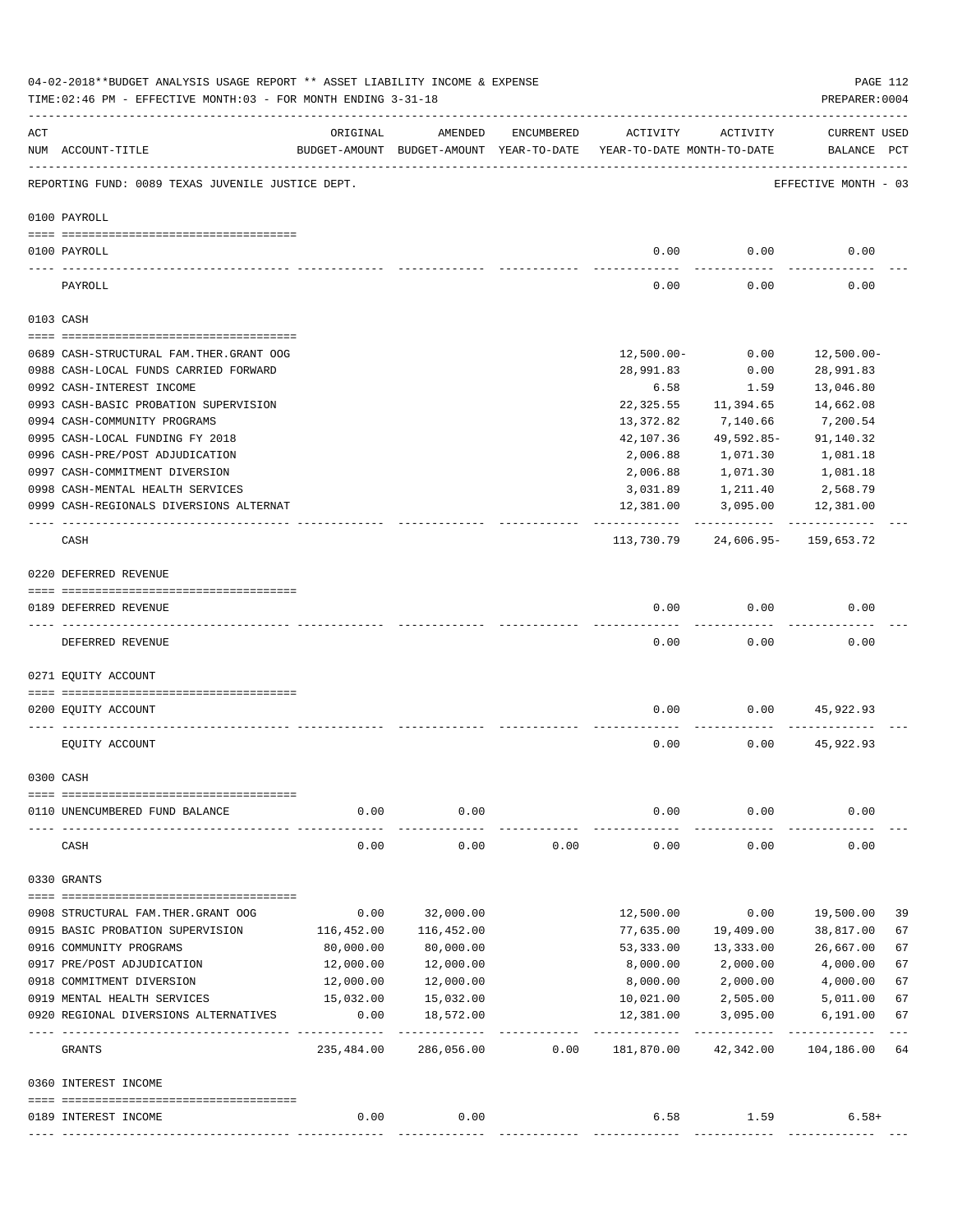04-02-2018\*\*BUDGET ANALYSIS USAGE REPORT \*\* ASSET LIABILITY INCOME & EXPENSE PAGE 113

TIME:02:46 PM - EFFECTIVE MONTH:03 - FOR MONTH ENDING 3-31-18 PREPARER:0004

| ACT<br>NUM ACCOUNT-TITLE                                                                                                                                                                                                                                                                                                                                                                                                                | ORIGINAL<br>BUDGET-AMOUNT BUDGET-AMOUNT YEAR-TO-DATE YEAR-TO-DATE MONTH-TO-DATE BALANCE PCT | AMENDED                      | ENCUMBERED    | ACTIVITY              | ACTIVITY                           | <b>CURRENT USED</b>             |          |
|-----------------------------------------------------------------------------------------------------------------------------------------------------------------------------------------------------------------------------------------------------------------------------------------------------------------------------------------------------------------------------------------------------------------------------------------|---------------------------------------------------------------------------------------------|------------------------------|---------------|-----------------------|------------------------------------|---------------------------------|----------|
| REPORTING FUND: 0089 TEXAS JUVENILE JUSTICE DEPT.                                                                                                                                                                                                                                                                                                                                                                                       |                                                                                             |                              |               |                       |                                    | EFFECTIVE MONTH - 03            |          |
| INTEREST INCOME                                                                                                                                                                                                                                                                                                                                                                                                                         | 0.00                                                                                        | 0.00                         | 0.00          | 6.58                  | 1.59                               | $6.58+$                         |          |
| 0370 MISCELLANEOUS                                                                                                                                                                                                                                                                                                                                                                                                                      |                                                                                             |                              |               |                       |                                    |                                 |          |
| 0130 REFUNDS & MISCELLANEOUS                                                                                                                                                                                                                                                                                                                                                                                                            |                                                                                             | $0.00$ 0.00                  |               | 0.00                  | 0.00                               | 0.00                            |          |
| 0995 LOCAL FUNDING FY 2018                                                                                                                                                                                                                                                                                                                                                                                                              |                                                                                             |                              |               | 145,000.00            | 0.00                               | 0.00 100                        |          |
| MISCELLANEOUS                                                                                                                                                                                                                                                                                                                                                                                                                           |                                                                                             | 145,000.00  145,000.00  0.00 |               | 145,000.00            | 0.00                               | $0.00$ 100                      |          |
| 0581 STRUCTURAL FAMILY THERAPY OOG                                                                                                                                                                                                                                                                                                                                                                                                      |                                                                                             |                              |               |                       |                                    |                                 |          |
| 0416 STRUCTURAL FAMILY THERAPY                                                                                                                                                                                                                                                                                                                                                                                                          |                                                                                             | $0.00$ 32,000.00 0.00        |               |                       | 25,000.00 0.00                     | 7,000.00                        | 78       |
| STRUCTURAL FAMILY THERAPY OOG                                                                                                                                                                                                                                                                                                                                                                                                           | 0.00                                                                                        | 32,000.00                    | ------------- | 0.00 25,000.00        | ------------- ------------<br>0.00 | -------------<br>7,000.00       | 78       |
| 0588 INTEREST INCOME EXPENSE                                                                                                                                                                                                                                                                                                                                                                                                            |                                                                                             |                              |               |                       |                                    |                                 |          |
| 0103 SALARY COMM.CORR.OFFICERS                                                                                                                                                                                                                                                                                                                                                                                                          | 0.00                                                                                        | 0.00                         | 0.00          | 0.00                  | 0.00                               | 0.00                            |          |
| 0201 SOCIAL SECURITY TAX                                                                                                                                                                                                                                                                                                                                                                                                                | 0.00                                                                                        | 0.00                         | 0.00          | 0.00                  | 0.00                               | 0.00                            |          |
| 0202 GROUP HEALTH INSURANCE                                                                                                                                                                                                                                                                                                                                                                                                             | 0.00                                                                                        | 0.00                         | 0.00          | 0.00                  | 0.00                               | 0.00                            |          |
| 0203 RETIREMENT                                                                                                                                                                                                                                                                                                                                                                                                                         | 0.00                                                                                        | 0.00                         | 0.00          | 0.00                  | 0.00                               | 0.00                            |          |
| 0204 WORKERS COMPENSATION                                                                                                                                                                                                                                                                                                                                                                                                               | 0.00                                                                                        | 0.00                         | 0.00          | 0.00                  | 0.00                               | 0.00                            |          |
| 0205 MEDICARE TAX                                                                                                                                                                                                                                                                                                                                                                                                                       | 0.00                                                                                        | 0.00                         | 0.00          | 0.00                  | 0.00                               | 0.00                            |          |
| 0310 OFFICE SUPPLIES                                                                                                                                                                                                                                                                                                                                                                                                                    | 0.00                                                                                        | 0.00                         | 0.00          | 0.00                  | 0.00                               | 0.00                            |          |
| 0574 COMPUTER EQUIPMENT                                                                                                                                                                                                                                                                                                                                                                                                                 | 0.00                                                                                        | 0.00                         | 0.00          | 0.00                  | 0.00                               | 0.00                            |          |
| INTEREST INCOME EXPENSE                                                                                                                                                                                                                                                                                                                                                                                                                 | 0.00                                                                                        | 0.00                         | 0.00          | 0.00                  | 0.00                               | 0.00                            |          |
| 0589 REGIONAL DIVERSIONS ALTERNATIVES                                                                                                                                                                                                                                                                                                                                                                                                   |                                                                                             |                              |               |                       |                                    |                                 |          |
|                                                                                                                                                                                                                                                                                                                                                                                                                                         |                                                                                             |                              |               |                       |                                    |                                 |          |
| 0416 STRUCTURAL FAMILY THERAPY                                                                                                                                                                                                                                                                                                                                                                                                          |                                                                                             | $0.00$ 18,572.00 0.00        |               |                       | $0.00$ $0.00$ $18,572.00$          |                                 | 00       |
| REGIONAL DIVERSIONS ALTERNATIVES                                                                                                                                                                                                                                                                                                                                                                                                        |                                                                                             | $0.00$ 18,572.00             | 0.00          | 0.00                  | 0.00                               | 18,572.00                       | 00       |
| 0590 BASIC PROBATION SUPERVISION                                                                                                                                                                                                                                                                                                                                                                                                        |                                                                                             |                              |               |                       |                                    |                                 |          |
|                                                                                                                                                                                                                                                                                                                                                                                                                                         |                                                                                             |                              |               | 15,589.34             |                                    |                                 |          |
| 0102 SALARY APPOINTED OFFICIAL<br>0103 SALARY COMM.CORR.OFFICERS                                                                                                                                                                                                                                                                                                                                                                        | 31,178.65<br>36,553.77                                                                      | 31,178.65<br>36,553.77       | 0.00<br>0.00  | 18,276.83             | 2,811.82                           | 2,398.36 15,589.31<br>18,276.94 | 50<br>50 |
| 0201 SOCIAL SECURITY TAX                                                                                                                                                                                                                                                                                                                                                                                                                | 4,199.41                                                                                    | 4,199.41                     | 0.00          | 2,048.78              | 314.72                             | 2,150.63                        | 49       |
| 0202 GROUP HEALTH INSURANCE                                                                                                                                                                                                                                                                                                                                                                                                             | 14,431.47                                                                                   | 14, 431. 47                  | 0.00          | 7,214.76              | 1,202.46 7,216.71                  |                                 | 50       |
| 0203 RETIREMENT                                                                                                                                                                                                                                                                                                                                                                                                                         | 7,707.95                                                                                    | 7,707.95                     | 0.00          | 3,810.61              | 599.16 3,897.34                    |                                 | 49       |
| 0204 WORKERS COMPENSATION                                                                                                                                                                                                                                                                                                                                                                                                               | 548.63                                                                                      | 548.63                       | 0.00          | 334.67                | 0.00                               | 213.96                          | 61       |
| 0205 MEDICARE TAX                                                                                                                                                                                                                                                                                                                                                                                                                       | 982.12                                                                                      | 982.12                       | 0.00          | 478.74                | 73.54                              | 503.38                          | 49       |
| 0310 OPERATING/TRAVEL EXPENSES                                                                                                                                                                                                                                                                                                                                                                                                          |                                                                                             | 20,850.00 20,850.00          | 0.00          | 7,555.72              |                                    | 614.29 13,294.28                | 36       |
| 0469 UNEXPENDED FUNDS                                                                                                                                                                                                                                                                                                                                                                                                                   | 0.00                                                                                        | 0.00                         | 0.00          | 0.00<br>------------- | 0.00<br>-------------              | 0.00<br>-------------           |          |
| BASIC PROBATION SUPERVISION 116,452.00 116,452.00 0.00 55,309.45 8,014.35 61,142.55 47                                                                                                                                                                                                                                                                                                                                                  |                                                                                             |                              |               |                       |                                    |                                 |          |
| 0591 COMMUNITY PROGRAMS                                                                                                                                                                                                                                                                                                                                                                                                                 |                                                                                             |                              |               |                       |                                    |                                 |          |
| $\begin{minipage}{0.03\textwidth} \centering \begin{tabular}{ l l l } \hline \textbf{1} & \textbf{2} & \textbf{2} & \textbf{2} & \textbf{2} & \textbf{2} & \textbf{2} & \textbf{2} & \textbf{2} & \textbf{2} & \textbf{2} & \textbf{2} & \textbf{2} & \textbf{2} & \textbf{2} & \textbf{2} & \textbf{2} & \textbf{2} & \textbf{2} & \textbf{2} & \textbf{2} & \textbf{2} & \textbf{2} & \textbf{2} & \textbf{2} & \textbf{2} & \textbf$ | 26,090.38                                                                                   | 26,090.38                    | 0.00          |                       | 13,045.24 2,006.96 13,045.14       |                                 | 50       |
| 0102 SALARY APPOINTED OFFICIAL<br>0103 SALARY COMM.CORR.OFFICERS                                                                                                                                                                                                                                                                                                                                                                        | 30,588.29                                                                                   | 30,588.29                    | 0.00          |                       | 15,294.11 2,352.94 15,294.18       |                                 | 50       |
| 0201 SOCIAL SECURITY TAX                                                                                                                                                                                                                                                                                                                                                                                                                | 3,514.08                                                                                    | 3,514.08                     | 0.00          |                       | 1,714.17 263.32 1,799.91           |                                 | 49       |
| 0202 GROUP HEALTH INSURANCE                                                                                                                                                                                                                                                                                                                                                                                                             |                                                                                             |                              | 0.00          |                       | 6,036.84 1,006.14 6,037.33         |                                 | 50       |

0203 RETIREMENT 6,452.14 6,452.14 0.00 3,188.76 501.38 3,263.38 49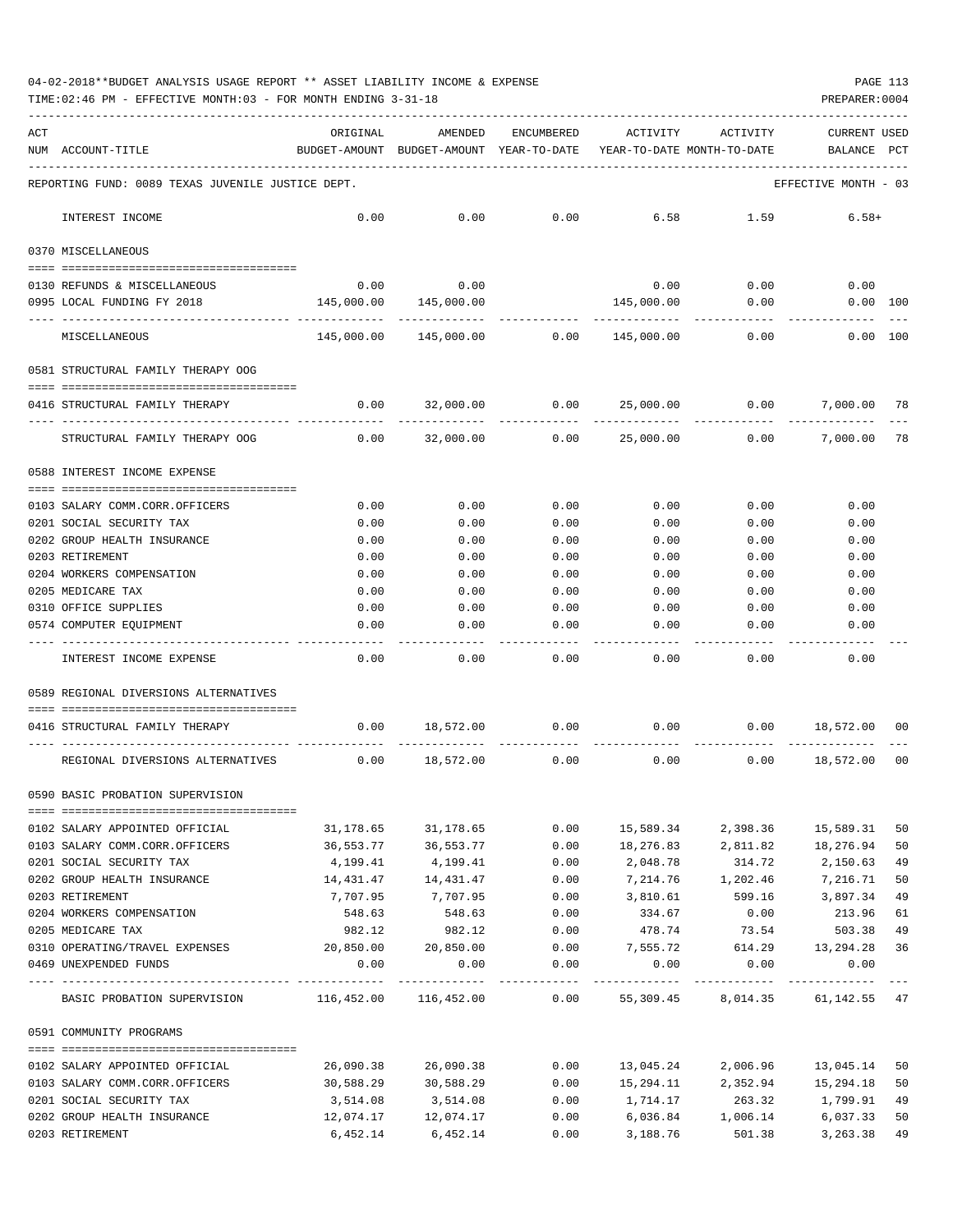## 04-02-2018\*\*BUDGET ANALYSIS USAGE REPORT \*\* ASSET LIABILITY INCOME & EXPENSE PAGE 114

TIME:02:46 PM - EFFECTIVE MONTH:03 - FOR MONTH ENDING 3-31-18 PREPARER:0004

| ACT |                                                   | ORIGINAL                 | AMENDED                                                             | ENCUMBERED           | ACTIVITY  | ACTIVITY          | <b>CURRENT USED</b>  |    |
|-----|---------------------------------------------------|--------------------------|---------------------------------------------------------------------|----------------------|-----------|-------------------|----------------------|----|
|     | NUM ACCOUNT-TITLE                                 |                          | BUDGET-AMOUNT BUDGET-AMOUNT YEAR-TO-DATE YEAR-TO-DATE MONTH-TO-DATE |                      |           |                   | BALANCE PCT          |    |
|     | REPORTING FUND: 0089 TEXAS JUVENILE JUSTICE DEPT. |                          |                                                                     |                      |           |                   | EFFECTIVE MONTH - 03 |    |
|     | 0204 WORKERS COMPENSATION                         | 459.10                   | 459.10                                                              | 0.00                 | 280.06    | 0.00              | 179.04               | 61 |
|     | 0205 MEDICARE TAX                                 | 821.84                   | 821.84                                                              | 0.00                 | 401.00    | 61.60             | 420.84               | 49 |
|     | 0469 UNEXPENDED FUNDS                             | 0.00                     | 0.00                                                                | 0.00                 | 0.00      | 0.00              | 0.00                 |    |
|     | COMMUNITY PROGRAMS                                | 80,000.00                | 80,000.00                                                           | 0.00                 | 39,960.18 | 6,192.34          | 40,039.82            | 50 |
|     | 0592 PRE/POST ADJUDICATION FACILITIES             |                          |                                                                     |                      |           |                   |                      |    |
|     |                                                   |                          |                                                                     |                      |           |                   |                      |    |
|     | 0102 SALARY APPOINTED OFFICIAL                    | 3,913.56                 | 3,913.56                                                            | 0.00                 | 1,956.76  | 301.04            | 1,956.80             | 50 |
|     | 0103 SALARY COMM.CORR.OFFICERS                    | 4,588.24                 | 4,588.24                                                            | 0.00                 | 2,294.11  | 352.94            | 2,294.13             | 50 |
|     | 0201 SOCIAL SECURITY TAX                          | 527.11                   | 527.11                                                              | 0.00                 | 256.88    | 39.46             | 270.23               | 49 |
|     | 0202 GROUP HEALTH INSURANCE                       | 1,811.45                 | 1,811.45                                                            | 0.00                 | 905.04    | 150.84            | 906.41               | 50 |
|     | 0203 RETIREMENT                                   | 967.50                   | 967.50                                                              | 0.00                 | 478.17    | 75.18             | 489.33               | 49 |
|     | 0204 WORKERS COMPENSATION                         | 68.86                    | 68.86                                                               | 0.00                 | 42.01     | 0.00              | 26.85                | 61 |
|     | 0205 MEDICARE TAX                                 | 123.28                   | 123.28                                                              | 0.00                 | 60.15     | 9.24              | 63.13                | 49 |
|     | 0408 DETENTION                                    | 0.00                     | 0.00                                                                | 0.00                 | 0.00      | 0.00              | 0.00                 |    |
|     | 0469 UNEXPENDED FUNDS                             | 0.00                     | 0.00                                                                | 0.00                 | 0.00      | 0.00              | 0.00                 |    |
|     | PRE/POST ADJUDICATION FACILITIES 12,000.00        |                          | 12,000.00                                                           | 0.00                 | 5,993.12  | 928.70            | 6,006.88             | 50 |
|     | 0593 COMMITMENT DIVERSION                         |                          |                                                                     |                      |           |                   |                      |    |
|     |                                                   |                          |                                                                     |                      |           |                   |                      |    |
|     | 0102 SALARY APPOINTED OFFICIAL                    | 3,913.56                 | 3,913.56                                                            | 0.00                 | 1,956.76  | 301.04            | 1,956.80             | 50 |
|     | 0103 SALARY COMM.CORR.OFFICERS                    | 4,588.24                 | 4,588.24                                                            | 0.00                 | 2,294.11  | 352.94            | 2,294.13             | 50 |
|     | 0201 SOCIAL SECURITY TAX                          | 527.11                   | 527.11                                                              | 0.00                 | 256.88    | 39.46             | 270.23               | 49 |
|     | 0202 GROUP HEALTH INSURANCE                       | 1,811.45                 | 1,811.45                                                            | 0.00                 | 905.04    | 150.84            | 906.41               | 50 |
|     | 0203 RETIREMENT                                   | 967.50                   | 967.50                                                              | 0.00                 | 478.17    | 75.18             | 489.33               | 49 |
|     | 0204 WORKERS COMPENSATION                         | 68.86                    | 68.86                                                               | 0.00                 | 42.01     | 0.00              | 26.85                | 61 |
|     | 0205 MEDICARE TAX                                 | 123.28                   | 123.28                                                              | 0.00                 | 60.15     | 9.24              | 63.13                | 49 |
|     | 0415 RESIDENTIAL PLACEMENT                        | 0.00                     | 0.00                                                                | 0.00                 | 0.00      | 0.00              | 0.00                 |    |
|     | COMMITMENT DIVERSION                              |                          | $12,000.00$ $12,000.00$ 0.00                                        |                      |           | 5,993.12 928.70   | 6,006.88             | 50 |
|     | 0594 MENTAL HEALTH SERVICES                       |                          |                                                                     |                      |           |                   |                      |    |
|     |                                                   |                          |                                                                     |                      |           |                   |                      |    |
|     | 0102 SALARY APPOINTED OFFICIAL                    | 1,956.78                 | 1,956.78                                                            | 0.00                 | 978.38    | 150.52            | 978.40               | 50 |
|     | 0103 SALARY COMM.CORR.OFFICERS                    | 2,294.12                 | 2,294.12                                                            | 0.00                 | 1,146.99  | 176.46            | 1,147.13             | 50 |
|     | 0201 SOCIAL SECURITY TAX                          | 263.56                   | 263.56                                                              | 0.00                 | 128.76    | 19.78             | 134.80               | 49 |
|     |                                                   |                          |                                                                     |                      |           |                   |                      | 50 |
|     | 0202 GROUP HEALTH INSURANCE                       | 905.72                   | 905.72                                                              | 0.00                 | 453.24    | 75.54             | 452.48               |    |
|     | 0203 RETIREMENT                                   | 483.75                   | 483.75                                                              | 0.00                 | 239.54    | 37.66             | 244.21               | 50 |
|     | 0204 WORKERS COMPENSATION                         | 34.43                    | 34.43                                                               | 0.00                 | 21.00     | 0.00              | 13.43                | 61 |
|     | 0205 MEDICARE TAX                                 | 61.64                    | 61.64                                                               | 0.00                 | 30.20     | 4.64              | 31.44                | 49 |
|     | 0414 COUNSELING/PSYCHOLOGICAL                     | 9,032.00                 | 9,032.00                                                            | 0.00                 | 3,991.00  | 829.00            | 5,041.00             | 44 |
|     | 0415 RESIDENTIAL PLACEMENT                        | 0.00                     | 0.00                                                                | 0.00<br>------------ | 0.00      | 0.00<br>--------- | 0.00                 |    |
|     | MENTAL HEALTH SERVICES                            | $15,032.00$ $15,032.00$  |                                                                     | 0.00                 |           | 6,989.11 1,293.60 | 8,042.89 46          |    |
|     | 0994 LOCAL FUNDS CARRIED FORWARD                  |                          |                                                                     |                      |           |                   |                      |    |
|     | 0488 LAW ENFORCEMENT INSURANCE                    | 0.00                     | 0.00                                                                | 0.00                 | 723.00    | 0.00              | $723.00-$            |    |
|     |                                                   | ________________________ |                                                                     |                      |           | ------------      |                      |    |
|     | LOCAL FUNDS CARRIED FORWARD                       | 0.00                     | 0.00                                                                | 0.00                 | 723.00    | 0.00              | $723.00 -$           |    |

0995 LOCAL FUNDING

==== ===================================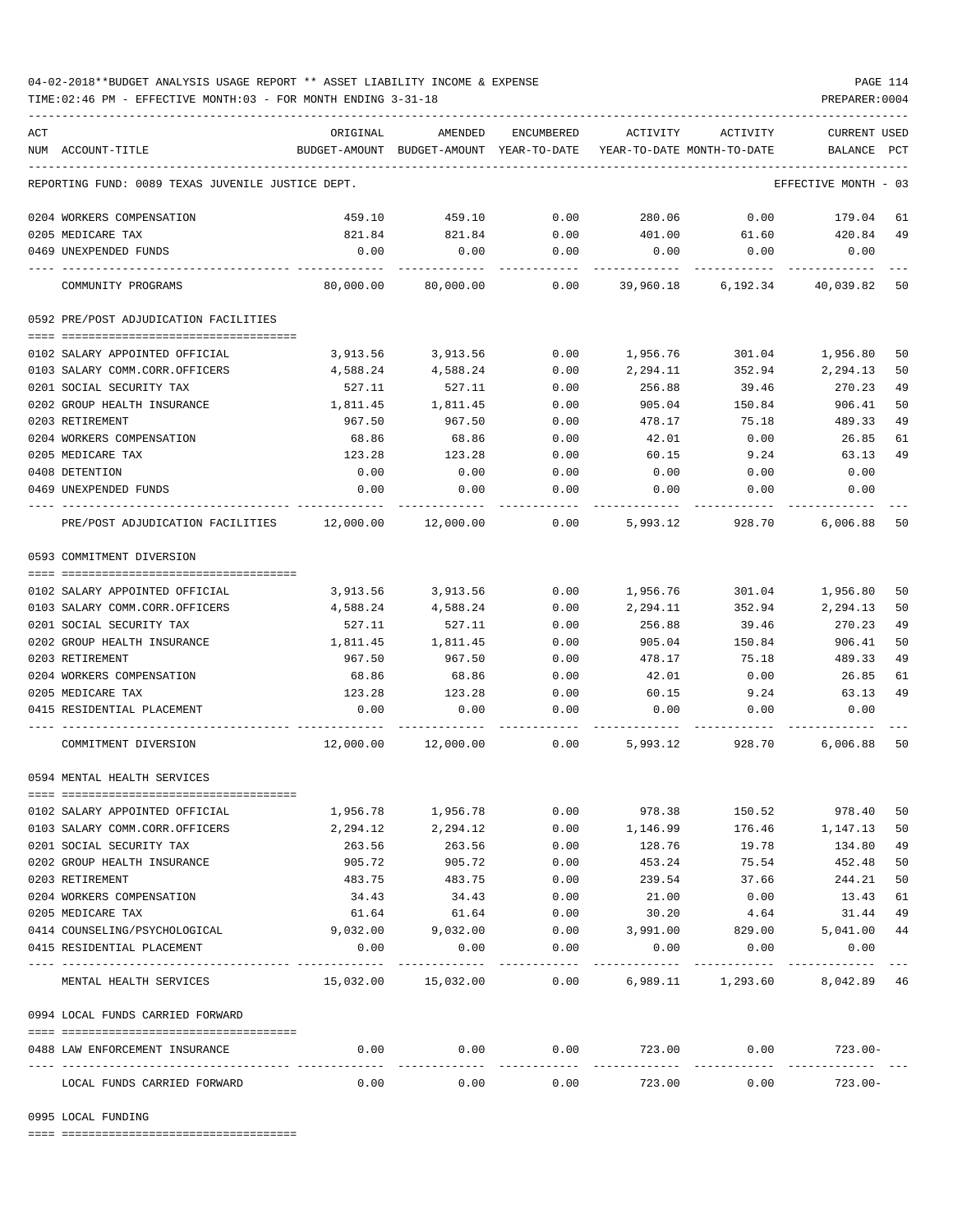## 04-02-2018\*\*BUDGET ANALYSIS USAGE REPORT \*\* ASSET LIABILITY INCOME & EXPENSE PAGE 115

TIME:02:46 PM - EFFECTIVE MONTH:03 - FOR MONTH ENDING 3-31-18 PREPARER:0004

| ACT | NUM ACCOUNT-TITLE                                 | ORIGINAL<br>BUDGET-AMOUNT BUDGET-AMOUNT YEAR-TO-DATE YEAR-TO-DATE MONTH-TO-DATE | AMENDED               |      | ENCUMBERED ACTIVITY ACTIVITY                                        |                                  | CURRENT USED<br>BALANCE PCT                                                                                                                                                                                                         |    |
|-----|---------------------------------------------------|---------------------------------------------------------------------------------|-----------------------|------|---------------------------------------------------------------------|----------------------------------|-------------------------------------------------------------------------------------------------------------------------------------------------------------------------------------------------------------------------------------|----|
|     | REPORTING FUND: 0089 TEXAS JUVENILE JUSTICE DEPT. |                                                                                 |                       |      |                                                                     |                                  | EFFECTIVE MONTH - 03                                                                                                                                                                                                                |    |
|     | 0102 SALARY APPOINTED OFFICIAL                    |                                                                                 | 978.39 978.39 0.00    |      |                                                                     | 489.19 75.26                     | 489.20 50                                                                                                                                                                                                                           |    |
|     | 0103 SALARY COMM.CORR.OFFICERS                    | 1, 147, 06 1, 147, 06                                                           |                       | 0.00 |                                                                     | 573.56 88.24                     | 573.50                                                                                                                                                                                                                              | 50 |
|     | 0105 OFFICE MANAGER                               | 0.00                                                                            | 0.00                  | 0.00 | $0.00$ $0.00$ $0.00$ $0.00$                                         |                                  |                                                                                                                                                                                                                                     |    |
|     | 0201 SOCIAL SECURITY TAX                          | 131.78                                                                          | 131.78                | 0.00 |                                                                     | 64.32 9.88                       | 67.46                                                                                                                                                                                                                               | 49 |
|     | 0202 GROUP HEALTH INSURANCE                       | 452.85                                                                          | 452.85                | 0.00 | 226.80                                                              | 37.80                            | 226.05                                                                                                                                                                                                                              | 50 |
|     | 0203 RETIREMENT                                   | 241.88                                                                          | 241.88                | 0.00 | 119.67                                                              | 18.82                            | 122.21                                                                                                                                                                                                                              | 49 |
|     | 0204 WORKERS COMPENSATION                         | 17.22                                                                           | 17.22                 | 0.00 | 10.50                                                               | $0.00$ 6.72                      |                                                                                                                                                                                                                                     | 61 |
|     | 0205 MEDICARE TAX                                 | 30.82                                                                           | 30.82                 | 0.00 | 15.11                                                               | 2.32                             | 15.71                                                                                                                                                                                                                               | 49 |
|     | 0401 AUDIT EXPENSE                                | 2,750.00                                                                        | 0.00                  | 0.00 | 0.00                                                                |                                  | 0.00<br>0.00                                                                                                                                                                                                                        |    |
|     | 0406 DETENTION OPERATING COST FY18                | 111,250.00 111,250.00                                                           |                       | 0.00 |                                                                     | 49,360.53 49,360.53 61,889.47 44 |                                                                                                                                                                                                                                     |    |
|     | 0407 DETENTION OPERATING COST FY17                | 0.00                                                                            | 0.00                  | 0.00 |                                                                     | 19,318.13 0.00                   | 19,318.13-                                                                                                                                                                                                                          |    |
|     | 0415 RESIDENTIAL PLACEMENT                        |                                                                                 | 10,000.00 23,350.00   | 0.00 | 0.00                                                                | 0.00                             | 23,350.00 00                                                                                                                                                                                                                        |    |
|     | 0416 STRUCTURAL FAMILY THERAPY 18,000.00          |                                                                                 | 0.00                  | 0.00 | 0.00                                                                |                                  | 0.00<br>$0.00$ and $0.00$ and $0.00$ and $0.00$ and $0.00$ and $0.00$ and $0.00$ and $0.00$ and $0.00$ and $0.00$ and $0.00$ and $0.00$ and $0.00$ and $0.00$ and $0.00$ and $0.00$ and $0.00$ and $0.00$ and $0.00$ and $0.00$ and |    |
|     | 0427 TRAVEL AND TRAINING                          | 0.00                                                                            | 0.00                  | 0.00 | $0.00$ $0.00$ $0.00$ $0.00$                                         |                                  |                                                                                                                                                                                                                                     |    |
|     | 0453 COMPUTER SOFTWARE                            |                                                                                 |                       |      | $0.00$ $7,400.00$ $0.00$ $3,000.00$ $0.00$ $4,400.00$ $41$          |                                  |                                                                                                                                                                                                                                     |    |
|     |                                                   |                                                                                 |                       |      | -------------- ------------ ----------                              |                                  |                                                                                                                                                                                                                                     |    |
|     | LOCAL FUNDING                                     |                                                                                 |                       |      | $145,000.00$ $145,000.00$ 0.00 $73,177.81$ $49,592.85$ 71,822.19 50 |                                  |                                                                                                                                                                                                                                     |    |
|     | TEXAS JUVENILE JUSTICE DEPT.                      |                                                                                 |                       |      |                                                                     |                                  |                                                                                                                                                                                                                                     |    |
|     | INCOME TOTALS                                     |                                                                                 | 380,484.00 431,056.00 |      | 326,876.58 42,343.59 104,179.42 76                                  |                                  |                                                                                                                                                                                                                                     |    |
|     | <b>EXPENSE TOTALS</b>                             |                                                                                 | 380,484.00 431,056.00 | 0.00 |                                                                     | 213, 145.79 66, 950.54           | 217,910.21                                                                                                                                                                                                                          | 49 |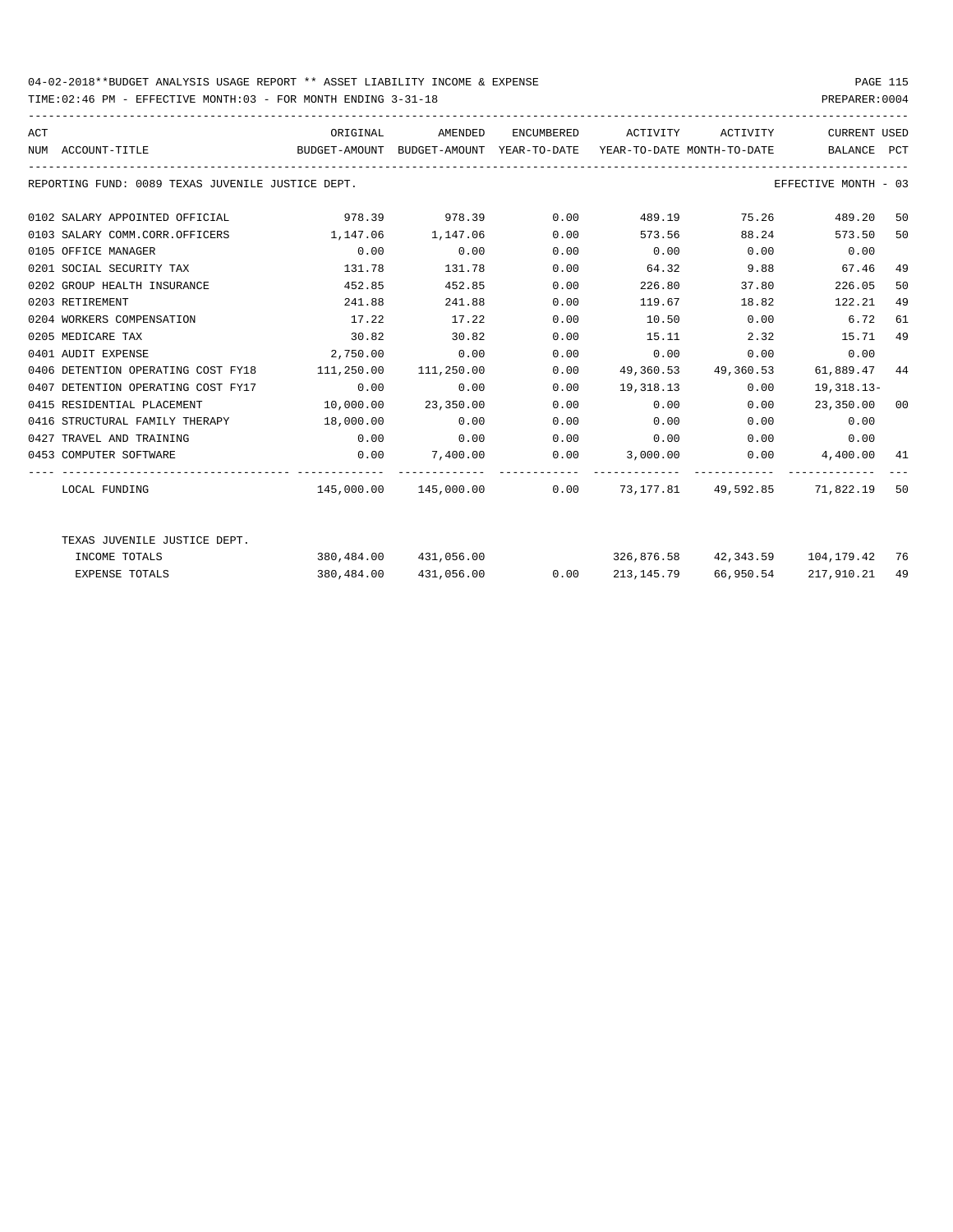|     | 04-02-2018**BUDGET ANALYSIS USAGE REPORT ** ASSET LIABILITY INCOME & EXPENSE<br>PAGE 116<br>TIME: 02:46 PM - EFFECTIVE MONTH: 03 - FOR MONTH ENDING 3-31-18<br>PREPARER: 0004 |               |                                                     |            |                                        |               |                                    |                |  |  |
|-----|-------------------------------------------------------------------------------------------------------------------------------------------------------------------------------|---------------|-----------------------------------------------------|------------|----------------------------------------|---------------|------------------------------------|----------------|--|--|
| ACT | NUM ACCOUNT-TITLE                                                                                                                                                             | ORIGINAL      | AMENDED<br>BUDGET-AMOUNT BUDGET-AMOUNT YEAR-TO-DATE | ENCUMBERED | ACTIVITY<br>YEAR-TO-DATE MONTH-TO-DATE | ACTIVITY      | <b>CURRENT USED</b><br>BALANCE PCT |                |  |  |
|     | REPORTING FUND: 0092 STATZER FUND                                                                                                                                             |               |                                                     |            |                                        |               | EFFECTIVE MONTH - 03               |                |  |  |
|     | 0103 CASH                                                                                                                                                                     |               |                                                     |            |                                        |               |                                    |                |  |  |
|     | 0100 STATZER-COMBINED FUNDS CHECKING<br>0175 TEXPOOL                                                                                                                          |               |                                                     |            | 1.49<br>225.72                         | 40.88         | $0.22$ 3,982.30<br>39,673.84       |                |  |  |
|     | CASH                                                                                                                                                                          |               |                                                     |            | 227.21                                 | 41.10         | 43,656.14                          |                |  |  |
|     | 0200 SYSTEM ADDED LIABILITY DEPARTMENT                                                                                                                                        |               |                                                     |            |                                        |               |                                    |                |  |  |
|     | 0910 SYSTEM ADDED LIABILITY LINE-ITEM                                                                                                                                         |               |                                                     |            | 0.00                                   | 0.00          | 0.00                               |                |  |  |
|     | SYSTEM ADDED LIABILITY DEPARTMENT                                                                                                                                             |               |                                                     |            | 0.00                                   | 0.00          | 0.00                               |                |  |  |
|     | 0271 EQUITY ACCOUNT                                                                                                                                                           |               |                                                     |            |                                        |               |                                    |                |  |  |
|     | 0200 EQUITY ACCOUNT                                                                                                                                                           |               |                                                     |            | 0.00                                   |               | $0.00$ 43,428.93                   |                |  |  |
|     | EQUITY ACCOUNT                                                                                                                                                                |               |                                                     |            | 0.00                                   | 0.00          | 43,428.93                          |                |  |  |
|     | 0360 INTEREST EARNINGS                                                                                                                                                        |               |                                                     |            |                                        |               |                                    |                |  |  |
|     |                                                                                                                                                                               |               |                                                     |            |                                        |               |                                    |                |  |  |
|     | 0100 INTEREST EARNINGS<br>0350 GOV. COMMODITY PROG. ASCS                                                                                                                      | 50.00<br>0.00 | 50.00<br>0.00                                       |            | 227.21<br>0.00                         | 41.10<br>0.00 | $177.21 + 454$<br>0.00             |                |  |  |
|     | INTEREST EARNINGS                                                                                                                                                             | 50.00         | 50.00                                               | 0.00       | 227.21                                 | 41.10         | $177.21 + 454$                     |                |  |  |
|     | 0370 RENT                                                                                                                                                                     |               |                                                     |            |                                        |               |                                    |                |  |  |
|     |                                                                                                                                                                               |               |                                                     |            |                                        |               |                                    |                |  |  |
|     | 0100 RENT                                                                                                                                                                     | 560.00        | 560.00                                              |            | 0.00                                   | 0.00          | 560.00                             | 0 <sub>0</sub> |  |  |
|     | 0130 REFUNDS & MISCELLANEOUS                                                                                                                                                  | 0.00          | 0.00                                                |            | 0.00                                   | 0.00          | 0.00                               |                |  |  |
|     | RENT                                                                                                                                                                          | 560.00        | 560.00                                              | 0.00       | 0.00                                   | 0.00          | 560.00                             | 0 <sub>0</sub> |  |  |
|     | 0700 STATZER FARM                                                                                                                                                             |               |                                                     |            |                                        |               |                                    |                |  |  |
|     | 0310 OFFICE SUPPLIES                                                                                                                                                          | 0.00          | 0.00                                                | 0.00       | 0.00                                   | 0.00          | 0.00                               |                |  |  |
|     | 0430 BIDS AND NOTICES                                                                                                                                                         | 110.00        | 110.00                                              | 0.00       | 0.00                                   | 0.00          | 110.00                             | 0 <sub>0</sub> |  |  |
|     | 0484 APPRAISALS                                                                                                                                                               | 0.00          | 0.00                                                | 0.00       | 0.00                                   | 0.00          | 0.00                               |                |  |  |
|     | 0490 LITERACY COUNCIL DONATION                                                                                                                                                | 500.00        | 500.00                                              | 0.00       | 0.00                                   | 0.00          | 500.00                             | 0 <sub>0</sub> |  |  |
|     | ---- ----<br>STATZER FARM                                                                                                                                                     | 610.00        | 610.00                                              | 0.00       | 0.00                                   | 0.00          | 610.00                             | 0 <sub>0</sub> |  |  |
|     | 0999 ACCOUNTS PAYABLE                                                                                                                                                         |               |                                                     |            |                                        |               |                                    |                |  |  |
|     | 0100 A/P CLEARING ACCOUNT                                                                                                                                                     |               |                                                     |            | 0.00                                   | 0.00          | 0.00                               |                |  |  |
|     | ACCOUNTS PAYABLE                                                                                                                                                              |               |                                                     |            | 0.00                                   | 0.00          | 0.00                               |                |  |  |
|     | STATZER FUND                                                                                                                                                                  |               |                                                     |            |                                        |               |                                    |                |  |  |
|     | INCOME TOTALS                                                                                                                                                                 | 610.00        | 610.00                                              |            | 227.21                                 | 41.10         | 382.79                             | 37             |  |  |
|     | EXPENSE TOTALS                                                                                                                                                                | 610.00        | 610.00                                              | 0.00       | 0.00                                   | 0.00          | 610.00                             | 0 <sub>0</sub> |  |  |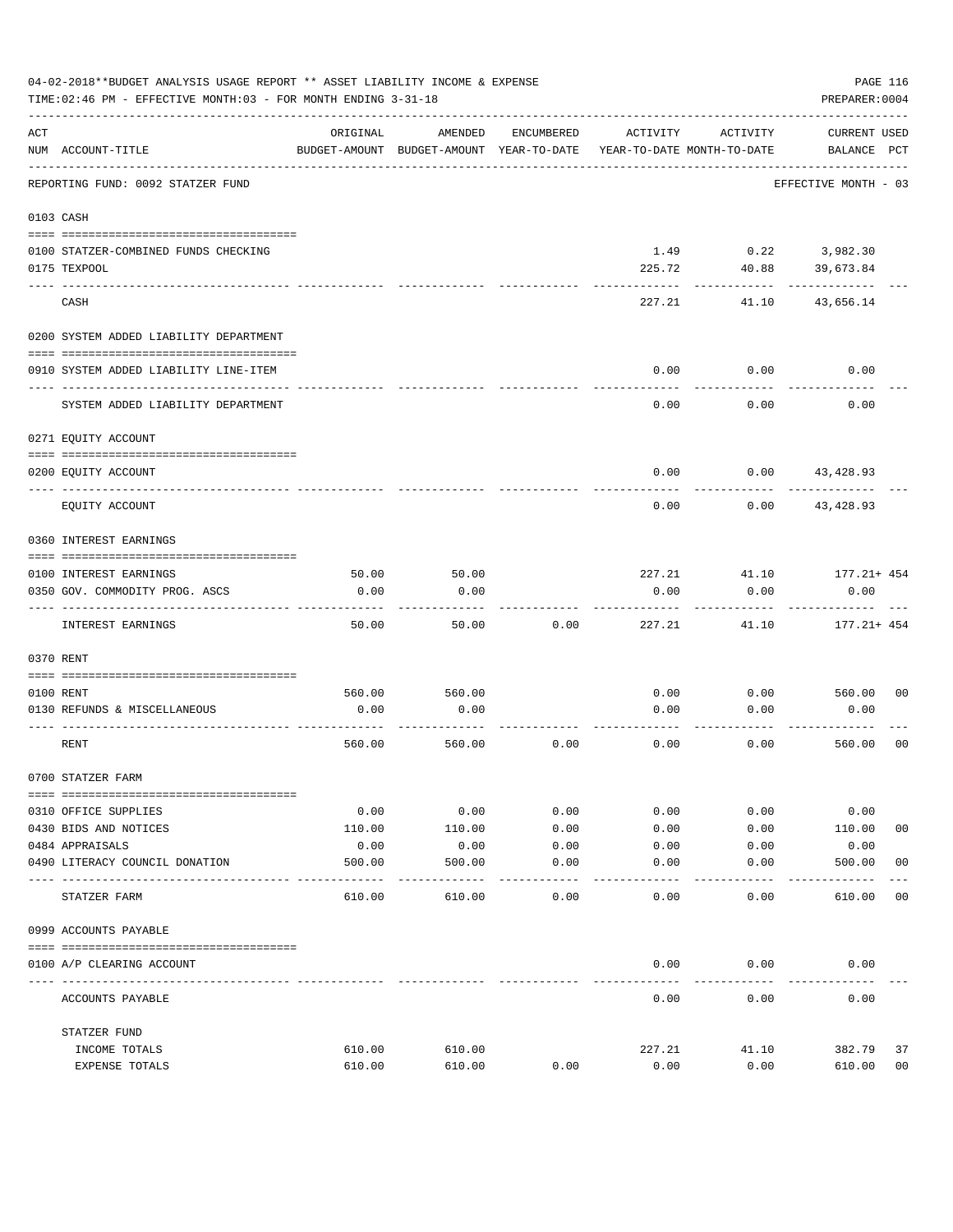|     | 04-02-2018**BUDGET ANALYSIS USAGE REPORT ** ASSET LIABILITY INCOME & EXPENSE<br>PAGE 117<br>TIME: 02:46 PM - EFFECTIVE MONTH: 03 - FOR MONTH ENDING 3-31-18<br>PREPARER: 0004 |              |                                                     |              |                                        |                   |                             |  |  |
|-----|-------------------------------------------------------------------------------------------------------------------------------------------------------------------------------|--------------|-----------------------------------------------------|--------------|----------------------------------------|-------------------|-----------------------------|--|--|
| ACT | NUM ACCOUNT-TITLE                                                                                                                                                             | ORIGINAL     | AMENDED<br>BUDGET-AMOUNT BUDGET-AMOUNT YEAR-TO-DATE | ENCUMBERED   | ACTIVITY<br>YEAR-TO-DATE MONTH-TO-DATE | ACTIVITY          | CURRENT USED<br>BALANCE PCT |  |  |
|     | REPORTING FUND: 0093 TX. COMM. DEVELOPMENT PGM                                                                                                                                |              |                                                     |              |                                        |                   | EFFECTIVE MONTH - 03        |  |  |
|     | 0103 CASH                                                                                                                                                                     |              |                                                     |              |                                        |                   |                             |  |  |
|     | 0909 CASH- #713169 RANDOLPH                                                                                                                                                   |              |                                                     |              | 0.00                                   |                   | $0.00$ 100.00               |  |  |
|     | CASH                                                                                                                                                                          |              |                                                     |              | $- - - -$<br>0.00                      | ---------<br>0.00 | 100.00                      |  |  |
|     | 0120 RECEIVABLES                                                                                                                                                              |              |                                                     |              |                                        |                   |                             |  |  |
|     | 0312 DUE FROM OTHER GOVERNMENT                                                                                                                                                |              |                                                     |              | 0.00                                   | 0.00              | 0.00                        |  |  |
|     | RECEIVABLES                                                                                                                                                                   |              |                                                     |              | 0.00                                   | ---------<br>0.00 | 0.00                        |  |  |
|     | 0200 LIABILITY ACCOUNT                                                                                                                                                        |              |                                                     |              |                                        |                   |                             |  |  |
|     | 0910 SYSTEM ADDED LIABILITY<br>---- ---------------                                                                                                                           |              |                                                     |              | 0.00                                   | 0.00              | 0.00                        |  |  |
|     | LIABILITY ACCOUNT                                                                                                                                                             |              |                                                     |              | 0.00                                   | 0.00              | 0.00                        |  |  |
|     | 0271 EQUITY ACCOUNT                                                                                                                                                           |              |                                                     |              |                                        |                   |                             |  |  |
|     | 0200 EQUITY ACCOUNT<br>-------------------------------                                                                                                                        |              |                                                     |              | 0.00                                   | 0.00<br>--------- | 100.00<br>. <u>.</u> .      |  |  |
|     | EQUITY ACCOUNT                                                                                                                                                                |              |                                                     |              | 0.00                                   | 0.00              | 100.00                      |  |  |
|     | 0330 GRANT INCOME                                                                                                                                                             |              |                                                     |              |                                        |                   |                             |  |  |
|     | 0909 GRANT #713169 RANDOLPH                                                                                                                                                   | 0.00         | 0.00                                                |              | 0.00                                   | 0.00              | 0.00                        |  |  |
|     | GRANT INCOME                                                                                                                                                                  | 0.00         | 0.00                                                | 0.00         | 0.00                                   | 0.00              | 0.00                        |  |  |
|     | 0370 REFUNDS & MISCELLANEOUS                                                                                                                                                  |              |                                                     |              |                                        |                   |                             |  |  |
|     | 0130 REFUNDS & MISCELLANEOUS                                                                                                                                                  | 0.00         | 0.00                                                |              | 0.00                                   | 0.00              | 0.00                        |  |  |
|     | REFUNDS & MISCELLANEOUS                                                                                                                                                       | 0.00         | 0.00                                                | 0.00         | 0.00                                   | 0.00              | 0.00                        |  |  |
|     | 0909 GRANT #713169 RANDOLPH                                                                                                                                                   |              |                                                     |              |                                        |                   |                             |  |  |
|     |                                                                                                                                                                               |              |                                                     |              |                                        |                   |                             |  |  |
|     | 0414 GRANT ADMINISTRATION                                                                                                                                                     | 0.00         | 0.00                                                | 0.00         | 0.00                                   | 0.00              | 0.00                        |  |  |
|     | 0415 CONSTRUCTION EXPENSE<br>0416 ENGINEERING                                                                                                                                 | 0.00<br>0.00 | 0.00<br>0.00                                        | 0.00<br>0.00 | 0.00<br>0.00                           | 0.00<br>0.00      | 0.00<br>0.00                |  |  |
|     | GRANT #713169 RANDOLPH                                                                                                                                                        | 0.00         | 0.00                                                | 0.00         | -----<br>0.00                          | 0.00              | 0.00                        |  |  |
|     |                                                                                                                                                                               |              |                                                     |              |                                        |                   |                             |  |  |
|     | TX. COMM. DEVELOPMENT PGM<br>INCOME TOTALS                                                                                                                                    | 0.00         | 0.00                                                |              | 0.00                                   | 0.00              | 0.00                        |  |  |
|     | EXPENSE TOTALS                                                                                                                                                                | 0.00         | 0.00                                                | 0.00         | 0.00                                   | 0.00              | 0.00                        |  |  |
|     |                                                                                                                                                                               |              |                                                     |              |                                        |                   |                             |  |  |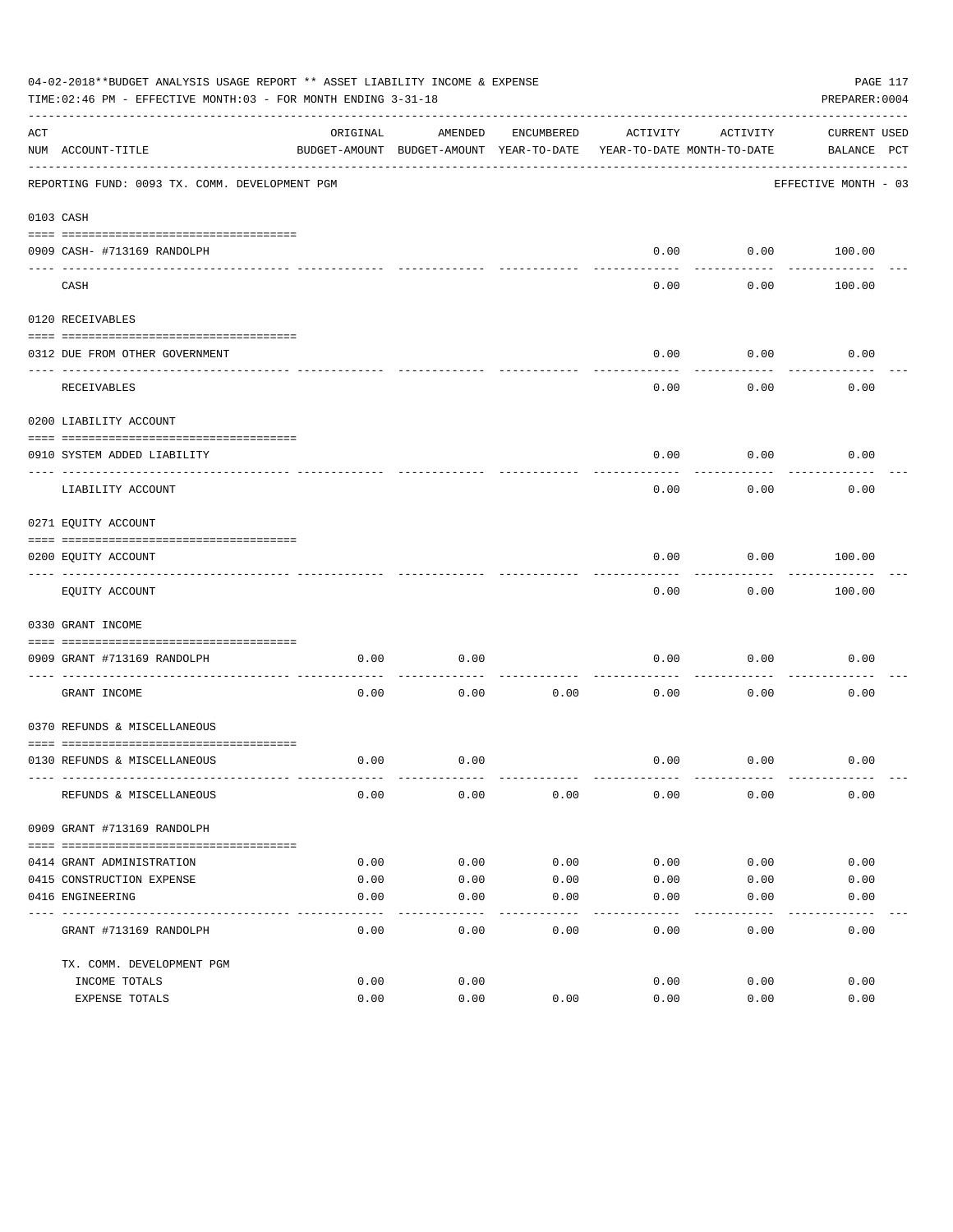|     | 04-02-2018**BUDGET ANALYSIS USAGE REPORT ** ASSET LIABILITY INCOME & EXPENSE<br>PAGE 118<br>TIME: 02:46 PM - EFFECTIVE MONTH: 03 - FOR MONTH ENDING 3-31-18<br>PREPARER: 0004 |          |                                                     |            |                 |                                        |                                    |  |  |
|-----|-------------------------------------------------------------------------------------------------------------------------------------------------------------------------------|----------|-----------------------------------------------------|------------|-----------------|----------------------------------------|------------------------------------|--|--|
| ACT | NUM ACCOUNT-TITLE                                                                                                                                                             | ORIGINAL | AMENDED<br>BUDGET-AMOUNT BUDGET-AMOUNT YEAR-TO-DATE | ENCUMBERED | ACTIVITY        | ACTIVITY<br>YEAR-TO-DATE MONTH-TO-DATE | <b>CURRENT USED</b><br>BALANCE PCT |  |  |
|     | REPORTING FUND: 0095 PAYROLL                                                                                                                                                  |          |                                                     |            |                 |                                        | EFFECTIVE MONTH - 03               |  |  |
|     | 0100 PAYROLL CLEARING ACCOUNT                                                                                                                                                 |          |                                                     |            |                 |                                        |                                    |  |  |
|     | 0100 PAYROLL CASH                                                                                                                                                             |          |                                                     |            | 0.00<br>------- | 0.00<br>-------                        | 24.36                              |  |  |
|     | PAYROLL CLEARING ACCOUNT                                                                                                                                                      |          |                                                     |            | 0.00            | 0.00                                   | 24.36                              |  |  |
|     | 0200 SYSTEM ADDED LIABILITY DEPARTMENT                                                                                                                                        |          |                                                     |            |                 |                                        |                                    |  |  |
|     | 0910 SYSTEM ADDED LIABILITY LINE-ITEM                                                                                                                                         |          |                                                     |            | 0.00            | 0.00<br>-------                        | 0.00                               |  |  |
|     | SYSTEM ADDED LIABILITY DEPARTMENT                                                                                                                                             |          |                                                     |            | 0.00            | 0.00                                   | 0.00                               |  |  |
|     | 0271 EQUITY ACCOUNT                                                                                                                                                           |          |                                                     |            |                 |                                        |                                    |  |  |
|     | 0200 DEPOSITS                                                                                                                                                                 |          |                                                     |            | 0.00            | 0.00                                   | 24.36                              |  |  |
|     | EQUITY ACCOUNT                                                                                                                                                                |          |                                                     |            | 0.00            | 0.00                                   | 24.36                              |  |  |
|     | 0360 INTEREST EARNINGS                                                                                                                                                        |          |                                                     |            |                 |                                        |                                    |  |  |
|     | 0100 INTEREST EARNINGS                                                                                                                                                        | 0.00     | 0.00                                                |            | 0.00            | 0.00                                   | 0.00                               |  |  |
|     | ---- --------------<br>INTEREST EARNINGS                                                                                                                                      | 0.00     | 0.00                                                | 0.00       | 0.00            | 0.00                                   | 0.00                               |  |  |
|     | 0370 MISCELLANEOUS                                                                                                                                                            |          |                                                     |            |                 |                                        |                                    |  |  |
|     | 0125 AFLAC FSA CLEARING                                                                                                                                                       | 0.00     | 0.00                                                |            | 0.00            | 0.00                                   | 0.00                               |  |  |
|     | 0130 REFUNDS & MISCELLANEOUS                                                                                                                                                  | 0.00     | 0.00                                                |            | 0.00            | 0.00                                   | 0.00                               |  |  |
|     | MISCELLANEOUS                                                                                                                                                                 | 0.00     | 0.00                                                | 0.00       | 0.00            | 0.00                                   | 0.00                               |  |  |
|     | PAYROLL                                                                                                                                                                       |          |                                                     |            |                 |                                        |                                    |  |  |
|     | INCOME TOTALS                                                                                                                                                                 | 0.00     | 0.00                                                |            | 0.00            | 0.00                                   | 0.00                               |  |  |
|     | <b>EXPENSE TOTALS</b>                                                                                                                                                         | 0.00     | 0.00                                                | 0.00       | 0.00            | 0.00                                   | 0.00                               |  |  |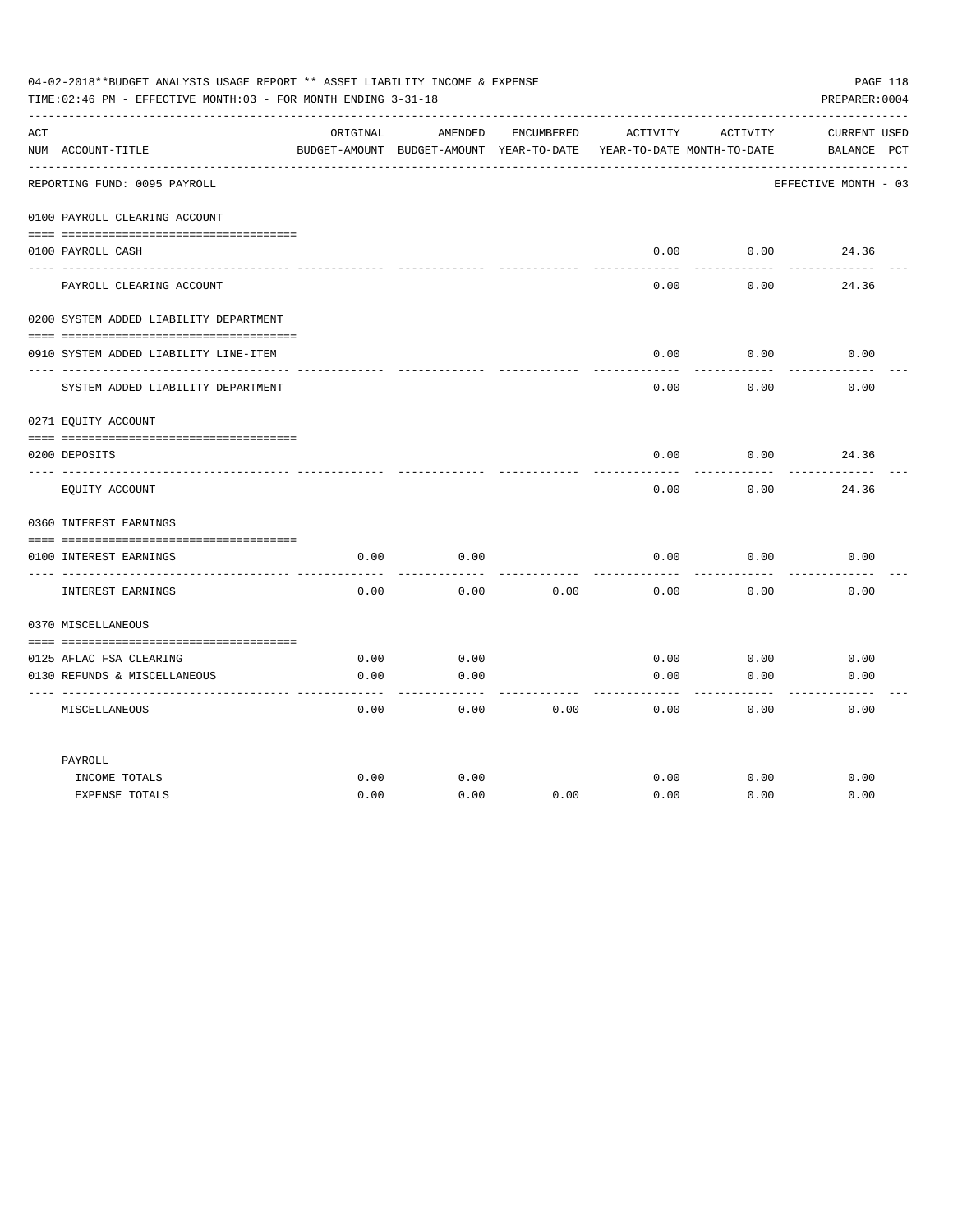|     | 04-02-2018**BUDGET ANALYSIS USAGE REPORT ** ASSET LIABILITY INCOME & EXPENSE<br>PAGE 119<br>PREPARER: 0004<br>TIME: 02:46 PM - EFFECTIVE MONTH: 03 - FOR MONTH ENDING 3-31-18 |          |                                                                                |            |          |          |                                    |  |  |  |
|-----|-------------------------------------------------------------------------------------------------------------------------------------------------------------------------------|----------|--------------------------------------------------------------------------------|------------|----------|----------|------------------------------------|--|--|--|
| ACT | NUM ACCOUNT-TITLE                                                                                                                                                             | ORIGINAL | AMENDED<br>BUDGET-AMOUNT BUDGET-AMOUNT YEAR-TO-DATE YEAR-TO-DATE MONTH-TO-DATE | ENCUMBERED | ACTIVITY | ACTIVITY | <b>CURRENT USED</b><br>BALANCE PCT |  |  |  |
|     | REPORTING FUND: 0098 CAPITAL ASSETS                                                                                                                                           |          |                                                                                |            |          |          | EFFECTIVE MONTH - 03               |  |  |  |
|     | 0160 CAPITAL ASSETS                                                                                                                                                           |          |                                                                                |            |          |          |                                    |  |  |  |
|     |                                                                                                                                                                               |          |                                                                                |            |          |          |                                    |  |  |  |
|     | 0100 LAND                                                                                                                                                                     |          |                                                                                |            | 0.00     |          | $0.00$ $341,561.30$                |  |  |  |
|     | 0200 BUILDINGS                                                                                                                                                                |          |                                                                                |            | 0.00     | 0.00     | 4,737,000.00                       |  |  |  |
|     | 0201 ACCUM.DEPRECIATION-BUILDINGS                                                                                                                                             |          |                                                                                |            | 0.00     | 0.00     | $3,258,911.08-$                    |  |  |  |
|     | 0210 AUTOMOBILES AND TRUCKS                                                                                                                                                   |          |                                                                                |            | 0.00     | 0.00     | 1,836,648.71                       |  |  |  |
|     | 0211 ACCUM.DEPR.AUTOS AND TRUCKS                                                                                                                                              |          |                                                                                |            | 0.00     | 0.00     | 1,280,042.46-                      |  |  |  |
|     | 0215 COMPUTER EQUIPMENT                                                                                                                                                       |          |                                                                                |            | 0.00     | 0.00     | 647,940.20                         |  |  |  |
|     | 0216 ACCUM.DEPR.-COMPUTER EQUIPMENT                                                                                                                                           |          |                                                                                |            | 0.00     | 0.00     | 647,940.20-                        |  |  |  |
|     | 0220 OFFICE EQUIPMENT                                                                                                                                                         |          |                                                                                |            | 0.00     | 0.00     | 99,653.24                          |  |  |  |
|     | 0221 ACCUM. DEPR.-OFFICE EQUIPMENT                                                                                                                                            |          |                                                                                |            | 0.00     | 0.00     | 94,307.28-                         |  |  |  |
|     | 0225 RADIO EQUIPMENT                                                                                                                                                          |          |                                                                                |            | 0.00     | 0.00     | 207,010.70                         |  |  |  |
|     | 0226 ACCUM.DEPR.-RADIO EQUIPMENT                                                                                                                                              |          |                                                                                |            | 0.00     | 0.00     | $186,973.11-$                      |  |  |  |
|     | 0227 SECURITY EQUIPMENT                                                                                                                                                       |          |                                                                                |            | 0.00     | 0.00     | 0.00                               |  |  |  |
|     | 0228 ACCUM.DEP. - SECURITY EQUIPMENT                                                                                                                                          |          |                                                                                |            | 0.00     | 0.00     | 0.00                               |  |  |  |
|     | 0230 ROADS                                                                                                                                                                    |          |                                                                                |            | 0.00     |          | $0.00 \quad 17,817,815.13$         |  |  |  |
|     | 0231 ACCUM. DEPRECIATION-ROADS                                                                                                                                                |          |                                                                                |            | 0.00     | 0.00     | 14, 263, 594. 24-                  |  |  |  |
|     | 0235 BRIDGES                                                                                                                                                                  |          |                                                                                |            | 0.00     | 0.00     | 9,726,252.91                       |  |  |  |
|     | 0236 ACCUM. DEPRECIATION-BRIDGES                                                                                                                                              |          |                                                                                |            | 0.00     | 0.00     | $3,125,306.71-$                    |  |  |  |
|     | 0300 ROAD EQUIPMENT                                                                                                                                                           |          |                                                                                |            | 0.00     | 0.00     | 3, 282, 441.12                     |  |  |  |
|     | 0301 ACCUM.DEPRECIATION-ROAD EQUIPMENT                                                                                                                                        |          |                                                                                |            | 0.00     | 0.00     | $2,658,945.21-$<br>------------    |  |  |  |
|     | CAPITAL ASSETS                                                                                                                                                                |          |                                                                                |            | 0.00     |          | $0.00 \quad 13,180,303.02$         |  |  |  |
|     | 0271 EQUITY ACCOUNT                                                                                                                                                           |          |                                                                                |            |          |          |                                    |  |  |  |
|     |                                                                                                                                                                               |          |                                                                                |            |          |          |                                    |  |  |  |
|     | 0200 EQUITY ACCOUNT                                                                                                                                                           |          |                                                                                |            | 0.00     |          | $0.00 \quad 13,180,303.02 -$       |  |  |  |
|     | EQUITY ACCOUNT                                                                                                                                                                |          |                                                                                |            | 0.00     |          | $0.00 \quad 13,180,303.02 -$       |  |  |  |
|     | CAPITAL ASSETS                                                                                                                                                                |          |                                                                                |            |          |          |                                    |  |  |  |
|     | INCOME TOTALS                                                                                                                                                                 | 0.00     | 0.00                                                                           |            | 0.00     | 0.00     | 0.00                               |  |  |  |
|     | <b>EXPENSE TOTALS</b>                                                                                                                                                         | 0.00     | 0.00                                                                           | 0.00       | 0.00     | 0.00     | 0.00                               |  |  |  |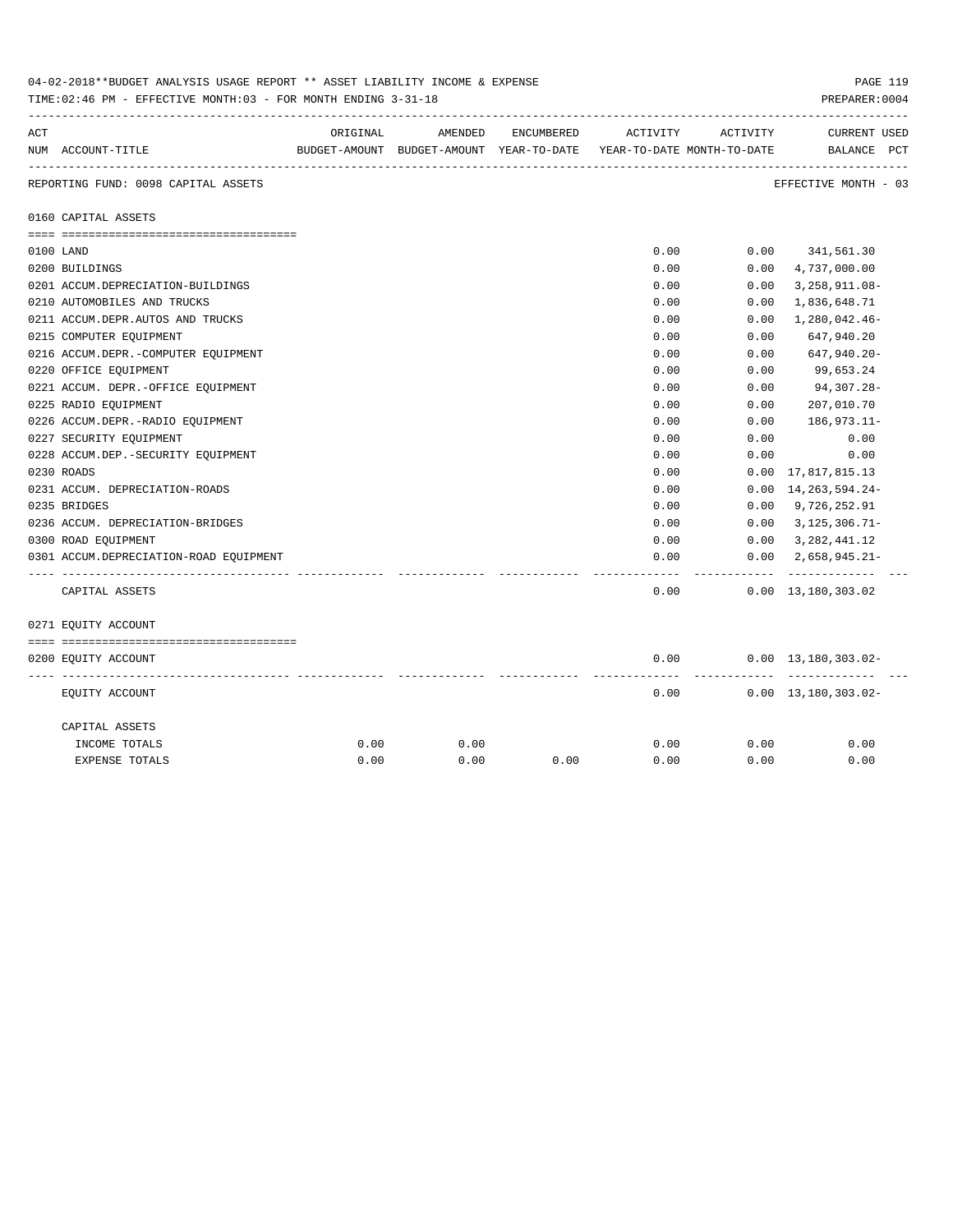| 04-02-2018**BUDGET ANALYSIS USAGE REPORT ** ASSET LIABILITY INCOME & EXPENSE<br>PAGE 120<br>TIME: 02:46 PM - EFFECTIVE MONTH: 03 - FOR MONTH ENDING 3-31-18<br>PREPARER: 0004 |                                                             |          |         |            |                                                                                 |              |                                            |  |
|-------------------------------------------------------------------------------------------------------------------------------------------------------------------------------|-------------------------------------------------------------|----------|---------|------------|---------------------------------------------------------------------------------|--------------|--------------------------------------------|--|
| ACT                                                                                                                                                                           | NUM ACCOUNT-TITLE                                           | ORIGINAL | AMENDED | ENCUMBERED | ACTIVITY<br>BUDGET-AMOUNT BUDGET-AMOUNT YEAR-TO-DATE YEAR-TO-DATE MONTH-TO-DATE | ACTIVITY     | CURRENT USED<br>BALANCE PCT                |  |
|                                                                                                                                                                               | REPORTING FUND: 0099 GOVERNMENTAL DEBT                      |          |         |            |                                                                                 |              | EFFECTIVE MONTH - 03                       |  |
|                                                                                                                                                                               | 0170 DEFERRED PENSION OUTFLOW                               |          |         |            |                                                                                 |              |                                            |  |
|                                                                                                                                                                               | 0200 DEFERRED PENSION OUTFLOW                               |          |         |            | 0.00                                                                            |              | $0.00 \quad 2.147.956.00$                  |  |
|                                                                                                                                                                               | DEFERRED PENSION OUTFLOW                                    |          |         |            | ---------<br>0.00                                                               | ---------    | -------------<br>$0.00 \quad 2.147.956.00$ |  |
|                                                                                                                                                                               | 0200 GOVERNMENTAL DEBT                                      |          |         |            |                                                                                 |              |                                            |  |
|                                                                                                                                                                               |                                                             |          |         |            |                                                                                 |              |                                            |  |
|                                                                                                                                                                               | 0240 ACCRUED INTEREST                                       |          |         |            | 0.00                                                                            | 0.00         | 0.00                                       |  |
|                                                                                                                                                                               | 0250 GENERAL OBLIGATION BOND                                |          |         |            | 0.00                                                                            | 0.00         | 0.00                                       |  |
|                                                                                                                                                                               | 0275 NOTES PAYABLE                                          |          |         |            | 0.00                                                                            | 0.00         | 0.00                                       |  |
|                                                                                                                                                                               | 0277 NOTE #16240648-SHERIFF                                 |          |         |            | 0.00                                                                            | 0.00         | 0.00                                       |  |
|                                                                                                                                                                               | 0278 NOTE #16308936-SHERIFF                                 |          |         |            | 0.00                                                                            | 0.00         | 0.00                                       |  |
|                                                                                                                                                                               | 0279 NOTE #16291000-R&B#3                                   |          |         |            | 0.00                                                                            | 0.00         | 0.00                                       |  |
|                                                                                                                                                                               | 0280 NOTE #16295968-R&B#3<br>0281 ODYSSEY #16235752-GENERAL |          |         |            | 0.00<br>0.00                                                                    | 0.00<br>0.00 | 0.00<br>0.00                               |  |
|                                                                                                                                                                               | 0350 ACCRUED COMPENSATION                                   |          |         |            | 0.00                                                                            | 0.00         | 184,424.54                                 |  |
|                                                                                                                                                                               | 0400 NET PENSION LIABILITY                                  |          |         |            | 0.00                                                                            |              | $0.00 \quad 2,063,586.00$                  |  |
|                                                                                                                                                                               | 0450 DEFERRED PENSION IN FLOW                               |          |         |            | 0.00                                                                            | 0.00         | 252,268.00                                 |  |
|                                                                                                                                                                               | GOVERNMENTAL DEBT                                           |          |         |            | 0.00                                                                            | --------     | $0.00 \quad 2,500,278.54$                  |  |
|                                                                                                                                                                               | 0271 EQUITY                                                 |          |         |            |                                                                                 |              |                                            |  |
|                                                                                                                                                                               |                                                             |          |         |            |                                                                                 |              |                                            |  |
|                                                                                                                                                                               | 0200 EQUITY ACCOUNT                                         |          |         |            | 0.00                                                                            |              | $0.00$ $352,322.54$ -                      |  |
|                                                                                                                                                                               | EQUITY                                                      |          |         |            | 0.00                                                                            |              | $0.00$ $352,322.54-$                       |  |
|                                                                                                                                                                               | GOVERNMENTAL DEBT                                           |          |         |            |                                                                                 |              |                                            |  |
|                                                                                                                                                                               | INCOME TOTALS                                               | 0.00     | 0.00    |            | 0.00                                                                            | 0.00         | 0.00                                       |  |
|                                                                                                                                                                               | <b>EXPENSE TOTALS</b>                                       | 0.00     | 0.00    | 0.00       | 0.00                                                                            | 0.00         | 0.00                                       |  |